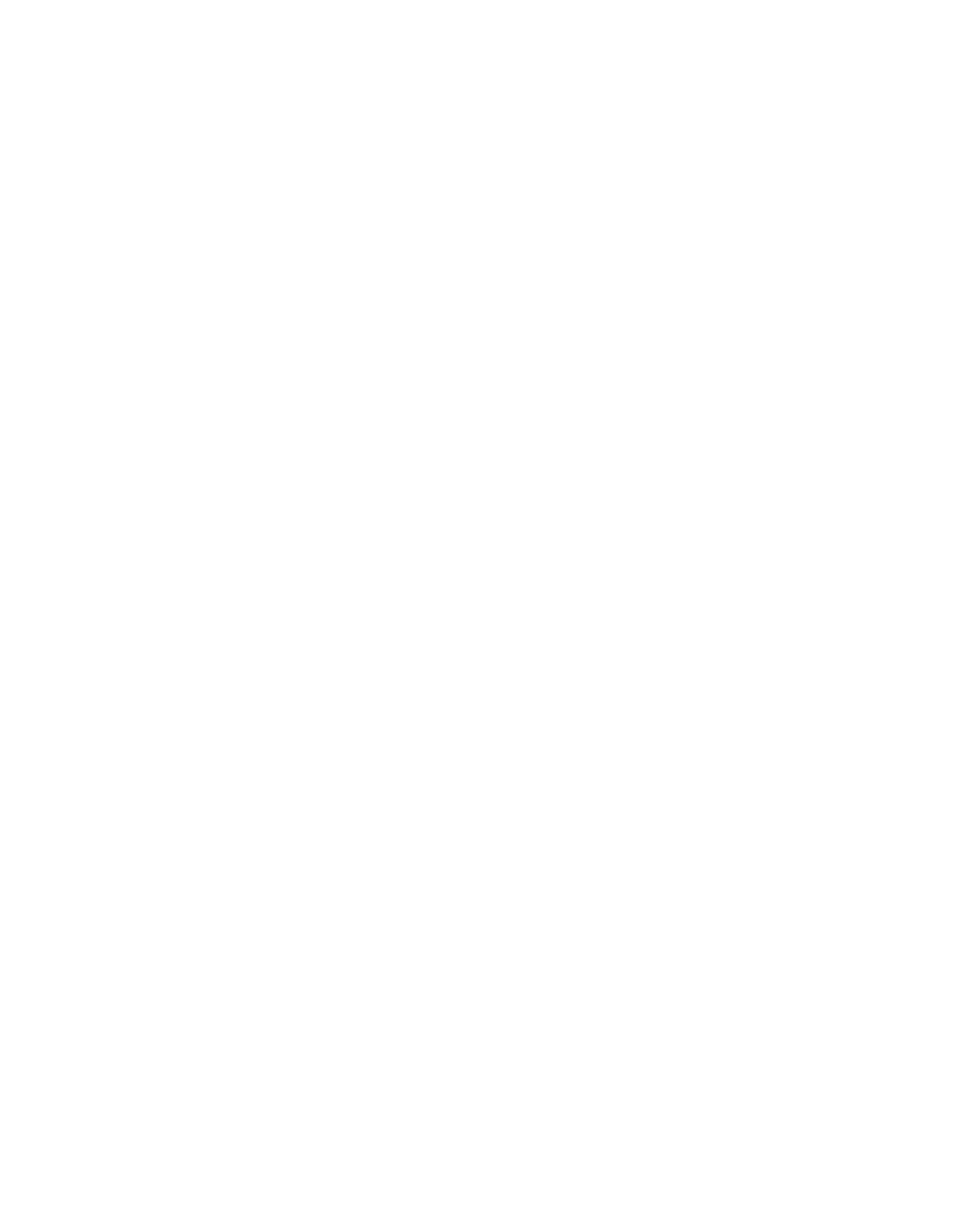# **6100 Department of Education**

California's public education system is administered at the state level by the Department of Education, under the direction of the State Board of Education and the Superintendent of Public Instruction, for the education of approximately 6.2 million students. Administrative branches of the Department include the Executive Branch; the Equity and Access Branch, the Operations and Administration Branch; the Opportunities for All Branch; the Instruction and Measurement Branch; and the Legal and Audits Branch.

The primary duties of the Superintendent and the Department are to provide technical assistance to local school districts and to work with the educational community to improve academic performance. Major goals of the Department include: (a) holding local agencies accountable for student achievement in all programs and for all groups of students, (b) building local capacity to enable all students to achieve to state standards, (c) expanding and improving a system of recruiting, developing, and supporting teachers that instills excellence in every classroom, preschool through adult, (d) providing statewide leadership that promotes effective use of technology to improve teaching and learning, (e) increasing efficiency and effectiveness in the administration of K-12 education, including student record keeping and good financial management practices, (f) providing broader and more effective communication among the home, school, district, county, and state, (g) establishing and fostering systems of school, home, and community resources that provide the physical, emotional, and intellectual support to help students succeed, (h) advocating for additional resources and additional flexibility, (i) providing statewide leadership that promotes good business practices so that California schools can target their resources to serve students, and (j) improving the effectiveness and efficiency of the Department.

Because the Department of Education's programs drive a need for infrastructure investment, the Department has a capital outlay program to support this need. For the specifics on the Department's capital outlay program see "Infrastructure Overview."

# **3-YEAR EXPENDITURES AND POSITIONS †**

|                |                                                                      |                    | <b>Positions</b> |         | <b>Expenditures</b> |              |              |  |
|----------------|----------------------------------------------------------------------|--------------------|------------------|---------|---------------------|--------------|--------------|--|
|                |                                                                      | 2018-19            | 2019-20          | 2020-21 | 2018-19*            | 2019-20*     | 2020-21*     |  |
| 5200           | Instruction                                                          | 850.4              | 874.6            | 874.6   | \$72,474,131        | \$75,683,144 | \$77,340,095 |  |
| 5205           | Instructional Support                                                | 683.9              | 672.6            | 675.6   | 1,140,409           | 1,115,700    | 1,605,072    |  |
| 5210           | Special Programs                                                     | 391.8              | 407.7            | 407.7   | 7,129,263           | 8,126,492    | 8,051,882    |  |
| 5220           | State Board of Education                                             | 10.1               | 9.8              | 9.8     | 2,786               | 2.900        | 2,952        |  |
| 5240           | State-Mandated Local Programs                                        |                    |                  |         | 841,972             | 243,222      | 247,167      |  |
| 9900100        | Administration                                                       | 271.2              | 266.7            | 267.7   | 55,757              | 57,296       | 57,355       |  |
| 9900200        | Administration - Distributed                                         |                    |                  |         | $-55,757$           | $-57,296$    | $-57,355$    |  |
| 9990           | Unscheduled Items of Appropriation                                   |                    |                  |         | 7,700               | 4,000        |              |  |
| Programs)      | TOTALS, POSITIONS AND EXPENDITURES (AII                              | 2,207.4<br>2,231.4 |                  | 2,235.4 | \$81,596,261        | \$85,175,458 | \$87,247,168 |  |
| <b>FUNDING</b> |                                                                      |                    |                  |         | 2018-19*            | 2019-20*     | 2020-21*     |  |
| 0001           | <b>General Fund</b>                                                  |                    |                  |         | \$1,838,355         | \$2,578,617  | \$2,233,002  |  |
| 0001           | General Fund, Proposition 98                                         |                    |                  |         | 48,118,673          | 49,480,376   | 50,771,468   |  |
| 0044           | Motor Vehicle Account, State Transportation Fund                     |                    |                  |         | 896                 | 896          | 896          |  |
| 0140           | California Environmental License Plate Fund                          |                    |                  |         | 406                 | 407          | 407          |  |
| 0231           | Health Education Account, Cigarette and Tobacco Products Surtax Fund |                    |                  |         | 14,584              | 19,376       | 16,724       |  |
| 0342           | State School Fund                                                    |                    |                  |         | 21,219              | 21,219       | 21,219       |  |
| 0349           | <b>Educational Telecommunication Fund</b>                            |                    |                  |         | 716                 | 607          |              |  |
| 0687           | Donated Food Revolving Fund                                          |                    |                  |         | 6,642               | 6,704        | 6,703        |  |
| 0814           | California State Lottery Education Fund                              |                    |                  |         | 1,305,351           | 1,309,633    | 1,307,620    |  |

**\* Dollars in thousands, except in Salary Range. Numbers may not add or match to other statements due to rounding of budget details.**

0890 Federal Trust Fund 8,213,000 8,314,544 8,200,454 0942 Special Deposit Fund 2,222 2,253 2,253 2,253 0986 Local Property Tax Revenues 21,568,746 22,838,665 24,003,908 0995 Reimbursements 461,606 547,971 617,625 3085 Mental Health Services Fund 163 171 170 171 3170 Heritage Enrichment Resource Fund 40 40 40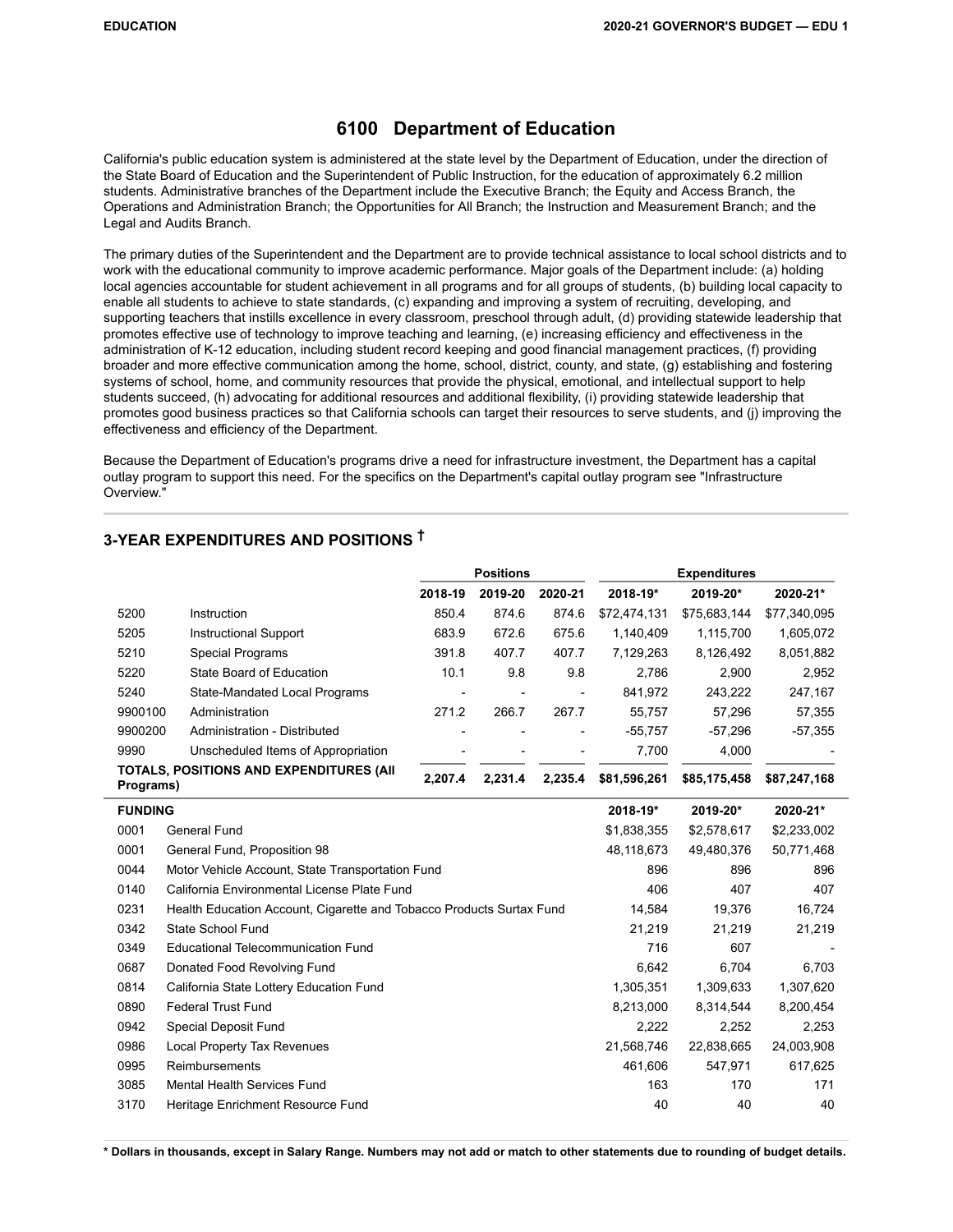| <b>FUNDING</b> |                                                                                                                                                                | 2018-19*     | 2019-20*     | 2020-21*     |
|----------------|----------------------------------------------------------------------------------------------------------------------------------------------------------------|--------------|--------------|--------------|
| 3286           | Safe Neighborhoods and Schools Fund                                                                                                                            | 16.083       | 19.535       | 30.445       |
| 3321           | Department of Education Subaccount, Tobacco Prevention and Control<br>Programs Account, CA Healthcare, Research and Prevention Tobacco Tax<br>Act of 2016 Fund | 24.347       | 31.111       | 30.897       |
| 6044           | 2004 State School Facilities Fund                                                                                                                              | 2.636        |              |              |
| 6057           | 2006 State School Facilities Fund                                                                                                                              | 464          | 3.100        |              |
| 6086           | 2016 State School Facilities Fund                                                                                                                              | 112          | 235          | 3.336        |
|                | TOTALS, EXPENDITURES, ALL FUNDS                                                                                                                                | \$81.596.261 | \$85,175,458 | \$87,247,168 |

 $\uparrow$  Fiscal vear 2018-19 budget display reflects the best available information for use in decision-making for this department and/ or these fund(s). Additional review and reconciliation of 2018-19 ending fund balances will occur in the spring to evaluate if a budget adjustment is required.

#### **LEGAL CITATIONS AND AUTHORITY**

DEPARTMENT AUTHORITY

Education Code, Section 33300

PROGRAM AUTHORITY

California Education Code, and select federal laws including, but not limited to, Every Student Succeeds Act, Perkins V Act, Workforce Innovation and Opportunity Act, Individuals with Disabilities Education Act, Child Care and Development Fund and Healthy Hunger Free Kids Act.

#### **MAJOR PROGRAM CHANGES**

- An increase of \$1.2 billion Proposition 98 General Fund for the school district Local Control Funding Formula to reflect a 2.29 percent cost-of-living adjustment and declining average daily attendance.
- An increase of \$645.2 million ongoing Proposition 98 General Fund to support the implementation of a new special education funding formula and \$250 million one-time Proposition 98 General Fund for special education preschool and early intervention supports at local educational agencies.
- An increase of \$350 million one-time Proposition 98 General Fund for the Educator Workforce Investment Grant Program to provide educator professional development in high-need subjects over a three-year period.
- An increase of \$300.3 million one-time Proposition 98 General Fund to provide Opportunity Grants to the highest-poverty, lowest-performing schools.
- An increase of \$300 million one-time Proposition 98 General Fund for community school grants.
- An increase of \$193 million one-time Proposition 98 General Fund for the Workforce Development Grant Program to address workforce shortages in high-need subjects and areas over a three-year period.
- An increase of \$122.4 million Proposition 98 General Fund to reflect a 2.29 percent cost-of-living adjustment for categorical programs that remain outside of the Local Control Funding Formula, including Special Education, Child Nutrition, State Preschool, Foster Youth, Mandate Block Grant, Adults in Correctional Facilities Program, American Indian Education Centers, and the American Indian Early Childhood Education Program.
- An increase of \$95.6 million non-Proposition 98 General Fund to reflect full-year costs of 10,000 full-day non-local educational agency State Preschool slots implemented during the 2019-20 fiscal year.
- An increase of \$75 million one-time Proposition 98 General Fund for the Inclusive Early Education Expansion Program.
- An increase of \$60 million ongoing Proposition 98 General Fund to increase the state reimbursement rate for free and reduced-price meals and encourage districts to provide more meals, or more nutritious meals, to students.
- An increase of \$53 million Proposition 98 General Fund for a state literacy program.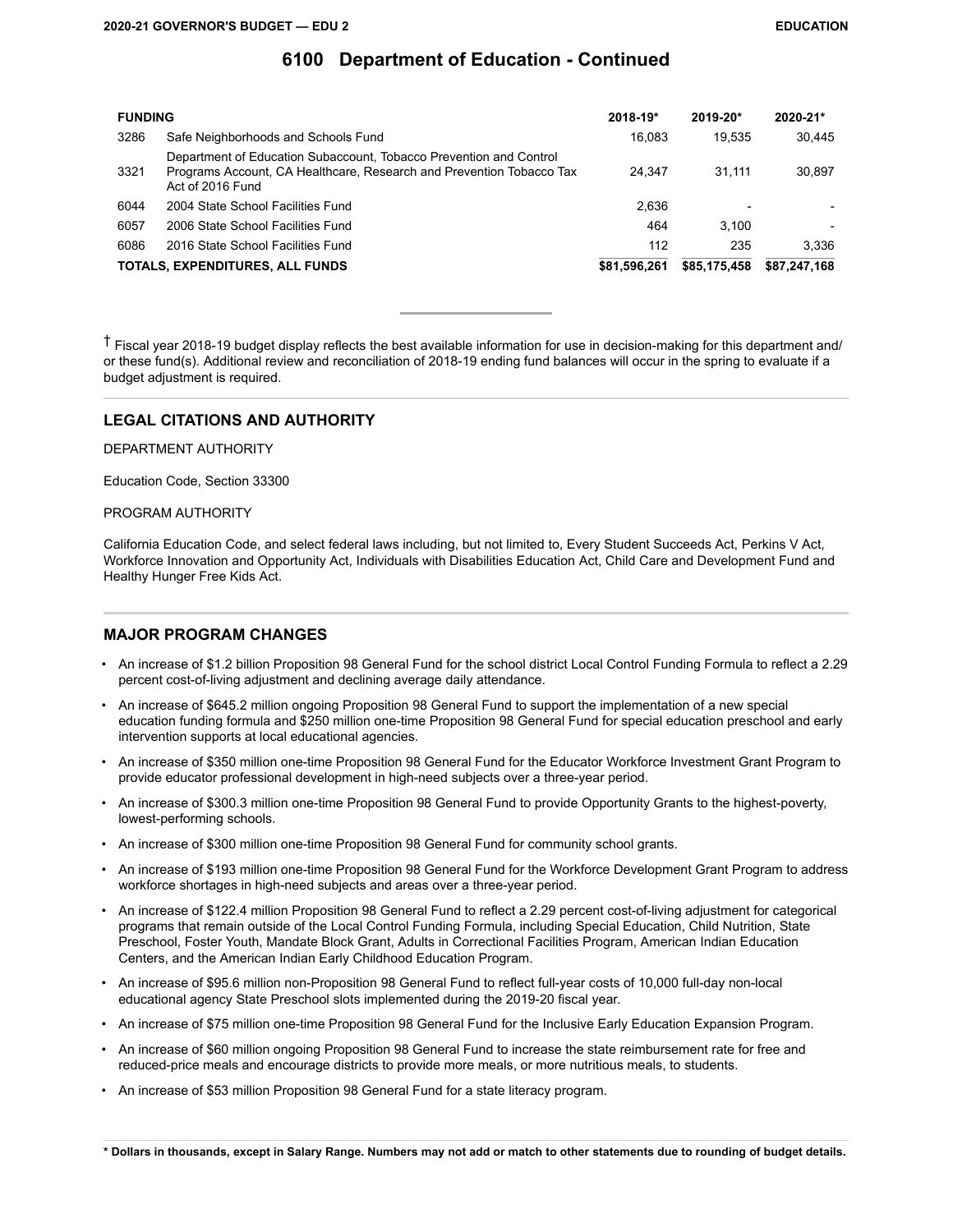- An increase of \$36.9 million non-Proposition 98 General Fund to reflect a 2.29 percent cost-of-living adjustment for child care programs.
- An increase of \$31.9 million non-Proposition 98 General Fund for an additional 10,000 non-local educational agency full-day State Preschool slots in 2020-21.
- An increase of \$18 million one-time Proposition 98 General Fund for the California Collaborative for Educational Excellence to deliver a statewide campaign of communication, information, and coordination on Tier 1 resources available to local educational agencies to support all students.
- An increase of \$10 million one-time Proposition 98 General Fund to provide training for school food service workers to promote healthier and more nutritious meals.
- An increase of \$7.3 million Proposition 98 General Fund for school districts and county offices of education in 2019-20 to reflect decreased offsetting property tax revenues, and a decrease of \$1.1 billion Proposition 98 General Fund for school districts and county offices of education in 2020-21 to reflect increased offsetting property tax revenues.
- An increase of \$5.7 million Proposition 98 General Fund for the county office of education Local Control Funding Formula to reflect a 2.29 percent cost-of-living adjustment and declining average daily attendance.
- An increase of \$4 million one-time Proposition 98 General Fund for dyslexia research, training, and a statewide conference.
- An increase of \$2.5 million one-time Proposition 98 General Fund for a resource lead in the Statewide System of Support to identify, assemble, and share resources in computer science for professional development, classroom curriculum, and best practices.
- An increase of \$2.5 million ongoing Proposition 98 General Fund to support the California College Guidance Initiative.

### **DETAILED BUDGET ADJUSTMENTS**

|                                                                                                                        |                        | 2019-20*              |                  | 2020-21*        |                       |                  |  |
|------------------------------------------------------------------------------------------------------------------------|------------------------|-----------------------|------------------|-----------------|-----------------------|------------------|--|
|                                                                                                                        | General<br><b>Fund</b> | Other<br><b>Funds</b> | <b>Positions</b> | General<br>Fund | Other<br><b>Funds</b> | <b>Positions</b> |  |
| <b>Workload Budget Adjustments</b>                                                                                     |                        |                       |                  |                 |                       |                  |  |
| <b>Workload Budget Change Proposals</b>                                                                                |                        |                       |                  |                 |                       |                  |  |
| • Special Education Reform Base Adjustment                                                                             | \$-                    | $S-$                  |                  | \$645,246       | \$-                   |                  |  |
| • Educator Workforce Investment Grant                                                                                  |                        |                       |                  | 350,000         |                       |                  |  |
| • Community School Grant Program                                                                                       |                        |                       |                  | 300,000         |                       |                  |  |
| • Special Education Early Intervention<br>Preschool Grant                                                              |                        |                       |                  | 250,000         |                       |                  |  |
| • Workforce Development Grants                                                                                         |                        |                       |                  | 192,954         |                       |                  |  |
| • Reappropriate Funding to support the<br>Inclusive Early Education Expansion<br>Program                               |                        |                       |                  | 75,000          |                       |                  |  |
| • State Child Nutrition Program Augmentation                                                                           |                        |                       |                  | 60,000          |                       |                  |  |
| • California Collaborative for Education<br>Excellence Coordination, Information, and<br><b>Communication Campaign</b> | 5,000                  |                       |                  | 13,000          |                       |                  |  |
| • Online Educational Resources Augmentation                                                                            |                        |                       |                  | 2,500           |                       |                  |  |
| • Statewide System of Support Resource Lead<br>for Computer Science                                                    |                        |                       |                  | 2,500           |                       |                  |  |
| • Student Friendly Services Augmentation                                                                               |                        |                       |                  | 2,500           |                       |                  |  |
| • County Office of Education Adjustment for<br>Statewide System of Support Activities                                  |                        |                       |                  | 2,000           |                       |                  |  |
| • Southern California Regional Occupation<br><b>Center Transition Funding</b>                                          |                        |                       |                  | 1,000           |                       |                  |  |
| • Charter School Petitions and Renewals (AB<br>1505)                                                                   |                        |                       |                  | 696             |                       | 3.0              |  |
| • Augmentation for Fiscal Crisis and<br>Management Assistance Team                                                     |                        |                       |                  | 570             |                       |                  |  |
| • Augmentation for California Collaborative for<br>Educational Excellence Administrative Costs                         |                        |                       |                  | 521             |                       |                  |  |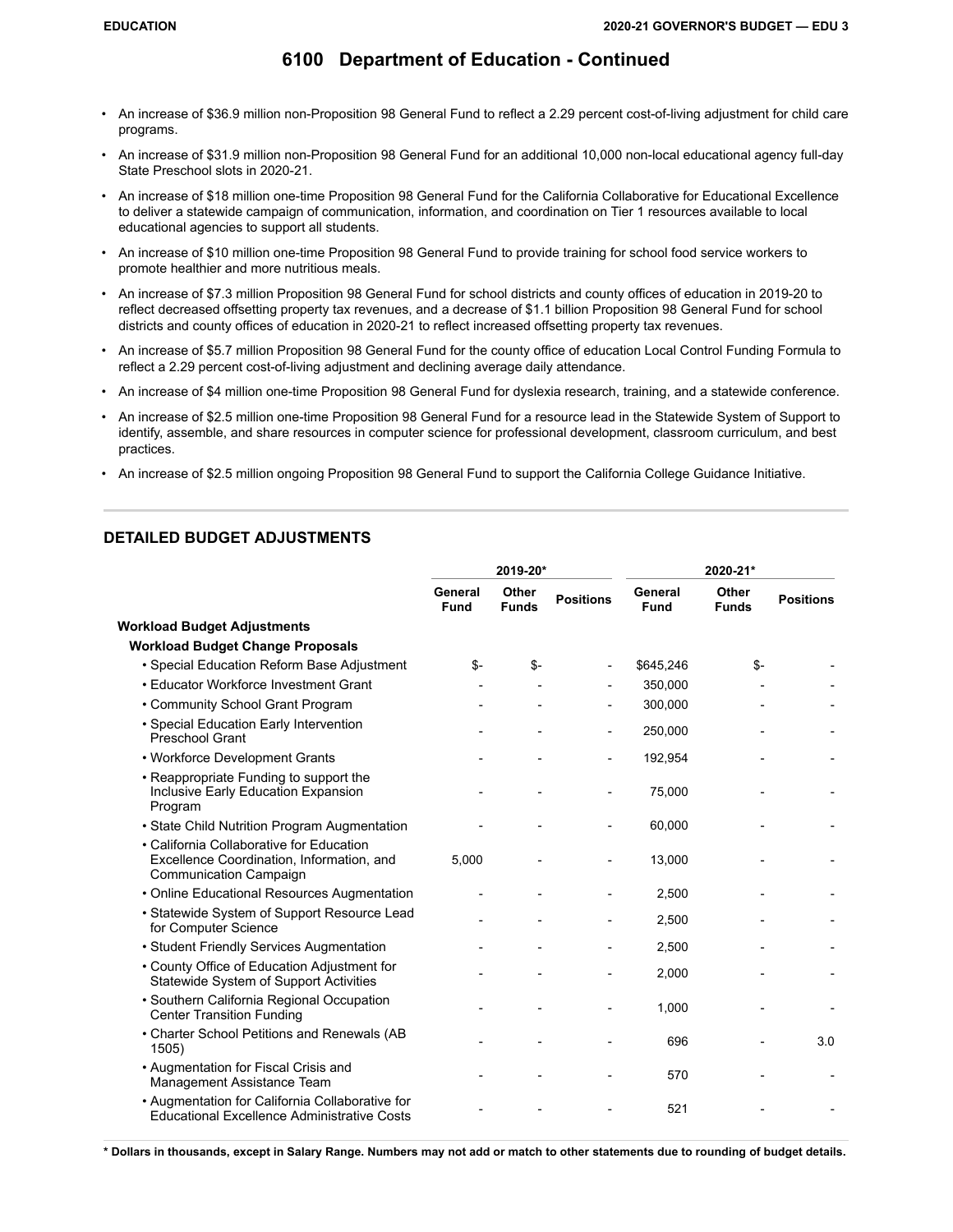|                                                                                                    |                        | 2019-20*              |                  | 2020-21*               |                       |                  |  |
|----------------------------------------------------------------------------------------------------|------------------------|-----------------------|------------------|------------------------|-----------------------|------------------|--|
|                                                                                                    | General<br><b>Fund</b> | Other<br><b>Funds</b> | <b>Positions</b> | General<br><b>Fund</b> | Other<br><b>Funds</b> | <b>Positions</b> |  |
| • Special Education Local Plan Area<br>Administration and Governance Study                         |                        |                       |                  | 500                    |                       |                  |  |
| • Instructional Quality Commission Support                                                         |                        |                       |                  | 483                    |                       |                  |  |
| • Align Student Assessment Funding to<br><b>Estimated Costs</b>                                    |                        |                       |                  | 452                    |                       |                  |  |
| • Alignment Study for the English Language<br>Proficiency Assessment for California                |                        |                       |                  | 450                    |                       |                  |  |
| • Standardized Individual Education Program<br>Template Workgroup                                  |                        |                       |                  | 350                    |                       |                  |  |
| • Alternative Pathways to a Diploma<br>Workgroup                                                   |                        |                       |                  | 250                    |                       |                  |  |
| • Education Commission of the States Dues                                                          |                        |                       |                  | 145                    |                       |                  |  |
| • One-Time Funding for Credit Recovery<br>Programs Report (AB 1097)                                |                        |                       |                  | 145                    |                       |                  |  |
| • Expand Fiscal Crisis and Management<br><b>Assistance Team Services</b>                           |                        |                       |                  | 125                    |                       |                  |  |
| • LGBTQ Pupil Resources and School Staff<br>Training (AB 493)                                      |                        |                       |                  | 77                     |                       |                  |  |
| • Provide support for a Full-time Interpreter<br>and Support Services Assistant                    |                        |                       |                  | 77                     |                       | 1.0              |  |
| • State Board of Education and Instructional<br>Quality Commission Meetings Security               |                        |                       |                  | 50                     |                       |                  |  |
| • Child Nutrition Program Federal Funds<br>Adjustment                                              |                        |                       |                  |                        | 70,000                |                  |  |
| • Increase Reimbursements for the California<br><b>High School Proficiency Examination</b>         |                        |                       |                  |                        | 192                   |                  |  |
| • Align Student Assessment Federal Funds to<br><b>Estimated Costs</b>                              |                        |                       |                  |                        | 172                   |                  |  |
| • Dyslexia Research, Training, and Statewide<br><b>Conference Funding</b>                          | 4,000                  |                       |                  |                        |                       |                  |  |
| • Opportunity Grant Program                                                                        | 300,344                |                       |                  |                        |                       |                  |  |
| • Remove the Academic Performance Index<br>Program from the Mandate Reimbursement<br>Program       |                        |                       |                  | -1                     |                       |                  |  |
| <b>Totals, Workload Budget Change Proposals</b>                                                    | \$309,344              | \$-                   |                  | \$1,901,590            | \$70,364              | 4.0              |  |
| <b>Other Workload Budget Adjustments</b>                                                           |                        |                       |                  |                        |                       |                  |  |
| • LCFF Growth Adjustment                                                                           | 44,148                 |                       |                  | 1,249,957              |                       |                  |  |
| • District LCFF Education Protection Account<br>Offset Adjustment                                  | 319,853                |                       |                  | 672,660                |                       |                  |  |
| • Add Remaining Full-Day Full-Year State<br><b>Preschool Slots</b>                                 |                        |                       |                  | 95,617                 |                       |                  |  |
| • Special Education Program for Individuals<br>with Exceptional Needs Cost-of-Living<br>Adjustment |                        |                       |                  | 88,984                 |                       |                  |  |
| • CalWORKs Caseload Updates                                                                        |                        |                       |                  | 53,770                 |                       |                  |  |
| • Child Care Programs Cost-of-Living<br>Adjustments                                                |                        |                       |                  | 36,945                 |                       |                  |  |
| • Add New Full-Day Part-Year State Preschool<br>Slots                                              |                        |                       |                  | 31,872                 |                       |                  |  |
| • State Preschool Program Cost-of-Living<br>Adjustment                                             |                        |                       |                  | 20,498                 |                       |                  |  |
| • County Office of Education Minimum State<br>Aid Adjustment                                       | 5,901                  |                       |                  | 19,490                 |                       |                  |  |
| • County Office Education Protection Account<br>Offset Adjustment                                  | 9,727                  |                       |                  | 12,159                 |                       |                  |  |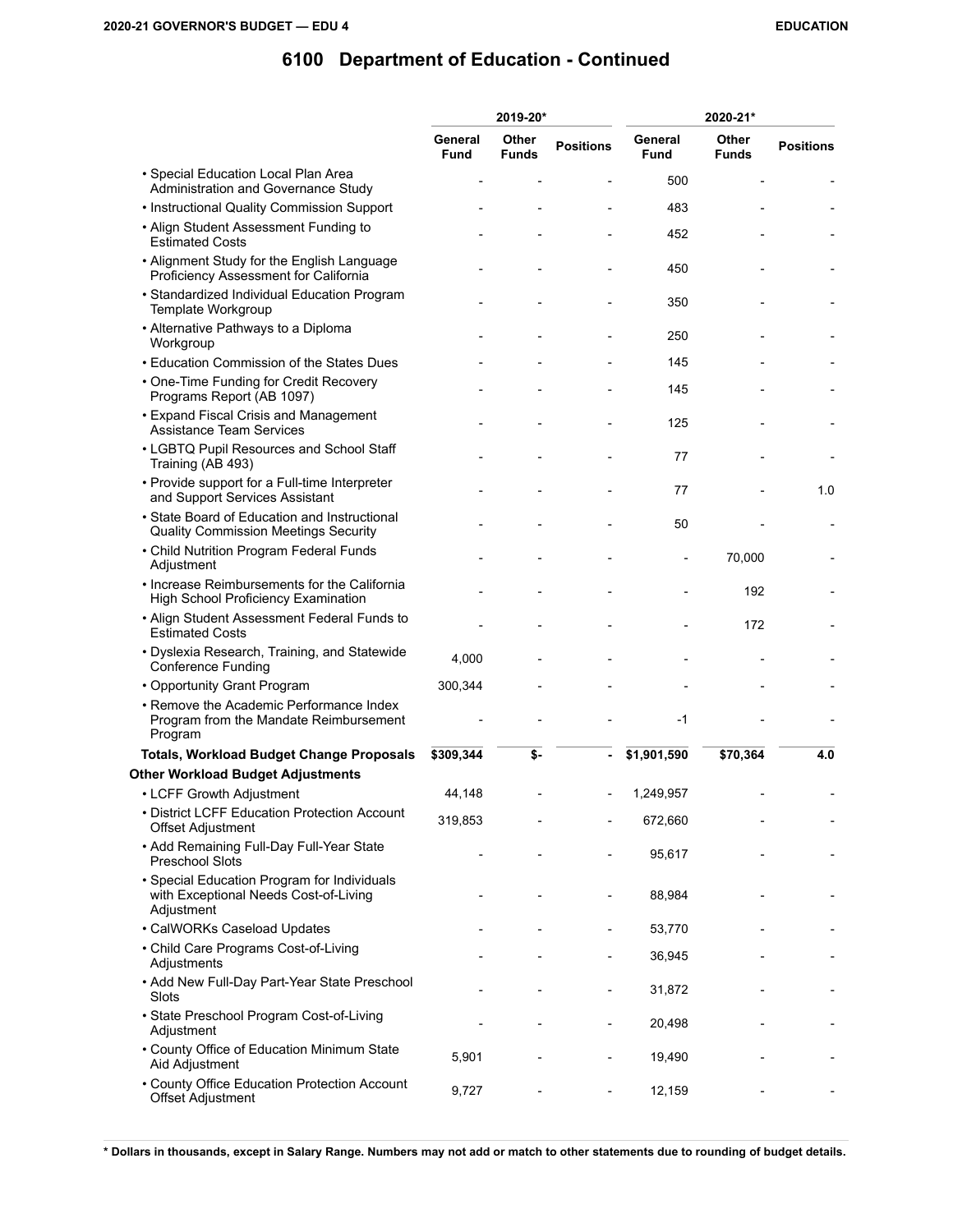|                                                                                                               |                        | 2019-20*              | 2020-21*         |                              |                       |                  |  |  |
|---------------------------------------------------------------------------------------------------------------|------------------------|-----------------------|------------------|------------------------------|-----------------------|------------------|--|--|
|                                                                                                               | General<br><b>Fund</b> | Other<br><b>Funds</b> | <b>Positions</b> | General<br><b>Fund</b>       | Other<br><b>Funds</b> | <b>Positions</b> |  |  |
| • Expenditures by Category Redistribution                                                                     | 13,185                 |                       |                  | 9,165                        |                       |                  |  |  |
| • Mandate Block Grant Cost-of-Living<br>Adjustment                                                            |                        |                       |                  | 5,532                        |                       |                  |  |  |
| • Reflect Base Adjustments for Special<br><b>Education Programs</b>                                           |                        |                       |                  | 4,740                        |                       |                  |  |  |
| • Non-LCFF Apportionment Adjustment                                                                           | 4,433                  |                       |                  | 4,411                        |                       |                  |  |  |
| • Child Nutrition Program Cost-of-Living<br>Adjustment                                                        |                        |                       |                  | 3,978                        |                       |                  |  |  |
| • Early Education Program for Individuals with<br>Exceptional Needs Cost-of-Living Adjustment                 |                        |                       |                  | 2,156                        |                       |                  |  |  |
| • Other Post-Employment Benefit Adjustments                                                                   | 1,116                  | 891                   |                  | 1,136                        | 906                   |                  |  |  |
| • Child Nutrition Program Growth Adjustment                                                                   |                        |                       |                  | 719                          |                       |                  |  |  |
| • Foster Youth Program Cost-of-Living<br>Adjustment                                                           |                        |                       |                  | 626                          |                       |                  |  |  |
| • Adults in Correctional Facilities Program<br>Cost-of-Living-Adjustment                                      |                        |                       |                  | 513                          |                       |                  |  |  |
| • Adjust Target County Office of Education<br><b>Additional Funding</b>                                       |                        |                       |                  | 242                          |                       |                  |  |  |
| • American Indian Education Centers Cost-of-<br>Living Adjustment                                             |                        |                       |                  | 101                          |                       |                  |  |  |
| • Attorney General Services Rate Increases                                                                    | 75                     |                       |                  | 90                           |                       |                  |  |  |
| • American Indian Early Childhood Education<br>Cost-of-Living Adjustment                                      |                        |                       |                  | 14                           |                       |                  |  |  |
| • K-12 Property Tax Adjustment                                                                                |                        | 19,205                |                  | $\qquad \qquad \blacksquare$ | 1,178,229             |                  |  |  |
| • Adult Use of Marijuana Act: Ongoing<br>Alternative Payment Child Care Slots                                 |                        |                       |                  |                              | 80,463                |                  |  |  |
| • Adult Use of Marijuana Act Backfill: Early<br>Learning and Care Services                                    |                        |                       |                  |                              | 50,000                |                  |  |  |
| • Adjust Proposition 56 Tobacco Tax Initiative<br>Funding (Local Assistance)                                  |                        | $-12,969$             |                  |                              | 29,857                |                  |  |  |
| • Adult Education Program Reimbursements                                                                      |                        |                       |                  |                              | 14,295                |                  |  |  |
| • Adult Use of Marijuana Act: New General<br><b>Child Care Slots</b>                                          |                        |                       |                  |                              | 10,287                |                  |  |  |
| • K-12 Lottery Adjustment                                                                                     |                        | 5,376                 |                  |                              | 3,363                 |                  |  |  |
| • Adjust McKinney-Vento Homeless Children<br>Education Program (SB 109)                                       |                        | 1,116                 |                  |                              | 1,116                 |                  |  |  |
| • Adjust Proposition 56 Tobacco Tax Initiative<br>Funding (State Operations)                                  |                        |                       |                  |                              | 970                   |                  |  |  |
| • Adult Education Program Reimbursement<br><b>Authority Adjustment</b>                                        |                        | 4,830                 |                  |                              |                       |                  |  |  |
| • One-Time Federal Administrative Review and<br>Training Planning Grant for Nutrition Services                |                        | 150                   |                  |                              |                       |                  |  |  |
| • One-Time Federal Funds for Assistance for<br>Homeless Children and Youth Hurricane<br>Relief Grant (SB 109) |                        | 69                    |                  |                              |                       |                  |  |  |
| • One-Time Migrant Education Program Grant<br>Adjustment                                                      |                        | 654                   |                  |                              |                       |                  |  |  |
| • State School Fund Adjustment                                                                                |                        |                       |                  |                              |                       |                  |  |  |
| • Adjust County Office of Education Funding<br>for Health and Physical Education Drug-Free<br>Schools Program |                        |                       |                  |                              | $-631$                |                  |  |  |
| • Adjust School District Funding for Health and<br><b>Physical Education Drug-Free Schools</b><br>Program     |                        |                       |                  |                              | $-2,023$              |                  |  |  |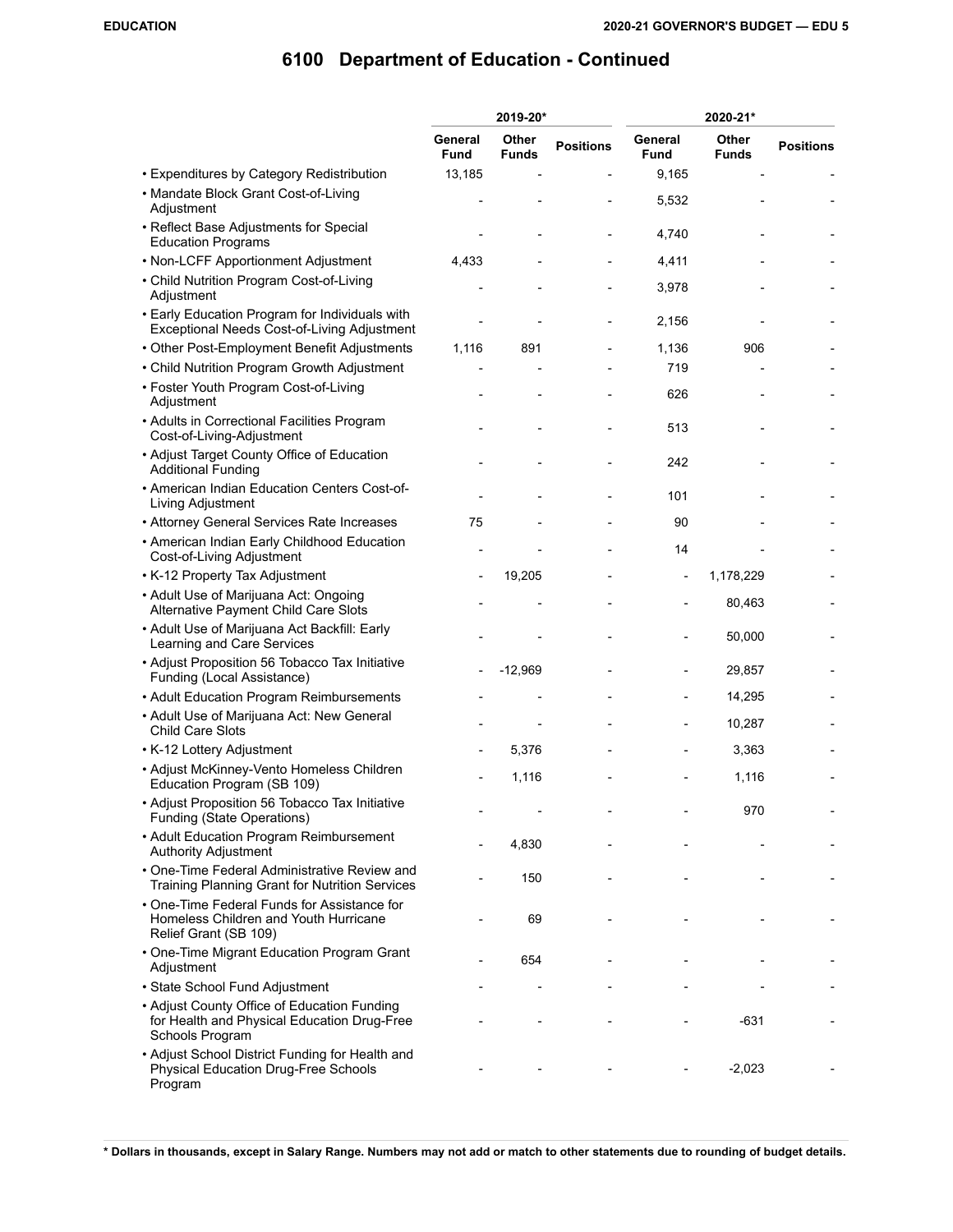|                                                                                              |                        | 2019-20*<br>2020-21*  |                  |                        |                       |                  |
|----------------------------------------------------------------------------------------------|------------------------|-----------------------|------------------|------------------------|-----------------------|------------------|
|                                                                                              | General<br><b>Fund</b> | Other<br><b>Funds</b> | <b>Positions</b> | General<br><b>Fund</b> | Other<br><b>Funds</b> | <b>Positions</b> |
| • ASES Local Assistance Workload<br>Adjustment                                               | $-153$                 |                       |                  | $-156$                 |                       |                  |
| • Early Education Program for Individuals with<br><b>Exceptional Needs Growth Adjustment</b> |                        |                       |                  | $-751$                 |                       |                  |
| • Adjust Mandate Block Grant to Reflect<br>Revised Average Daily Attendance                  |                        |                       |                  | $-1,586$               |                       |                  |
| • District LCFF Minimum State Aid Adjustment                                                 | $-15,503$              |                       |                  | $-15,503$              |                       |                  |
| • County Office of Education LCFF Growth<br>Adjustment                                       | $-22,324$              |                       |                  | $-16,652$              |                       |                  |
| • State Preschool Program Growth Adjustment                                                  |                        |                       |                  | $-18,361$              |                       |                  |
| • County Office of Education Local Revenue<br>Adjustment                                     | 11,465                 |                       |                  | $-23,019$              |                       |                  |
| • Special Education Program for Individuals<br>with Exceptional Needs Growth Adjustment      |                        |                       |                  | $-30,134$              |                       |                  |
| • Child Care Programs Growth Adjustments                                                     |                        |                       |                  | $-32,601$              |                       |                  |
| • Special Education Local Property Tax<br>Revenue Offset Adjustment                          |                        |                       |                  | $-33,173$              |                       |                  |
| • Remove One-Time Special Education<br>Statewide Base Rate Funding                           |                        |                       |                  | $-152,563$             |                       |                  |
| • Remove One-Time Special Education Early<br>Intervention Preschool Grant Funding            |                        |                       |                  | $-492,683$             |                       |                  |
| • Education Protection Account Revenue<br>Adjustment                                         | $-329,955$             |                       |                  | $-685,195$             |                       |                  |
| • District LCFF Property Tax Adjustment                                                      | $-4,210$               |                       |                  | $-1,062,403$           |                       |                  |
| • Miscellaneous Baseline Adjustments                                                         | 149,250                |                       |                  | 77,992                 | 184,833               |                  |
| · Salary Adjustments                                                                         | 3,543                  | 2,723                 |                  | 3,520                  | 2,688                 |                  |
| • Benefit Adjustments                                                                        | 1,521                  | 1,192                 |                  | 1,687                  | 1,339                 |                  |
| • Retirement Rate Adjustments                                                                | 1,458                  | 1,387                 |                  | 1,458                  | 1,387                 |                  |
| · SWCAP                                                                                      |                        |                       |                  |                        | 1,269                 |                  |
| • Lease Revenue Debt Service Adjustment                                                      | $-10$                  |                       |                  | $-2,481$               |                       |                  |
| • Budget Position Transparency                                                               | $-13,185$              |                       | $-16.3$          | $-9,165$               |                       | -16.3            |
| <b>Totals, Other Workload Budget</b><br><b>Adjustments</b>                                   | \$180,335              | \$24,624              | $-16.3$          | \$-176,394             | \$1,558,348           | $-16.3$          |
| <b>Totals, Workload Budget Adjustments</b>                                                   | \$489,679              | \$24,624              | $-16.3$          | \$1,725,196            | \$1,628,712           | $-12.3$          |
| <b>Totals, Budget Adjustments</b>                                                            | \$489,679              | \$24,624              | $-16.3$          | \$1,725,196            | \$1,628,712           | $-12.3$          |

#### **PROGRAM DESCRIPTIONS**

5200 - INSTRUCTION

This program provides direct educational services to children and adults in the state's public elementary and secondary school system. The following elements are included in this program:

School Apportionments: Supplements local resources to fund general education programs.

Other Compensatory Programs:

Includes Migrant Education, California Indian Education Centers, Education for Homeless Children, and Federal Title I.

Adult Education Programs:

Provides citizenship training and education to improve literacy skills, employability, and parenting abilities to adults served by public high school and unified districts. Adult education programs also meet the special needs of the disabled, older persons, and non or limited-English speaking adults.

Special Education Programs for Exceptional Children: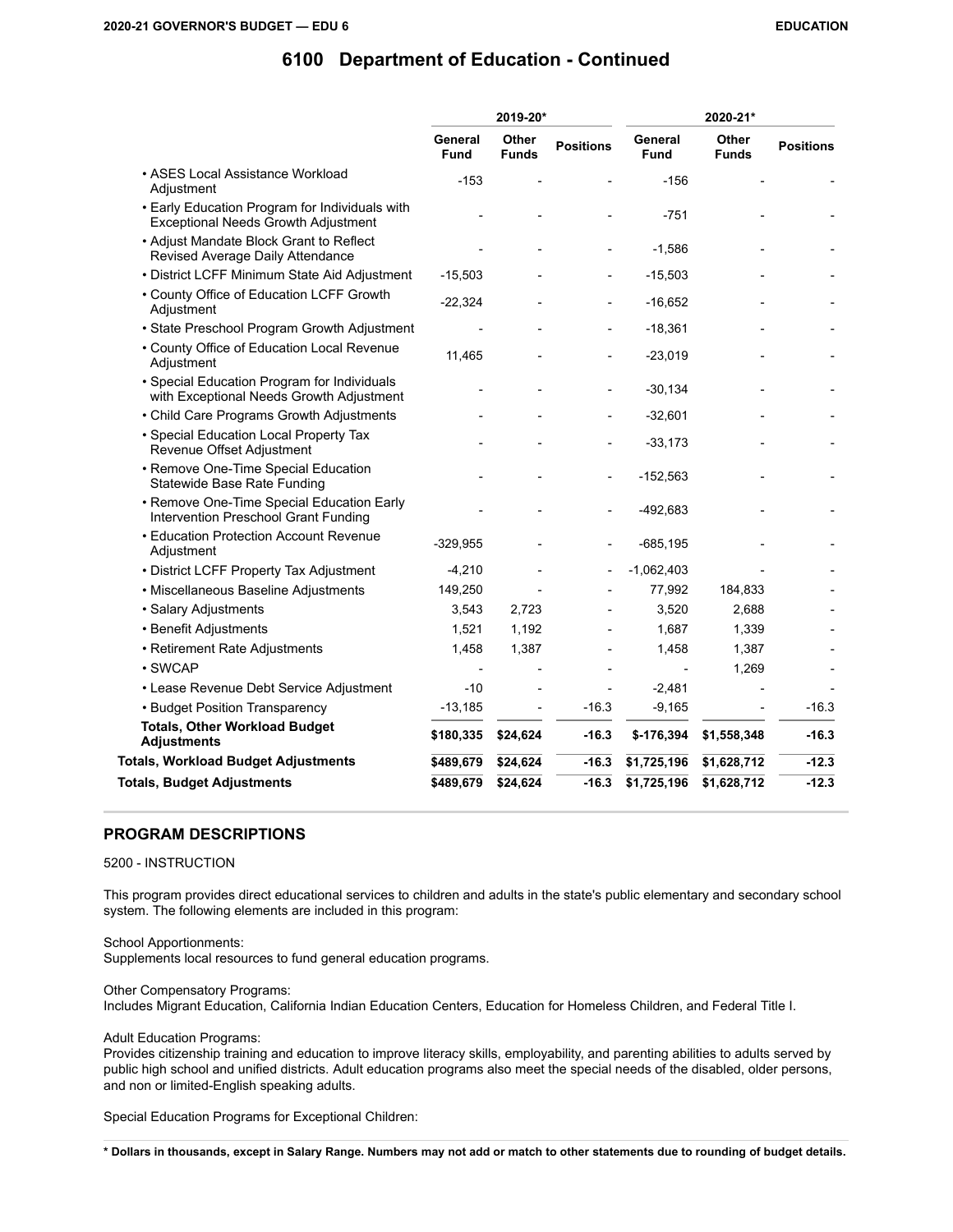Provides special education services. Under state law and the federal Individuals with Disabilities Education Act (20 USC 1400 et seq.), individuals with exceptional needs are entitled to a free, appropriate public education. Students requiring special education are served either by local educational agencies using state, federal, and local property tax funds or by the State Special Schools operated by the Department. The Special Schools (three centers for diagnostic services, two residential schools for the deaf and one residential school for the blind) provide highly specialized services including educational assessments and individual educational recommendations and a comprehensive residential and nonresidential educational program composed of academic, nonacademic and extracurricular activities.

#### Vocational Education:

Offers a sequence of courses that provide the academic knowledge and skills needed to prepare for further education and careers in current or emerging employment sectors. Programs include Partnership Academies, Agricultural Education, and Regional Occupational Centers and Programs, and the federal Career and Technical Education Program.

#### 5205 - INSTRUCTIONAL SUPPORT

Instructional Support provides resources to complement the Instruction Program. The following elements are included in this program:

#### Curriculum Services:

Provides materials and resources for curriculum planning and development in language arts, mathematics, science, historysocial science, foreign language, visual and performing arts, health, nutrition, safety, physical education, and environmental/ energy education. Provides funding for the K-12 High-Speed Network and Rural and Low-Income Schools Grants.

#### "Now is the Time" Advancing Wellness and Resilience in Education:

Provides federal funding to develop a comprehensive, coordinated, and integrated partnership with multiple service systems to help address critical mental health needs of California's kindergarten through grade twelve students.

#### Administrative Services to Local Educational Agencies:

Provides leadership, guidance, and technical expertise to schools to manage and improve operations, more efficiently use scarce resources, and publish specified documents.

#### Supplementary Program Services:

Identifies, develops, and disseminates innovative and exemplary programs and practices to schools and aids in the development of alternative educational options. Examples include Foster Youth Services, Career Technical Education Incentive Programs, English Language Acquisition, and Specialized Secondary Programs.

#### Public Charter Schools:

Public charter schools are created or organized by a group of teachers, parents, community leaders or a community-based organization, and provide instruction in any combination of grades, kindergarten through grade twelve.

#### Assessments:

Includes the California Assessment of Student Performance and Progress Program, which provides funding to districts for assessments, the English Language Proficiency Assessments for California, the California High School Proficiency Exams, the California High School Equivalency tests, and the California Physical Fitness Tests.

#### 5210 - SPECIAL PROGRAMS

#### Child Development:

Provides a full range of child care and development services, including part- and full-time child care and development and supportive services to children from low-income families and families with special needs. Several different programs exist to target resources to specific populations or to address specific needs. The California State Preschool Program provides a wide range of educational services in part-day settings for pre-kindergarten (three and four-year-old) children from low-income families and parent education for the parents of eligible children. The After School Education and Safety program provides students in grades K-9 with academic support, homework assistance, and enrichment programs, in a safe after-school environment. Child care services for families participating in the California Work Opportunity and Responsibility to Kids (CalWORKs) program help public assistance recipients achieve and maintain self-sufficiency. The Department administers child care for CalWORKs Stages 2 and 3.

#### Early Head Start-Child Care Partnership:

Provides federal funding for high quality infant and toddler child care to low income families enrolled in subsidized programs administered by county offices, family child care home education networks, center-based homes, and tribal governments receiving federal Child Care and Development funds in selected northern California counties.

#### Child Nutrition: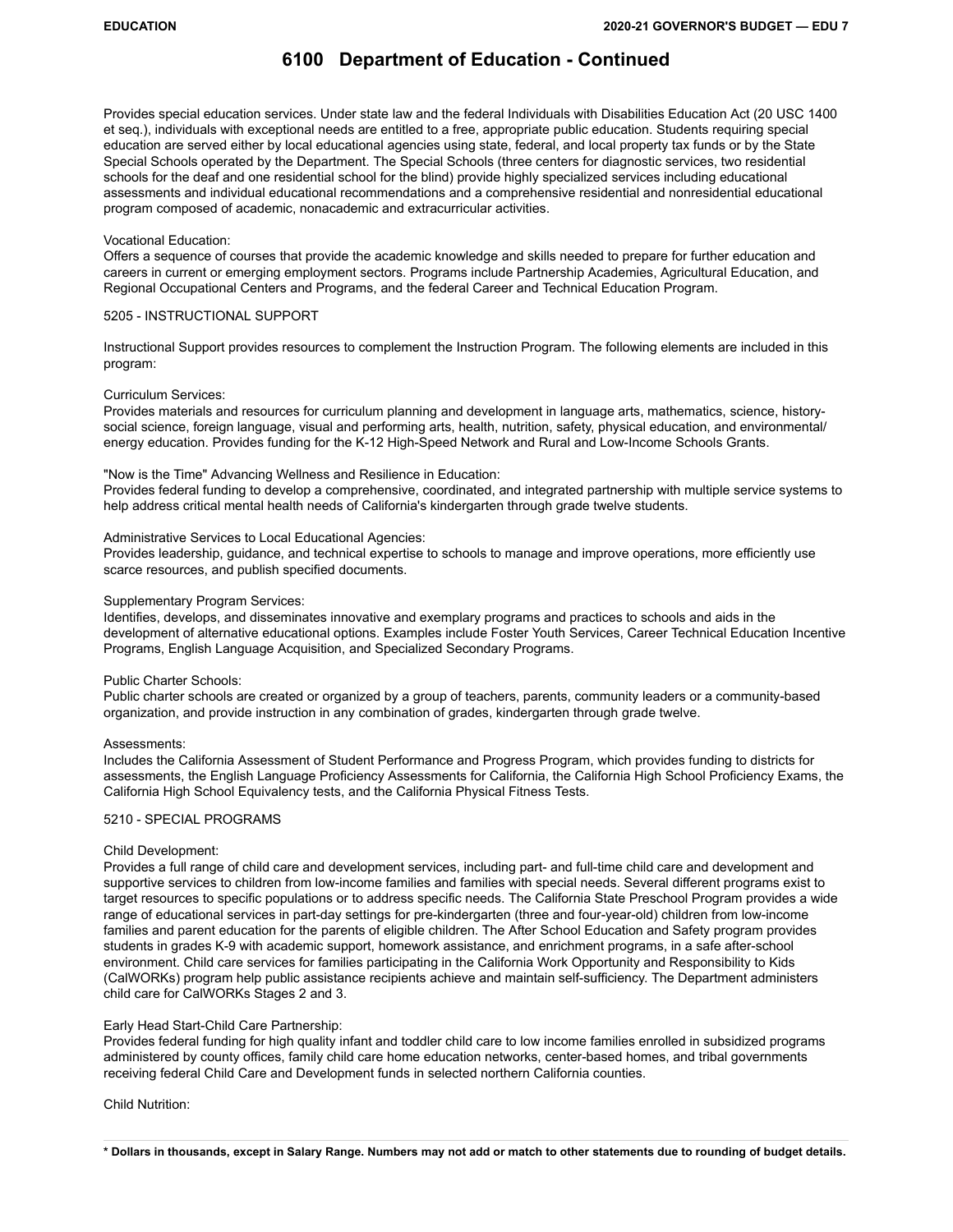Provides oversight, support, educational training, technical assistance, funding and grant opportunities to participating public and private schools, county offices of education, public and private residential child care institutions, camps, family day care homes, and non-residential adult day care centers to increase access and serve nutritious meals that meet specific federal standards. The United States Department of Agriculture (USDA) funds the reimbursement for local child nutrition program sponsors that serve nutritious meals to children and adults participating in the National School Lunch Program (NSLP), School Breakfast Program, Special Milk Program, Child and Adult Care Food Program, Summer Food Service Program, After School Meals Supplements Program under the NSLP, and Seamless Summer Feeding Option. Collectively the child nutrition programs serve over a billion meals and snacks annually. There is also state funded reimbursement for schools to comply with the state meal mandate in *Education Code* Section 49550.

#### Food Distribution:

Administers the USDA Foods program that makes available over 140 domestic fresh, frozen and shelf-stable foods to certain child nutrition programs to use in preparing meals in their programs. USDA Foods are received and stored at two food distribution centers and delivered to sites throughout California.

#### 5220 - STATE BOARD OF EDUCATION

The State Board of Education sets K-12 education policy in the areas of standards, instructional materials, assessment, and accountability.

#### 5240 - STATE-MANDATED LOCAL PROGRAMS

This program provides funding, pursuant to Section 6 of Article XIIIB of the California Constitution, to reimburse local entities for costs they incur in complying with certain state-mandated education programs.

### **DETAILED EXPENDITURES BY PROGRAM †**

|      |                                                                      | 2018-19*     | 2019-20*     | 2020-21*     |
|------|----------------------------------------------------------------------|--------------|--------------|--------------|
|      | <b>PROGRAM REQUIREMENTS</b>                                          |              |              |              |
| 5200 | <b>INSTRUCTION</b>                                                   |              |              |              |
|      | <b>State Operations:</b>                                             |              |              |              |
| 0001 | General Fund                                                         | \$117,720    | \$120,817    | \$117,460    |
| 0814 | California State Lottery Education Fund                              | 171          | 171          | 171          |
| 0942 | <b>Special Deposit Fund</b>                                          | 1.078        | 1,108        | 1,109        |
| 0995 | Reimbursements                                                       | 12,403       | 10,583       | 10,586       |
|      | <b>Totals, State Operations</b>                                      | \$131,372    | \$132,679    | \$129,326    |
|      | <b>Local Assistance:</b>                                             |              |              |              |
| 0001 | <b>General Fund</b>                                                  | \$45,122,420 | \$47,197,001 | \$47,701,922 |
| 0342 | State School Fund                                                    | 21,219       | 21,219       | 21,219       |
| 0814 | California State Lottery Education Fund                              | 1,305,180    | 1,309,462    | 1,307,449    |
| 0890 | <b>Federal Trust Fund</b>                                            | 3,890,942    | 3,743,794    | 3,726,482    |
| 0986 | <b>Local Property Tax Revenues</b>                                   | 21,568,746   | 22,838,665   | 24,003,908   |
| 0995 | <b>Reimbursements</b>                                                | 434,252      | 440,324      | 449,789      |
|      | <b>Totals, Local Assistance</b>                                      | \$72,342,759 | \$75,550,465 | \$77,210,769 |
|      | <b>PROGRAM REQUIREMENTS</b>                                          |              |              |              |
| 5205 | <b>INSTRUCTIONAL SUPPORT</b>                                         |              |              |              |
|      | <b>State Operations:</b>                                             |              |              |              |
| 0001 | General Fund                                                         | \$50,454     | \$97,241     | \$52,502     |
| 0044 | Motor Vehicle Account, State Transportation Fund                     | 896          | 896          | 896          |
| 0140 | California Environmental License Plate Fund                          | 46           | 47           | 47           |
| 0231 | Health Education Account, Cigarette and Tobacco Products Surtax Fund | 1,077        | 1,122        | 1,124        |
| 0890 | <b>Federal Trust Fund</b>                                            | 115,042      | 120,955      | 117,003      |
| 0942 | <b>Special Deposit Fund</b>                                          | 1,144        | 1,144        | 1,144        |
| 0995 | Reimbursements                                                       | 10,148       | 11,000       | 10,899       |
| 3170 | Heritage Enrichment Resource Fund                                    | 40           | 40           | 40           |
| 3286 | Safe Neighborhoods and Schools Fund                                  | 820          | 996          | 1,522        |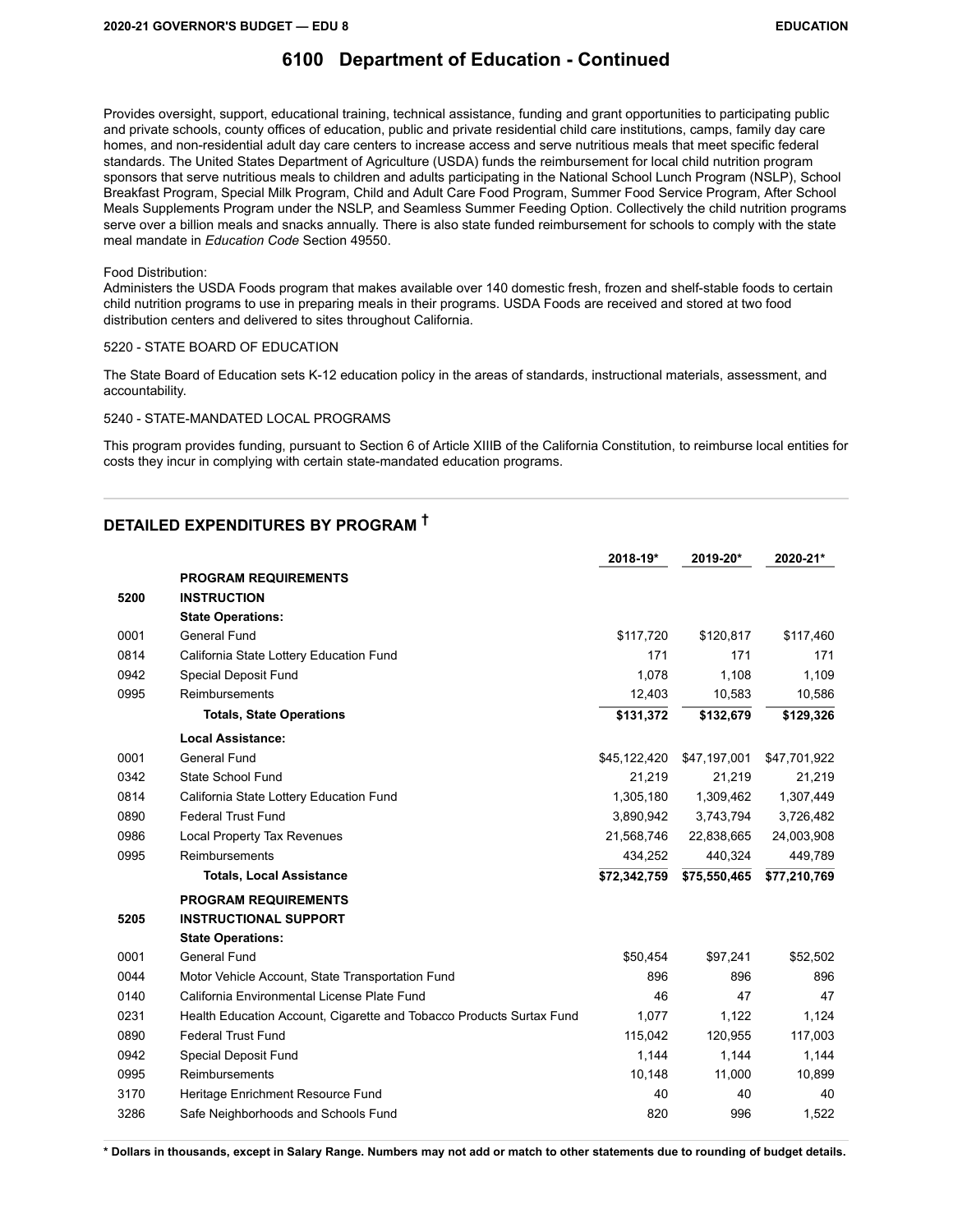|      |                                                                                                                                                                | 2018-19*    | 2019-20*    | 2020-21*    |
|------|----------------------------------------------------------------------------------------------------------------------------------------------------------------|-------------|-------------|-------------|
| 3321 | Department of Education Subaccount, Tobacco Prevention and Control<br>Programs Account, CA Healthcare, Research and Prevention Tobacco<br>Tax Act of 2016 Fund | 1,125       | 1,179       | 1,040       |
| 6044 | 2004 State School Facilities Fund                                                                                                                              | 2,636       |             |             |
| 6057 | 2006 State School Facilities Fund                                                                                                                              | 464         | 3.100       |             |
| 6086 | 2016 State School Facilities Fund                                                                                                                              | 112         | 235         | 3,336       |
|      | <b>Totals, State Operations</b>                                                                                                                                | \$184,004   | \$237,955   | \$189,553   |
|      | <b>Local Assistance:</b>                                                                                                                                       |             |             |             |
| 0001 | <b>General Fund</b>                                                                                                                                            | \$423,813   | \$353,265   | \$903,985   |
| 0140 | California Environmental License Plate Fund                                                                                                                    | 360         | 360         | 360         |
| 0231 | Health Education Account, Cigarette and Tobacco Products Surtax Fund                                                                                           | 13,507      | 18,254      | 15,600      |
| 0349 | <b>Educational Telecommunication Fund</b>                                                                                                                      | 716         | 607         |             |
| 0890 | <b>Federal Trust Fund</b>                                                                                                                                      | 477,592     | 454,856     | 434,862     |
| 0995 | Reimbursements                                                                                                                                                 | 1,932       | 1,932       | 1,932       |
| 3286 | Safe Neighborhoods and Schools Fund                                                                                                                            | 15,263      | 18,539      | 28,923      |
| 3321 | Department of Education Subaccount, Tobacco Prevention and Control<br>Programs Account, CA Healthcare, Research and Prevention Tobacco<br>Tax Act of 2016 Fund | 23,222      | 29,932      | 29,857      |
|      | Totals, Local Assistance                                                                                                                                       | \$956,405   | \$877,745   | \$1,415,519 |
| 5210 | <b>PROGRAM REQUIREMENTS</b><br><b>SPECIAL PROGRAMS</b>                                                                                                         |             |             |             |
|      | <b>State Operations:</b>                                                                                                                                       |             |             |             |
| 0001 | General Fund                                                                                                                                                   | \$8,249     | \$11,763    | \$11,411    |
| 0687 | Donated Food Revolving Fund                                                                                                                                    | 6,642       | 6,704       | 6,703       |
| 0890 | <b>Federal Trust Fund</b>                                                                                                                                      | 76,178      | 65,948      | 65,979      |
| 0995 | Reimbursements                                                                                                                                                 | 2,815       | 3,613       | 3,613       |
| 3085 | Mental Health Services Fund                                                                                                                                    | 163         | 170         | 171         |
|      | <b>Totals, State Operations</b>                                                                                                                                | \$94,047    | \$88,198    | \$87,877    |
|      | <b>Local Assistance:</b>                                                                                                                                       |             |             |             |
| 0001 | <b>General Fund</b>                                                                                                                                            | \$3,381,970 | \$4,028,840 | \$3,967,127 |
| 0890 | <b>Federal Trust Fund</b>                                                                                                                                      | 3,653,246   | 3,928,991   | 3,856,128   |
| 0995 | Reimbursements                                                                                                                                                 |             | 80,463      | 140,750     |
|      | <b>Totals, Local Assistance</b>                                                                                                                                | \$7,035,216 | \$8,038,294 | \$7,964,005 |
|      | <b>PROGRAM REQUIREMENTS</b>                                                                                                                                    |             |             |             |
| 5220 | <b>STATE BOARD OF EDUCATION</b>                                                                                                                                |             |             |             |
|      | <b>State Operations:</b>                                                                                                                                       |             |             |             |
| 0001 | General Fund                                                                                                                                                   | \$2,730     | \$2,844     | \$2,896     |
| 0995 | <b>Reimbursements</b>                                                                                                                                          | 56          | 56          | 56          |
|      | <b>Totals, State Operations</b>                                                                                                                                | \$2,786     | \$2,900     | \$2,952     |
|      | <b>PROGRAM REQUIREMENTS</b>                                                                                                                                    |             |             |             |
| 5240 | STATE-MANDATED LOCAL PROGRAMS                                                                                                                                  |             |             |             |
|      | <b>Local Assistance:</b>                                                                                                                                       |             |             |             |
| 0001 | General Fund                                                                                                                                                   | \$841,972   | \$243,222   | \$247,167   |
|      | <b>Totals, Local Assistance</b>                                                                                                                                | \$841,972   | \$243,222   | \$247,167   |
| 9990 | <b>PROGRAM REQUIREMENTS</b><br>UNSCHEDULED ITEMS OF APPROPRIATION                                                                                              |             |             |             |
|      | <b>Local Assistance:</b>                                                                                                                                       |             |             |             |
| 0001 | General Fund                                                                                                                                                   | \$7,700     | \$4,000     | \$-         |
|      | <b>Totals, Local Assistance</b>                                                                                                                                | \$7,700     | \$4,000     | \$-         |
|      | <b>SUBPROGRAM REQUIREMENTS</b>                                                                                                                                 |             |             |             |
|      |                                                                                                                                                                |             |             |             |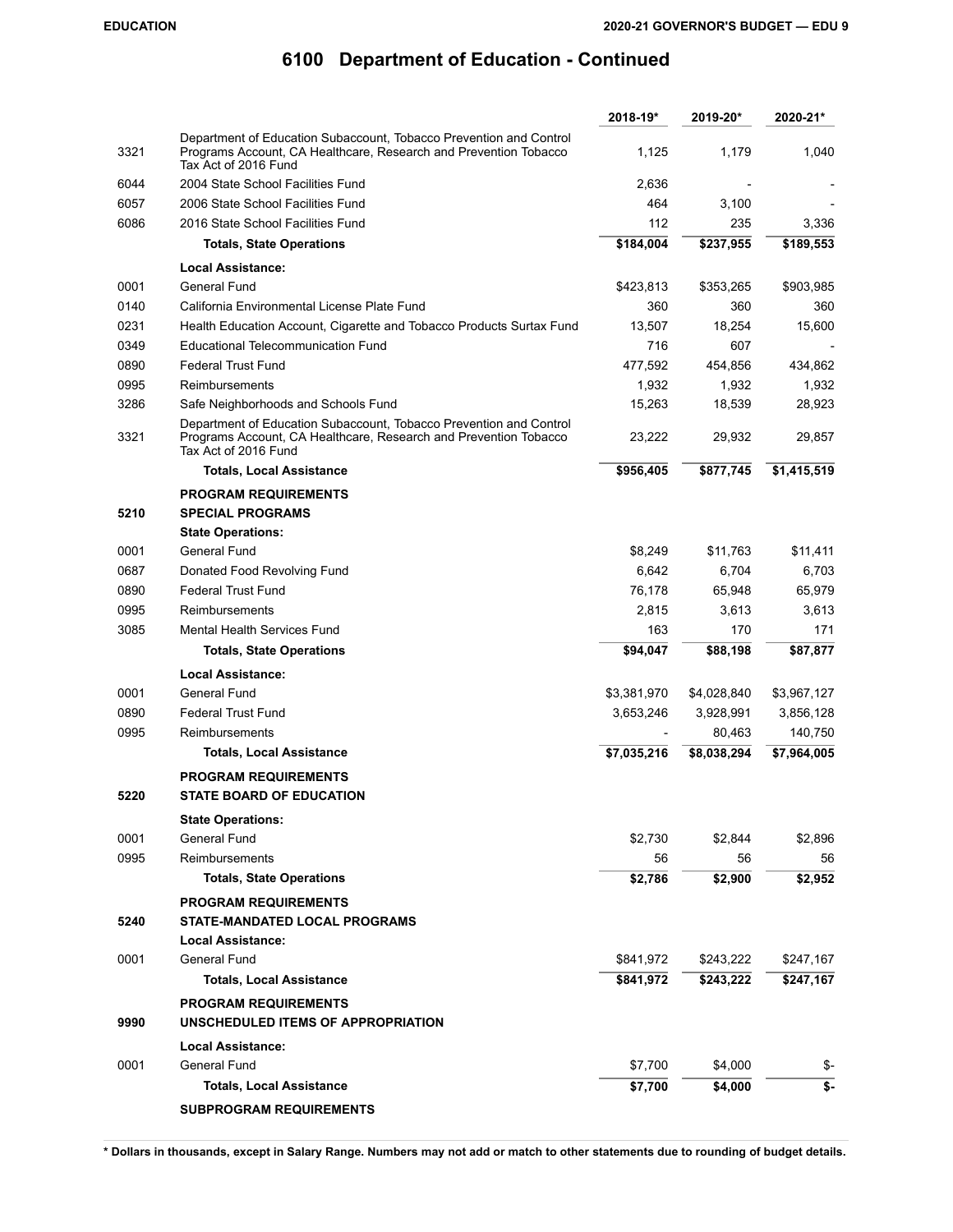|         |                                     | 2018-19*     | 2019-20*     | 2020-21*     |
|---------|-------------------------------------|--------------|--------------|--------------|
| 9900100 | <b>Administration</b>               |              |              |              |
|         | <b>State Operations:</b>            |              |              |              |
| 0001    | General Fund                        | \$55,757     | \$57,296     | \$57,355     |
|         | <b>Totals, State Operations</b>     | \$55,757     | \$57,296     | \$57,355     |
|         | <b>SUBPROGRAM REQUIREMENTS</b>      |              |              |              |
| 9900200 | <b>Administration - Distributed</b> |              |              |              |
|         | <b>State Operations:</b>            |              |              |              |
| 0001    | General Fund                        | $-$55,757$   | $-$57,296$   | $-$57,355$   |
|         | <b>Totals, State Operations</b>     | $-$55,757$   | $-$57,296$   | $-$57,355$   |
|         | <b>TOTALS, EXPENDITURES</b>         |              |              |              |
|         | <b>State Operations</b>             | 412,209      | 461,732      | 409,708      |
|         | Local Assistance                    | 81,184,052   | 84,713,726   | 86,837,460   |
|         | <b>Totals, Expenditures</b>         | \$81,596,261 | \$85,175,458 | \$87,247,168 |

† Fiscal year 2018-19 budget display reflects the best available information for use in decision-making for this department and/ or these fund(s). Additional review and reconciliation of 2018-19 ending fund balances will occur in the spring to evaluate if a budget adjustment is required.

### **EXPENDITURES BY CATEGORY**

| <b>1 State Operations</b>                                           | <b>Positions</b>         |         |                          |                          |           | <b>Expenditures</b> |  |  |
|---------------------------------------------------------------------|--------------------------|---------|--------------------------|--------------------------|-----------|---------------------|--|--|
|                                                                     | 2018-19                  | 2019-20 | 2020-21                  | 2018-19*                 | 2019-20*  | 2020-21*            |  |  |
| PERSONAL SERVICES                                                   |                          |         |                          |                          |           |                     |  |  |
| <b>Baseline Positions</b>                                           | 2.217.2                  | 2.247.7 | 2.247.7                  | \$172.451                | \$174.124 | \$173,236           |  |  |
| <b>Budget Position Transparency</b>                                 | $\overline{\phantom{0}}$ | $-16.3$ | $-16.3$                  | $\overline{\phantom{a}}$ | $-13.185$ | $-9,165$            |  |  |
| <b>Other Adjustments</b>                                            | $-9.8$                   |         | 4.0                      | $-4.190$                 | 10.725    | 11,862              |  |  |
| <b>Net Totals, Salaries and Wages</b>                               | 2.207.4                  | 2.231.4 | 2.235.4                  | \$168,261                | \$171.664 | \$175,933           |  |  |
| <b>Staff Benefits</b>                                               |                          |         | $\overline{\phantom{a}}$ | 76.588                   | 100.588   | 100.529             |  |  |
| <b>Totals, Personal Services</b>                                    | 2.207.4                  | 2.231.4 | 2.235.4                  | \$244.849                | \$272,252 | \$276,462           |  |  |
| OPERATING EXPENSES AND EQUIPMENT                                    |                          |         |                          | \$82.055                 | \$130,656 | \$117,269           |  |  |
| SPECIAL ITEMS OF EXPENSES                                           |                          |         |                          | 85.305                   | 58.824    | 15.977              |  |  |
| TOTALS, POSITIONS AND EXPENDITURES, ALL FUNDS<br>(State Operations) |                          |         |                          | \$412.209                | \$461,732 | \$409,708           |  |  |

| 2 Local Assistance                                        | Expenditures |              |              |
|-----------------------------------------------------------|--------------|--------------|--------------|
|                                                           | 2018-19*     | $2019 - 20*$ | 2020-21*     |
| Grants and Subventions - Governmental                     | \$81.184.052 | \$84.713.726 | \$86.837.460 |
| <b>TOTALS, EXPENDITURES, ALL FUNDS (Local Assistance)</b> | \$81,184,052 | \$84,713,726 | \$86,837,460 |

## **DETAIL OF APPROPRIATIONS AND ADJUSTMENTS †**

| <b>STATE OPERATIONS</b>                              | $2018 - 19*$             | 2019-20* | 2020-21*                 |
|------------------------------------------------------|--------------------------|----------|--------------------------|
| <b>General Fund, Proposition 98</b><br>0001          |                          |          |                          |
| <b>APPROPRIATIONS</b>                                |                          |          |                          |
| 006 Budget Act appropriation (State Special Schools) | \$60.576                 | \$60.611 | \$63.464                 |
| Allocation for Employee Compensation                 | $\overline{\phantom{a}}$ | 1.267    | $\overline{\phantom{0}}$ |
| Allocation for Other Post-Employment Benefits        | $\overline{\phantom{a}}$ | 409      | $\overline{\phantom{a}}$ |
|                                                      |                          |          |                          |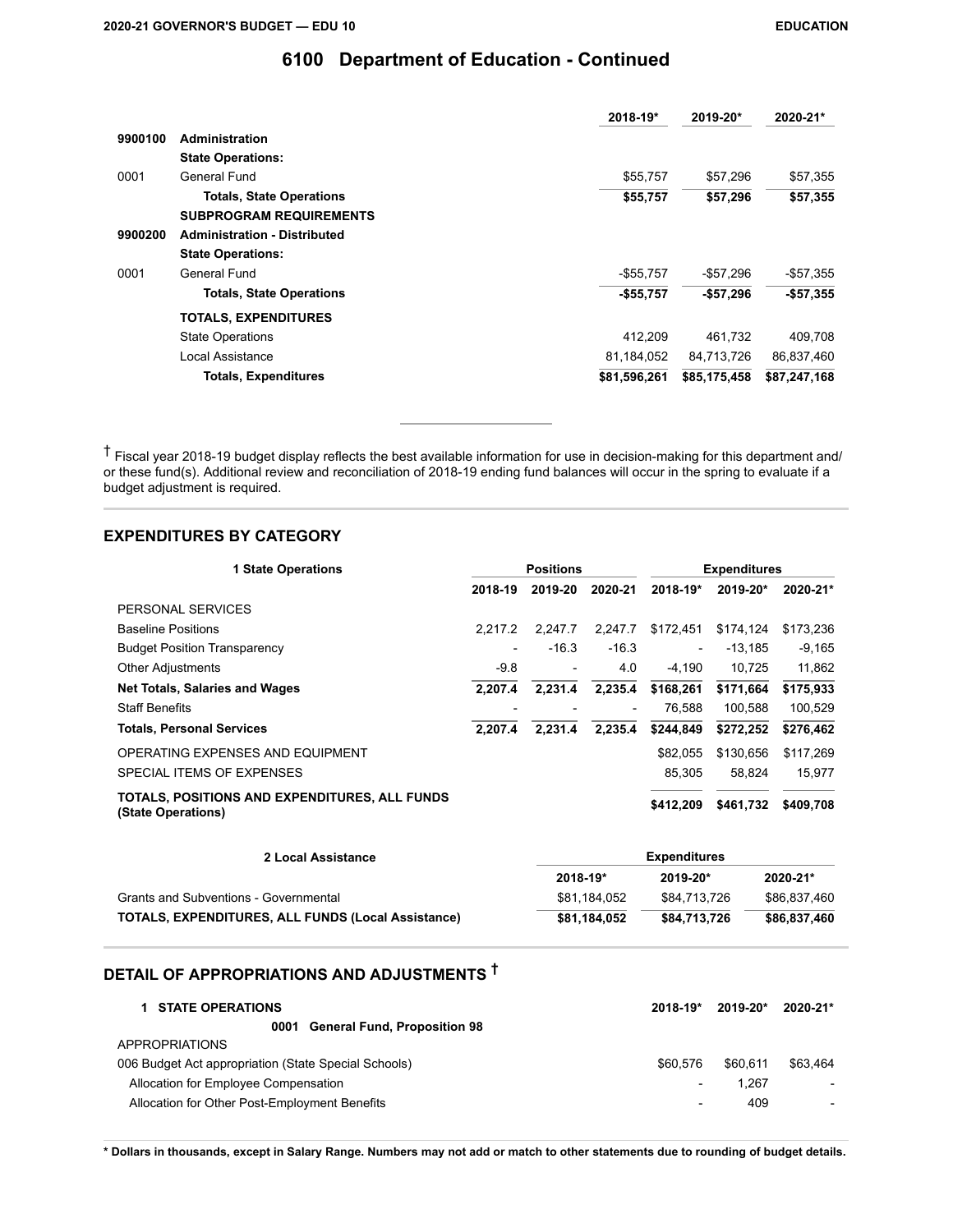| <b>STATE OPERATIONS</b><br>1.                                                                                                  | 2018-19*                 | 2019-20*                 | 2020-21*                 |
|--------------------------------------------------------------------------------------------------------------------------------|--------------------------|--------------------------|--------------------------|
| <b>Allocation for Staff Benefits</b>                                                                                           |                          | 546                      |                          |
| Section 3.60 Pension Contribution Adjustment                                                                                   |                          | 556                      |                          |
| <b>TOTALS, EXPENDITURES</b>                                                                                                    | \$60,576                 | \$63,389                 | \$63,464                 |
| 0001 General Fund                                                                                                              |                          |                          |                          |
| <b>APPROPRIATIONS</b>                                                                                                          |                          |                          |                          |
| 001 Budget Act appropriation (Department State Operations)                                                                     | \$50,742                 | \$54,940                 | \$58,020                 |
| Allocation for Employee Compensation                                                                                           |                          | 1,317                    |                          |
| Allocation for Other Post-Employment Benefits                                                                                  |                          | 409                      |                          |
| <b>Allocation for Staff Benefits</b>                                                                                           |                          | 550                      |                          |
| Attorney General Services Rate Increases                                                                                       |                          | 75                       |                          |
| <b>Budget Position Transparency</b>                                                                                            | $\overline{\phantom{0}}$ | $-13,185$                |                          |
| <b>Expenditures by Category Redistribution</b>                                                                                 |                          | 13,185                   |                          |
| Section 3.60 Pension Contribution Adjustment                                                                                   |                          | 459                      |                          |
| 002 Budget Act appropriation (State Special Schools Lease Revenue Debt Service)                                                | 11,596                   | 11,577                   | 10,594                   |
| 003 Budget Act appropriation (Standardized Account Code Structure)                                                             | 1,351                    | 1,351                    | 1,411                    |
| Allocation for Employee Compensation                                                                                           |                          | 27                       |                          |
| Allocation for Other Post-Employment Benefits                                                                                  |                          | 8                        |                          |
| <b>Allocation for Staff Benefits</b>                                                                                           |                          | 13                       |                          |
| Section 3.60 Pension Contribution Adjustment                                                                                   |                          | 13                       |                          |
| 004 Budget Act appropriation (Instructional Quality Commission)                                                                | 938                      | 492                      | 483                      |
| 005 Budget Act appropriation (State Special Schools)                                                                           | 45,548                   | 44,063                   | 43,402                   |
| Allocation for Employee Compensation                                                                                           |                          | 808                      |                          |
| Allocation for Other Post-Employment Benefits                                                                                  |                          | 253                      |                          |
| <b>Allocation for Staff Benefits</b>                                                                                           |                          | 362                      |                          |
| Section 3.60 Pension Contribution Adjustment                                                                                   |                          | 375                      |                          |
| 009 Budget Act appropriation (State Board of Education)                                                                        | 2,730                    | 2,731                    | 2,846                    |
| Allocation for Employee Compensation                                                                                           |                          | 56                       |                          |
| Allocation for Other Post-Employment Benefits                                                                                  |                          | 16                       |                          |
| <b>Allocation for Staff Benefits</b>                                                                                           |                          | 19                       |                          |
| Section 3.60 Pension Contribution Adjustment                                                                                   |                          | 22                       |                          |
| Chapter 32, Statutes of 2018 (Special Olympics)                                                                                | 2,000                    | $\overline{\phantom{0}}$ |                          |
| Chapter 51, Statutes of 2019 (California Computer Science Coordinator)                                                         |                          | 1,000                    |                          |
| Distribute Funding for Computer Science Coordinator to Out Years                                                               | $\overline{a}$           | $-750$                   |                          |
| Chapter 51, Statutes of 2019 (Educator Workforce Investment Grant)                                                             |                          | 37,100                   |                          |
| Chapter 51, Statutes of 2019 (Broadband Infrastructure Grant Program)                                                          |                          | 7,500                    |                          |
| Education Code sections 8483.5 and 8483.51 (After School Education and Safety Program)                                         | 3,592                    | 3,593                    | 3,749                    |
| Allocation for Employee Compensation                                                                                           |                          | 68                       |                          |
| Allocation for Other Post-Employment Benefits                                                                                  |                          | 21                       |                          |
| <b>Allocation for Staff Benefits</b>                                                                                           |                          | 31                       |                          |
| Section 3.60 Pension Contribution Adjustment                                                                                   |                          | 33                       |                          |
| Prior Year Balances Available:                                                                                                 |                          |                          |                          |
| Chapter 51, Statutes of 2019 (California Computer Science Coordinator)                                                         |                          |                          | 250                      |
| Item 6100-001-0001, Budget Act of 2015 as reappropriated by Item 6100-491, Budget Acts<br>of 2016, 2018 and 2019               | 80                       | 217                      |                          |
| Item 6100-001-0001, Budget Act of 2018 (Department State Operations) as reappropriated<br>by Item 6100-491, Budget Act of 2019 |                          | 537                      | $\overline{\phantom{a}}$ |
| Item 6100-009-0001, Budget Act of 2017 (State Board of Education) as reappropriated by<br>Item 6100-491, Budget Act of 2020    |                          | 50                       | 50                       |
| <b>Totals Available</b>                                                                                                        | \$118,577                | \$169,336                | \$120,805                |
| Unexpended balance, estimated savings                                                                                          |                          | -10                      |                          |
| Balance available in subsequent years                                                                                          |                          | -50                      |                          |
| <b>TOTALS, EXPENDITURES</b>                                                                                                    | \$118,577                | \$169,276                | \$120,805                |
|                                                                                                                                |                          |                          |                          |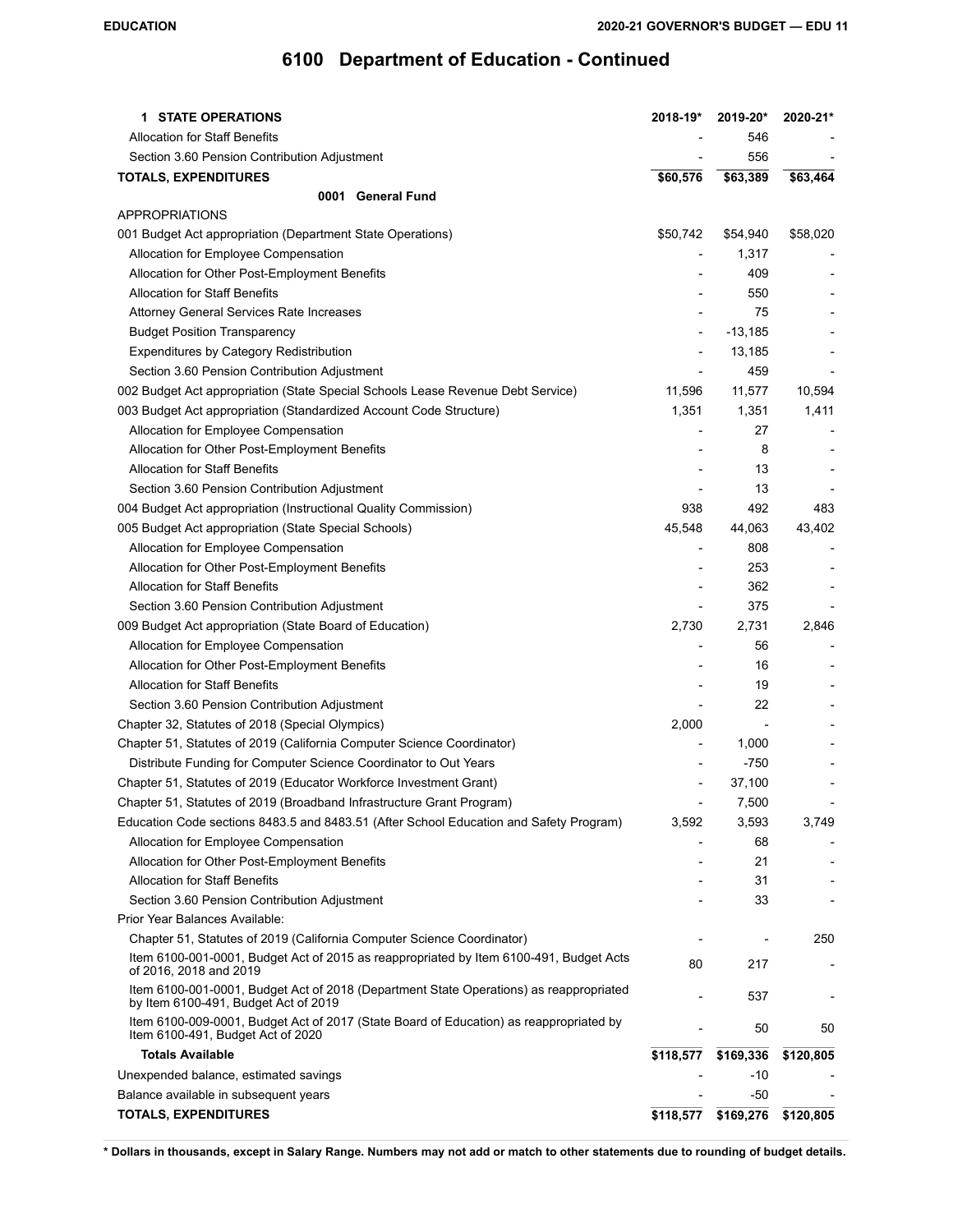| <b>1 STATE OPERATIONS</b>                                                                          | 2018-19*  | 2019-20*  | 2020-21*                 |
|----------------------------------------------------------------------------------------------------|-----------|-----------|--------------------------|
| 0044 Motor Vehicle Account, State Transportation Fund                                              |           |           |                          |
| <b>APPROPRIATIONS</b>                                                                              |           |           |                          |
| 001 Budget Act appropriation                                                                       | \$896     | \$896     | \$896                    |
| <b>TOTALS, EXPENDITURES</b>                                                                        | \$896     | \$896     | \$896                    |
| 0140 California Environmental License Plate Fund                                                   |           |           |                          |
| <b>APPROPRIATIONS</b>                                                                              |           |           |                          |
| 001 Budget Act appropriation                                                                       | \$46      | \$46      | \$47                     |
| Allocation for Employee Compensation                                                               |           | 1         |                          |
| <b>TOTALS, EXPENDITURES</b>                                                                        | \$46      | \$47      | \$47                     |
| 0231 Health Education Account, Cigarette and Tobacco Products Surtax Fund<br><b>APPROPRIATIONS</b> |           |           |                          |
| 001 Budget Act appropriation (Drug Free Schools)                                                   | \$1,077   | \$1,078   | \$1,124                  |
| Allocation for Employee Compensation                                                               |           | 20        |                          |
| Allocation for Other Post-Employment Benefits                                                      |           | 6         |                          |
| <b>Allocation for Staff Benefits</b>                                                               |           | 8         |                          |
| Section 3.60 Pension Contribution Adjustment                                                       |           | 10        |                          |
| <b>TOTALS, EXPENDITURES</b>                                                                        | \$1,077   | \$1,122   | \$1,124                  |
| 0687 Donated Food Revolving Fund                                                                   |           |           |                          |
| <b>APPROPRIATIONS</b>                                                                              |           |           |                          |
| 001 Budget Act appropriation (Donated Food Revolving Fund)                                         | \$6,642   | \$6,643   | \$6,703                  |
| Allocation for Employee Compensation                                                               |           | 27        |                          |
| Allocation for Other Post-Employment Benefits                                                      |           | 8         |                          |
| <b>Allocation for Staff Benefits</b>                                                               |           | 14        | $\overline{\phantom{a}}$ |
| Section 3.60 Pension Contribution Adjustment                                                       |           | 12        |                          |
| <b>TOTALS, EXPENDITURES</b>                                                                        | \$6,642   | \$6,704   | \$6,703                  |
| 0814 California State Lottery Education Fund                                                       |           |           |                          |
| <b>APPROPRIATIONS</b>                                                                              |           |           |                          |
| Government Code section 8880.5 (State Special Schools)                                             | \$171     | \$171     | \$171                    |
| <b>TOTALS, EXPENDITURES</b>                                                                        | \$171     | \$171     | \$171                    |
| 0890 Federal Trust Fund                                                                            |           |           |                          |
| <b>APPROPRIATIONS</b>                                                                              |           |           |                          |
| 001 Budget Act appropriation (Department State Operations)                                         | \$191,220 | \$181,285 | \$182,982                |
| Allocation for Employee Compensation                                                               |           | 2,397     |                          |
| Allocation for Other Post-Employment Benefits                                                      |           | 788       |                          |
| <b>Allocation for Staff Benefits</b>                                                               |           | 1,047     | $\overline{\phantom{a}}$ |
| One-Time Federal Administrative Review and Training Planning Grant for Nutrition Services          |           | 150       |                          |
| Section 3.60 Pension Contribution Adjustment                                                       |           | 1,236     |                          |
| <b>TOTALS, EXPENDITURES</b>                                                                        | \$191,220 | \$186,903 | \$182,982                |
| 0942 Special Deposit Fund                                                                          |           |           |                          |
| <b>APPROPRIATIONS</b>                                                                              |           |           |                          |
| Government Code section 16370 (California Career Resource Network)                                 | \$19      | \$19      | \$19                     |
| Government Code section 16370 (Endowment Fund)                                                     | 224       | 224       | 224                      |
| Government Code section 16370 (Miscellaneous Education Donations and Registration)                 | 901       | 901       | 901                      |
| Government Code section 16370 (General Education Diplomas)                                         | 1,067     | 1,067     | 1,098                    |
| Allocation for Employee Compensation                                                               |           | 13        |                          |
| Allocation for Other Post-Employment Benefits                                                      |           | 5         |                          |
| <b>Allocation for Staff Benefits</b>                                                               |           | 6         | $\overline{\phantom{a}}$ |
| Section 3.60 Pension Contribution Adjustment                                                       |           | 6         |                          |
| Education Code section 1330 (UI Administration)                                                    | 11        | 11        | 11                       |
| <b>TOTALS, EXPENDITURES</b>                                                                        | \$2,222   | \$2,252   | \$2,253                  |
| 0995 Reimbursements                                                                                |           |           |                          |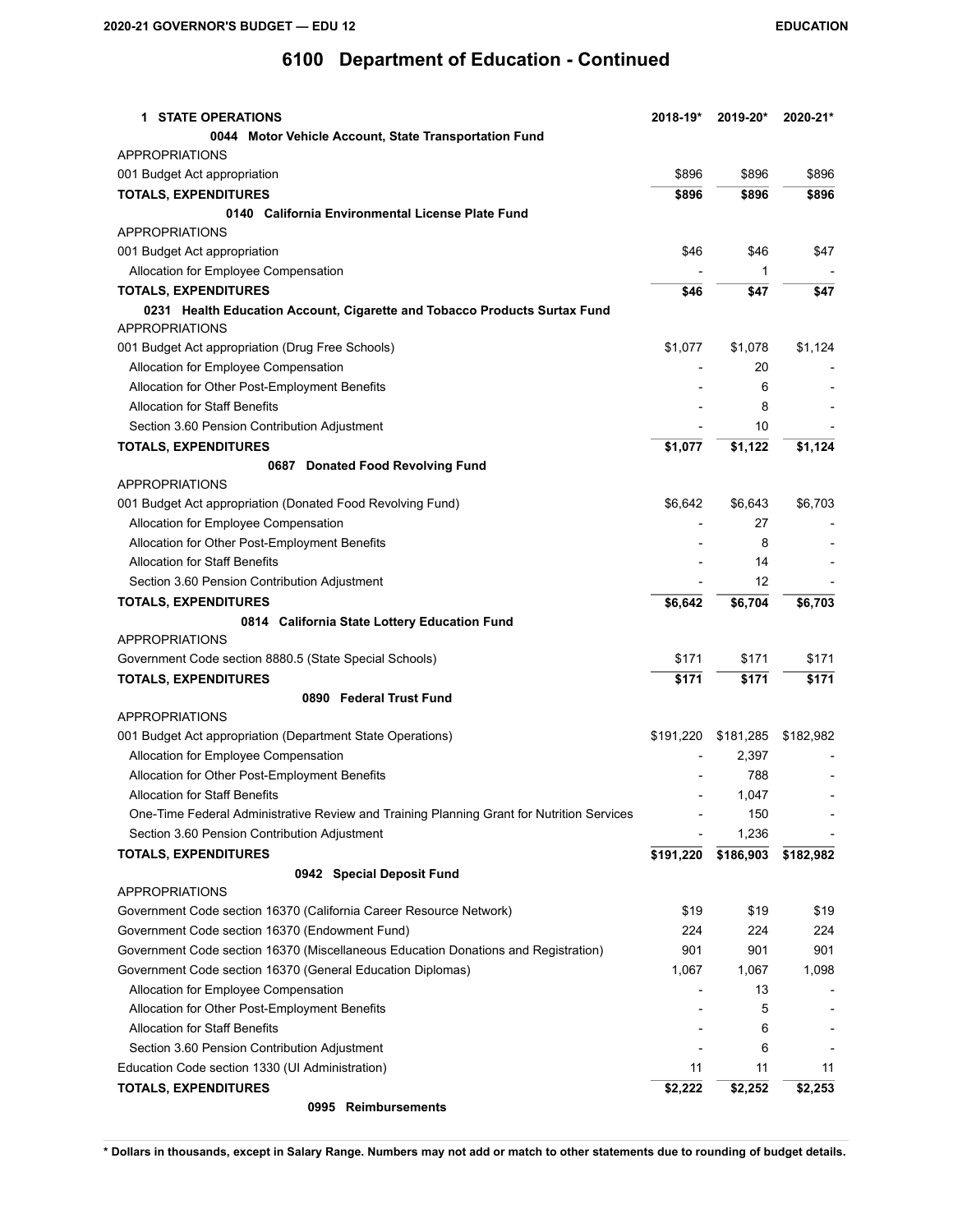| <b>1 STATE OPERATIONS</b>                                                                                                                                           | 2018-19*                 | 2019-20* | 2020-21*                 |
|---------------------------------------------------------------------------------------------------------------------------------------------------------------------|--------------------------|----------|--------------------------|
| <b>APPROPRIATIONS</b>                                                                                                                                               |                          |          |                          |
| Reimbursements                                                                                                                                                      | \$25,422                 | \$25,252 | \$25,154                 |
| <b>TOTALS, EXPENDITURES</b>                                                                                                                                         | \$25,422                 | \$25,252 | \$25,154                 |
| 3085 Mental Health Services Fund                                                                                                                                    |                          |          |                          |
| <b>APPROPRIATIONS</b>                                                                                                                                               |                          |          |                          |
| 001 Budget Act appropriation                                                                                                                                        | \$163                    | \$163    | \$171                    |
| Allocation for Employee Compensation                                                                                                                                |                          | 4        |                          |
| Allocation for Other Post-Employment Benefits                                                                                                                       |                          | 1        |                          |
| <b>Allocation for Staff Benefits</b>                                                                                                                                |                          | 1        |                          |
| Section 3.60 Pension Contribution Adjustment                                                                                                                        |                          | 1        |                          |
| <b>TOTALS, EXPENDITURES</b>                                                                                                                                         | \$163                    | \$170    | \$171                    |
| 3170 Heritage Enrichment Resource Fund                                                                                                                              |                          |          |                          |
| <b>APPROPRIATIONS</b>                                                                                                                                               |                          |          |                          |
| 001 Budget Act appropriation                                                                                                                                        | \$40                     | \$40     | \$40                     |
| <b>TOTALS, EXPENDITURES</b>                                                                                                                                         | \$40                     | \$40     | \$40                     |
| 3286 Safe Neighborhoods and Schools Fund                                                                                                                            |                          |          |                          |
| <b>APPROPRIATIONS</b>                                                                                                                                               |                          |          |                          |
| Government Code section 7599.2(b)                                                                                                                                   | \$820                    | \$976    | \$1,522                  |
| Allocation for Employee Compensation                                                                                                                                |                          | 9        | $\overline{\phantom{a}}$ |
| Allocation for Other Post-Employment Benefits                                                                                                                       |                          | 2        |                          |
| <b>Allocation for Staff Benefits</b>                                                                                                                                |                          | 5        |                          |
| Section 3.60 Pension Contribution Adjustment                                                                                                                        |                          | 4        |                          |
| <b>TOTALS, EXPENDITURES</b>                                                                                                                                         | \$820                    | \$996    | \$1,522                  |
| 3321 Department of Education Subaccount, Tobacco Prevention and Control<br>Programs Account, CA Healthcare, Research and Prevention Tobacco Tax Act of 2016<br>Fund |                          |          |                          |
| <b>APPROPRIATIONS</b>                                                                                                                                               |                          |          |                          |
| Revenue and Taxation Code section 30130.57(b)(1) and (f)                                                                                                            | \$1,125                  | \$1,125  | \$1,040                  |
| Allocation for Employee Compensation                                                                                                                                | $\overline{\phantom{a}}$ | 23       |                          |
| Allocation for Other Post-Employment Benefits                                                                                                                       |                          | 8        |                          |
| <b>Allocation for Staff Benefits</b>                                                                                                                                |                          | 11       |                          |
| Section 3.60 Pension Contribution Adjustment                                                                                                                        |                          | 12       |                          |
| <b>TOTALS, EXPENDITURES</b>                                                                                                                                         | \$1,125                  | \$1,179  | \$1,040                  |
| 6044 2004 State School Facilities Fund                                                                                                                              |                          |          |                          |
| <b>APPROPRIATIONS</b>                                                                                                                                               |                          |          |                          |
| 001 Budget Act appropriation                                                                                                                                        | \$2,636                  |          |                          |
| <b>TOTALS, EXPENDITURES</b>                                                                                                                                         | \$2,636                  |          |                          |
| 6057 2006 State School Facilities Fund                                                                                                                              |                          |          |                          |
| <b>APPROPRIATIONS</b>                                                                                                                                               |                          |          |                          |
| 001 Budget Act appropriation                                                                                                                                        | \$464                    | \$3,100  |                          |
| Allocation for Employee Compensation                                                                                                                                |                          | 56       |                          |
| Allocation for Other Post-Employment Benefits                                                                                                                       |                          | 18       |                          |
| <b>Allocation for Staff Benefits</b>                                                                                                                                |                          | 23       |                          |
| Section 3.60 Pension Contribution Adjustment                                                                                                                        |                          | 24       |                          |
| Shift Funding Source for School Facilities Program Administration                                                                                                   |                          | -121     |                          |
| <b>TOTALS, EXPENDITURES</b>                                                                                                                                         | \$464                    | \$3,100  |                          |
| 6086 2016 State School Facilities Fund                                                                                                                              |                          |          |                          |
| <b>APPROPRIATIONS</b>                                                                                                                                               |                          |          |                          |
| 001 Budget Act appropriation                                                                                                                                        |                          | \$114    | \$3,336                  |
| Shift Funding Source for School Facilities Program Administration                                                                                                   |                          | 121      |                          |
| Education Code section 101135(b) and 101138                                                                                                                         | 112                      |          |                          |
| <b>TOTALS, EXPENDITURES</b>                                                                                                                                         | \$112                    | \$235    | \$3,336                  |
|                                                                                                                                                                     |                          |          |                          |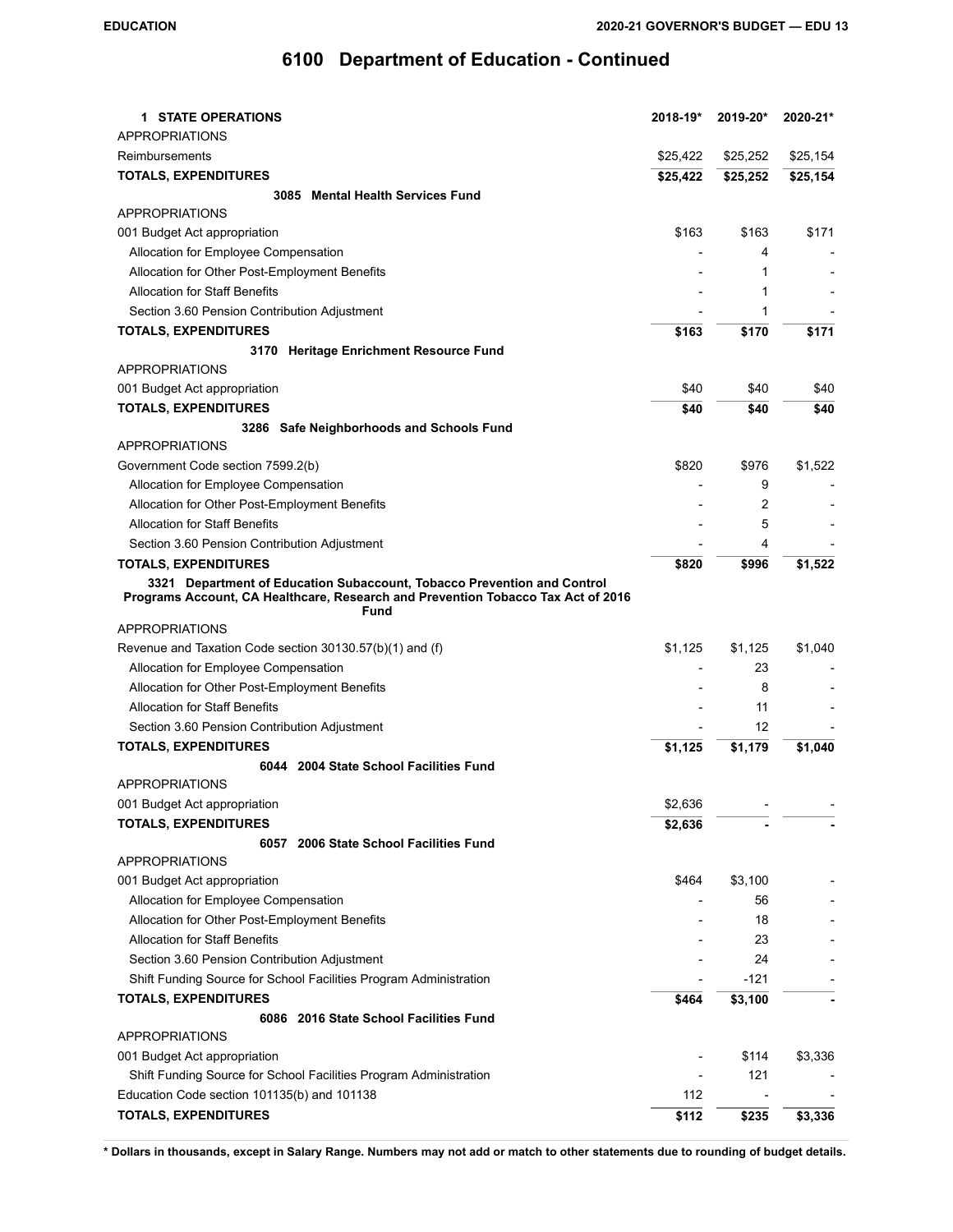| <b>1 STATE OPERATIONS</b>                                                                                                     | 2018-19*<br>2019-20* |                        | 2020-21*     |                          |  |
|-------------------------------------------------------------------------------------------------------------------------------|----------------------|------------------------|--------------|--------------------------|--|
| Total Expenditures, All Funds, (State Operations)                                                                             |                      | \$412,209<br>\$461,732 |              | \$409,708                |  |
| 2 LOCAL ASSISTANCE                                                                                                            | 2018-19*             | 2019-20*               |              | 2020-21*                 |  |
| 0001 General Fund, Proposition 98                                                                                             |                      |                        |              |                          |  |
| <b>APPROPRIATIONS</b>                                                                                                         |                      |                        |              |                          |  |
| 106 Budget Act appropriation (California Collaborative for Educational Excellence)                                            | \$11,534             |                        | \$11,766     | \$12,287                 |  |
| 107 Budget Act appropriation (County Offices of Education Fiscal Oversight)                                                   | 6,271                |                        | 6,271        | 6,966                    |  |
| 113 Budget Act appropriation (Student Assessment Program)                                                                     | 128,517              |                        | 116,043      | 117,021                  |  |
| 119 Budget Act appropriation (Foster Youth Programs)                                                                          | 26,474               |                        | 27,337       | 27,963                   |  |
| 122 Budget Act appropriation (Specialized Secondary Program Grants)                                                           | 4,892                |                        | 4,892        | 4,892                    |  |
| 140 Budget Act appropriation (California School Information Services)                                                         |                      |                        | 6,508        | 6,508                    |  |
| 149 Budget Act appropriation (After School Education and Safety Program<br>Supplement)                                        | 50,000               |                        | 100,000      | 100,000                  |  |
| 150 Budget Act appropriation (American Indian Early Childhood Education Program)                                              | 574                  |                        | 593          | 607                      |  |
| 151 Budget Act appropriation (American Indian Education Centers)                                                              | 4,254                |                        | 4,393        | 4,494                    |  |
| 158 Budget Act appropriation (Adults in Correctional Facilities)                                                              | 15,331               |                        | 15,746       | 16,259                   |  |
| 161 Budget Act appropriation (Special Education)                                                                              | 3,299,416            |                        | 3,994,349    | 4,276,171                |  |
| 166 Budget Act appropriation (Partnership Academies)                                                                          | 21,428               |                        | 21,428       | 21,428                   |  |
| 167 Budget Act appropriation (Agricultural Vocational Education)                                                              | 4,134                |                        | 4,134        | 4,134                    |  |
| 168 Budget Act appropriation (Career Technical Education Incentive Grant)                                                     | 150,000              |                        | 150,000      | 150,000                  |  |
| 170 Budget Act appropriation (Career Technical Education Initiative Program)                                                  | 15,360               |                        | 15,360       | 15,360                   |  |
| 172 Budget Act appropriation (College and Career Planning Website and Online<br><b>Educational Resources)</b>                 | 6,500                |                        | 6,500        | 11,500                   |  |
| 196 Budget Act appropriation (State Preschool)                                                                                | 1,215,467            |                        | 963,466      | 965,603                  |  |
| 201 Budget Act appropriation (Child Nutrition Start-up Grants)                                                                | 1,017                |                        | 1,017        | 1,017                    |  |
| 203 Budget Act appropriation (Child Nutrition)                                                                                | 164,228              |                        | 173,001      | 237,698                  |  |
| 209 Budget Act appropriation (Teacher Dismissal Apportionments)                                                               | 100                  |                        | 100          | 100                      |  |
| 295 Budget Act appropriation (State Mandates Reimbursements)                                                                  | 48                   |                        | 49           | 48                       |  |
| 296 Budget Act appropriation (State Mandates Block Grant)                                                                     | 236,262              |                        | 243,173      | 247,119                  |  |
| Education Code sections 42238.02 and 42238.03 (School District Apportionments)                                                | 30,033,339           |                        | 34, 152, 947 | 35,251,599               |  |
| District LCFF Education Protection Account Offset Adjustment                                                                  | $\overline{a}$       |                        | 319,853      | $\overline{\phantom{a}}$ |  |
| District LCFF Minimum State Aid Adjustment                                                                                    |                      |                        | $-15,503$    |                          |  |
| District LCFF Property Tax Adjustment                                                                                         |                      |                        | $-4,210$     |                          |  |
| <b>LCFF Growth Adjustment</b>                                                                                                 |                      |                        | 44,148       |                          |  |
| Non-LCFF Apportionment Adjustment                                                                                             |                      |                        | 4,433        |                          |  |
| Pending Legislation (Resource Lead for Computer Science)                                                                      |                      |                        |              | 2,500                    |  |
| Chapter 32, Statutes of 2018 (State System of Support Regional Lead)                                                          | 4,000                |                        |              |                          |  |
| Education Code sections 2574 and 2575 (County Office of Education<br>Apportionments)                                          | 477,169              |                        | 470,602      | 464,822                  |  |
| County Office Education Protection Account Offset Adjustment                                                                  |                      |                        | 9,727        |                          |  |
| County Office of Education LCFF Growth Adjustment                                                                             |                      |                        | $-22,324$    |                          |  |
| County Office of Education Local Revenue Adjustment                                                                           |                      |                        | 11,465       |                          |  |
| County Office of Education Minimum State Aid Adjustment                                                                       |                      |                        | 5,901        |                          |  |
| Chapter 51, Statutes of 2019 (Standardized Account Code Structure System<br>Replacement Project)                              |                      |                        | 3,009        |                          |  |
| Article XIII, Section 36 of the California Constitution (Proposition 30) (transfer to<br><b>Education Protection Account)</b> | 7,697,385            |                        | 8,036,178    | 7,350,983                |  |
| Pending Legislation (Standardized Account Code Structure System Replacement<br>Project)                                       | 4,248                |                        |              |                          |  |
| Education Protection Account Revenue Adjustment                                                                               |                      |                        | $-329,955$   |                          |  |
| Chapter 32, Statutes of 2018 (San Francisco USD Facility Improvements)                                                        | 4,000                |                        |              |                          |  |
| Chapter 32, Statutes of 2018 (Sweetwater UHSD Facility Improvements)                                                          | 2,000                |                        |              |                          |  |
| Pending Legislation (CCEE Coordination, Information, and Communication)                                                       |                      |                        |              | 13,000                   |  |
|                                                                                                                               |                      |                        |              |                          |  |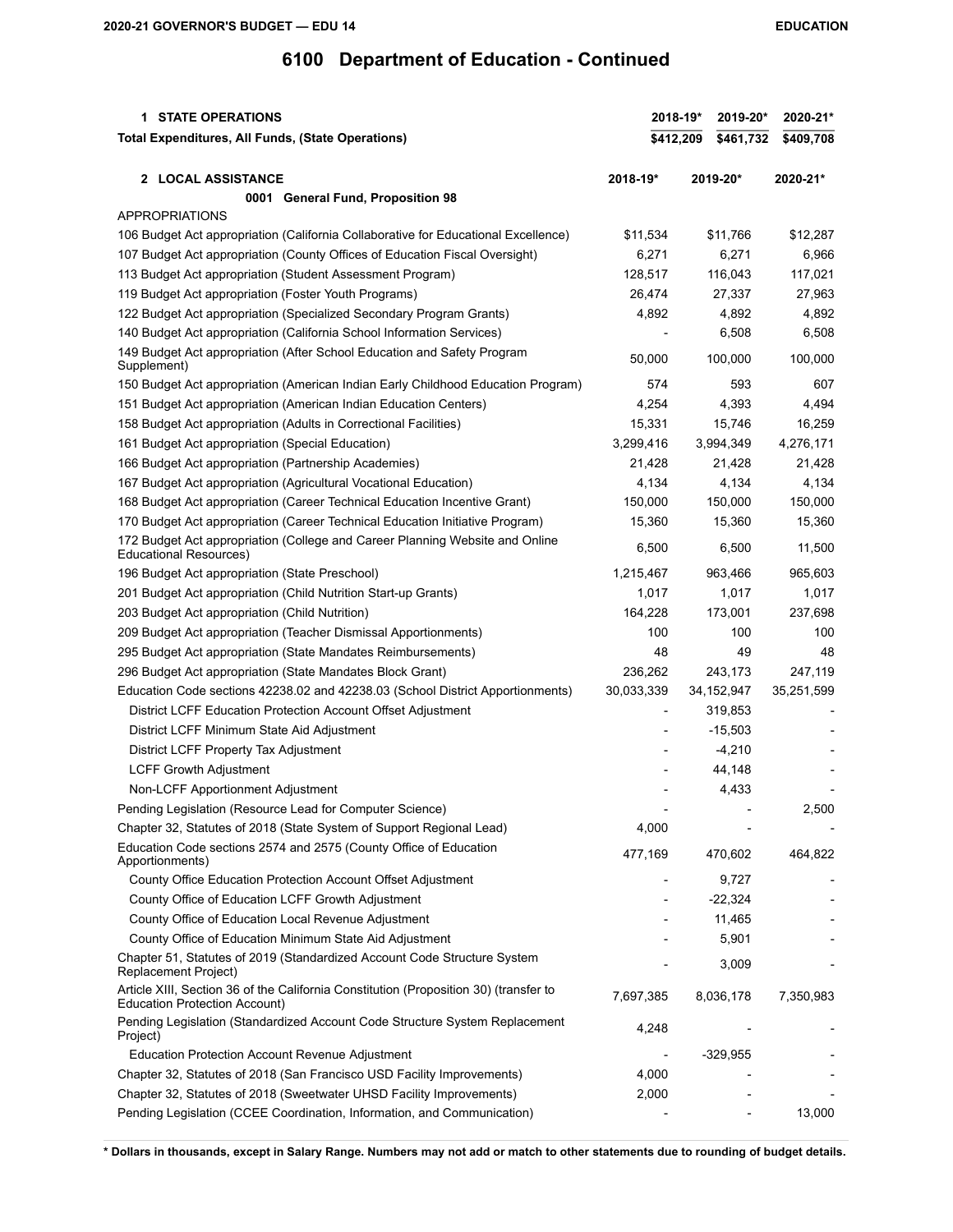| 2 LOCAL ASSISTANCE                                                                                                | 2018-19*     | 2019-20*     | 2020-21*     |
|-------------------------------------------------------------------------------------------------------------------|--------------|--------------|--------------|
| California Collaborative for Education Excellence Coordination, Information, and<br><b>Communication Campaign</b> |              | 5,000        |              |
| Chapter 32, Statutes of 2018 (Suicide Prevention Training)                                                        | 1,700        |              |              |
| Education Code section 41329.57(a)(1) (Oakland Unified School District)                                           | 1,707        | 1,705        | 1,710        |
| Education Code section 41329.57(a)(1) (Vallejo City Unified School District)                                      | 492          | 491          | 492          |
| Education Code section 41329.575 (South Monterey County Joint Union High<br>School District)                      | 265          | 268          | 264          |
| Education Code sections 8483.5 and 8483.51 (After School Education and Safety<br>Program)                         | 546,408      | 546,407      | 546,251      |
| ASES Local Assistance Workload Adjustment                                                                         |              | $-153$       |              |
| Chapter 51, Statutes of 2019 (LCAP E-template, Dashboard, and SARC)                                               |              | 528          |              |
| Pending Legislation (Accountability System)                                                                       | 600          |              |              |
| Pending Legislation (Opportunity Grant Program)                                                                   |              | 300,344      |              |
| Pending Legislation (Standardized IEP Template Workgroup)                                                         |              |              | 350          |
| Pending Legislation (Dyslexia Research, Training, and Statewide Conference)                                       |              | 4,000        |              |
| Pending Legislation (Educator Workforce Investment Grant)                                                         |              |              | 350,000      |
| Pending Legislation (Workforce Development Grants)                                                                |              |              | 192,954      |
| Pending Legislation (Study Special Education Local Plan Area Administration and<br>Governance)                    |              |              | 500          |
| Pending Legislation (Alternative Pathways to a Diploma Workgroup)                                                 |              |              | 250          |
| Pending Legislation (Community School Grant Program)                                                              |              |              | 300,000      |
| Chapter 32, Statutes of 2018 (District LCFF Transition Funding)                                                   | 3,556,177    |              |              |
| Pending Legislation (Literacy Program)                                                                            | 53,000       |              |              |
| Pending Legislation (Classified Employee Professional Develop)                                                    | 10,000       |              |              |
| Chapter 32, Statutes of 2018 (Discretionary Grants and Mandate Reimbursements)                                    | 300,000      |              |              |
| Prior Year Balances Available:                                                                                    |              |              |              |
| Chapter 15, Statutes of 2017 (LCAP E-template and Dashboard)                                                      | 300          |              |              |
| Chapter 15, Statutes of 2017 (SoCal ROC Transition Funding)                                                       | 3,000        | 2,000        | 1,000        |
| Chapter 29, Statutes of 2016 (Evaluation Rubrics Support and Development)                                         | 500          |              |              |
| Chapter 32, Statutes of 2018 (State System of Support Regional Lead)                                              |              | 4,000        | 4,000        |
| Chapter 51, Statutes of 2019 (LCAP E-template Dashboard and SARC)                                                 |              |              | 154          |
| <b>TOTALS, EXPENDITURES</b>                                                                                       | \$48,058,097 | \$49,416,987 | \$50,708,004 |
| 0001 General Fund                                                                                                 |              |              |              |
| <b>APPROPRIATIONS</b>                                                                                             |              |              |              |
| 194 Budget Act appropriation (Child Development)                                                                  | \$1,404,850  | \$1,896,170  | \$2,041,558  |
| Shift CCDBG Funds - General Fund Stage 3 Child Care                                                               |              | $-57,295$    |              |
| 202 Budget Act appropriation (Preparing, Recruiting, and Training Effective<br>Educators)                         |              | 6,700        |              |
| 242 Budget Act appropriation (California Association of Student Councils)                                         |              | 150          |              |
| Chapter 51, Statutes of 2019 (Childcare Collective Bargaining)                                                    |              | 10,000       |              |
| Education Code section 8280(I)(1) (Early Learning and Care Infrastructure Grant)                                  |              | 58,705       |              |
| Adjust Infrastructure Grant Program Out Years                                                                     |              | 84,000       |              |
| Shift CCDBG Funds - General Fund Infrastructure Grant Program                                                     |              | 102,295      |              |
| Education Code section 8280.1(b)(1) (Early Learning and Care Workforce                                            |              |              |              |
| Development Grant)                                                                                                |              | 129,000      |              |
| Adjust Workforce Development Grant Program Out Years                                                              |              | 66,000       |              |
| Shift CCDBG Funds - General Fund Workforce Grant Program                                                          |              | $-45,000$    |              |
| Chapter 51, Statutes of 2019 (Special Olympic Northern and Southern)                                              |              | 4,000        |              |
| Prior Year Balances Available:                                                                                    |              |              |              |
| Reappropriation, Proposition 98 per Item 6100-488                                                                 | 238,958      | 152,357      | 75,000       |
| Reappropriation, Proposition 98 reversion account per Item 6100-485                                               | 80,331       | 6,620        |              |
| <b>TOTALS, EXPENDITURES</b>                                                                                       | \$1,724,139  | \$2,413,702  | \$2,116,558  |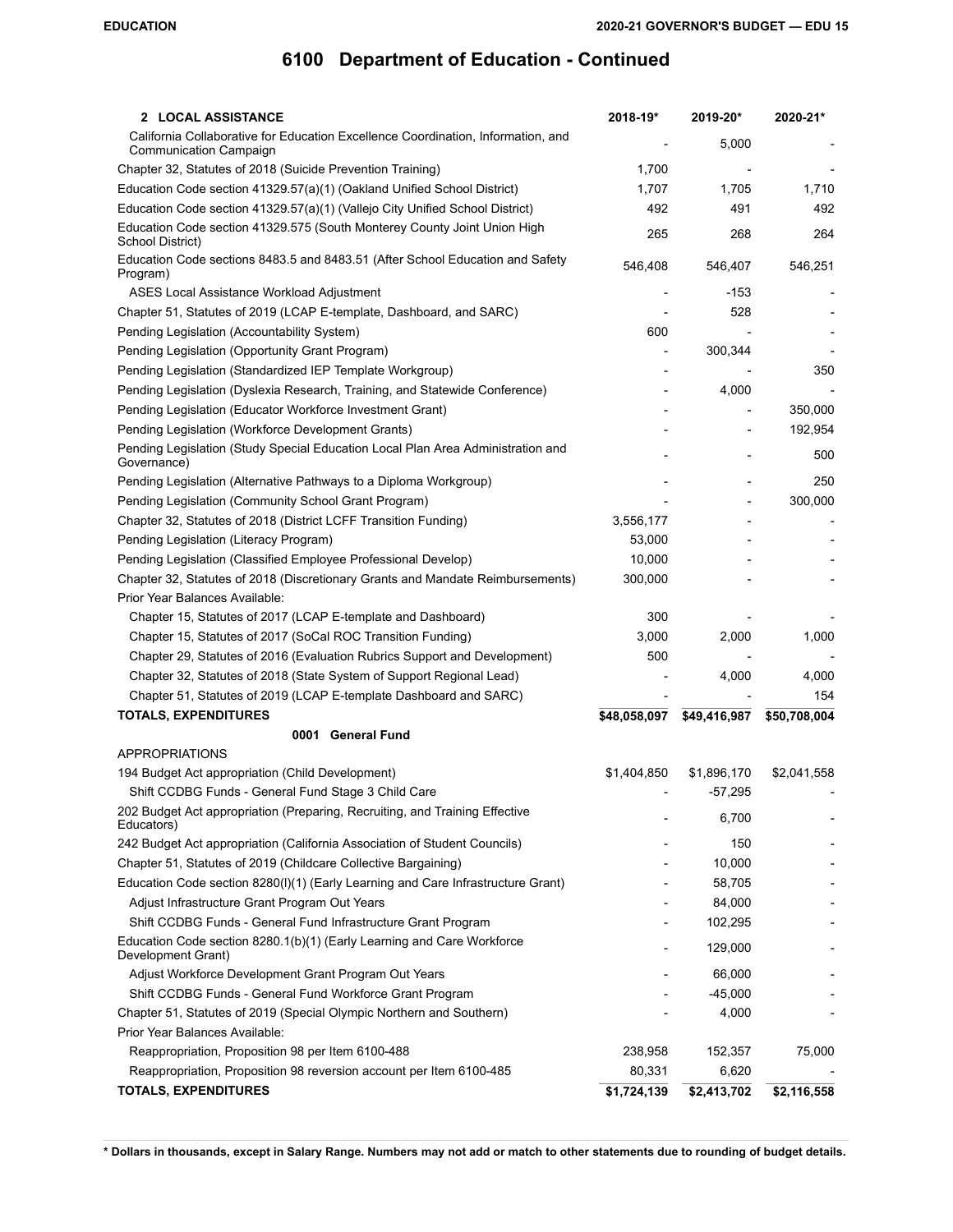| 2 LOCAL ASSISTANCE                                                                                       | 2018-19*      | 2019-20*     | 2020-21*     |
|----------------------------------------------------------------------------------------------------------|---------------|--------------|--------------|
| Loan repayment per Chapter 14, Statutes of 2003 (Oakland Unified School<br>District)                     | $-2,095$      | $-2,095$     | $-2,095$     |
| Loan repayment per Chapter 53, Statutes of 2004 (Vallejo Unified School District)                        | $-2,266$      | $-2,266$     | $-2,266$     |
| <b>NET TOTALS, EXPENDITURES</b>                                                                          | \$1,719,778   | \$2,409,341  | \$2,112,197  |
| 0140 California Environmental License Plate Fund                                                         |               |              |              |
| <b>APPROPRIATIONS</b>                                                                                    |               |              |              |
| 181 Budget Act appropriation (Environmental Education)                                                   | \$360         | \$360        | \$360        |
| <b>TOTALS, EXPENDITURES</b>                                                                              | \$360         | \$360        | \$360        |
| 0231 Health Education Account, Cigarette and Tobacco Products Surtax Fund                                |               |              |              |
| <b>APPROPRIATIONS</b>                                                                                    |               |              |              |
| 101 Budget Act appropriation (Drug Free Schools-County Offices)                                          | \$3,086       | \$4,343      | \$3,712      |
| 102 Budget Act appropriation (Drug Free Schools-District Grants)                                         | 9,875         | 13,911       | 11,888       |
| Prior Year Balances Available:                                                                           |               |              |              |
| Item 6100-102-0231, Budget Act of 2016                                                                   | 66            |              |              |
| Item 6100-102-0231, Budget Act of 2017 (Drug Free Schools-District Grants)                               | 480           |              |              |
| <b>TOTALS, EXPENDITURES</b>                                                                              | \$13,507      | \$18,254     | \$15,600     |
| 0342 State School Fund                                                                                   |               |              |              |
| <b>APPROPRIATIONS</b>                                                                                    |               |              |              |
| Education Code section 14002                                                                             | \$37,402,651  | \$40,271,345 | \$40,589,880 |
| State School Fund Adjustment                                                                             |               | -1,262,992   |              |
| <b>TOTALS, EXPENDITURES</b>                                                                              | \$37,402,651  | \$39,008,353 | \$40,589,880 |
| Less funding provided by General Fund                                                                    | $-37,381,432$ | -38,987,134  | -40,568,661  |
| <b>NET TOTALS, EXPENDITURES</b>                                                                          | \$21,219      | \$21,219     | \$21,219     |
| 0349 Educational Telecommunication Fund                                                                  |               |              |              |
| <b>APPROPRIATIONS</b>                                                                                    |               |              |              |
| Chapter 32, Statutes of 2018 (Standardized Account Code Structure System<br>Replacement Project)         | \$716         |              |              |
| Chapter 51, Statutes of 2019 (Standardized Account Code Structure System<br>Replacement Project)         |               | 607          |              |
| <b>TOTALS, EXPENDITURES</b>                                                                              | \$716         | \$607        |              |
| 0814 California State Lottery Education Fund                                                             |               |              |              |
| <b>APPROPRIATIONS</b>                                                                                    |               |              |              |
| Government Code section 8880.5                                                                           | \$1,305,180   | \$1,304,086  | \$1,307,449  |
| K-12 Lottery Adjustment                                                                                  |               | 5,376        |              |
| <b>TOTALS, EXPENDITURES</b>                                                                              | \$1,305,180   | \$1,309,462  | \$1,307,449  |
| 0890 Federal Trust Fund                                                                                  |               |              |              |
| APPROPRIATIONS                                                                                           |               |              |              |
| 101 Budget Act appropriation (Project School Emergency Response to Violence)                             | \$2,000       | \$2,000      |              |
| 102 Budget Act appropriation (Immediate Aid To Restart School Operations)                                | 17,420        | 13,792       |              |
| 104 Budget Act appropriation (Project Advancing Wellness and Resilience in<br>Education Grant)           | 1,469         | 2,526        | 2,526        |
| 112 Budget Act appropriation (Public Charter Schools)                                                    | 26,873        | 25,950       | 25,950       |
| 113 Budget Act appropriation (Student Assessment Program)                                                | 21,129        | 20,306       | 20,154       |
| 119 Budget Act appropriation (Title I, Neglected and Delinquent)                                         | 3,251         | 1,405        | 1,405        |
| 125 Budget Act appropriation (Migrant Education and English Language Acquisition<br>Program)             | 273,597       | 282,939      | 261,939      |
| One-Time Migrant Education Program Grant Adjustment                                                      |               | 654          |              |
| 134 Budget Act appropriation (Title I School Improvement)                                                | 2,260,232     | 2,098,707    | 2,098,707    |
| 136 Budget Act appropriation (McKinney-Vento Homeless Children Education)                                | 10,474        | 9,646        | 10,674       |
| Adjust McKinney-Vento Homeless Children Education Program (SB 109)                                       |               | 1,116        |              |
| One-Time Federal Funds for Assistance for Homeless Children and Youth<br>Hurricane Relief Grant (SB 109) |               | 69           |              |
| 137 Budget Act appropriation (Rural and Low Income Schools Grant)                                        | 4,015         | 3,763        | 3,763        |
|                                                                                                          |               |              |              |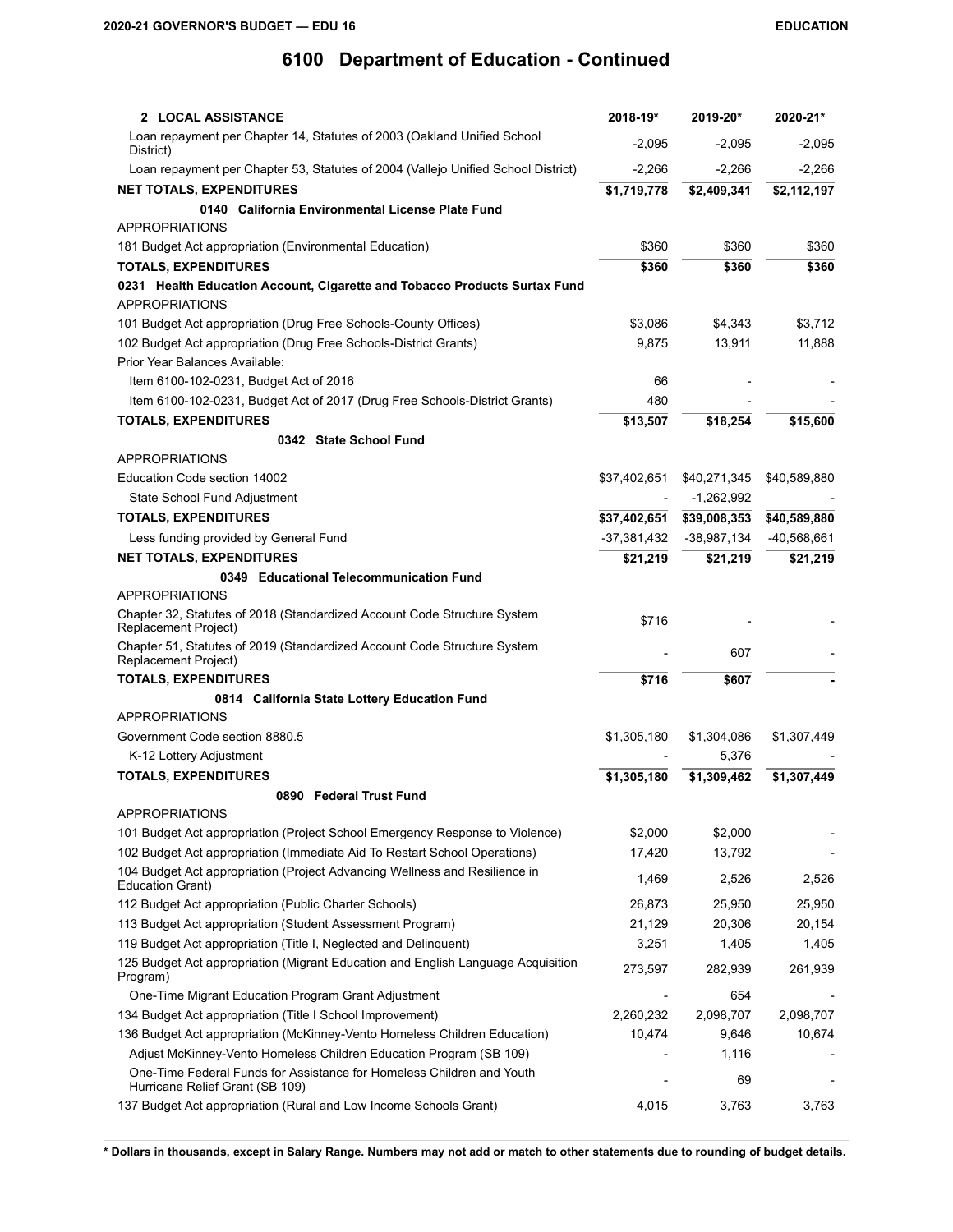| 2 LOCAL ASSISTANCE                                                                       | 2018-19*     | 2019-20*     | 2020-21*     |
|------------------------------------------------------------------------------------------|--------------|--------------|--------------|
| 156 Budget Act appropriation (Adult Education)                                           | 102,515      | 98,430       | 98,430       |
| 161 Budget Act appropriation (Special Education)                                         | 1,279,921    | 1,287,761    | 1,288,210    |
| 166 Budget Act appropriation (Vocational Education)                                      | 117,683      | 120,862      | 120,862      |
| 193 Budget Act appropriation (Title II, Mathematics and Science Partnership Grants)      | 1,575        |              |              |
| 194 Budget Act appropriation (Child Development)                                         | 835,744      | 1,012,008    | 874,145      |
| 195 Budget Act appropriation (Title II, Part A-Improving Teacher Quality Grant)          | 235,316      | 228,724      | 228,724      |
| 197 Budget Act appropriation (21st Century Community Learning Centers)                   | 141,500      | 150,850      | 145,850      |
| 201 Budget Act appropriation (Child Nutrition)                                           | 2,672,340    | 2,763,073    | 2,833,073    |
| 240 Budget Act appropriation (Advanced Placement Exam Fees)                              | 11,064       |              |              |
| 294 Budget Act appropriation (Early Head Start - Child Care Partnership Grant)           | 3,662        | 3,060        | 3,060        |
| <b>Totals Available</b>                                                                  | \$8,021,780  | \$8,127,641  | \$8,017,472  |
| <b>TOTALS, EXPENDITURES</b>                                                              | \$8,021,780  | \$8,127,641  | \$8,017,472  |
| 0986 Local Property Tax Revenues                                                         |              |              |              |
| Prior Year Balances Available:                                                           |              |              |              |
| County Offices Local Revenue                                                             | 582,879      | 615,447      | 635,660      |
| <b>District Local Revenue</b>                                                            | 20,313,217   | 21,519,442   | 22,631,513   |
| Special Education Local Revenue                                                          | 672,650      | 703,776      | 736,735      |
| <b>TOTALS, EXPENDITURES</b>                                                              | \$21,568,746 | \$22,838,665 | \$24,003,908 |
| 0995 Reimbursements                                                                      |              |              |              |
| <b>APPROPRIATIONS</b>                                                                    |              |              |              |
| Reimbursements                                                                           | \$436,184    | \$522,719    | \$592,471    |
| <b>TOTALS, EXPENDITURES</b>                                                              | \$436,184    | \$522,719    | \$592,471    |
| 3207 Education Protection Account                                                        |              |              |              |
| <b>APPROPRIATIONS</b>                                                                    |              |              |              |
| Article XIII, Section 36 of the California Constitution (Proposition 30)                 | \$7,697,385  | \$8,036,178  | \$7,350,983  |
| Education Protection Account Revenue Adjustment                                          |              | -329,955     |              |
| <b>TOTALS, EXPENDITURES</b>                                                              | \$7,697,385  | \$7,706,223  | \$7,350,983  |
| Less funding provided by General Fund                                                    | $-7,697,385$ | $-7,706,223$ | $-7,350,983$ |
| <b>NET TOTALS, EXPENDITURES</b>                                                          |              |              |              |
| 3286 Safe Neighborhoods and Schools Fund<br><b>APPROPRIATIONS</b>                        |              |              |              |
| Government Code section 7599.1 (c)                                                       | \$15,263     | \$18,539     | \$28,923     |
| <b>TOTALS, EXPENDITURES</b>                                                              | \$15,263     | \$18,539     | \$28,923     |
| 3321 Department of Education Subaccount, Tobacco Prevention and Control                  |              |              |              |
| Programs Account, CA Healthcare, Research and Prevention Tobacco Tax Act<br>of 2016 Fund |              |              |              |
| <b>APPROPRIATIONS</b>                                                                    |              |              |              |
| Revenue and Taxation Code section 30130.57(b)(1)                                         | \$23,222     | \$42,901     | \$29,857     |
| Adjust Proposition 56 Tobacco Tax Initiative Funding (Local Assistance)                  |              | $-12,969$    |              |
| <b>TOTALS, EXPENDITURES</b>                                                              | \$23,222     | \$29,932     | \$29,857     |
| Total Expenditures, All Funds, (Local Assistance)                                        | \$81,184,052 | \$84,713,726 | \$86,837,460 |
| TOTALS, EXPENDITURES, ALL FUNDS (State Operations and Local                              | \$81,596,261 |              |              |
| Assistance)                                                                              |              | \$85,175,458 | \$87,247,168 |

† Fiscal year 2018-19 budget display reflects the best available information for use in decision-making for this department and/ or these fund(s). Additional review and reconciliation of 2018-19 ending fund balances will occur in the spring to evaluate if a budget adjustment is required.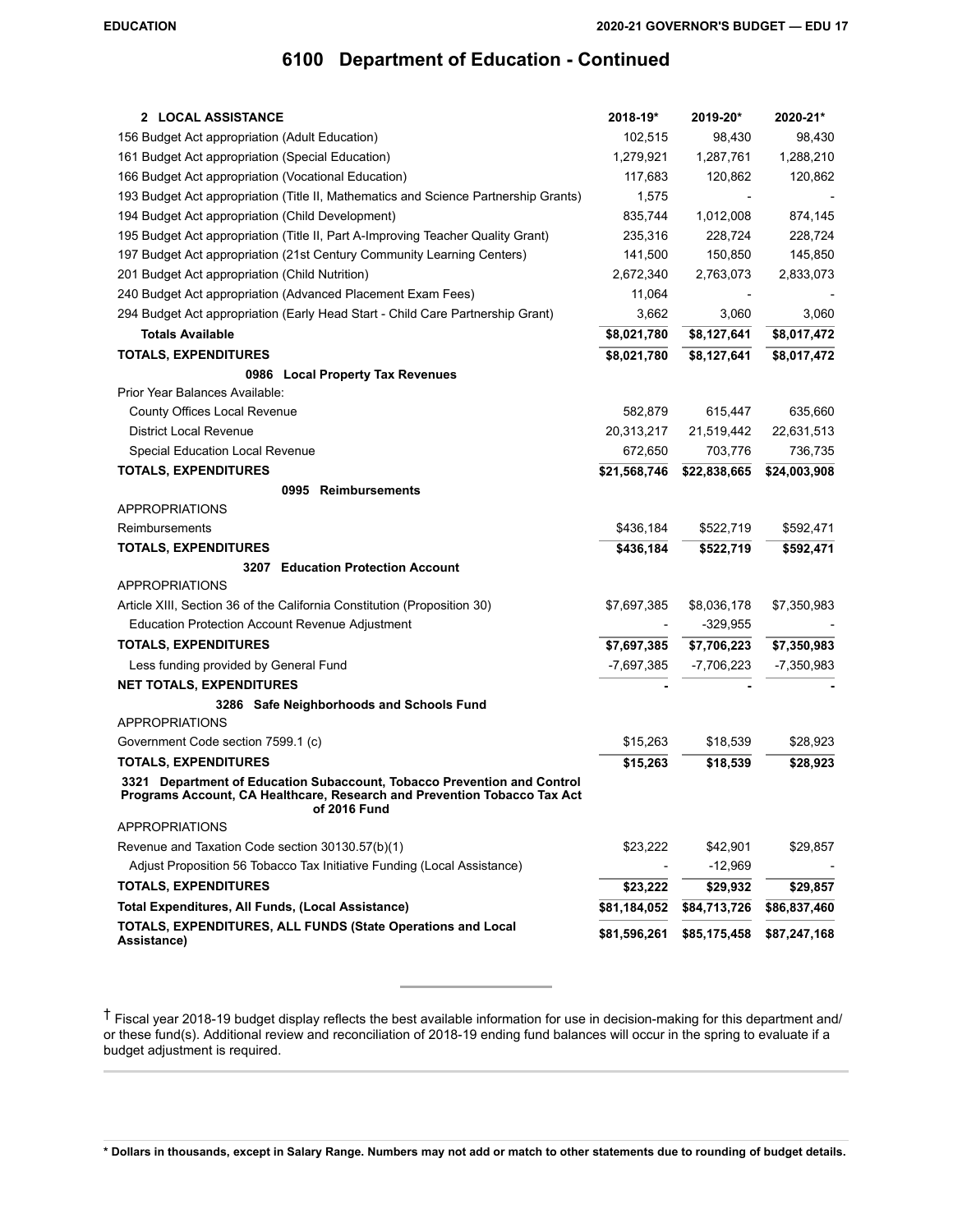# **FUND CONDITION STATEMENTS †**

|                                                                                                                         | 2018-19*      | 2019-20*      | 2020-21*      |
|-------------------------------------------------------------------------------------------------------------------------|---------------|---------------|---------------|
| 0178 Driver Training Penalty Assessment Fund <sup>S</sup>                                                               |               |               |               |
| <b>BEGINNING BALANCE</b>                                                                                                | \$1,399       | \$1,399       | \$1,241       |
| Adjusted Beginning Balance                                                                                              | \$1,399       | \$1,399       | \$1,241       |
| <b>Total Resources</b>                                                                                                  | \$1,399       | \$1,399       | \$1,241       |
| EXPENDITURE AND EXPENDITURE ADJUSTMENTS                                                                                 |               |               |               |
| 9900 Statewide General Administrative Expenditures (Pro Rata) (State<br>Operations)                                     |               | 158           |               |
| Total Expenditures and Expenditure Adjustments                                                                          |               | \$158         |               |
| <b>FUND BALANCE</b>                                                                                                     | \$1,399       | \$1,241       | \$1,241       |
| Reserve for economic uncertainties                                                                                      | 1,399         | 1,241         | 1,241         |
| 0342 State School Fund <sup>S</sup>                                                                                     |               |               |               |
| <b>BEGINNING BALANCE</b>                                                                                                | \$2,547       | \$2,547       | \$2,547       |
| Adjusted Beginning Balance                                                                                              | \$2,547       | \$2,547       | \$2,547       |
| REVENUES, TRANSFERS, AND OTHER ADJUSTMENTS<br>Revenues:                                                                 |               |               |               |
| 4154000 Royalties - Federal Land                                                                                        | 25,472        | 25,472        | 25,472        |
| 4171300 Donations                                                                                                       | 12            | 12            | 12            |
| Total Revenues, Transfers, and Other Adjustments                                                                        | \$25,484      | \$25,484      | \$25,484      |
| <b>Total Resources</b>                                                                                                  | \$28,031      | \$28,031      | \$28,031      |
| EXPENDITURE AND EXPENDITURE ADJUSTMENTS                                                                                 |               |               |               |
| 6100 Department of Education (Local Assistance)                                                                         | 37,402,651    | 39,008,353    | 40,589,880    |
| 6870 Board of Governors of the California Community Colleges (Local<br>Assistance)                                      | 5,014,873     | 5,362,934     | 5,540,258     |
| Less funding provided by General Fund (Local Assistance)                                                                | $-37,381,432$ | $-38,987,134$ | $-40,568,661$ |
| Less funding provided by General Fund (Local Assistance)                                                                | $-5,010,608$  | $-5,358,669$  | $-5,535,993$  |
| Total Expenditures and Expenditure Adjustments                                                                          | \$25,484      | \$25,484      | \$25,484      |
| <b>FUND BALANCE</b>                                                                                                     | \$2,547       | \$2,547       | \$2,547       |
| Reserve for economic uncertainties                                                                                      | 2,547         | 2,547         | 2,547         |
| 0349 Educational Telecommunication Fund <sup>S</sup>                                                                    |               |               |               |
| <b>BEGINNING BALANCE</b>                                                                                                | \$1,323       | 607           |               |
| Adjusted Beginning Balance                                                                                              | \$1,323       | \$607         |               |
| <b>Total Resources</b>                                                                                                  | \$1,323       | \$607         |               |
| EXPENDITURE AND EXPENDITURE ADJUSTMENTS                                                                                 |               |               |               |
| 6100 Department of Education (Local Assistance)                                                                         | 716           | 607           |               |
| Total Expenditures and Expenditure Adjustments                                                                          | $\sqrt{$716}$ | \$607         |               |
| <b>FUND BALANCE</b>                                                                                                     | \$607         |               |               |
| Reserve for economic uncertainties                                                                                      | 607           |               |               |
| 3170 Heritage Enrichment Resource Fund <sup>S</sup>                                                                     |               |               |               |
| <b>BEGINNING BALANCE</b>                                                                                                | \$456         | \$525         | \$595         |
| Adjusted Beginning Balance                                                                                              | \$456         | \$525         | \$595         |
| REVENUES, TRANSFERS, AND OTHER ADJUSTMENTS                                                                              |               |               |               |
| Revenues:                                                                                                               |               |               |               |
| 4172500 Miscellaneous Revenue                                                                                           | 112           | 112           | 112           |
| Total Revenues, Transfers, and Other Adjustments                                                                        | \$112         | \$112         | \$112         |
| <b>Total Resources</b>                                                                                                  | \$568         | \$637         | \$707         |
| EXPENDITURE AND EXPENDITURE ADJUSTMENTS                                                                                 | 40            | 40            | 40            |
| 6100 Department of Education (State Operations)<br>9900 Statewide General Administrative Expenditures (Pro Rata) (State |               |               |               |
| Operations)                                                                                                             | 3             | 2             | 4             |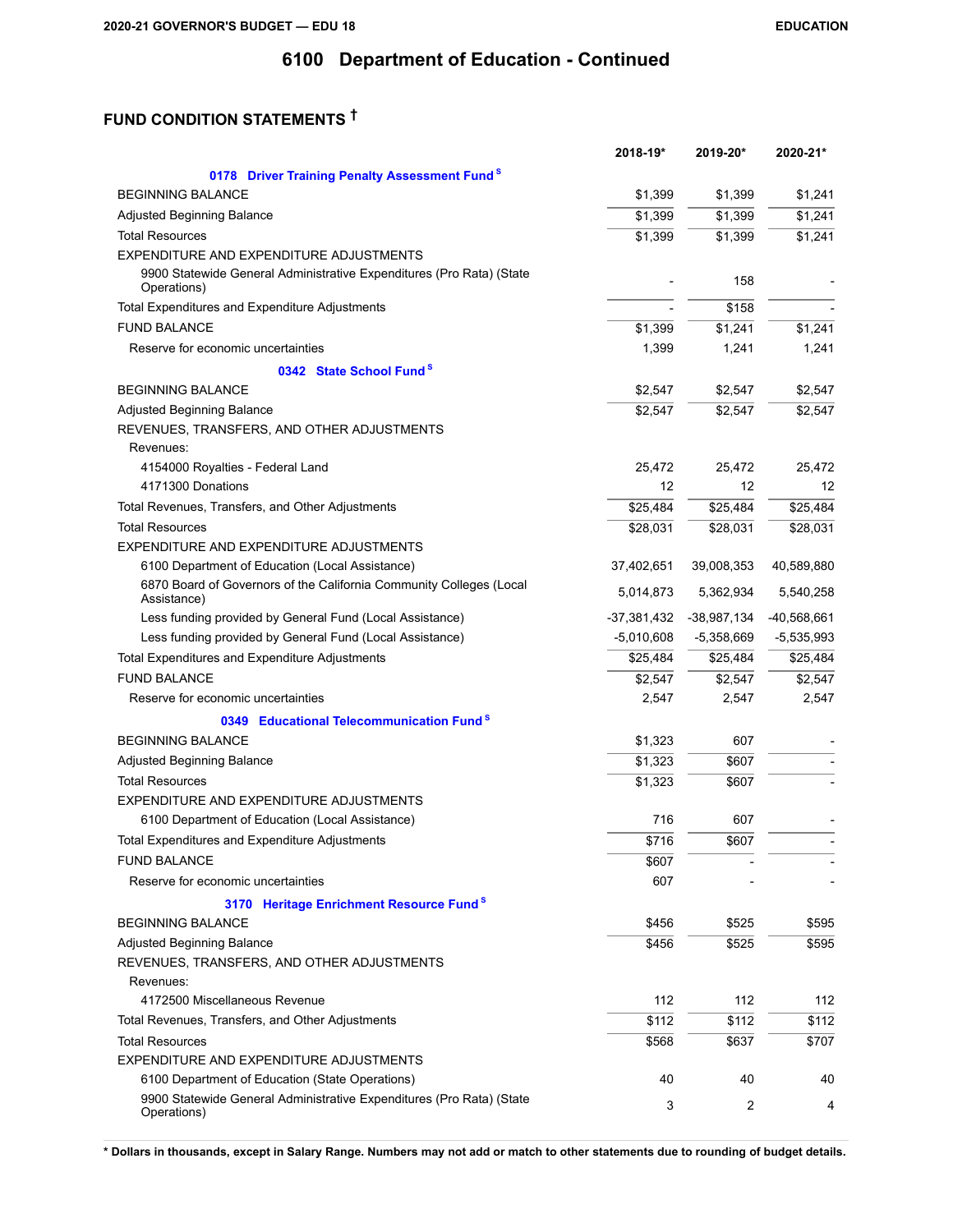|                                                                                                                                                                                                                                          | 2018-19*    | 2019-20*     | 2020-21*     |
|------------------------------------------------------------------------------------------------------------------------------------------------------------------------------------------------------------------------------------------|-------------|--------------|--------------|
| Total Expenditures and Expenditure Adjustments                                                                                                                                                                                           | \$43        | \$42         | \$44         |
| <b>FUND BALANCE</b>                                                                                                                                                                                                                      | \$525       | \$595        | \$663        |
| Reserve for economic uncertainties                                                                                                                                                                                                       | 525         | 595          | 663          |
| 3207 Education Protection Account <sup>8</sup>                                                                                                                                                                                           |             |              |              |
| <b>BEGINNING BALANCE</b>                                                                                                                                                                                                                 |             |              |              |
| EXPENDITURE AND EXPENDITURE ADJUSTMENTS                                                                                                                                                                                                  |             |              |              |
| 6100 Department of Education (Local Assistance)                                                                                                                                                                                          | \$7,697,385 | \$7,706,223  | \$7,350,983  |
| 6870 Board of Governors of the California Community Colleges (Local<br>Assistance)                                                                                                                                                       | 951,362     | 952,454      | 908,548      |
| Less funding provided by General Fund (Local Assistance)                                                                                                                                                                                 | -7,697,385  | $-7,706,223$ | $-7,350,983$ |
| Less funding provided by General Fund (Local Assistance)                                                                                                                                                                                 | $-951,362$  | -952,454     | $-908,548$   |
| <b>FUND BALANCE</b>                                                                                                                                                                                                                      |             |              |              |
| 3321 Department of Education Subaccount, Tobacco Prevention and Control<br>Programs Account, CA Healthcare, Research and Prevention Tobacco Tax Act                                                                                      |             |              |              |
| of 2016 Fund <sup>S</sup>                                                                                                                                                                                                                |             |              |              |
| <b>BEGINNING BALANCE</b>                                                                                                                                                                                                                 |             | $-$ \$199    | \$10,307     |
| Adjusted Beginning Balance                                                                                                                                                                                                               |             | $-$199$      | \$10,307     |
| REVENUES, TRANSFERS, AND OTHER ADJUSTMENTS                                                                                                                                                                                               |             |              |              |
| Transfers and Other Adjustments<br>Revenue Transfer From Tobacco Prevention and Control Programs Account Fund<br>(3309) to the Tobacco Prevention and Control Programs Account (3321) per<br>Revenue and Taxation Code 30130.55(b)(2)    |             | 20,611       |              |
| Revenue Transfer From the California Healthcare, Research and Prevention<br>Tobacco Tax Act of 2016 Fund (3304) to the Tobacco Prevention and Control<br>Programs Account Fund (3321) per Revenue and Tax Code Section<br>30130.55(b)(2) | \$24,148    | 21,284       | 20,805       |
| Total Revenues, Transfers, and Other Adjustments                                                                                                                                                                                         | \$24,148    | \$41,895     | \$20,805     |
| <b>Total Resources</b>                                                                                                                                                                                                                   | \$24,148    | \$41,696     | \$31,112     |
| EXPENDITURE AND EXPENDITURE ADJUSTMENTS                                                                                                                                                                                                  |             |              |              |
| 6100 Department of Education (State Operations)                                                                                                                                                                                          | 1,125       | 1,179        | 1,040        |
| 6100 Department of Education (Local Assistance)                                                                                                                                                                                          | 23,222      | 29,932       | 29,857       |
| 9900 Statewide General Administrative Expenditures (Pro Rata) (State<br>Operations)                                                                                                                                                      |             | 278          | 214          |
| Total Expenditures and Expenditure Adjustments                                                                                                                                                                                           | \$24,347    | \$31,389     | \$31,111     |
| <b>FUND BALANCE</b>                                                                                                                                                                                                                      | -\$199      | \$10,307     | \$1          |
| Reserve for economic uncertainties                                                                                                                                                                                                       | $-199$      | 10,307       | 1            |
| 8080 Clean Energy Job Creation Fund <sup>8</sup>                                                                                                                                                                                         |             |              |              |
| <b>BEGINNING BALANCE</b>                                                                                                                                                                                                                 | \$119,599   | \$6,085      | \$6,085      |
| <b>Prior Year Adjustments</b>                                                                                                                                                                                                            | 10          |              |              |
| Adjusted Beginning Balance                                                                                                                                                                                                               | \$119,609   | \$6,085      | \$6,085      |
| REVENUES, TRANSFERS, AND OTHER ADJUSTMENTS                                                                                                                                                                                               |             |              |              |
| <b>Transfers and Other Adjustments</b>                                                                                                                                                                                                   |             |              |              |
| Revenue Transfer from the Clean Energy Job Creation Fund (8080) to the<br>Alternative and Renewable Fuel and Vehicle Technology Fund (3117) per Public<br>Resources Code 26205.5                                                         | $-75,000$   |              |              |
| Revenue Transfer from the Clean Energy Job Creation Fund (8080) to the State<br>Energy Conservation Assistance Account (0033) per Public Resources Code<br>26205.5                                                                       | $-38,524$   |              |              |
| Total Revenues, Transfers, and Other Adjustments                                                                                                                                                                                         | $-$113,524$ |              |              |
| <b>Total Resources</b>                                                                                                                                                                                                                   | \$6,085     | \$6,085      | \$6,085      |
| EXPENDITURE AND EXPENDITURE ADJUSTMENTS                                                                                                                                                                                                  |             |              |              |
| <b>FUND BALANCE</b>                                                                                                                                                                                                                      | \$6,085     | \$6,085      | \$6,085      |
| Reserve for economic uncertainties                                                                                                                                                                                                       | 6,085       | 6,085        | 6,085        |
|                                                                                                                                                                                                                                          |             |              |              |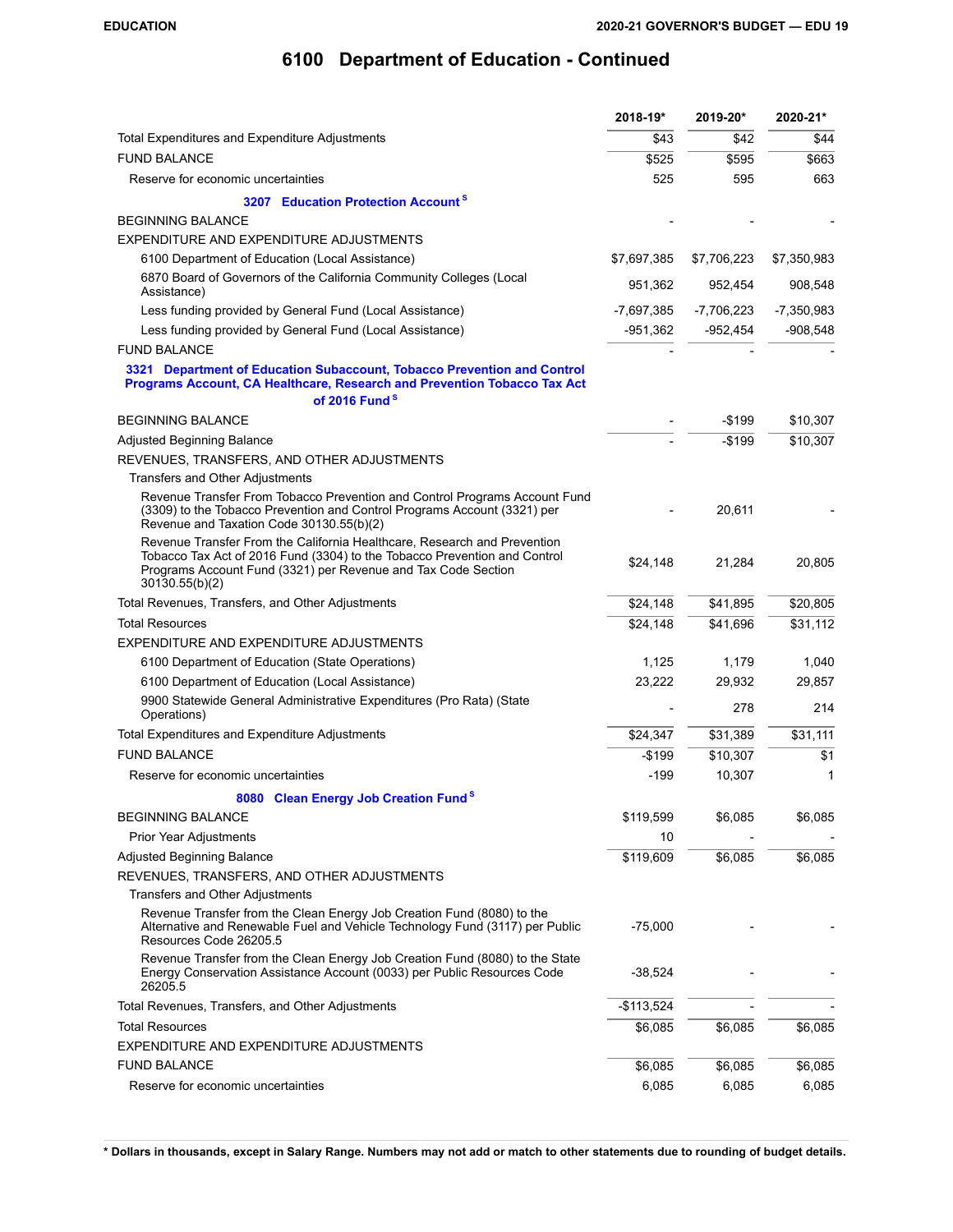† Fiscal year 2018-19 budget display reflects the best available information for use in decision-making for this department and/ or these fund(s). Additional review and reconciliation of 2018-19 ending fund balances will occur in the spring to evaluate if a budget adjustment is required.

### **CHANGES IN AUTHORIZED POSITIONS †**

|                                                                                          |         | <b>Positions</b> |         |                          | <b>Expenditures</b> |           |  |
|------------------------------------------------------------------------------------------|---------|------------------|---------|--------------------------|---------------------|-----------|--|
|                                                                                          | 2018-19 | 2019-20          | 2020-21 | 2018-19*                 | 2019-20*            | 2020-21*  |  |
| <b>Baseline Positions</b>                                                                | 2,217.2 | 2.247.7          | 2,247.7 | \$172,451                | \$174,124           | \$173,236 |  |
| <b>Budget Position Transparency</b>                                                      |         | $-16.3$          | $-16.3$ | $\overline{\phantom{a}}$ | $-13,185$           | $-9,165$  |  |
| <b>Salary and Other Adjustments</b>                                                      | $-9.8$  |                  |         | $-4,190$                 | 10,725              | 11,363    |  |
| <b>Workload and Administrative Adjustments</b>                                           |         |                  |         |                          |                     |           |  |
| <b>Charter School Petitions and Renewals (AB 1505)</b>                                   |         |                  |         |                          |                     |           |  |
| Assoc Govtl Program Analyst                                                              |         |                  | 1.0     |                          |                     | 70        |  |
| <b>Educ Programs Consultant</b>                                                          |         |                  | 1.0     |                          |                     | 91        |  |
| Info Tech Spec I                                                                         |         |                  | 1.0     |                          |                     | 83        |  |
| Increase Reimbursements for the California High School<br><b>Proficiency Examination</b> |         |                  |         |                          |                     |           |  |
| <b>Educ Programs Consultant</b>                                                          |         |                  |         |                          |                     | 72        |  |
| <b>LGBTQ Pupil Resources and School Staff Training (AB</b><br>493)                       |         |                  |         |                          |                     |           |  |
| Various                                                                                  |         |                  |         |                          |                     | 45        |  |
| <b>One-Time Funding for Credit Recovery Programs Report</b><br>(AB 1097)                 |         |                  |         |                          |                     |           |  |
| Various                                                                                  |         |                  |         |                          |                     | 91        |  |
| Provide support for a Full-time Interpreter and Support<br><b>Services Assistant</b>     |         |                  |         |                          |                     |           |  |
| Support Svcs Asst (Interpreter)                                                          |         |                  | 1.0     |                          |                     | 47        |  |
| TOTALS, WORKLOAD AND ADMINISTRATIVE<br><b>ADJUSTMENTS</b>                                |         |                  | 4.0     | \$-                      | \$-                 | \$499     |  |
| <b>Totals, Adjustments</b>                                                               | $-9.8$  | $-16.3$          | $-12.3$ | $$-4,190$                | $$ -2,460$          | \$2,697   |  |
| <b>TOTALS, SALARIES AND WAGES</b>                                                        | 2,207.4 | 2,231.4          | 2,235.4 | \$168,261                | \$171,664           | \$175,933 |  |

† Fiscal year 2018-19 budget display reflects the best available information for use in decision-making for this department and/ or these fund(s). Additional review and reconciliation of 2018-19 ending fund balances will occur in the spring to evaluate if a budget adjustment is required.

### **INFRASTRUCTURE OVERVIEW**

The State Special Schools Division includes three residential schools (Schools for the Deaf in Riverside and Fremont and a School for the Blind in Fremont) and three diagnostic centers (Fresno, Fremont, and Los Angeles). These facilities comprise a total of approximately 1,042,000 gross square feet on 167 acres. The schools provide comprehensive educational programs composed of academic, extracurricular, and residential activities for students with auditory and/or visual impairments. The diagnostic centers provide support and services for students with unique educational needs.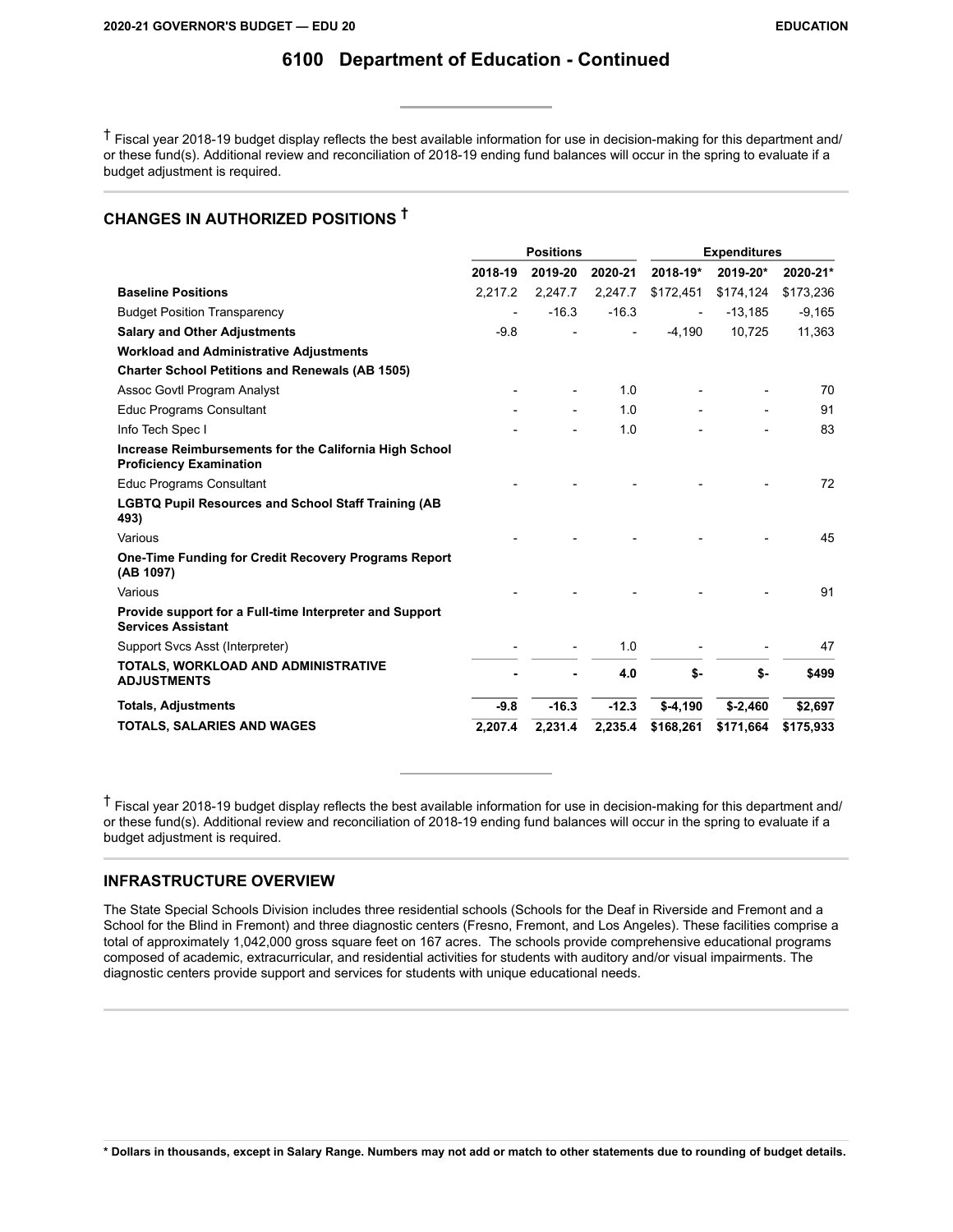### **SUMMARY OF PROJECTS †**

|                | <b>State Building Program</b><br><b>Expenditures</b>       |          | 2018-19*                 | 2019-20* | 2020-21* |
|----------------|------------------------------------------------------------|----------|--------------------------|----------|----------|
| 5230           | <b>CAPITAL OUTLAY Projects</b>                             |          |                          |          |          |
| 0000720        | Fremont School for the Deaf: Middle School Activity Center |          | 108                      | 2,177    |          |
|                | <b>Working Drawings</b>                                    |          | 108                      |          |          |
|                | Construction                                               |          | $\overline{\phantom{0}}$ | 2.177    |          |
|                | TOTALS, EXPENDITURES, ALL PROJECTS                         |          | \$108                    | \$2.177  | \$-      |
| <b>FUNDING</b> |                                                            | 2018-19* | 2019-20*                 |          | 2020-21* |
| 0001           | General Fund                                               | \$108    |                          | \$2,177  | \$-      |
|                | TOTALS, EXPENDITURES, ALL FUNDS                            | \$108    |                          | \$2,177  | \$-      |

† Fiscal year 2018-19 budget display reflects the best available information for use in decision-making for this department and/ or these fund(s). Additional review and reconciliation of 2018-19 ending fund balances will occur in the spring to evaluate if a budget adjustment is required.

### **DETAIL OF APPROPRIATIONS AND ADJUSTMENTS †**

| 3 CAPITAL OUTLAY                                                                                 | 2018-19* | 2019-20*        | 2020-21* |
|--------------------------------------------------------------------------------------------------|----------|-----------------|----------|
| <b>General Fund</b><br>0001                                                                      |          |                 |          |
| APPROPRIATIONS                                                                                   |          |                 |          |
| 301 Budget Act appropriation                                                                     | ۰        | \$2,177         |          |
| Prior Year Balances Available:                                                                   |          |                 |          |
| Item 6100-301-0001, Budget Act of 2016 as reappropriated by Item 6100-492, Budget Act of<br>2017 | 108      | $\qquad \qquad$ |          |
| <b>Totals Available</b>                                                                          | \$108    | \$2,177         | ۰        |
| <b>TOTALS, EXPENDITURES</b>                                                                      | \$108    | \$2,177         | ۰        |
| Total Expenditures, All Funds, (Capital Outlay)                                                  | \$108    | \$2,177         | \$0      |

† Fiscal year 2018-19 budget display reflects the best available information for use in decision-making for this department and/ or these fund(s). Additional review and reconciliation of 2018-19 ending fund balances will occur in the spring to evaluate if a budget adjustment is required.

### **6120 California State Library**

The California State Library, established in 1850, collects, preserves, generates, and disseminates information. The Library administers programs funded by state and federal funds to support local public libraries and statewide library programs. The State Librarian is appointed by the Governor.

The California Library Services Board (the state board) consists of 13 members; 9 members are appointed by the Governor, 2 members are appointed by the Senate Rules Committee, and 2 members are appointed by the Speaker of the Assembly. Members serve four-year terms. The state board determines policy for and authorizes allocation of funds for the California Library Services Act. The state board also functions as the State Advisory Council on Libraries for the federal Library Services and Technology Act. The State Librarian serves as chief executive officer of the state board.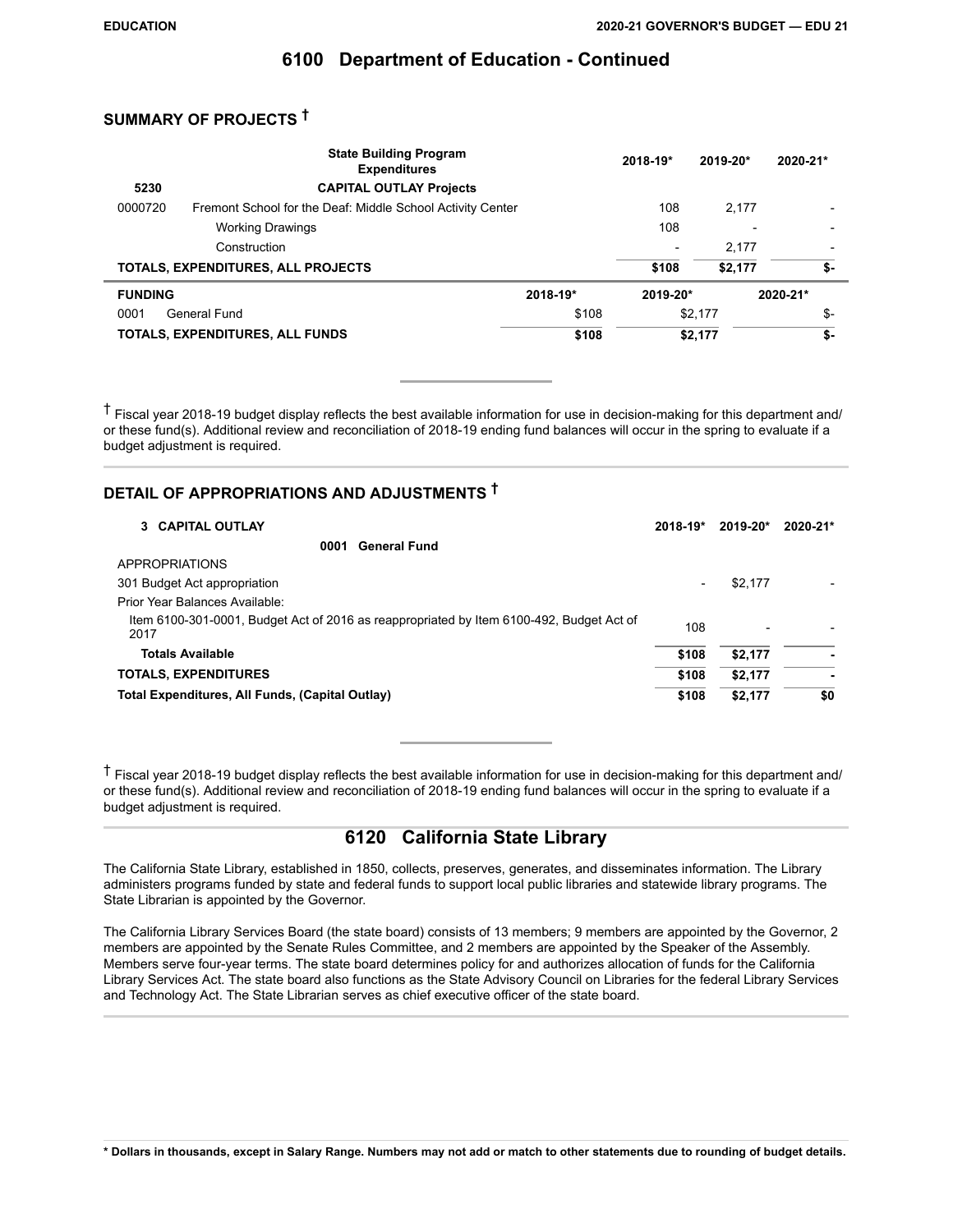### **3-YEAR EXPENDITURES AND POSITIONS †**

|                |                                                                            | <b>Positions</b> |         |                          |          | <b>Expenditures</b> |          |
|----------------|----------------------------------------------------------------------------|------------------|---------|--------------------------|----------|---------------------|----------|
|                |                                                                            | 2018-19          | 2019-20 | 2020-21                  | 2018-19* | 2019-20*            | 2020-21* |
| 5310           | <b>State Library Services</b>                                              | 69.8             | 97.4    | 98.4                     | \$21,153 | \$22,572            | \$22,495 |
| 5312           | <b>Library Development Services</b>                                        | 16.7             | 15.1    | 15.1                     | 40,169   | 50,980              | 32,020   |
| 5314           | Information Technology Services                                            | 10.2             | 11.2    | 11.2                     | 2,496    | 2,924               | 2,677    |
| 9900100        | Administration                                                             | 25.3             |         | $\overline{\phantom{a}}$ | 3,288    |                     |          |
| 9900200        | Administration - Distributed                                               |                  |         |                          | $-3,288$ |                     |          |
| Programs)      | <b>TOTALS, POSITIONS AND EXPENDITURES (AII</b>                             | 122.0            | 123.7   | 124.7                    | \$63,818 | \$76,476            | \$57,192 |
| <b>FUNDING</b> |                                                                            |                  |         |                          | 2018-19* | 2019-20*            | 2020-21* |
| 0001           | <b>General Fund</b>                                                        |                  |         |                          | \$42,753 | \$54,904            | \$35,541 |
| 0020           | California State Law Library Special Account                               |                  |         |                          | 328      | 358                 | 358      |
| 0483           | Deaf and Disabled Telecommunications Program Administrative Committee Fund |                  |         |                          | 552      | 552                 | 552      |
| 0890           | <b>Federal Trust Fund</b>                                                  |                  |         |                          | 18,575   | 18,801              | 18,807   |
| 0995           | Reimbursements                                                             |                  |         |                          | 881      | 300                 | 300      |
| 9740           | Central Service Cost Recovery Fund                                         |                  |         |                          | 729      | 1,561               | 1,634    |
|                | TOTALS, EXPENDITURES, ALL FUNDS                                            |                  |         |                          | \$63,818 | \$76,476            | \$57,192 |

† Fiscal year 2018-19 budget display reflects the best available information for use in decision-making for this department and/ or these fund(s). Additional review and reconciliation of 2018-19 ending fund balances will occur in the spring to evaluate if a budget adjustment is required.

#### **LEGAL CITATIONS AND AUTHORITY**

Education Code Sections 12130, 13000, 13015, 13020, 13025, 13030, 13040 to 13042, 19300 to 19303, 19306 to 19307, 19320 to 19328, 19330 to 19336, 19950 to 19952, 19955 to 19967, 19970 to 19981, and 19985 to 20011. Chapter 492, Statutes of 1915. Chapter 880, Statutes of 1978.

PROGRAM AUTHORITY

5310-State Library Services: Education Code Sections 19320, 19323 to 19325.1, and 19328. Government Code Sections 14900 to 14912 and 68926.3.

5312-Library Development Services: Education Code Sections 18010 to 18013, 18015, 18020 to 18026, 18030 to 18032, 18700 to 18703, 18767, and 18880 to 18881, 18883.

5314-Information Technology Services: Education Code Section 19320.

#### **MAJOR PROGRAM CHANGES**

- Lunch at the Library—An increase of \$1 million one-time General Fund for library districts to develop summer meal programs for students in low-income communities.
- Online Service Systems (Zip Books)—An increase of \$ 1 million one-time General Fund for the online purchase and delivery of library books through the "Zip Books" Program.
- Braille Institute of America in Los Angeles—An increase of \$500,000 ongoing General Fund to support services provided by the Braille Institute of America in Los Angeles.
- Statewide Library Broadband Services Augmentation—An increase of \$170,000 ongoing General Fund for continued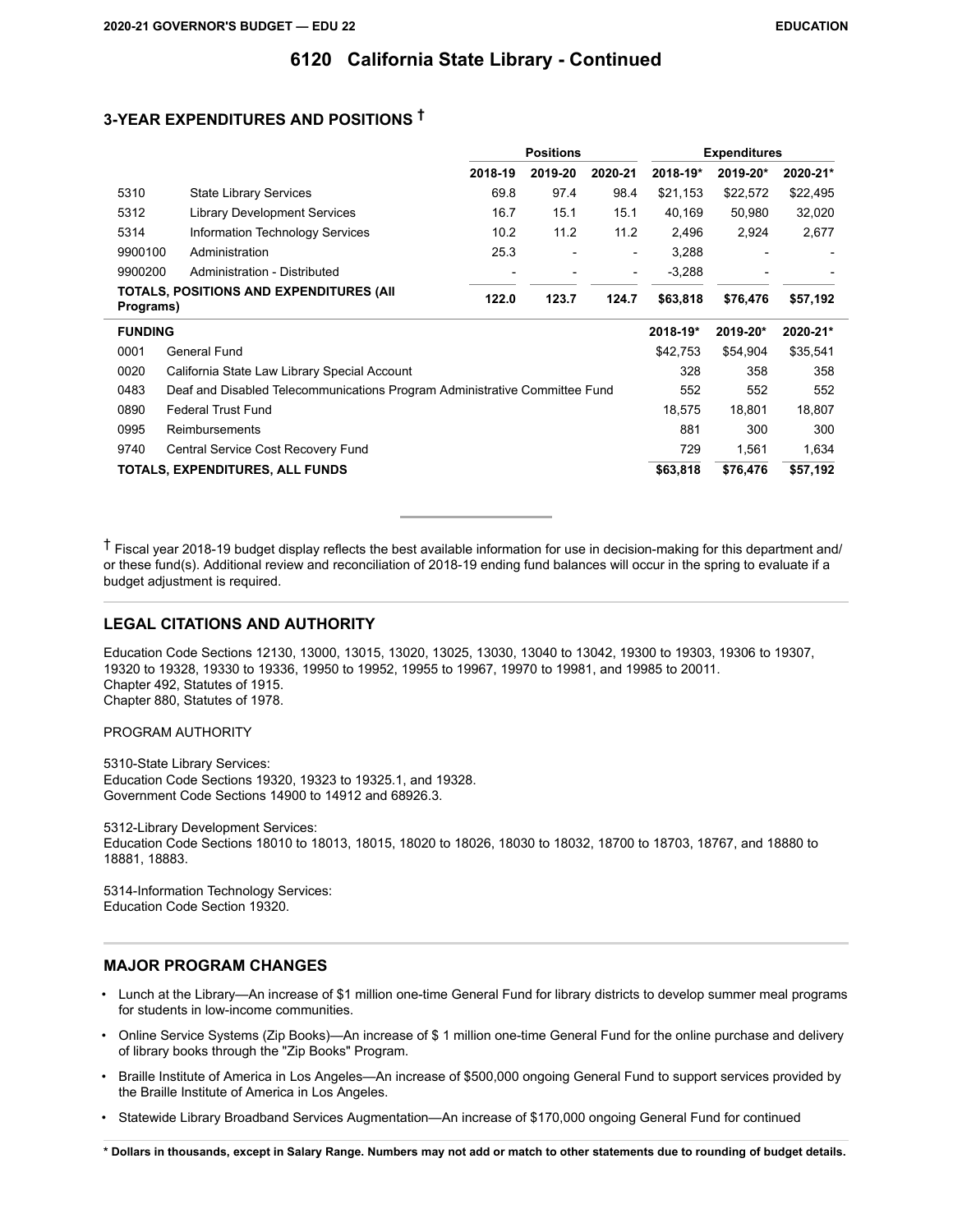participation in the Corporation for Education Network Initiatives in California (CNEIC).

#### **DETAILED BUDGET ADJUSTMENTS**

|                                                                        | 2019-20*               |                       |                          | 2020-21*                 |                       |                  |
|------------------------------------------------------------------------|------------------------|-----------------------|--------------------------|--------------------------|-----------------------|------------------|
|                                                                        | General<br><b>Fund</b> | Other<br><b>Funds</b> | <b>Positions</b>         | General<br><b>Fund</b>   | Other<br><b>Funds</b> | <b>Positions</b> |
| <b>Workload Budget Adjustments</b>                                     |                        |                       |                          |                          |                       |                  |
| <b>Workload Budget Change Proposals</b>                                |                        |                       |                          |                          |                       |                  |
| • Lunch at the Library                                                 | $S-$                   | \$-                   |                          | \$1,000                  | \$-                   |                  |
| • Online Service Systems (Zip Books)                                   |                        |                       |                          | 1,000                    |                       |                  |
| • Funding for the Braille Institute of America in Los<br>Angeles       |                        |                       | $\overline{a}$           | 500                      |                       |                  |
| • Statewide Library Broadband Services Augmentation                    |                        |                       |                          | 170                      |                       |                  |
| • Director of Legislative Affairs                                      |                        |                       |                          | 132                      |                       | 1.0              |
| <b>Totals, Workload Budget Change Proposals</b>                        | \$-                    | \$-                   |                          | \$2,802                  | \$-                   | 1.0              |
| <b>Other Workload Budget Adjustments</b>                               |                        |                       |                          |                          |                       |                  |
| • Other Post-Employment Benefit Adjustments                            | 74                     | 37                    |                          | 74                       | 37                    |                  |
| • Expenditure by Category Redistribution                               |                        | 701                   |                          |                          | 534                   |                  |
| • Chinatown Planning Grant for the City and County of<br>San Francisco | 250                    |                       |                          |                          |                       |                  |
| • Central Service Agency Adjustment                                    |                        |                       |                          | $-73$                    | 73                    |                  |
| · Salary Adjustments                                                   | 239                    | 109                   |                          | 239                      | 109                   |                  |
| • Benefit Adjustments                                                  | 113                    | 50                    | $\overline{\phantom{a}}$ | 125                      | 59                    |                  |
| • Retirement Rate Adjustments                                          | 114                    | 53                    |                          | 114                      | 53                    |                  |
| • Miscellaneous Baseline Adjustments                                   |                        |                       |                          |                          |                       |                  |
| • SWCAP                                                                |                        |                       |                          | $\overline{\phantom{a}}$ | $-3$                  |                  |
| • Budget Position Transparency                                         |                        | $-701$                | $-3.1$                   | $\overline{a}$           | $-534$                | $-3.1$           |
| • Lease Revenue Debt Service Adjustment                                |                        |                       |                          | $-2,469$                 |                       |                  |
| <b>Totals, Other Workload Budget Adjustments</b>                       | \$790                  | \$249                 | $-3.1$                   | $5-1,990$                | \$328                 | $-3.1$           |
| <b>Totals, Workload Budget Adjustments</b>                             | \$790                  | \$249                 | $-3.1$                   | \$812                    | \$328                 | $-2.1$           |
| <b>Totals, Budget Adjustments</b>                                      | \$790                  | \$249                 | $-3.1$                   | \$812                    | \$328                 | $-2.1$           |

#### **PROGRAM DESCRIPTIONS**

#### 5310 - STATE LIBRARY SERVICES

The State Library Services (SLS) program serves as the central reference and research library for the Governor, the Legislature, and state government officials and staff. SLS also provides library services to the public by making available collections and services in its branch libraries and special collections. SLS gathers, catalogs, preserves and protects information and materials. SLS answers reference and informational questions for local libraries and coordinates the distribution of state and federal publications to libraries.

The Braille and Talking Book Library, a regional library designated by the Library of Congress National Library Service for the Blind and Physically Handicapped, provides Braille and recorded books (records and cassettes) and special playback equipment to blind and physically-disabled residents of Northern California who are unable to use standard print materials.

The Bernard E. Witkin State Law Library contains primary and secondary sources in American law, federal and state appellate court opinions, session laws, codes and statutes, federal agency decisions, and attorney general opinions of the U.S. and 55 jurisdictions.

The California Research Bureau (CRB) provides nonpartisan analytical research and specialized library services on major state issues for the Legislature, the Governor's Office, and other constitutional officers.

5312 - LIBRARY DEVELOPMENT SERVICES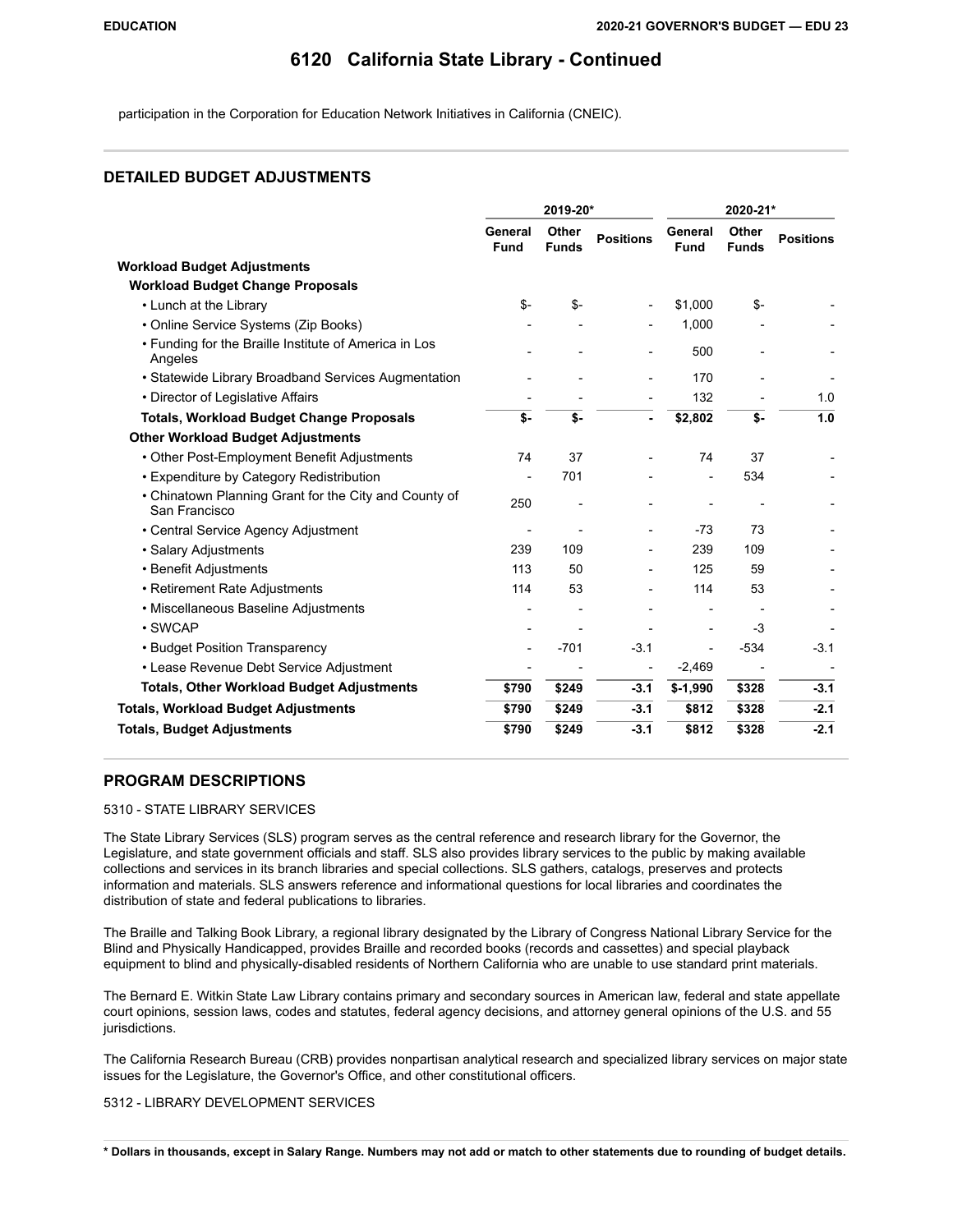The Library Development Services (LDS) program distributes state and federal funds to local libraries and provides technical assistance to help local libraries extend and improve services to residents. LDS also administers the following programs:

- The California Library Services Act, which promotes resource sharing among public libraries in the state.
- The California Library Literacy and English Acquisition Services Program, which supports community-centered literacy assistance to English-speaking adults.
- The federal Library Services and Technology Act, which provides grants to libraries of all types on a competitive basis for developing new and innovative library services, providing technology assistance, engaging in networking and resource sharing, and providing library services to underserved populations.
- Statewide Broadband Services, which helps public libraries connect to a high-speed internet network.

5314 - INFORMATION TECHNOLOGY SERVICES

The Information Technology Services program supports technology operations and infrastructure, including the integrated bibliographic library system, network infrastructure, data communications, and computer systems and applications.

### **DETAILED EXPENDITURES BY PROGRAM †**

|         |                                                                            | 2018-19* | 2019-20* | 2020-21* |
|---------|----------------------------------------------------------------------------|----------|----------|----------|
|         | <b>PROGRAM REQUIREMENTS</b>                                                |          |          |          |
| 5310    | <b>STATE LIBRARY SERVICES</b>                                              |          |          |          |
|         | <b>State Operations:</b>                                                   |          |          |          |
| 0001    | General Fund                                                               | \$15,123 | \$16,143 | \$15,988 |
| 0020    | California State Law Library Special Account                               | 328      | 358      | 358      |
| 0890    | <b>Federal Trust Fund</b>                                                  | 4,092    | 4,210    | 4,215    |
| 0995    | Reimbursements                                                             | 881      | 300      | 300      |
| 9740    | Central Service Cost Recovery Fund                                         | 729      | 1,561    | 1,634    |
|         | <b>Totals, State Operations</b>                                            | \$21,153 | \$22,572 | \$22,495 |
|         | <b>PROGRAM REQUIREMENTS</b>                                                |          |          |          |
| 5312    | <b>LIBRARY DEVELOPMENT SERVICES</b>                                        |          |          |          |
|         | <b>State Operations:</b>                                                   |          |          |          |
| 0001    | <b>General Fund</b>                                                        | \$753    | \$789    | \$790    |
| 0890    | <b>Federal Trust Fund</b>                                                  | 2,693    | 2,788    | 2,787    |
|         | <b>Totals, State Operations</b>                                            | \$3,446  | \$3,577  | \$3,577  |
|         | Local Assistance:                                                          |          |          |          |
| 0001    | <b>General Fund</b>                                                        | \$24,905 | \$35,585 | \$16,625 |
| 0483    | Deaf and Disabled Telecommunications Program Administrative Committee Fund | 552      | 552      | 552      |
| 0890    | <b>Federal Trust Fund</b>                                                  | 11,266   | 11,266   | 11,266   |
|         | <b>Totals, Local Assistance</b>                                            | \$36,723 | \$47,403 | \$28,443 |
|         | <b>PROGRAM REQUIREMENTS</b>                                                |          |          |          |
| 5314    | <b>INFORMATION TECHNOLOGY SERVICES</b>                                     |          |          |          |
|         | <b>State Operations:</b>                                                   |          |          |          |
| 0001    | <b>General Fund</b>                                                        | \$1,972  | \$2,387  | \$2,138  |
| 0890    | <b>Federal Trust Fund</b>                                                  | 524      | 537      | 539      |
|         | <b>Totals, State Operations</b>                                            | \$2,496  | \$2,924  | \$2,677  |
|         | <b>SUBPROGRAM REQUIREMENTS</b>                                             |          |          |          |
| 9900100 | <b>Administration</b>                                                      |          |          |          |
|         | <b>State Operations:</b>                                                   |          |          |          |
| 0001    | <b>General Fund</b>                                                        | \$3,288  | \$-      | \$-      |
|         | <b>Totals, State Operations</b>                                            | \$3,288  | \$-      | $$-$     |
|         | <b>SUBPROGRAM REQUIREMENTS</b>                                             |          |          |          |
| 9900200 | <b>Administration - Distributed</b>                                        |          |          |          |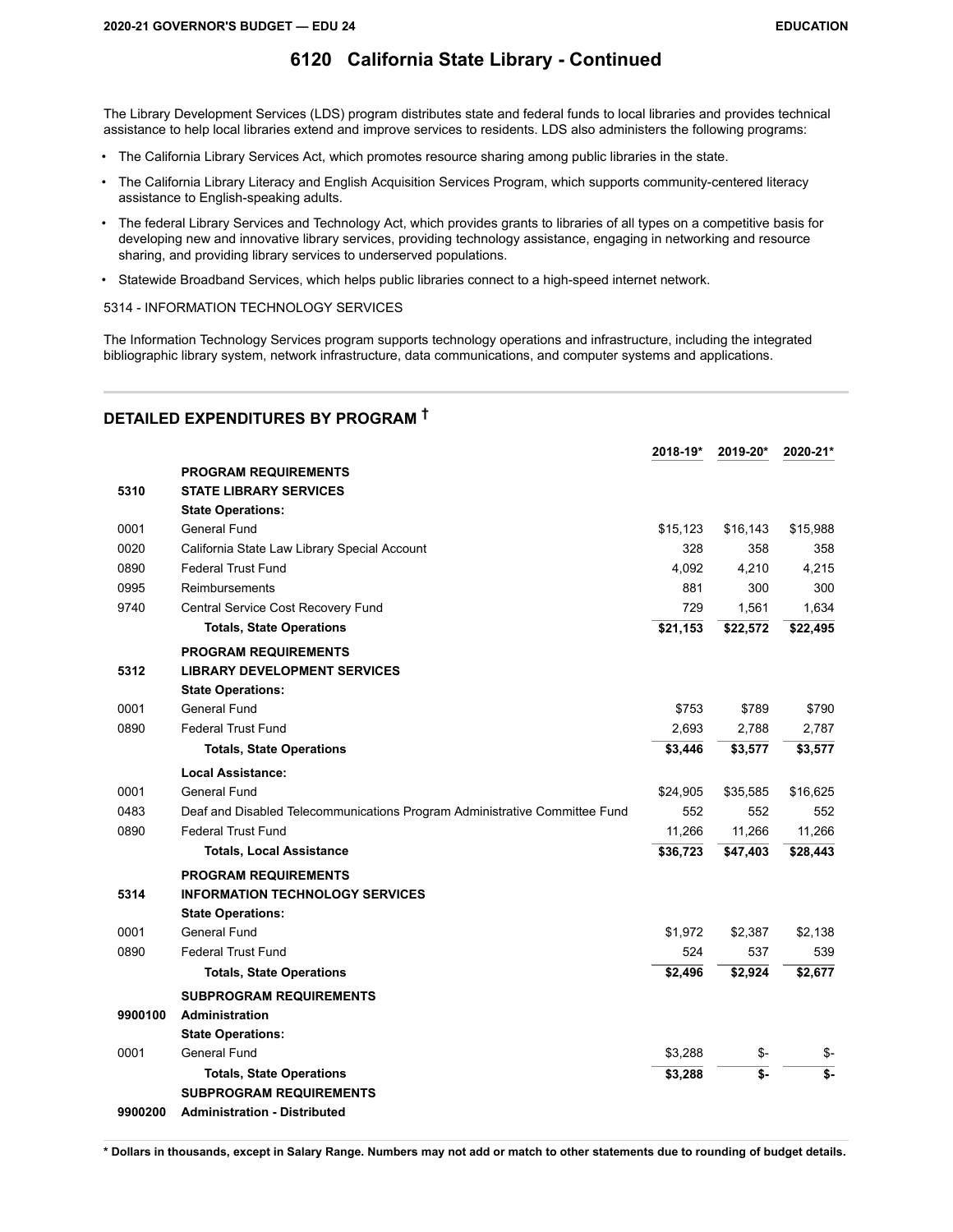|      |                                 | 2018-19*  | 2019-20* | 2020-21* |
|------|---------------------------------|-----------|----------|----------|
|      | <b>State Operations:</b>        |           |          |          |
| 0001 | General Fund                    | $-$3.288$ | \$-      | -\$      |
|      | <b>Totals, State Operations</b> | $-$3,288$ | \$-      | \$-      |
|      | <b>TOTALS, EXPENDITURES</b>     |           |          |          |
|      | <b>State Operations</b>         | 27.095    | 29.073   | 28.749   |
|      | Local Assistance                | 36.723    | 47.403   | 28.443   |
|      | <b>Totals, Expenditures</b>     | \$63,818  | \$76,476 | \$57,192 |

† Fiscal year 2018-19 budget display reflects the best available information for use in decision-making for this department and/ or these fund(s). Additional review and reconciliation of 2018-19 ending fund balances will occur in the spring to evaluate if a budget adjustment is required.

# **EXPENDITURES BY CATEGORY †**

| <b>1 State Operations</b>                                           | <b>Positions</b> |         |                          | <b>Expenditures</b>      |          |          |
|---------------------------------------------------------------------|------------------|---------|--------------------------|--------------------------|----------|----------|
|                                                                     | 2018-19          | 2019-20 | 2020-21                  | $2018 - 19*$             | 2019-20* | 2020-21* |
| PERSONAL SERVICES                                                   |                  |         |                          |                          |          |          |
| <b>Baseline Positions</b>                                           | 121.8            | 126.8   | 126.8                    | \$8.961                  | \$9.283  | \$9,283  |
| <b>Budget Position Transparency</b>                                 |                  | $-3.1$  | $-3.1$                   | $\overline{\phantom{a}}$ | $-701$   | $-534$   |
| <b>Other Adjustments</b>                                            | 0.2              |         | 1.0                      | $-292$                   | 348      | 430      |
| <b>Net Totals, Salaries and Wages</b>                               | 122.0            | 123.7   | 124.7                    | \$8,669                  | \$8,930  | \$9,179  |
| <b>Staff Benefits</b>                                               |                  |         | $\overline{\phantom{a}}$ | 4.887                    | 5,557    | 5.623    |
| <b>Totals, Personal Services</b>                                    | 122.0            | 123.7   | 124.7                    | \$13,556                 | \$14,487 | \$14,802 |
| OPERATING EXPENSES AND EQUIPMENT                                    |                  |         |                          | \$13,537                 | \$14.584 | \$13,945 |
| SPECIAL ITEMS OF EXPENSES                                           |                  |         |                          | 2                        | 2        | 2        |
| TOTALS, POSITIONS AND EXPENDITURES, ALL FUNDS<br>(State Operations) |                  |         |                          | \$27,095                 | \$29,073 | \$28,749 |

| 2 Local Assistance                                        | Expenditures |              |              |  |  |
|-----------------------------------------------------------|--------------|--------------|--------------|--|--|
|                                                           | 2018-19*     | $2019 - 20*$ | $2020 - 21*$ |  |  |
| <b>Grants and Subventions - Governmental</b>              | \$36,723     | \$47.403     | \$28.443     |  |  |
| <b>TOTALS, EXPENDITURES, ALL FUNDS (Local Assistance)</b> | \$36,723     | \$47.403     | \$28,443     |  |  |

† Fiscal year 2018-19 budget display reflects the best available information for use in decision-making for this department and/ or these fund(s). Additional review and reconciliation of 2018-19 ending fund balances will occur in the spring to evaluate if a budget adjustment is required.

### **DETAIL OF APPROPRIATIONS AND ADJUSTMENTS †**

| <b>STATE OPERATIONS</b>                       | 2018-19*                 | 2019-20* | 2020-21* |
|-----------------------------------------------|--------------------------|----------|----------|
| <b>General Fund</b><br>0001                   |                          |          |          |
| <b>APPROPRIATIONS</b>                         |                          |          |          |
| 011 Budget Act appropriation                  | \$17.848                 | \$18,779 | \$18,916 |
| Allocation for Employee Compensation          |                          | 239      |          |
| Allocation for Other Post-Employment Benefits | $\overline{\phantom{0}}$ | 74       |          |
| Allocation for Staff Benefits                 |                          | 113      |          |
|                                               |                          |          |          |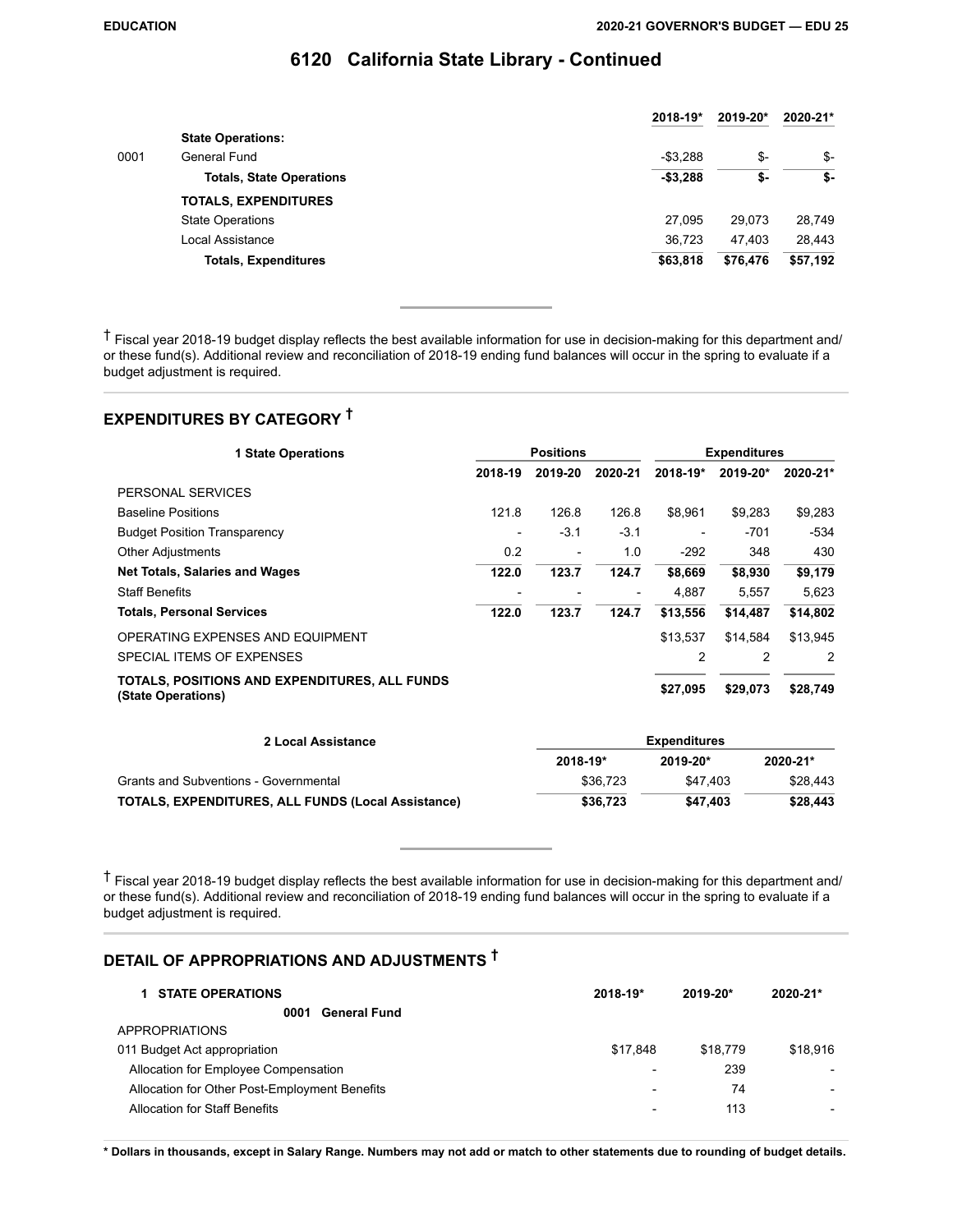| <b>1 STATE OPERATIONS</b>                                                       | 2018-19* | 2019-20* |          | 2020-21* |
|---------------------------------------------------------------------------------|----------|----------|----------|----------|
| Section 3.60 Pension Contribution Adjustment                                    |          |          | 114      |          |
| <b>TOTALS, EXPENDITURES</b>                                                     | \$17,848 |          | \$19,319 | \$18,916 |
| 0020 California State Law Library Special Account                               |          |          |          |          |
| <b>APPROPRIATIONS</b>                                                           |          |          |          |          |
| 011 Budget Act appropriation                                                    | \$328    |          | \$331    | \$358    |
| Allocation for Employee Compensation                                            |          |          | 11       |          |
| Allocation for Other Post-Employment Benefits                                   |          |          | 5        |          |
| <b>Allocation for Staff Benefits</b>                                            |          |          | 6        |          |
| Section 3.60 Pension Contribution Adjustment                                    |          |          | 5        |          |
| <b>Totals Available</b>                                                         | \$328    |          | \$358    | \$358    |
| <b>TOTALS, EXPENDITURES</b>                                                     | \$328    |          | \$358    | \$358    |
| 0890 Federal Trust Fund                                                         |          |          |          |          |
| <b>APPROPRIATIONS</b>                                                           |          |          |          |          |
| 011 Budget Act appropriation                                                    | \$7,309  |          | \$7,313  | \$7,541  |
| Allocation for Employee Compensation                                            |          |          | 98       |          |
| Allocation for Other Post-Employment Benefits                                   |          |          | 32       |          |
| <b>Allocation for Staff Benefits</b>                                            |          |          | 44       |          |
| <b>Budget Position Transparency</b>                                             |          |          | $-701$   |          |
| Expenditure by Category Redistribution                                          |          |          | 701      |          |
| Section 3.60 Pension Contribution Adjustment                                    |          |          | 48       |          |
| <b>TOTALS, EXPENDITURES</b>                                                     | \$7,309  |          | \$7,535  | \$7,541  |
| 0995 Reimbursements                                                             |          |          |          |          |
| <b>APPROPRIATIONS</b>                                                           |          |          |          |          |
| Reimbursements                                                                  | \$881    |          | \$300    | \$300    |
| <b>TOTALS, EXPENDITURES</b>                                                     | \$881    |          | \$300    | \$300    |
| 9740 Central Service Cost Recovery Fund                                         |          |          |          |          |
| <b>APPROPRIATIONS</b>                                                           |          |          |          |          |
| 011 Budget Act appropriation                                                    | \$729    |          | \$1,561  | \$1,634  |
| <b>Totals Available</b>                                                         | \$729    |          | \$1,561  | \$1,634  |
| <b>TOTALS, EXPENDITURES</b>                                                     | \$729    |          | \$1,561  | \$1,634  |
| <b>Total Expenditures, All Funds, (State Operations)</b>                        | \$27,095 |          | \$29,073 | \$28,749 |
|                                                                                 |          |          |          |          |
| 2 LOCAL ASSISTANCE                                                              |          | 2018-19* | 2019-20* | 2020-21* |
| <b>General Fund</b><br>0001                                                     |          |          |          |          |
| <b>APPROPRIATIONS</b>                                                           |          |          |          |          |
| 140 Budget Act appropriation                                                    |          | \$1,000  | \$1,000  | \$1,000  |
| 141 Budget Act appropriation                                                    |          | 1,000    |          |          |
| 160 Budget Act appropriation                                                    |          | 430      | 430      | 430      |
| 161 Budget Act appropriation                                                    |          | 1,000    | 9,380    |          |
| Chinatown Planning Grant for the City and County of San Francisco               |          |          | 250      |          |
| 211 Budget Act appropriation                                                    |          | 5,080    | 4,630    | 4,630    |
| 212 Budget Act appropriation                                                    |          | 250      | 250      | 250      |
| 213 Budget Act appropriation                                                    |          | 7,320    | 7,320    | 7,320    |
| 214 Budget Act appropriation                                                    |          |          | 1,000    |          |
| 215 Budget Act appropriation                                                    |          | 7,825    | 2,825    | 2,995    |
| 217 Budget Act appropriation                                                    |          |          | 8,500    |          |
| 218 Budget Act appropriation                                                    |          | 1,000    |          |          |
| <b>TOTALS, EXPENDITURES</b>                                                     |          | \$24,905 | \$35,585 |          |
| 0483 Deaf and Disabled Telecommunications Program Administrative Committee Fund |          |          |          | \$16,625 |
| <b>APPROPRIATIONS</b>                                                           |          |          |          |          |
| 151 Budget Act appropriation                                                    |          | \$552    | \$552    | \$552    |
|                                                                                 |          |          |          |          |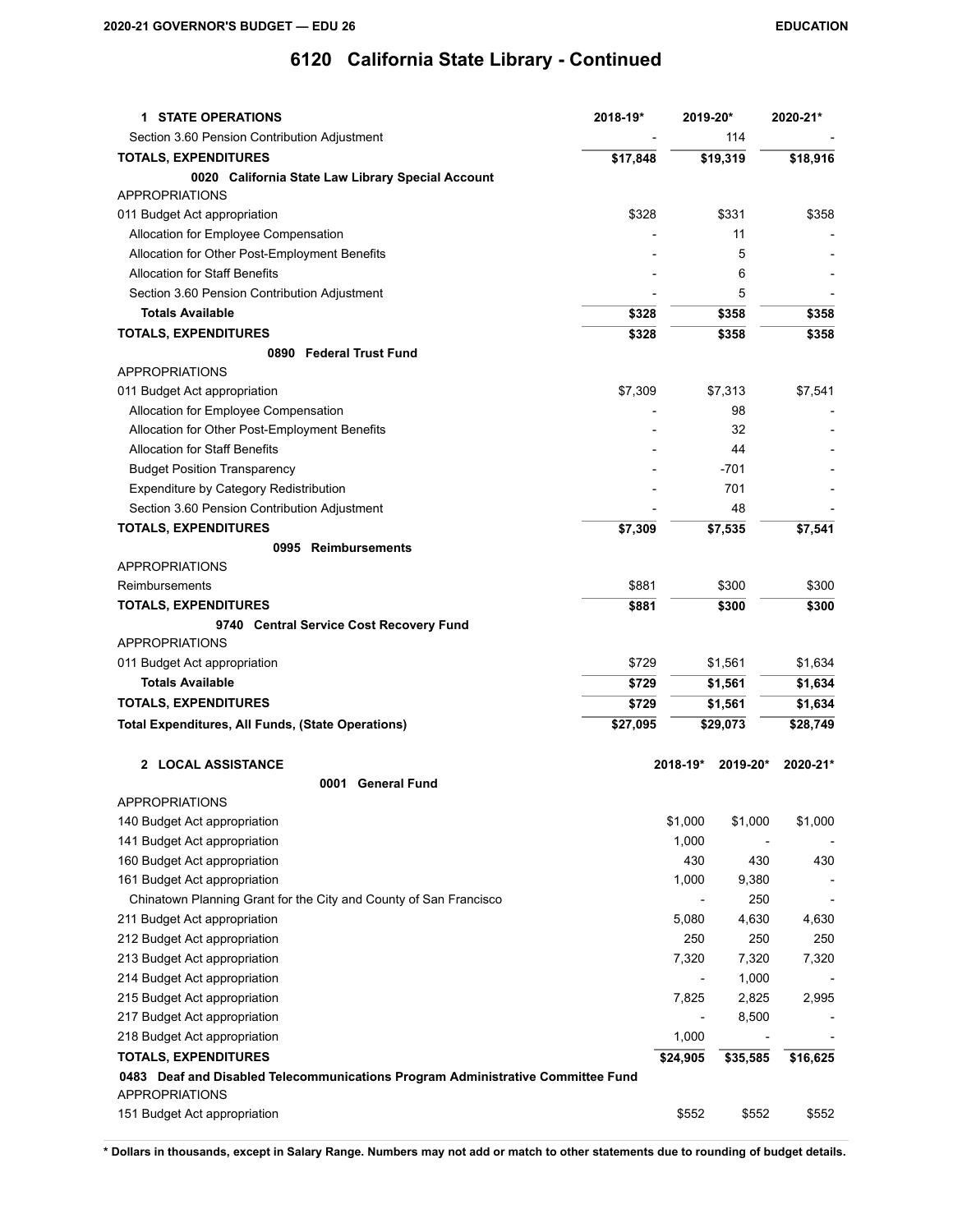| 2 LOCAL ASSISTANCE                                                             | $2018 - 19*$ | $2019 - 20*$ | 2020-21* |
|--------------------------------------------------------------------------------|--------------|--------------|----------|
| <b>TOTALS, EXPENDITURES</b>                                                    | \$552        | \$552        | \$552    |
| <b>Federal Trust Fund</b><br>0890                                              |              |              |          |
| <b>APPROPRIATIONS</b>                                                          |              |              |          |
| 211 Budget Act appropriation                                                   | \$11.266     | \$11.266     | \$11.266 |
| <b>TOTALS, EXPENDITURES</b>                                                    | \$11.266     | \$11.266     | \$11.266 |
| Total Expenditures, All Funds, (Local Assistance)                              | \$36,723     | \$47,403     | \$28,443 |
| <b>TOTALS, EXPENDITURES, ALL FUNDS (State Operations and Local Assistance)</b> | \$63,818     | \$76.476     | \$57,192 |

† Fiscal year 2018-19 budget display reflects the best available information for use in decision-making for this department and/ or these fund(s). Additional review and reconciliation of 2018-19 ending fund balances will occur in the spring to evaluate if a budget adjustment is required.

# **FUND CONDITION STATEMENTS †**

|                                                                                  | 2018-19* | 2019-20* | 2020-21* |
|----------------------------------------------------------------------------------|----------|----------|----------|
| <b>California State Law Library Special Accounts</b><br>0020                     |          |          |          |
| <b>BEGINNING BALANCE</b>                                                         | \$108    | \$233    | \$151    |
| <b>Prior Year Adjustments</b>                                                    | 173      |          |          |
| <b>Adjusted Beginning Balance</b>                                                | \$281    | \$233    | \$151    |
| REVENUES, TRANSFERS, AND OTHER ADJUSTMENTS                                       |          |          |          |
| Revenues:                                                                        |          |          |          |
| 4129200 Other Regulatory Fees                                                    | -55      | $-55$    | $-55$    |
| 4171200 Court Filing Fees and Surcharges                                         | 363      | 363      | 363      |
| Total Revenues, Transfers, and Other Adjustments                                 | \$308    | \$308    | \$308    |
| <b>Total Resources</b>                                                           | \$589    | \$541    | \$459    |
| EXPENDITURE AND EXPENDITURE ADJUSTMENTS                                          |          |          |          |
| 6120 California State Library (State Operations)                                 | 328      | 358      | 358      |
| 9892 Supplemental Pension Payments (State Operations)                            |          | 10       | 10       |
| 9900 Statewide General Administrative Expenditures (Pro Rata) (State Operations) | 21       | 22       | 16       |
| Total Expenditures and Expenditure Adjustments                                   | \$356    | \$390    | \$384    |
| <b>FUND BALANCE</b>                                                              | \$233    | \$151    | \$75     |
| Reserve for economic uncertainties                                               | 233      | 151      | 75       |

† Fiscal year 2018-19 budget display reflects the best available information for use in decision-making for this department and/ or these fund(s). Additional review and reconciliation of 2018-19 ending fund balances will occur in the spring to evaluate if a budget adjustment is required.

# **CHANGES IN AUTHORIZED POSITIONS †**

|                                     | <b>Positions</b> |         |                          | <b>Expenditures</b>      |          |          |  |
|-------------------------------------|------------------|---------|--------------------------|--------------------------|----------|----------|--|
|                                     | 2018-19          | 2019-20 | 2020-21                  | 2018-19*                 | 2019-20* | 2020-21* |  |
| <b>Baseline Positions</b>           | 121.8            | 126.8   | 126.8                    | \$8.961                  | \$9.283  | \$9,283  |  |
| <b>Budget Position Transparency</b> | -                | $-3.1$  | $-3.1$                   | $\overline{\phantom{0}}$ | $-701$   | -534     |  |
| <b>Salary and Other Adjustments</b> | 0.2              |         | $\overline{\phantom{a}}$ | $-292$                   | 348      | 348      |  |
| <b>Totals, Adjustments</b>          | 0.2              | $-3.1$  | $-2.1$                   | $$-292$                  | $$-353$  | $$-104$  |  |
| <b>TOTALS, SALARIES AND WAGES</b>   | 122.0            | 123.7   | 124.7                    | \$8,669                  | \$8,930  | \$9,179  |  |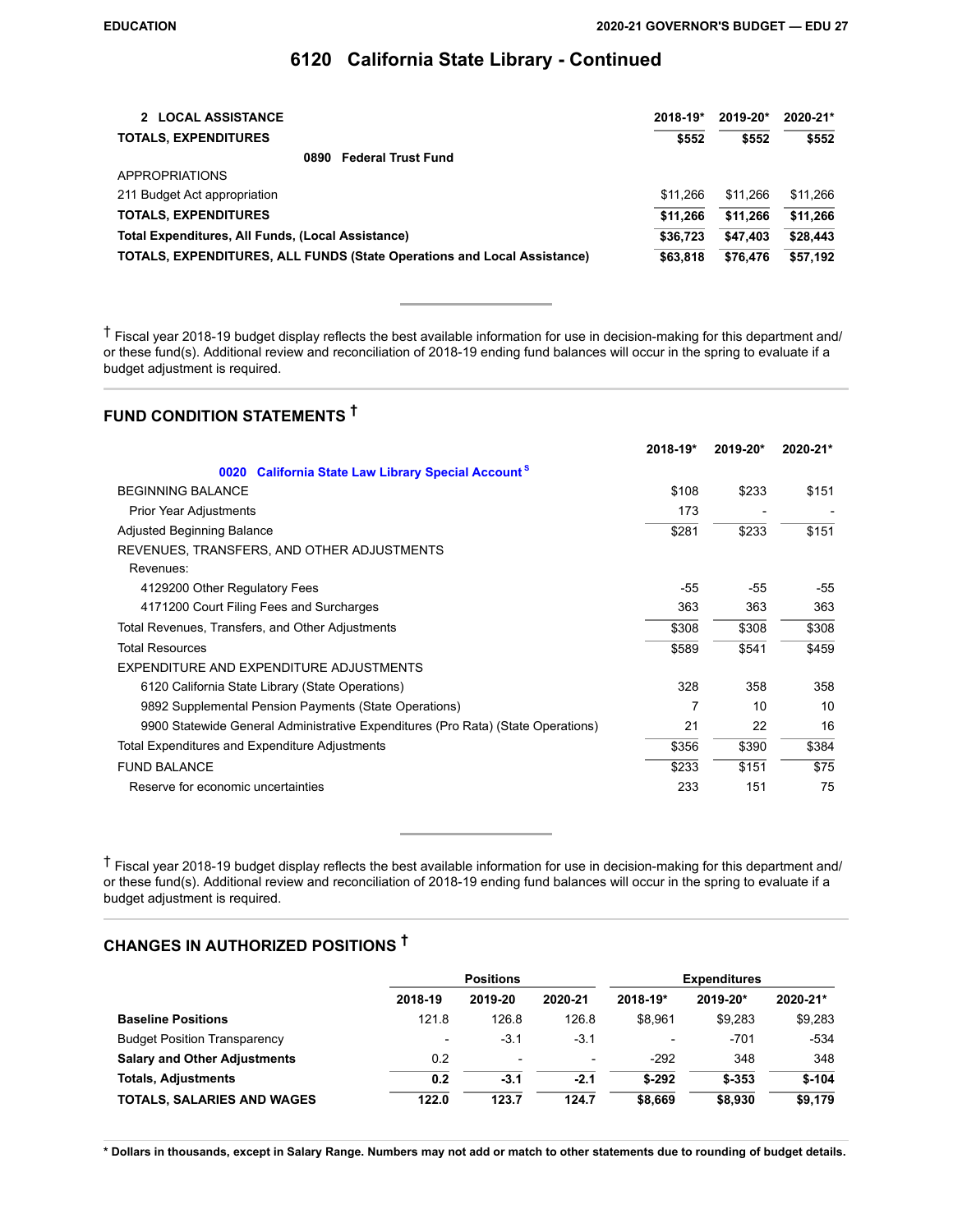† Fiscal year 2018-19 budget display reflects the best available information for use in decision-making for this department and/ or these fund(s). Additional review and reconciliation of 2018-19 ending fund balances will occur in the spring to evaluate if a budget adjustment is required.

### **6125 Education Audit Appeals Panel**

The Education Audit Appeals Panel (EAAP) serves as the neutral arbiter in formal and informal administrative audit appeals by K-12 local educational agencies, correcting errors of fact or law, and applying where appropriate a statutorily defined test of substantial compliance for audits of K-12 local educational agencies. EAAP adopts as regulations, according to a statutory timetable, the audit guide used in those annual audits, including Local School Construction Bond Audits and School Facility Program Bond Fund Audits. EAAP's mission is to set clear standards for compliance with education funding requirements, and allow both the state and local educational agencies to avoid lengthy and expensive litigation over disputed funding.

### **3-YEAR EXPENDITURES AND POSITIONS**

|                                                          | <b>Positions</b> |          |         | <b>Expenditures</b>  |          |              |
|----------------------------------------------------------|------------------|----------|---------|----------------------|----------|--------------|
|                                                          | 2018-19          | 2019-20  | 2020-21 | $2018 - 19*$         | 2019-20* | $2020 - 21*$ |
| 5320<br><b>Education Audit Appeals Panel</b>             | 3.4              | 3.5      | 3.5     | \$744                | \$1.193  | \$1,191      |
| <b>TOTALS, POSITIONS AND EXPENDITURES (All Programs)</b> | 3.4              | 3.5      | 3.5     | \$744                | \$1.193  | \$1.191      |
| <b>FUNDING</b>                                           |                  | 2018-19* |         | 2019-20*<br>2020-21* |          |              |
| 0001<br>General Fund                                     |                  |          | \$744   | \$1.193              |          | \$1,191      |
| TOTALS, EXPENDITURES, ALL FUNDS                          |                  |          | \$744   | \$1.193              |          | \$1,191      |

#### **LEGAL CITATIONS AND AUTHORITY**

DEPARTMENT AUTHORITY

Education Code Sections 14502.1, 14503, 41024, 41344, and 41344.1.

### **DETAILED BUDGET ADJUSTMENTS**

|                                                  |                        | 2019-20*              |                  | 2020-21*        |                       |                  |  |
|--------------------------------------------------|------------------------|-----------------------|------------------|-----------------|-----------------------|------------------|--|
|                                                  | General<br><b>Fund</b> | Other<br><b>Funds</b> | <b>Positions</b> | General<br>Fund | Other<br><b>Funds</b> | <b>Positions</b> |  |
| <b>Workload Budget Adjustments</b>               |                        |                       |                  |                 |                       |                  |  |
| <b>Other Workload Budget Adjustments</b>         |                        |                       |                  |                 |                       |                  |  |
| • Other Post-Employment Benefit Adjustments      | \$4                    | \$-                   |                  | \$4             | \$-                   |                  |  |
| • Expenditure by Category Redistribution         | -8                     |                       |                  | $-11$           |                       |                  |  |
| • Salary Adjustments                             | 19                     |                       |                  | 16              |                       |                  |  |
| • Budget Position Transparency                   | 8                      |                       |                  | 11              |                       |                  |  |
| • Benefit Adjustments                            | 7                      | ٠                     |                  | 8               |                       |                  |  |
| • Retirement Rate Adjustments                    | 7                      |                       |                  | 7               |                       |                  |  |
| <b>Totals, Other Workload Budget Adjustments</b> | \$37                   | \$-                   |                  | \$35            | \$-                   |                  |  |
| <b>Totals, Workload Budget Adjustments</b>       | \$37                   | \$-                   |                  | \$35            | \$-                   |                  |  |
| <b>Totals, Budget Adjustments</b>                | \$37                   | \$-                   |                  | \$35            | \$-                   |                  |  |

#### **DETAILED EXPENDITURES BY PROGRAM**

| $2018 - 19*$ | 2019-20* | 2020-21* |
|--------------|----------|----------|

**PROGRAM REQUIREMENTS 5320 EDUCATION AUDIT APPEALS PANEL**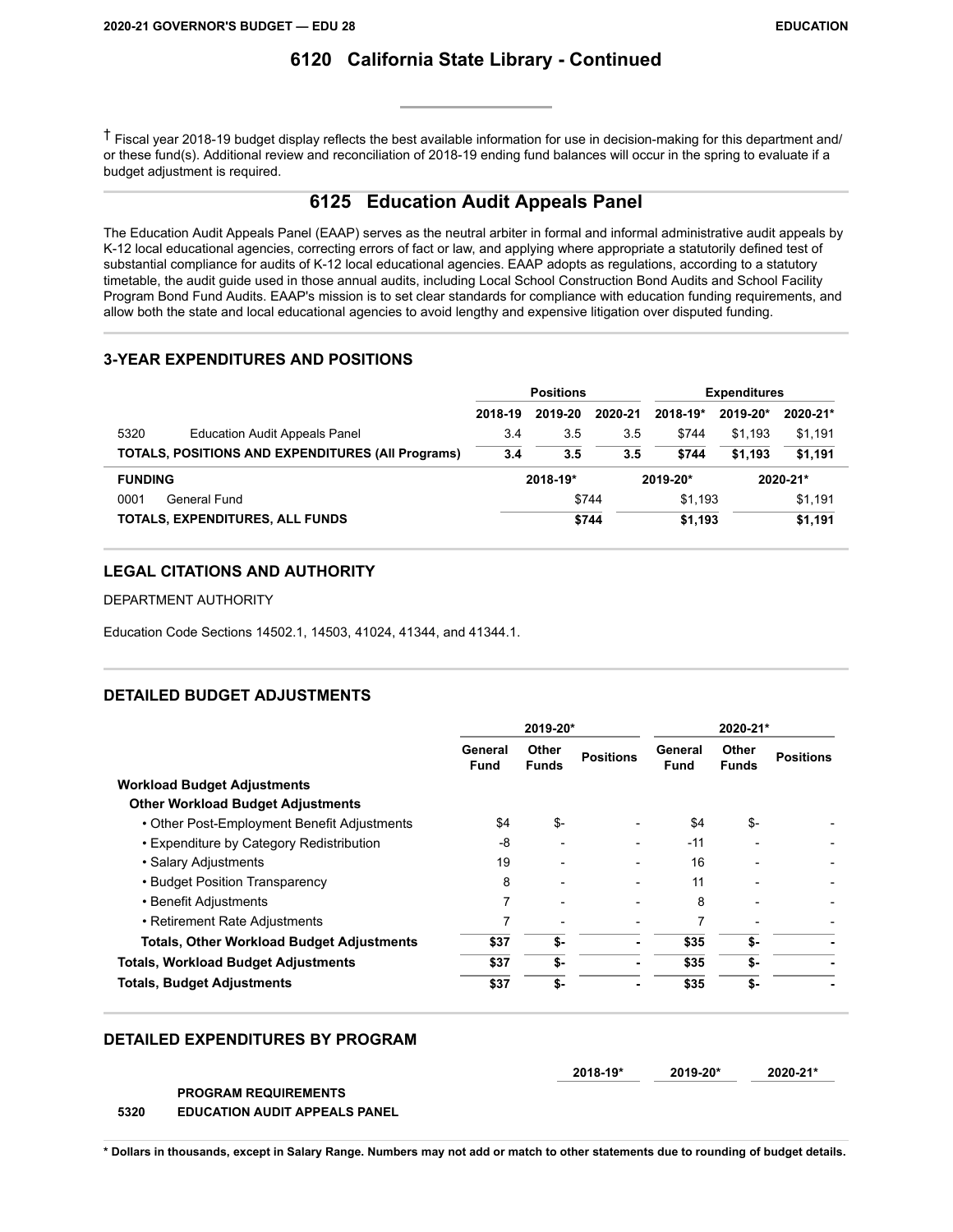# **6125 Education Audit Appeals Panel - Continued**

|      |                                 | 2018-19* | 2019-20* | 2020-21* |
|------|---------------------------------|----------|----------|----------|
|      | <b>State Operations:</b>        |          |          |          |
| 0001 | General Fund                    | \$744    | \$1.193  | \$1,191  |
|      | <b>Totals, State Operations</b> | \$744    | \$1,193  | \$1,191  |
|      | <b>TOTALS, EXPENDITURES</b>     |          |          |          |
|      | <b>State Operations</b>         | 744      | 1.193    | 1.191    |
|      | <b>Totals, Expenditures</b>     | \$744    | \$1,193  | \$1,191  |

#### **EXPENDITURES BY CATEGORY**

| <b>1 State Operations</b>                                           |         | <b>Positions</b> |                              | <b>Expenditures</b><br>2019-20*<br>\$413<br>\$413<br>8<br>19<br>$-2$<br>\$411<br>\$440<br>180<br>185<br>\$591<br>\$625 |         |          |
|---------------------------------------------------------------------|---------|------------------|------------------------------|------------------------------------------------------------------------------------------------------------------------|---------|----------|
|                                                                     | 2018-19 | 2019-20          | 2020-21                      | 2018-19*                                                                                                               |         | 2020-21* |
| PERSONAL SERVICES                                                   |         |                  |                              |                                                                                                                        |         |          |
| <b>Baseline Positions</b>                                           | 3.5     | 3.5              | 3.5                          |                                                                                                                        |         | \$413    |
| <b>Budget Position Transparency</b>                                 |         |                  |                              |                                                                                                                        |         | 11       |
| <b>Other Adjustments</b>                                            | $-0.1$  |                  |                              |                                                                                                                        |         | 16       |
| <b>Net Totals, Salaries and Wages</b>                               | 3.4     | 3.5              | 3.5                          |                                                                                                                        |         | \$440    |
| <b>Staff Benefits</b>                                               |         |                  | $\qquad \qquad \blacksquare$ |                                                                                                                        |         | 183      |
| <b>Totals, Personal Services</b>                                    | 3.4     | 3.5              | 3.5                          |                                                                                                                        |         | \$623    |
| OPERATING EXPENSES AND EQUIPMENT                                    |         |                  |                              | \$153                                                                                                                  | \$568   | \$568    |
| TOTALS, POSITIONS AND EXPENDITURES, ALL FUNDS<br>(State Operations) |         |                  |                              | \$744                                                                                                                  | \$1,193 | \$1,191  |

#### **DETAIL OF APPROPRIATIONS AND ADJUSTMENTS**

| <b>STATE OPERATIONS</b>                                  | 2018-19* | 2019-20* | 2020-21* |
|----------------------------------------------------------|----------|----------|----------|
| <b>General Fund</b><br>0001                              |          |          |          |
| APPROPRIATIONS                                           |          |          |          |
| 001 Budget Act appropriation                             | \$744    | \$1,156  | \$1,191  |
| Allocation for Employee Compensation                     |          | 19       |          |
| Allocation for Other Post-Employment Benefits            |          | 4        |          |
| Allocation for Staff Benefits                            |          |          |          |
| <b>Budget Position Transparency</b>                      |          | 8        |          |
| Expenditure by Category Redistribution                   |          | -8       |          |
| Section 3.60 Pension Contribution Adjustment             |          |          |          |
| <b>Totals Available</b>                                  | \$744    | \$1,193  | \$1,191  |
| <b>TOTALS, EXPENDITURES</b>                              | \$744    | \$1,193  | \$1,191  |
| <b>Total Expenditures, All Funds, (State Operations)</b> | \$744    | \$1,193  | \$1,191  |

### **CHANGES IN AUTHORIZED POSITIONS**

|                                     |                          | <b>Positions</b> |                          | <b>Expenditures</b> |          |          |
|-------------------------------------|--------------------------|------------------|--------------------------|---------------------|----------|----------|
|                                     | 2018-19                  | 2019-20          | 2020-21                  | 2018-19*            | 2019-20* | 2020-21* |
| <b>Baseline Positions</b>           | 3.5                      | 3.5              | 3.5                      | \$413               | \$413    | \$413    |
| <b>Budget Position Transparency</b> | $\overline{\phantom{a}}$ |                  | ۰                        |                     | 8        | 11       |
| <b>Salary and Other Adjustments</b> | $-0.1$                   | -                | $\overline{\phantom{0}}$ | -2                  | 19       | 16       |
| <b>Totals, Adjustments</b>          | $-0.1$                   |                  | ٠                        | $$-2$               | \$27     | \$27     |
| <b>TOTALS, SALARIES AND WAGES</b>   | 3.4                      | 3.5              | 3.5                      | \$411               | \$440    | \$440    |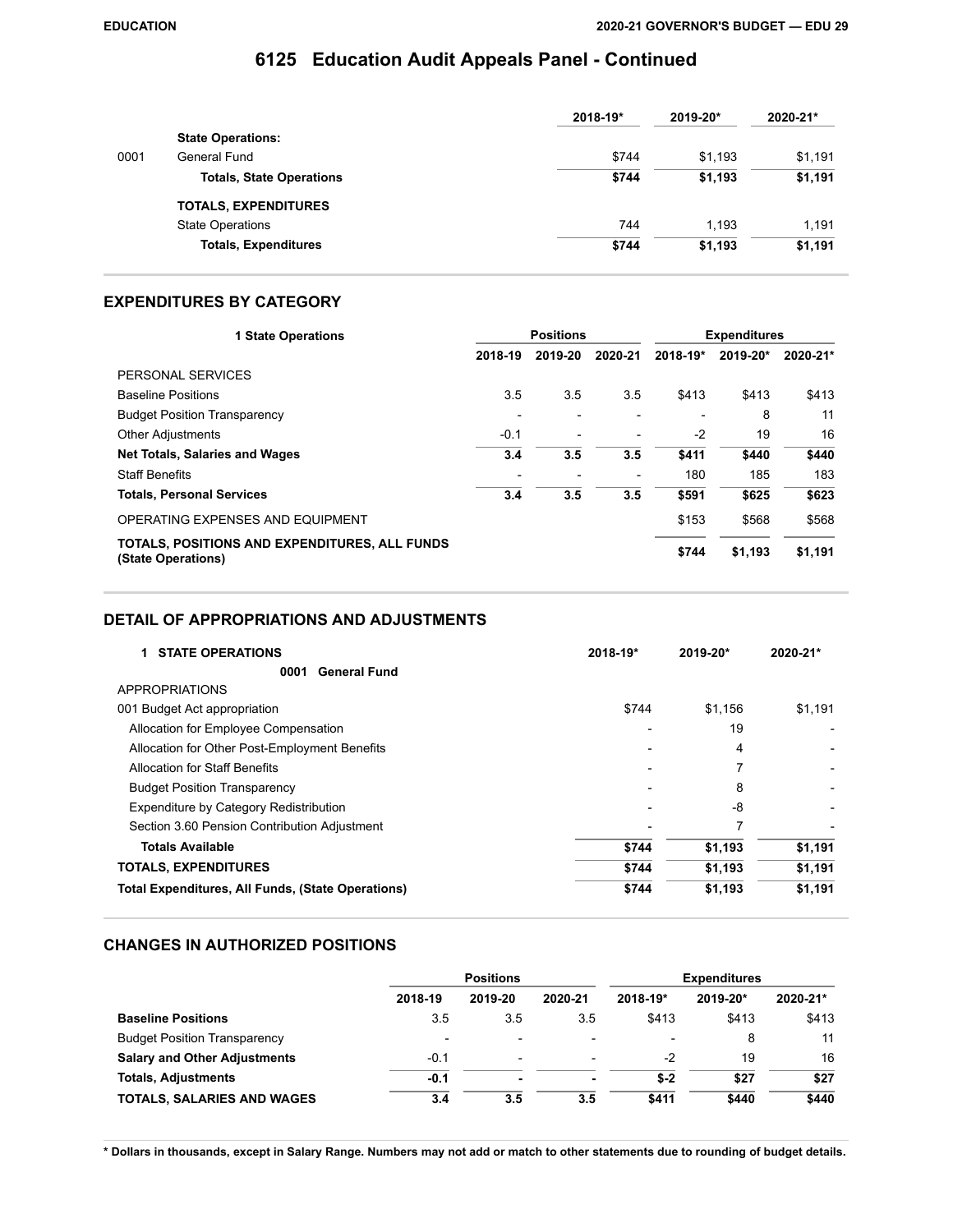### **6255 California State Summer School for the Arts**

The California State Summer School for the Arts provides a training ground for artistically gifted and talented students to receive intensive instruction in the arts, with the goal of preserving the artistic and economic benefits derived from a workforce pursuing careers in performing arts companies, and commercial and fine arts institutions in California.

### **3-YEAR EXPENDITURES AND POSITIONS**

|                                                          | <b>Positions</b> |          |          |              | <b>Expenditures</b> |          |
|----------------------------------------------------------|------------------|----------|----------|--------------|---------------------|----------|
|                                                          | 2018-19          | 2019-20  | 2020-21  | $2018 - 19*$ | 2019-20*            | 2020-21* |
| 5340<br>California State Summer School for the Arts      | 4.0              | 4.0      | 4.0      | \$2.527      | \$2.277             | \$2,278  |
| <b>TOTALS, POSITIONS AND EXPENDITURES (All Programs)</b> | 4.0              | 4.0      | 4.0      | \$2.527      | \$2.277             | \$2,278  |
| <b>FUNDING</b>                                           |                  | 2018-19* | 2019-20* |              |                     | 2020-21* |
| 0001<br>General Fund                                     |                  |          | \$1,388  | \$1.430      |                     | \$1,431  |
| 0942<br>Special Deposit Fund                             |                  |          | 1.139    | 847          |                     | 847      |
| TOTALS, EXPENDITURES, ALL FUNDS                          |                  |          | \$2,527  | \$2,277      |                     | \$2,278  |

#### **LEGAL CITATIONS AND AUTHORITY**

#### DEPARTMENT AUTHORITY

Education Code Section 8950 et seq.

#### **DETAILED BUDGET ADJUSTMENTS**

|                                                  |                        | 2019-20*                 | 2020-21*         |                        |                       |                  |  |
|--------------------------------------------------|------------------------|--------------------------|------------------|------------------------|-----------------------|------------------|--|
|                                                  | General<br><b>Fund</b> | Other<br><b>Funds</b>    | <b>Positions</b> | General<br><b>Fund</b> | Other<br><b>Funds</b> | <b>Positions</b> |  |
| <b>Workload Budget Adjustments</b>               |                        |                          |                  |                        |                       |                  |  |
| <b>Other Workload Budget Adjustments</b>         |                        |                          |                  |                        |                       |                  |  |
| • Other Post-Employment Benefit Adjustments      | \$4                    | \$-                      |                  | \$4                    | \$-                   |                  |  |
| • Salary Adjustments                             | 13                     | $\overline{\phantom{a}}$ |                  | 13                     |                       |                  |  |
| • Benefit Adjustments                            | 6                      | $\overline{\phantom{a}}$ | -                |                        | $\qquad \qquad$       |                  |  |
| • Retirement Rate Adjustments                    | 6                      |                          | -                | 6                      |                       |                  |  |
| <b>Totals, Other Workload Budget Adjustments</b> | \$29                   | \$-                      | ۰                | \$30                   | \$-                   |                  |  |
| <b>Totals, Workload Budget Adjustments</b>       | \$29                   | \$-                      | ۰                | \$30                   | \$-                   |                  |  |
| <b>Totals, Budget Adjustments</b>                | \$29                   | \$-                      | ۰                | \$30                   | \$-                   |                  |  |

#### **PROGRAM DESCRIPTIONS**

5340 - CALIFORNIA STATE SUMMER SCHOOL FOR THE ARTS

This program provides a four-week residential summer instruction program in Animation, Creative Writing, Dance, Film/Video, Music, Theatre Arts, and Visual Arts. Funds support the competitive selection of applicant high school students, contracts with arts faculty, course equipment and materials, rental of classroom and residential space, and program staff costs.

#### **DETAILED EXPENDITURES BY PROGRAM**

**2018-19\* 2019-20\* 2020-21\*** 

**PROGRAM REQUIREMENTS**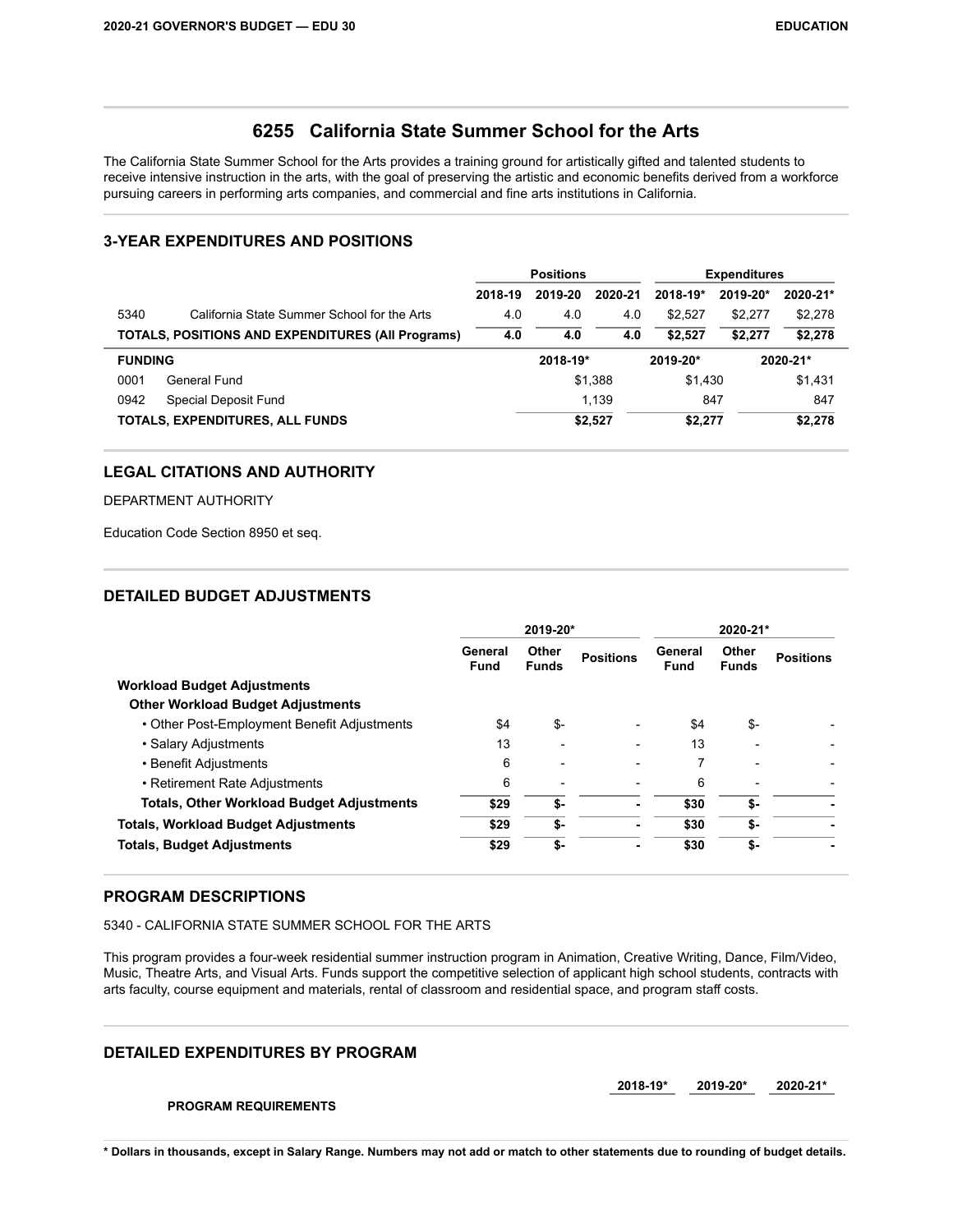### **6255 California State Summer School for the Arts - Continued**

|      |                                                    | 2018-19* | 2019-20* | 2020-21* |
|------|----------------------------------------------------|----------|----------|----------|
| 5340 | <b>CALIFORNIA STATE SUMMER SCHOOL FOR THE ARTS</b> |          |          |          |
|      | <b>State Operations:</b>                           |          |          |          |
| 0001 | General Fund                                       | \$1.388  | \$1.430  | \$1,431  |
| 0942 | Special Deposit Fund                               | 1.139    | 847      | 847      |
|      | <b>Totals, State Operations</b>                    | \$2,527  | \$2.277  | \$2,278  |
|      | <b>TOTALS, EXPENDITURES</b>                        |          |          |          |
|      | <b>State Operations</b>                            | 2.527    | 2.277    | 2.278    |
|      | <b>Totals, Expenditures</b>                        | \$2,527  | \$2,277  | \$2,278  |

#### **EXPENDITURES BY CATEGORY**

| <b>1 State Operations</b>                                           |         | <b>Positions</b> |                              |          | <b>Expenditures</b> |          |
|---------------------------------------------------------------------|---------|------------------|------------------------------|----------|---------------------|----------|
|                                                                     | 2018-19 | 2019-20          | 2020-21                      | 2018-19* | 2019-20*            | 2020-21* |
| PERSONAL SERVICES                                                   |         |                  |                              |          |                     |          |
| <b>Baseline Positions</b>                                           | 4.0     | 4.0              | 4.0                          | \$332    | \$332               | \$332    |
| <b>Other Adjustments</b>                                            |         |                  | $\qquad \qquad \blacksquare$ | 25       | 13                  | 13       |
| <b>Net Totals, Salaries and Wages</b>                               | 4.0     | 4.0              | 4.0                          | \$357    | \$345               | \$345    |
| <b>Staff Benefits</b>                                               |         |                  | $\overline{\phantom{a}}$     | 148      | 164                 | 165      |
| <b>Totals, Personal Services</b>                                    | 4.0     | 4.0              | 4.0                          | \$505    | \$509               | \$510    |
| OPERATING EXPENSES AND EQUIPMENT                                    |         |                  |                              | \$2.020  | \$1.766             | \$1,766  |
| SPECIAL ITEMS OF EXPENSES                                           |         |                  |                              | 2        | 2                   | 2        |
| TOTALS, POSITIONS AND EXPENDITURES, ALL FUNDS<br>(State Operations) |         |                  |                              | \$2,527  | \$2,277             | \$2,278  |

### **DETAIL OF APPROPRIATIONS AND ADJUSTMENTS**

| <b>STATE OPERATIONS</b><br>2018-19*<br>1                      |         | 2019-20* | 2020-21* |
|---------------------------------------------------------------|---------|----------|----------|
| <b>General Fund</b><br>0001                                   |         |          |          |
| <b>APPROPRIATIONS</b>                                         |         |          |          |
| 001 Budget Act appropriation                                  | \$1,388 | \$1,401  | \$1,431  |
| Allocation for Employee Compensation                          |         | 13       |          |
| Allocation for Other Post-Employment Benefits                 |         | 4        |          |
| <b>Allocation for Staff Benefits</b>                          |         | 6        |          |
| Section 3.60 Pension Contribution Adjustment                  |         | 6        |          |
| <b>Totals Available</b>                                       | \$1,388 | \$1,430  | \$1,431  |
| <b>TOTALS, EXPENDITURES</b>                                   | \$1,388 | \$1,430  | \$1,431  |
| <b>Special Deposit Fund</b><br>0942                           |         |          |          |
| <b>APPROPRIATIONS</b>                                         |         |          |          |
| Government Code section 16370 and Education Code section 8957 | \$1,139 | \$847    | \$847    |
| <b>Totals Available</b>                                       | \$1,139 | \$847    | \$847    |
| <b>TOTALS, EXPENDITURES</b>                                   | \$1,139 | \$847    | \$847    |
| <b>Total Expenditures, All Funds, (State Operations)</b>      | \$2,527 | \$2,277  | \$2,278  |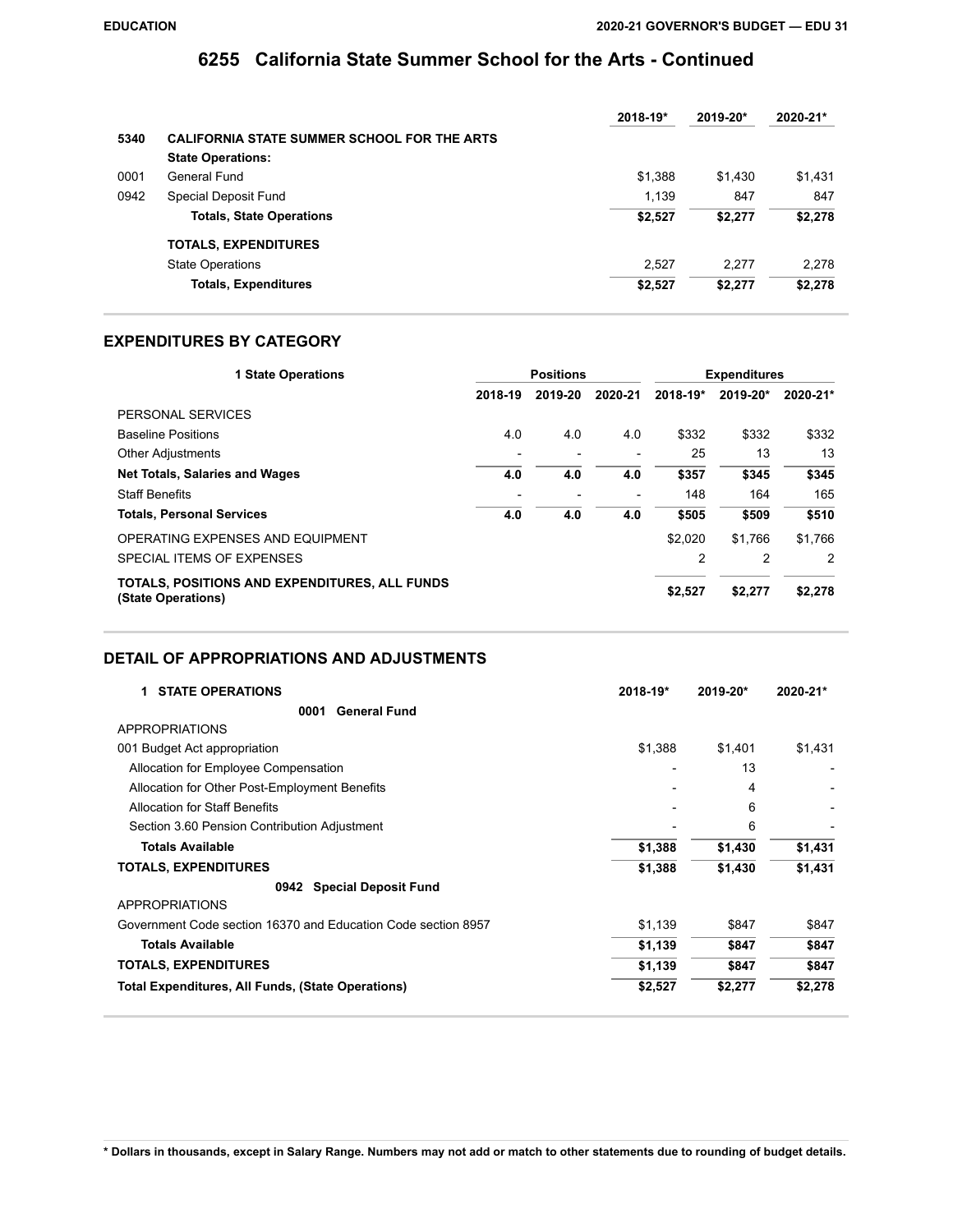### **6255 California State Summer School for the Arts - Continued**

#### **CHANGES IN AUTHORIZED POSITIONS**

|                                     |                          | <b>Positions</b>         |                          |          | <b>Expenditures</b> |          |
|-------------------------------------|--------------------------|--------------------------|--------------------------|----------|---------------------|----------|
|                                     | 2018-19                  | 2019-20                  | 2020-21                  | 2018-19* | 2019-20*            | 2020-21* |
| <b>Baseline Positions</b>           | 4.0                      | 4.0                      | 4.0                      | \$332    | \$332               | \$332    |
| <b>Salary and Other Adjustments</b> | $\overline{\phantom{0}}$ | $\overline{\phantom{0}}$ | $\overline{\phantom{0}}$ | 25       | 13                  | 13       |
| <b>Totals, Adjustments</b>          | ٠                        | -                        | ۰                        | \$25     | \$13                | \$13     |
| <b>TOTALS, SALARIES AND WAGES</b>   | 4.0                      | 4.0                      | 4.0                      | \$357    | \$345               | \$345    |

### **6300 State Contributions to the State Teachers' Retirement System**

The state makes General Fund payments to the California State Teachers' Retirement System (CalSTRS).

The annual General Fund contribution to the CalSTRS Defined Benefit Program is based on 2.017 percent of members' creditable earnings of the fiscal year ending in the immediately preceding calendar year. Current law also provides for an additional state contribution when the Teachers' Retirement Fund has an unfunded obligation for benefits that were in place on July 1, 1990. Chapter 47, Statutes of 2014 (AB 1469), increased this additional state contribution, to be phased in over three years beginning in 2014-15, to 4.311 percent of members' creditable earnings. The Teachers' Retirement Board can increase the state's contribution by 0.5 percent of payroll each year to meet the funding need.

The Supplemental Benefit Maintenance Account (SBMA), established in 1989, provides annual supplemental payments (in quarterly installments) to members whose purchasing power has fallen below a specified percent of the original purchasing power allowance. Chapter 751, Statutes of 2008 (AB 1389), increased the amount of supplemental purchase power protection payments from the SBMA to up to 85 percent of the value of the original benefit. The Teachers' Retirement Board is required to set SBMA benefits between an amount necessary to preserve 80 to 85 percent of retirees' purchasing power, pursuant to CalSTRS regulations, and subject to the availability of funds. The General Fund provides a statutory transfer to the SBMA of an amount equal to 2.5 percent of the members' creditable earnings of the fiscal year ending in the immediately preceding calendar year, less a specified amount that is currently capped at \$72 million. Payments are made on October 15 and April 15 of each year. If, at any time, the funds in the SBMA are insufficient to support 80 percent purchasing power, the Teachers' Retirement Board can: (1) transfer funds from the Teachers' Retirement Fund if no CalSTRS unfunded obligation exists, (2) increase employer contributions, or (3) reduce the SBMA benefit payment.

# **3-YEAR EXPENDITURES AND POSITIONS**

|                                                              |                                              | <b>Positions</b> |             | <b>Expenditures</b>      |             |             |             |
|--------------------------------------------------------------|----------------------------------------------|------------------|-------------|--------------------------|-------------|-------------|-------------|
|                                                              |                                              | 2018-19          | 2019-20     | 2020-21                  | 2018-19*    | 2019-20*    | 2020-21*    |
| 5350                                                         | <b>Benefits Funding</b>                      |                  |             |                          | \$2,351,936 | \$2,573,374 | \$2,817,599 |
| 5355                                                         | Supplemental Benefits Maintenance<br>Account |                  |             | $\overline{\phantom{a}}$ | 730.380     | 749.849     | 773.821     |
| 9990                                                         | Unscheduled Items of Appropriation           |                  |             |                          | 2.246.000   | 1.117.000   | 802.000     |
| <b>TOTALS, POSITIONS AND EXPENDITURES (AII)</b><br>Programs) |                                              |                  |             |                          | \$5,328,316 | \$4,440,223 | \$4,393,420 |
| <b>FUNDING</b>                                               |                                              | 2018-19*         |             | 2019-20*                 |             | 2020-21*    |             |
| 0001                                                         | General Fund                                 |                  | \$5,328,316 |                          | \$4.440.223 |             | \$4,393,420 |
|                                                              | TOTALS, EXPENDITURES, ALL FUNDS              |                  | \$5,328,316 |                          | \$4,440,223 |             | \$4,393,420 |

#### **LEGAL CITATIONS AND AUTHORITY**

DEPARTMENT AUTHORITY

Education Code, Title 1, Division 1, Part 13, Chapter 16.

#### **MAJOR PROGRAM CHANGES**

• The Budget includes \$3.6 billion General Fund for state contributions to CalSTRS. The roughly \$268 million increase from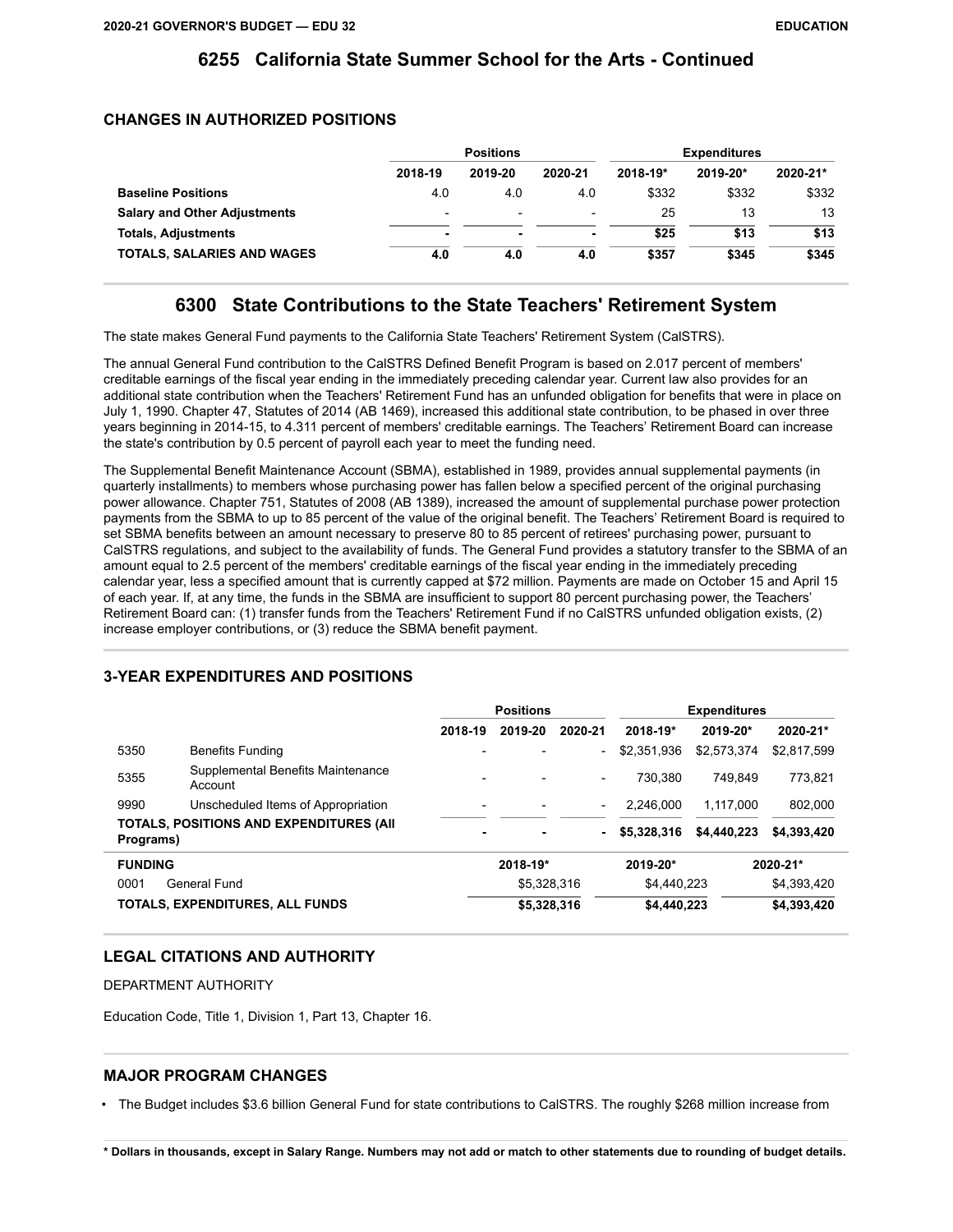### **6300 State Contributions to the State Teachers' Retirement System - Continued**

the previous fiscal year is due to payroll growth and the Teachers' Retirement Board's expected decision to exercise its authority to increase state contributions by 0.5 percent of teacher payroll, consistent with the funding strategy signed into law in 2014.

• In addition to the state's statutorily-required annual contribution, the 2019 Budget Act included a \$2.9 billion supplemental pension payment to be paid towards the state's share of the unfunded liability for the CalSTRS Defined Benefit Program over fiscal years 2019-20 through 2022-23 using available Proposition 2 debt payment funding. An \$802 million payment is currently scheduled for 2020-21.

#### **DETAILED BUDGET ADJUSTMENTS**

|                                                  | 2019-20*               |                       |                          | 2020-21*               |                       |                  |
|--------------------------------------------------|------------------------|-----------------------|--------------------------|------------------------|-----------------------|------------------|
|                                                  | General<br><b>Fund</b> | Other<br><b>Funds</b> | <b>Positions</b>         | General<br><b>Fund</b> | Other<br><b>Funds</b> | <b>Positions</b> |
| <b>Workload Budget Adjustments</b>               |                        |                       |                          |                        |                       |                  |
| <b>Other Workload Budget Adjustments</b>         |                        |                       |                          |                        |                       |                  |
| • Miscellaneous Baseline Adjustments             | \$-                    | \$-                   | $\overline{\phantom{0}}$ | $$-20.758$             | \$-                   |                  |
| <b>Totals, Other Workload Budget Adjustments</b> | \$-                    | \$-                   | ۰                        | $$-20.758$             | \$-                   |                  |
| <b>Totals, Workload Budget Adjustments</b>       | \$-                    | \$-                   | ۰                        | $$-20.758$             | \$-                   |                  |
| <b>Totals, Budget Adjustments</b>                | \$-                    | \$-                   | ۰                        | $$-20,758$             | \$-                   |                  |

#### **DETAIL OF APPROPRIATIONS AND ADJUSTMENTS**

| <b>STATE OPERATIONS</b>                                                 | $2018 - 19*$ | 2019-20*    | $2020 - 21*$ |
|-------------------------------------------------------------------------|--------------|-------------|--------------|
| <b>General Fund</b><br>0001                                             |              |             |              |
| APPROPRIATIONS                                                          |              |             |              |
| Education Code Section 22955.2                                          |              | \$1,117,000 |              |
| Education Code Section 22950.6                                          | \$2,246,000  |             |              |
| Prior Year Balances Available:                                          |              |             |              |
| Education Code Section 22955.2                                          |              |             | 802,000      |
| <b>TOTALS, EXPENDITURES</b>                                             | \$2,246,000  | \$1,117,000 | \$802,000    |
| <b>Total Expenditures, All Funds, (State Operations)</b>                | \$2,246,000  | \$1,117,000 | \$802,000    |
| <b>LOCAL ASSISTANCE</b><br>2                                            | 2018-19*     | 2019-20*    | 2020-21*     |
| <b>General Fund</b><br>0001                                             |              |             |              |
| <b>APPROPRIATIONS</b>                                                   |              |             |              |
| Education Code Section 22955.1 (Benefits Funding)                       | \$2,351,936  | \$2,573,374 | \$2,817,599  |
| Education Code Section 22954 (Supplemental Benefit Maintenance Account) | 730,380      | 749,849     | 773,821      |
| <b>TOTALS, EXPENDITURES</b>                                             | \$3,082,316  | \$3,323,223 | \$3,591,420  |
| Total Expenditures, All Funds, (Local Assistance)                       | \$3,082,316  | \$3,323,223 | \$3,591,420  |
| TOTALS, EXPENDITURES, ALL FUNDS (State Operations and Local Assistance) | \$5,328,316  | \$4,440,223 | \$4,393,420  |

### **6350 School Facilities Aid Program**

The School Facilities Aid Program provides financing to local educational agencies for K-12 school facility-related activities such as school construction, modernization, and emergency repairs. This program is administered by the State Allocation Board, which is staffed by the Office of Public School Construction within the Department of General Services.

The Leroy F. Greene School Facilities Act of 1998, Chapter 407 of the Statutes of 1998 (SB 50), created the School Facility Program (SFP) to streamline school construction funding. Since 1998, California voters have approved over \$42 billion in statewide general obligation bonds to construct or renovate public school classrooms through the SFP. These funds primarily support the construction and modernization of school facilities, however, voters have supported funding other programs through the SFP including, but not limited to: (1) charter school facility grants, (2) career technical education grants, (3) overcrowding relief projects, (4) high performance incentive grants, (5) joint-use projects, (6) critically overcrowded schools grants, and (7)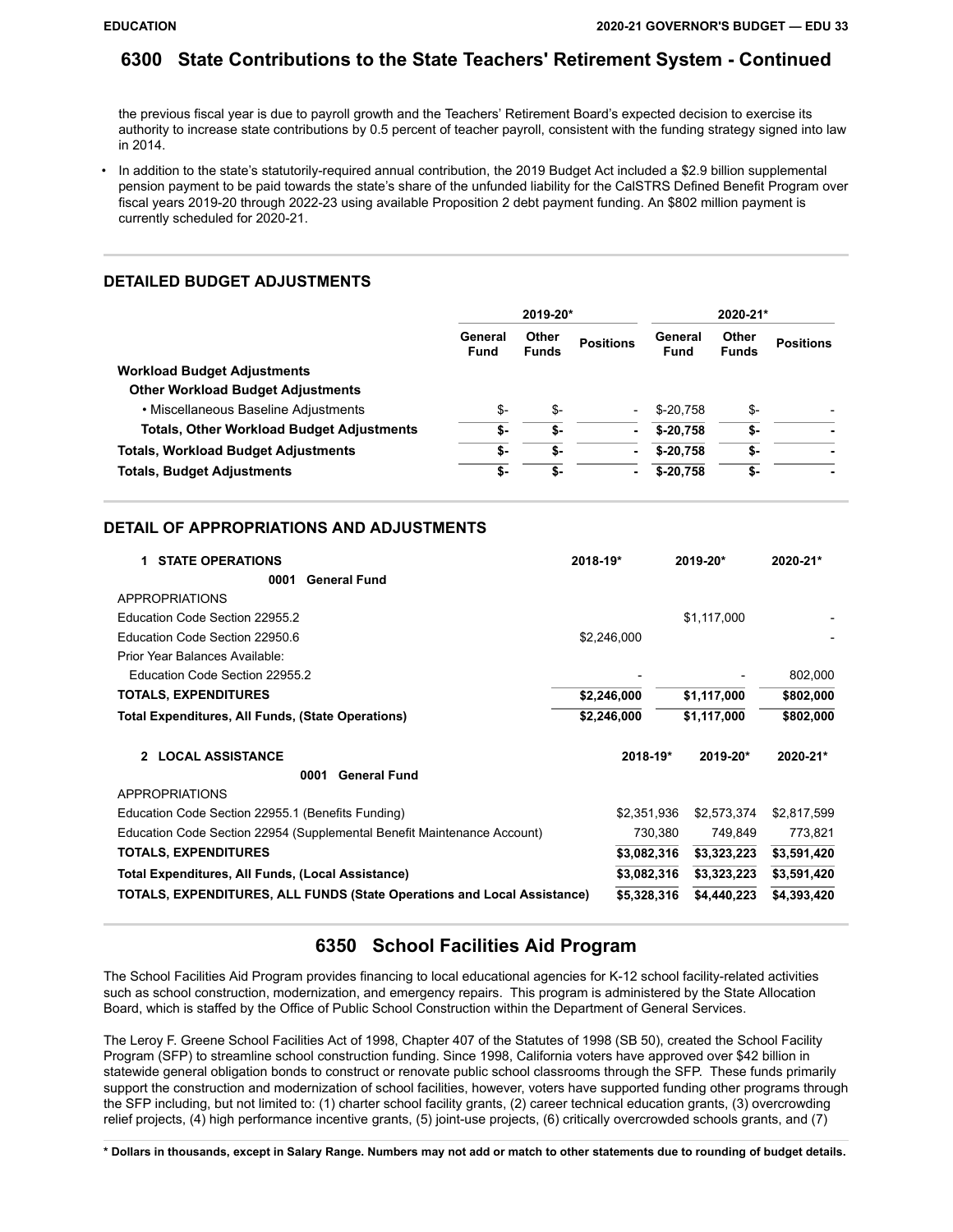### **6350 School Facilities Aid Program - Continued**

seismic mitigation grants. Proposition 51, approved by voters in November 2016, authorized a total of \$7 billion in state general obligation bonds for school construction projects. These funds will be allocated amongst various existing programs including \$3 billion for new construction, \$3 billion for modernization, \$500 million for charter schools, and \$500 million for career technical education projects.

The 2018 and 2019 Budget Acts provided one-time General Fund to support the Full-Day Kindergarten Facilities Grant Program to help school districts address the facility costs associated with providing full-day kindergarten programs. The Full-Day Kindergarten Facilities Grant Program is also administered by the State Allocation Board.

#### **3-YEAR EXPENDITURES AND POSITIONS**

|           |                                                   | <b>Positions</b> |          | <b>Expenditures</b>      |           |             |             |
|-----------|---------------------------------------------------|------------------|----------|--------------------------|-----------|-------------|-------------|
|           |                                                   | 2018-19          | 2019-20  | 2020-21                  | 2018-19*  | 2019-20*    | 2020-21*    |
| 5370      | School Facilities Aid Program                     |                  |          | $\overline{\phantom{0}}$ | \$628,318 | \$1,573,228 | \$1,539,113 |
| 5375      | Full-Day Kindergarten Facilities Grant<br>Program |                  |          | $\overline{a}$           | 37.500    | 63,219      | 295,000     |
| Programs) | TOTALS, POSITIONS AND EXPENDITURES (AII)          |                  |          | $\blacksquare$           | \$665,818 | \$1,636,447 | \$1,834,113 |
|           | <b>FUNDING</b>                                    |                  | 2018-19* | 2019-20*                 |           | 2020-21*    |             |
| 0001      | General Fund                                      |                  |          | \$100,000                |           | \$300,000   | \$-         |
| 0119      | 1998 State School Facilities Fund                 |                  |          | 10,912                   |           | 1,648       | 10          |
| 1027      | Full-Day Kindergarten Facilities Account          |                  |          | $-62,500$                |           | $-236,781$  | 296,062     |
| 3082      | School Facilities Emergency Repair Account        |                  |          | $-651$                   |           |             |             |
| 6036      | 2002 State School Facilities Fund                 |                  |          | 12,039                   |           | 216         | 575         |
| 6044      | 2004 State School Facilities Fund                 |                  |          | 8,791                    |           | 13,127      | 1,810       |
| 6057      | 2006 State School Facilities Fund                 |                  |          | 3,991                    |           | 58,237      | 35,656      |
| 6086      | 2016 State School Facilities Fund                 |                  |          | 593,236                  |           | 1,500,000   | 1,500,000   |
|           | TOTALS, EXPENDITURES, ALL FUNDS                   |                  |          | \$665,818                |           | \$1,636,447 | \$1,834,113 |

#### **DETAILED BUDGET ADJUSTMENTS**

|                                                  | 2019-20*               |                       |                  | 2020-21*               |                       |                  |
|--------------------------------------------------|------------------------|-----------------------|------------------|------------------------|-----------------------|------------------|
|                                                  | General<br><b>Fund</b> | Other<br><b>Funds</b> | <b>Positions</b> | General<br><b>Fund</b> | Other<br><b>Funds</b> | <b>Positions</b> |
| <b>Workload Budget Adjustments</b>               |                        |                       |                  |                        |                       |                  |
| <b>Other Workload Budget Adjustments</b>         |                        |                       |                  |                        |                       |                  |
| • Miscellaneous Baseline Adjustments             | \$-                    | \$-327,272            |                  | S-                     | \$-4.899.004          |                  |
| <b>Totals, Other Workload Budget Adjustments</b> | \$-                    | $$-327.272$           | ٠                | \$-                    | \$-4.899.004          | ۰                |
| <b>Totals, Workload Budget Adjustments</b>       | \$-                    | $$-327.272$           | ٠                | \$-                    | \$-4.899.004          | ۰                |
| <b>Totals, Budget Adjustments</b>                | \$-                    | $$-327,272$           | ٠                | \$-                    | \$-4,899,004          | ٠                |

#### **DETAILED EXPENDITURES BY PROGRAM**

|      |                                            | 2018-19* | $2019 - 20*$ | 2020-21* |
|------|--------------------------------------------|----------|--------------|----------|
|      | <b>PROGRAM REQUIREMENTS</b>                |          |              |          |
| 5370 | <b>SCHOOL FACILITIES AID PROGRAM</b>       |          |              |          |
|      | Local Assistance:                          |          |              |          |
| 0119 | 1998 State School Facilities Fund          | \$10.912 | \$1.648      | \$10     |
| 1027 | Full-Day Kindergarten Facilities Account   |          |              | 1.062    |
| 3082 | School Facilities Emergency Repair Account | -651     |              |          |
| 6036 | 2002 State School Facilities Fund          | 12.039   | 216          | 575      |
| 6044 | 2004 State School Facilities Fund          | 8.791    | 13.127       | 1.810    |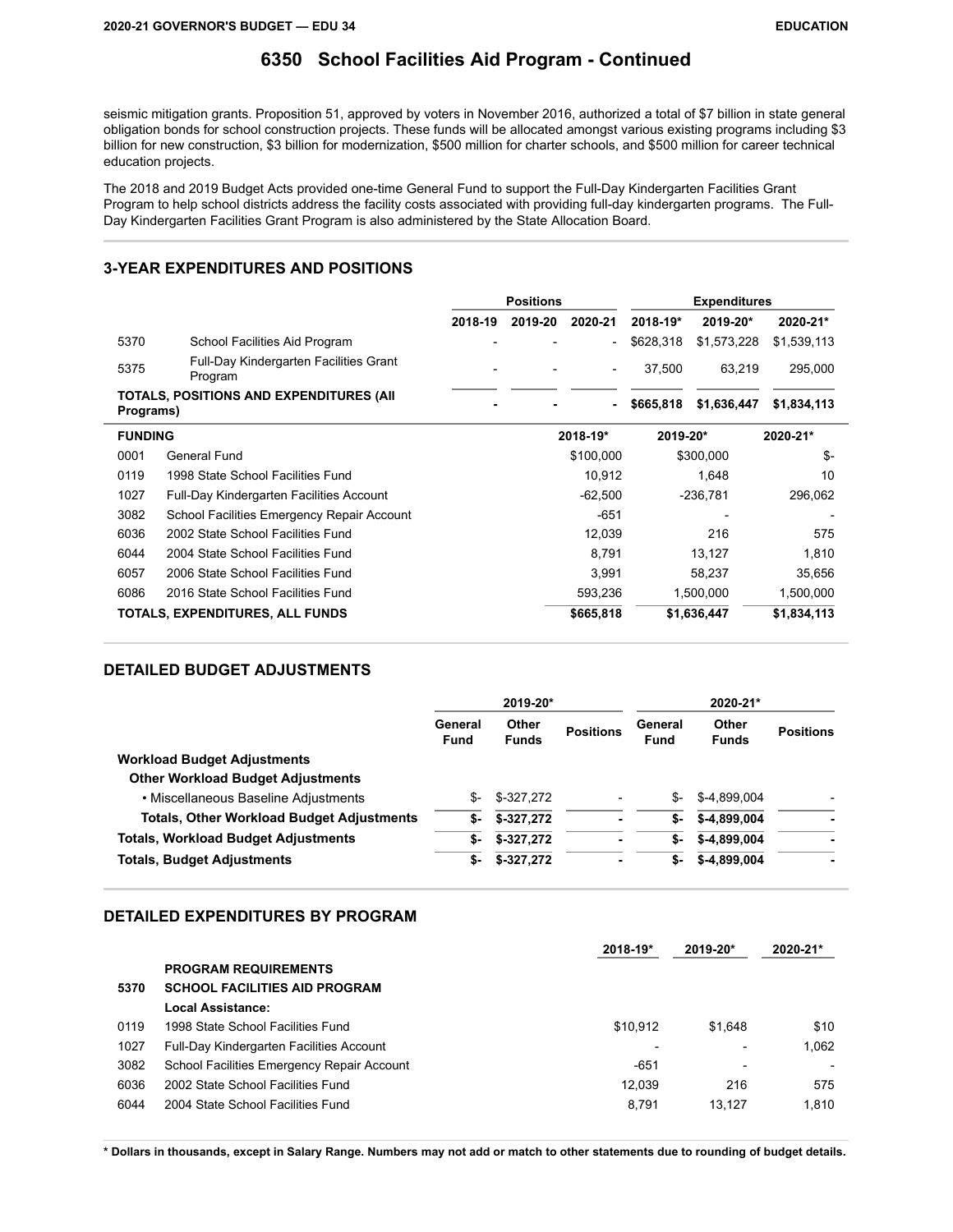# **6350 School Facilities Aid Program - Continued**

|                                                       | 2018-19*  | 2019-20*    | 2020-21*    |
|-------------------------------------------------------|-----------|-------------|-------------|
| 2006 State School Facilities Fund                     | 3.991     | 58.237      | 35,656      |
| 2016 State School Facilities Fund                     | 593.236   | 1,500,000   | 1,500,000   |
| <b>Totals, Local Assistance</b>                       | \$628,318 | \$1,573,228 | \$1,539,113 |
| <b>PROGRAM REQUIREMENTS</b>                           |           |             |             |
| <b>FULL-DAY KINDERGARTEN FACILITIES GRANT PROGRAM</b> |           |             |             |
| Local Assistance:                                     |           |             |             |
| General Fund                                          | \$100.000 | \$300,000   | \$-         |
| <b>Full-Day Kindergarten Facilities Account</b>       | $-62.500$ | $-236.781$  | 295,000     |
| <b>Totals, Local Assistance</b>                       | \$37,500  | \$63,219    | \$295,000   |
| <b>TOTALS, EXPENDITURES</b>                           |           |             |             |
| Local Assistance                                      | 665.818   | 1.636.447   | 1,834,113   |
| <b>Totals, Expenditures</b>                           | \$665,818 | \$1,636,447 | \$1,834,113 |
|                                                       |           |             |             |

### **EXPENDITURES BY CATEGORY**

| 2 Local Assistance                                        | <b>Expenditures</b> |              |              |  |
|-----------------------------------------------------------|---------------------|--------------|--------------|--|
|                                                           | 2018-19*            | $2019 - 20*$ | $2020 - 21*$ |  |
| Grants and Subventions - Governmental                     | \$665.818           | \$1.636.447  | \$1.834.113  |  |
| <b>TOTALS, EXPENDITURES, ALL FUNDS (Local Assistance)</b> | \$665,818           | \$1.636.447  | \$1,834,113  |  |

## **DETAIL OF APPROPRIATIONS AND ADJUSTMENTS**

| 2 LOCAL ASSISTANCE                                                                  | 2018-19*   | 2019-20*    | 2020-21*  |
|-------------------------------------------------------------------------------------|------------|-------------|-----------|
| 0001 General Fund                                                                   |            |             |           |
| <b>APPROPRIATIONS</b>                                                               |            |             |           |
| Chapter 51, Statutes of 2019 (transfer to Full-Day Kindergarten Facilities Account) |            | \$300,000   |           |
| Education Code section 17375 (transfer to Full-Day Kindergarten Facilities Account) | 100,000    |             |           |
| <b>TOTALS, EXPENDITURES</b>                                                         | \$100.000  | \$300,000   |           |
| 1998 State School Facilities Fund<br>0119                                           |            |             |           |
| <b>APPROPRIATIONS</b>                                                               |            |             |           |
| Education Code section 17070.4                                                      | \$10,912   | \$562       | \$64      |
| Miscellaneous Adjustments                                                           |            | 1,150       |           |
| <b>Totals Available</b>                                                             | \$10,912   | \$1,712     | \$64      |
| Balance available in subsequent years                                               |            | $-64$       | $-54$     |
| <b>TOTALS, EXPENDITURES</b>                                                         | \$10,912   | \$1,648     | \$10      |
| 1027 Full-Day Kindergarten Facilities Account                                       |            |             |           |
| <b>APPROPRIATIONS</b>                                                               |            |             |           |
| Education Code section 17375 (Full-Day Kindergarten Facilities Grant Program)       | \$37,500   |             |           |
| Pending Legislation (Full-Day Kindergarten Facilities Grant Program)                |            | 300,000     |           |
| Prior Year Balances Available:                                                      |            |             |           |
| Education Code section 17375 (Full-Day Kindergarten Facilities Grant Program)       |            | 61,781      | 1,062     |
| Pending Legislation (Full-Day Kindergarten Facilities Grant Program)                |            |             | 297,500   |
| <b>Totals Available</b>                                                             | \$37,500   | \$361,781   | \$298,562 |
| Balance available in subsequent years                                               |            | $-298,562$  | $-2,500$  |
| <b>TOTALS, EXPENDITURES</b>                                                         | \$37.500   | \$63,219    | \$296,062 |
| Less funding provided by General Fund (Education Code section 17375)                | $-100,000$ | $-300,000$  |           |
| <b>NET TOTALS, EXPENDITURES</b>                                                     | $-$62,500$ | $-$236,781$ | \$296,062 |
| 3082 School Facilities Emergency Repair Account                                     |            |             |           |
| <b>APPROPRIATIONS</b>                                                               |            |             |           |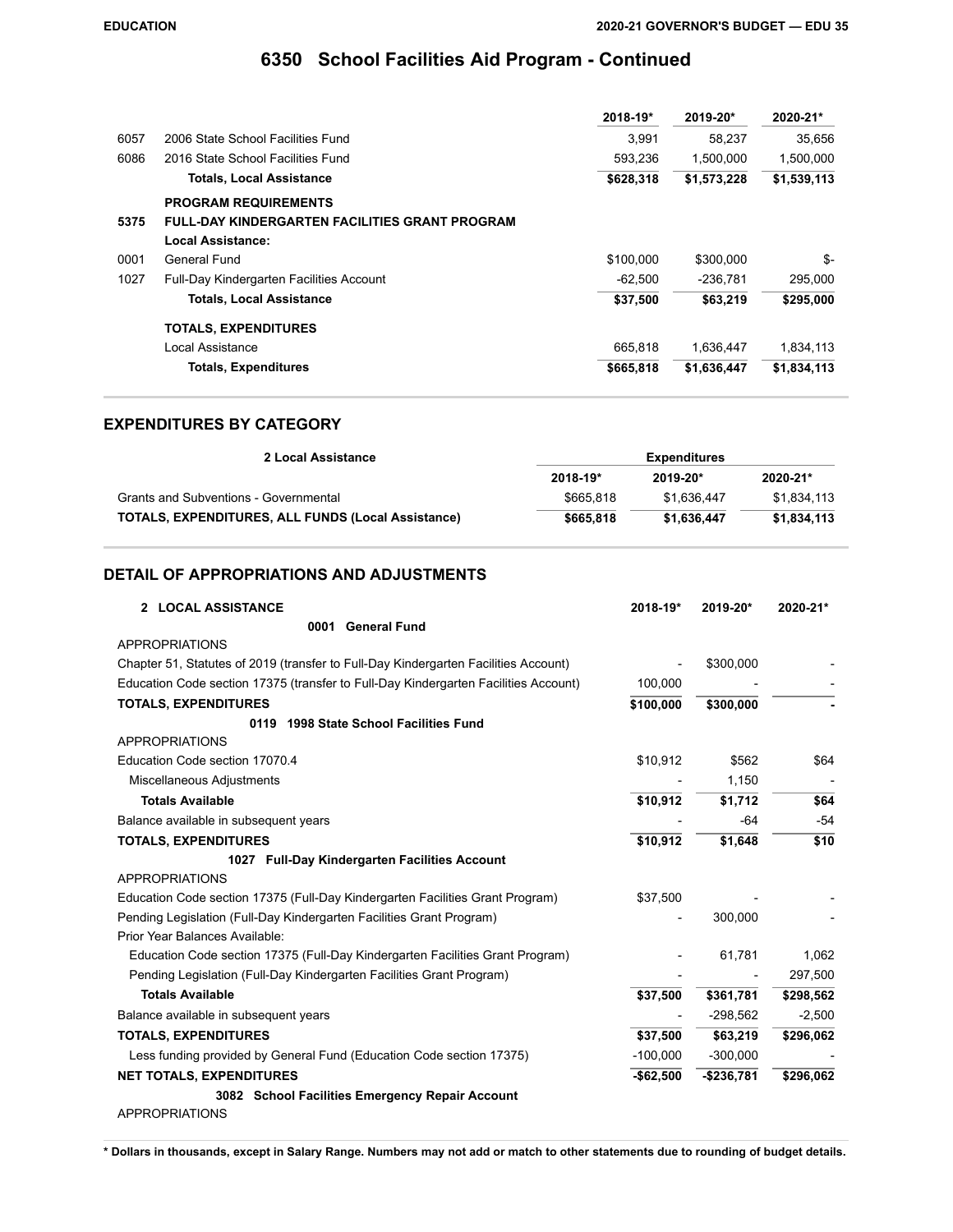# **6350 School Facilities Aid Program - Continued**

| <b>2 LOCAL ASSISTANCE</b>                                                                        | 2018-19*  | 2019-20*     | 2020-21*     |
|--------------------------------------------------------------------------------------------------|-----------|--------------|--------------|
| Education Code section 17592.72                                                                  | $-$ \$651 | \$5,639      | \$6,289      |
| Miscellaneous Adjustments                                                                        |           | 650          |              |
| <b>Totals Available</b>                                                                          | $-$651$   | \$6,289      | \$6,289      |
| Balance available in subsequent years                                                            |           | $-6,289$     | $-6,289$     |
| <b>TOTALS, EXPENDITURES</b>                                                                      | $-$651$   |              |              |
| 6036 2002 State School Facilities Fund                                                           |           |              |              |
| Prior Year Balances Available:                                                                   |           |              |              |
| Education Code sections 100620 and 100625                                                        | 12,039    | 8,890        | 8,674        |
| <b>Totals Available</b>                                                                          | \$12,039  | \$8,890      | \$8,674      |
| Balance available in subsequent years                                                            |           | $-8,674$     | $-8,099$     |
| <b>TOTALS, EXPENDITURES</b>                                                                      | \$12,039  | \$216        | \$575        |
| 6044 2004 State School Facilities Fund                                                           |           |              |              |
| Prior Year Balances Available:                                                                   |           |              |              |
| Education Code sections 100820 and 100825                                                        | 8,791     | 29,472       | 16,345       |
| <b>Totals Available</b>                                                                          | \$8,791   | \$29,472     | \$16,345     |
| Balance available in subsequent years                                                            |           | $-16,345$    | $-14,535$    |
| <b>TOTALS, EXPENDITURES</b>                                                                      | \$8,791   | \$13,127     | \$1,810      |
| 6057 2006 State School Facilities Fund                                                           |           |              |              |
| Prior Year Balances Available:                                                                   |           |              |              |
| Education Code sections 101010 and 101012                                                        | 3,991     | 228,345      | 170,108      |
| <b>Totals Available</b>                                                                          | \$3,991   | \$228,345    | \$170,108    |
| Balance available in subsequent years                                                            |           | $-170,108$   | $-134,452$   |
| <b>TOTALS, EXPENDITURES</b>                                                                      | \$3,991   | \$58,237     | \$35,656     |
| 6086 2016 State School Facilities Fund                                                           |           |              |              |
| <b>APPROPRIATIONS</b>                                                                            |           |              |              |
| Education Code sections 17070.41 and 101120 (Proposition 51/2016 - School Facilities<br>Program) | \$593,236 | \$5,841,082  | \$4,341,570  |
| Miscellaneous Adjustments                                                                        |           | 488          |              |
| <b>Totals Available</b>                                                                          | \$593,236 | \$5,841,570  | \$4,341,570  |
| Balance available in subsequent years                                                            |           | $-4,341,570$ | $-2,841,570$ |
| <b>TOTALS, EXPENDITURES</b>                                                                      | \$593,236 | \$1,500,000  | \$1,500,000  |
| <b>Total Expenditures, All Funds, (Local Assistance)</b>                                         | \$665,818 | \$1,636,447  | \$1,834,113  |

## **FUND CONDITION STATEMENTS**

|                                                                     | 2018-19* | 2019-20* | 2020-21*  |
|---------------------------------------------------------------------|----------|----------|-----------|
| State School Deferred Maintenance Fund <sup>N</sup><br>0961         |          |          |           |
| <b>BEGINNING BALANCE</b>                                            | \$886    | \$886    | \$886     |
| <b>Adjusted Beginning Balance</b>                                   | \$886    | \$886    | \$886     |
| <b>Total Resources</b>                                              | \$886    | \$886    | \$886     |
| <b>FUND BALANCE</b>                                                 | \$886    | \$886    | \$886     |
| Reserve for economic uncertainties                                  | 886      | 886      | 886       |
| <b>Full-Day Kindergarten Facilities Account<sup>S</sup></b><br>1027 |          |          |           |
| <b>BEGINNING BALANCE</b>                                            | -        | \$62.271 | \$299,052 |
| <b>Adjusted Beginning Balance</b>                                   |          | \$62,271 | \$299,052 |
| <b>Total Resources</b>                                              |          | \$62,271 | \$299,052 |
| EXPENDITURE AND EXPENDITURE ADJUSTMENTS                             |          |          |           |
| 6350 School Facilities Aid Program (Local Assistance)               | \$37,500 | 63.219   | 296,062   |
| 7760 Department of General Services (State Operations)              | 229      |          |           |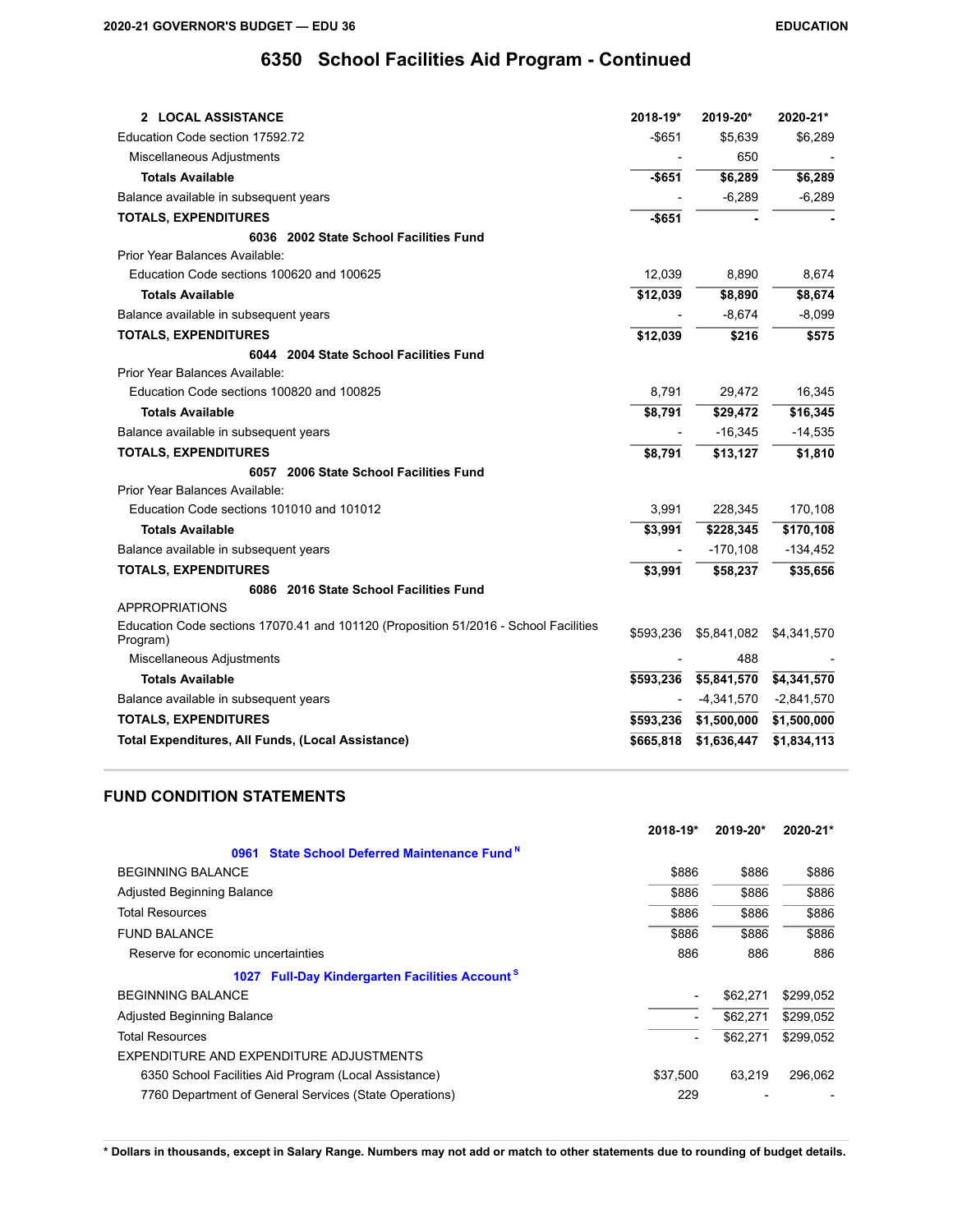# **6350 School Facilities Aid Program - Continued**

|                                                                                            | 2018-19*     | 2019-20*      | 2020-21*  |
|--------------------------------------------------------------------------------------------|--------------|---------------|-----------|
| Less funding provided by General Fund (Education Code section 17375) (Local<br>Assistance) | $-100,000$   | $-300,000$    |           |
| Total Expenditures and Expenditure Adjustments                                             | $-$ \$62,271 | $-$ \$236,781 | \$296,062 |
| <b>FUND BALANCE</b>                                                                        | \$62,271     | \$299,052     | \$2,990   |
| Reserve for economic uncertainties                                                         | 62,271       | 299,052       | 2,990     |
| <b>School Facilities Emergency Repair Account<sup>S</sup></b><br>3082                      |              |               |           |
| <b>BEGINNING BALANCE</b>                                                                   | \$6,060      | \$6,707       | \$6,707   |
| <b>Adjusted Beginning Balance</b>                                                          | \$6.060      | \$6,707       | \$6,707   |
| <b>Total Resources</b>                                                                     | \$6,060      | \$6,707       | \$6,707   |
| EXPENDITURE AND EXPENDITURE ADJUSTMENTS                                                    |              |               |           |
| 6350 School Facilities Aid Program (Local Assistance)                                      | $-651$       |               |           |
| 7760 Department of General Services (State Operations)                                     | 4            |               |           |
| Total Expenditures and Expenditure Adjustments                                             | $-$ \$647    |               |           |
| <b>FUND BALANCE</b>                                                                        | \$6,707      | \$6,707       | \$6,707   |
| Reserve for economic uncertainties                                                         | 6,707        | 6,707         | 6,707     |

# **6360 Commission on Teacher Credentialing**

The purpose of the Commission on Teacher Credentialing (Commission) is to ensure integrity, relevance, and high quality in the preparation, certification, and discipline of the educators who serve all of California's diverse students.

## **3-YEAR EXPENDITURES AND POSITIONS**

|                                                                               |                                                                           | <b>Positions</b>         |                |                              |           | <b>Expenditures</b>      |           |
|-------------------------------------------------------------------------------|---------------------------------------------------------------------------|--------------------------|----------------|------------------------------|-----------|--------------------------|-----------|
|                                                                               |                                                                           | 2018-19                  | 2019-20        | 2020-21                      | 2018-19*  | 2019-20*                 | 2020-21*  |
| 5381                                                                          | Preparation & Licensing of Teachers                                       | 108.9                    | 107.4          | 109.4                        | \$18,278  | \$17,759                 | \$17,785  |
| 5382                                                                          | <b>Attorney General Legal Services</b>                                    |                          |                | $\qquad \qquad \blacksquare$ | 3,516     | 5,539                    | 5,539     |
| 5383                                                                          | <b>Accreditation Streamline Project</b>                                   | $\overline{\phantom{a}}$ | $\overline{a}$ | $\overline{\phantom{0}}$     | 602       | 310                      | 310       |
| 5384                                                                          | <b>Educator Performance Assessments</b>                                   |                          |                | $\overline{\phantom{a}}$     | 1,275     | 1,235                    | 710       |
| 5388                                                                          | <b>Classified School Employee Teacher</b><br><b>Credentialing Program</b> |                          |                | $\overline{\phantom{a}}$     | 44,106    | $\overline{\phantom{a}}$ | 20,000    |
| 5397                                                                          | <b>Educator Preparation</b>                                               |                          |                | $\qquad \qquad \blacksquare$ | 50,000    | $\overline{\phantom{a}}$ | 240,000   |
| 5399                                                                          | Administration                                                            | 41.2                     | 37.7           | 37.7                         | 5,178     | 5,774                    | 5,781     |
| TOTALS, POSITIONS AND EXPENDITURES (AII<br>Programs)                          |                                                                           | 150.1                    | 145.1          | 147.1                        | \$122,955 | \$30,617                 | \$290,125 |
| <b>FUNDING</b>                                                                |                                                                           |                          |                |                              | 2018-19*  | 2019-20*                 | 2020-21*  |
| 0001                                                                          | General Fund, Proposition 98                                              |                          |                |                              | \$94,106  | $S-$                     | \$260,000 |
| 0407                                                                          | Teacher Credentials Fund                                                  |                          |                |                              | 22,694    | 24,154                   | 24,283    |
| 0408<br>Test Development and Administration Account, Teacher Credentials Fund |                                                                           |                          |                | 5,691                        | 6,055     | 5,534                    |           |
| 0995                                                                          | Reimbursements                                                            |                          |                |                              | 464       | 408                      | 308       |
|                                                                               | TOTALS, EXPENDITURES, ALL FUNDS                                           |                          |                |                              | \$122,955 | \$30,617                 | \$290,125 |

## **LEGAL CITATIONS AND AUTHORITY**

DEPARTMENT AUTHORITY

Education Code Sections 44210 and 44225.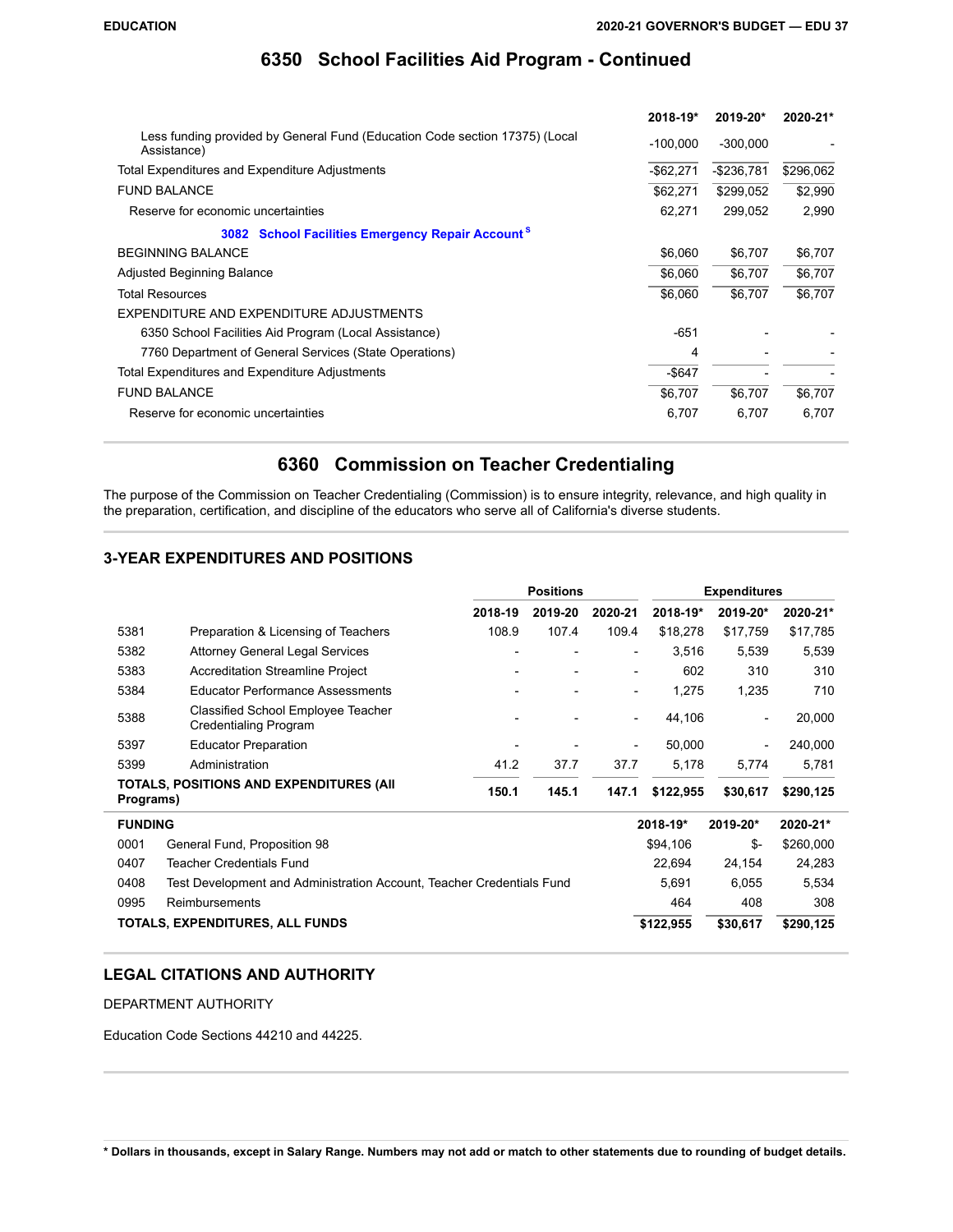### **MAJOR PROGRAM CHANGES**

- An increase of \$175 million one-time Proposition 98 General Fund for the Teacher Residency Grant Program to support locally sponsored, one-year intensive, mentored, clinical teacher preparation programs dedicated to preparing and retaining teachers in high-need subject areas.
- An increase of \$100 million one-time Proposition 98 General Fund for the California Teacher Credential Award Program to recruit and retain teachers in high-need subject areas.
- An increase of \$64.1 million one-time Proposition 98 General Fund for the California Classified School Employees Credentialing Program to provide grants to K-12 local educational agencies to recruit non-certificated school employees to become certificated classroom teachers.
- An increase of \$15 million one-time Proposition 98 General Fund for one-time grants to support the preparation of teachers seeking to earn a supplementary authorization in computer science.
- Suspend the collection of all accreditation fees from institutions of higher education and local educational agencies that administer a teacher preparation program or induction program.

## **DETAILED BUDGET ADJUSTMENTS**

|                                                                           | 2019-20*        |                       |                          | 2020-21*               |                       |                  |
|---------------------------------------------------------------------------|-----------------|-----------------------|--------------------------|------------------------|-----------------------|------------------|
|                                                                           | General<br>Fund | Other<br><b>Funds</b> | <b>Positions</b>         | General<br><b>Fund</b> | Other<br><b>Funds</b> | <b>Positions</b> |
| Workload Budget Adjustments                                               |                 |                       |                          |                        |                       |                  |
| <b>Workload Budget Change Proposals</b>                                   |                 |                       |                          |                        |                       |                  |
| • Teacher Residency Grants                                                | $S-$            | \$-                   | $\overline{\phantom{a}}$ | \$125,000              | \$-                   |                  |
| • Teacher Credential Award Program                                        |                 |                       |                          | 100,000                |                       |                  |
| • K-12 Classified School Employee Teacher<br><b>Credentialing Program</b> |                 |                       |                          | 20,000                 |                       |                  |
| • Computer Science Supplementary Authorization<br><b>Incentive Grants</b> |                 |                       |                          | 15,000                 |                       |                  |
| • Positions to Support Accreditation                                      |                 |                       |                          |                        | 221                   | 2.0              |
| <b>Totals, Workload Budget Change Proposals</b>                           | \$-             | \$-                   | $\blacksquare$           | \$260,000              | \$221                 | 2.0              |
| <b>Other Workload Budget Adjustments</b>                                  |                 |                       |                          |                        |                       |                  |
| • Other Post-Employment Benefit Adjustments                               |                 | 134                   |                          |                        | 134                   |                  |
| • Expenditure By Category Redistribution                                  |                 | 90                    |                          |                        | $-253$                |                  |
| • Salary Adjustments                                                      |                 | 458                   |                          |                        | 458                   |                  |
| • Budget Position Transparency                                            |                 | $-90$                 | $-2.5$                   |                        | 253                   | $-2.5$           |
| • Benefit Adjustments                                                     |                 | 222                   |                          |                        | 234                   |                  |
| • Retirement Rate Adjustments                                             |                 | 188                   |                          |                        | 188                   |                  |
| • Miscellaneous Baseline Adjustments                                      |                 |                       |                          |                        |                       |                  |
| <b>Totals, Other Workload Budget Adjustments</b>                          | \$-             | \$1,002               | $-2.5$                   | \$-                    | \$1,014               | $-2.5$           |
| <b>Totals, Workload Budget Adjustments</b>                                | \$-             | \$1,002               | $-2.5$                   | \$260,000              | \$1,235               | $-0.5$           |
| Totals, Budget Adjustments                                                | \$-             | \$1,002               | $-2.5$                   | \$260,000              | \$1,235               | $-0.5$           |

### **PROGRAM DESCRIPTIONS**

5381 - PREPARATION AND LICENSING OF TEACHERS

This program is responsible for setting the standards for educator preparation and teaching performance in California to ensure a quality teaching workforce for California's K-12 students.

The Certification Division is responsible for evaluating and processing approximately 281,000 applications annually for credentials, permits, certificates, and waivers for authorization to serve in California's public schools. The Division serves as the primary point of contact for the Commission, providing information to credential applicants and holders and credential personnel at the college, university, county, and school district level regarding specific requirements for the licenses issued.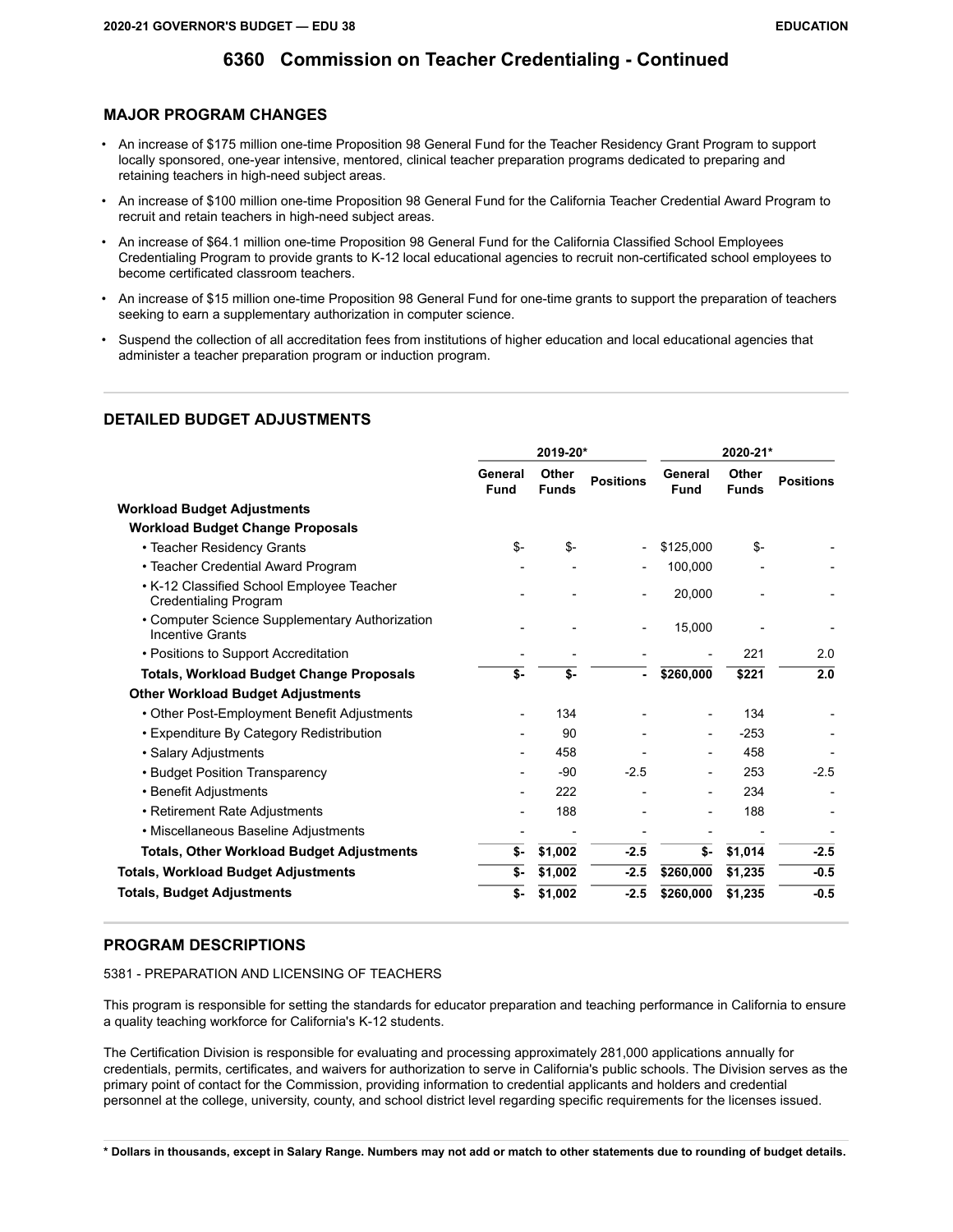The Professional Services Division is responsible for: (1) the development of licensure standards for all credential areas, aligned with the adopted K-12 content standards, (2) the development and implementation of licensing examinations, including the teaching performance assessment, as required in the Education Code, (3) supporting the Commission with analysis and development of policy, and (4) administration of state-funded teacher preparation grant programs. The Division supports the Committee on Accreditation, a statutory body that is charged with implementing the Commission's accreditation system to monitor the quality of all educator preparation programs. The accreditation system involves educators in the evaluation of program quality through biennial reports, program review, and site visit activities. Related activities include initial program approval, data collection, reporting, and policy research. The Division is also responsible for monitoring certificated assignments in collaboration with county offices of education.

The Division of Professional Practices is responsible for the discipline of credential applicants and holders, and provides legal advice to the Commission, the Committee of Credentials, and the Commission's management team. The Committee of Credentials is a statutory body that is responsible for investigations of alleged misconduct against credential holders and applicants. The investigations generally originate from information provided by employing school districts, on misconduct disclosed on an application, and as a result of criminal convictions.

#### 5382 - ATTORNEY GENERAL LEGAL SERVICES

This program provides funding for the Office of the Attorney General to represent the Commission in credential holder discipline cases as they progress through the administrative hearing process.

#### 5383 - ACCREDITATION STREAMLINE PROJECT

The Accreditation Streamline Project provides a publicly accessible data warehouse containing information about teacher preparation programs and educator candidates through a user friendly visualization interface.

#### 5384 - EDUCATOR PERFORMANCE ASSESSMENTS

This program supports development and implementation of Performance Assessments for credential candidates in preparation programs that lead to a teaching or administative services credential. In addition to ensuring that credential candidates are prepared to enter the teaching profession or serve as a school administrator, candidate scores from these assessments will be included in the accreditation system for program quality assessment.

#### 5386 - INTEGRATED TEACHER PREPARATION PROGRAMS

This program provides grants to develop or improve four-year integrated teacher credential programs.

#### 5388 - CLASSIFIED SCHOOL EMPLOYEES TEACHER CREDENTIALING GRANT PROGRAM

This program provides grants to K-12 local educational agencies to support the recruitment of non-certificated school employees to participate in a teacher preparation program and become certificated classroom teachers in California public schools.

#### 5389 - CALIFORNIA TEACHER CREDENTIAL AWARD PROGRAM

This program provides an incentive award to new teachers who teach for at least four consecutive years in a high-need subject.

#### 5397 - EDUCATOR PREPARATION

This program provides competitive grants to local educational agencies to recruit, prepare, and retain credentialed K-12 educators.

### **DETAILED EXPENDITURES BY PROGRAM**

|      |                                                                       | $2018 - 19*$ | $2019 - 20*$ | 2020-21* |
|------|-----------------------------------------------------------------------|--------------|--------------|----------|
|      | <b>PROGRAM REQUIREMENTS</b>                                           |              |              |          |
| 5381 | <b>PREPARATION &amp; LICENSING OF TEACHERS</b>                        |              |              |          |
|      | <b>State Operations:</b>                                              |              |              |          |
| 0407 | Teacher Credentials Fund                                              | \$13.452     | \$12.585     | \$12,707 |
| 0408 | Test Development and Administration Account, Teacher Credentials Fund | 4.362        | 4.766        | 4.770    |
| 0995 | Reimbursements                                                        | 464          | 408          | 308      |
|      | <b>Totals, State Operations</b>                                       | \$18,278     | \$17.759     | \$17,785 |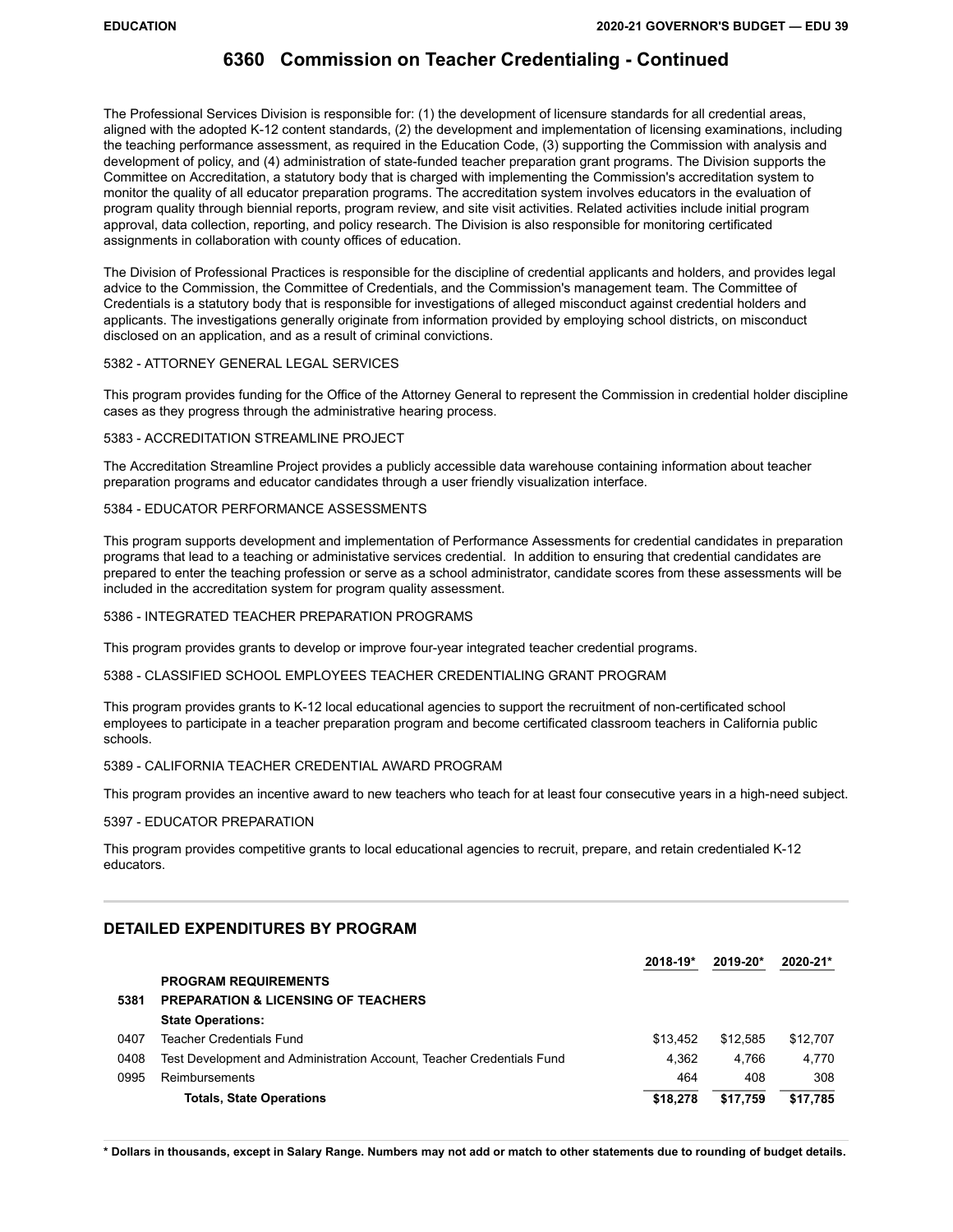|      |                                                                       | 2018-19*  | 2019-20* | 2020-21*  |
|------|-----------------------------------------------------------------------|-----------|----------|-----------|
|      | <b>PROGRAM REQUIREMENTS</b>                                           |           |          |           |
| 5382 | <b>ATTORNEY GENERAL LEGAL SERVICES</b>                                |           |          |           |
|      | <b>State Operations:</b>                                              |           |          |           |
| 0407 | <b>Teacher Credentials Fund</b>                                       | \$3,516   | \$5,539  | \$5,539   |
|      | <b>Totals, State Operations</b>                                       | \$3,516   | \$5,539  | \$5,539   |
|      | <b>PROGRAM REQUIREMENTS</b>                                           |           |          |           |
| 5383 | <b>ACCREDITATION STREAMLINE PROJECT</b>                               |           |          |           |
|      | <b>State Operations:</b>                                              |           |          |           |
| 0407 | <b>Teacher Credentials Fund</b>                                       | \$548     | \$256    | \$256     |
| 0408 | Test Development and Administration Account, Teacher Credentials Fund | 54        | 54       | 54        |
|      | <b>Totals, State Operations</b>                                       | \$602     | \$310    | \$310     |
|      | <b>PROGRAM REQUIREMENTS</b>                                           |           |          |           |
| 5384 | <b>EDUCATOR PERFORMANCE ASSESSMENTS</b>                               |           |          |           |
|      | <b>State Operations:</b>                                              |           |          |           |
| 0408 | Test Development and Administration Account, Teacher Credentials Fund | \$1,275   | \$1,235  | \$710     |
|      | <b>Totals, State Operations</b>                                       | \$1,275   | \$1,235  | \$710     |
|      | <b>PROGRAM REQUIREMENTS</b>                                           |           |          |           |
| 5388 | <b>CLASSIFIED SCHOOL EMPLOYEE TEACHER CREDENTIALING PROGRAM</b>       |           |          |           |
|      | <b>Local Assistance:</b>                                              |           |          |           |
| 0001 | <b>General Fund</b>                                                   | \$44,106  | \$-      | \$20,000  |
|      | <b>Totals, Local Assistance</b>                                       | \$44,106  | \$-      | \$20,000  |
|      | <b>PROGRAM REQUIREMENTS</b>                                           |           |          |           |
| 5397 | <b>EDUCATOR PREPARATION</b>                                           |           |          |           |
|      | Local Assistance:                                                     |           |          |           |
| 0001 | <b>General Fund</b>                                                   | \$50,000  | \$-      | \$240,000 |
|      | <b>Totals, Local Assistance</b>                                       | \$50,000  | \$-      | \$240,000 |
|      | <b>PROGRAM REQUIREMENTS</b>                                           |           |          |           |
| 5399 | <b>ADMINISTRATION</b>                                                 |           |          |           |
|      | <b>State Operations:</b>                                              |           |          |           |
| 0407 | <b>Teacher Credentials Fund</b>                                       | \$5,178   | \$5,774  | \$5,781   |
|      | <b>Totals, State Operations</b>                                       | \$5,178   | \$5,774  | \$5,781   |
|      | <b>TOTALS, EXPENDITURES</b>                                           |           |          |           |
|      | <b>State Operations</b>                                               | 28,849    | 30,617   | 30,125    |
|      | Local Assistance                                                      | 94,106    |          | 260,000   |
|      | <b>Totals, Expenditures</b>                                           | \$122,955 | \$30,617 | \$290,125 |

### **EXPENDITURES BY CATEGORY**

| <b>1 State Operations</b>             | <b>Positions</b> |                          | <b>Expenditures</b>      |                          |          |          |
|---------------------------------------|------------------|--------------------------|--------------------------|--------------------------|----------|----------|
|                                       | 2018-19          | 2019-20                  | 2020-21                  | $2018 - 19*$             | 2019-20* | 2020-21* |
| PERSONAL SERVICES                     |                  |                          |                          |                          |          |          |
| <b>Baseline Positions</b>             | 143.6            | 147.6                    | 147.6                    | \$11.290                 | \$11.415 | \$11,315 |
| <b>Budget Position Transparency</b>   | -                | $-2.5$                   | $-2.5$                   | $\overline{\phantom{0}}$ | -90      | 253      |
| <b>Other Adjustments</b>              | 6.5              | $\overline{\phantom{a}}$ | 2.0                      | 481                      | 1.425    | 1,698    |
| <b>Net Totals, Salaries and Wages</b> | 150.1            | 145.1                    | 147.1                    | \$11,771                 | \$12,750 | \$13,266 |
| <b>Staff Benefits</b>                 |                  |                          | $\overline{\phantom{a}}$ | 6.079                    | 6.913    | 7,184    |
| <b>Totals, Personal Services</b>      | 150.1            | 145.1                    | 147.1                    | \$17,850                 | \$19,663 | \$20,450 |
| OPERATING EXPENSES AND EQUIPMENT      |                  |                          |                          | \$10.999                 | \$10.954 | \$9,675  |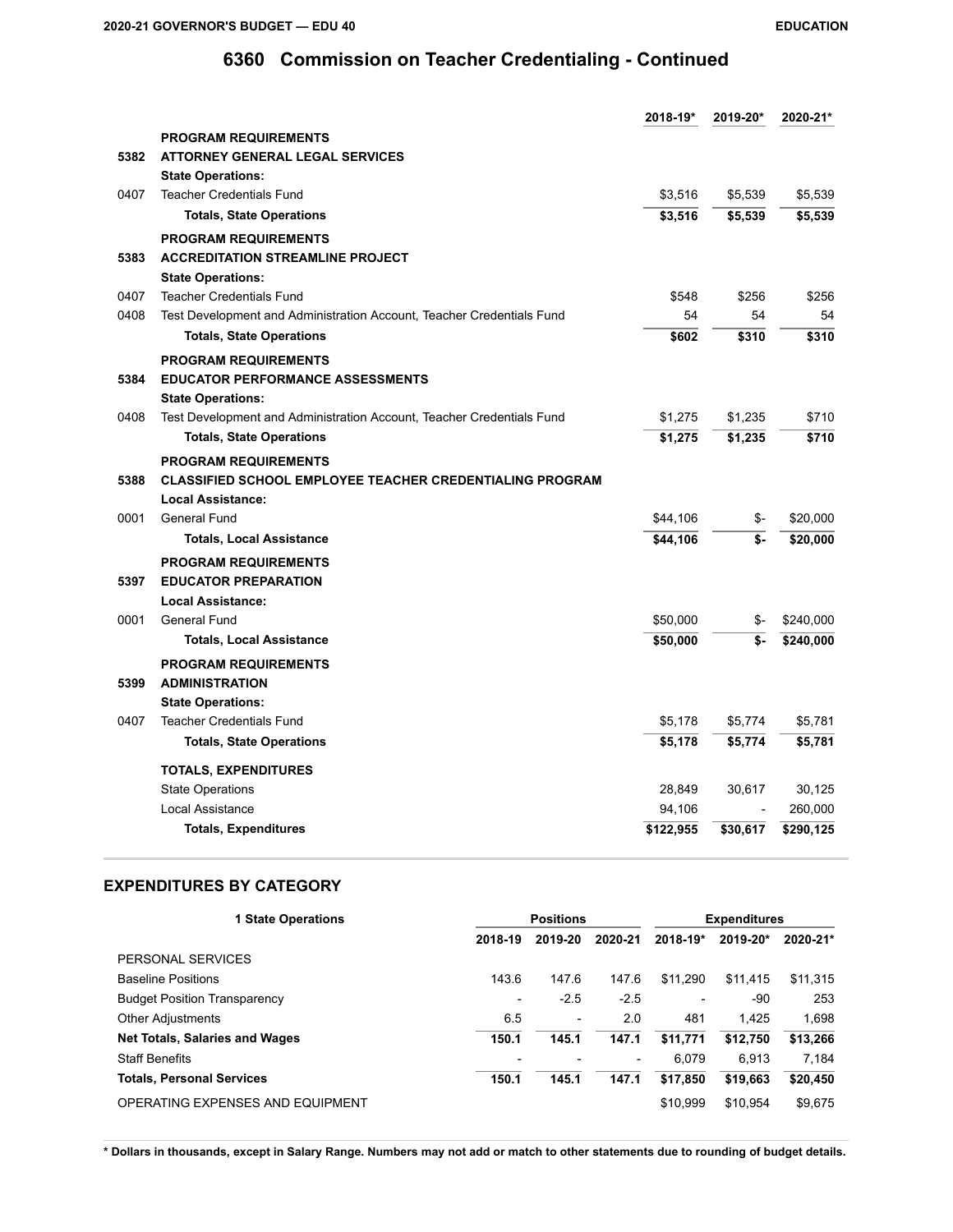| <b>1 State Operations</b>                                           |         | <b>Positions</b>    |          |          | <b>Expenditures</b> |           |  |
|---------------------------------------------------------------------|---------|---------------------|----------|----------|---------------------|-----------|--|
|                                                                     | 2018-19 | 2019-20             | 2020-21  | 2018-19* | 2019-20*            | 2020-21*  |  |
| TOTALS, POSITIONS AND EXPENDITURES, ALL FUNDS<br>(State Operations) |         |                     |          | \$28,849 | \$30,617            | \$30,125  |  |
| 2 Local Assistance                                                  |         | <b>Expenditures</b> |          |          |                     |           |  |
|                                                                     |         | 2018-19*            |          | 2019-20* |                     | 2020-21*  |  |
| <b>Grants and Subventions - Governmental</b>                        |         |                     | \$94.106 |          | \$-                 | \$260,000 |  |
| <b>TOTALS, EXPENDITURES, ALL FUNDS (Local Assistance)</b>           |         |                     | \$94,106 |          | \$-                 | \$260,000 |  |

### **DETAIL OF APPROPRIATIONS AND ADJUSTMENTS**

| <b>1 STATE OPERATIONS</b>                                                                           | 2018-19*  | 2019-20*       | 2020-21*  |
|-----------------------------------------------------------------------------------------------------|-----------|----------------|-----------|
| 0407 Teacher Credentials Fund                                                                       |           |                |           |
| <b>APPROPRIATIONS</b>                                                                               |           |                |           |
| 001 Budget Act appropriation                                                                        | \$22,694  | \$23,293       | \$24,283  |
| Allocation For Employee Compensation                                                                |           | 393            |           |
| Allocation for Other Post-Employment Benefits                                                       |           | 115            |           |
| <b>Allocation for Staff Benefits</b>                                                                |           | 191            |           |
| <b>Budget Position Transparency</b>                                                                 |           | -90            |           |
| Expenditure By Category Redistribution                                                              |           | 90             |           |
| Section 3.60 Pension Contribution Adjustment                                                        |           | 162            |           |
| <b>Totals Available</b>                                                                             | \$22,694  | \$24,154       | \$24,283  |
| <b>TOTALS, EXPENDITURES</b>                                                                         | \$22,694  | \$24,154       | \$24,283  |
| 0408 Test Development and Administration Account, Teacher Credentials Fund<br><b>APPROPRIATIONS</b> |           |                |           |
| 001 Budget Act appropriation                                                                        | \$5,691   | \$5,914        | \$5,534   |
| Allocation For Employee Compensation                                                                |           | 65             |           |
| Allocation for Other Post-Employment Benefits                                                       |           | 19             |           |
| <b>Allocation for Staff Benefits</b>                                                                |           | 31             |           |
| Section 3.60 Pension Contribution Adjustment                                                        |           | 26             |           |
| <b>Totals Available</b>                                                                             | \$5,691   | \$6,055        | \$5,534   |
| <b>TOTALS, EXPENDITURES</b>                                                                         | \$5,691   | \$6,055        | \$5,534   |
| 0995 Reimbursements                                                                                 |           |                |           |
| <b>APPROPRIATIONS</b>                                                                               |           |                |           |
| Reimbursements                                                                                      | \$464     | \$408          | \$308     |
| <b>TOTALS, EXPENDITURES</b>                                                                         | \$464     | \$408          | \$308     |
| <b>Total Expenditures, All Funds, (State Operations)</b>                                            | \$28,849  | \$30,617       | \$30,125  |
| 2 LOCAL ASSISTANCE                                                                                  | 2018-19*  | 2019-20*       | 2020-21*  |
| 0001 General Fund, Proposition 98                                                                   |           |                |           |
| <b>APPROPRIATIONS</b>                                                                               |           |                |           |
| Pending Legislation (Computer Science Supplementary Authorization Incentive Grants)                 |           |                | \$15,000  |
| Pending Legislation (K-12 Classified School Employee Credential Program)                            | 44,106    |                | 20,000    |
| Pending Legislation (Teacher Residency Grants)                                                      | 50,000    |                | 125,000   |
| Pending Legislation (Teacher Credential Award Program)                                              |           |                | 100,000   |
| <b>TOTALS, EXPENDITURES</b>                                                                         | \$94,106  | $\blacksquare$ | \$260,000 |
| Total Expenditures, All Funds, (Local Assistance)                                                   | \$94,106  | \$0            | \$260,000 |
| TOTALS, EXPENDITURES, ALL FUNDS (State Operations and Local Assistance)                             | \$122,955 | \$30,617       | \$290,125 |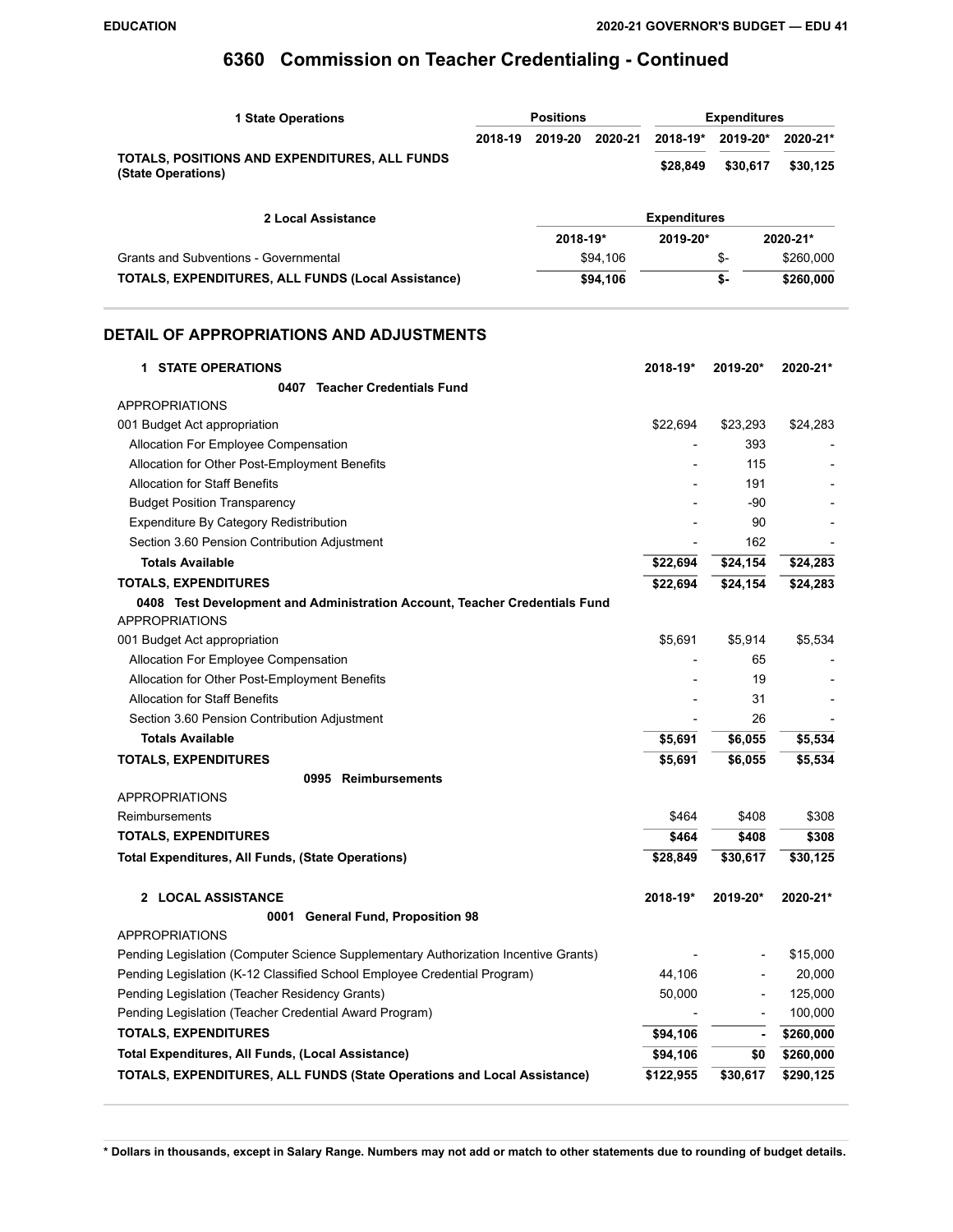## **FUND CONDITION STATEMENTS**

|                                                                                         | 2018-19* | 2019-20*       | 2020-21* |
|-----------------------------------------------------------------------------------------|----------|----------------|----------|
| 0407 Teacher Credentials Fund <sup>8</sup>                                              |          |                |          |
| <b>BEGINNING BALANCE</b>                                                                | \$20,769 | \$24,609       | \$25,219 |
| Prior Year Adjustments                                                                  | 96       |                |          |
| <b>Adjusted Beginning Balance</b>                                                       | \$20,865 | \$24,609       | \$25,219 |
| REVENUES, TRANSFERS, AND OTHER ADJUSTMENTS                                              |          |                |          |
| Revenues:                                                                               |          |                |          |
| 4128400 Teacher Credential Fees                                                         | 26,352   | 26,484         | 26,616   |
| 4129200 Other Regulatory Fees                                                           | 55       | 65             | 65       |
| 4140000 Document Sales                                                                  | 5        | 5              | 5        |
| 4163000 Investment Income - Surplus Money Investments                                   | 537      | 537            | 537      |
| 4171100 Cost Recoveries - Other                                                         | 755      | 755            |          |
| 4171400 Escheat - Unclaimed Checks, Warrants, Bonds, and Coupons                        | 7        | 3              | 3        |
| 4172500 Miscellaneous Revenue                                                           | 2        | $\overline{c}$ | 2        |
| Total Revenues, Transfers, and Other Adjustments                                        | \$27,713 | \$27,851       | \$27,228 |
| <b>Total Resources</b>                                                                  | \$48,578 | \$52,460       | \$52,447 |
| EXPENDITURE AND EXPENDITURE ADJUSTMENTS                                                 |          |                |          |
| 6360 Commission on Teacher Credentialing (State Operations)                             | 22,694   | 24,154         | 24,283   |
| 8880 Financial Information System for California (State Operations)                     | 3        | -2             |          |
| 9892 Supplemental Pension Payments (State Operations)                                   | 199      | 425            | 425      |
| 9900 Statewide General Administrative Expenditures (Pro Rata) (State Operations)        | 1,073    | 2,664          | 2,591    |
| Total Expenditures and Expenditure Adjustments                                          | \$23,969 | \$27,241       | \$27,299 |
| <b>FUND BALANCE</b>                                                                     | \$24,609 | \$25,219       | \$25,148 |
| Reserve for economic uncertainties                                                      | 24,609   | 25,219         | 25,148   |
| 0408 Test Development and Administration Account, Teacher Credentials Fund <sup>8</sup> |          |                |          |
| <b>BEGINNING BALANCE</b>                                                                | \$5,625  | \$5,269        | \$4,290  |
| Prior Year Adjustments                                                                  | 29       |                |          |
| Adjusted Beginning Balance                                                              | \$5,654  | \$5,269        | \$4,290  |
| REVENUES, TRANSFERS, AND OTHER ADJUSTMENTS                                              |          |                |          |
| Revenues:                                                                               |          |                |          |
| 4128600 Teacher Examination Fees                                                        | 5,395    | 5,421          | 5,449    |
| 4163000 Investment Income - Surplus Money Investments                                   | 126      | 126            | 126      |
| 4171400 Escheat - Unclaimed Checks, Warrants, Bonds, and Coupons                        | 2        |                |          |
| Total Revenues, Transfers, and Other Adjustments                                        | \$5,523  | \$5,547        | \$5,575  |
| <b>Total Resources</b>                                                                  | \$11,177 | \$10,816       | \$9,865  |
| EXPENDITURE AND EXPENDITURE ADJUSTMENTS                                                 |          |                |          |
| 6360 Commission on Teacher Credentialing (State Operations)                             | 5,691    | 6,055          | 5,534    |
| 8880 Financial Information System for California (State Operations)                     |          | $-1$           |          |
| 9892 Supplemental Pension Payments (State Operations)                                   | 50       | 107            | 107      |
| 9900 Statewide General Administrative Expenditures (Pro Rata) (State Operations)        | 167      | 365            | 577      |
| Total Expenditures and Expenditure Adjustments                                          | \$5,908  | \$6,526        | \$6,218  |
| <b>FUND BALANCE</b>                                                                     | \$5,269  | \$4,290        | \$3,647  |
| Reserve for economic uncertainties                                                      | 5,269    | 4,290          | 3,647    |

### **CHANGES IN AUTHORIZED POSITIONS**

|                           | <b>Positions</b> |       |       | Expenditures |                                           |          |
|---------------------------|------------------|-------|-------|--------------|-------------------------------------------|----------|
|                           |                  |       |       |              | 2018-19 2019-20 2020-21 2018-19* 2019-20* | 2020-21* |
| <b>Baseline Positions</b> | 143.6            | 147.6 | 147.6 |              | \$11.290 \$11.415 \$11.315                |          |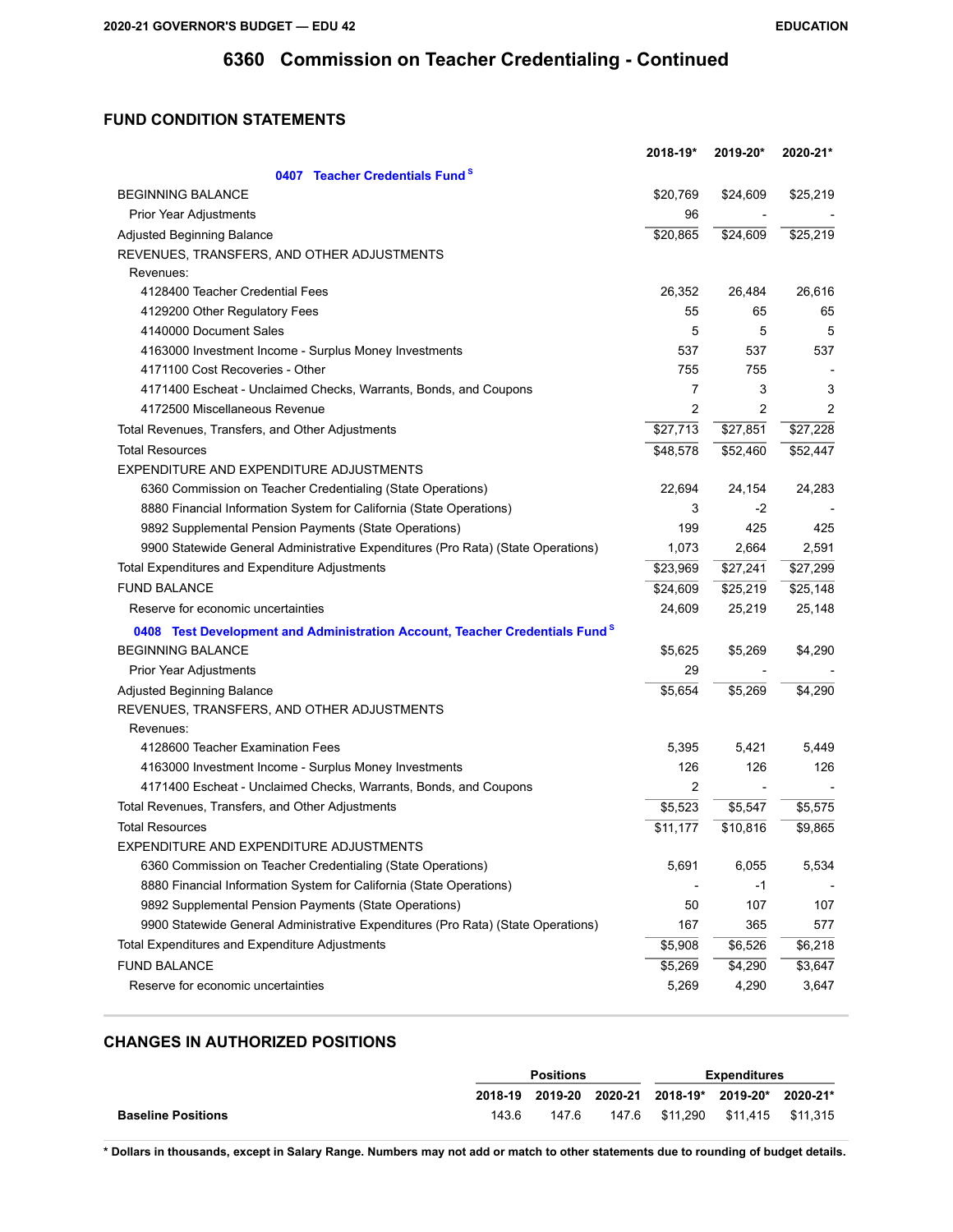|                                                           | <b>Positions</b> |         |         | <b>Expenditures</b> |          |          |
|-----------------------------------------------------------|------------------|---------|---------|---------------------|----------|----------|
|                                                           | 2018-19          | 2019-20 | 2020-21 | 2018-19*            | 2019-20* | 2020-21* |
| <b>Budget Position Transparency</b>                       |                  | $-2.5$  | $-2.5$  |                     | $-90$    | 253      |
| <b>Salary and Other Adjustments</b>                       | 6.5              |         |         | 481                 | 1.425    | 1,561    |
| <b>Workload and Administrative Adjustments</b>            |                  |         |         |                     |          |          |
| <b>Positions to Support Accreditation</b>                 |                  |         |         |                     |          |          |
| Consultant                                                |                  |         | 1.0     |                     |          | 87       |
| Staff Svcs Analyst (Gen)                                  |                  |         | 1.0     |                     |          | 50       |
| TOTALS, WORKLOAD AND ADMINISTRATIVE<br><b>ADJUSTMENTS</b> |                  | ۰.      | 2.0     | \$-                 | \$-      | \$137    |
| <b>Totals, Adjustments</b>                                | 6.5              | $-2.5$  | $-0.5$  | \$481               | \$1.335  | \$1,951  |
| <b>TOTALS, SALARIES AND WAGES</b>                         | 150.1            | 145.1   | 147.1   | \$11,771            | \$12,750 | \$13,266 |

## **6440 University of California**

The University of California (UC) provides instruction in undergraduate, graduate professional, and graduate academic programs through the doctoral degree level; research; education for professional careers; and public service.

UC was founded in 1868 as a public, state-supported land-grant institution. It was written into the State Constitution of 1879 as a public trust to be administered by the Regents of the University of California. The Board of Regents includes the following 26 members: 7 ex officio members, 18 members appointed by the Governor with the approval of the Senate for 12-year terms, and 1 student appointed by the Board. The Governor is President of the Regents.

The 1960 Master Plan for Higher Education designates UC as the primary state-supported academic agency for research. In addition, the university serves students at all levels of higher education in California and is the public segment primarily responsible for awarding the doctorate and several professional degrees, including in medicine and law.

There are ten UC campuses: Berkeley, Davis, Irvine, Los Angeles, Merced, Riverside, San Diego, San Francisco, Santa Barbara, and Santa Cruz. Nine of these are general campuses that offer undergraduate, graduate, and professional education. The San Francisco campus is devoted exclusively to the health sciences. The university operates five teaching hospitals and administers more than 800 research centers, institutes, laboratories, and programs. It also oversees one United States Department of Energy laboratory and partners with private industry to manage two other Department of Energy laboratories.

The Regents appoint a university president, who is typically responsible for overall policy development, planning, and resource allocation. The ten UC chancellors are responsible for management of the individual campuses. The Regents have delegated authority to the Academic Senate, including responsibility for policies on admissions and academic programs.

## **3-YEAR EXPENDITURES AND POSITIONS †**

|                |                                                              | <b>Positions</b><br><b>Expenditures</b> |           |           |                          |              |              |
|----------------|--------------------------------------------------------------|-----------------------------------------|-----------|-----------|--------------------------|--------------|--------------|
|                |                                                              | 2018-19                                 | 2019-20   | 2020-21   | 2018-19*                 | 2019-20*     | 2020-21*     |
| 5440           | Support                                                      | 109,982.5                               | 111,954.1 | 111,954.1 | \$37,239,036             | \$39,771,496 | \$41,982,736 |
|                | TOTALS, POSITIONS AND EXPENDITURES<br>(All Programs)         | 109,982.5                               | 111,954.1 | 111,954.1 | \$37,239,036             | \$39,771,496 | \$41,982,736 |
| <b>FUNDING</b> |                                                              |                                         |           |           | 2018-19*                 | 2019-20*     | 2020-21*     |
| 0001           | General Fund                                                 |                                         |           |           | \$3,743,238              | \$3,938,204  | \$3,998,067  |
| 0007           | Breast Cancer Research Account, Breast Cancer Fund           |                                         |           |           | 4,403                    | 11,390       | 14,785       |
| 0042           | State Highway Account, State Transportation Fund             |                                         |           |           | 1,000                    | 1,000        | 1,000        |
| 0046           | Public Transportation Account, State Transportation Fund     |                                         |           |           | 980                      | 980          | 980          |
| 0234           | Research Account, Cigarette and Tobacco Products Surtax Fund |                                         |           |           | 7,407                    | 11,436       | 8,943        |
| 0308           | Earthquake Risk Reduction Fund of 1996                       |                                         |           |           | $\overline{\phantom{a}}$ | 81           |              |
| 0320           | Oil Spill Prevention and Administration Fund                 |                                         |           |           | 2,500                    | 2,500        | 2,500        |
| 0814           | California State Lottery Education Fund                      |                                         |           |           | 46,313                   | 41,736       | 41,672       |
| 0890           | <b>Federal Trust Fund</b>                                    |                                         |           |           | 3,500                    | 3,500        | 3,500        |
| 0895           | Federal Funds - Not In State Treasury                        |                                         |           |           | 3,906,489                | 4,077,000    | 4,158,000    |
| 0945           | California Breast Cancer Research Fund                       |                                         |           |           | 178                      | 178          | 178          |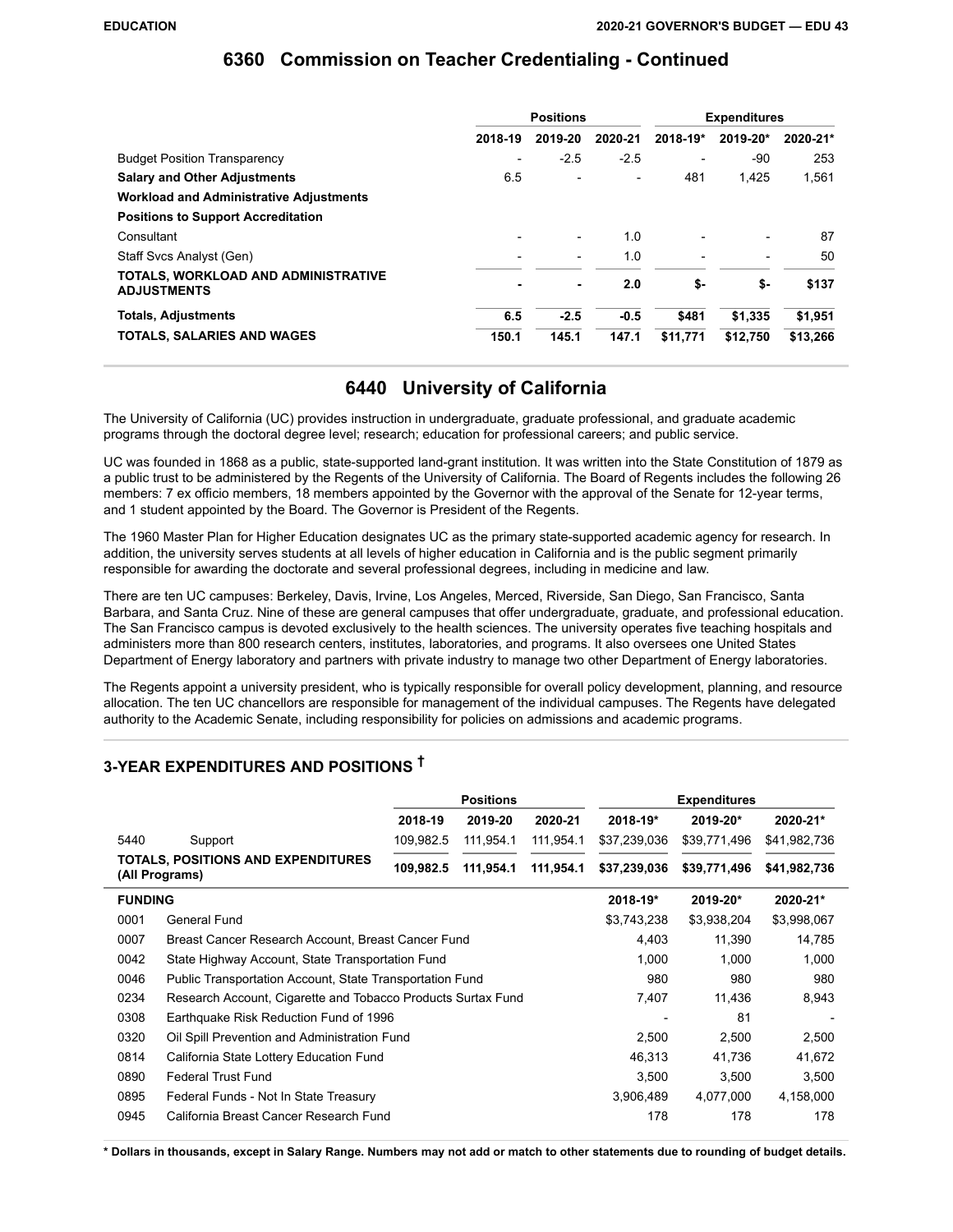| <b>FUNDING</b> |                                                                                                                    | $2018 - 19*$ | $2019 - 20*$ | $2020 - 21*$ |
|----------------|--------------------------------------------------------------------------------------------------------------------|--------------|--------------|--------------|
| 0993           | University Funds--Unclassified                                                                                     | 29,510,035   | 31,522,472   | 33,598,577   |
| 1017           | Umbilical Cord Blood Collection Program Fund                                                                       | 2,500        | 2,500        | 2,500        |
| 3054           | <b>Health Care Benefits Fund</b>                                                                                   | 2.000        | 2.000        | 2,000        |
| 3085           | Mental Health Services Fund                                                                                        | 961          |              |              |
| 3290           | Road Maintenance and Rehabilitation Account, State Transportation Fund                                             | 5,000        | 5,000        | 5,000        |
| 3306           | Graduate Medical Education Account, California Healthcare, Research and<br>Prevention Tobacco Tax Act of 2016 Fund | 2.000        | 76,023       | 37,122       |
| 3310           | Medical Research Program Account, California Healthcare, Research and<br>Prevention Tobacco Tax Act of 2016 Fund   |              | 70.821       | 105,237      |
| 3314           | California Cannabis Tax Fund                                                                                       |              | 2,000        |              |
| 3349           | Cannabis Tax Fund - University of California San Diego Center for<br>Medicinal Cannabis Research - Allocation 2    |              | 2,000        | 2,000        |
| 8054           | California Cancer Research Fund                                                                                    | 425          | 425          | 425          |
| 8103           | Type 1 Diabetes Research Fund                                                                                      | 107          | 250          | 250          |
|                | TOTALS, EXPENDITURES, ALL FUNDS                                                                                    | \$37,239,036 | \$39,771,496 | \$41,982,736 |

 $\uparrow$  Fiscal year 2018-19 budget display reflects the best available information for use in decision-making for this department and/ or these fund(s). Additional review and reconciliation of 2018-19 ending fund balances will occur in the spring to evaluate if a budget adjustment is required.

### **LEGAL CITATIONS AND AUTHORITY**

DEPARTMENT AUTHORITY

California Constitution, Article IX, Section 9.

### **MAJOR PROGRAM CHANGES**

- Ongoing General Fund Augmentations—An increase of \$217.4 million ongoing General Fund, including:
	- \$169.2 million to support University costs.
	- \$25 million to support UC Riverside School of Medicine operational costs.
	- \$15 million to support the UC Merced-UCSF Fresno Partnership for a Branch Medical School Campus.
	- \$3.6 million to support the Division of Agriculture and Natural Resources.
	- \$3 million to support the UC San Diego Center for Public Preparedness Multi-Campus Research Initiative.
	- \$2.3 million (\$1.6 million of which is ongoing) to offset declining Proposition 56 revenue supporting a statewide grant program to increase the number of available graduate medical residency slots.
- One-time Augmentations—An increase of \$55.3 million one-time General Fund, including:
	- \$50 million to develop a UC Davis grant program for animal shelters.
	- \$4 million for degree and certificate completion programs through UC extension.
	- \$1.3 million to develop a UC Subject Matter Project in computer science.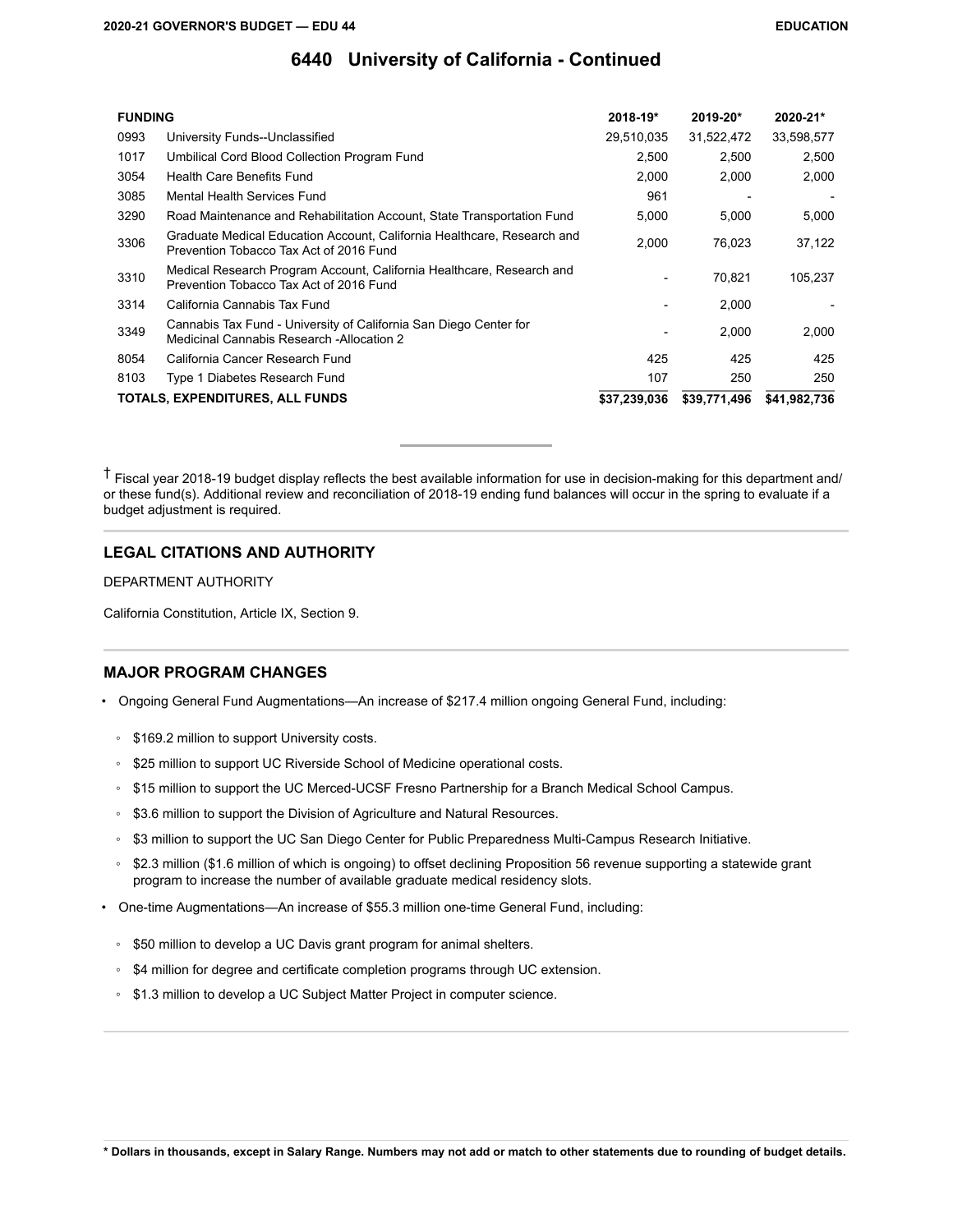## **DETAILED BUDGET ADJUSTMENTS**

|                                                                                                                 |                        | 2019-20*              |                  |                 | 2020-21*              |                  |
|-----------------------------------------------------------------------------------------------------------------|------------------------|-----------------------|------------------|-----------------|-----------------------|------------------|
|                                                                                                                 | General<br><b>Fund</b> | Other<br><b>Funds</b> | <b>Positions</b> | General<br>Fund | Other<br><b>Funds</b> | <b>Positions</b> |
| <b>Workload Budget Adjustments</b>                                                                              |                        |                       |                  |                 |                       |                  |
| <b>Workload Budget Change Proposals</b>                                                                         |                        |                       |                  |                 |                       |                  |
| • Adjustment to Support University Costs                                                                        | \$-                    | $S-$                  |                  | \$169,202       | \$-                   |                  |
| • Adjustment to Develop UC Davis Grant<br>Program for Animal Shelters                                           |                        |                       |                  | 50,000          |                       |                  |
| • Adjustment to Support UC Riverside School<br>of Medicine Operational Costs                                    |                        |                       |                  | 25,000          |                       |                  |
| • Adjustment to Support UC Merced-UCSF<br>Fresno Partnership Branch Medical School<br>Campus                    |                        |                       |                  | 15,000          |                       |                  |
| • Adjustment to Support Degree Completion<br><b>Efforts Through University Extension Centers</b>                |                        |                       |                  | 4,000           |                       |                  |
| • Adjustment to Support UC Division of<br>Agriculture and Natural Resources Costs                               |                        |                       |                  | 3,630           |                       |                  |
| • Adjustment to Support the UC San Diego<br>Center for Public Preparedness Multi-<br>Campus Research Initiative |                        |                       |                  | 3,000           |                       |                  |
| • Proposition 56 Backfill for Graduate Medical<br>Education                                                     |                        | $-678$                |                  | 2,257           | $-1,579$              |                  |
| • Adjustment to Develop UC Subject Matter<br>Project in Computer Science                                        |                        |                       |                  | 1,340           |                       |                  |
| • Reappropriation of Unexpended Funds from<br>the Breast Cancer Research Account                                |                        |                       |                  |                 | 7,422                 |                  |
| <b>Totals, Workload Budget Change Proposals</b>                                                                 | \$-                    | $$-678$               | ٠                | \$273,429       | \$5,843               |                  |
| <b>Other Workload Budget Adjustments</b>                                                                        |                        |                       |                  |                 |                       |                  |
| • Adjustment to Reflect Revised University<br><b>Funds Estimates</b>                                            |                        | 1,315,205             |                  |                 | 3,391,310             |                  |
| • Adjustment to Reflect Revised Federal<br><b>Funds Estimates</b>                                               |                        | 103,000               |                  |                 | 184,000               |                  |
| • Adjustment to Reflect Available Resources in<br>the Medical Research Program Account                          |                        |                       |                  |                 | 34,416                |                  |
| • Adjustment to Reflect California State Lottery<br><b>Education Fund Estimates</b>                             |                        | 172                   |                  |                 | 108                   |                  |
| • Adjustment to Support Humane<br>Management of Wild Horse Populations                                          | 160                    |                       |                  |                 |                       |                  |
| • Past Year Adjustments and Carryover                                                                           |                        | 40,000                |                  |                 |                       |                  |
| • Adjustment to Reflect Proposition 99<br><b>Resources</b>                                                      |                        |                       |                  |                 | $-2,493$              |                  |
| • Adjustment to Reflect Breast Cancer<br><b>Research Fund Estimates</b>                                         |                        | 776                   |                  |                 | $-3,251$              |                  |
| • Miscellaneous Baseline Adjustments                                                                            |                        |                       | 854.3            |                 |                       | 854.3            |
| <b>Totals, Other Workload Budget</b><br><b>Adjustments</b>                                                      | \$160                  | \$1,459,153           | 854.3            | \$-             | \$3,604,090           | 854.3            |
| <b>Totals, Workload Budget Adjustments</b>                                                                      | \$160                  | \$1,458,475           | 854.3            | \$273,429       | \$3,609,933           | 854.3            |
| <b>Totals, Budget Adjustments</b>                                                                               | \$160                  | \$1,458,475           | 854.3            | \$273,429       | \$3,609,933           | 854.3            |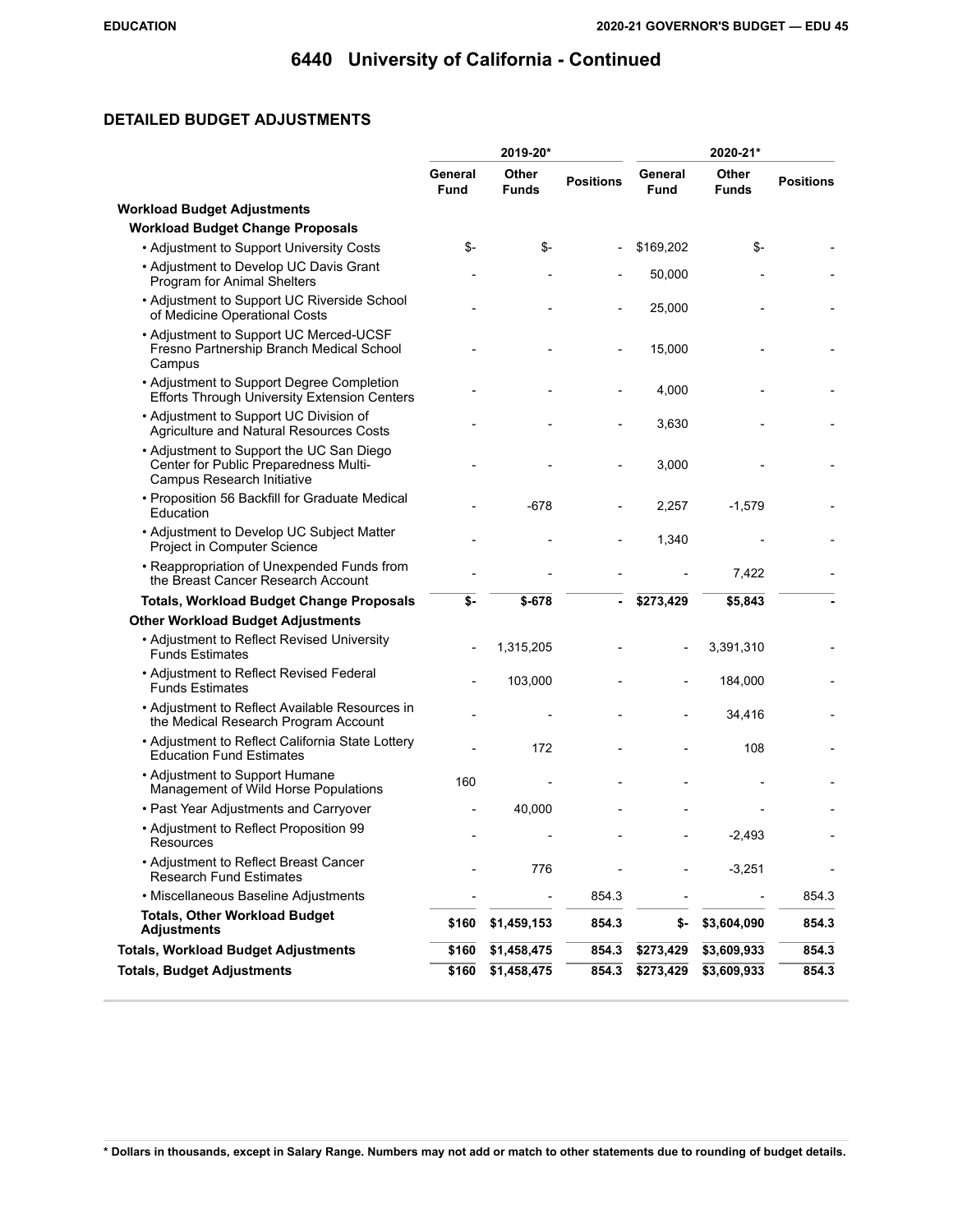### **3-Year Expenditures and Positions**

|                                                        |               | <b>Positions</b> |                  |                | <b>Expenditures</b> |                           |
|--------------------------------------------------------|---------------|------------------|------------------|----------------|---------------------|---------------------------|
|                                                        | <b>Actual</b> | <b>Estimated</b> | <b>Estimated</b> | <b>Actual</b>  | <b>Estimated</b>    | <b>Estimated</b>          |
|                                                        | 2018-19       | 2019-20          | 2020-21          | $2018 - 19*^1$ | 2019-20*            | $2020 - 21*$ <sup>2</sup> |
| Instruction                                            | 28,180.5      | 28,485.8         | 28,485.8         | \$6,838,177    | \$7,233,144         | \$7,478,842               |
| General Campuses Instruction                           | 16,715.1      | 16,896.6         | 16,896.6         | 3,618,158      | 3,755,741           | 3,836,628                 |
| <b>Health Sciences Instruction</b>                     | 10,003.5      | 10,111.7         | 10,111.7         | 2,923,204      | 3,155,086           | 3,328,801                 |
| <b>Summer Sessions Instruction</b>                     | 159.2         | 160.8            | 160.8            | 19,246         | 21,421              | 23,413                    |
| University Extension Instruction                       | 1,302.7       | 1,316.7          | 1,316.7          | 277,569        | 300,896             | 290,000                   |
| Research                                               | 4,547.6       | 4,596.7          | 4,596.7          | 862,009        | 908,749             | 982,717                   |
| <b>Public Service</b>                                  | 1.954.1       | 1,975.4          | 1,975.4          | 304,572        | 322,736             | 407,749                   |
| Academic Support                                       | 12,686.0      | 12,823.4         | 12,823.4         | 2,669,154      | 2,842,844           | 2,963,798                 |
| Libraries Academic Support                             | 1,837.4       | 1,857.4          | 1,857.4          | 292,117        | 305,317             | 298,180                   |
| Other Academic Support                                 | 10,848.6      | 10,966.0         | 10,966.0         | 2,377,037      | 2,537,527           | 2,665,618                 |
| <b>Teaching Hospitals</b>                              | 37,591.3      | 38,779.2         | 38,779.2         | 12,792,301     | 14,070,420          | 15,476,351                |
| <b>Student Services</b>                                | 6,749.7       | 6,823.2          | 6,823.2          | 1,129,779      | 1,217,174           | 1,297,125                 |
| <b>Institutional Support</b>                           | 13,829.3      | 13,978.1         | 13,978.1         | 1,628,579      | 1,665,388           | 1,695,662                 |
| Operation and Maintenance of Plant                     | 4,444.0       | 4,492.3          | 4,492.3          | 737,395        | 868,432             | 765,131                   |
| <b>Student Financial Aid</b>                           |               |                  |                  | 1,586,993      | 1,644,292           | 1,684,296                 |
| <b>Auxiliary Enterprises</b>                           |               |                  |                  | 1,351,959      | 1,387,110           | 1,445,369                 |
| Provisions for Allocation                              |               |                  |                  | 125,460        | 129,878             | 105,837                   |
| Program Maintenance                                    |               |                  |                  | 181,652        | 187,488             | 218,563                   |
| <b>Extramural Programs</b>                             |               |                  | ÷,               | 6,255,222      | 6,347,841           | 6,434,296                 |
| <b>Instruction Extramural Programs</b>                 |               |                  |                  | 601,721        | 611,796             | 621,527                   |
| <b>Research Extramural Programs</b>                    |               |                  | ÷,               | 4,067,163      | 4,123,148           | 4,174,216                 |
| Public Service Extramural Programs                     |               |                  | ä,               | 408,140        | 414,974             | 421,574                   |
| Academic Support Extramural Programs                   |               |                  |                  | 207,614        | 211,090             | 214,448                   |
| Teaching Hospitals Extramural Programs                 |               |                  |                  | 52,874         | 53,759              | 54,614                    |
| <b>Student Services Extramural Programs</b>            |               |                  |                  | 103,940        | 105,680             | 107,361                   |
| <b>Institutional Support Extramural Programs</b>       |               |                  |                  | 23,558         | 23,952              | 24,333                    |
| Operation and Maintenance of Plant Extramural Programs |               |                  |                  | 1,975          | 2,008               | 2,040                     |
| Student Financial Aid Extramural Programs              |               |                  |                  | 753,335        | 765,948             | 778,132                   |
| <b>Auxiliary Enterprises Extramural Programs</b>       |               |                  |                  | 34,902         | 35,486              | 36,051                    |
| Department of Energy Laboratory                        |               |                  |                  | 775,784        | 946,000             | 1,027,000                 |
| <b>TOTALS, POSITIONS AND EXPENDITURES</b>              | 109,982.5     | 111,954.1        | 111,954.1        | \$37,239,036   | \$39,771,496        | \$41,982,736              |

Estimated expenditures for 2018-19 include Control Section 6.10 deferred maintenance funding appropriated in the 2018 Budget Act.

 $^2$  2020-21 Governor's Budget augmentations were distributed across appropriate categories on a pro-rated basis and may not reflect the UC's distribution of these funds.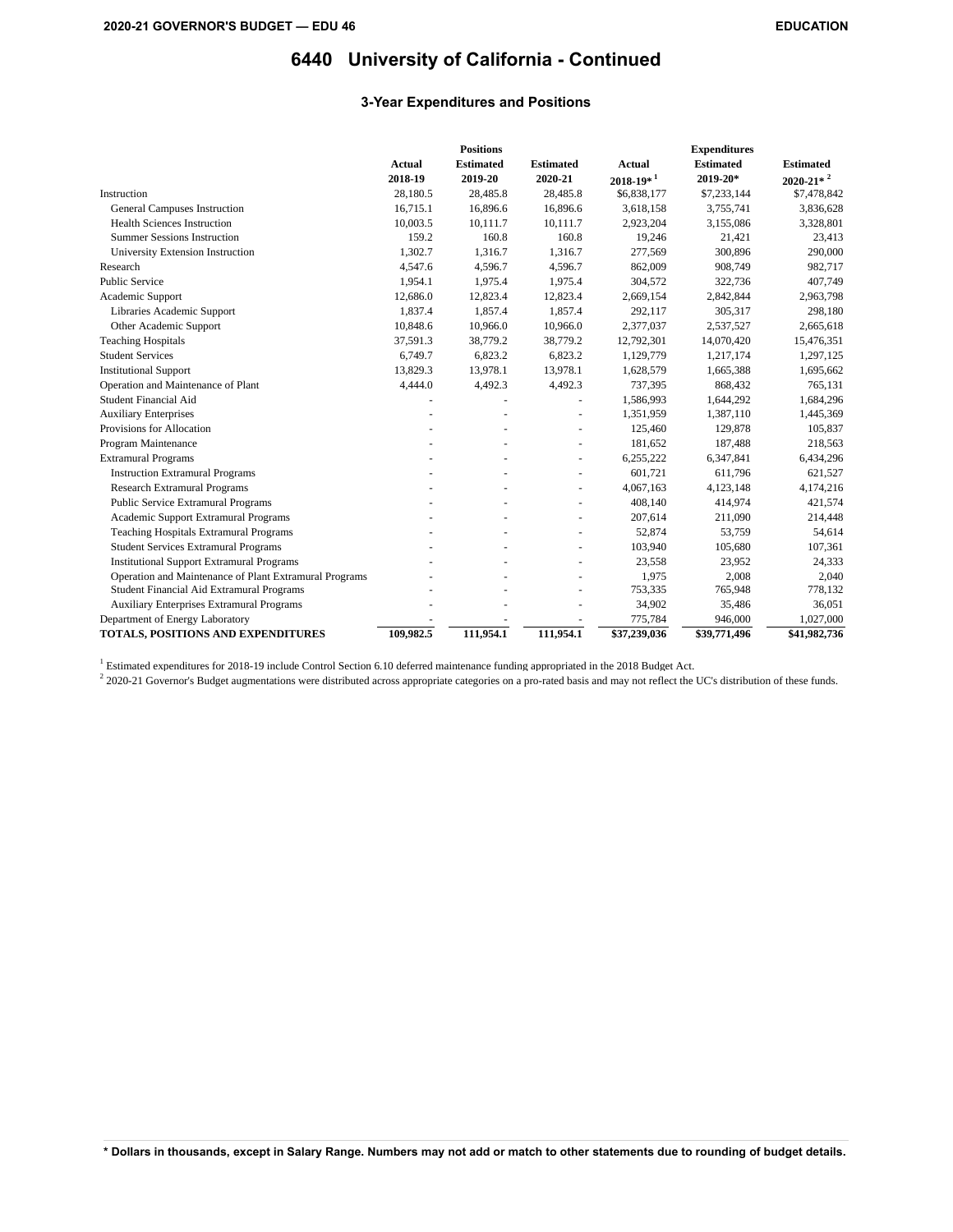## **Detailed Expenditures by Program**

|                                                     | <b>Actual</b>  | <b>Estimated</b> | <b>Estimated</b> |
|-----------------------------------------------------|----------------|------------------|------------------|
|                                                     | $2018 - 19*^1$ | 2019-20*         | $2020 - 21*^2$   |
| <b>INSTRUCTION</b>                                  |                |                  |                  |
| <b>GENERAL CAMPUSES INSTRUCTION</b>                 |                |                  |                  |
| <b>State Operations:</b>                            |                |                  |                  |
| General Fund                                        | \$1,388,341    | \$1,446,369      | \$1,485,016      |
| Higher Education Fees and Income (UC General Funds) | 605,166        | 635,401          | 641,751          |
| Higher Education Fees and Income (Student Fees)     | 1,360,400      | 1,387,781        | 1,405,872        |
| <b>Restricted Fund Sources</b>                      | 264,251        | 286,190          | 303,988          |
| <b>Totals, State Operations</b>                     | \$3,618,158    | \$3,755,741      | \$3,836,627      |
|                                                     |                |                  |                  |
| Faculty Salaries and Related Benefits               | 2,166,458      | 2,248,858        | 2,297,281        |
| <b>Teaching Assistant Salaries</b>                  | 148,396        | 154,032          | 157,352          |
| <b>Instructional Support and Related Benefits</b>   | 966,344        | 1,003,096        | 1,024,697        |
| <b>Equipment Replacement</b>                        | 63,445         | 65,854           | 67,274           |
| Instructional Technology and Computing              | 39,186         | 40,674           | 41,551           |
| Summer                                              | 234,329        | 243,228          | 248,472          |
| <b>HEALTH SCIENCES INSTRUCTION</b>                  |                |                  |                  |
| <b>State Operations:</b>                            |                |                  |                  |
| General Fund                                        | \$358,118      | \$351,061        | \$401,552        |
| Higher Education Fees and Income (UC General Funds) | 99,087         | 104,038          | 105,077          |
| Higher Education Fees and Income (Student Fees)     | 103,658        | 105,744          | 107,123          |
| <b>Restricted Fund Sources</b>                      | 2,362,341      | 2,594,243        | 2,715,049        |
| <b>Totals, State Operations</b>                     | \$2,923,204    | \$3,155,086      | \$3,328,801      |
|                                                     |                |                  |                  |
| Medicine                                            | 2,684,762      | 2,894,232        | 3,061,394        |
| Dentistry                                           | 62,603         | 66,617           | 70,399           |
| Nursing                                             | 54,632         | 58,135           | 61,436           |
| Optometry                                           | 9,451          | 10,057           | 10,629           |
| Pharmacy                                            | 25,243         | 26,862           | 28,387           |
| Public Health                                       | 39,490         | 42,022           | 44,409           |
| Veterinary Medicine                                 | 41,144         | 43,782           | 46,268           |
| Drew                                                | 5,879          | 13,379           | 5,879            |
|                                                     |                |                  |                  |
| <b>SUMMER SESSIONS INSTRUCTION</b>                  |                |                  |                  |
| <b>State Operations:</b>                            |                |                  |                  |
| <b>Restricted Fund Sources</b>                      | \$19,246       | \$21,421         | \$23,413         |
| <b>Totals, State Operations</b>                     | \$19,246       | \$21,421         | \$23,413         |
| UNIVERSITY EXTENSION INSTRUCTION                    |                |                  |                  |
| <b>State Operations:</b>                            |                |                  |                  |
| General Fund                                        | $\mathbf{0}$   | 15,000           | \$4,000          |
| <b>Restricted Fund Sources</b>                      | \$277,569      | \$285,896        | \$286,000        |
|                                                     | \$277,569      |                  |                  |
| <b>Totals, State Operations</b>                     |                | \$300,896        | \$290,000        |
| <b>RESEARCH</b>                                     |                |                  |                  |
| <b>State Operations:</b>                            |                |                  |                  |
| General Fund                                        | \$281,335      | \$280,339        | \$286,791        |
| Higher Education Fees and Income (UC General Funds) | 88,560         | 92,986           | 93,914           |
| <b>Restricted Fund Sources</b>                      | 492,114        | 535,424          | 602,012          |
| <b>Totals, State Operations</b>                     | \$862,009      | \$908,749        | \$982,717        |
|                                                     |                |                  |                  |
| <b>General Campuses</b>                             | 417,217        | 433,771          | 455,251          |
| <b>Health Sciences</b>                              | 305,174        | 319,281          | 330,798          |
| Agriculture                                         | 122,783        | 127,654          | 133,092          |
| Tobacco-Related Diseases                            | 7,407          | 11,436           | 43,359           |
| <b>Breast Cancer Research</b>                       | 4,581          | 11,568           | 14,963           |
| Faculty Grants and Travel                           | 4,847          | 5,039            | 5,254            |
|                                                     |                |                  |                  |
| <b>PUBLIC SERVICE</b><br><b>State Operations:</b>   |                |                  |                  |
| General Fund                                        | \$105,378      | \$107,323        | \$179,202        |
| Higher Education Fees and Income (UC General Funds) | 5,818          | 6,109            | 6,170            |
|                                                     |                |                  |                  |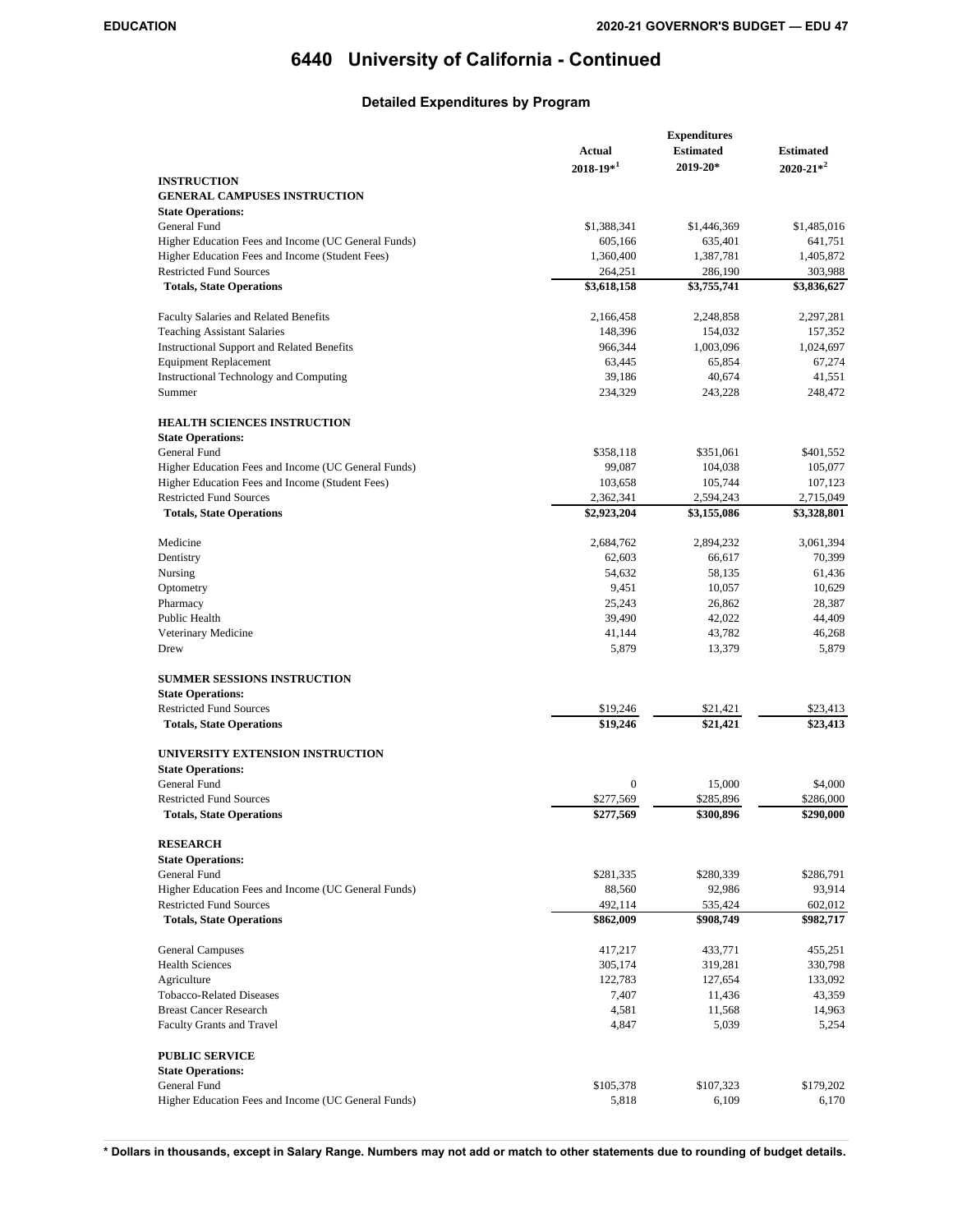## **Detailed Expenditures by Program**

| <b>Restricted Fund Sources</b>                                          | 193,376           | 209,304      | 222,377      |
|-------------------------------------------------------------------------|-------------------|--------------|--------------|
| <b>Totals, State Operations</b>                                         | \$304,572         | \$322,736    | \$407,749    |
|                                                                         |                   |              |              |
| Student Academic Preparation and Educational Partnerships (Subtotal)    | 41,638            | 28,057       | 50,258       |
| UC Scout (Online Courses)                                               | 3,216             | 2,411        | 2,411        |
| <b>ASSIST</b>                                                           | 515               | 377          | 377          |
| Community College Articulation                                          | 600               | 600          | 600          |
| <b>Community College Transfer Programs</b>                              | 4,250             | 2,413        | 2,413        |
| Graduate and Professional School Programs                               | 3,615             | 2,408        | 2,408        |
| Early Academic Outreach Program                                         | 10,109            | 7,356        | 7,356        |
| Math, Engineering, Science Achievement (MESA)                           | 4,237             | 4,133        | 4,133        |
| Puente                                                                  | 3,356             | 1,133        | 1,133        |
| <b>Student Initiated Programs</b>                                       | 1,489             | 388          | 388          |
| <b>GEAR UP</b>                                                          | 3,500             | 3,500        | 3,500        |
| <b>UC Links</b>                                                         | 696               | 622          | 622          |
| K-20 Intersegmental Alliances                                           | 2,698             | 1,209        | 1,209        |
| Evaluation                                                              | 1,872             | 855          | 855          |
|                                                                         | 1,485             | 652          | 22,853       |
| Other Student Academic Preparation and Educational Partnership Programs |                   |              |              |
| Other Public Service Programs (Subtotal):                               | 262,934           | 294,679      | 357,491      |
| California Subject Matter Project                                       | 5,068             | 5,000        | 6,340        |
| California State Summer School for Math and Science                     | 1,414             | 1,643        | 1,643        |
| Cooperative Extension                                                   | 83,398            | 85,010       | 91,285       |
| Umbilical Cord Blood Collection Program                                 | 2,500             | 2,500        | 2,500        |
| Professional Development Programs                                       | 24,861            | 33,323       | 34,231       |
| Health and Sciences Initiatives (Including Teratogen Registry)          | 82,438            | 92,703       | 95,230       |
| C.R. Drew University of Medicine and Science                            | 3,811             | 3,811        | 3,811        |
| <b>Cultural Programming</b>                                             | 32,215            | 42,159       | 43,307       |
| Other                                                                   | 27,229            | 28,530       | 79,144       |
|                                                                         |                   |              |              |
| <b>ACADEMIC SUPPORT</b>                                                 |                   |              |              |
| <b>LIBRARIES ACADEMIC SUPPORT</b>                                       |                   |              |              |
| <b>State Operations:</b>                                                |                   |              |              |
| General Fund                                                            | \$207,891         | \$217,230    | \$207,561    |
| Higher Education Fees and Income (UC General Funds)                     | 16,618            | 17,449       | 17,623       |
| Higher Education Fees and Income (Student Fees)                         | 40,768            | 41,588       | 42,131       |
| <b>Restricted Fund Sources</b>                                          | 26,840            | 29,050       | 30,865       |
| <b>Totals, State Operations</b>                                         | \$292,117         | \$305,317    | \$298,180    |
|                                                                         |                   |              |              |
| Campus Libraries                                                        | 279,195<br>12,922 | 291,811      | 284,990      |
| California Digital Library                                              |                   | 13,506       | 13,190       |
| <b>OTHER ACADEMIC SUPPORT</b>                                           |                   |              |              |
| <b>State Operations:</b>                                                |                   |              |              |
| General Fund                                                            | \$173,205         | \$174,011    | \$177,133    |
| Higher Education Fees and Income (UC General Funds)                     | 172,178           | 180,781      | 182,587      |
| Higher Education Fees and Income (Student Fees)                         | 261,253           | 266,511      | 269,985      |
| <b>Restricted Fund Sources</b>                                          | 1,770,401         | 1,916,224    | 2,035,913    |
| <b>Totals, State Operations</b>                                         | \$2,377,037       | \$2,537,527  | \$2,665,618  |
|                                                                         |                   |              |              |
| Museums and Galleries                                                   | 41,553            | 44,358       | 46,598       |
| <b>Demonstration Schools</b>                                            | 8,223             | 8,778        | 9,221        |
| Vivaria and Other                                                       | 666,642           | 711,652      | 747,575      |
| Dental Clinics                                                          | 9,401             | 10,036       | 10,542       |
| <b>Optometry Clinics</b>                                                | 13,339            | 14,239       | 14,958       |
|                                                                         |                   |              |              |
| Neuropsychiatric Institutes                                             | 102,051           | 108,941      | 114,440      |
| Veterinary Medical Teaching Facility                                    | 67,088            | 71,618       | 75,232       |
| Vivaria and Other (Health Sciences)                                     | 1,462,092         | 1,560,808    | 1,639,597    |
| Occupational Health Centers                                             | 6,648             | 7,097        | 7,455        |
| <b>TEACHING HOSPITALS</b>                                               |                   |              |              |
| <b>State Operations:</b>                                                |                   |              |              |
| General Fund                                                            | \$11,111          | \$11,111     | \$11,111     |
| <b>Restricted Fund Sources</b>                                          | 12,781,190        | 14,059,309   | 15,465,240   |
| <b>Totals, State Operations</b>                                         | \$12,792,301      | \$14,070,420 | \$15,476,351 |
|                                                                         |                   |              |              |
| <b>STUDENT SERVICES</b>                                                 |                   |              |              |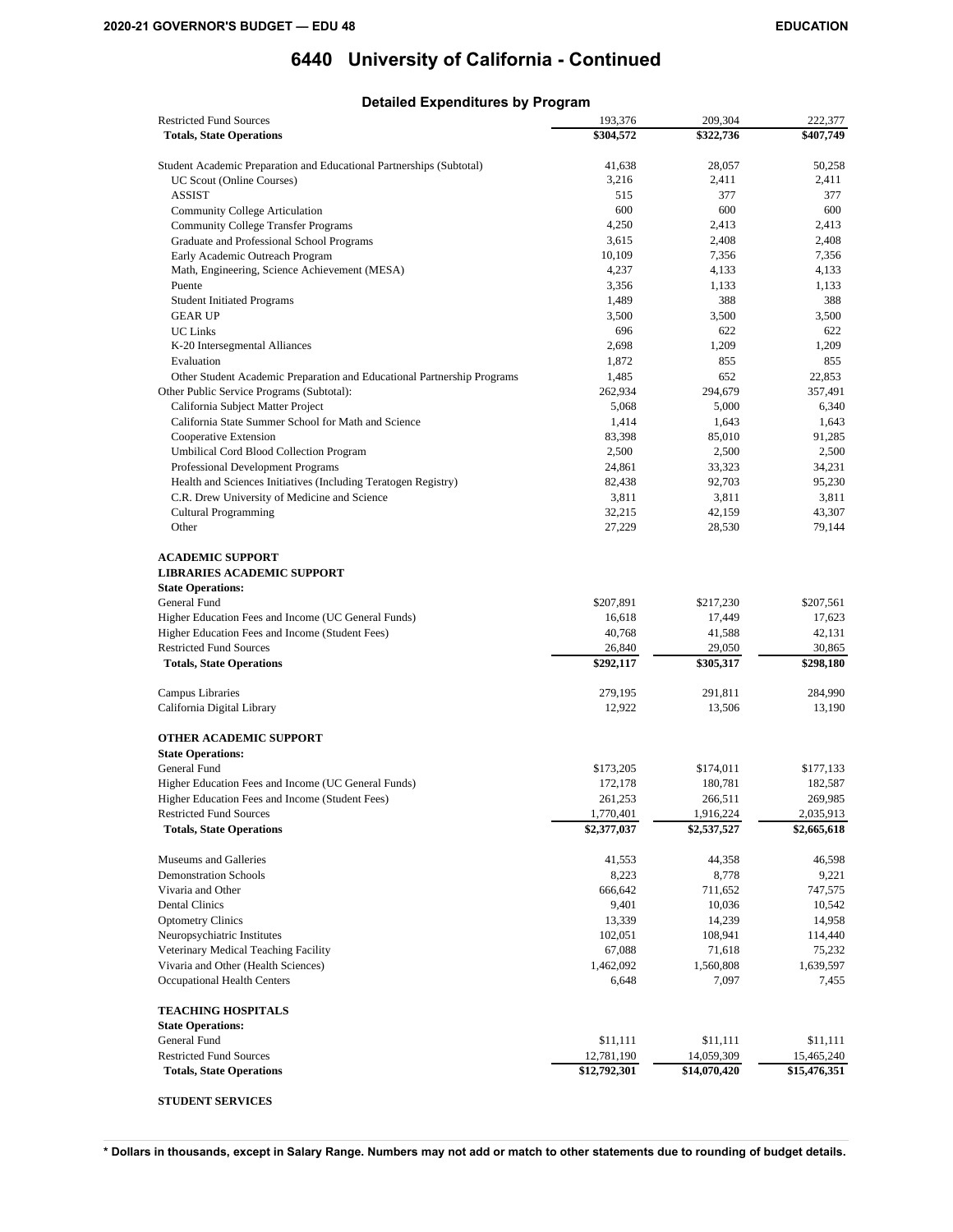## **Detailed Expenditures by Program**

| <b>State Operations:</b>                              |                      |             |             |
|-------------------------------------------------------|----------------------|-------------|-------------|
| General Fund                                          | 5,654                | 25,295      | 50,919      |
| Higher Education Fees and Income (Student Fees)       | \$399,043            | \$407,074   | \$412,381   |
| <b>Restricted Fund Sources</b>                        | 725,082              | 784,805     | 833,825     |
| <b>Totals, State Operations</b>                       | \$1,129,779          | \$1,217,174 | \$1,297,125 |
| Social and Cultural Activities                        | 363,703              | 391,837     | 409,450     |
| Supplementary Educational Services                    | 26,916               | 28,999      | 40,268      |
| Counseling and Career Guidance                        | 131,712              | 141,901     | 158,245     |
| Financial Aid Administration                          | 43,668               | 47,046      | 49,160      |
| <b>Student Admissions and Records</b>                 | 127,588              | 137,458     | 143,636     |
| <b>Student Health Services</b>                        | 436,192              | 469,933     | 496,366     |
| <b>INSTITUTIONAL SUPPORT</b>                          |                      |             |             |
| <b>State Operations:</b>                              |                      |             |             |
| General Fund                                          | \$563,304            | \$541,540   | \$537,399   |
| Higher Education Fees and Income (UC General Funds)   | 421,275              | 442,324     | 446,743     |
| Higher Education Fees and Income (Student Fees)       | 249,364              | 254,383     | 257,699     |
| <b>Restricted Fund Sources</b>                        | 394,636              | 427,141     | 453,821     |
| <b>Totals, State Operations</b>                       | \$1,628,579          | \$1,665,388 | \$1,695,662 |
| <b>Executive Management</b>                           | 421,719              | 431,251     | 439,091     |
| <b>Fiscal Operations</b>                              | 208,774              | 213,492     | 217,373     |
| <b>General Administrative Services</b>                | 473,333              | 484,031     | 492,831     |
| <b>Logistical Services</b>                            | 199,584              | 204,095     | 207,805     |
| <b>Community Relations</b>                            | 325,169              | 332,519     | 338,564     |
|                                                       |                      |             |             |
| <b>OPERATION AND MAINTENANCE OF PLANT</b>             |                      |             |             |
| <b>State Operations:</b>                              |                      |             |             |
| General Fund                                          | \$288,590            | \$394,360   | \$275,784   |
| Higher Education Fees and Income (UC General Funds)   | 168,441              | 176,857     | 178,624     |
| Higher Education Fees and Income (Student Fees)       | 100,283              | 102,301     | 103,635     |
| <b>Restricted Fund Sources</b>                        | 180,081<br>\$737,395 | 194,914     | 207,088     |
| <b>Totals, State Operations</b>                       |                      | \$868,432   | \$765,131   |
| Plant Administration                                  | 30,659               | 30,141      | 31,814      |
| <b>Building Maintenance</b>                           | 272,689              | 411,579     | 282,921     |
| Grounds Maintenance                                   | 31,514               | 30,981      | 32,701      |
| Janitorial                                            | 125,093              | 122,979     | 129,805     |
| Utilities Operation                                   | 5,565                | 5,471       | 5,775       |
| <b>Utilities Purchase</b>                             | 251,060              | 246,817     | 260,516     |
| Refuse                                                | 9,953                | 9,785       | 10,328      |
| Fire Departments                                      | 10,862               | 10,679      | 11,271      |
| STUDENT FINANCIAL AID                                 |                      |             |             |
| <b>State Operations:</b>                              |                      |             |             |
| General Fund                                          | \$53,199             | \$57,199    | \$57,199    |
| Higher Education Fees and Income (UC General Funds)   | 8,140                | 8,140       | 8,140       |
| Higher Education Fees and Income (Student Fees)       | 1,162,649            | 1,186,048   | 1,201,511   |
| <b>Restricted Fund Sources</b>                        | 363,005              | 392,905     | 417,446     |
| <b>Totals, State Operations</b>                       | \$1,586,993          | \$1,644,292 | \$1,684,296 |
| <b>AUXILIARY ENTERPRISES</b>                          |                      |             |             |
| <b>State Operations:</b>                              |                      |             |             |
| <b>Restricted Fund Sources</b>                        | \$1,351,959          | \$1,387,110 | \$1,445,369 |
| <b>Totals, State Operations</b>                       | \$1,351,959          | \$1,387,110 | \$1,445,369 |
| PROVISIONS FOR ALLOCATION<br><b>State Operations:</b> |                      |             |             |
| <b>General Fund</b>                                   | \$125,460            | \$129,878   | \$105,837   |
| <b>Restricted Fund Sources</b>                        |                      |             |             |
| <b>Totals, State Operations</b>                       | \$125,460            | \$129,878   | \$105,837   |
| PROGRAM MAINTENANCE                                   |                      |             |             |
| <b>State Operations:</b>                              |                      |             |             |
| General Fund                                          | \$181,652            | \$187,488   | \$218,563   |
| <b>Totals, State Operations</b>                       | \$181,652            | \$187,488   | \$218,563   |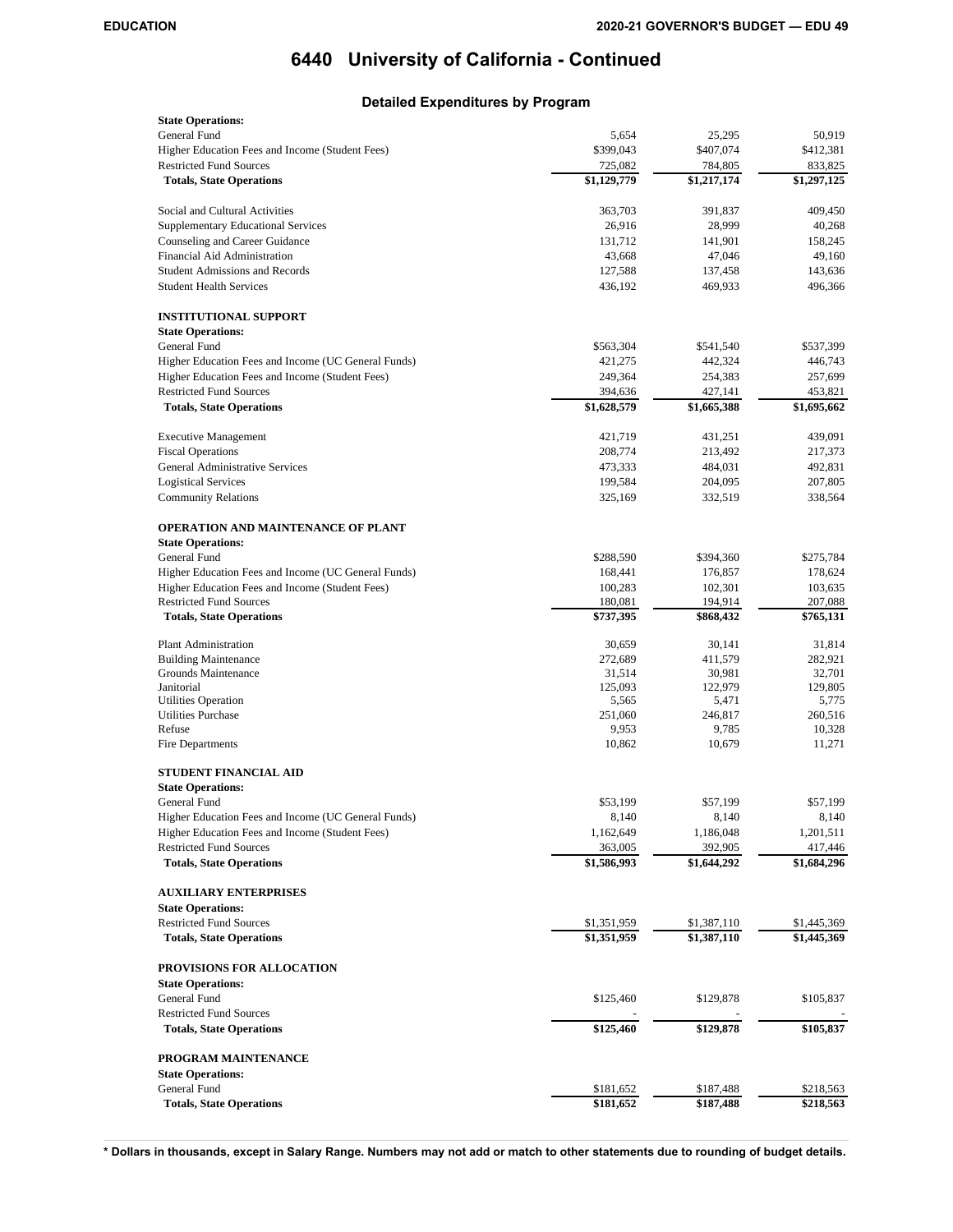### **Detailed Expenditures by Program**

|      | <b>EXTRAMURAL PROGRAMS</b>                                                   |                        |                        |                        |
|------|------------------------------------------------------------------------------|------------------------|------------------------|------------------------|
|      | <b>INSTRUCTION EXTRAMURAL PROGRAMS</b>                                       |                        |                        |                        |
|      | <b>State Operations:</b>                                                     |                        |                        |                        |
|      | <b>Restricted Fund Sources</b><br><b>Totals, State Operations</b>            | \$601,721<br>\$601,721 | \$611,796<br>\$611,796 | \$621,527<br>\$621,527 |
|      |                                                                              |                        |                        |                        |
|      | RESEARCH EXTRAMURAL PROGRAMS                                                 |                        |                        |                        |
|      | <b>State Operations:</b>                                                     |                        |                        |                        |
|      | <b>Restricted Fund Sources</b>                                               | \$4,067,163            | \$4,123,148            | \$4,174,216            |
|      | <b>Totals, State Operations</b>                                              | \$4,067,163            | \$4,123,148            | \$4,174,216            |
|      | PUBLIC SERVICE EXTRAMURAL PROGRAMS                                           |                        |                        |                        |
|      | <b>State Operations:</b>                                                     |                        |                        |                        |
|      | <b>Restricted Fund Sources</b>                                               | \$408,140              | \$414,974              | \$421,574              |
|      | <b>Totals, State Operations</b>                                              | \$408,140              | \$414.974              | \$421.574              |
|      | ACADEMIC SUPPORT EXTRAMURAL PROGRAMS                                         |                        |                        |                        |
|      | <b>State Operations:</b>                                                     |                        |                        |                        |
|      | <b>Restricted Fund Sources</b><br><b>Totals, State Operations</b>            | \$207,614<br>\$207,614 | \$211,090<br>\$211,090 | \$214,448<br>\$214,448 |
|      |                                                                              |                        |                        |                        |
|      | <b>TEACHING HOSPITALS EXTRAMURAL PROGRAMS</b>                                |                        |                        |                        |
|      | <b>State Operations:</b>                                                     |                        |                        |                        |
|      | <b>Restricted Fund Sources</b>                                               | \$52,874               | \$53,759               | \$54,614               |
|      | <b>Totals, State Operations</b>                                              | \$52,874               | \$53,759               | \$54.614               |
|      | STUDENT SERVICES EXTRAMURAL PROGRAMS                                         |                        |                        |                        |
|      | <b>State Operations:</b>                                                     |                        |                        |                        |
|      | <b>Restricted Fund Sources</b>                                               | \$103,940              | \$105,680              | \$107,361              |
|      | <b>Totals, State Operations</b>                                              | \$103,940              | \$105,680              | \$107,361              |
|      | <b>INSTITUTIONAL SUPPORT EXTRAMURAL PROGRAMS</b>                             |                        |                        |                        |
|      | <b>State Operations:</b>                                                     |                        |                        |                        |
|      | <b>Restricted Fund Sources</b>                                               | \$23,558               | \$23,952               | \$24,333               |
|      | <b>Totals, State Operations</b>                                              | \$23,558               | \$23,952               | \$24,333               |
|      | OPERATION AND MAINTENANCE OF PLANT EXTRAMURAL<br><b>State Operations:</b>    |                        |                        |                        |
|      | <b>Restricted Fund Sources</b>                                               | \$1,975                | \$2,008                | \$2,040                |
|      | <b>Totals, State Operations</b>                                              | \$1,975                | \$2,008                | \$2,040                |
|      | STUDENT FINANCIAL AID EXTRAMURAL PROGRAMS                                    |                        |                        |                        |
|      | <b>State Operations:</b>                                                     |                        |                        |                        |
|      | <b>Restricted Fund Sources</b>                                               | \$753,335              | \$765,948              | \$778,132              |
|      | <b>Totals, State Operations</b>                                              | \$753,335              | \$765,948              | \$778,132              |
|      |                                                                              |                        |                        |                        |
|      | <b>AUXILIARY ENTERPRISES EXTRAMURAL PROGRAMS</b><br><b>State Operations:</b> |                        |                        |                        |
|      | <b>Restricted Fund Sources</b>                                               | \$34,902               | \$35,486               | \$36,051               |
|      | <b>Totals, State Operations</b>                                              | \$34,902               | \$35,486               | \$36,051               |
|      | DEPARTMENT OF ENERGY LABORATORY                                              |                        |                        |                        |
|      | <b>State Operations:</b>                                                     |                        |                        |                        |
|      | <b>Restricted Fund Sources</b>                                               | \$775,784              | \$946,000              | \$1,027,000            |
|      | <b>Totals, State Operations</b>                                              | \$775,784              | \$946,000              | \$1,027,000            |
|      |                                                                              |                        |                        |                        |
| 0001 | <b>TOTALS, EXPENDITURES</b><br>General Fund                                  | 3,743,238              | 3,938,204              | 3,998,067              |
| 0007 | Breast Cancer Research Account, Breast Cancer Fund                           | 4,403                  | 11,390                 | 14,785                 |
| 0042 | Pacific Earthquake Engineering Research Center                               | 1,000                  | 1,000                  | 1,000                  |
| 0046 | Public Transportation Account, State Transportation Fund                     | 980                    | 980                    | 980                    |
| 0234 | Research Account, Cigarette and Tobacco Products Surtax Fund                 | 7,407                  | 11,436                 | 8,943                  |
| 0308 | Earthquake Risk Reduction Fund of 1996                                       | $\mathbf{0}$           | 81                     | $\mathbf{0}$           |
| 0320 | Oil Spill Prevention and Administration Fund                                 | 2,500                  | 2,500                  | 2,500                  |
| 0814 | California State Lottery Education Fund                                      | 46,313                 | 41,736                 | 41,672                 |
|      |                                                                              |                        |                        |                        |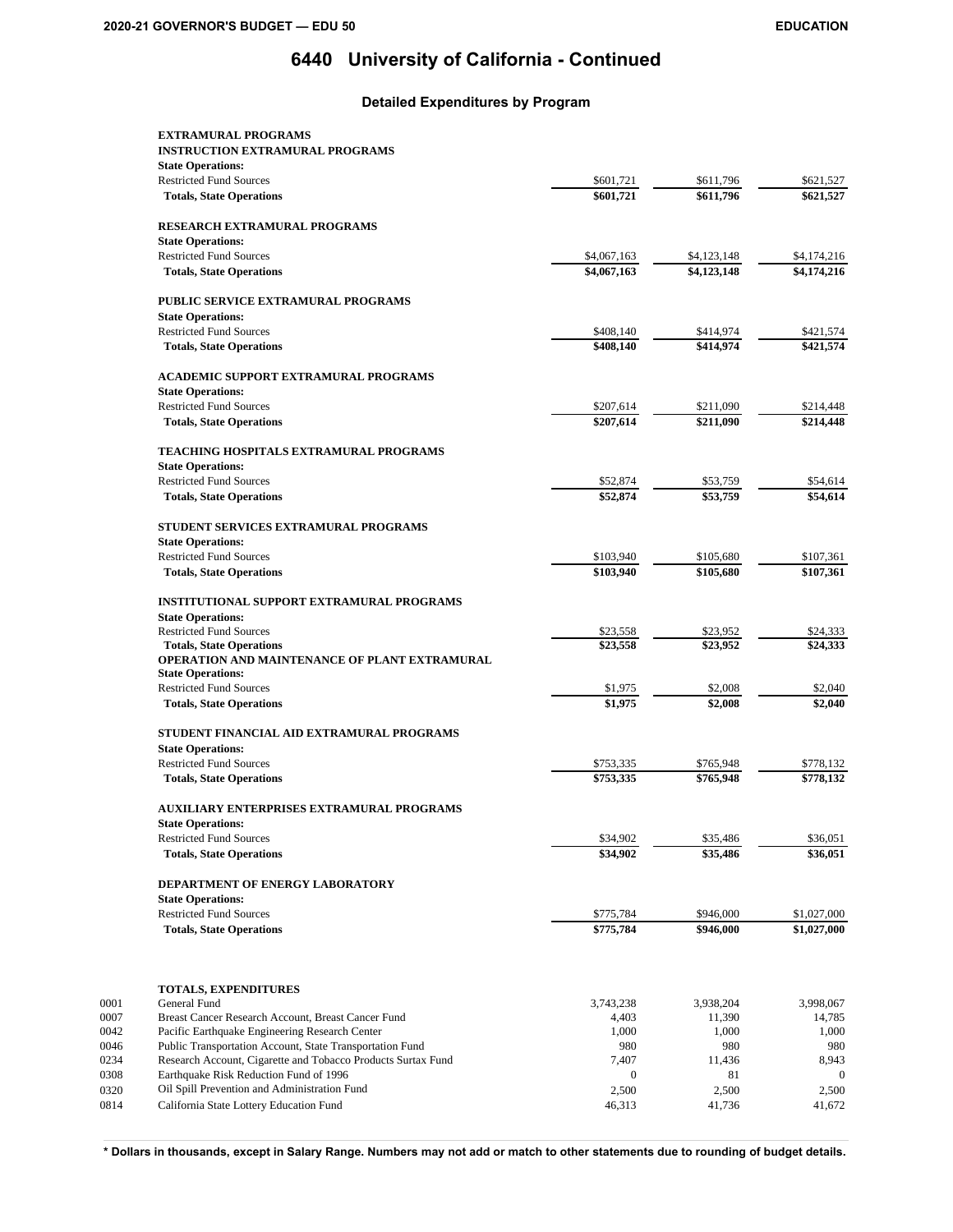### **Detailed Expenditures by Program**

| 0890 | <b>Federal Trust Fund</b>                                                       | 3,500        | 3,500        | 3,500        |
|------|---------------------------------------------------------------------------------|--------------|--------------|--------------|
| 0895 | Federal Funds - Not In State Treasury                                           | 17,856       | 18,000       | 18,000       |
| 0895 | Extramural Federal Funds - Not In State Treasury                                | 3,112,849    | 3,113,000    | 3,113,000    |
| 0895 | Extramural Federal Funds (Department of Energy)                                 | 775,784      | 946,000      | 1,027,000    |
| 0945 | California Breast Cancer Research Fund                                          | 178          | 178          | 178          |
| 0993 | Higher Education Fees and Income (UC General Funds)                             | 1,585,283    | 1,664,085    | 1,680,629    |
| 0993 | Higher Education Fees and Income (Student Fees)                                 | 3,677,418    | 3,751,430    | 3,800,337    |
| 0993 | University Funds--Unclassified                                                  | 21,104,961   | 22,872,116   | 24,796,314   |
| 0993 | Extramural Nonfederal Unclassified Funds (State Agency Agreements)              | 353,232      | 353,000      | 353,000      |
| 0993 | Extramural Nonfederal Unclassified Funds (Private Gifts, Contracts, and Grants) | 2,256,535    | 2,333,257    | 2,403,255    |
| 0993 | Extramural Nonfederal Unclassified Funds (Other University Funds)               | 532,606      | 548,584      | 565,042      |
| 1017 | Umbilical Cord Blood Collection Program Fund                                    | 2,500        | 2,500        | 2,500        |
| 3306 | Research and Prevention Tobacco Tax Act of 2016 Fund                            | 2,000        | 76,023       | 37,122       |
| 3310 | Research and Prevention Tobacco Tax Act of 2016 Fund                            | $\Omega$     | 70,821       | 105,237      |
| 3054 | Health Care Benefit Fund                                                        | 2,000        | 2,000        | 2,000        |
| 3085 | Mental Health Services Fund                                                     | 961          | $\Omega$     | $\Omega$     |
| 3290 | Road Maintenance & Rehabilitation                                               | 5,000        | 5,000        | 5,000        |
| 3314 | California Cannabis Tax Fund                                                    | $\Omega$     | 2,000        | $\Omega$     |
| 3349 | Cannabis Tax Fund - University of California San Diego                          | $\Omega$     | 2,000        | 2,000        |
| 8054 | California Cancer Research Fund                                                 | 425          | 425          | 425          |
| 8103 | Type 1 Diabetes Research Fund                                                   | 107          | 250          | 250          |
|      | <b>Totals, Expenditures</b>                                                     | \$37,239,036 | \$39,771,496 | \$41,982,736 |

Estimated expenditures for 2018-19 include Control Section 6.10 deferred maintenance funding appropriated in the 2018 Budget Act.

<sup>2</sup> 2020-21 Governor's Budget augmentations were distributed across appropriate categories on a pro-rated basis and may not reflect the UC's distribution of these funds.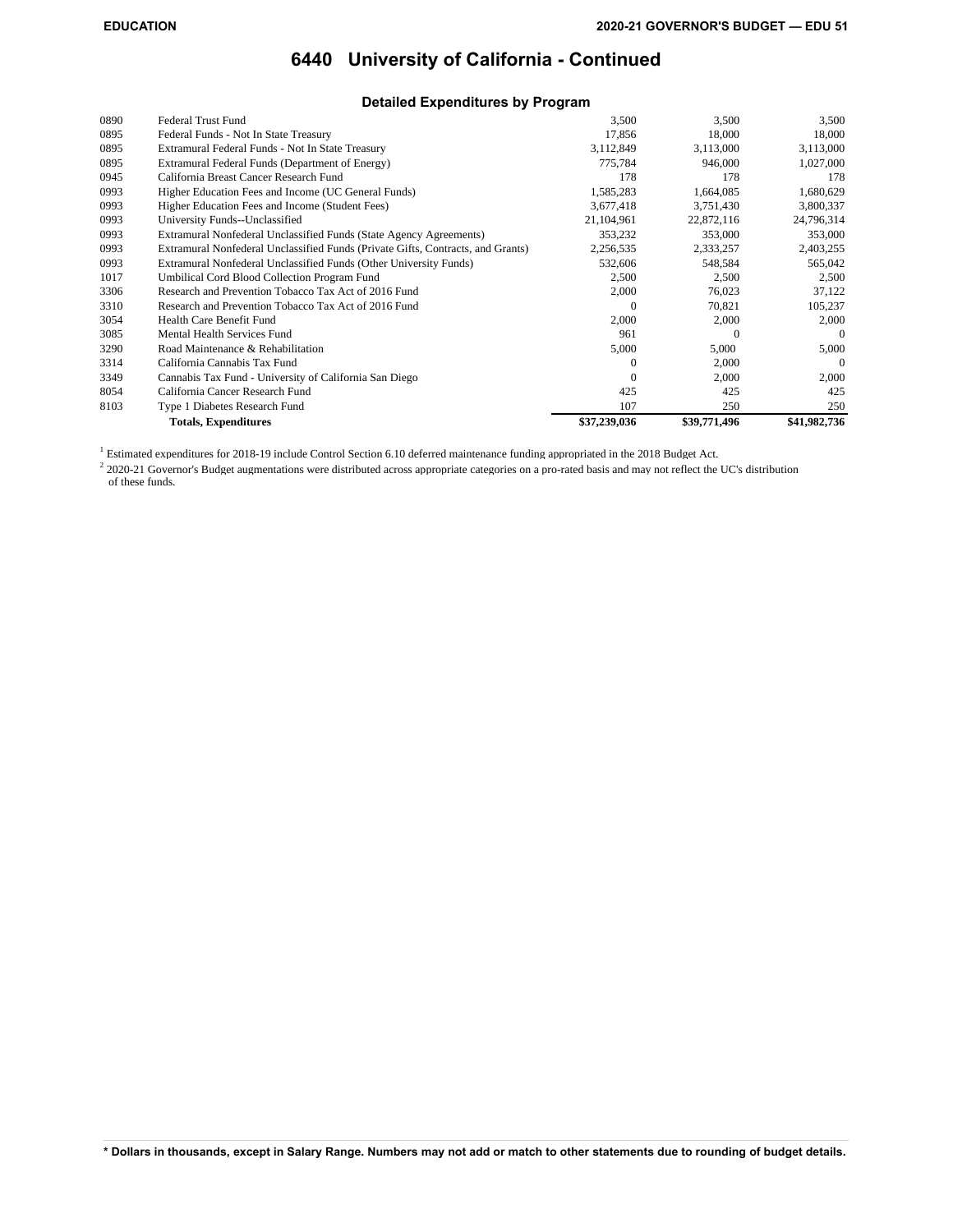## **Full-Time Equivalent Enrollment**

|                                           | 2018-19              | 2019-20   | 2020-21   |
|-------------------------------------------|----------------------|-----------|-----------|
|                                           | Actual               | Estimated | Projected |
| <b>General Campuses:</b>                  |                      |           |           |
| <b>Academic Year</b>                      |                      |           |           |
| Undergraduate:                            |                      |           |           |
| <b>Lower Division</b>                     | 68,704               | 69,786    | 71,090    |
| Resident                                  | 54,998               | 55,797    | 56,872    |
| Nonresident                               | 13,706               | 13,989    | 14,218    |
| <b>Upper Division</b>                     | 141,090              | 143,280   | 144,289   |
| Resident                                  | 118,030              | 119,744   | 120,282   |
| Nonresident                               | 23,060               | 23,536    | 24,007    |
| Totals, Undergraduate                     | 209,794              | 213,066   | 215,379   |
| Resident                                  | 173,028              | 175,541   | 177,154   |
| Nonresident                               | 36,766               | 37,525    | 38,225    |
| Postbaccalaureate                         | 177                  | 140       | 140       |
| Resident                                  | 177                  | 140       | 140       |
| Nonresident                               |                      |           |           |
| Graduate                                  | 37,166               | 37,871    | 38,586    |
| Resident                                  | 21,497               | 21,843    | 22,293    |
| Nonresident                               | 15,669               | 16,028    | 16,293    |
| Subtotal                                  | $\overline{247,137}$ | 251,077   | 254,105   |
| Resident                                  | 194,702              | 197,524   | 199,587   |
| Nonresident                               | 52,435               | 53,553    | 54,518    |
| <b>State Supported Summer Enrollment:</b> |                      |           |           |
| Undergraduate                             | 16,105               | 16,839    | 16,839    |
| Postbaccalaureate                         | 38                   | 26        | 26        |
| Graduate                                  | 544                  | 532       | 532       |
| Subtotal                                  | 16,687               | 17,397    | 17,397    |
| Resident                                  | 16,687               | 17,397    | 17,397    |
| Nonresident                               |                      |           |           |
| <b>Totals, General Campuses</b>           | 263,824              | 268,474   | 271,502   |
| Resident                                  | 211,389              | 214,921   | 216,984   |
| Nonresident                               | 52,435               | 53,553    | 54,518    |
| <b>Health Sciences:</b>                   |                      |           |           |
| Undergraduate                             | 364                  | 363       | 363       |
| Graduate:                                 |                      |           |           |
| Academic                                  | 2,184                | 2,237     | 2,278     |
| Professional                              | 12,773               | 13,041    | 13,285    |
| <b>Totals, Health Sciences</b>            | 15,321               | 15,641    | 15,926    |
| Resident                                  | 14,231               | 14,534    | 14,713    |
| Nonresident                               | 1,090                | 1,107     | 1,213     |
| <b>TOTALS</b>                             | 279,145              | 284,115   | 287,428   |
| Resident                                  | 225,620              | 229,455   | 231,697   |
| Nonresident                               | 53,525               | 54,660    | 55,731    |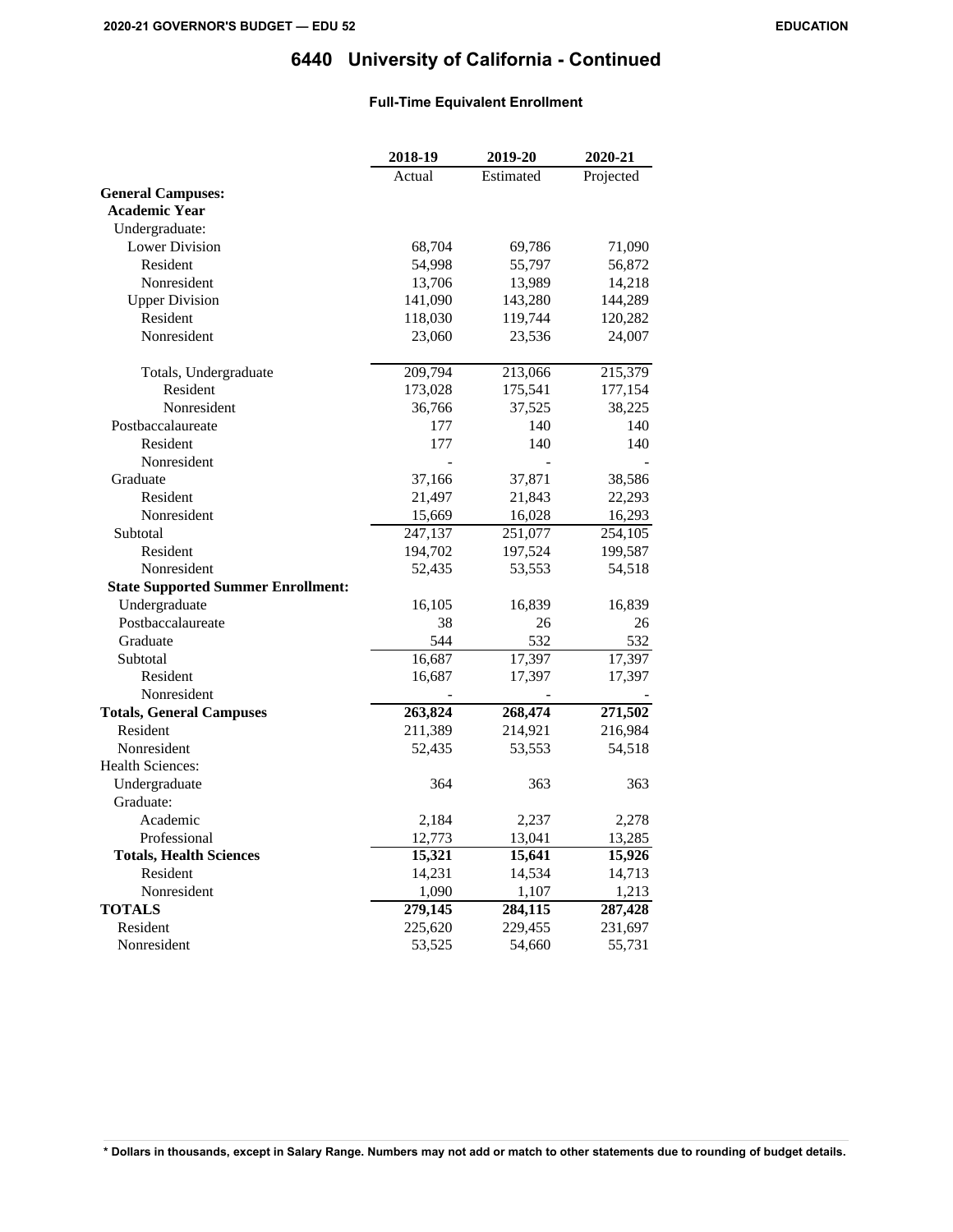## **Student Fees for Full-Time Students**

|                                                       |                 | 2018-19            |                   | 2019-20            |                   | 2020-21            |
|-------------------------------------------------------|-----------------|--------------------|-------------------|--------------------|-------------------|--------------------|
|                                                       | <b>Resident</b> | <b>Nonresident</b> | <b>Resident</b>   | <b>Nonresident</b> | <b>Resident</b>   | <b>Nonresident</b> |
| <b>Undergraduate Students</b>                         |                 |                    |                   |                    |                   |                    |
| Tuition                                               | 11,442          | 11,442             | 11,442            | 11,442             | 11,442            | 11,442             |
| <b>Student Services Fee</b>                           | 1.128           | 1,128              | 1.128             | 1,128              | 1,128             | 1,128              |
| Nonresident Supplemental Tuition                      |                 | 28,992             |                   | 29,754             |                   | 29,754             |
| <b>Total Mandatory Charges</b>                        | 12,570          | 41,562             | 12,570            | 42,324             | 12,570            | 42,324             |
| Campus-based Fees <sup>1</sup>                        | 1,386           | 1,386              | 1,452             | 1,452              | 1,524             | 1,524              |
| <b>Total Charges</b>                                  | 13,956          | 42,948             | 14,022            | 43,776             | 14,094            | 43,848             |
| <b>Graduate Academic Students</b>                     |                 |                    |                   |                    |                   |                    |
| Tuition                                               | 11,442          | 11,442             | 11,442            | 11,442             | 11,442            | 11,442             |
| <b>Student Services Fee</b>                           | 1.128           | 1,128              | 1,128             | 1,128              | 1,128             | 1,128              |
| Nonresident Supplemental Tuition                      | $\blacksquare$  | 15,102             |                   | 15,102             |                   | 15,102             |
| <b>Total Mandatory Charges</b>                        | 12,570          | 27,672             | 12,570            | 27,672             | 12,570            | 27,672             |
| Campus-based Fees <sup>1</sup>                        | 898             | 898                | 931               | 931                | 977               | 977                |
| <b>Total Charges</b>                                  | 13,468          | 28,570             | 13,501            | 28,603             | 13,547            | 28,649             |
| <b>Graduate Professional Students</b>                 |                 |                    |                   |                    |                   |                    |
| Tuition                                               | 11,442          | 11,442             | 11,442            | 11,442             | 11,442            | 11,442             |
| <b>Student Services Fee</b>                           | 1.128           | 1,128              | 1.128             | 1,128              | 1,128             | 1,128              |
| Nonresident Supplemental Tuition                      |                 | 12,245             |                   | 12,245             |                   | 12,245             |
| <b>Total Mandatory Charges</b>                        | 12,570          | 24,815             | 12,570            | 24,815             | 12,570            | 24,815             |
| Campus-based Fees <sup>1</sup>                        | 898             | 898                | 931               | 931                | 977               | 977                |
| Professional Degree Supplemental Tuition <sup>2</sup> |                 |                    |                   |                    |                   |                    |
| <b>Students in Business</b>                           | 25,998-\$46,856 | \$22,983-\$35,066  | \$27,036-\$48,262 | \$27,036-\$38,222  | \$27,036-\$48,262 | \$27,036-\$38,222  |
| Students in Law                                       | 31,755-35,164   | 26,004-31,188      | 34,136-37,800     | 27,954-32,748      | 34,136-37,800     | 27,954-32,748      |
| Students in Medicine                                  | 22,407-23,745   | 22,407-23,745      | 23,079-24,932     | 23,079-24,932      | 23,079-24,932     | 23,079-24,932      |
| <b>Students in Nursing</b>                            | 11,607          | 11,607             | 12,186            | 12,186             | 12,186            | 12,186             |
| Students in Other Professional Programs               | 4,410-33,960    | 4,410-33,960       | 4,452-48,262      | 4,452-38,222       | 4,452-48,262      | 4,452-38,222       |
| <b>Total Charges</b>                                  |                 |                    |                   |                    |                   |                    |
| <b>Students in Business</b>                           | 45,537          | 52,671             | 47,033            | 54,678             | 47,033            | 54,678             |
| Students in Law                                       | 46,307          | 52,854             | 49,228            | 55,367             | 49,228            | 55,367             |
| Students in Medicine                                  | 35,811          | 48,056             | 37,527            | 49,772             | 37,527            | 49,772             |
| <b>Students in Nursing</b>                            | 24,371          | 36,616             | 25,787            | 38,032             | 25,787            | 38,032             |
| Students in Other Professional Programs               | 26,622          | 38,765             | 27,725            | 39,950             | 27,725            | 39,950             |

<sup>1</sup> Campus-based fees vary by campus; values shown here are averages on a weighted basis using campus enrollment. Campus-based fees for 2020-21 have not yet been determined and reflect a five-percent increase from 2019-20 levels. Campus-based fees do not include waivable health insurance fees. Waivable health insurance fees average \$2,552 for undergraduate students and \$4,531 for graduate students in 2019-20.

 $<sup>2</sup>$  Professional Degree Supplemental Tuition levels for 2020-21 have not yet been determined; the figures shown here reflect 2019-20 levels.</sup>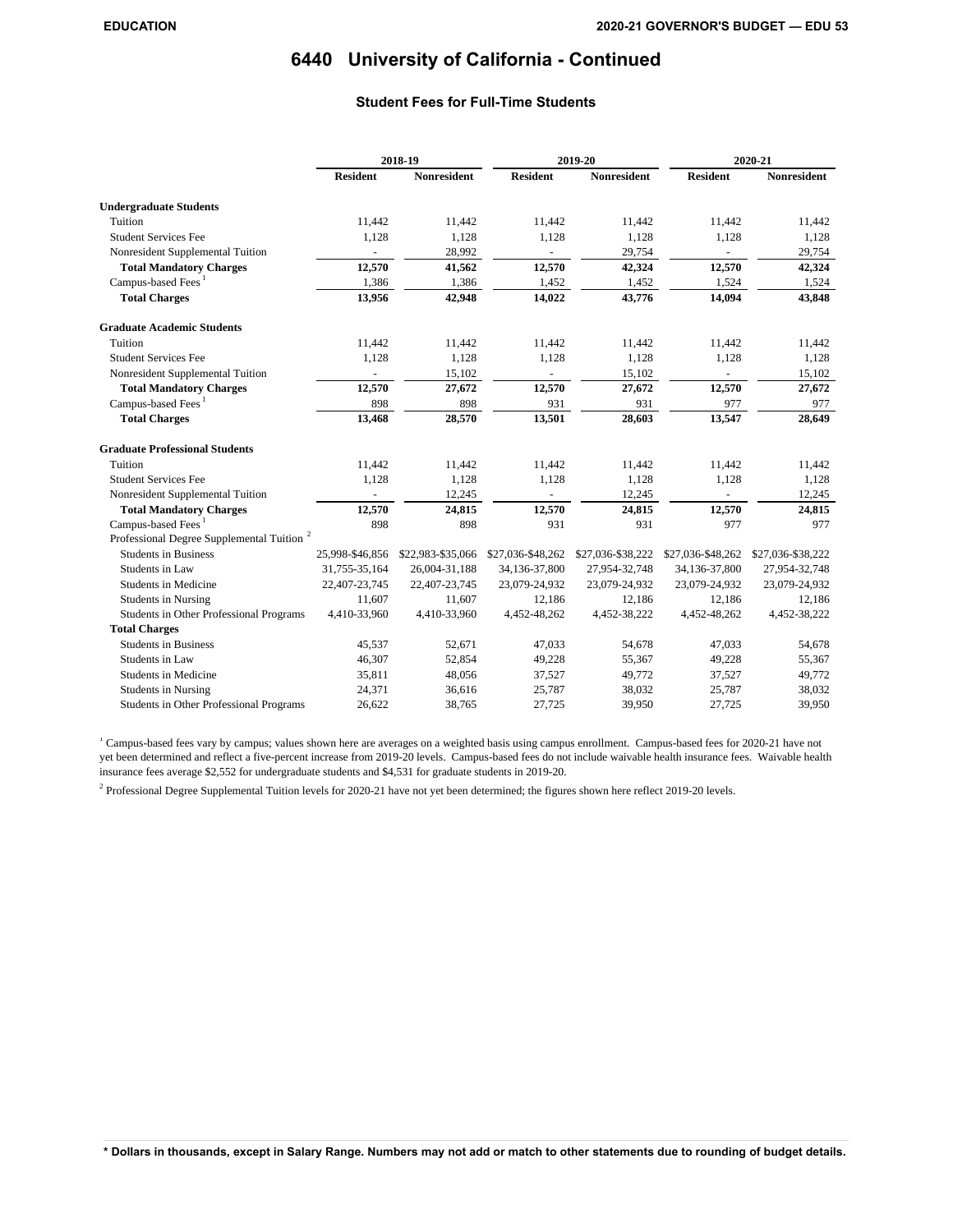## **Income and Funds Available for Expenditure**

|                                                            | 2018-19*     | 2019-20*     | $2020 - 21*$ |
|------------------------------------------------------------|--------------|--------------|--------------|
| <b>General Funds</b>                                       | \$3,743,238  | \$3,938,204  | \$3,998,067  |
| Special and Nongovernmental Cost Funds                     | 75,774       | 230,320      | 224,592      |
| <b>Totals, State Appropriations</b>                        | \$3,819,012  | \$4,168,524  | \$4,222,659  |
| <b>UNIVERSITY SOURCES</b>                                  |              |              |              |
| General Funds Income:                                      |              |              |              |
| <b>Student Tuition and Fees:</b>                           |              |              |              |
| Nonresident Supplemental Tuition                           | \$1,175,999  | \$1,266,255  | \$1,287,082  |
| Application for admission and other fees                   | 48,296       | 49,726       | 49,737       |
| <b>Interest on General Fund Balances</b>                   | 2,515        | 2,515        | 2,515        |
| Federal Contract and Grant Overhead                        | 303,775      | 303,775      | 303,775      |
| Overhead on State Agency Agreements                        | 26,682       | 26,682       | 26,682       |
| Other                                                      | 28,016       | 15,132       | 10,838       |
| <b>Totals, General Funds Income</b>                        | \$1,585,283  | \$1,664,085  | \$1,680,629  |
| Special Funds Income:                                      |              |              |              |
| United States Appropriations                               | 17,856       | 18,000       | 18,000       |
| Gear Up-State Grant Program                                | 3,500        | 3,500        | 3,500        |
| <b>Local Government</b>                                    | 185,711      | 186,000      | 186,000      |
| <b>Student Tuition and Fees:</b>                           |              |              |              |
| Tuition                                                    | 3,044,632    | 3,103,026    | 3,138,496    |
| <b>Student Services Fee</b>                                | 311,101      | 317,068      | 320,565      |
| <b>Selected Professional Charges</b>                       | 321,685      | 331,336      | 341,276      |
| (Subtotals, mandatory systemwide and professional charges) | \$3,677,418  | \$3,751,430  | \$3,800,337  |
| University Extension                                       | 277,569      | 285,896      | 286,000      |
| <b>Summer Session</b>                                      | 19,246       | 21,421       | 23,413       |
| Other Fees                                                 | 816,717      | 841,219      | 866,456      |
| Sales and Services - Educational Activities                | 4,047,237    | 4,330,544    | 4,681,318    |
| Sales and Services - Teaching Hospitals                    | 12,781,190   | 14,059,308   | 15,465,238   |
| Sales and Services - Support Activities                    | 968,270      | 997,318      | 1,027,238    |
| Endowments                                                 | 249,658      | 352,684      | 401,282      |
| <b>Auxiliary Enterprises</b>                               | 1,351,959    | 1,387,110    | 1,445,369    |
| Contract and Grant Administration                          | 51,704       | 52,000       | 52,000       |
| Department of Energy Management Fee                        | 25,230       | 25,000       | 25,000       |
| University Opportunity Fund                                | 228,901      | 229,000      | 229,000      |
| Other                                                      | 101,569      | 104,616      | 108,000      |
| <b>Totals, Special Funds Income</b>                        | \$24,803,735 | \$26,645,046 | \$28,618,151 |
| <b>Totals, University Sources</b>                          | \$26,389,018 | \$28,309,131 | \$30,298,780 |
| TOTAL INCOME AND FUNDS AVAILABLE                           | \$30,208,030 | \$32,477,655 | \$34,521,439 |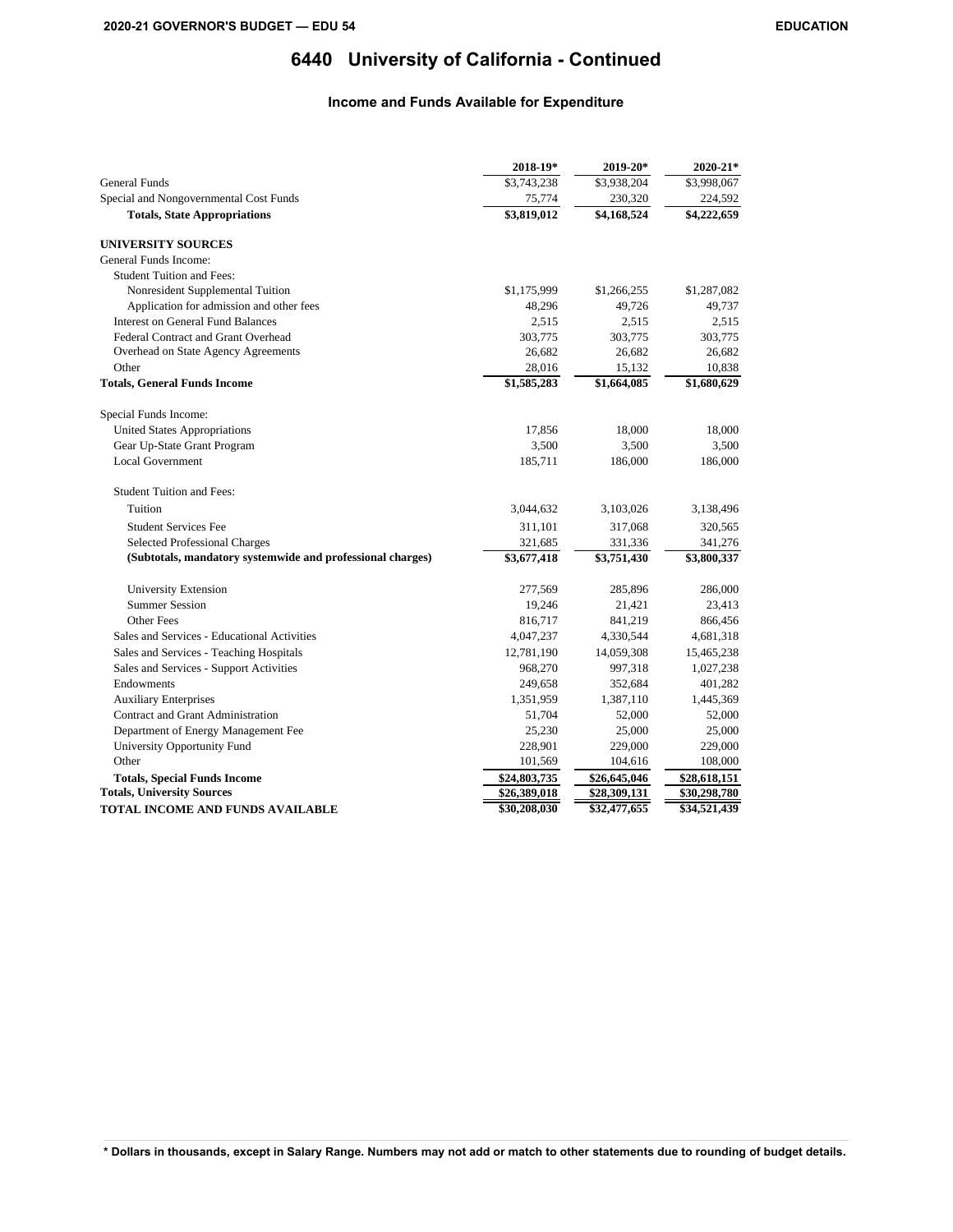#### **PROGRAM DESCRIPTIONS**

5440 - This program provides support for the university. Expenditures are for the following purposes:

#### **INSTRUCTION**

#### General Campuses

This program includes direct instructional resources associated with the schools and colleges located on the general campuses. Classroom and laboratory instruction, instructional technology, online education, and joint scholarly research activities of students and faculty are included.

#### Health Sciences

This program includes instruction in 19 schools that provide education in various health fields to students preparing for careers in health care, teaching, and research. The health science schools are located on seven campuses and include six schools of medicine (Davis, Irvine, Los Angeles, Riverside, San Diego and San Francisco), two schools of dentistry, four schools of nursing, three schools of public health, two schools of pharmacy, one school of veterinary medicine, and one school of optometry. In addition, programs in medical education are conducted at Berkeley, Fresno, and the Charles R. Drew University of Medicine and Science in Los Angeles.

#### Summer Session

This program includes instruction for non-matriculated students who enroll in summer sessions.

#### University Extension

This program includes classes, hybrid instructional programs, short courses, seminars, conferences, field studies, online education, and similar activities throughout the state and in several foreign countries. University Extension has open enrollment courses for individuals as well as organizational partnerships supported by contracts and grants with the state and public agencies, non-profit organizations, and private companies. University Extension's offerings are often designed to serve the continuing educational needs of working professionals. University Extension offers certificate programs and undergraduate and graduate transferable degree credit.

#### RESEARCH

This program includes research activities. The university is designated by the 1960 Master Plan for Higher Education as the primary state-supported academic agency for research.

#### PUBLIC SERVICE

This program includes a broad range of activities organized by the university to serve students, teachers, and staff in K-12 schools and community colleges, as well as the public in general. The program includes student academic preparation programs and educational partnerships. In these programs, the university works with schools and other partners to help certain groups of students meet the standards of academic preparation needed to be successful in higher education and the workforce. The program also includes UC Cooperative Extension, which provides applied research and educational programs in agriculture and natural resources, family and consumer sciences, and community resource development. Campuses also conduct other public service programs, such as arts and lecture programs and student-initiated community service projects. This program also includes a health sciences program jointly operated with the Charles R. Drew University of Medicine and Science.

#### ACADEMIC SUPPORT

#### Libraries

This program includes the university libraries, which identify, acquire, and share publications and scholarly materials in all formats.

#### Academic Support

This program includes activities organized and operated in connection with educational departments and conducted as a basic support for the departments' educational programs.

The program includes facilities that are extensions of the health sciences schools and provide both clinical experience and community health services, including dental clinics and neuropsychiatric institutes at Los Angeles and San Francisco; a veterinary medicine teaching facility at Davis and the San Joaquin Valley; an optometry clinic at Berkeley; and two occupational health centers providing services throughout northern (Berkeley, Davis, and San Francisco) and southern (Irvine and Los Angeles) California.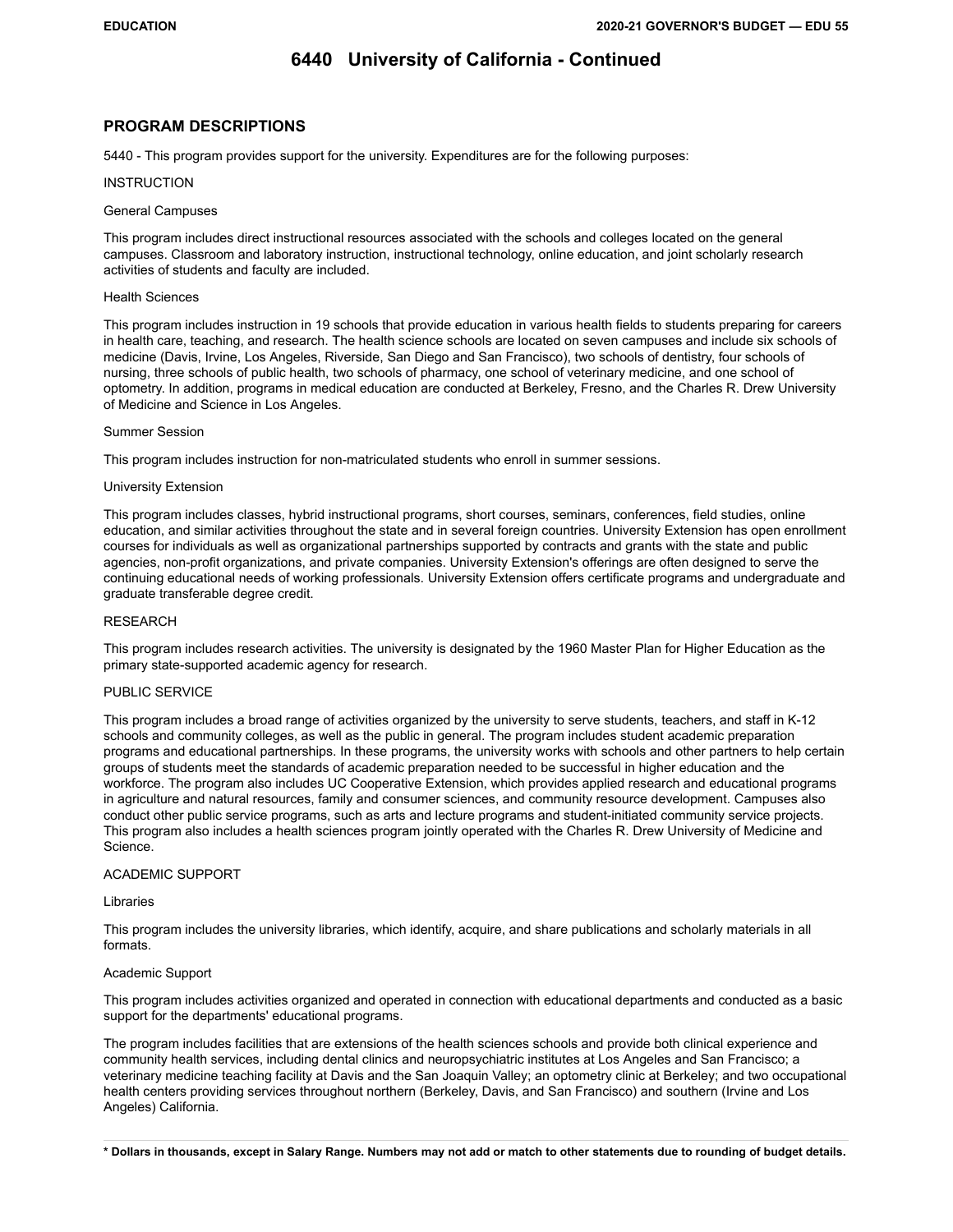The program also includes vivaria, which provide centralized facilities for ordering, receiving, and caring of all animals necessary for teaching and research in the biological sciences; support for arts through direct sponsorship of museums, galleries, performances, and exhibits; support of specialized physical science and engineering projects; and support for professional journals. In addition, a laboratory school in Los Angeles facilitates experimentation, research, and teacher professional development in the field of education.

#### TEACHING HOSPITALS

This program includes the operation of five academic medical centers in Irvine, Los Angeles, Sacramento, San Diego, and San Francisco. A critical mission of the medical center hospitals is to support the clinical teaching programs of the University's health professional schools. The medical centers provide inpatient and outpatient health care services and are research sites for the development of new diagnostic and therapeutic techniques.

#### STUDENT SERVICES

This program includes activities that contribute to students' emotional and physical well-being, including their intellectual, cultural and social development outside the context of the formal instructional program. Elements of these programs are supplementary educational services, social and cultural activities, counseling and career guidance, student health services, student admissions and records, and financial aid administration.

#### INSTITUTIONAL SUPPORT

This program includes police, accounting, payroll, human resources, administrative computing, materials management, environmental health and safety, and publications. The program also includes the planning, policymaking, and coordination activities that occur within the offices of the chancellors, the university president, and the Regents.

#### OPERATION AND MAINTENANCE OF PLANT

This program includes the operation and maintenance of the university's physical plant, including site infrastructure, buildings, and related fixed equipment. The program includes purchased utilities, utilities operations, building and grounds maintenance, refuse, and janitorial services, as well as related administrative and support services.

#### STUDENT FINANCIAL AID

This program includes financial aid, such as grants, scholarships, loans, work-study, veterans' benefits, traineeships, and fellowships.

#### AUXILIARY ENTERPRISES

This program includes non-instructional services provided to students, faculty, staff, and other individuals who pay specific user charges or fees. Certain activities are both student services and auxiliary enterprises, such as student housing, food services, bookstores, parking, and portions of some intercollegiate athletics.

#### PROVISIONS FOR ALLOCATION

This program is a temporary repository for lump-sum appropriations that are allocated: (1) from systemwide provisions to campus provisions and (2) from campus provisions to operating programs and subprograms from which expenditures will occur. The program may include funds for academic position upgrades, staff reclassifications, price adjustments, employee benefit adjustments, debt service, and university endowment income.

#### EXTRAMURAL PROGRAMS

This program includes activities supported by fund sources defined as non-budgeted due to the limited life of the funding source.

#### DEPARTMENT OF ENERGY LABORATORY

This program includes management of the Lawrence Berkeley National Laboratory.

## **DETAILED EXPENDITURES BY PROGRAM †**

**2018-19\* 2019-20\* 2020-21\*** 

**PROGRAM REQUIREMENTS 5440 SUPPORT State Operations:**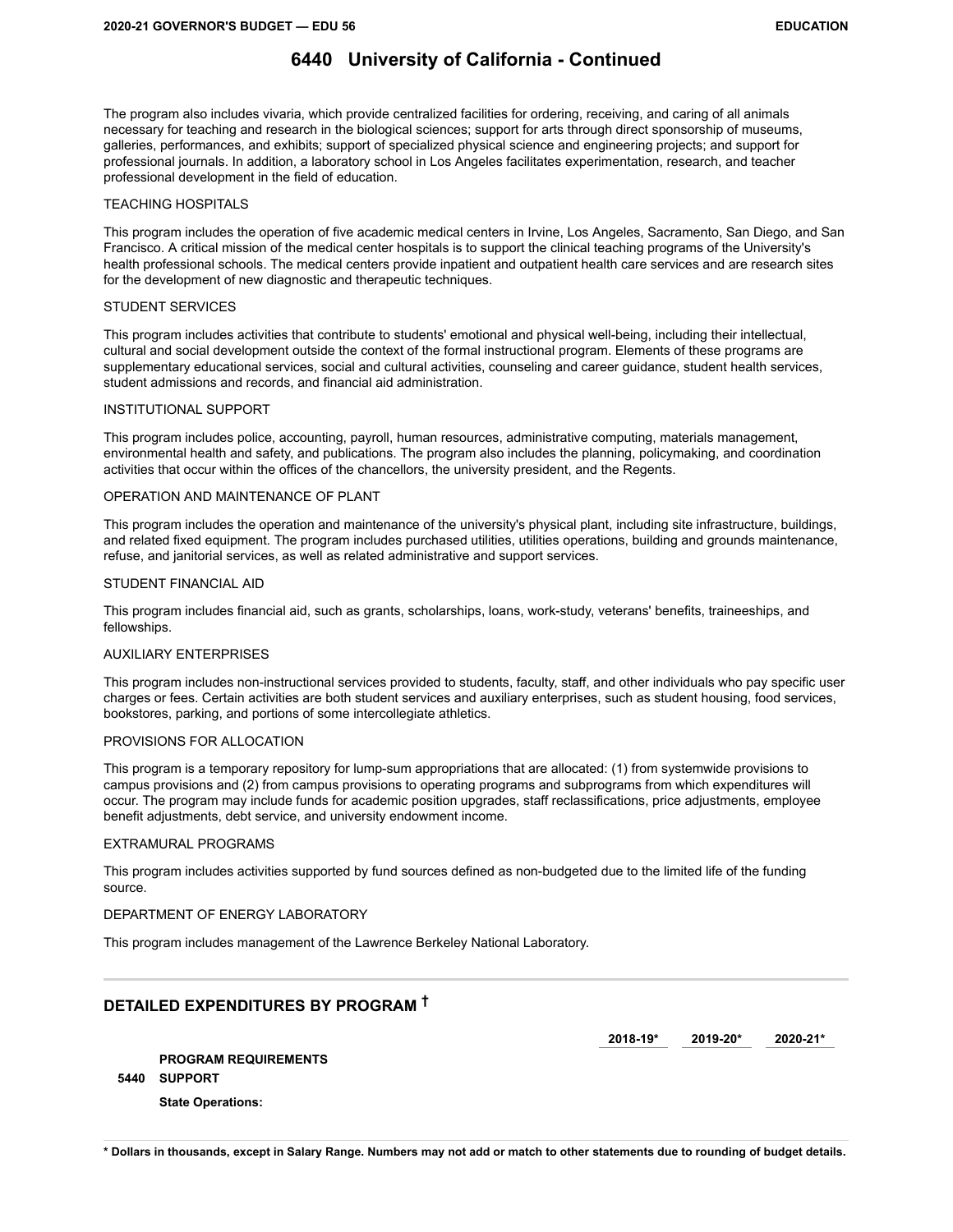|      |                                                                                                                    | 2018-19*                 | 2019-20*     | 2020-21*     |
|------|--------------------------------------------------------------------------------------------------------------------|--------------------------|--------------|--------------|
| 0001 | <b>General Fund</b>                                                                                                | \$3,743,238              | \$3,938,204  | \$3,998,067  |
| 0007 | Breast Cancer Research Account, Breast Cancer Fund                                                                 | 4,403                    | 11,390       | 14,785       |
| 0042 | State Highway Account, State Transportation Fund                                                                   | 1.000                    | 1.000        | 1,000        |
| 0046 | Public Transportation Account, State Transportation Fund                                                           | 980                      | 980          | 980          |
| 0234 | Research Account, Cigarette and Tobacco Products Surtax Fund                                                       | 7,407                    | 11,436       | 8,943        |
| 0308 | Earthquake Risk Reduction Fund of 1996                                                                             |                          | 81           |              |
| 0320 | Oil Spill Prevention and Administration Fund                                                                       | 2,500                    | 2,500        | 2,500        |
| 0814 | California State Lottery Education Fund                                                                            | 46,313                   | 41,736       | 41,672       |
| 0890 | <b>Federal Trust Fund</b>                                                                                          | 3,500                    | 3,500        | 3,500        |
| 0895 | Federal Funds - Not In State Treasury                                                                              | 3,906,489                | 4,077,000    | 4,158,000    |
| 0945 | California Breast Cancer Research Fund                                                                             | 178                      | 178          | 178          |
| 0993 | University Funds--Unclassified                                                                                     | 29,510,035               | 31,522,472   | 33,598,577   |
| 1017 | Umbilical Cord Blood Collection Program Fund                                                                       | 2,500                    | 2,500        | 2,500        |
| 3054 | <b>Health Care Benefits Fund</b>                                                                                   | 2,000                    | 2,000        | 2,000        |
| 3085 | <b>Mental Health Services Fund</b>                                                                                 | 961                      |              |              |
| 3290 | Road Maintenance and Rehabilitation Account, State Transportation Fund                                             | 5,000                    | 5,000        | 5,000        |
| 3306 | Graduate Medical Education Account, California Healthcare, Research and<br>Prevention Tobacco Tax Act of 2016 Fund | 2,000                    | 76,023       | 37,122       |
| 3310 | Medical Research Program Account, California Healthcare, Research and<br>Prevention Tobacco Tax Act of 2016 Fund   | $\overline{\phantom{a}}$ | 70,821       | 105,237      |
| 3314 | California Cannabis Tax Fund                                                                                       |                          | 2,000        |              |
| 3349 | Cannabis Tax Fund - University of California San Diego Center for Medicinal<br>Cannabis Research - Allocation 2    |                          | 2,000        | 2,000        |
| 8054 | California Cancer Research Fund                                                                                    | 425                      | 425          | 425          |
| 8103 | Type 1 Diabetes Research Fund                                                                                      | 107                      | 250          | 250          |
|      | <b>Totals, State Operations</b>                                                                                    | \$37,239,036             | \$39,771,496 | \$41,982,736 |
|      | <b>TOTALS, EXPENDITURES</b>                                                                                        |                          |              |              |
|      | <b>State Operations</b>                                                                                            | 37,239,036               | 39,771,496   | 41,982,736   |
|      | <b>Totals, Expenditures</b>                                                                                        | \$37,239,036             | \$39,771,496 | \$41,982,736 |

† Fiscal year 2018-19 budget display reflects the best available information for use in decision-making for this department and/ or these fund(s). Additional review and reconciliation of 2018-19 ending fund balances will occur in the spring to evaluate if a budget adjustment is required.

# **EXPENDITURES BY CATEGORY †**

| <b>1 State Operations</b>                                                  | <b>Positions</b>         |           |                          | <b>Expenditures</b> |              |              |  |
|----------------------------------------------------------------------------|--------------------------|-----------|--------------------------|---------------------|--------------|--------------|--|
|                                                                            | 2018-19                  | 2019-20   | 2020-21                  | 2018-19*            | 2019-20*     | 2020-21*     |  |
| PERSONAL SERVICES                                                          |                          |           |                          |                     |              |              |  |
| <b>Baseline Positions</b>                                                  | 111.099.8                | 111.099.8 | 111.099.8                | \$10.588.215        | \$10.588.215 | \$10.588.215 |  |
| <b>Other Adjustments</b>                                                   | $-1.117.3$               | 854.3     | 854.3                    | 144.378             |              |              |  |
| <b>Net Totals, Salaries and Wages</b>                                      | 109.982.5                | 111.954.1 | 111.954.1                | \$10.732.593        | \$10.588.215 | \$10,588,215 |  |
| <b>Staff Benefits</b>                                                      | $\overline{\phantom{0}}$ |           | $\overline{\phantom{a}}$ | 4.413.259           | 4.412.927    | 4,412,927    |  |
| <b>Totals, Personal Services</b>                                           | 109.982.5                | 111.954.1 | 111.954.1                | \$15.145.852        | \$15,001,142 | \$15,001,142 |  |
| OPERATING EXPENSES AND EQUIPMENT                                           |                          |           |                          | \$22,093,184        | \$24.770.354 | \$26.981.594 |  |
| TOTALS, POSITIONS AND EXPENDITURES,<br><b>ALL FUNDS (State Operations)</b> |                          |           |                          | \$37,239,036        | \$39,771,496 | \$41,982,736 |  |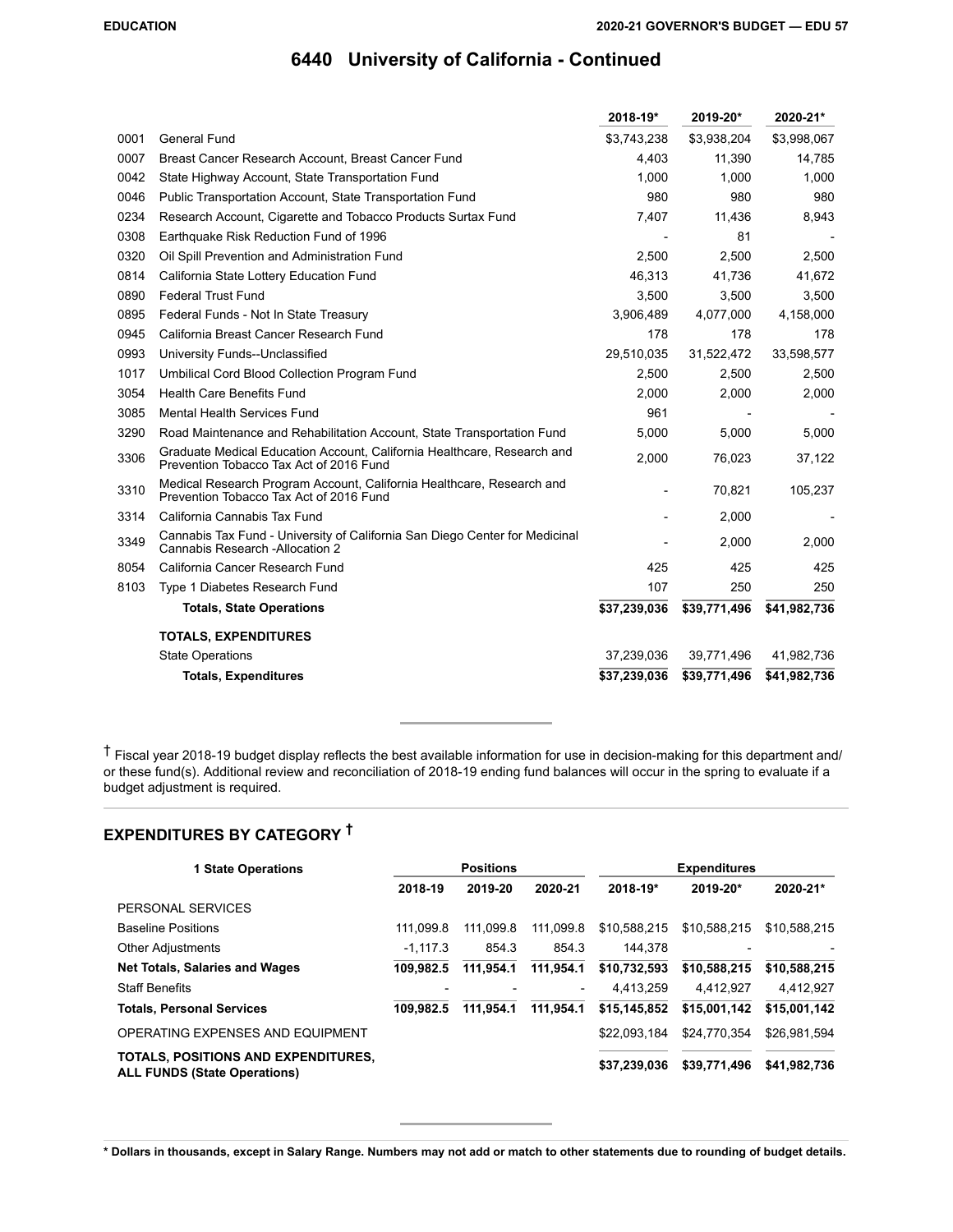† Fiscal year 2018-19 budget display reflects the best available information for use in decision-making for this department and/ or these fund(s). Additional review and reconciliation of 2018-19 ending fund balances will occur in the spring to evaluate if a budget adjustment is required.

# **DETAIL OF APPROPRIATIONS AND ADJUSTMENTS †**

| <b>1 STATE OPERATIONS</b>                                                                                                                     | 2018-19*    | 2019-20*    | 2020-21*    |
|-----------------------------------------------------------------------------------------------------------------------------------------------|-------------|-------------|-------------|
| 0001 General Fund                                                                                                                             |             |             |             |
| <b>APPROPRIATIONS</b>                                                                                                                         |             |             |             |
| 001 Budget Act appropriation                                                                                                                  | \$3,384,045 | \$3,597,795 | \$3,654,188 |
| Adjustment to Support Humane Management of Wild Horse Populations                                                                             |             | 160         |             |
| 005 Budget Act appropriation                                                                                                                  | 340,249     | 340,249     | 343,879     |
| Prior Year Balances Available:                                                                                                                |             |             |             |
| Item 6440-001-0001, Budget Act of 2016 as amended by Chapter 318, Statutes of<br>2016 and reappropriated by Item 6440-490, Budget Act of 2018 | 16,944      |             |             |
| Item 6440-001-0001, Budget Act of 2017 as reappropriated by Item 6440-491,<br>Budget Act of 2018                                              | 2,000       |             |             |
| <b>TOTALS, EXPENDITURES</b>                                                                                                                   | \$3,743,238 | \$3,938,204 | \$3,998,067 |
| 0007 Breast Cancer Research Account, Breast Cancer Fund                                                                                       |             |             |             |
| <b>APPROPRIATIONS</b>                                                                                                                         |             |             |             |
| 001 Budget Act appropriation                                                                                                                  | \$3,206     | \$10,614    | \$7,363     |
| Adjustment to Reflect Breast Cancer Research Fund Estimates                                                                                   |             | 776         |             |
| Prior Year Balances Available:                                                                                                                |             |             |             |
| Item 6440-001-0007, Budget Act of 2016 as reappropriated by Item 6440-490,<br>Budget Act of 2018                                              | 1,197       |             |             |
| Item 6440-001-0007, Budget Act of 2018 as reappropriated by Item 6440-490,<br>Budget Act of 2020                                              |             |             | 7,422       |
| <b>Totals Available</b>                                                                                                                       | \$4,403     | \$11,390    | \$14,785    |
| <b>TOTALS, EXPENDITURES</b>                                                                                                                   | \$4,403     | \$11,390    | \$14,785    |
| 0042 State Highway Account, State Transportation Fund                                                                                         |             |             |             |
| <b>APPROPRIATIONS</b>                                                                                                                         |             |             |             |
| 001 Budget Act appropriation                                                                                                                  | \$1,000     | \$1,000     | \$1,000     |
| <b>TOTALS, EXPENDITURES</b>                                                                                                                   | \$1,000     | \$1,000     | \$1,000     |
| 0046 Public Transportation Account, State Transportation Fund<br><b>APPROPRIATIONS</b>                                                        |             |             |             |
|                                                                                                                                               |             |             |             |
| 001 Budget Act appropriation                                                                                                                  | \$980       | \$980       | \$980       |
| <b>TOTALS, EXPENDITURES</b>                                                                                                                   | \$980       | \$980       | \$980       |
| 0234 Research Account, Cigarette and Tobacco Products Surtax Fund<br><b>APPROPRIATIONS</b>                                                    |             |             |             |
| 001 Budget Act appropriation                                                                                                                  | \$7,407     | \$11,436    | \$8,943     |
| <b>TOTALS, EXPENDITURES</b>                                                                                                                   | \$7,407     | \$11,436    | \$8,943     |
| 0308 Earthquake Risk Reduction Fund of 1996<br><b>APPROPRIATIONS</b>                                                                          |             |             |             |
| 001 Budget Act appropriation                                                                                                                  |             | \$81        |             |
| <b>TOTALS, EXPENDITURES</b>                                                                                                                   |             | \$81        |             |
| 0320 Oil Spill Prevention and Administration Fund                                                                                             |             |             |             |
| <b>APPROPRIATIONS</b>                                                                                                                         |             |             |             |
| 001 Budget Act appropriation                                                                                                                  | \$2,500     | \$2,500     | \$2,500     |
| <b>TOTALS, EXPENDITURES</b>                                                                                                                   | \$2,500     | \$2,500     | \$2,500     |
| 0814 California State Lottery Education Fund                                                                                                  |             |             |             |
| <b>APPROPRIATIONS</b>                                                                                                                         |             |             |             |
| Government Code section 8880.5                                                                                                                | \$46,313    | \$41,564    | \$41,672    |
| Adjustment to Reflect California State Lottery Education Fund Estimates                                                                       |             | 172         |             |
| <b>TOTALS, EXPENDITURES</b>                                                                                                                   | \$46,313    | \$41,736    | \$41,672    |
|                                                                                                                                               |             |             |             |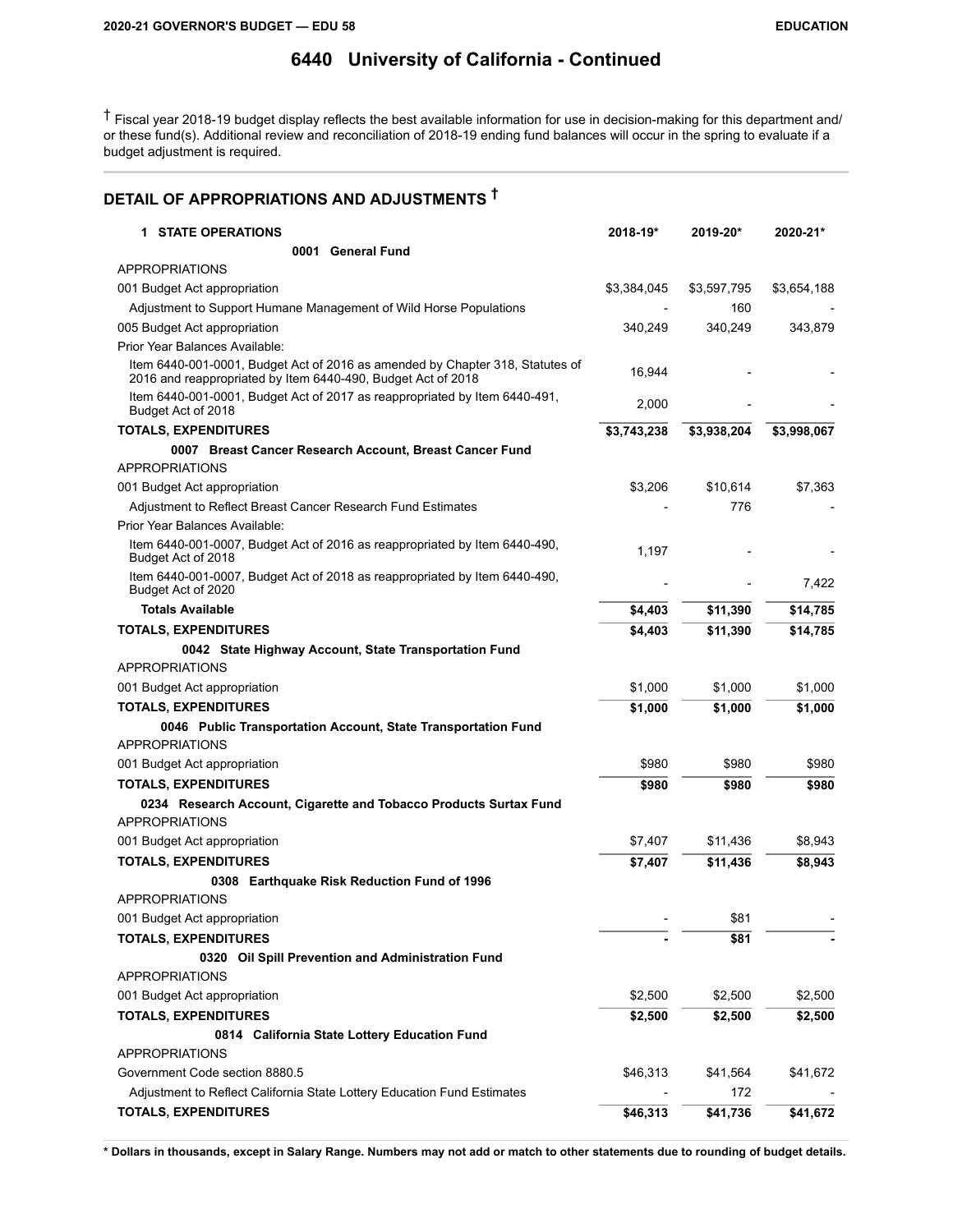| <b>1 STATE OPERATIONS</b>                                                                                               | 2018-19*     | 2019-20*     | 2020-21*     |
|-------------------------------------------------------------------------------------------------------------------------|--------------|--------------|--------------|
| 0890 Federal Trust Fund                                                                                                 |              |              |              |
| <b>APPROPRIATIONS</b>                                                                                                   |              |              |              |
| 001 Budget Act appropriation                                                                                            | \$3,500      | \$3,500      | \$3,500      |
| <b>TOTALS, EXPENDITURES</b>                                                                                             | \$3,500      | \$3,500      | \$3,500      |
| 0895 Federal Funds - Not In State Treasury                                                                              |              |              |              |
| <b>APPROPRIATIONS</b>                                                                                                   |              |              |              |
| Various authorities                                                                                                     | \$3,906,489  | \$3,974,000  | \$4,158,000  |
| Adjustment to Reflect Revised Federal Funds Estimates                                                                   |              | 103,000      |              |
| <b>TOTALS, EXPENDITURES</b>                                                                                             | \$3,906,489  | \$4,077,000  | \$4,158,000  |
| 0945 California Breast Cancer Research Fund                                                                             |              |              |              |
| <b>APPROPRIATIONS</b>                                                                                                   |              |              |              |
| 001 Budget Act appropriation                                                                                            | \$178        | \$178        | \$178        |
| <b>TOTALS, EXPENDITURES</b>                                                                                             | \$178        | \$178        | \$178        |
| 0993 University Funds--Unclassified                                                                                     |              |              |              |
| <b>APPROPRIATIONS</b>                                                                                                   |              |              |              |
| Various authorities                                                                                                     | \$29,510,035 | \$30,207,267 | \$33,598,577 |
| Adjustment to Reflect Revised University Funds Estimates                                                                |              | 1,315,205    |              |
| <b>TOTALS, EXPENDITURES</b>                                                                                             | \$29,510,035 | \$31,522,472 | \$33,598,577 |
| 1017 Umbilical Cord Blood Collection Program Fund                                                                       |              |              |              |
| <b>APPROPRIATIONS</b>                                                                                                   |              |              |              |
| 001 Budget Act appropriation                                                                                            | \$2,500      | \$2,500      | \$2,500      |
| <b>TOTALS, EXPENDITURES</b>                                                                                             | \$2,500      | \$2,500      | \$2,500      |
| 3054 Health Care Benefits Fund                                                                                          |              |              |              |
| <b>APPROPRIATIONS</b>                                                                                                   |              |              |              |
| 001 Budget Act appropriation                                                                                            | \$2,000      | \$2,000      | \$2,000      |
| <b>TOTALS, EXPENDITURES</b>                                                                                             | \$2,000      | \$2,000      | \$2,000      |
| 3085 Mental Health Services Fund                                                                                        |              |              |              |
| Prior Year Balances Available:                                                                                          |              |              |              |
| Item 6440-001-3085, Budget Act of 2014 as reappropriated by Item 6440-490,<br>Budget Act of 2018                        | 961          |              |              |
| <b>TOTALS, EXPENDITURES</b>                                                                                             | \$961        |              |              |
| 3290 Road Maintenance and Rehabilitation Account, State Transportation<br><b>Fund</b>                                   |              |              |              |
| <b>APPROPRIATIONS</b>                                                                                                   |              |              |              |
| 001 Budget Act appropriation                                                                                            | \$5,000      | \$5,000      | \$5,000      |
| <b>TOTALS, EXPENDITURES</b>                                                                                             | \$5,000      | \$5,000      | \$5,000      |
| 3306 Graduate Medical Education Account, California Healthcare, Research<br>and Prevention Tobacco Tax Act of 2016 Fund |              |              |              |
| <b>APPROPRIATIONS</b>                                                                                                   |              |              |              |
| Revenue and Taxation Code sections 30130.57(c) and (f)                                                                  | \$2,000      | \$38,701     | \$37,122     |
| Past Year Adjustments and Carryover                                                                                     |              | 38,000       |              |
| Proposition 56 Backfill for Graduate Medical Education                                                                  |              | -678         |              |
| <b>Totals Available</b>                                                                                                 | \$2,000      | \$76,023     | \$37,122     |
| <b>TOTALS, EXPENDITURES</b>                                                                                             | \$2,000      | \$76,023     | \$37,122     |
| 3310 Medical Research Program Account, California Healthcare, Research<br>and Prevention Tobacco Tax Act of 2016 Fund   |              |              |              |
| <b>APPROPRIATIONS</b>                                                                                                   |              |              |              |
| Revenue and Taxation Code sections 30130.55(c) and 30130.57(f)                                                          |              | \$70,821     | \$105,237    |
| <b>TOTALS, EXPENDITURES</b>                                                                                             |              | \$70,821     | \$105,237    |
| 3314 California Cannabis Tax Fund                                                                                       |              |              |              |
| <b>APPROPRIATIONS</b>                                                                                                   |              |              |              |
| Past Year Adjustments and Carryover                                                                                     |              | \$2,000      |              |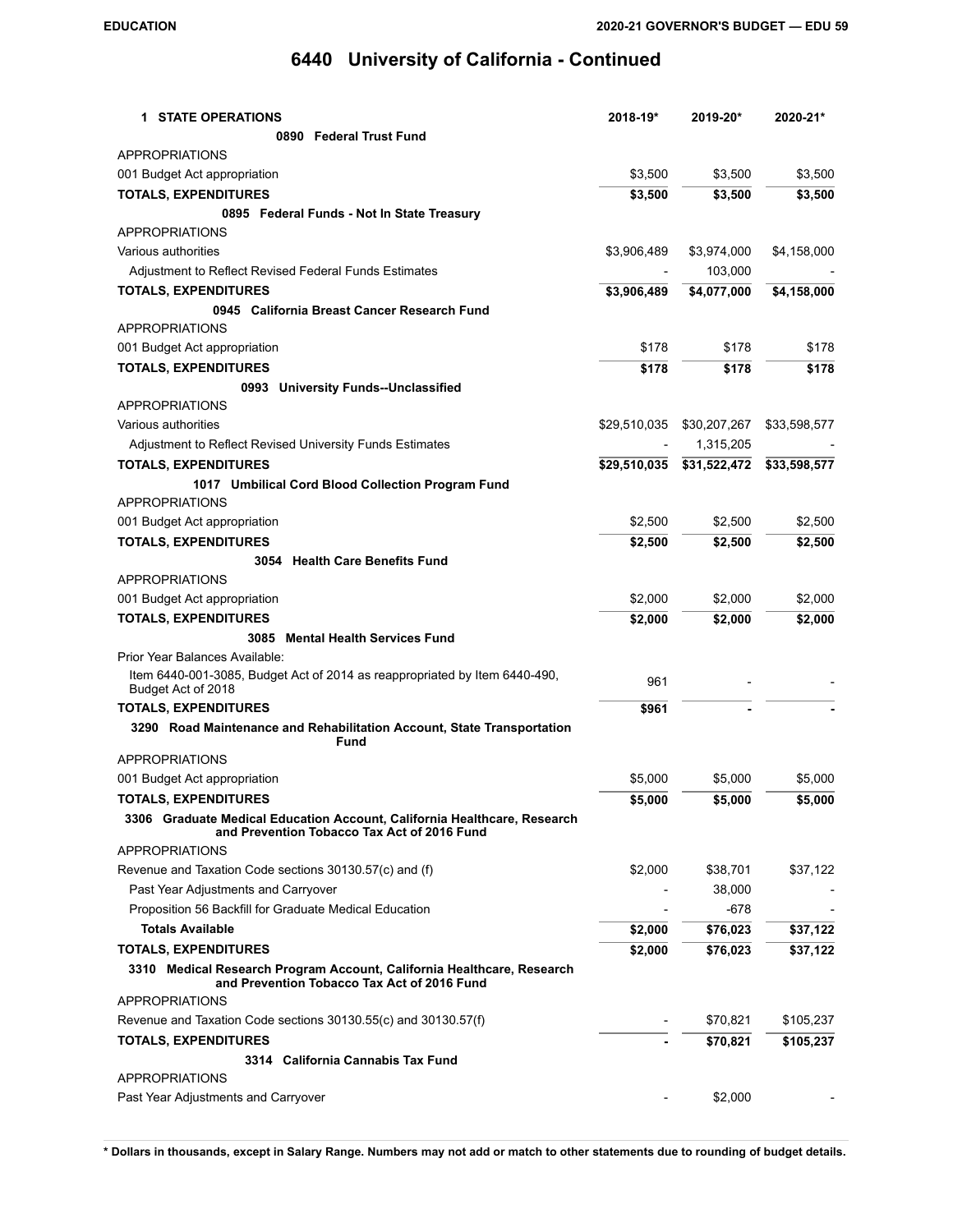| <b>STATE OPERATIONS</b><br>1.                                                                                              | 2018-19*     | 2019-20*     | 2020-21*     |
|----------------------------------------------------------------------------------------------------------------------------|--------------|--------------|--------------|
| <b>Totals Available</b>                                                                                                    |              | \$2,000      |              |
| <b>TOTALS, EXPENDITURES</b>                                                                                                |              | \$2,000      |              |
| 3349 Cannabis Tax Fund - University of California San Diego Center for<br><b>Medicinal Cannabis Research -Allocation 2</b> |              |              |              |
| <b>APPROPRIATIONS</b>                                                                                                      |              |              |              |
| Revenue and Taxation Code section 34019(e)                                                                                 |              | \$2,000      | \$2,000      |
| <b>TOTALS, EXPENDITURES</b>                                                                                                |              | \$2,000      | \$2,000      |
| <b>California Cancer Research Fund</b><br>8054                                                                             |              |              |              |
| <b>APPROPRIATIONS</b>                                                                                                      |              |              |              |
| 001 Budget Act appropriation                                                                                               | \$425        | \$425        | \$425        |
| <b>TOTALS, EXPENDITURES</b>                                                                                                | \$425        | \$425        | \$425        |
| 8103 Type 1 Diabetes Research Fund                                                                                         |              |              |              |
| <b>APPROPRIATIONS</b>                                                                                                      |              |              |              |
| 001 Budget Act appropriation                                                                                               | \$107        | \$250        | \$250        |
| <b>Totals Available</b>                                                                                                    | \$107        | \$250        | \$250        |
| <b>TOTALS, EXPENDITURES</b>                                                                                                | \$107        | \$250        | \$250        |
| Total Expenditures, All Funds, (State Operations)                                                                          | \$37,239,036 | \$39,771,496 | \$41,982,736 |

† Fiscal year 2018-19 budget display reflects the best available information for use in decision-making for this department and/ or these fund(s). Additional review and reconciliation of 2018-19 ending fund balances will occur in the spring to evaluate if a budget adjustment is required.

# **FUND CONDITION STATEMENTS †**

|                                                                   | 2018-19* | 2019-20* | 2020-21* |
|-------------------------------------------------------------------|----------|----------|----------|
| <b>Earthquake Risk Reduction Fund of 1996<sup>S</sup></b><br>0308 |          |          |          |
| <b>BEGINNING BALANCE</b>                                          | \$81     | 81       |          |
| <b>Adjusted Beginning Balance</b>                                 | \$81     | \$81     |          |
| <b>Total Resources</b>                                            | \$81     | \$81     |          |
| EXPENDITURE AND EXPENDITURE ADJUSTMENTS                           |          |          |          |
| 6440 University of California (State Operations)                  |          | 81       |          |
| Total Expenditures and Expenditure Adjustments                    |          | \$81     |          |
| <b>FUND BALANCE</b>                                               | \$81     |          |          |
| Reserve for economic uncertainties                                | 81       |          |          |
| 0945 California Breast Cancer Research Fund <sup>N</sup>          |          |          |          |
| <b>BEGINNING BALANCE</b>                                          |          | \$238    | \$275    |
| <b>Adjusted Beginning Balance</b>                                 |          | \$238    | \$275    |
| REVENUES, TRANSFERS, AND OTHER ADJUSTMENTS                        |          |          |          |
| Revenues:                                                         |          |          |          |
| 4171300 Donations                                                 | \$7      | 7        | 7        |
| 4172500 Miscellaneous Revenue                                     | 416      | 215      | 215      |
| Total Revenues, Transfers, and Other Adjustments                  | \$423    | \$222    | \$222    |
| <b>Total Resources</b>                                            | \$423    | \$460    | \$497    |
| EXPENDITURE AND EXPENDITURE ADJUSTMENTS                           |          |          |          |
| 6440 University of California (State Operations)                  | 178      | 178      | 178      |
| 7730 Franchise Tax Board (State Operations)                       | 7        | 7        | 7        |
| Total Expenditures and Expenditure Adjustments                    | \$185    | \$185    | \$185    |
| <b>FUND BALANCE</b>                                               | \$238    | \$275    | \$312    |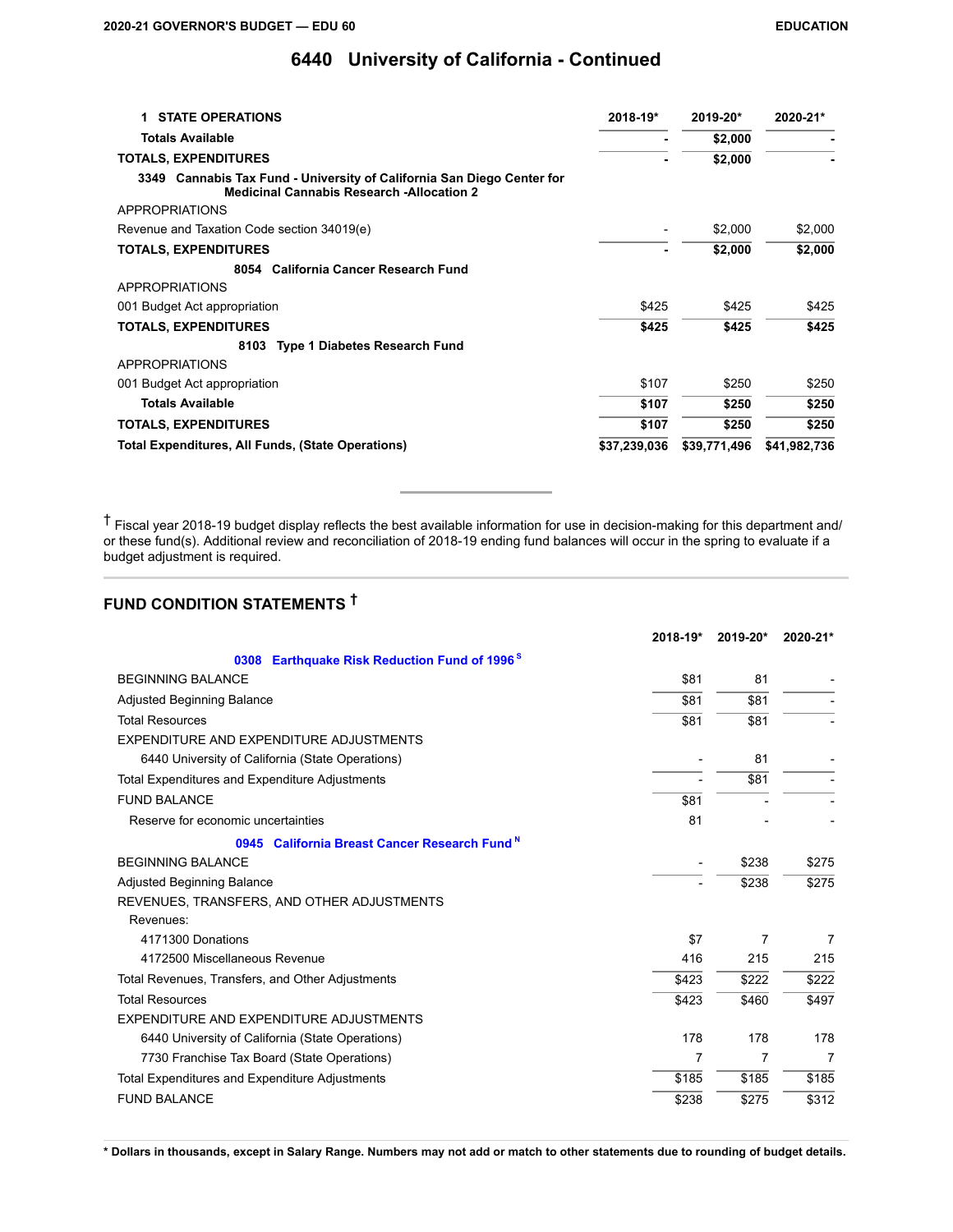|                                                                                                                                                                                                                  | $2018 - 19*$ | 2019-20* | 2020-21* |
|------------------------------------------------------------------------------------------------------------------------------------------------------------------------------------------------------------------|--------------|----------|----------|
| Reserve for economic uncertainties                                                                                                                                                                               | 238          | 275      | 312      |
| 1017 Umbilical Cord Blood Collection Program Fund <sup>8</sup>                                                                                                                                                   |              |          |          |
| <b>BEGINNING BALANCE</b>                                                                                                                                                                                         | \$7,108      | \$7,887  | \$8,666  |
| <b>Adjusted Beginning Balance</b>                                                                                                                                                                                | \$7,108      | \$7,887  | \$8,666  |
| REVENUES, TRANSFERS, AND OTHER ADJUSTMENTS                                                                                                                                                                       |              |          |          |
| Revenues:                                                                                                                                                                                                        |              |          |          |
| 4140000 Document Sales                                                                                                                                                                                           | 3,279        | 3,279    | 3,279    |
| Total Revenues, Transfers, and Other Adjustments                                                                                                                                                                 | \$3,279      | \$3,279  | \$3,279  |
| <b>Total Resources</b>                                                                                                                                                                                           | \$10,387     | \$11,166 | \$11,945 |
| EXPENDITURE AND EXPENDITURE ADJUSTMENTS                                                                                                                                                                          |              |          |          |
| 6440 University of California (State Operations)                                                                                                                                                                 | 2,500        | 2,500    | 2,500    |
| Total Expenditures and Expenditure Adjustments                                                                                                                                                                   | \$2,500      | \$2,500  | \$2,500  |
| <b>FUND BALANCE</b>                                                                                                                                                                                              | \$7,887      | \$8,666  | \$9,445  |
| Reserve for economic uncertainties                                                                                                                                                                               | 7,887        | 8,666    | 9,445    |
| 3054 Health Care Benefits Fund <sup>8</sup>                                                                                                                                                                      |              |          |          |
| <b>BEGINNING BALANCE</b>                                                                                                                                                                                         | \$998        | \$998    | \$998    |
| Adjusted Beginning Balance                                                                                                                                                                                       | \$998        | \$998    | \$998    |
| REVENUES, TRANSFERS, AND OTHER ADJUSTMENTS                                                                                                                                                                       |              |          |          |
| Revenues:                                                                                                                                                                                                        |              |          |          |
| 4129400 Other Regulatory Licenses and Permits                                                                                                                                                                    | 2,000        | 2,000    | 2,000    |
| Total Revenues, Transfers, and Other Adjustments                                                                                                                                                                 | \$2,000      | \$2,000  | \$2,000  |
| <b>Total Resources</b>                                                                                                                                                                                           | \$2,998      | \$2,998  | \$2,998  |
| EXPENDITURE AND EXPENDITURE ADJUSTMENTS                                                                                                                                                                          |              |          |          |
| 6440 University of California (State Operations)                                                                                                                                                                 | 2,000        | 2,000    | 2,000    |
| Total Expenditures and Expenditure Adjustments                                                                                                                                                                   | \$2,000      | \$2,000  | \$2,000  |
| <b>FUND BALANCE</b>                                                                                                                                                                                              | \$998        | \$998    | \$998    |
| Reserve for economic uncertainties                                                                                                                                                                               | 998          | 998      | 998      |
| 3306 Graduate Medical Education Account, California Healthcare, Research and<br><b>Prevention Tobacco Tax Act of 2016 Fund</b> <sup>8</sup>                                                                      |              |          |          |
| <b>BEGINNING BALANCE</b>                                                                                                                                                                                         |              | \$38,000 |          |
|                                                                                                                                                                                                                  |              |          |          |
| Adjusted Beginning Balance<br>REVENUES, TRANSFERS, AND OTHER ADJUSTMENTS                                                                                                                                         |              | \$38,000 |          |
| <b>Transfers and Other Adjustments</b>                                                                                                                                                                           |              |          |          |
| Revenue Transfer from California Healthcare, Research and Prevention Tobacco Tax Act                                                                                                                             |              |          |          |
| of 2016 Fund (3304) to Graduate Medical Education Account Fund (3306) per Revenue<br>and Taxation Code Section 30130.57(c)                                                                                       | \$40,000     | 38,023   | \$37,122 |
| Total Revenues, Transfers, and Other Adjustments                                                                                                                                                                 | \$40,000     | \$38,023 | \$37,122 |
| <b>Total Resources</b>                                                                                                                                                                                           | \$40,000     | \$76,023 | \$37,122 |
| EXPENDITURE AND EXPENDITURE ADJUSTMENTS                                                                                                                                                                          |              |          |          |
| 6440 University of California (State Operations)                                                                                                                                                                 | 2,000        | 76,023   | 37,122   |
| Total Expenditures and Expenditure Adjustments                                                                                                                                                                   | \$2,000      | \$76,023 | \$37,122 |
| <b>FUND BALANCE</b>                                                                                                                                                                                              | \$38,000     |          |          |
| Reserve for economic uncertainties                                                                                                                                                                               | 38,000       |          |          |
| 3310 Medical Research Program Account, California Healthcare, Research and                                                                                                                                       |              |          |          |
| Prevention Tobacco Tax Act of 2016 Fund <sup>S</sup>                                                                                                                                                             |              |          |          |
| <b>BEGINNING BALANCE</b>                                                                                                                                                                                         | \$6,220      | \$68,138 | \$51,891 |
| Adjusted Beginning Balance                                                                                                                                                                                       | \$6,220      | \$68,138 | \$51,891 |
| REVENUES, TRANSFERS, AND OTHER ADJUSTMENTS                                                                                                                                                                       |              |          |          |
| Transfers and Other Adjustments                                                                                                                                                                                  |              |          |          |
| Revenue Transfer from California Healthcare, Research and Prevention Tobacco Tax Act<br>of 2016 Fund (3304) to Medical Research Program Account Fund (3310) per Revenue<br>and Taxation Code Section 30130.55(c) | 61,918       | 54,574   | 53,346   |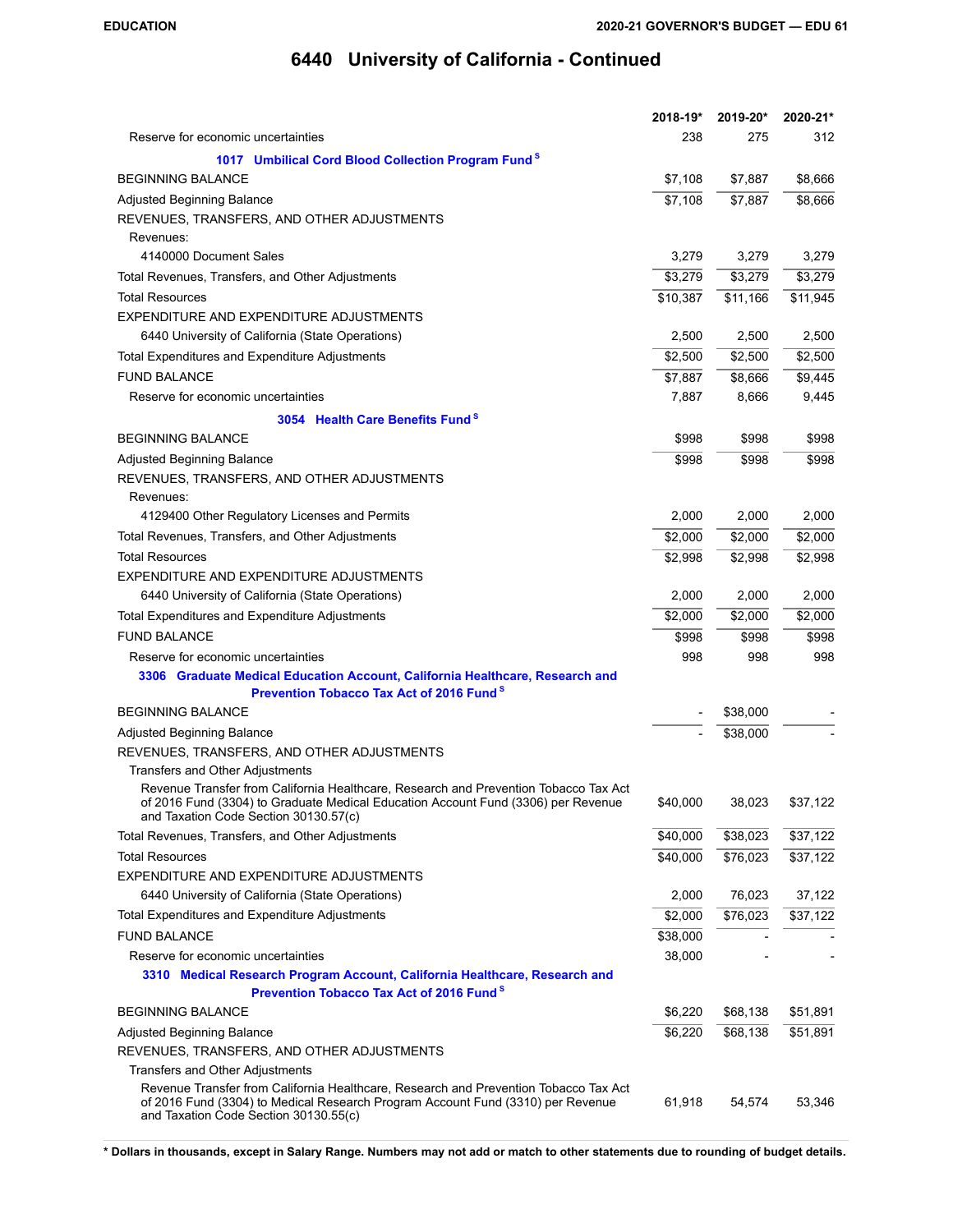|                                                                                                                                                                                                                                           | 2018-19* | 2019-20*  | 2020-21*  |
|-------------------------------------------------------------------------------------------------------------------------------------------------------------------------------------------------------------------------------------------|----------|-----------|-----------|
| Total Revenues, Transfers, and Other Adjustments                                                                                                                                                                                          | \$61,918 | \$54,574  | \$53,346  |
| <b>Total Resources</b>                                                                                                                                                                                                                    | \$68,138 | \$122,712 | \$105,237 |
| EXPENDITURE AND EXPENDITURE ADJUSTMENTS                                                                                                                                                                                                   |          |           |           |
| 6440 University of California (State Operations)                                                                                                                                                                                          |          | 70,821    | 105,237   |
| Total Expenditures and Expenditure Adjustments                                                                                                                                                                                            |          | \$70,821  | \$105,237 |
| <b>FUND BALANCE</b>                                                                                                                                                                                                                       | \$68,138 | \$51,891  |           |
| Reserve for economic uncertainties                                                                                                                                                                                                        | 68,138   | 51,891    |           |
| 3349 Cannabis Tax Fund - University of California San Diego Center for Medicinal                                                                                                                                                          |          |           |           |
| <b>Cannabis Research -Allocation 2<sup>S</sup></b>                                                                                                                                                                                        |          |           |           |
| <b>BEGINNING BALANCE</b>                                                                                                                                                                                                                  |          |           |           |
| REVENUES, TRANSFERS, AND OTHER ADJUSTMENTS                                                                                                                                                                                                |          |           |           |
| Transfers and Other Adjustments                                                                                                                                                                                                           |          |           |           |
| Revenue Transfer from the California Cannabis Tax Fund (3314) to Cannabis Tax Fund -<br>University of California San Diego Center for Medicinal Cannabis Research - Allocation 2<br>(3349) per Revenue and Taxation Code Section 34019(e) |          | 2.000     | 2.000     |
| Total Revenues, Transfers, and Other Adjustments                                                                                                                                                                                          |          | \$2,000   | \$2,000   |
| <b>Total Resources</b>                                                                                                                                                                                                                    |          | \$2,000   | \$2,000   |
| EXPENDITURE AND EXPENDITURE ADJUSTMENTS                                                                                                                                                                                                   |          |           |           |
| 6440 University of California (State Operations)                                                                                                                                                                                          |          | 2,000     | 2,000     |
| Total Expenditures and Expenditure Adjustments                                                                                                                                                                                            |          | \$2,000   | \$2,000   |
| <b>FUND BALANCE</b>                                                                                                                                                                                                                       |          |           |           |

† Fiscal year 2018-19 budget display reflects the best available information for use in decision-making for this department and/ or these fund(s). Additional review and reconciliation of 2018-19 ending fund balances will occur in the spring to evaluate if a budget adjustment is required.

## **CHANGES IN AUTHORIZED POSITIONS †**

|                                     |            | <b>Positions</b> |           | <b>Expenditures</b> |              |              |
|-------------------------------------|------------|------------------|-----------|---------------------|--------------|--------------|
|                                     | 2018-19    | 2019-20          | 2020-21   | 2018-19*            | 2019-20*     | 2020-21*     |
| <b>Baseline Positions</b>           | 111.099.8  | 111.099.8        | 111.099.8 | \$10.588.215        | \$10.588.215 | \$10,588,215 |
| <b>Salary and Other Adjustments</b> | $-1.117.3$ | 854.3            | 854.3     | 144.378             |              |              |
| <b>Totals, Adjustments</b>          | $-1.117.3$ | 854.3            | 854.3     | \$144.378           | \$-          | \$-          |
| <b>TOTALS, SALARIES AND WAGES</b>   | 109.982.5  | 111.954.1        | 111.954.1 | \$10,732,593        | \$10,588,215 | \$10,588,215 |

† Fiscal year 2018-19 budget display reflects the best available information for use in decision-making for this department and/ or these fund(s). Additional review and reconciliation of 2018-19 ending fund balances will occur in the spring to evaluate if a budget adjustment is required.

## **6445 California Institute for Regenerative Medicine**

Proposition 71, the California Stem Cell Research and Cures Act, was approved by California voters on November 2, 2004, providing \$3 billion in general obligation bond funding for stem cell research conducted at California universities, research institutions, and companies. It also established the California Institute for Regenerative Medicine to make grants and loans for stem cell research. The Institute's mission is to accelerate stem cell treatments to patients with unmet medical needs.

The Independent Citizen's Oversight Committee is the 29-member governing board for the Institute. The members are public officials, appointed on the basis of their experience earned in California's leading universities, non-profit academic and research institutions, patient advocacy groups, and the life sciences biotechnology industry.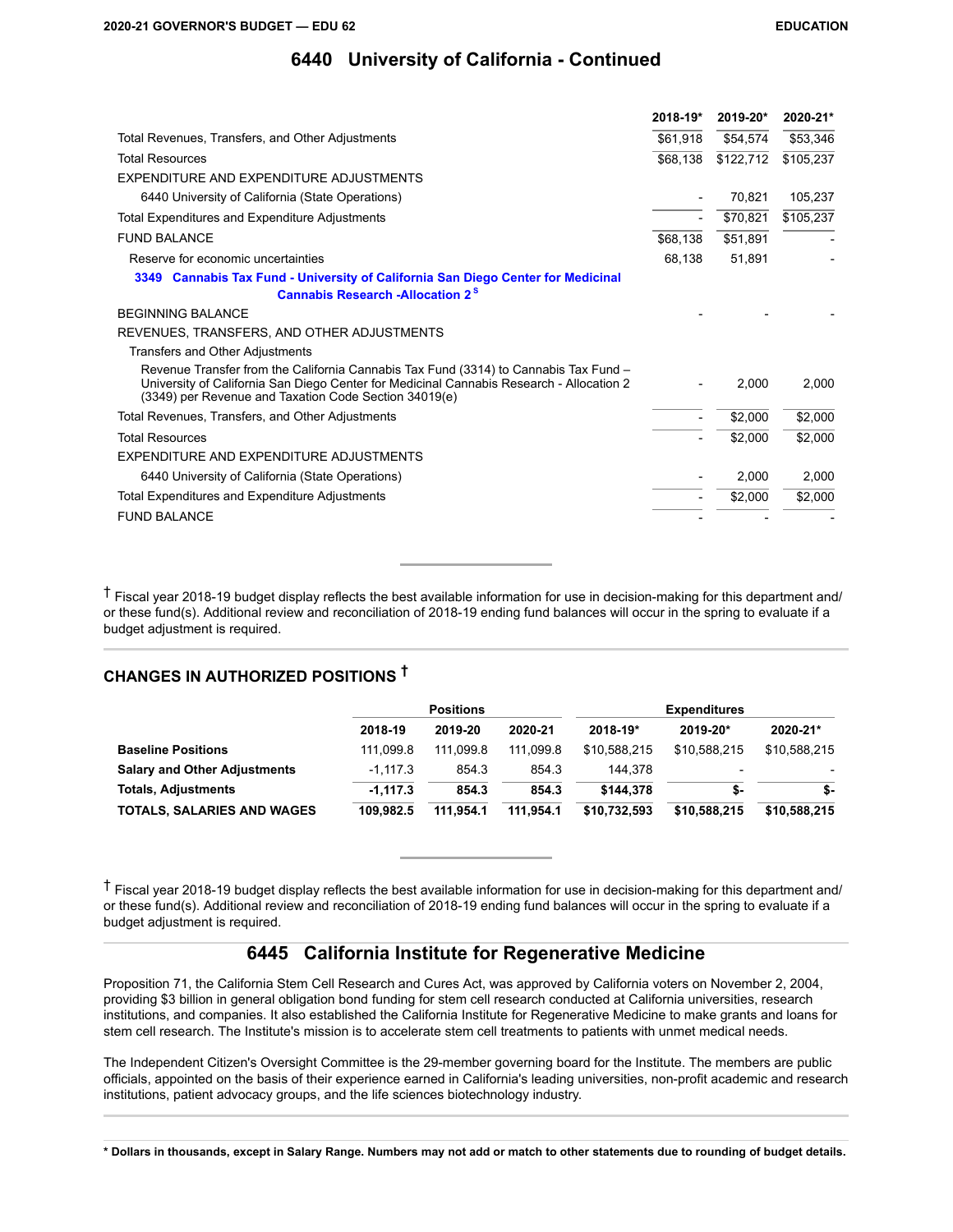# **6445 California Institute for Regenerative Medicine - Continued**

## **3-YEAR EXPENDITURES AND POSITIONS**

|                          | <b>Positions</b> |          |            |                        |                                                                                                                 |
|--------------------------|------------------|----------|------------|------------------------|-----------------------------------------------------------------------------------------------------------------|
| 2018-19                  | 2019-20          | 2020-21  | $2018-19*$ |                        | 2020-21*                                                                                                        |
| 40.3                     | 44.4             | 44.4     | \$207,649  |                        | \$266,827                                                                                                       |
| $\overline{\phantom{0}}$ | $-1.7$           | $-1.7$   | -          |                        | $-1,213$                                                                                                        |
| 40.3                     | 42.7             | 42.7     | \$207.649  |                        | \$265.614                                                                                                       |
|                          |                  | 2018-19* |            |                        | 2020-21*                                                                                                        |
|                          |                  |          |            |                        | \$265,614                                                                                                       |
|                          |                  |          |            |                        | \$265,614                                                                                                       |
|                          |                  |          |            | \$207.649<br>\$207,649 | <b>Expenditures</b><br>2019-20*<br>\$266.827<br>$-1.213$<br>\$265.614<br>$2019 - 20*$<br>\$265.614<br>\$265.614 |

## **LEGAL CITATIONS AND AUTHORITY**

### DEPARTMENT AUTHORITY

California Constitution, Article XXXV; Health and Safety Code, Section 125290.10 et seq.

## **DETAILED BUDGET ADJUSTMENTS**

|                                                  | 2019-20*               |                              |                  | 2020-21*               |                       |                  |
|--------------------------------------------------|------------------------|------------------------------|------------------|------------------------|-----------------------|------------------|
|                                                  | General<br><b>Fund</b> | <b>Other</b><br><b>Funds</b> | <b>Positions</b> | General<br><b>Fund</b> | Other<br><b>Funds</b> | <b>Positions</b> |
| <b>Workload Budget Adjustments</b>               |                        |                              |                  |                        |                       |                  |
| <b>Other Workload Budget Adjustments</b>         |                        |                              |                  |                        |                       |                  |
| • Miscellaneous Baseline Adjustments             | \$-                    | $$-1.213$                    | $-1.7$           | S-                     | $$-1.213$             | $-1.7$           |
| <b>Totals, Other Workload Budget Adjustments</b> | \$-                    | $$-1,213$                    | $-1.7$           | \$-                    | $$-1.213$             | $-1.7$           |
| <b>Totals, Workload Budget Adjustments</b>       | \$-                    | $$-1,213$                    | $-1.7$           | \$-                    | $$-1,213$             | $-1.7$           |
| <b>Totals, Budget Adjustments</b>                | \$-                    | $$-1,213$                    | $-1.7$           | \$-                    | $$-1,213$             | $-1.7$           |

### **DETAILED EXPENDITURES BY PROGRAM**

|      |                                                       | 2018-19*  | 2019-20*  | 2020-21*  |
|------|-------------------------------------------------------|-----------|-----------|-----------|
|      | <b>PROGRAM REQUIREMENTS</b>                           |           |           |           |
| 5520 | <b>CALIFORNIA INSTITUTE FOR REGENERATIVE MEDICINE</b> |           |           |           |
|      | <b>State Operations:</b>                              |           |           |           |
| 6047 | California Stem Cell Research and Cures Fund          | \$14,470  | \$16,827  | \$16,827  |
|      | <b>Totals, State Operations</b>                       | \$14,470  | \$16,827  | \$16,827  |
|      | <b>Local Assistance:</b>                              |           |           |           |
| 6047 | California Stem Cell Research and Cures Fund          | \$193,179 | \$250,000 | \$250,000 |
|      | <b>Totals, Local Assistance</b>                       | \$193,179 | \$250,000 | \$250,000 |
|      | <b>PROGRAM REQUIREMENTS</b>                           |           |           |           |
| 9990 | UNSCHEDULED ITEMS OF APPROPRIATION                    |           |           |           |
|      | <b>State Operations:</b>                              |           |           |           |
| 6047 | California Stem Cell Research and Cures Fund          | \$-       | $-$1,213$ | $-$1,213$ |
|      | <b>Totals, State Operations</b>                       | \$-       | $-$1,213$ | $-$1,213$ |
|      | <b>TOTALS, EXPENDITURES</b>                           |           |           |           |
|      | <b>State Operations</b>                               | 14,470    | 15,614    | 15,614    |
|      | Local Assistance                                      | 193,179   | 250,000   | 250,000   |
|      |                                                       |           |           |           |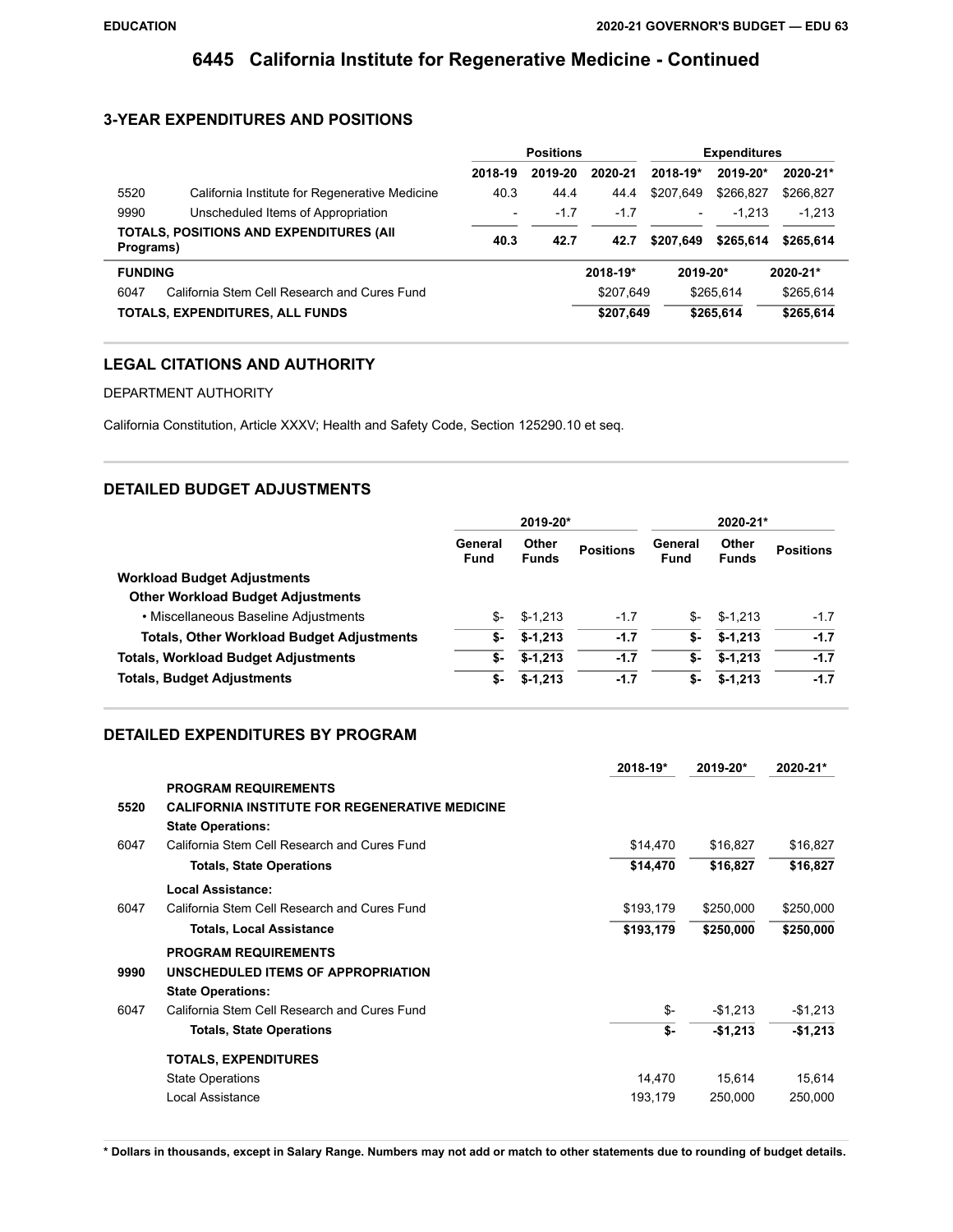# **6445 California Institute for Regenerative Medicine - Continued**

|                             | $2018 - 19*$ | 2019-20*  | 2020-21*  |
|-----------------------------|--------------|-----------|-----------|
| <b>Totals, Expenditures</b> | \$207.649    | \$265.614 | \$265.614 |

### **EXPENDITURES BY CATEGORY**

| <b>1 State Operations</b>                                           | <b>Positions</b> |         |                          | 2018-19*<br>2019-20* | <b>Expenditures</b> |          |  |
|---------------------------------------------------------------------|------------------|---------|--------------------------|----------------------|---------------------|----------|--|
|                                                                     | 2018-19          | 2019-20 | 2020-21                  |                      |                     | 2020-21* |  |
| PERSONAL SERVICES                                                   |                  |         |                          |                      |                     |          |  |
| <b>Baseline Positions</b>                                           | 44.4             | 44.4    | 44.4                     | \$8.426              | \$8.426             | \$8.426  |  |
| <b>Other Adjustments</b>                                            | $-4.1$           | $-1.7$  | $-1.7$                   | $-509$               | -748                | $-748$   |  |
| <b>Net Totals, Salaries and Wages</b>                               | 40.3             | 42.7    | 42.7                     | \$7.917              | \$7,678             | \$7,678  |  |
| <b>Staff Benefits</b>                                               |                  |         | $\overline{\phantom{a}}$ | 3.269                | 3.711               | 3.711    |  |
| <b>Totals, Personal Services</b>                                    | 40.3             | 42.7    | 42.7                     | \$11.186             | \$11.389            | \$11,389 |  |
| OPERATING EXPENSES AND EQUIPMENT                                    |                  |         |                          | \$3.284              | \$4,225             | \$4,225  |  |
| TOTALS. POSITIONS AND EXPENDITURES. ALL FUNDS<br>(State Operations) |                  |         |                          | \$14,470             | \$15,614            | \$15,614 |  |

| 2 Local Assistance                                        |           | <b>Expenditures</b> |              |
|-----------------------------------------------------------|-----------|---------------------|--------------|
|                                                           | 2018-19*  | 2019-20*            | $2020 - 21*$ |
| Grants and Subventions - Governmental                     | \$193.179 | \$250.000           | \$250.000    |
| <b>TOTALS, EXPENDITURES, ALL FUNDS (Local Assistance)</b> | \$193.179 | \$250,000           | \$250,000    |

### **DETAIL OF APPROPRIATIONS AND ADJUSTMENTS**

| <b>STATE OPERATIONS</b><br>$\mathbf 1$                                  | 2018-19*     | 2019-20*  | 2020-21*  |
|-------------------------------------------------------------------------|--------------|-----------|-----------|
| 6047 California Stem Cell Research and Cures Fund                       |              |           |           |
| <b>APPROPRIATIONS</b>                                                   |              |           |           |
| Health and Safety Code section 125290.70(a)(2)                          | \$6,280      | \$7.528   | \$6,990   |
| Current Year Expenditure Adjustments                                    |              | $-538$    |           |
| Health and Safety Code section 125290.70(a)(1)(C)                       | 6,092        | 6.758     | 6,128     |
| Current Year Expenditure Adjustments                                    |              | $-630$    |           |
| Health and Safety Code section 125290.70(a)(1)(A) (grants and loans)    | 2,098        | 2,541     | 2,496     |
| <b>Current Year Expenditure Adjustments</b>                             |              | -45       |           |
| <b>Totals Available</b>                                                 | \$14,470     | \$15,614  | \$15,614  |
| <b>TOTALS, EXPENDITURES</b>                                             | \$14,470     | \$15,614  | \$15,614  |
| <b>Total Expenditures, All Funds, (State Operations)</b>                | \$14,470     | \$15,614  | \$15,614  |
| 2 LOCAL ASSISTANCE                                                      | $2018 - 19*$ | 2019-20*  | 2020-21*  |
| 6047 California Stem Cell Research and Cures Fund                       |              |           |           |
| APPROPRIATIONS                                                          |              |           |           |
| Health and Safety Code section 125290.70(a)(1)(A) (grants and loans)    | \$193,179    | \$250,000 | \$250,000 |
| <b>Totals Available</b>                                                 | \$193,179    | \$250,000 | \$250,000 |
| <b>TOTALS, EXPENDITURES</b>                                             | \$193,179    | \$250,000 | \$250,000 |
| Total Expenditures, All Funds, (Local Assistance)                       | \$193,179    | \$250,000 | \$250,000 |
| TOTALS, EXPENDITURES, ALL FUNDS (State Operations and Local Assistance) | \$207,649    | \$265,614 | \$265,614 |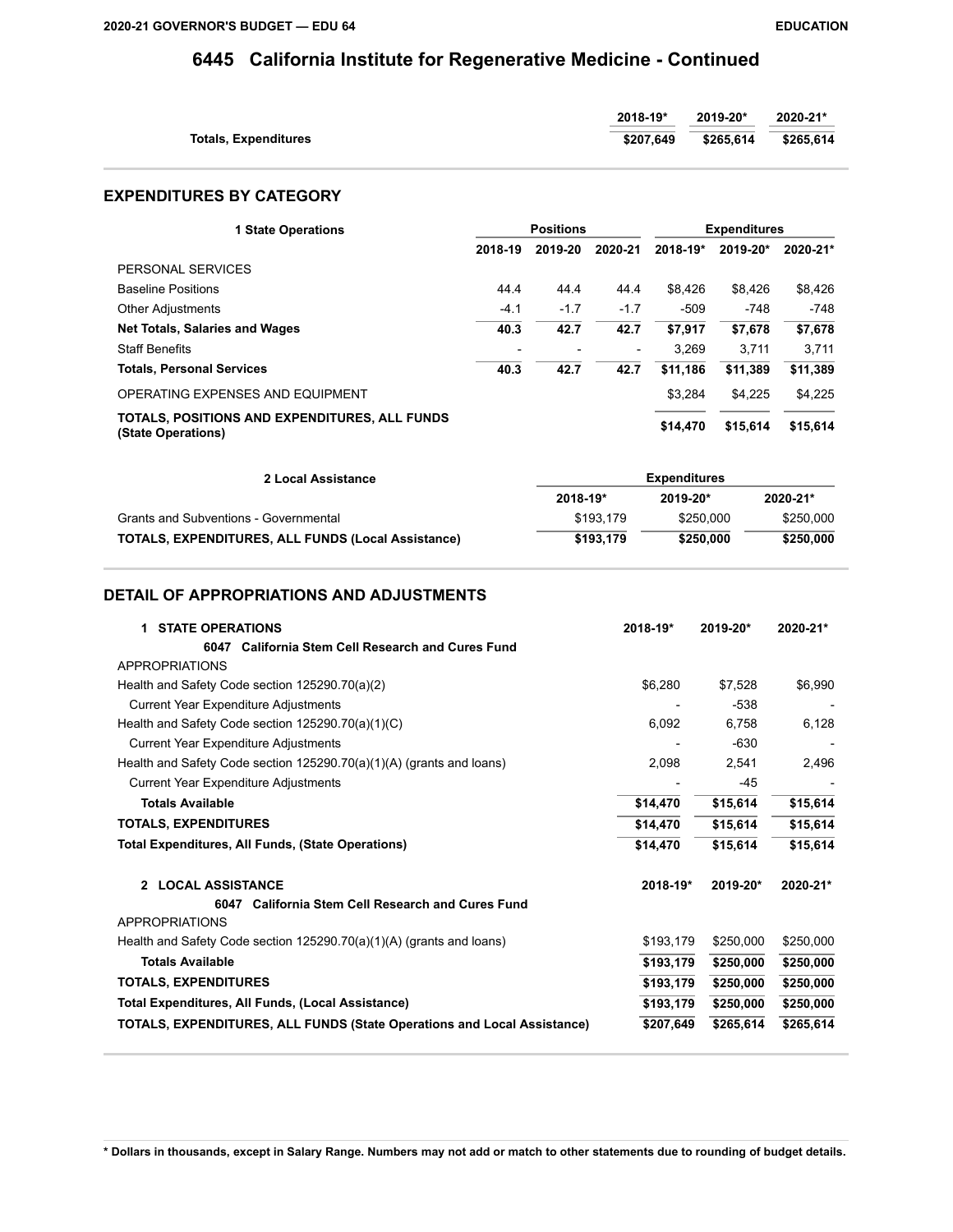## **6445 California Institute for Regenerative Medicine - Continued**

### **CHANGES IN AUTHORIZED POSITIONS**

|                                     |         | <b>Positions</b> |         |          | <b>Expenditures</b> |          |
|-------------------------------------|---------|------------------|---------|----------|---------------------|----------|
|                                     | 2018-19 | 2019-20          | 2020-21 | 2018-19* | 2019-20*            | 2020-21* |
| <b>Baseline Positions</b>           | 44.4    | 44.4             | 44.4    | \$8.426  | \$8.426             | \$8,426  |
| <b>Salary and Other Adjustments</b> | $-4.1$  | $-1.7$           | $-1.7$  | -509     | $-748$              | $-748$   |
| <b>Totals, Adjustments</b>          | $-4.1$  | $-1.7$           | $-1.7$  | $$-509$  | $$-748$             | $$-748$  |
| <b>TOTALS, SALARIES AND WAGES</b>   | 40.3    | 42.7             | 42.7    | \$7.917  | \$7.678             | \$7,678  |

## **6600 Hastings College of the Law**

The mission of the University of California, Hastings College of the Law (Hastings) is to train students for the legal profession with a comprehensive understanding and appreciation of the law. Hastings was founded in 1878 by Serranus Clinton Hastings, the first Chief Justice of the State of California. The Legislature provided for affiliation with the University of California. Hastings is the oldest law school and one of the largest public law schools in the United States. The business of the college is managed by the Board of Directors. The Board has 11 directors: one is an heir or representative of S.C. Hastings and the other 10 are appointed by the Governor and confirmed by the Senate. Directors serve for 12-year terms. Hastings is approved by the American Bar Association and is accredited by the Accrediting Commission for Senior Colleges and Universities of the Western Association of Schools and Colleges. Hastings is a member of the Association of American Law Schools. The Juris Doctor degree is granted by the Regents of the University of California and is signed by the President of the University of California and the Chancellor and Dean of Hastings College of the Law.

### **3-YEAR EXPENDITURES AND POSITIONS**

|                                                              |         | <b>Positions</b> |          |          | <b>Expenditures</b> |          |  |
|--------------------------------------------------------------|---------|------------------|----------|----------|---------------------|----------|--|
|                                                              | 2018-19 | 2019-20          | 2020-21  | 2018-19* | 2019-20*            | 2020-21* |  |
| 5530<br>Support                                              | 248.2   | 255.0            | 255.0    | \$90,538 | \$100,628           | \$88,794 |  |
| <b>TOTALS, POSITIONS AND EXPENDITURES (AII)</b><br>Programs) | 248.2   | 255.0            | 255.0    | \$90,538 | \$100.628           | \$88,794 |  |
| <b>FUNDING</b>                                               |         |                  | 2018-19* | 2019-20* |                     | 2020-21* |  |
| 0001<br>General Fund                                         |         |                  | \$20.269 |          | \$16,328            | \$20,075 |  |
| 0814<br>California State Lottery Education Fund              |         |                  | 160      |          | 148                 | 148      |  |
| 0993<br>University Funds--Unclassified                       |         |                  | 70.109   |          | 84.152              | 68,571   |  |
| TOTALS, EXPENDITURES, ALL FUNDS                              |         |                  | \$90,538 |          | \$100,628           | \$88,794 |  |

### **LEGAL CITATIONS AND AUTHORITY**

#### DEPARTMENT AUTHORITY

Education Code, Title 3, Division 9, Part 57, Chapter 3, Article 1.

### **MAJOR PROGRAM CHANGES**

• Base Augmentation—An increase of \$1.4 million ongoing General Fund to support Hastings' general operations.

### **DETAILED BUDGET ADJUSTMENTS**

|                                         | 2019-20*               |                       |                  | 2020-21*        |                       |                  |
|-----------------------------------------|------------------------|-----------------------|------------------|-----------------|-----------------------|------------------|
|                                         | General<br><b>Fund</b> | Other<br><b>Funds</b> | <b>Positions</b> | General<br>Fund | Other<br><b>Funds</b> | <b>Positions</b> |
| <b>Workload Budget Adjustments</b>      |                        |                       |                  |                 |                       |                  |
| <b>Workload Budget Change Proposals</b> |                        |                       |                  |                 |                       |                  |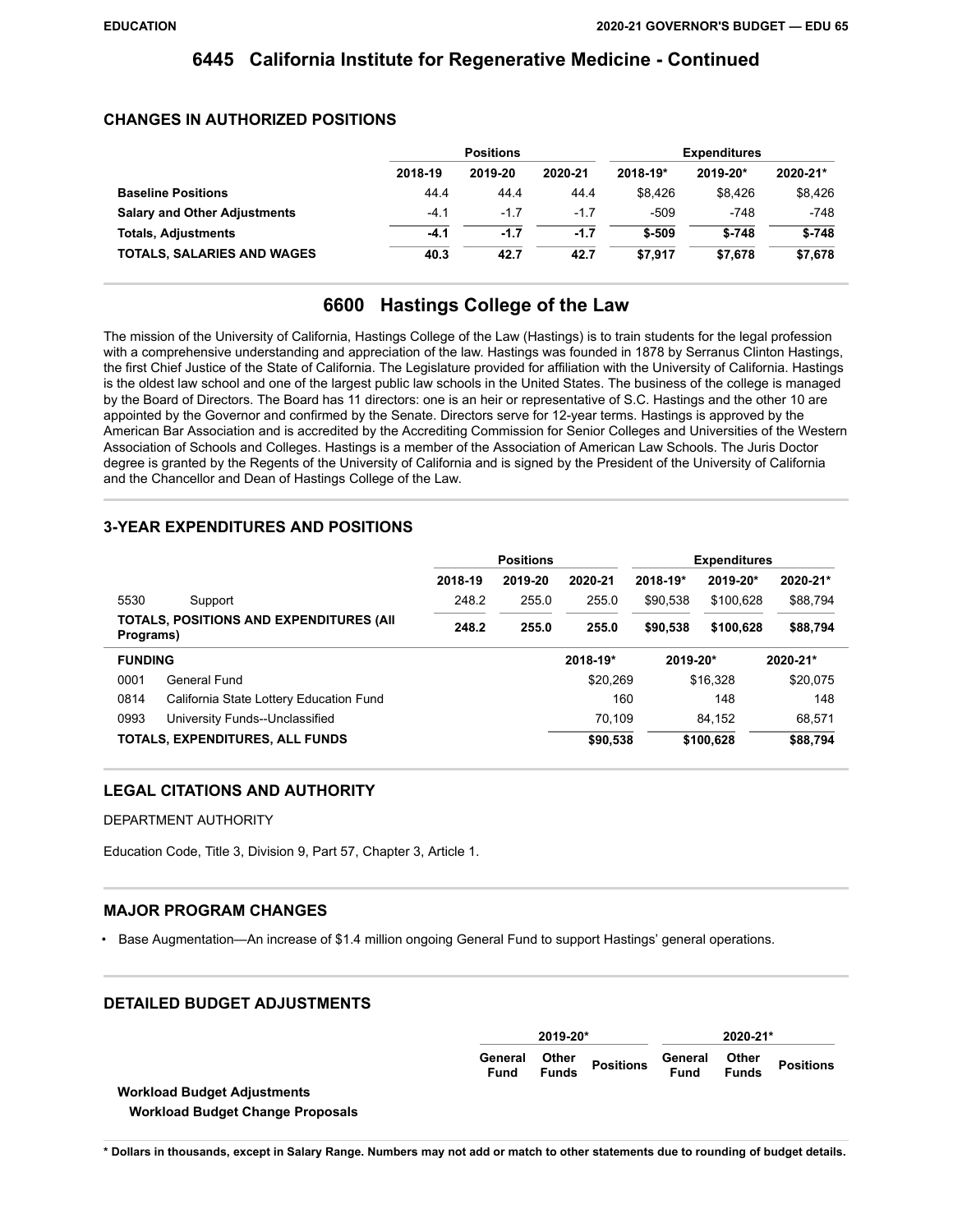|                                                                                             |                 | 2019-20*              |                          | 2020-21*               |                       |                  |  |
|---------------------------------------------------------------------------------------------|-----------------|-----------------------|--------------------------|------------------------|-----------------------|------------------|--|
|                                                                                             | General<br>Fund | Other<br><b>Funds</b> | <b>Positions</b>         | General<br><b>Fund</b> | Other<br><b>Funds</b> | <b>Positions</b> |  |
| • Adjustment to Support Hastings Costs                                                      | \$-             | \$-                   | $\overline{\phantom{0}}$ | \$1.389                | \$-                   |                  |  |
| <b>Totals, Workload Budget Change Proposals</b>                                             | \$-             | \$-                   | ۰                        | \$1,389                | \$-                   |                  |  |
| <b>Other Workload Budget Adjustments</b>                                                    |                 |                       |                          |                        |                       |                  |  |
| • Adjustment to Reflect Revised California State<br><b>Lottery Education Fund Estimates</b> |                 | 1                     |                          |                        | 1                     |                  |  |
| • Adjustment to Reflect Revised University Funds<br><b>Estimates</b>                        |                 | 8.704                 | 5.6                      |                        | $-6.877$              | 5.6              |  |
| • Lease Revenue Debt Service Adjustment                                                     |                 |                       | $\qquad \qquad$          | 3.452                  |                       |                  |  |
| <b>Totals, Other Workload Budget Adjustments</b>                                            | \$-             | \$8,705               | 5.6                      | \$3,452                | $$ -6,876$            | 5.6              |  |
| Totals, Workload Budget Adjustments                                                         | \$-             | \$8,705               | 5.6                      | \$4,841                | $$ -6, 876$           | 5.6              |  |
| Totals, Budget Adjustments                                                                  | \$-             | \$8,705               | 5.6                      | \$4.841                | $$-6.876$             | 5.6              |  |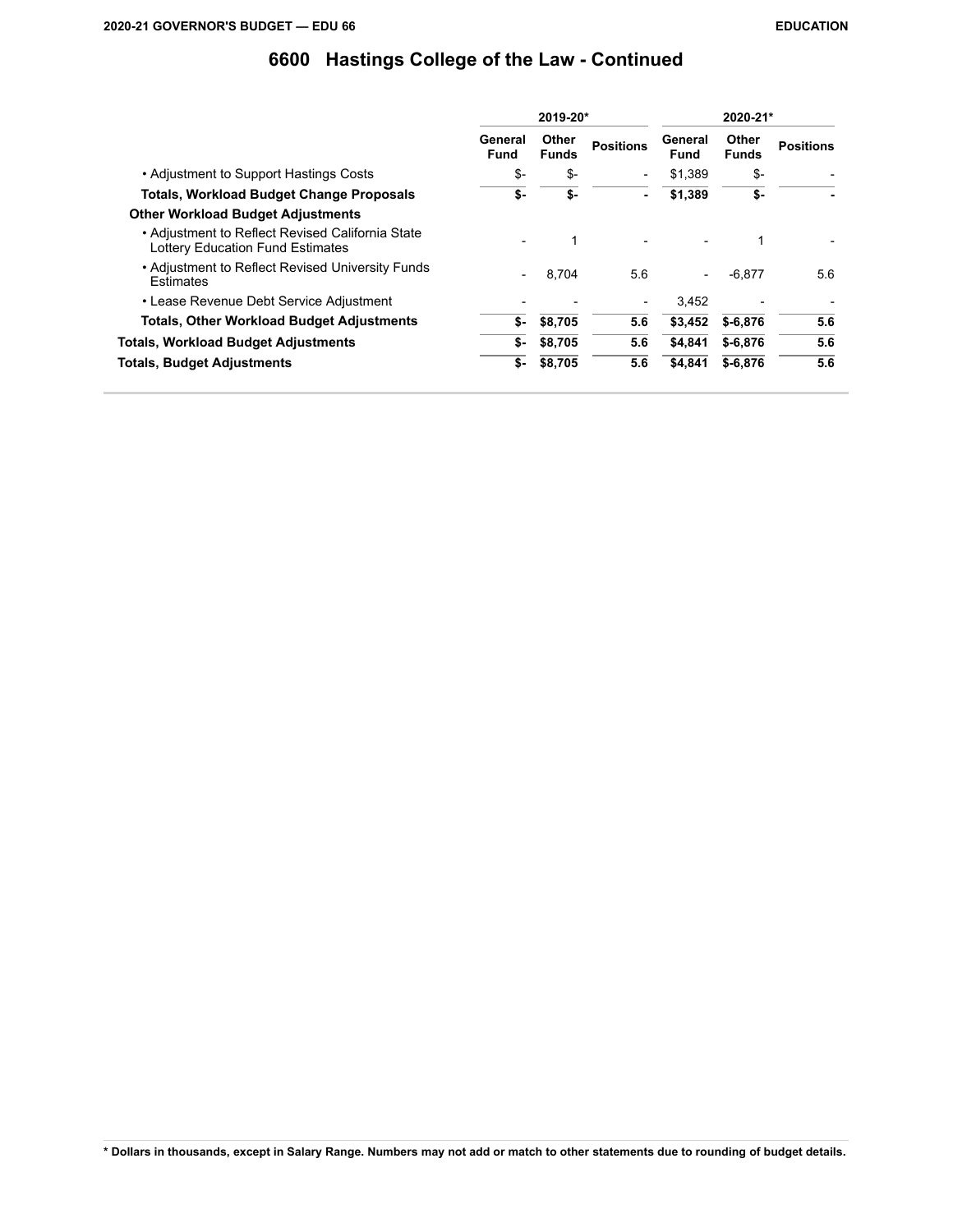## **3-Year Expenditures and Positions**

|                                           |                   | <b>Positions</b>            |                             |                        | <b>Expenditures</b>          |                                  |
|-------------------------------------------|-------------------|-----------------------------|-----------------------------|------------------------|------------------------------|----------------------------------|
|                                           | Actual<br>2018-19 | <b>Estimated</b><br>2019-20 | <b>Estimated</b><br>2020-21 | Actual<br>$2018 - 19*$ | <b>Estimated</b><br>2019-20* | <b>Estimated</b><br>$2020 - 21*$ |
| Instruction                               | 140.7             | 144.0                       | 144.0                       | \$25,184               | \$23,105                     | \$23,133                         |
| Academic Support--Law Library             | 14.9              | 14.8                        | 14.8                        | 3.427                  | 3.097                        | 3.099                            |
| <b>Student Services</b>                   | 33.7              | 34.6                        | 34.6                        | 22,481                 | 20.668                       | 20,220                           |
| <b>Institutional Support</b>              | 56.8              | 59.6                        | 59.6                        | 15.922                 | 15.657                       | 15,474                           |
| Operation and Maintenance of Plant        | 2.1               | 2.0                         | 2.0                         | 3.996                  | 3.440                        | 6,390                            |
| Extramural                                |                   |                             |                             | 19,528                 | 34,661                       | 20,478                           |
| <b>TOTALS, POSITIONS AND EXPENDITURES</b> | 248.2             | 255.0                       | 255.0                       | \$90.538               | \$100,628                    | \$88,794                         |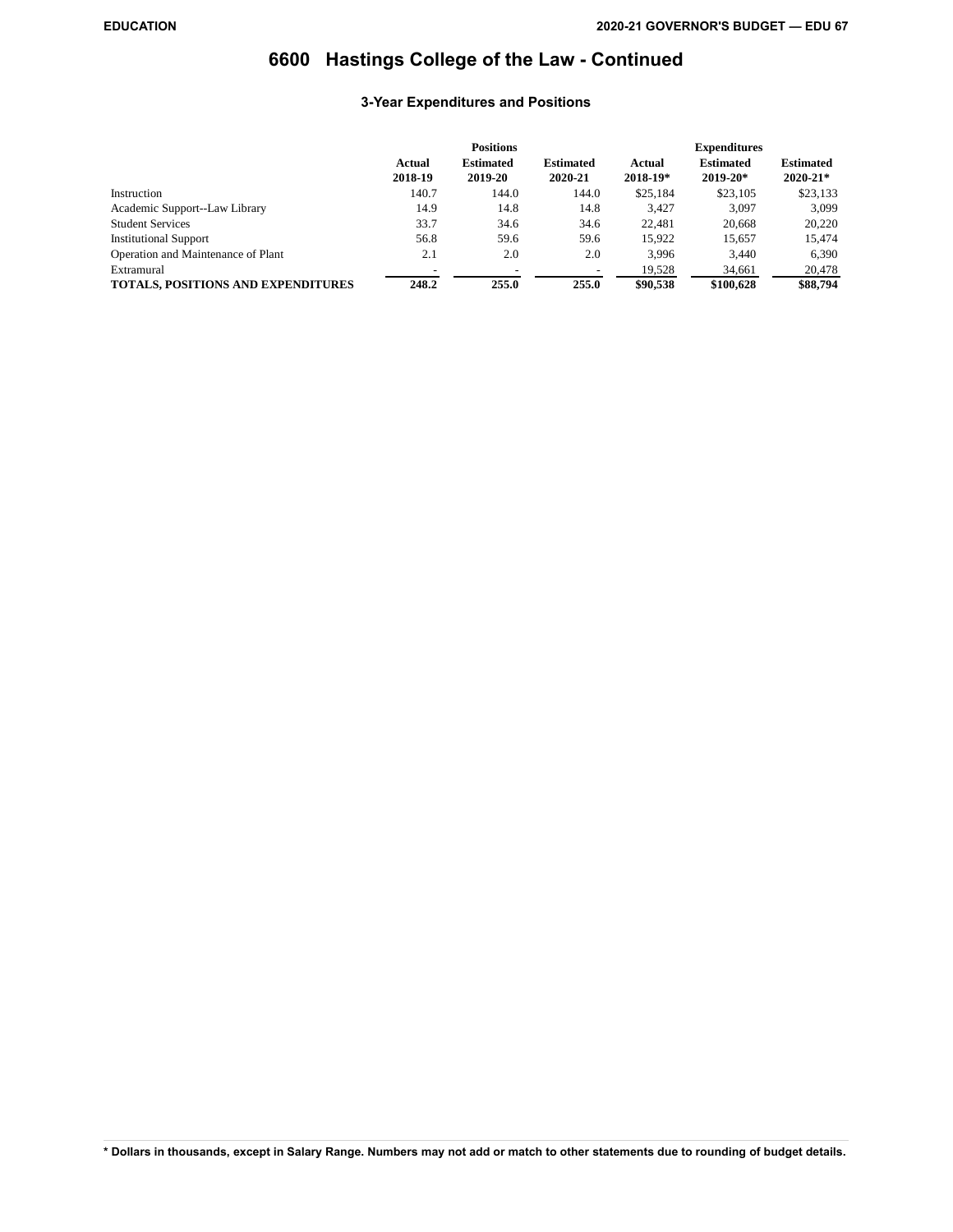## **Detailed Expenditures by Program**

|                                         |          | <b>Expenditures</b> |          |  |
|-----------------------------------------|----------|---------------------|----------|--|
|                                         | Actual   | <b>Estimated</b>    |          |  |
|                                         | 2018-19  | 2019-20             | 2020-21  |  |
| <b>INSTRUCTION</b>                      |          |                     |          |  |
| <b>State Operations:</b>                |          |                     |          |  |
| General Fund                            | \$7,033  | \$5,697             | \$5,905  |  |
| California State Lottery Education Fund | 160      | 148                 | 148      |  |
| University Funds--Unclassified          | 17,991   | 17,260              | 17,079   |  |
|                                         |          |                     |          |  |
| <b>Totals, State Operations</b>         | \$25,184 | \$23,105            | \$23,132 |  |
|                                         |          |                     |          |  |
| <b>Classroom</b>                        | \$20,555 | \$18,252            | \$18,276 |  |
| <b>State Operations:</b>                |          |                     |          |  |
| General Fund                            | 5,732    | 4,493               | 4,658    |  |
| California State Lottery Education Fund | 160      | 148                 | 148      |  |
| University Funds--Unclassified          | 14,663   | 13,611              | 13,470   |  |
|                                         |          |                     |          |  |
| <b>Theory Practice</b>                  | \$4,221  | \$4,493             | \$4,494  |  |
| <b>State Operations:</b>                |          |                     |          |  |
| General Fund                            | 1,186    | 1,115               | 1,154    |  |
| University Funds--Unclassified          | 3,035    | 3,378               | 3,340    |  |
|                                         |          |                     |          |  |
| <b>Instructional Support</b>            | \$408    | \$360               | \$362    |  |
| <b>State Operations:</b>                |          |                     |          |  |
| General Fund                            | 115      | 89                  | 93       |  |
| University Funds--Unclassified          | 293      | 271                 | 269      |  |
|                                         |          |                     |          |  |
| <b>ACADEMIC SUPPORT--LAW LIBRARY</b>    |          |                     |          |  |
| <b>State Operations:</b>                |          |                     |          |  |
| General Fund                            | \$963    | \$768               | \$796    |  |
| University Funds--Unclassified          | 2,464    | 2,329               | 2,303    |  |
| <b>Totals, State Operations</b>         | \$3,427  | \$3,097             | \$3,099  |  |
|                                         |          |                     |          |  |
| <b>STUDENT SERVICES</b>                 |          |                     |          |  |
| <b>State Operations:</b>                |          |                     |          |  |
| General Fund                            | \$6,316  | \$5,127             | \$5,193  |  |
| University Funds--Unclassified          | 16,165   | 15,541              | 15,027   |  |
| <b>Totals, State Operations</b>         | \$22,481 | \$20,668            | \$20,220 |  |
|                                         |          |                     |          |  |
| <b>Admissions</b>                       | \$570    | \$670               | \$671    |  |
| <b>State Operations:</b>                |          |                     |          |  |
| General Fund                            | 160      | 166                 | 172      |  |
| University Funds--Unclassified          | 410      | 504                 | 499      |  |
|                                         |          |                     |          |  |
| <b>Records Office</b>                   | \$749    | \$670               | \$671    |  |
| <b>State Operations:</b>                |          |                     |          |  |
| General Fund                            | 210      | 166                 | 172      |  |
| University Funds--Unclassified          | 539      | 504                 | 499      |  |
|                                         |          |                     |          |  |
| <b>Financial Aid Office</b>             | \$425    | \$364               | \$365    |  |
| <b>State Operations:</b>                |          |                     |          |  |
| General Fund                            | 119      | 90                  | 94       |  |
| University Funds--Unclassified          | 306      | 274                 | 271      |  |
|                                         |          |                     |          |  |
| <b>Financial Aid Awards</b>             | \$17,015 | \$15,601            | \$15,144 |  |
| <b>State Operations:</b>                |          |                     |          |  |
|                                         |          |                     |          |  |
| General Fund                            | 4,781    | 3,870               | 3,890    |  |
| University Funds--Unclassified          | 12,234   | 11,731              | 11,254   |  |
|                                         |          |                     |          |  |
| <b>Student Placement</b>                | \$1,402  | \$1,212             | \$1,214  |  |
| <b>State Operations:</b>                |          |                     |          |  |
| General Fund                            | 394      | 301                 | 312      |  |
|                                         |          |                     |          |  |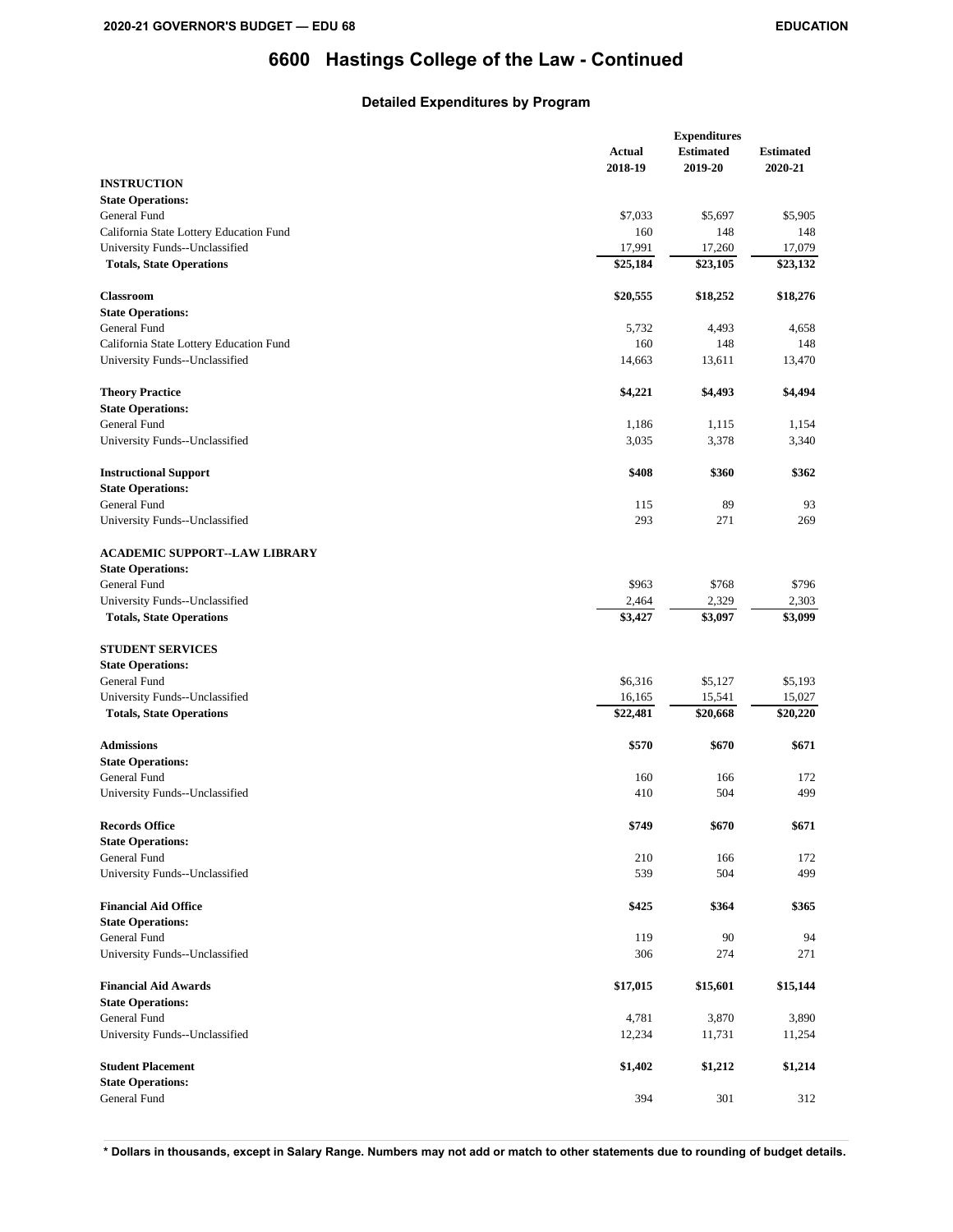| <b>Detailed Expenditures by Program</b>                                        |          |          |          |
|--------------------------------------------------------------------------------|----------|----------|----------|
| University Funds--Unclassified                                                 | 1.008    | 911      | 902      |
| <b>Legal Education Opportunity Program</b><br><b>State Operations:</b>         | \$349    | \$347    | \$347    |
| General Fund                                                                   | 98       | 86       | 89       |
| University Funds--Unclassified                                                 | 251      | 261      | 258      |
| <b>Academic Support Program</b><br><b>State Operations:</b>                    | \$445    | \$427    | \$428    |
| General Fund                                                                   | 125      | 106      | 110      |
| University Funds--Unclassified                                                 | 320      | 321      | 318      |
| <b>Disability Resource Program</b><br><b>State Operations:</b>                 | \$492    | \$459    | \$460    |
| General Fund                                                                   | 138      | 114      | 118      |
| University Funds--Unclassified                                                 | 354      | 345      | 342      |
| <b>Student Services Office</b>                                                 | \$1,034  | \$918    | \$920    |
| <b>State Operations:</b>                                                       |          |          |          |
| General Fund                                                                   | 291      | 228      | 236      |
| University Funds--Unclassified                                                 | 743      | 690      | 684      |
| <b>INSTITUTIONAL SUPPORT</b>                                                   |          |          |          |
| <b>State Operations:</b>                                                       |          |          |          |
| General Fund                                                                   | \$4,475  | \$3,883  | \$3,974  |
| University Funds--Unclassified                                                 | 11,447   | 11,774   | 11,500   |
| <b>Totals, State Operations</b>                                                | \$15,922 | \$15,657 | \$15,474 |
| <b>Executive Management and Management Support</b><br><b>State Operations:</b> | \$8,372  | \$8,034  | \$7,645  |
| General Fund                                                                   | 2,353    | 1,993    | 1,964    |
| University Funds--Unclassified                                                 | 6,019    | 6,041    | 5,681    |
| <b>Human Resources</b>                                                         | \$668    | \$606    | \$606    |
| <b>State Operations:</b>                                                       |          |          |          |
| General Fund                                                                   | 188      | 150      | 155      |
| University Funds--Unclassified                                                 | 480      | 456      | 451      |
| <b>Fiscal Services</b>                                                         | \$2,434  | \$2,609  | \$2,612  |
| <b>State Operations:</b>                                                       |          |          |          |
| General Fund                                                                   | 684      | 647      | 671      |
| University Funds--Unclassified                                                 | 1,750    | 1,962    | 1,941    |
| <b>Public Safety</b>                                                           | \$2,061  | \$2,041  | \$2,040  |
| <b>State Operations:</b>                                                       |          |          |          |
| General Fund                                                                   | 579      | 506      | 524      |
| University Funds--Unclassified                                                 | 1,482    | 1,535    | 1,516    |
| <b>Community Relations</b><br><b>State Operations:</b>                         | \$1,615  | \$1,601  | \$1,603  |
| General Fund                                                                   | 454      | 397      | 412      |
| University Funds--Unclassified                                                 | 1,161    | 1,204    | 1,191    |
|                                                                                |          |          |          |
| <b>Administrative Services</b><br><b>State Operations:</b>                     | \$772    | \$766    | \$968    |
| General Fund                                                                   | 217      | 190      | 248      |
| University Funds--Unclassified                                                 | 555      | 576      | 720      |
|                                                                                |          |          |          |
| OPERATION AND MAINTENANCE OF PLANT<br><b>State Operations:</b>                 |          |          |          |
| General Fund                                                                   | \$1,482  | \$853    | \$4,207  |
| University Funds--Unclassified                                                 | 2,514    | 2,587    | 2,184    |
|                                                                                |          |          |          |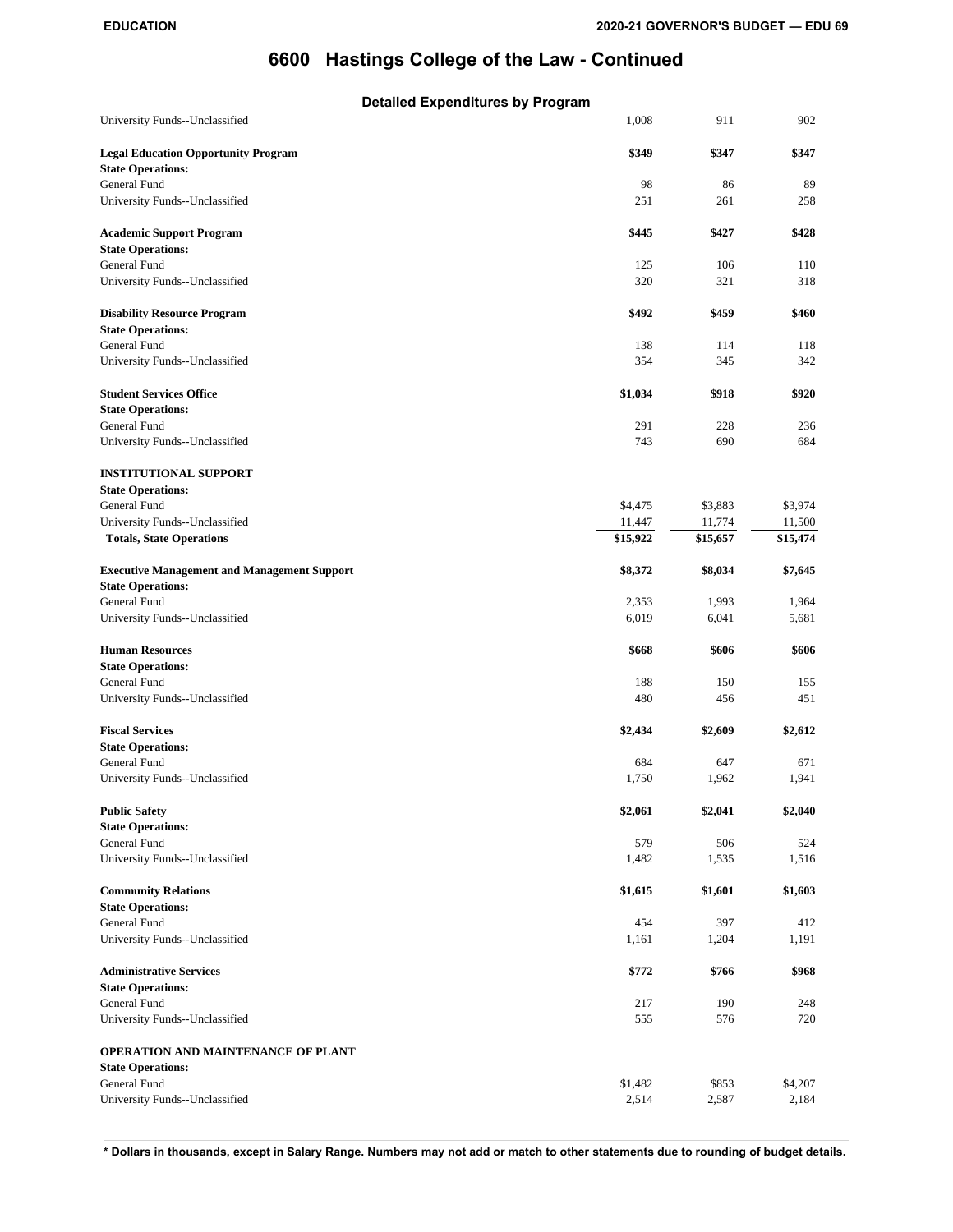|                                    | <b>Detailed Expenditures by Program</b> |           |          |
|------------------------------------|-----------------------------------------|-----------|----------|
| <b>Totals, State Operations</b>    | \$3,996                                 | \$3,440   | \$6,391  |
| <b>Building Services</b>           | \$958                                   | \$1,084   | \$1,083  |
| <b>State Operations:</b>           |                                         |           |          |
| General Fund                       | 269                                     | 269       | 278      |
| University Funds--Unclassified     | 689                                     | 815       | 805      |
| <b>Building Maintenance</b>        | \$3,038                                 | \$2,356   | \$5,308  |
| <b>State Operations:</b>           |                                         |           |          |
| General Fund                       | 1,213                                   | 584       | 3,929    |
| University Funds--Unclassified     | 1,825                                   | 1,772     | 1,379    |
| <b>EXTRAMURAL</b>                  |                                         |           |          |
| <b>Extramural Funds:</b>           |                                         |           |          |
| <b>Extramural Funds</b>            | \$19,528                                | \$34,661  | \$20,478 |
| <b>Totals, Extramural Funds</b>    | \$19,528                                | \$34,661  | \$20,478 |
| <b>Extramural Funds:</b>           |                                         |           |          |
| <b>Instruction and Research</b>    | 4,688                                   | 6,455     | 6,241    |
| Public and Professional Services   | 354                                     | 259       | 259      |
| Academic Support                   | 73                                      | 74        | 74       |
| <b>Student Services</b>            | 353                                     | 522       | 522      |
| <b>Institutional Support</b>       | 2,410                                   | 3,426     | 2,800    |
| Operation and Maintenance of Plant | 2,478                                   | 13,343    | $\Omega$ |
| <b>Auxiliary Enterprises</b>       | 6,943                                   | 7,568     | 7,568    |
| <b>Student Financial Aid</b>       | 2,229                                   | 3,014     | 3,014    |
| <b>TOTALS, EXPENDITURES</b>        |                                         |           |          |
| <b>State Operations</b>            | 71,010                                  | 65,967    | 68,316   |
| <b>Extramural Funds</b>            | 19,528                                  | 34,661    | 20,478   |
| <b>Totals, Expenditures</b>        | \$90,538                                | \$100,628 | \$88,794 |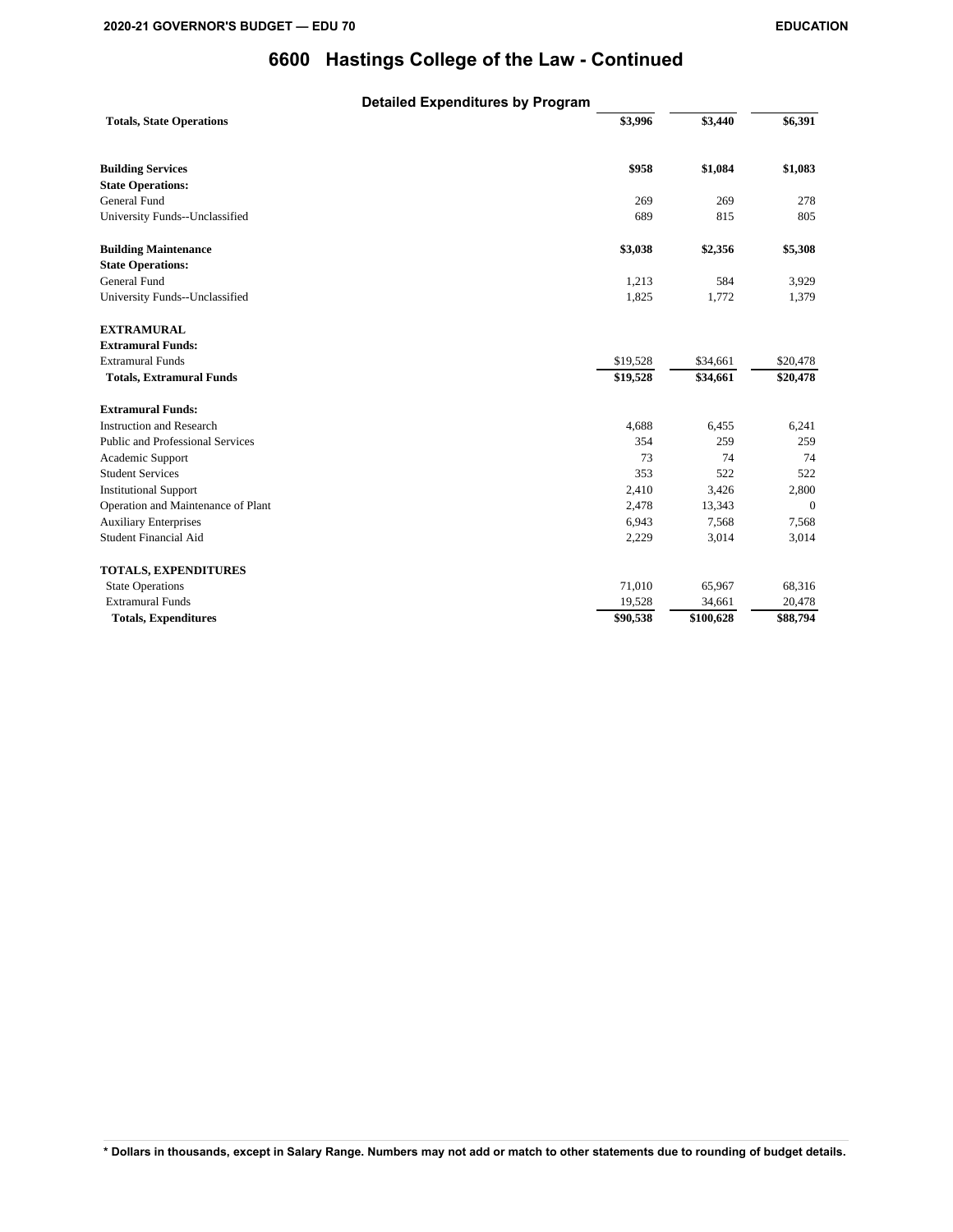## **6600 Hastings College of the Law - Continued**

#### **Student Fees Per Annual Full-Time Student (Whole Dollars)**

|                                           | 2018-19 | 2019-20 | 2020-21 |
|-------------------------------------------|---------|---------|---------|
| <b>Full-Time Equivalent Students</b>      |         |         |         |
|                                           |         |         |         |
|                                           | 818.1   | 804.0   | 820.0   |
|                                           | 122.2   | 120.0   | 123.0   |
| Total Juris Doctor Program (JD) Students. | 940.3   | 924.0   | 943.0   |
|                                           | 20.8    | 19.5    | 35.0    |
|                                           | 2.6     | 9.8     | 14.8    |
| Totals, Full-Time Equivalent Students     | 963.7   | 953.3   | 992.8   |

#### **Student Fees for Full-Time Students**

#### Juris Doctor Program (JD)

| <b>Resident Students:</b>                              |                          |          |          |
|--------------------------------------------------------|--------------------------|----------|----------|
|                                                        | \$43.486                 | \$43,486 | \$43,486 |
|                                                        | 157                      | 157      | 157      |
|                                                        | $\overline{\phantom{a}}$ | 120      | 120      |
|                                                        | 683                      | 717      | 717      |
| Totals, Resident Student Fees <sup>2</sup>             | \$44.326                 | \$44,480 | \$44.480 |
| Nonresident Students:                                  |                          |          |          |
|                                                        | \$6,000                  | \$6.000  | \$6,000  |
| Resident Student Fees Charged to Nonresident Students. | 44,326                   | 44,480   | 44,480   |
| Totals, Nonresident Student Fees <sup>2</sup>          | \$50,326                 | \$50,480 | \$50,480 |
| Master of Laws Program (LL.M.)                         |                          |          |          |
|                                                        | \$47.500                 | \$47,500 | \$47,500 |
|                                                        | 157                      | 157      | 157      |
|                                                        |                          | 120      | 120      |
|                                                        | 683                      | 717      | 717      |
|                                                        | \$48,340                 | \$48,494 | \$48,494 |
| Master of Studies in Law Program (MSL)                 |                          |          |          |
|                                                        | \$39,000                 | \$39,000 | \$39,000 |
|                                                        | 157                      | 157      | 157      |
|                                                        |                          | 120      | 120      |
|                                                        | 683                      | 717      | 717      |
|                                                        | \$39,840                 | \$39,994 | \$39,994 |

 $\overline{11}$  The Health Services Fee for 2020-21 will be determined in the spring of 2020.

 $2^{7}$  This display of total charges does not include health insurance fees of \$4,684 in 2018-19 and \$5,058

in 2019-20; 2020-21 will be determined in spring of 2020. These fees can be waived.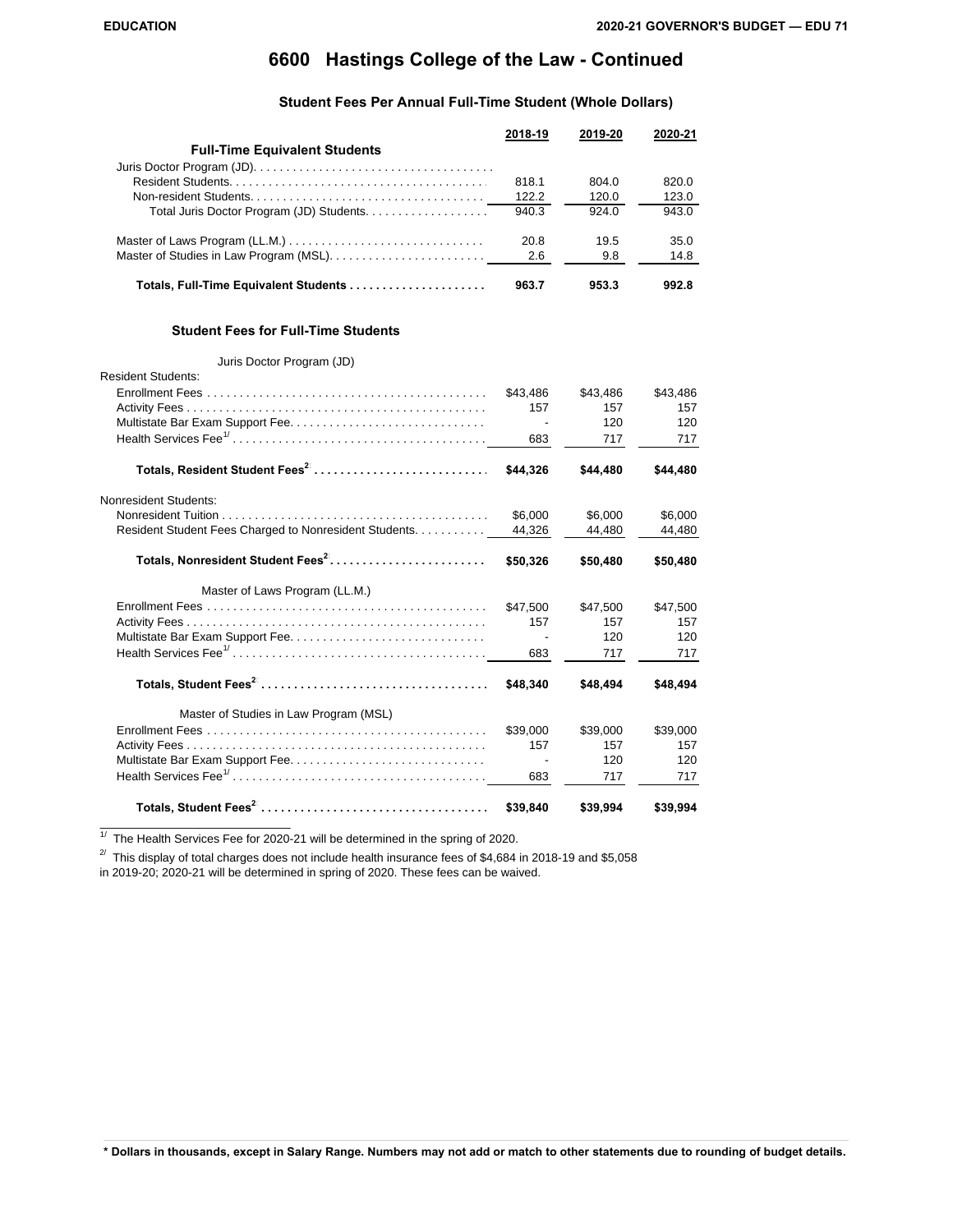## **6600 Hastings College of the Law - Continued**

### **PROGRAM DESCRIPTIONS**

5530 - This program provides support for Hastings. Expenditures are for the following purposes:

#### **INSTRUCTION**

Instruction includes activities intended to prepare students for their responsibilities to the community as members of the legal profession through theoretical instruction, practical experience, specialized training as lawyers, and support services.

The principal objectives are to: (1) develop in the students the required competency in substantive law demanded by the legal profession; (2) develop students' skills in legal and interdisciplinary research, writing, and communication; (3) provide students with skills for independent and critical analyses and assessments of legal issues; (4) instill in students a level of professionalism for competent participation in the legal profession; and (5) allow students to describe the roles and responsibilities of lawyers in overcoming obstacles to legal access and in promoting social justice.

### ACADEMIC SUPPORT--LAW LIBRARY

The law library includes activities intended to support the legal education curriculum by providing sufficient access to reference and research materials to allow students and faculty members to research questions of law in preparation for classroom presentations and assignments, moot court, trial practice, legal clinic assignments, and to support legal scholarship. The law library also supports the legal research needs of the larger community, including local attorneys.

### STUDENT SERVICES

Student services include admissions, records, financial aid, instructional resources, career services, the Academic Support Program, the Legal Education Opportunity Program (LEOP), and the Disability Resource Program. These offices provide students a system for application and admission to the law school and information about academic performance, and assist students in securing financial assistance to complete the instructional program and in identifying employment opportunities. These activities include academic advising, accommodations for students with disabilities, the Academic Support Program (which provides instruction in analysis and writing), and the LEOP program (which provides tutorials and other services to supplement regular instructional activities for certain students).

### INSTITUTIONAL SUPPORT

Institutional support includes executive management and management support, human resources, fiscal services, public safety, community relations, and administrative services.

### OPERATION AND MAINTENANCE OF PLANT

Operation and maintenance of plant includes the management of the physical environment, as well as the planning and administration of maintenance and renovation activities for the college's plant.

### EXTRAMURAL

Extramural programs include activities that are not essential to core operations but enhance the mission of the college. These include student housing, student health services, and the parking garage.

### **DETAILED EXPENDITURES BY PROGRAM**

|      |                                         | 2018-19* | 2019-20*  | 2020-21* |
|------|-----------------------------------------|----------|-----------|----------|
|      | <b>PROGRAM REQUIREMENTS</b>             |          |           |          |
| 5530 | <b>SUPPORT</b>                          |          |           |          |
|      | <b>State Operations:</b>                |          |           |          |
| 0001 | General Fund                            | \$20.269 | \$16,328  | \$20,075 |
| 0814 | California State Lottery Education Fund | 160      | 148       | 148      |
| 0993 | University Funds--Unclassified          | 70.109   | 84.152    | 68.571   |
|      | <b>Totals, State Operations</b>         | \$90,538 | \$100,628 | \$88,794 |
|      | <b>TOTALS, EXPENDITURES</b>             |          |           |          |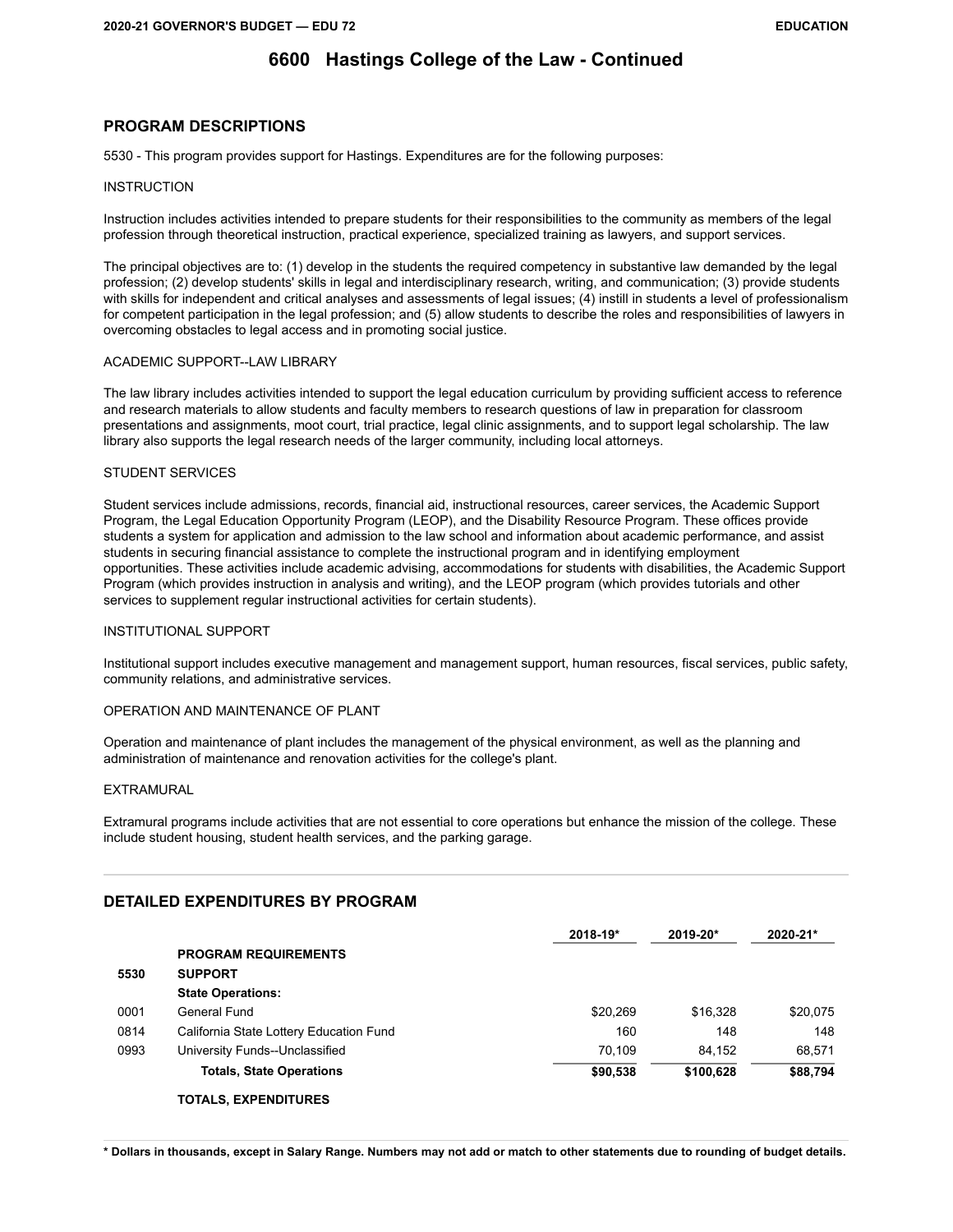## **6600 Hastings College of the Law - Continued**

|                             | 2018-19* | 2019-20*  | 2020-21* |
|-----------------------------|----------|-----------|----------|
| <b>State Operations</b>     | 90.538   | 100.628   | 88.794   |
| <b>Totals, Expenditures</b> | \$90,538 | \$100.628 | \$88.794 |

### **EXPENDITURES BY CATEGORY**

| <b>1 State Operations</b>                                           | <b>Positions</b> |         |         | <b>Expenditures</b> |                          |          |
|---------------------------------------------------------------------|------------------|---------|---------|---------------------|--------------------------|----------|
|                                                                     | 2018-19          | 2019-20 | 2020-21 | 2018-19*            | 2019-20*                 | 2020-21* |
| PERSONAL SERVICES                                                   |                  |         |         |                     |                          |          |
| <b>Baseline Positions</b>                                           | 249.4            | 249.4   | 249.4   | \$25.522            | \$25,522                 | \$25,522 |
| <b>Other Adjustments</b>                                            | $-1.2$           | 5.6     | 5.6     | 179                 | $\overline{\phantom{0}}$ |          |
| <b>Net Totals, Salaries and Wages</b>                               | 248.2            | 255.0   | 255.0   | \$25.701            | \$25.522                 | \$25,522 |
| <b>Staff Benefits</b>                                               |                  |         |         | 8.682               | 8.682                    | 8,682    |
| <b>Totals, Personal Services</b>                                    | 248.2            | 255.0   | 255.0   | \$34,383            | \$34.204                 | \$34,204 |
| OPERATING EXPENSES AND EQUIPMENT                                    |                  |         |         | \$56,155            | \$66.424                 | \$54,590 |
| TOTALS, POSITIONS AND EXPENDITURES, ALL FUNDS<br>(State Operations) |                  |         |         | \$90,538            | \$100.628                | \$88,794 |

### **DETAIL OF APPROPRIATIONS AND ADJUSTMENTS**

| <b>STATE OPERATIONS</b><br>1.                                                   | 2018-19* | 2019-20*  | 2020-21* |
|---------------------------------------------------------------------------------|----------|-----------|----------|
| <b>General Fund</b><br>0001                                                     |          |           |          |
| APPROPRIATIONS                                                                  |          |           |          |
| 001 Budget Act appropriation                                                    | \$20,269 | \$16,328  | \$16,623 |
| 003 Budget Act appropriation                                                    |          |           | 3,452    |
| <b>TOTALS, EXPENDITURES</b>                                                     | \$20,269 | \$16,328  | \$20,075 |
| 0814 California State Lottery Education Fund                                    |          |           |          |
| <b>APPROPRIATIONS</b>                                                           |          |           |          |
| Government Code section 8880.5                                                  | \$160    | \$147     | \$148    |
| Adjustment to Reflect Revised California State Lottery Education Fund Estimates |          |           |          |
| <b>TOTALS, EXPENDITURES</b>                                                     | \$160    | \$148     | \$148    |
| <b>University Funds--Unclassified</b><br>0993                                   |          |           |          |
| <b>APPROPRIATIONS</b>                                                           |          |           |          |
| Various authorities                                                             | \$70,109 | \$75,448  | \$68,571 |
| Adjustment to Reflect Revised University Funds Estimates                        |          | 8,704     |          |
| <b>TOTALS, EXPENDITURES</b>                                                     | \$70,109 | \$84,152  | \$68,571 |
| Total Expenditures, All Funds, (State Operations)                               | \$90,538 | \$100,628 | \$88,794 |

### **CHANGES IN AUTHORIZED POSITIONS**

|                                     | <b>Positions</b> |         |         | <b>Expenditures</b> |                          |          |
|-------------------------------------|------------------|---------|---------|---------------------|--------------------------|----------|
|                                     | 2018-19          | 2019-20 | 2020-21 | 2018-19*            | 2019-20*                 | 2020-21* |
| <b>Baseline Positions</b>           | 249.4            | 249.4   | 249.4   | \$25.522            | \$25.522                 | \$25.522 |
| <b>Salary and Other Adjustments</b> | $-1.2$           | 5.6     | 5.6     | 179                 | $\overline{\phantom{0}}$ |          |
| <b>Totals, Adjustments</b>          | $-1.2$           | 5.6     | 5.6     | \$179               | \$-                      | \$-      |
| <b>TOTALS, SALARIES AND WAGES</b>   | 248.2            | 255.0   | 255.0   | \$25.701            | \$25,522                 | \$25,522 |

# **6610 California State University**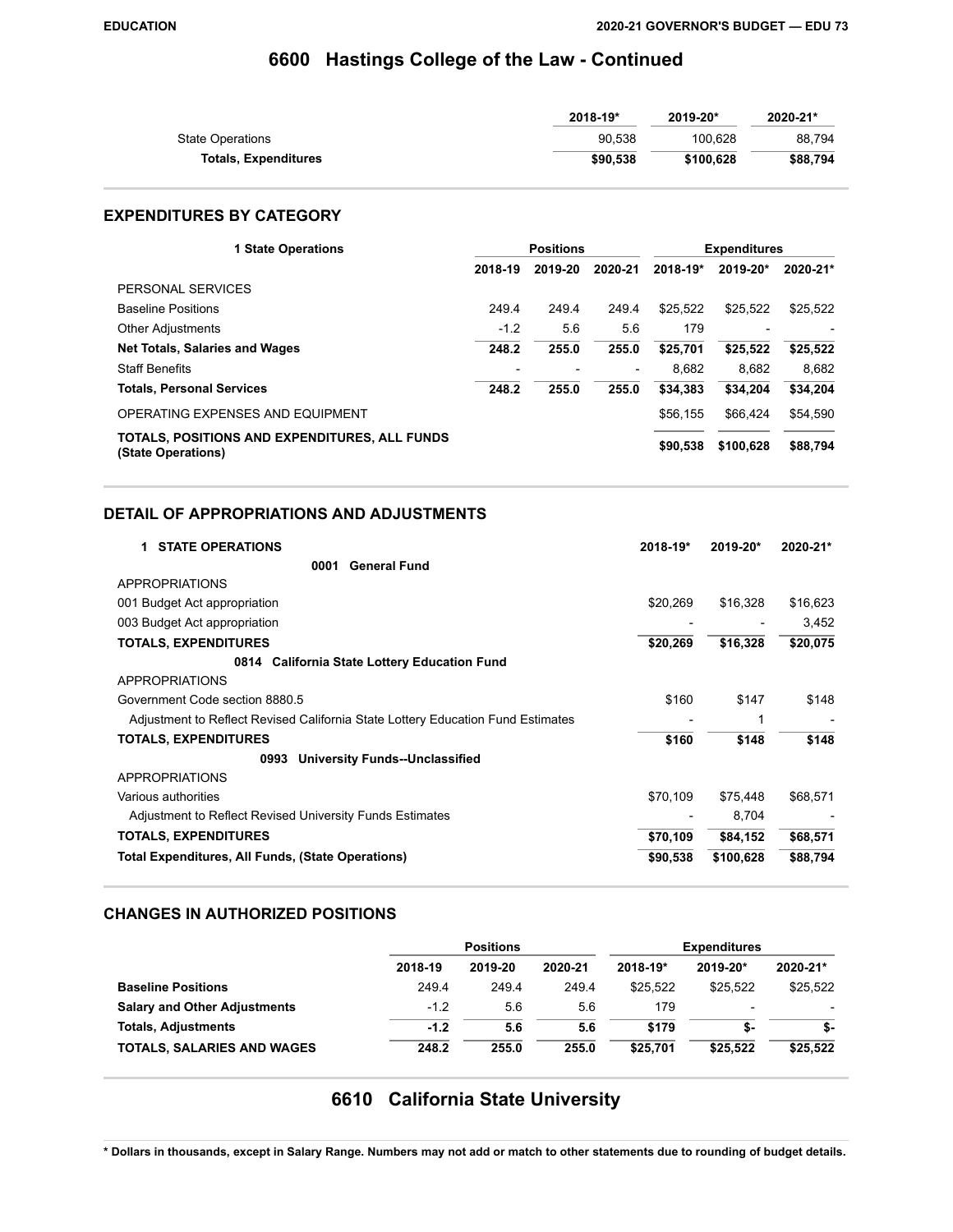The California State University (CSU) is comprised of 23 campuses. All campuses offer undergraduate and graduate instruction for professional and occupational goals and liberal education programs. For undergraduate programs, each campus requires a basic program of general education regardless of the major selected by the student. In addition to master's-level graduate programs, the CSU offers doctoral-level programs in education, nursing practice, physical therapy, and audiology. The CSU also offers some doctoral degrees jointly with the University of California and with private institutions.

The university is governed by the Board of Trustees, which includes the following 25 members: 5 ex officio members, 16 members appointed by the Governor to eight-year terms, 3 members appointed by the Governor to two-year terms (2 student representatives, 1 voting and 1 non-voting, and 1 faculty representative), and 1 alumni representative appointed to a two-year term by the CSU Alumni Council. The Trustees appoint the Chancellor and the campus presidents. The Trustees, the Chancellor, and the presidents develop systemwide policy. The systemwide Academic Senate, made up of elected faculty representatives from the campuses, recommends academic policy to the Board of Trustees through the Chancellor.

The CSU's goals include to:

- Advance and extend knowledge, learning, and culture, especially throughout California.
- Prepare significant numbers of educated, responsible people to contribute to California's schools, economy, culture, and future.
- Offer undergraduate and graduate instruction leading to bachelor's and higher degrees in the liberal arts and sciences, applied fields, and the professions, including the doctoral degree when authorized.
- Prepare students for international, multi-cultural society.
- Provide public services that enrich the university and its communities.

#### **3-YEAR EXPENDITURES AND POSITIONS**

|                |                                                                        | <b>Positions</b> |          |          | <b>Expenditures</b> |              |              |  |
|----------------|------------------------------------------------------------------------|------------------|----------|----------|---------------------|--------------|--------------|--|
|                |                                                                        | 2018-19          | 2019-20  | 2020-21  | 2018-19*            | 2019-20*     | 2020-21*     |  |
| 5560           | Support                                                                | 50.527.8         | 51.052.1 | 51.052.1 | \$11,021,286        | \$11,191,352 | \$11,047,419 |  |
|                | <b>TOTALS, POSITIONS AND EXPENDITURES</b><br>(All Programs)            | 50.527.8         | 51.052.1 | 51.052.1 | \$11,021,286        | \$11,191,352 | \$11,047,419 |  |
| <b>FUNDING</b> |                                                                        |                  |          |          | 2018-19*            | 2019-20*     | 2020-21*     |  |
| 0001           | General Fund                                                           |                  |          |          | \$3,781,246         | \$4,371,325  | \$4,230,892  |  |
| 0895           | Federal Funds - Not In State Treasury                                  |                  |          |          | 1.495.573           | 1.422.215    | 1,422,215    |  |
| 0948           | California State University Trust Fund                                 |                  |          |          | 5,742,967           | 5.392.312    | 5,392,312    |  |
| 3085           | Mental Health Services Fund                                            |                  |          |          |                     | 3.000        |              |  |
| 3290           | Road Maintenance and Rehabilitation Account, State Transportation Fund |                  |          |          | 1.500               | 2.500        | 2.000        |  |
|                | TOTALS, EXPENDITURES, ALL FUNDS                                        |                  |          |          | \$11,021,286        | \$11,191,352 | \$11,047,419 |  |

#### **LEGAL CITATIONS AND AUTHORITY**

DEPARTMENT AUTHORITY

Education Code, Title 3, Division 5, Part 40, Chapter 8.

#### **MAJOR PROGRAM CHANGES**

• Ongoing Base Investment - An increase of \$199 million ongoing General Fund to support university costs.

• One-Time Augmentation - An increase of \$6 million one-time General Fund to support the development or expansion of degree and certificate completion programs through CSU extension.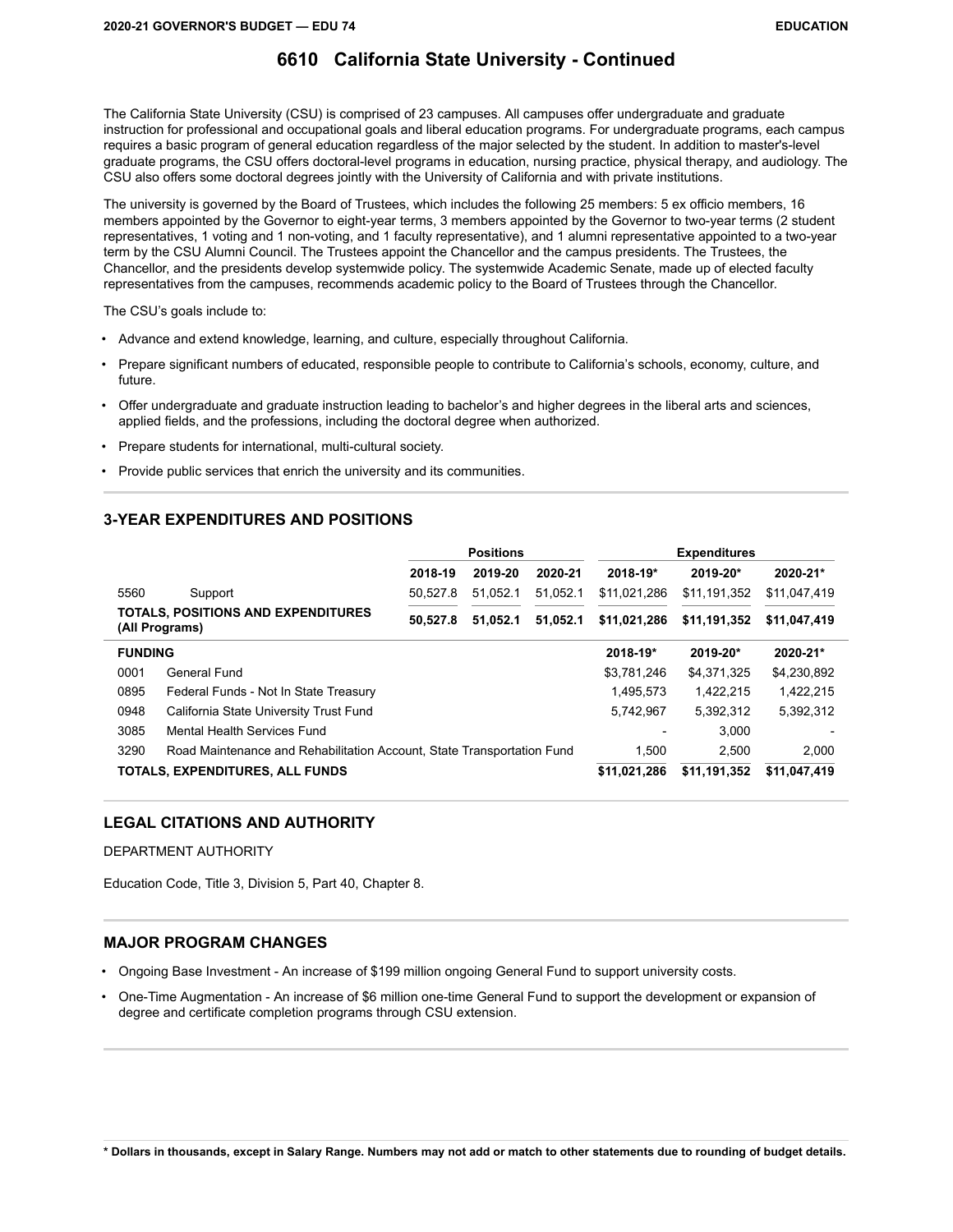### **DETAILED BUDGET ADJUSTMENTS**

|                                                                                            | 2019-20*               |                          |                  | 2020-21*                 |                       |                  |
|--------------------------------------------------------------------------------------------|------------------------|--------------------------|------------------|--------------------------|-----------------------|------------------|
|                                                                                            | General<br><b>Fund</b> | Other<br><b>Funds</b>    | <b>Positions</b> | General<br><b>Fund</b>   | Other<br><b>Funds</b> | <b>Positions</b> |
| <b>Workload Budget Adjustments</b>                                                         |                        |                          |                  |                          |                       |                  |
| <b>Workload Budget Change Proposals</b>                                                    |                        |                          |                  |                          |                       |                  |
| • Adjustment to Support University Costs                                                   | \$-                    | \$-                      |                  | \$199,043                | \$-                   |                  |
| • Augmentation to Support Degree Completion<br><b>Through University Extension Centers</b> |                        |                          |                  | 6,000                    |                       |                  |
| <b>Totals, Workload Budget Change Proposals</b>                                            | \$-                    | \$-                      |                  | \$205,043                | \$-                   |                  |
| <b>Other Workload Budget Adjustments</b>                                                   |                        |                          |                  |                          |                       |                  |
| • Adjustment to Expenditure by Category                                                    |                        | $\overline{\phantom{a}}$ | 2,079.0          |                          |                       | 2,079.0          |
| • Retirement Rate Adjustments                                                              | 39,297                 |                          |                  | 39.297                   |                       |                  |
| • Miscellaneous Baseline Adjustments                                                       | 29,882                 | 58,423                   | $-1,227.3$       | $\overline{\phantom{a}}$ | 57,923                | $-1,227.3$       |
| <b>Totals, Other Workload Budget Adjustments</b>                                           | \$69,179               | \$58,423                 | 851.7            | \$39,297                 | \$57,923              | 851.7            |
| <b>Totals, Workload Budget Adjustments</b>                                                 | \$69,179               | \$58,423                 | 851.7            | \$244,340                | \$57,923              | 851.7            |
| <b>Totals, Budget Adjustments</b>                                                          | \$69,179               | \$58,423                 | 851.7            | \$244,340                | \$57,923              | 851.7            |
|                                                                                            |                        |                          |                  |                          |                       |                  |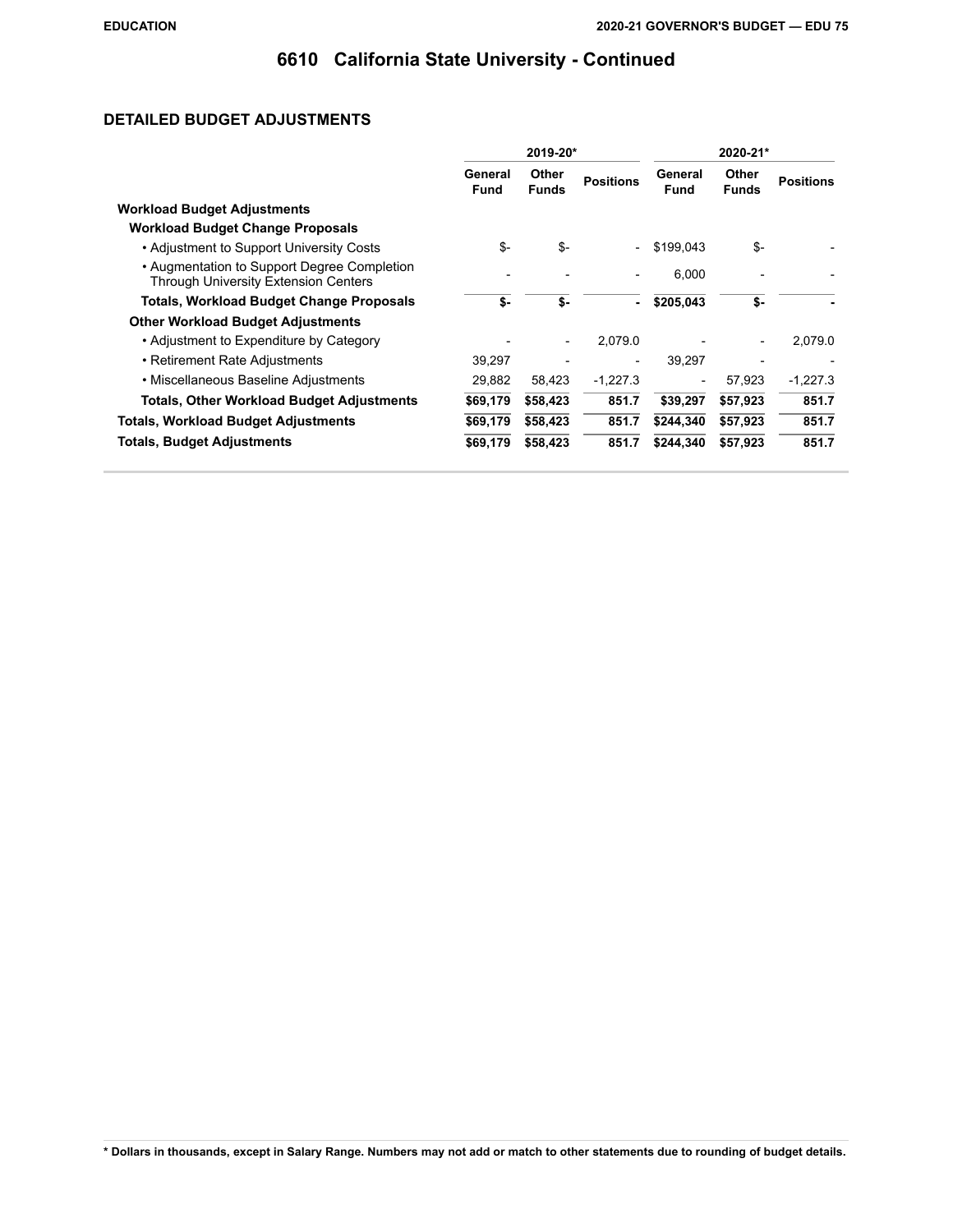#### **3-Year Expenditures and Positions**

|                                           | <b>Positions</b> |                  |                  | <b>Expenditures</b> |                  |                           |  |
|-------------------------------------------|------------------|------------------|------------------|---------------------|------------------|---------------------------|--|
|                                           | Actual           | <b>Estimated</b> | <b>Estimated</b> | Actual              | <b>Estimated</b> | <b>Estimated</b>          |  |
|                                           | 2018-19          | 2019-20          | 2020-21          | 2018-19             | 2019-20          | $2020 - 21$ <sup>1/</sup> |  |
| Instruction $2$                           | 24.306.8         | 25.281.5         | 25,281.5         | \$3,036,670         | \$3,241,639      | \$3,312,961               |  |
| Research                                  | 236.0            | 142.1            | 142.1            | 34.099              | 24.916           | 25,579                    |  |
| <b>Public Services</b>                    | 150.2            | 132.3            | 132.3            | 26.924              | 18.513           | 19.094                    |  |
| Academic Support                          | 6.337.8          | 6.324.2          | 6.324.2          | 864.071             | 888.225          | 895.453                   |  |
| <b>Student Services</b>                   | 7.160.4          | 7.127.1          | 7.127.1          | 809.020             | 827.500          | 823.971                   |  |
| <b>Institutional Support</b>              | 5.862.1          | 5.675.3          | 5.675.3          | 890.744             | 1.012.309        | 1.034.889                 |  |
| Operations and Maintenance of Plant       | 4,565.3          | 4.117.5          | 4,117.5          | 1.114.554           | 1.317.211        | 1,074,433                 |  |
| Student Financial Aid                     |                  |                  |                  | 1.850.370           | 1.862.094        | 1,862,094                 |  |
| <b>Auxiliary Enterprises</b>              | 1.909.2          | 2,252.1          | 2,252.1          | 2.394.834           | 1,998,945        | 1,998,945                 |  |
| <b>TOTALS, POSITIONS AND EXPENDITURES</b> | 50.527.8         | 51.052.1         | 51.052.1         | \$11.021.286        | \$11,191,352     | \$11,047,419              |  |

 $1/$  Governor's Budget augmentations for fiscal year 2020-21 are distributed across appropriate categories on a pro-rated basis.

 $^{27}$  Augmentations to support university completion through university extension centers are located within the instruction category.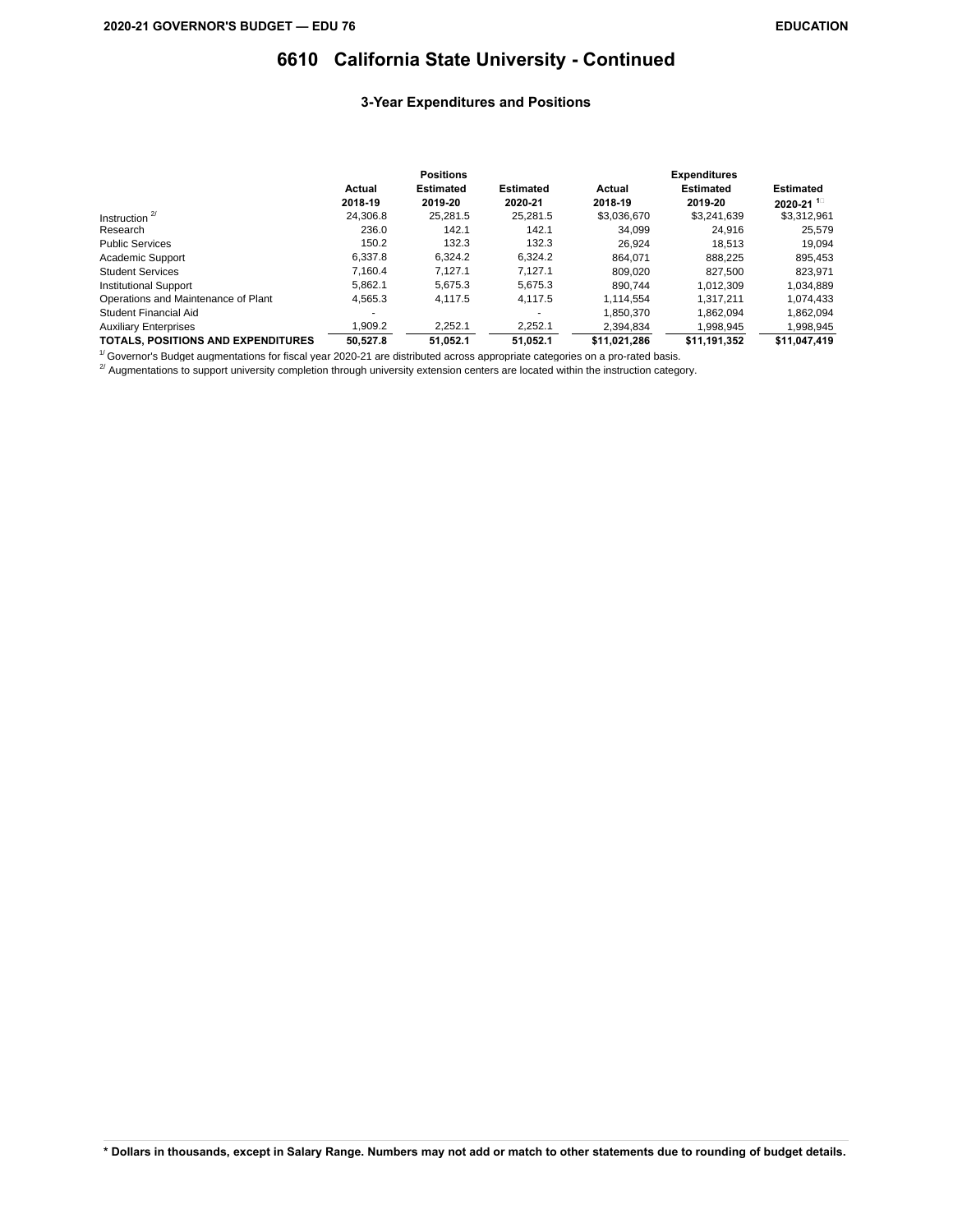### **Detailed Expenditures by Program**

|                                                                                                         | <b>Expenditures</b>    |                        |                                               |  |
|---------------------------------------------------------------------------------------------------------|------------------------|------------------------|-----------------------------------------------|--|
|                                                                                                         | Actuals<br>2018-19     | Estimated<br>2019-20   | <b>Estimated</b><br>$2020 - 21$ <sup>1/</sup> |  |
| <b>INSTRUCTION</b>                                                                                      |                        |                        |                                               |  |
| <b>State Operations:</b>                                                                                |                        |                        |                                               |  |
| General Fund                                                                                            | \$1,894,489            | \$2,019,647            | \$2,090,969                                   |  |
| Federal Funds - Not In State Treasury                                                                   | 2,533                  |                        |                                               |  |
| California State University Trust Fund (Student Fees)                                                   | 627,772                | 685,595                | 685,595                                       |  |
| California State University Trust Fund (Other Fees and Income)<br><b>Other Funds</b>                    | 268,093                | 270,927                | 270,927                                       |  |
| <b>Totals, State Operations</b>                                                                         | 243,783<br>\$3,036,670 | 265,470<br>\$3,241,639 | 265,470<br>\$3,312,961                        |  |
|                                                                                                         | 2,907,526              | 3,104,144              | 3,171,253                                     |  |
| General Academic Instruction <sup>27</sup><br>Vocational/Technical Instruction                          | 644                    | 1,517                  | 1,563                                         |  |
| <b>Community Education</b>                                                                              | 71,206                 | 79,723                 | 82,166                                        |  |
| Preparatory/Remedial Instruction                                                                        | 12,414                 | 14,452                 | 14,895                                        |  |
| Instructional Information Technology                                                                    | 44,880                 | 41,803                 | 43,084                                        |  |
| <b>RESEARCH</b>                                                                                         |                        |                        |                                               |  |
| <b>State Operations:</b>                                                                                |                        |                        |                                               |  |
| General Fund                                                                                            | \$22,448               | \$13,405               | \$14,068                                      |  |
| Federal Funds - Not In State Treasury                                                                   | 78                     |                        |                                               |  |
| California State University Trust Fund (Other Fees and Income)<br><b>Other Funds</b>                    | 11,446<br>127          | 11,324<br>187          | 11,324<br>187                                 |  |
| <b>Totals, State Operations</b>                                                                         | \$34,099               | \$24,916               | \$25,579                                      |  |
|                                                                                                         |                        |                        |                                               |  |
| <b>PUBLIC SERVICES</b>                                                                                  |                        |                        |                                               |  |
| <b>State Operations:</b>                                                                                |                        |                        |                                               |  |
| General Fund                                                                                            | \$12,051               | \$11,737               | \$12,318                                      |  |
| Federal Funds - Not In State Treasury<br>California State University Trust Fund (Other Fees and Income) | 3,532<br>11,213        |                        |                                               |  |
| <b>Other Funds</b>                                                                                      | 128                    | 6,776                  | 6,776                                         |  |
| <b>Totals, State Operations</b>                                                                         | \$26,924               | \$18,513               | \$19,094                                      |  |
| <b>ACADEMIC SUPPORT</b>                                                                                 |                        |                        |                                               |  |
| <b>State Operations:</b>                                                                                |                        |                        |                                               |  |
| General Fund                                                                                            | \$427,038              | \$463,620              | \$471,348                                     |  |
| Federal Funds - Not In State Treasury                                                                   | 2,001                  |                        |                                               |  |
| California State University Trust Fund (Student Fees)                                                   | 232,563                | 225,775                | 225,775                                       |  |
| California State University Trust Fund (Other Fees and Income)                                          | 74,914                 | 71,140                 | 71,140                                        |  |
| State Transportation Fund                                                                               | 1,500                  | 2,500                  | 2,000                                         |  |
| Other Funds                                                                                             | 126,055                | 125,190                | 125,190                                       |  |
| <b>Totals, State Operations</b>                                                                         | \$864,071              | \$888,225              | \$895,453                                     |  |
| Libraries                                                                                               | 162,442                | 153,203                | 157,104                                       |  |
| <b>Museums and Galleries</b>                                                                            | 1,993                  | 1,621                  | 1,662                                         |  |
| <b>Educational Media Services</b>                                                                       | 31,393                 | 31,217                 | 32,012                                        |  |
| <b>Ancillary Support</b>                                                                                | 25,279                 | 40,971                 | 27,145                                        |  |
| Academic Administration                                                                                 | 461,516                | 483,297                | 495,085                                       |  |
| Academic Personnel Development                                                                          | 25,024                 | 24,591                 | 25,217                                        |  |
| Course Curriculum Development                                                                           | 12,935                 | 12,808                 | 13,134                                        |  |
| Academic Support Information Technology                                                                 | 143,489                | 140,517                | 144,094                                       |  |
| <b>STUDENT SERVICES</b>                                                                                 |                        |                        |                                               |  |
| <b>State Operations:</b>                                                                                |                        |                        |                                               |  |
| General Fund                                                                                            | \$368,863              | \$401,547              | \$401,018                                     |  |
| Federal Funds - Not In State Treasury                                                                   | 8,264                  |                        |                                               |  |
| California State University Trust Fund (Student Fees)                                                   | 222,820                | 218,030                | 218,030                                       |  |
| California State University Trust Fund (Other Fees and Income)                                          | 192,439                | 189,678                | 189,678                                       |  |
| Mental Health Services Fund                                                                             |                        | 3,000                  |                                               |  |
| <b>Other Funds</b><br><b>Totals, State Operations</b>                                                   | 16,634<br>\$809,020    | 15,245<br>\$827,500    | 15,245<br>\$823,971                           |  |
|                                                                                                         |                        |                        |                                               |  |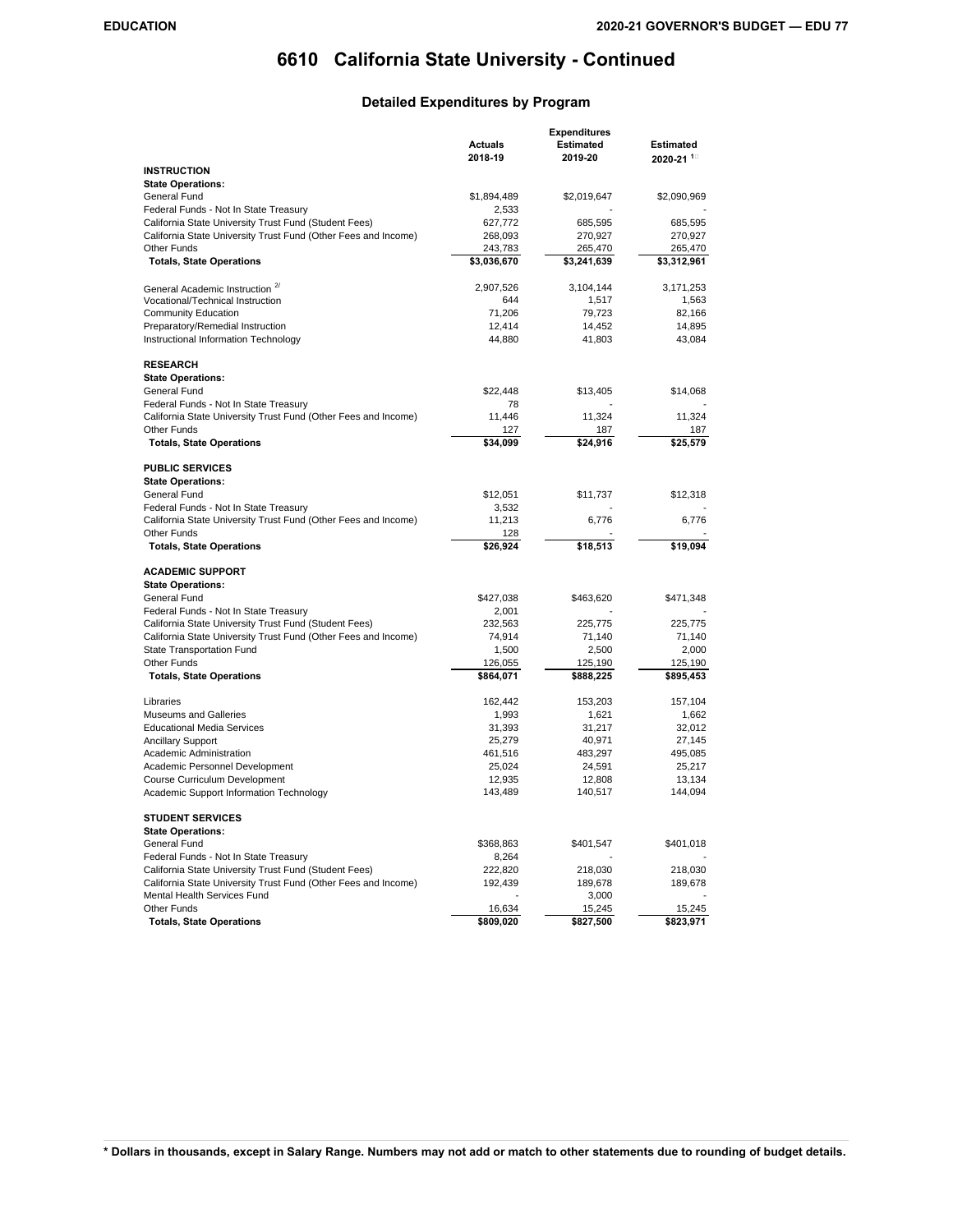#### **Detailed Expenditures by Program**

|                                                                | <b>Expenditures</b> |                  |                  |  |
|----------------------------------------------------------------|---------------------|------------------|------------------|--|
|                                                                | <b>Actuals</b>      | <b>Estimated</b> | <b>Estimated</b> |  |
|                                                                | 2018-19             | 2019-20          | 2020-21          |  |
| <b>Student Services Administration</b>                         | 195,185             | 210,706          | 200,304          |  |
| Social and Cultural Development                                | 200,589             | 195,545          | 199,422          |  |
| Counseling and Career Guidance                                 | 57,059              | 63,818           | 61,489           |  |
| Financial Aid Administration                                   | 52,585              | 48,294           | 49,428           |  |
| <b>Student Health Services</b>                                 | 139,890             | 145,429          | 145,775          |  |
| <b>Student Services Information Technology</b>                 | 33,422              | 32,803           | 33,574           |  |
| <b>Student Admissions</b>                                      | 70,334              | 68,663           | 70,276           |  |
| <b>Student Records</b>                                         | 59,956              | 62,242           | 63,703           |  |
| <b>INSTITUTIONAL SUPPORT</b>                                   |                     |                  |                  |  |
| <b>State Operations:</b>                                       |                     |                  |                  |  |
| General Fund                                                   | \$527,024           | \$555,198        | \$578,572        |  |
| General Fund - Digital Library                                 | 1,493               | 794              |                  |  |
| Federal Funds - Not In State Treasury                          | 3,478               |                  |                  |  |
| California State University Trust Fund (Student Fees)          | 270,383             | 368,959          | 368,959          |  |
| California State University Trust Fund (Other Fees and Income) | 41,729              | 53,995           | 53,995           |  |
| <b>Other Funds</b>                                             | 46,637              | 33,363           | 33,363           |  |
| <b>Totals, State Operations</b>                                | \$890,744           | \$1,012,309      | \$1,034,889      |  |
| <b>Executive Management</b>                                    | 176,934             | 172,607          | 177,280          |  |
| <b>Fiscal Operations</b>                                       | 114,000             | 160,737          | 160,980          |  |
| <b>Public Relations/Development</b>                            | 153,927             | 148,890          | 152,921          |  |
| General Administration                                         | 214,236             | 321,494          | 330,199          |  |
| Administrative Information Technology                          | 231,647             | 208,581          | 213,509          |  |
| <b>OPERATIONS AND MAINTENANCE OF PLANT</b>                     |                     |                  |                  |  |
| <b>State Operations:</b>                                       |                     |                  |                  |  |
| General Fund                                                   | \$527,840           | \$899,377        | \$656,599        |  |
| Federal Funds - Not In State Treasury                          | 276                 |                  |                  |  |
| California State University Trust Fund (Student Fees)          | 496,531             | 361,535          | 361,535          |  |
| California State University Trust Fund (Other Fees and Income) | 76,631              | 52,909           | 52,909           |  |
| <b>Other Funds</b>                                             | 13,276              | 3,390            | 3,390            |  |
| <b>Totals, State Operations</b>                                | \$1,114,554         | \$1,317,211      | \$1,074,433      |  |
| Physical Plant Administration                                  | 144,782             | 84,900           | 87,419           |  |
| <b>Building Maintenance</b>                                    | 142,862             | 147,814          | 152,199          |  |
| <b>Custodial Services</b>                                      | 101,988             | 95,550           | 98,385           |  |
| <b>Utilities</b>                                               | 148,576             | 139,962          | 144,115          |  |
| Landscape and Grounds Maintenance                              | 41,778              | 38,504           | 39,646           |  |
| Major Repairs and Renovation                                   | 189,445             | 325,998          | 56,398           |  |
| Security and Safety                                            | 93,069              | 123,146          | 126,800          |  |
| <b>Logistical Services</b>                                     | 58,658              | 50,961           | 52,473           |  |
| Operations and Maintenance Information Technology              | 2,938               | 2,300            | 2,368            |  |
| Lease Revenue Bond Payments                                    | 15,947              | 124,445          | 130,999          |  |
| General Obligation Bond Debt Service Payments                  | 174,511             | 183,631          | 183,631          |  |
| <b>STUDENT FINANCIAL AID</b>                                   |                     |                  |                  |  |
| <b>State Operations:</b>                                       |                     |                  |                  |  |
| General Fund                                                   |                     | \$6,000          | \$6,000          |  |
| Federal Funds - Not In State Treasury                          | \$1,083,441         | 1,103,650        | 1,103,650        |  |
| California State University Trust Fund (Student Fees)          | 751,094             | 744,894          | 744,894          |  |
| Other Funds                                                    | 15,835              | 7,550            | 7,550            |  |
| <b>Totals, State Operations</b>                                | \$1,850,370         | \$1,862,094      | \$1,862,094      |  |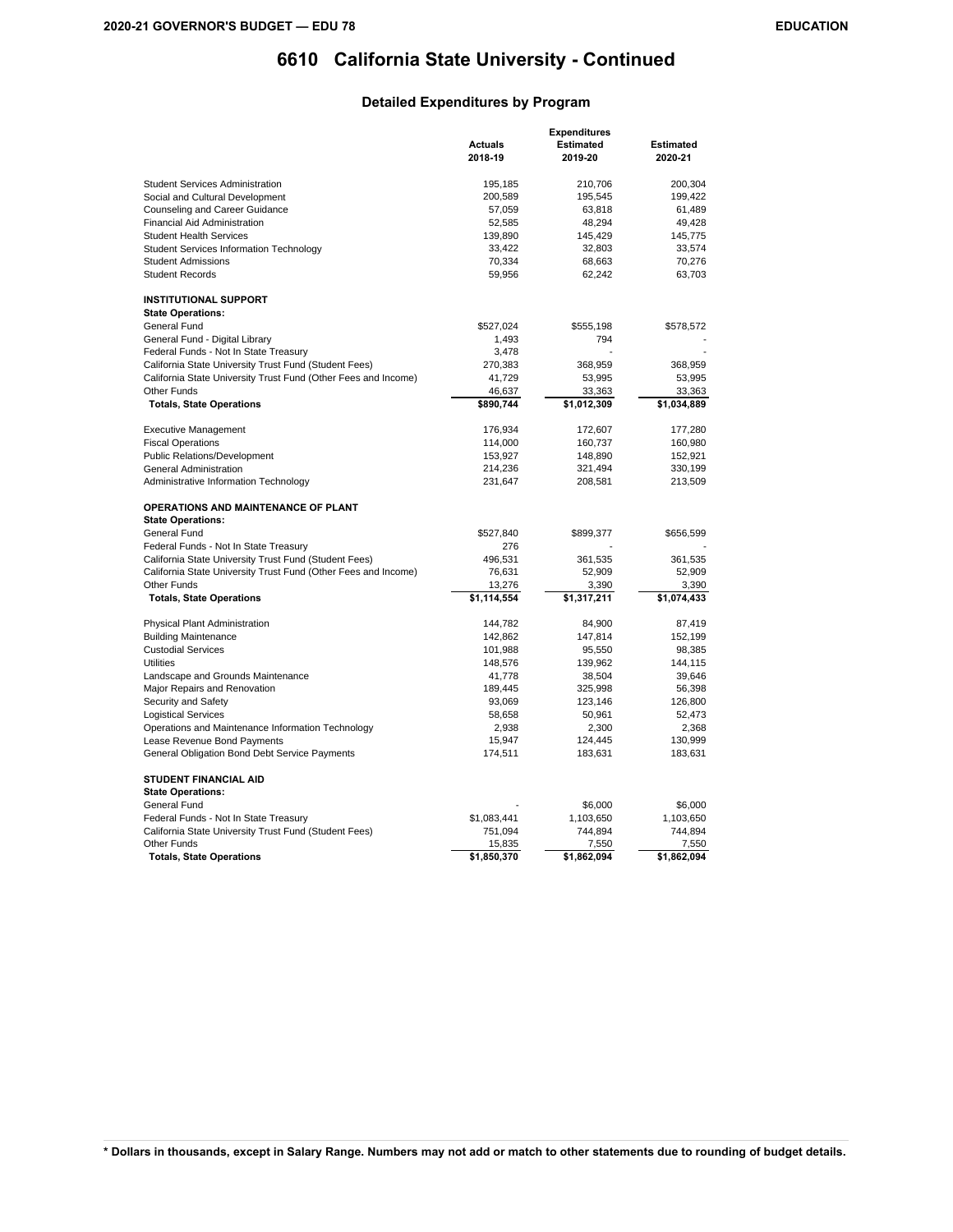### **Detailed Expenditures by Program**

|      |                                                                | <b>Actuals</b><br>2018-19 | <b>Expenditures</b><br><b>Estimated</b><br>2019-20 | Estimated<br>2020-21 |
|------|----------------------------------------------------------------|---------------------------|----------------------------------------------------|----------------------|
|      | <b>AUXILIARY ENTERPRISES</b>                                   |                           |                                                    |                      |
|      | <b>State Operations:</b>                                       |                           |                                                    |                      |
|      | Federal Funds - Not In State Treasury                          | \$391,970                 | \$318,565                                          | \$318,565            |
|      | Other Funds                                                    | 2,002,864                 | 1,680,380                                          | 1.680.380            |
|      | <b>Totals, State Operations</b>                                | \$2,394,834               | \$1,998,945                                        | \$1,998,945          |
|      | <b>TOTALS. EXPENDITURES</b>                                    |                           |                                                    |                      |
| 0001 | General Fund                                                   | 3,781,246                 | 4.371.325                                          | 4,230,892            |
| 0895 | Federal Funds - Not In State Treasury                          | 1.495.573                 | 1,422,215                                          | 1,422,215            |
| 0948 | California State University Trust Fund (Student Fees)          | 2,601,163                 | 2,604,788                                          | 2,604,788            |
| 0948 | California State University Trust Fund (Other Fees and Income) | 676.465                   | 656.749                                            | 656.749              |
| 0948 | Other Funds                                                    | 2,465,339                 | 2,130,775                                          | 2,130,775            |
| 3085 | Mental Health Services Fund                                    | $\Omega$                  | 3.000                                              | <sup>0</sup>         |
| 3290 | State Transportation Fund                                      | 1,500                     | 2,500                                              | 2,000                |
|      | <b>Totals, Expenditures</b>                                    | \$11,021,286              | \$11,191,352                                       | \$11,047,419         |

 $1/$  Governor's Budget augmentations for fiscal year 2020-21 are distributed across appropriate categories on a pro-rated basis.

 $^{27}$  Augmentations to support university completion through university extension centers are located within the instruction category.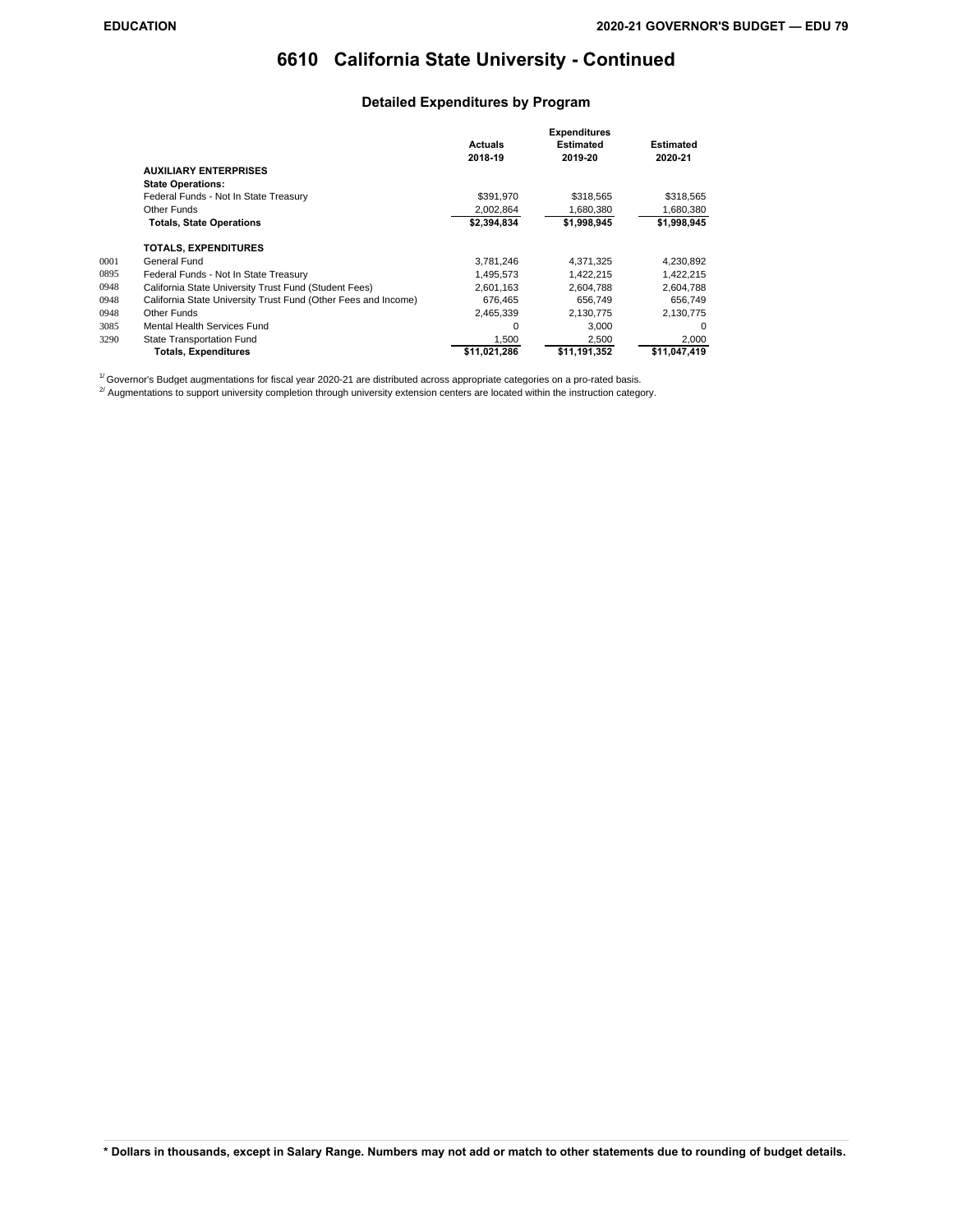### **Enrollment and Number of Full-Time Equivalent Students**

|                                               | Annual<br><b>College Year Headcount Enrollment</b> |                               |                                | Annual<br><b>Full-Time Equivalent Students (FTES)</b> |                               |                                |  |
|-----------------------------------------------|----------------------------------------------------|-------------------------------|--------------------------------|-------------------------------------------------------|-------------------------------|--------------------------------|--|
|                                               |                                                    |                               |                                |                                                       |                               |                                |  |
|                                               | Actual<br>2018-19                                  | <b>Est. Actual</b><br>2019-20 | Projected<br>$2020 - 21^{1/2}$ | Actual<br>2018-19                                     | <b>Est. Actual</b><br>2019-20 | Projected<br>$2020 - 21^{1/2}$ |  |
| <b>UNDERGRADUATE</b>                          |                                                    |                               |                                |                                                       |                               |                                |  |
| <b>Lower Division</b>                         | 132,579                                            | 133,919                       | 133,919                        | 122,485                                               | 123,700                       | 123,700                        |  |
| Resident                                      | 125,304                                            | 127,051                       | 127,051                        | 115,442                                               | 117,052                       | 117,052                        |  |
| Nonresident                                   | 7,275                                              | 6,868                         | 6,868                          | 7,042                                                 | 6,648                         | 6,648                          |  |
| <b>Upper Division</b>                         | 280,609                                            | 283,608                       | 283,608                        | 241,955                                               | 244,501                       | 244,501                        |  |
| Resident                                      | 267,548                                            | 271,279                       | 271,279                        | 230,102                                               | 233,311                       | 233,311                        |  |
| Nonresident                                   | 13,061                                             | 12,329                        | 12,329                         | 11,853                                                | 11,189                        | 11,189                         |  |
| <b>Totals, Undergraduate</b>                  | 413,188                                            | 417,527                       | 417,527                        | 364,440                                               | 368,201                       | 368,201                        |  |
| Resident                                      | 392,852                                            | 398,330                       | 398,330                        | 345,545                                               | 350,364                       | 350,364                        |  |
| Nonresident                                   | 20,336                                             | 19,197                        | 19,197                         | 18,895                                                | 17,837                        | 17,837                         |  |
| POSTBACCALAUREATE TEACHER                     | 8,545                                              | 8,660                         | 8,660                          | 7,719                                                 | 7,823                         | 7,823                          |  |
| Resident                                      | 8,490                                              | 8,608                         | 8,608                          | 7,670                                                 | 7,777                         | 7,777                          |  |
| Nonresident                                   | 55                                                 | 52                            | 52                             | 49                                                    | 46                            | 46                             |  |
| OTHER POSTBACCALAUREATE                       | 2,986                                              | 3,023                         | 3,023                          | 1,778                                                 | 1,800                         | 1,800                          |  |
| Resident                                      | 2,912                                              | 2,953                         | 2,953                          | 1,733                                                 | 1,757                         | 1,757                          |  |
| Nonresident                                   | 74                                                 | 70                            | 70                             | 45                                                    | 43                            | 43                             |  |
| <b>GRADUATE</b>                               | 39,707                                             | 39,870                        | 39,870                         | 29,814                                                | 29,950                        | 29.950                         |  |
| Resident                                      | 34,119                                             | 34,595                        | 34,595                         | 25,803                                                | 26,163                        | 26,163                         |  |
| Nonresident                                   | 5,588                                              | 5,275                         | 5,275                          | 4,011                                                 | 3,786                         | 3,786                          |  |
| <b>Totals, Postbaccalaureate and Graduate</b> | 51,239                                             | 51,553                        | 51,553                         | 39,312                                                | 39,573                        | 39,573                         |  |
| Resident                                      | 45,521                                             | 46,156                        | 46,156                         | 35,206                                                | 35,697                        | 35,697                         |  |
| Nonresident                                   | 5,718                                              | 5,397                         | 5,397                          | 4,105                                                 | 3,876                         | 3,876                          |  |
| <b>Subtotal</b>                               | 464,426                                            | 469,080                       | 469,080                        | 403,752                                               | 407,774                       | 407,774                        |  |
| Resident                                      | 438,373                                            | 444,486                       | 444,486                        | 380,751                                               | 386,061                       | 386,061                        |  |
| Nonresident                                   | 26,053                                             | 24,594                        | 24,594                         | 23,001                                                | 21,713                        | 21,713                         |  |
| <b>Summer Enrollment</b>                      | 10,289                                             | 10,392                        | 10,392                         | 4,571                                                 | 4,618                         | 4,618                          |  |
| Resident                                      | 9,265                                              | 9,395                         | 9,395                          | 4,162                                                 | 4,220                         | 4,220                          |  |
| Nonresident                                   | 1,024                                              | 997                           | 997                            | 409                                                   | 398                           | 398                            |  |
| <b>GRAND TOTAL</b>                            | 474,715                                            | 479,472                       | 479,472                        | 408,322                                               | 412,392                       | 412,392                        |  |
| Resident                                      | 447,638                                            | 453,881                       | 453,881                        | 384,913                                               | 390,281                       | 390,281                        |  |
| Nonresident                                   | 27,077                                             | 25,591                        | 25,591                         | 23,409                                                | 22,111                        | 22,111                         |  |

 $1/$  Projections of specific enrollment levels in budget year are provided for display purposes only and do not constitute an enrollment plan.

Note: These totals do not include enrollment in extended and continuing education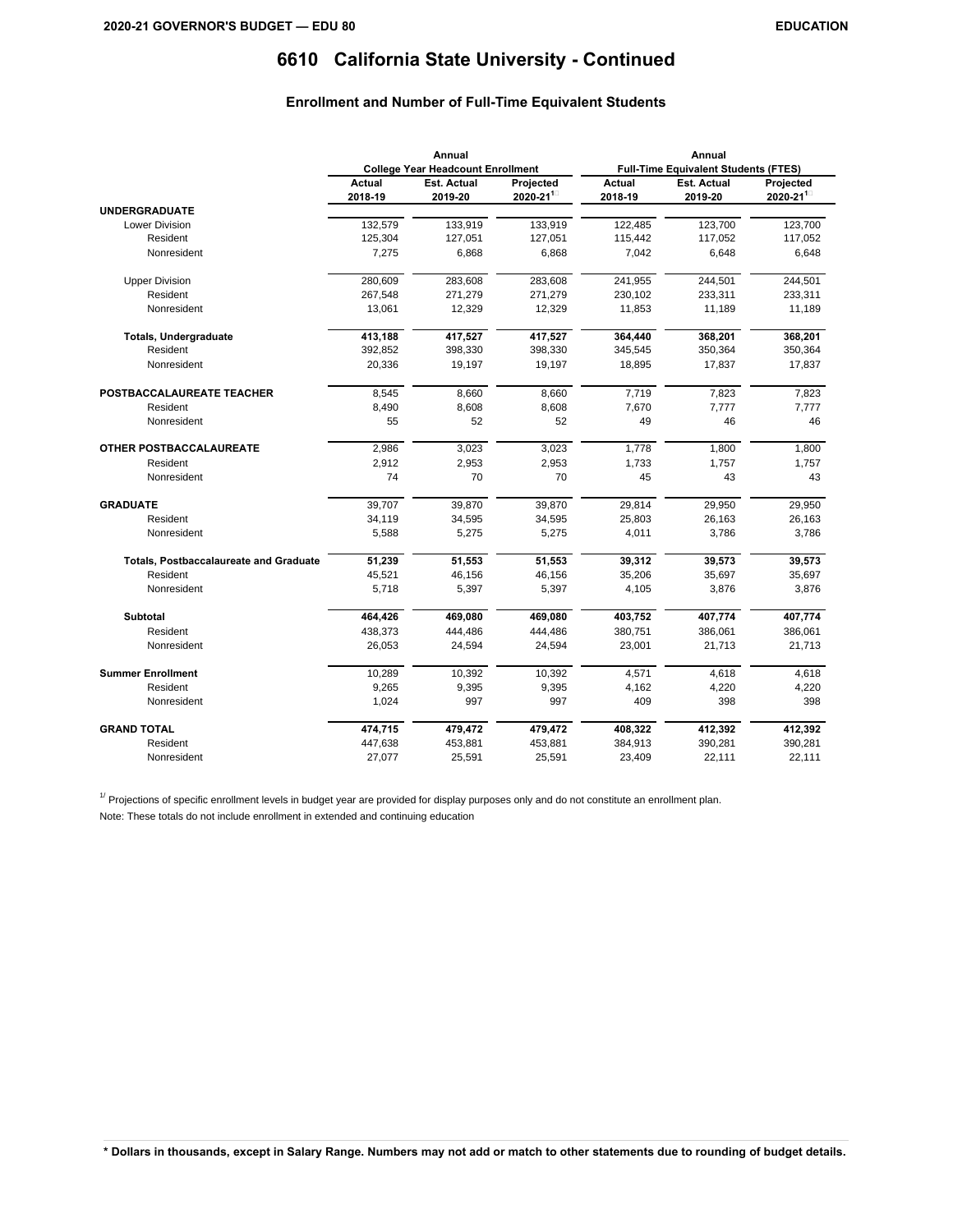### **Student Fees (Whole Dollars)**

|                                        | 2018-19  | 2019-20  | 2020-21  |
|----------------------------------------|----------|----------|----------|
| <b>RESIDENT STUDENTS</b>               |          |          |          |
| Undergraduate                          |          |          |          |
| Full-Time Students (6.1 units or more) |          |          |          |
| Systemwide Tuition Fee                 | \$5,742  | \$5,742  | \$5,742  |
| Average Campus Fee                     | 1,536    | 1,595    | 1,595    |
| <b>Totals</b>                          | \$7,278  | \$7,337  | \$7,337  |
| Part-Time Students (6.0 units or less) |          |          |          |
| Systemwide Tuition Fee                 | \$3,330  | \$3,330  | \$3,330  |
| Average Campus Fee                     | 1,536    | 1,595    | 1,595    |
| <b>Totals</b>                          | \$4,866  | \$4,925  | \$4,925  |
| <b>Teacher Credential</b>              |          |          |          |
| Full-Time Students (6.1 units or more) |          |          |          |
| <b>Systemwide Tuition Fee</b>          | \$6,660  | \$6,660  | \$6,660  |
| Average Campus Fee                     | 1,536    | 1,595    | 1,595    |
| <b>Totals</b>                          | \$8,196  | \$8,255  | \$8,255  |
| Part-Time Students (6.0 units or less) |          |          |          |
| Systemwide Tuition Fee                 | \$3,864  | \$3,864  | \$3,864  |
| Average Campus Fee                     | 1,536    | 1,595    | 1,595    |
| <b>Totals</b>                          | \$5,400  | \$5,459  | \$5,459  |
| Graduate                               |          |          |          |
| Full-Time Students (6.1 units or more) |          |          |          |
| Systemwide Tuition Fee                 | \$7,176  | \$7,176  | \$7,176  |
| Average Campus Fee                     | 1,536    | 1,595    | 1,595    |
| <b>Totals</b>                          | \$8,712  | \$8,771  | \$8,771  |
| Part-Time Students (6.0 units or less) |          |          |          |
| Systemwide Tuition Fee                 | \$4,164  | \$4,164  | \$4,164  |
| Average Campus Fee                     | 1,536    | 1,595    | 1,595    |
| <b>Totals</b>                          | \$5,700  | \$5,759  | \$5,759  |
| Audiology Doctoral Program             |          |          |          |
| Full-Time or Part-Time Students        |          |          |          |
| <b>Systemwide Tuition Fee</b>          | \$14,742 | \$14,742 | \$14,742 |
| Average Campus Fee                     | 1,536    | 1,595    | 1,595    |
| <b>Totals</b>                          | \$16,278 | \$16,337 | \$16,337 |
|                                        |          |          |          |
| <b>Education Doctoral Program</b>      |          |          |          |
| Full-Time or Part-Time Students        |          |          |          |
| <b>Systemwide Tuition Fee</b>          | \$11,838 | \$11,838 | \$11,838 |
| Average Campus Fee<br><b>Totals</b>    | 1,536    | 1,595    | 1,595    |
|                                        | \$13,374 | \$13,433 | \$13,433 |
| Nursing Practice Doctoral Program      |          |          |          |
| Full-Time or Part-Time Students        |          |          |          |
| <b>Systemwide Tuition Fee</b>          | \$15,270 | \$15,270 | \$15,270 |
| Average Campus Fee                     | 1,536    | 1,595    | 1,595    |
| <b>Totals</b>                          | \$16,806 | \$16,865 | \$16,865 |
| Physical Therapy Doctoral Program      |          |          |          |
| Full-Time or Part-Time Students        |          |          |          |
| <b>Systemwide Tuition Fee</b>          | \$17,196 | \$17,196 | \$17,196 |
| Average Campus Fee                     | 1,536    | 1,595    | 1,595    |
| <b>Totals</b>                          | \$18,732 | \$18,791 | \$18,791 |
| UNDGERGRADUATE NONRESIDENT STUDENTS    |          |          |          |
| Full-Time Students (15 units per term) |          |          |          |
| Systemwide Tuition Fee                 | \$5,742  | \$5,742  | 5,742    |
| Average Campus Fee                     | 1,536    | 1,595    | 1,595    |
| Nonresident Tuition                    | 11,880   | 11,880   | 11,880   |
| <b>Totals</b>                          | \$19,158 | \$19,217 | \$19,217 |
|                                        |          |          |          |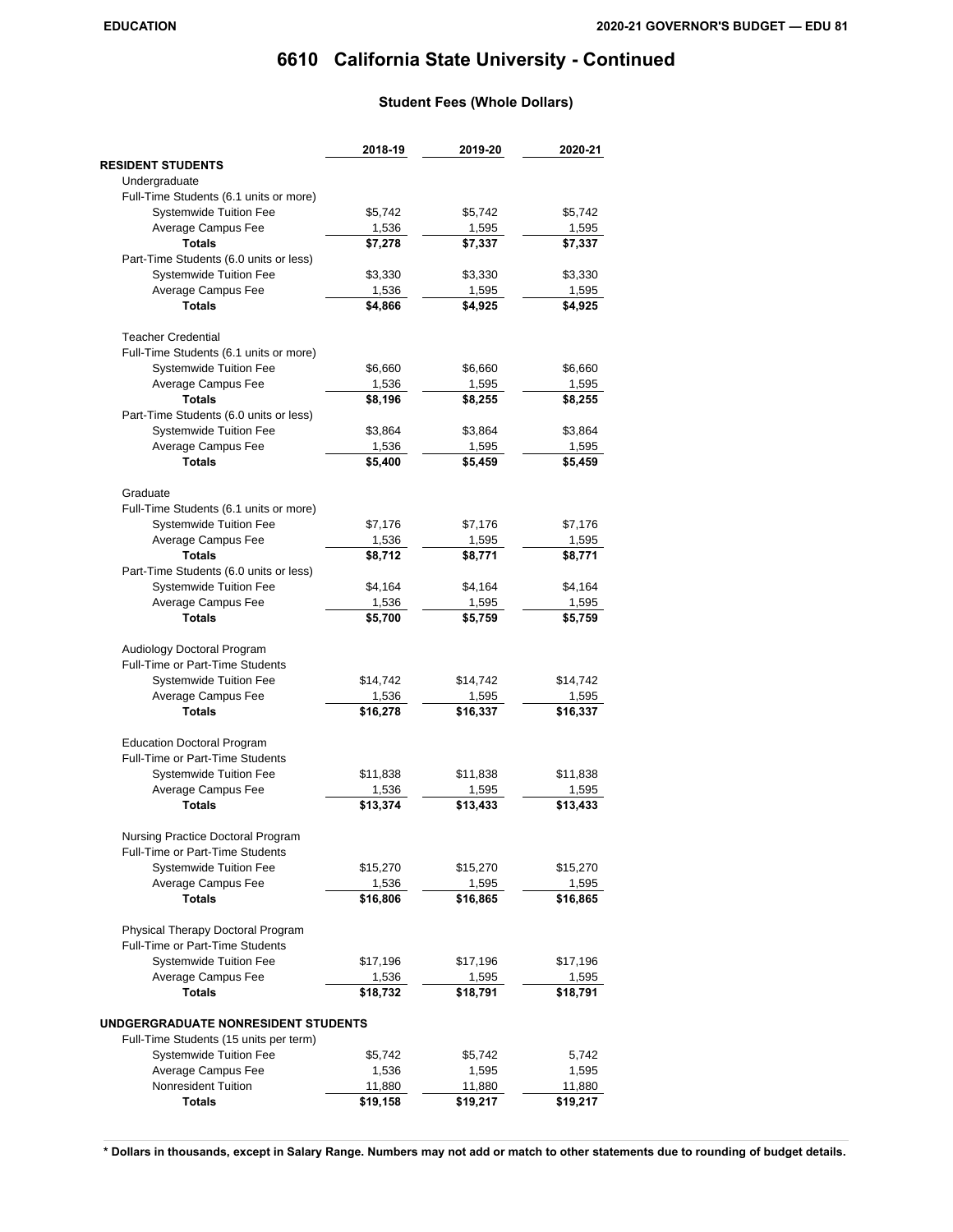### **Schedule of Higher Education Fees and Income**

|                                    | 2018-19     | 2019-20     | 2020-21     |
|------------------------------------|-------------|-------------|-------------|
| <b>Application Fee</b>             | \$33,165    | \$30.644    | \$30.644    |
| <b>Tuition Fee</b>                 | 2,601,163   | 2,604,788   | 2,604,788   |
| Nonresident Tuition Fee            | 250,673     | 235,333     | 235,333     |
| <b>Health Services Fee</b>         | 124.885     | 127,126     | 127,126     |
| Miscellaneous Fees                 | 267,741     | 263,646     | 263,646     |
| <b>Total Operating Revenue</b>     | \$3,277.627 | \$3,261,537 | \$3,261,537 |
| <b>CSU Institutional Grant Aid</b> | \$697,295   | \$702.279   | \$702.279   |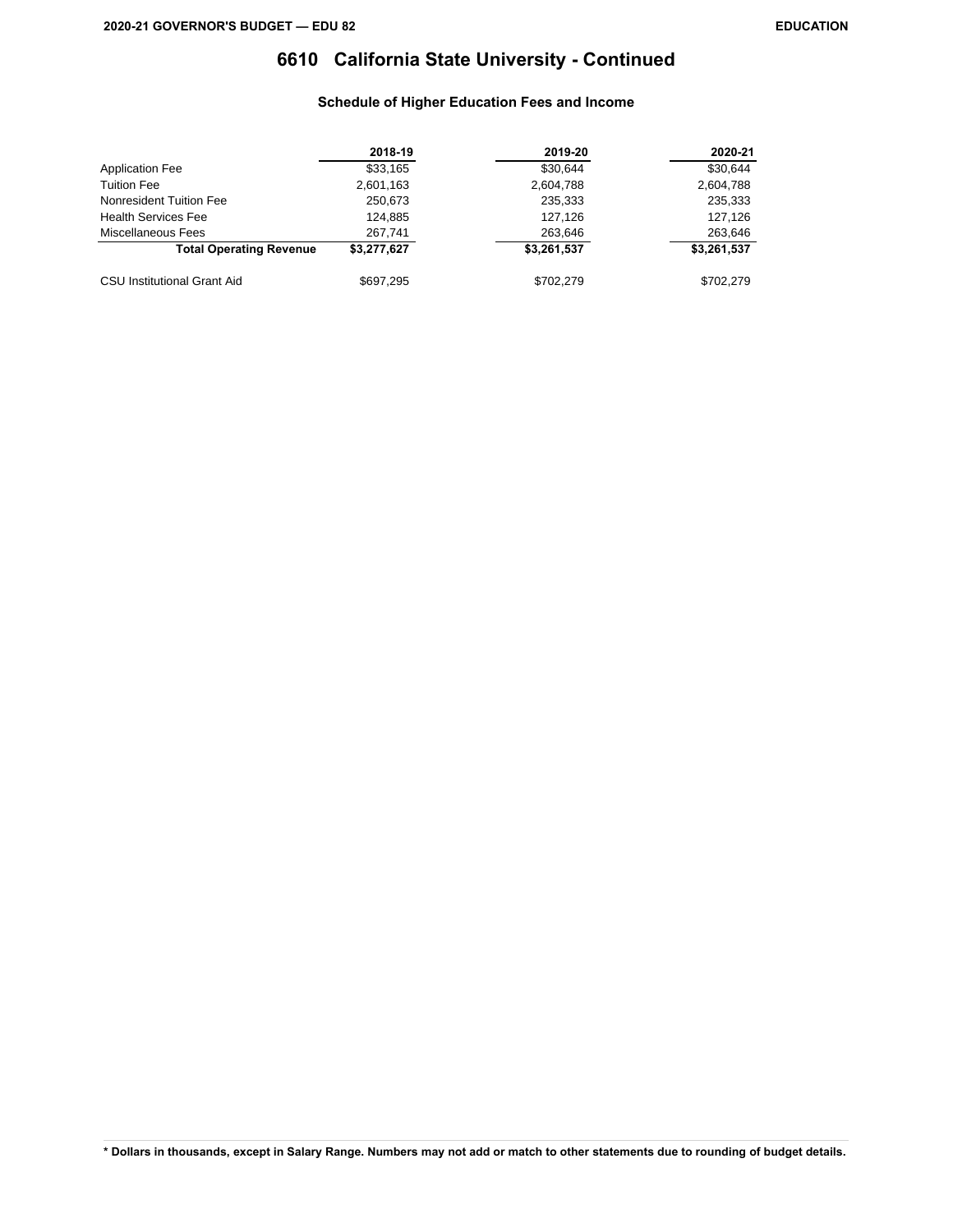#### **PROGRAM DESCRIPTIONS**

5560 - This program provides support for the university. Expenditures are for the following purposes:

#### **INSTRUCTION**

The instruction category includes expenses for all activities that are part of an institution's instructional program. These activities include expenses for credit and noncredit courses; academic, vocational, and technical instruction; remedial and tutorial instruction; and regular, special, and extension sessions.

#### RESEARCH

The research category includes all expenses for activities specifically organized to produce research, whether commissioned by an agency external to the institution or separately budgeted by an organizational unit within the institution. These activities include expenses for individual and/or project research as well as that of institutes and research centers.

#### PUBLIC SERVICES

The public service category includes expenses for activities established primarily to provide non-instructional services beneficial to individuals and groups external to the institution. These activities include community service programs (excluding instructional activities) and cooperative extension services. Included in this category are conferences, institutes, general advisory services, reference bureaus, radio and television, consulting, and similar non-instructional services to particular sectors of the community.

#### ACADEMIC SUPPORT

The academic support category includes expenses to provide support services to the institution's primary missions: instruction, research, and public service. This category includes the retention, preservation, and display of educational materials, including libraries, museums, and galleries; the provision of services that directly assist the academic functions of the institution, such as demonstration schools associated with a department, school, or college of education; media such as audio-visual services and technology such as computing support; academic administration and personnel development providing administration support and management direction to the three primary missions; and separately budgeted support for course and curriculum development.

#### STUDENT SERVICES

The student services category includes expenses incurred for offices of admissions and the registrar and activities with the primary purpose of contributing to students' emotional and physical well-being and intellectual, cultural, and social development outside the context of the formal instruction program. This category includes expenses for student activities, cultural events, student newspapers, intramural athletics, student organizations, intercollegiate athletics, counseling and career guidance, student aid administration, and enrollment management and student health service offices.

#### INSTITUTIONAL SUPPORT

The institutional support category includes expenses for central executive-level activities concerned with management and long-range planning for the entire institution, such as the governing board, planning and programming operations, and legal services; fiscal operations, including the investment office; administrative data processing; space management; employee personnel and records; logistical activities that provide procurement, storerooms, and printing; transportation services to the institution; support services to faculty and staff; and activities concerned with community and alumni relations, including development and fundraising.

#### OPERATION AND MAINTENANCE OF PLANT

The operation and maintenance of plant category includes all expenses for the administration, supervision, operation, maintenance, preservation and protection of the institution's physical plant. This category includes expenses normally incurred for items such as janitorial and utility services; repairs and ordinary or normal alterations of buildings, furniture, and equipment; care of grounds; maintenance and operations of buildings and other plant facilities; security; earthquake and disaster preparedness; safety; hazardous waste disposal; property, liability and all other insurance relating to property; space and capital leasing; facility planning and management; and central receiving.

#### STUDENT FINANCIAL AID

Student financial aid includes institutional aid (State University Grants), tuition and fee waivers, scholarships, and fellowships from restricted or unrestricted funds. The category also includes trainee stipends, prizes, and awards.

#### AUXILIARY ENTERPRISES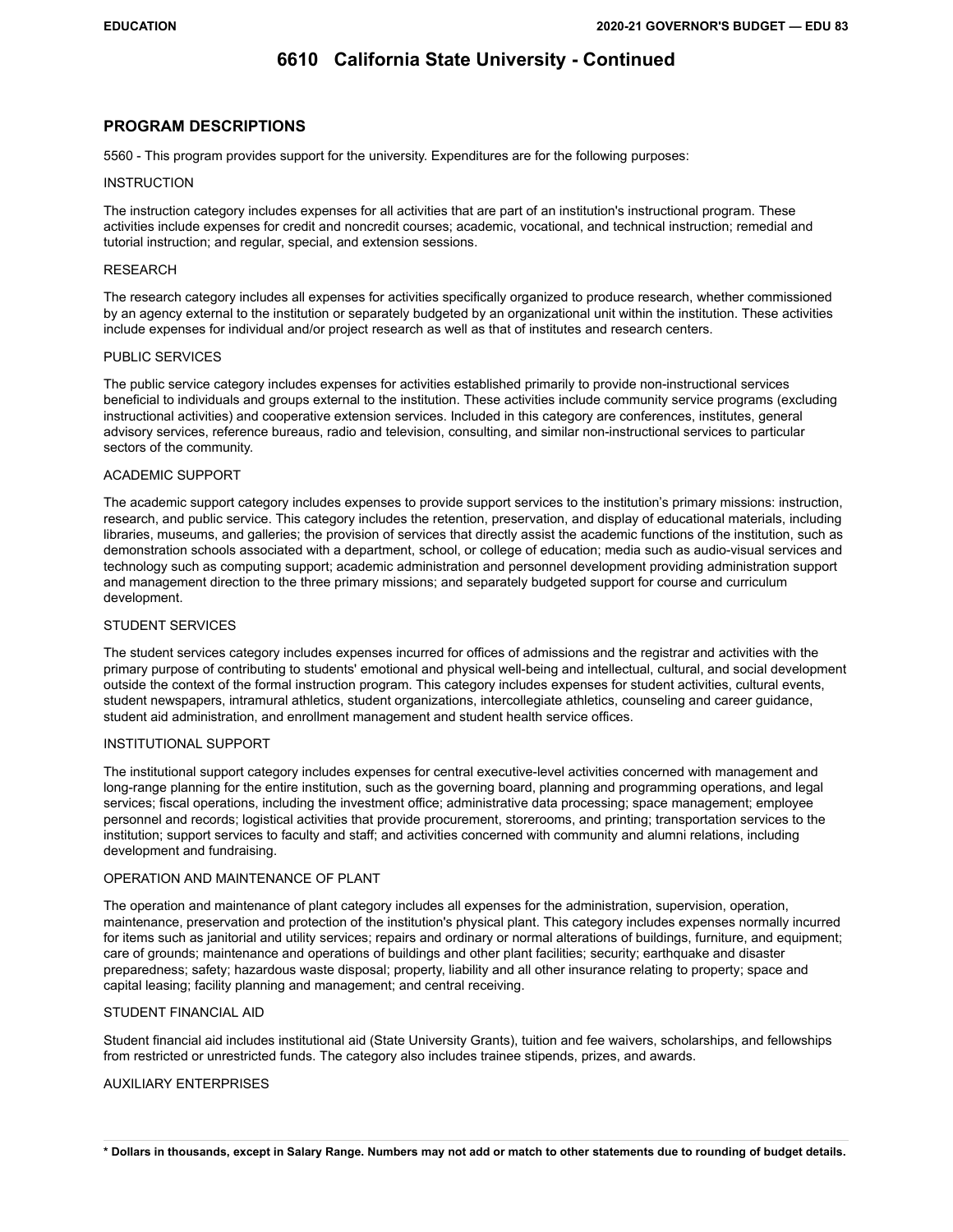An auxiliary enterprise exists to furnish goods or services to students, faculty, or staff, other institutional departments, or incidentally to the general public, and charges a fee directly related to the cost of the goods or services. The distinguishing characteristic of an auxiliary enterprise is that it is managed as an essentially self-supporting activity. Examples are residence halls, food services, intercollegiate athletics (only if essentially self-supporting), college stores, faculty clubs, parking, and faculty housing.

### **DETAILED EXPENDITURES BY PROGRAM**

|      |                                                                        | 2018-19*     | 2019-20*     | $2020 - 21*$ |
|------|------------------------------------------------------------------------|--------------|--------------|--------------|
|      | <b>PROGRAM REQUIREMENTS</b>                                            |              |              |              |
| 5560 | <b>SUPPORT</b>                                                         |              |              |              |
|      | <b>State Operations:</b>                                               |              |              |              |
| 0001 | General Fund                                                           | \$3,781,246  | \$4,371,325  | \$4,230,892  |
| 0895 | Federal Funds - Not In State Treasury                                  | 1,495,573    | 1,422,215    | 1,422,215    |
| 0948 | California State University Trust Fund                                 | 5,742,967    | 5,392,312    | 5,392,312    |
| 3085 | Mental Health Services Fund                                            |              | 3.000        |              |
| 3290 | Road Maintenance and Rehabilitation Account, State Transportation Fund | 1.500        | 2.500        | 2.000        |
|      | <b>Totals, State Operations</b>                                        | \$11,021,286 | \$11,191,352 | \$11,047,419 |
|      | <b>TOTALS, EXPENDITURES</b>                                            |              |              |              |
|      | <b>State Operations</b>                                                | 11,021,286   | 11.191.352   | 11.047.419   |
|      | <b>Totals, Expenditures</b>                                            | \$11,021,286 | \$11,191,352 | \$11,047,419 |

#### **EXPENDITURES BY CATEGORY**

| <b>1 State Operations</b>                                                  |                          | <b>Positions</b> |                          | <b>Expenditures</b> |              |              |  |
|----------------------------------------------------------------------------|--------------------------|------------------|--------------------------|---------------------|--------------|--------------|--|
|                                                                            | 2018-19                  | 2019-20          | 2020-21                  | 2018-19*            | 2019-20*     | 2020-21*     |  |
| PERSONAL SERVICES                                                          |                          |                  |                          |                     |              |              |  |
| <b>Baseline Positions</b>                                                  | 50.200.4                 | 50.200.4         | 50.200.4                 | \$3,533,136         | \$3,533,136  | \$3,533,136  |  |
| <b>Other Adjustments</b>                                                   | 327.4                    | 851.7            | 851.7                    | 126,007             | 187.951      | 187,951      |  |
| <b>Net Totals, Salaries and Wages</b>                                      | 50.527.8                 | 51.052.1         | 51,052.1                 | \$3,659,143         | \$3,721,087  | \$3,721,087  |  |
| <b>Staff Benefits</b>                                                      | $\overline{\phantom{0}}$ |                  | $\overline{\phantom{a}}$ | 1.834.513           | 1.949.516    | 1.949.516    |  |
| <b>Totals, Personal Services</b>                                           | 50.527.8                 | 51.052.1         | 51.052.1                 | \$5,493,656         | \$5,670,603  | \$5,670,603  |  |
| OPERATING EXPENSES AND EQUIPMENT                                           |                          |                  |                          | \$5.492.630         | \$5.520.749  | \$5,376,816  |  |
| SPECIAL ITEMS OF EXPENSES                                                  |                          |                  |                          | 35.000              |              |              |  |
| TOTALS, POSITIONS AND EXPENDITURES,<br><b>ALL FUNDS (State Operations)</b> |                          |                  |                          | \$11,021,286        | \$11,191,352 | \$11,047,419 |  |

#### **DETAIL OF APPROPRIATIONS AND ADJUSTMENTS**

| <b>STATE OPERATIONS</b>                      | 2018-19*        | 2019-20*    | 2020-21*                 |
|----------------------------------------------|-----------------|-------------|--------------------------|
| <b>General Fund</b><br>0001                  |                 |             |                          |
| <b>APPROPRIATIONS</b>                        |                 |             |                          |
| 001 Budget Act appropriation                 | \$3,774,289     | \$4,296,054 | \$4,225,146              |
| Past Year Adjustments and Carryover          |                 | 29,492      | $\overline{\phantom{a}}$ |
| Section 3.60 Pension Contribution Adjustment | $\qquad \qquad$ | 39.297      | $\overline{\phantom{a}}$ |
| 002 Budget Act appropriation                 | 4.364           | 4.588       | 4.646                    |
| 003 Budget Act appropriation                 | 1.100           | 1.100       | 1,100                    |
| Prior Year Balances Available:               |                 |             |                          |
| Education Code section 69999.6               | 343             | 575         |                          |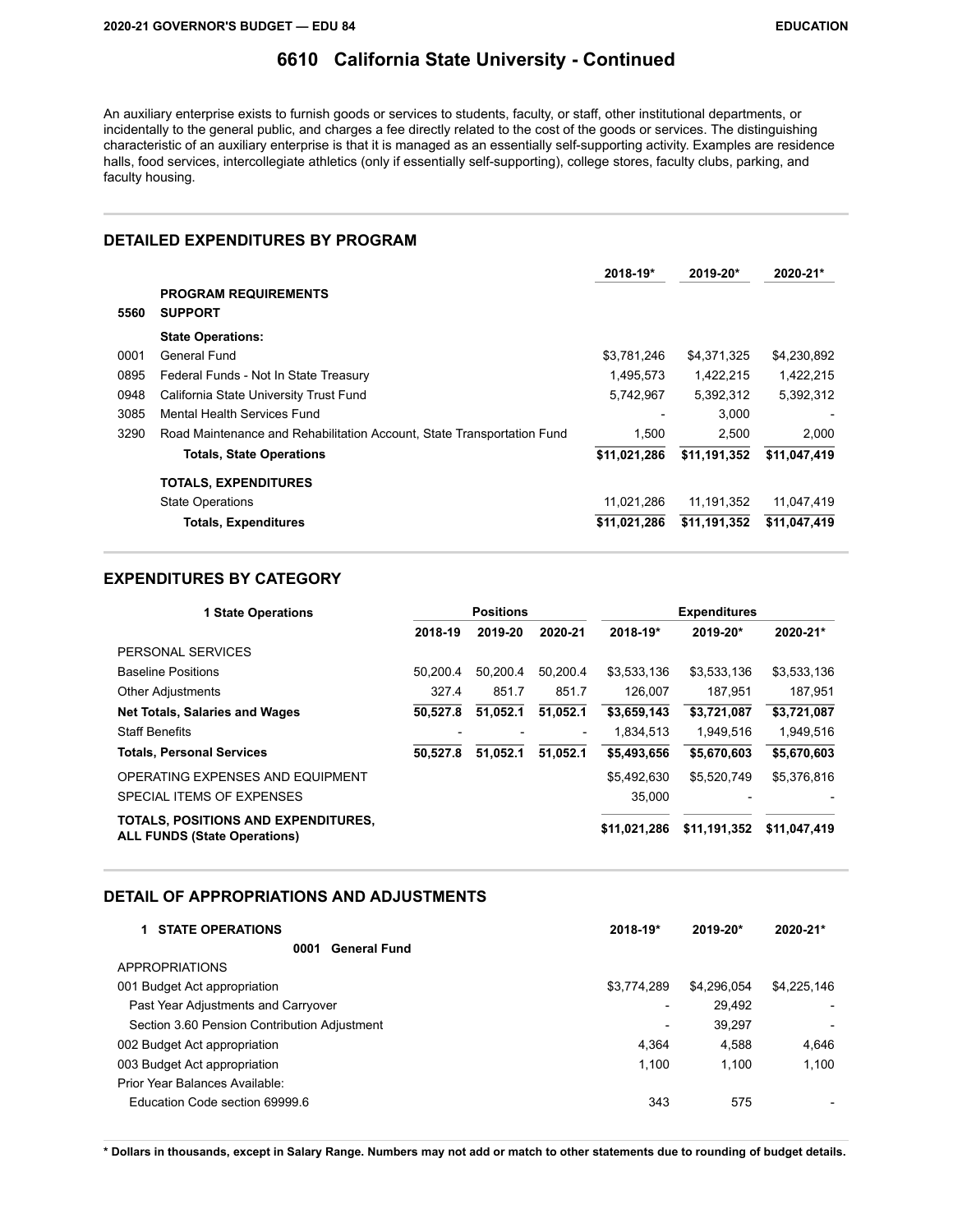| <b>1 STATE OPERATIONS</b>                                                             | 2018-19*     | 2019-20*     | 2020-21*     |
|---------------------------------------------------------------------------------------|--------------|--------------|--------------|
| Education Code section $69999.6(f)(1)(B)$ - Digital Library                           | 1,150        | 219          |              |
| <b>Totals Available</b>                                                               | \$3,781,246  | \$4,371,325  | \$4,230,892  |
| <b>TOTALS, EXPENDITURES</b>                                                           | \$3,781,246  | \$4,371,325  | \$4,230,892  |
| 0814 California State Lottery Education Fund                                          |              |              |              |
| <b>APPROPRIATIONS</b>                                                                 |              |              |              |
| Government Code section 8880.5 (transfer to CSU Lottery Education Fund)               | (\$68,035)   | (\$61,892)   | (\$62,051)   |
| Adjustment to Reflect Estimated Lottery Revenue                                       | $(-)$        | (255)        | $(-)$        |
| <b>TOTALS, EXPENDITURES</b>                                                           |              |              |              |
| 0895 Federal Funds - Not In State Treasury                                            |              |              |              |
| <b>APPROPRIATIONS</b>                                                                 |              |              |              |
| Various authorities                                                                   | \$1,495,573  | \$1,499,522  | \$1,422,215  |
| Adjustments to California State University Trust Fund and Federal Funds               |              | $-77,307$    |              |
| <b>TOTALS, EXPENDITURES</b>                                                           | \$1,495,573  | \$1,422,215  | \$1,422,215  |
| 0948 California State University Trust Fund                                           |              |              |              |
| <b>APPROPRIATIONS</b>                                                                 |              |              |              |
| Various authorities                                                                   | \$5,742,967  | \$5,257,082  | \$5,392,312  |
| Adjustments to California State University Trust Fund and Federal Funds               |              | 135,230      |              |
| <b>TOTALS, EXPENDITURES</b>                                                           | \$5,742,967  | \$5,392,312  | \$5,392,312  |
| 3085 Mental Health Services Fund                                                      |              |              |              |
| <b>APPROPRIATIONS</b>                                                                 |              |              |              |
| 001 Budget Act appropriation                                                          |              | \$3,000      |              |
| <b>TOTALS, EXPENDITURES</b>                                                           |              | \$3,000      |              |
| 3290 Road Maintenance and Rehabilitation Account, State Transportation<br><b>Fund</b> |              |              |              |
| <b>APPROPRIATIONS</b>                                                                 |              |              |              |
| 001 Budget Act appropriation                                                          | \$1,500      | \$2,000      | \$2,000      |
| Past Year Adjustments and Carryover                                                   |              | 500          |              |
| <b>Totals Available</b>                                                               | \$1,500      | \$2,500      | \$2,000      |
| <b>TOTALS, EXPENDITURES</b>                                                           | \$1,500      | \$2,500      | \$2,000      |
| <b>Total Expenditures, All Funds, (State Operations)</b>                              | \$11,021,286 | \$11,191,352 | \$11,047,419 |
|                                                                                       |              |              |              |

#### **CHANGES IN AUTHORIZED POSITIONS**

|                                     | <b>Positions</b> |          |          | <b>Expenditures</b> |             |             |
|-------------------------------------|------------------|----------|----------|---------------------|-------------|-------------|
|                                     | 2018-19          | 2019-20  | 2020-21  | 2018-19*            | 2019-20*    | 2020-21*    |
| <b>Baseline Positions</b>           | 50.200.4         | 50.200.4 | 50.200.4 | \$3,533,136         | \$3,533,136 | \$3,533,136 |
| <b>Salary and Other Adjustments</b> | 327.4            | 851.7    | 851.7    | 126.007             | 187.951     | 187.951     |
| <b>Totals, Adjustments</b>          | 327.4            | 851.7    | 851.7    | \$126.007           | \$187.951   | \$187.951   |
| <b>TOTALS, SALARIES AND WAGES</b>   | 50.527.8         | 51.052.1 | 51.052.1 | \$3,659,143         | \$3,721,087 | \$3,721,087 |

### **6645 CSU Health Benefits for Retired Annuitants**

This program provides funding for health benefit services for retired California State University employees and their dependents.

The program began on January 1, 1962, with an employer contribution of \$5.00 per month toward the cost of a basic health plan. Since then, major medical plans, Medicare, and plans supplementing Medicare have been developed.

The 2019-20 employer contribution for health premiums maintains the average 100/90 percent contribution formula established in Government Code section 22871 for members hired on and prior to June 30, 2017, with five years of service or for members hired on or after July 1, 2017, with ten years of service. Under this formula, the state averages the premiums of the four largest health benefit plans to calculate the maximum amount the state contributes towards retiree health benefits. The state also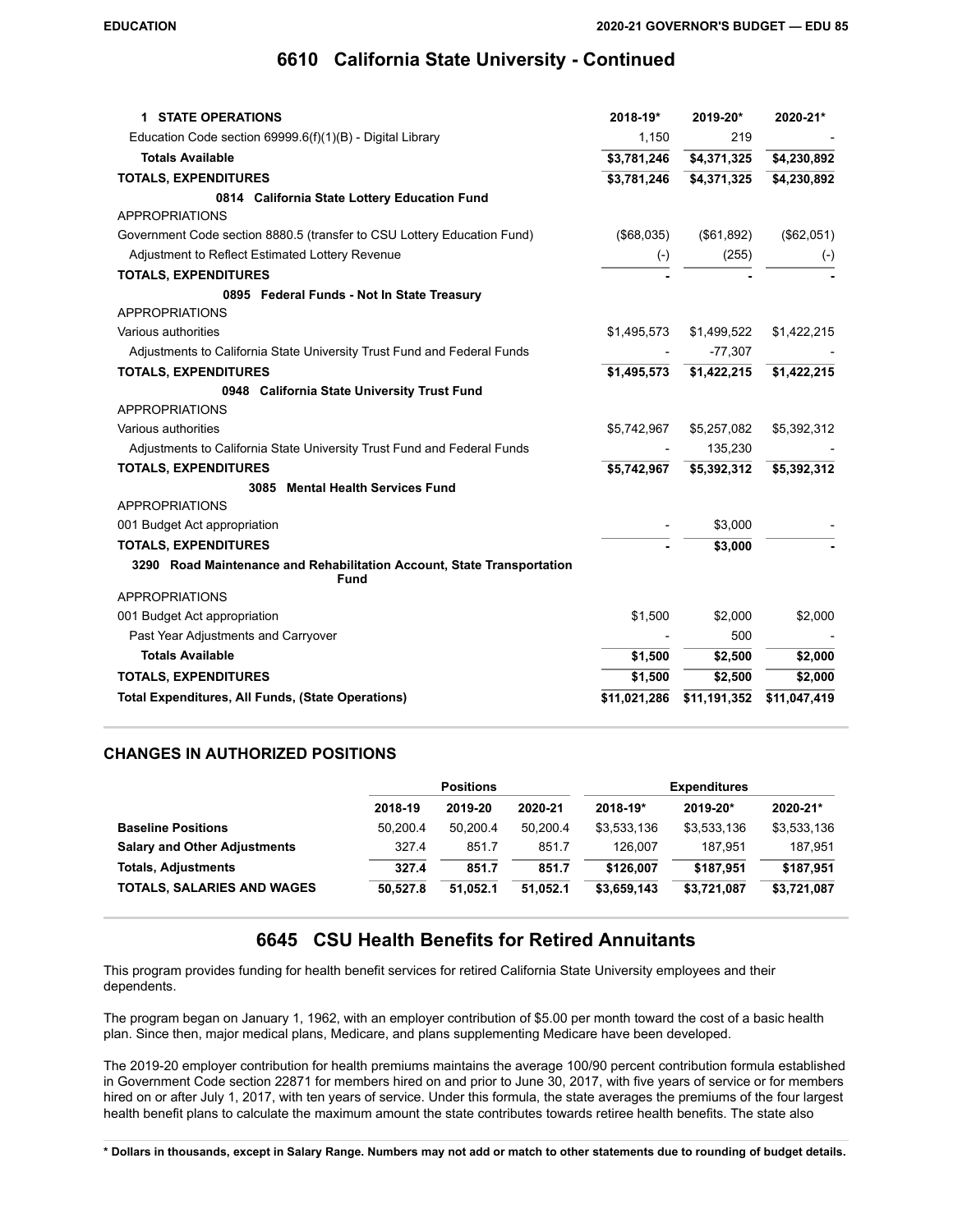## **6645 CSU Health Benefits for Retired Annuitants - Continued**

contributes 90 percent of this average towards the health benefit costs of each of the retiree's dependents.

The retiree is responsible for paying all health benefit plan costs that exceed the state contribution. Premiums are determined on a calendar-year basis; therefore, the state contribution will vary during the fiscal year. The 2019 monthly contribution maximums are \$734 for a single enrollee, \$1,398 for an enrollee and one dependent, and \$1,788 for an enrollee and two or more dependents. The 2020 monthly contribution maximums are \$767 for a single enrollee, \$1,461 for an enrollee and one dependent, and \$1,868 for an enrollee and two or more dependents.

### **3-YEAR EXPENDITURES AND POSITIONS**

|                |                                                 | <b>Positions</b>         |           |         | <b>Expenditures</b> |              |              |  |
|----------------|-------------------------------------------------|--------------------------|-----------|---------|---------------------|--------------|--------------|--|
|                |                                                 | 2018-19                  | 2019-20   | 2020-21 | $2018 - 19*$        | 2019-20*     | $2020 - 21*$ |  |
| 5660           | Health Benefits for CSU Retired Annuitants      | $\overline{\phantom{a}}$ |           | -       | \$312.852           | \$331.067    | \$362.466    |  |
| Programs)      | <b>TOTALS, POSITIONS AND EXPENDITURES (AII)</b> | ٠                        | ۰         | ۰       | \$312.852           | \$331.067    | \$362,466    |  |
| <b>FUNDING</b> |                                                 | 2018-19*                 |           |         | 2019-20*            | $2020 - 21*$ |              |  |
| 0001           | General Fund                                    |                          | \$312,852 |         | \$331.067           |              | \$362,466    |  |
|                | TOTALS, EXPENDITURES, ALL FUNDS                 |                          | \$312,852 |         | \$331,067           |              | \$362,466    |  |

### **LEGAL CITATIONS AND AUTHORITY**

Government Code, Title 2, Division 5, Part 5.

### **DETAILED BUDGET ADJUSTMENTS**

|                                                  | 2019-20*               |                       | 2020-21*         |                        |                       |                  |
|--------------------------------------------------|------------------------|-----------------------|------------------|------------------------|-----------------------|------------------|
|                                                  | General<br><b>Fund</b> | Other<br><b>Funds</b> | <b>Positions</b> | General<br><b>Fund</b> | Other<br><b>Funds</b> | <b>Positions</b> |
| <b>Workload Budget Adjustments</b>               |                        |                       |                  |                        |                       |                  |
| • 2021 Health Care Premium Estimates             | \$-                    | \$-                   |                  | $$ -4$                 | \$-                   |                  |
| <b>Totals, Other Workload Budget Adjustments</b> | \$-                    | \$-                   | ۰                | \$-4                   | \$-                   |                  |
| <b>Totals, Workload Budget Adjustments</b>       | \$-                    | \$-                   | ۰                | \$-4                   | \$-                   |                  |
| <b>Totals, Budget Adjustments</b>                | \$-                    | \$-                   | ۰                | \$-4                   | \$-                   |                  |
|                                                  |                        |                       |                  |                        |                       |                  |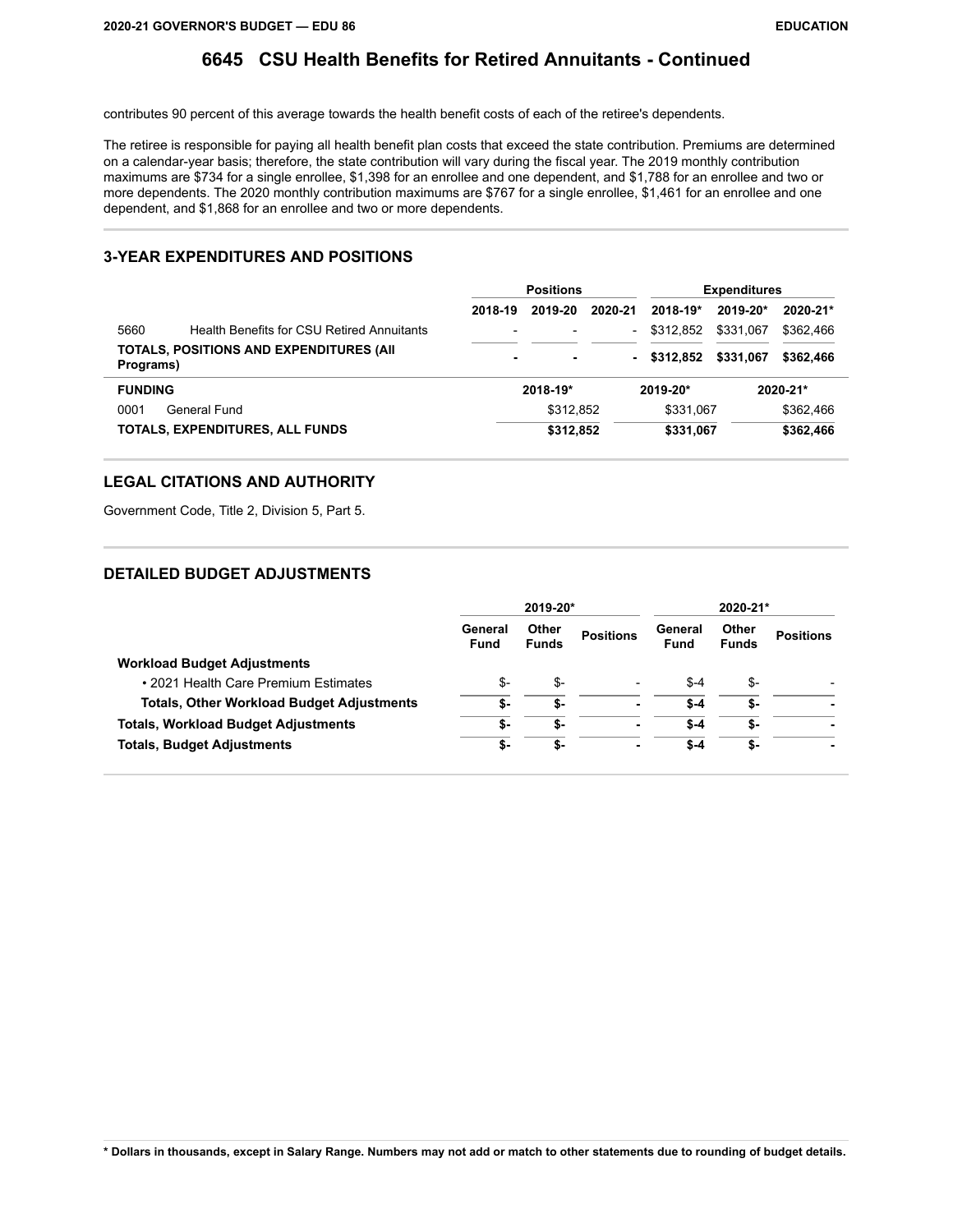### **6645 CSU Health Benefits for Retired Annuitants - Continued**

#### **Health Benefits**

|                           | <b>Number of Retirees</b> |                 |        | Cost*        |                   |               |              |  |  |
|---------------------------|---------------------------|-----------------|--------|--------------|-------------------|---------------|--------------|--|--|
|                           | <b>Basic</b>              | <b>Medicare</b> |        | <b>Basic</b> | <b>Medicare</b>   | Part B        |              |  |  |
|                           | <b>Plans</b>              | <b>Plans</b>    | Total  | <b>Plans</b> | <b>Supplement</b> | Reimbursement | <b>Total</b> |  |  |
| 2012-13 $^{\prime\prime}$ | 8,882                     | 18.114          | 26,996 | \$93,519     | \$107,430         | \$21,186      | \$222,135    |  |  |
| 2013-14                   | 7,928                     | 16,092          | 24,020 | 98,470       | 103,865           | 22,997        | 225,332      |  |  |
| 2014-15                   | 6,106                     | 22,407          | 28,513 | 110,691      | 119,870           | 25,077        | 255,638      |  |  |
| 2015-16                   | 5.978                     | 23,389          | 29,367 | 113,376      | 124,130           | 25,953        | 263,459      |  |  |
| 2016-17                   | 9,368                     | 24.575          | 33,943 | 64.571       | 173,825           | 34.057        | 272,453      |  |  |
| 2017-18                   | 9.129                     | 21,518          | 30.647 | 84,982       | 159,958           | 40.365        | 285,305      |  |  |
| 2018-19                   | 9,060                     | 22,430          | 31,490 | 90,013       | 160,335           | 62.504        | 312,852      |  |  |
| 2019-20                   | 9,309                     | 23.047          | 32,356 | 95.254       | 168,357           | 67.456        | 331,067      |  |  |
| 2020-21                   | 9,536                     | 23.606          | 33,142 | 104,288      | 185,378           | 72,800        | 362,466      |  |  |

 $1/$  Effective 2012-13, funding for health benefits for California State University annuitants is displayed in Organization Code 6645. The funding was previously budgeted within Organization Code 9650.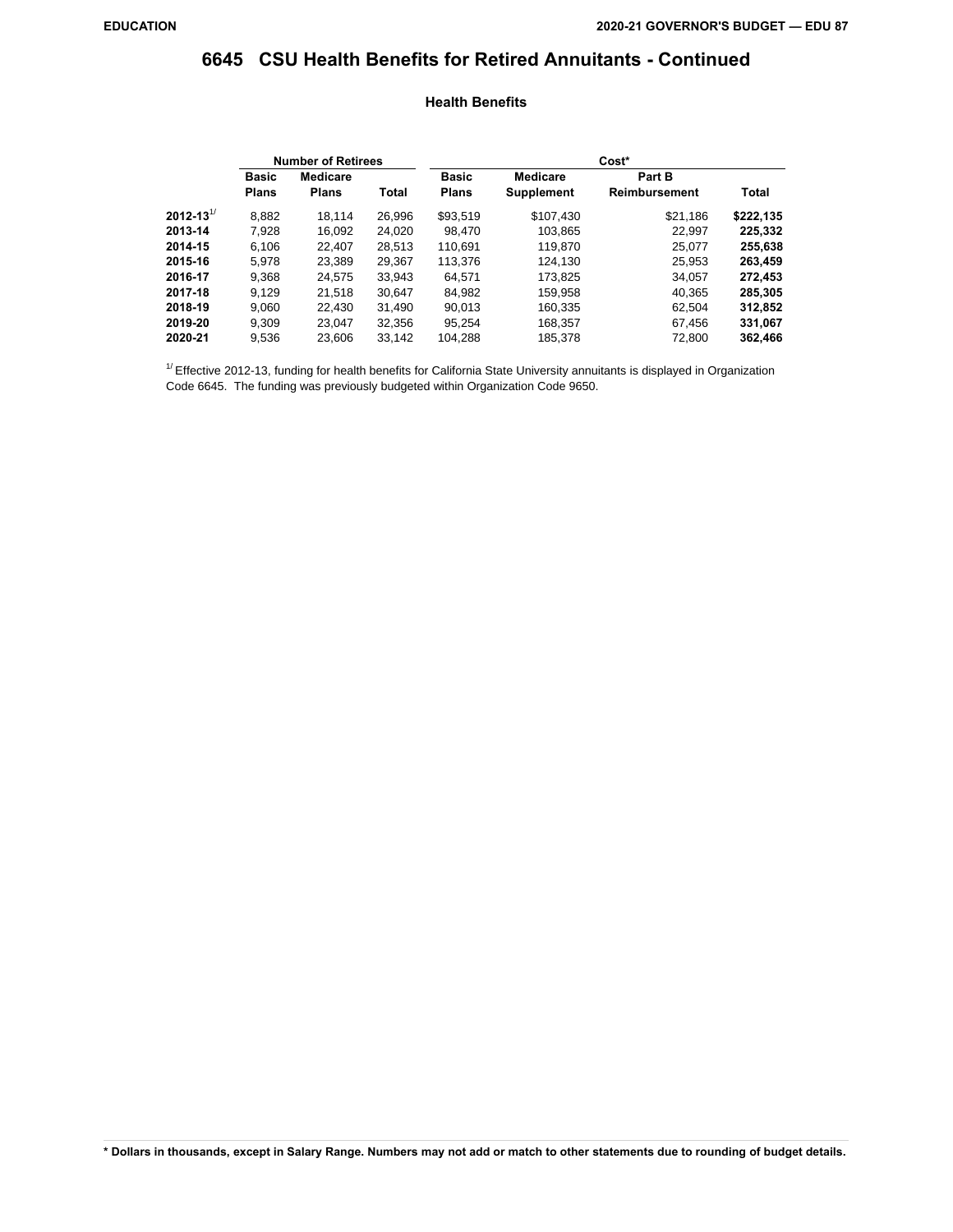### **6645 CSU Health Benefits for Retired Annuitants - Continued**

### **DETAIL OF APPROPRIATIONS AND ADJUSTMENTS**

| <b>STATE OPERATIONS</b>                                  | 2018-19*  | 2019-20*  | 2020-21*  |
|----------------------------------------------------------|-----------|-----------|-----------|
| <b>General Fund</b><br>0001                              |           |           |           |
| <b>APPROPRIATIONS</b>                                    |           |           |           |
| 001 Budget Act appropriation                             | \$312,852 | \$331.067 | \$362.466 |
| <b>Totals Available</b>                                  | \$312.852 | \$331.067 | \$362,466 |
| <b>TOTALS, EXPENDITURES</b>                              | \$312.852 | \$331.067 | \$362.466 |
| <b>Total Expenditures, All Funds, (State Operations)</b> | \$312,852 | \$331,067 | \$362.466 |

### **6870 Board of Governors of the California Community Colleges**

The Board of Governors of the California Community Colleges was established in 1967 to provide statewide leadership to California's 73 community college districts, which operate 115 community colleges. The Board has 17 members appointed by the Governor, subject to confirmation by the Senate. Twelve members are appointed to six-year terms, and two student members, two faculty members, and one classified member are appointed to two-year terms.

The objectives of the Board are to:

- Provide direction and coordination to California's community colleges.
- Apportion state funds to districts and ensure prudent use of public resources.
- Improve district and campus programs through informational and technical services on a statewide basis.

Because community college programs drive the need for infrastructure investment, each community college district has a related capital outlay program to support this need. For specifics on the community college capital outlay program, see "Infrastructure Overview."

## **3-YEAR EXPENDITURES AND POSITIONS †**

|                                                             |                                                                                                 |         | <b>Positions</b> |         |              |              |              |
|-------------------------------------------------------------|-------------------------------------------------------------------------------------------------|---------|------------------|---------|--------------|--------------|--------------|
|                                                             |                                                                                                 | 2018-19 | 2019-20          | 2020-21 | 2018-19*     | 2019-20*     | 2020-21*     |
| 5670                                                        | Apportionments                                                                                  | 10.6    | 11.6             |         | \$8,186,335  | \$8,513,861  | \$8,762,386  |
| 5675                                                        | Special Services and Operations                                                                 | 128.9   | 126.3            | 138.9   | 1,851,832    | 1,764,856    | 1,827,721    |
| 5685                                                        | <b>Mandates</b>                                                                                 |         |                  |         | 32,868       | 33.894       | 34,682       |
| 9900200                                                     | Administration - Distributed                                                                    |         |                  |         |              |              |              |
| <b>TOTALS, POSITIONS AND EXPENDITURES (AII</b><br>Programs) |                                                                                                 | 139.5   | 137.9            | 138.9   | \$10,071,035 | \$10,312,611 | \$10,624,789 |
| <b>FUNDING</b>                                              |                                                                                                 |         |                  |         | 2018-19*     | 2019-20*     | 2020-21*     |
| 0001                                                        | General Fund                                                                                    |         |                  |         | \$95,390     | \$35,850     | \$20,888     |
| 0001                                                        | General Fund, Proposition 98                                                                    |         |                  |         | 6,115,850    | 6,222,896    | 6,371,698    |
| 0342                                                        | State School Fund                                                                               |         |                  |         | 4,265        | 4,265        | 4,265        |
| 0574                                                        | 1998 Higher Education Capital Outlay Bond Fund                                                  |         |                  |         | 1,904        |              |              |
| 0658                                                        | 1996 Higher Education Capital Outlay Bond Fund                                                  |         |                  |         | 361          |              |              |
| 0814                                                        | California State Lottery Education Fund                                                         |         |                  |         | 245,195      | 246,000      | 245,621      |
| 0925                                                        | California Community Colleges Business Resource Assistance and<br>Innovation Network Trust Fund |         |                  |         | 25           | 25           | 25           |
| 0942                                                        | Special Deposit Fund                                                                            |         |                  |         | 155          | 155          | 155          |
| 0986                                                        | <b>Local Property Tax Revenues</b>                                                              |         |                  |         | 3,055,943    | 3,254,006    | 3,435,286    |
| 0992                                                        | Higher Education Fees and Income                                                                |         |                  |         | 463.990      | 454.632      | 456,745      |
| 0995                                                        | Reimbursements                                                                                  |         |                  |         | 85,816       | 86,085       | 86,090       |
| 3085                                                        | Mental Health Services Fund                                                                     |         |                  |         | 99           | 7,104        | 104          |
| 3273                                                        | <b>Employment Opportunity Fund</b>                                                              |         |                  |         | 1,905        | $-881$       | 1,436        |
| 6028                                                        | 2002 Higher Education Capital Outlay Bond Fund                                                  |         |                  |         |              | 179          |              |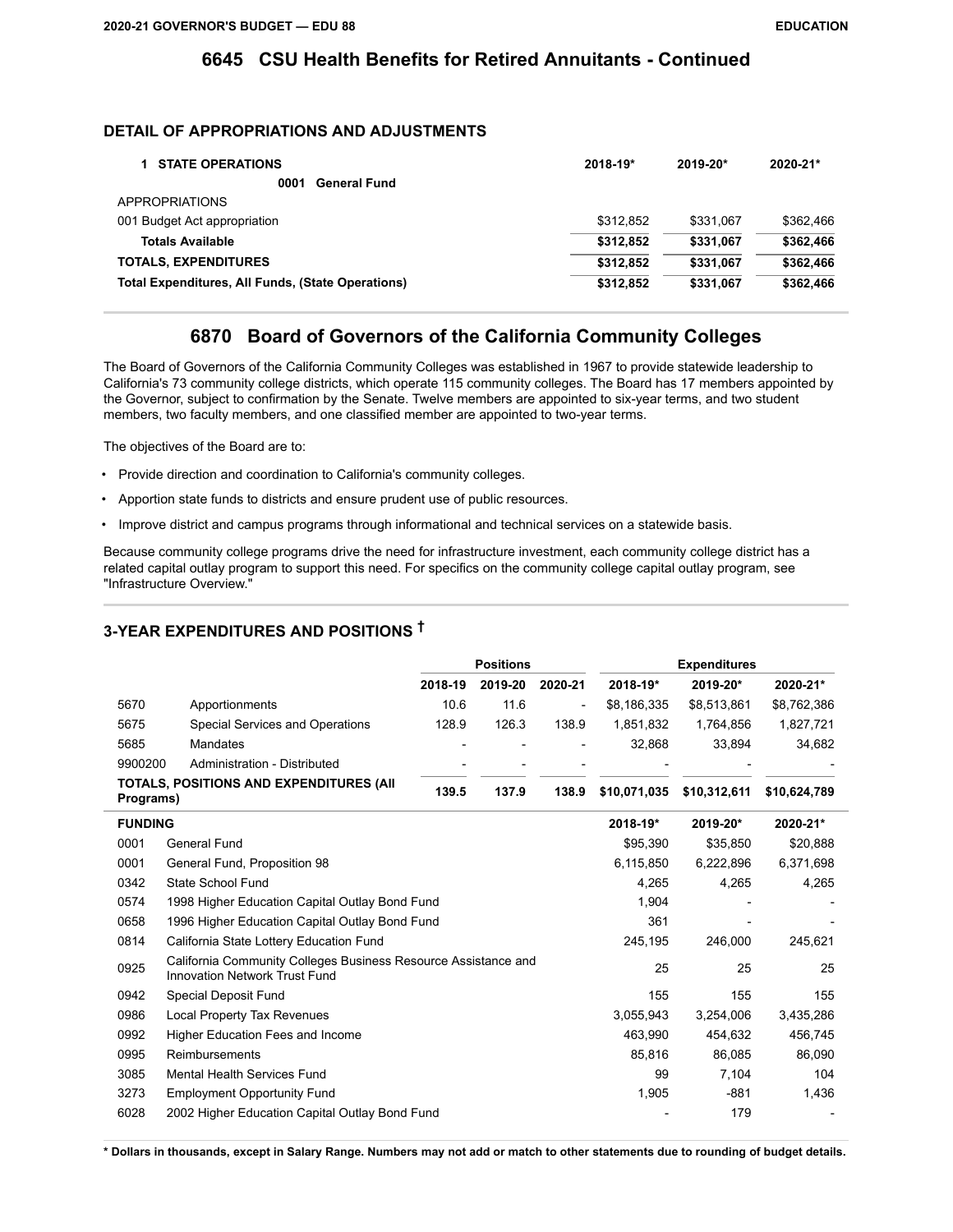| <b>FUNDING</b> |                                                            | $2018 - 19*$             | $2019 - 20*$                           | 2020-21* |
|----------------|------------------------------------------------------------|--------------------------|----------------------------------------|----------|
| 6041           | 2004 Higher Education Capital Outlay Bond Fund             | $\overline{\phantom{0}}$ | 1417                                   |          |
| 6049           | 2006 California Community College Capital Outlay Bond Fund | 137                      | 878                                    | 2.476    |
|                | TOTALS, EXPENDITURES, ALL FUNDS                            |                          | \$10,071,035 \$10,312,611 \$10,624,789 |          |

† Fiscal year 2018-19 budget display reflects the best available information for use in decision-making for this department and/ or these fund(s). Additional review and reconciliation of 2018-19 ending fund balances will occur in the spring to evaluate if a budget adjustment is required.

#### **LEGAL CITATIONS AND AUTHORITY**

DEPARTMENT AUTHORITY

Education Code, Division 7.

#### **MAJOR PROGRAM CHANGES**

- CCC State Operations Support An increase of \$166,000 non-Proposition 98 General Fund for one position for continued support of the CCC Chancellor's Office's accounting operations.
- Staffing for Working Group on Community College Athlete Compensation An increase of \$700,000 one-time non-Proposition 98 General Fund for the Chancellor's Office to contract with an external organization to staff a working group on a community college athlete's use of the athlete's name, image, and likeness for compensation, pursuant to Chapter 383, Statutes of 2019 (SB 206).
- CCC Apportionments An increase of \$199.1 million Proposition 98 General Fund, which includes the following significant adjustments:
	- \$167.2 million for a 2.29-percent cost-of-living adjustment.
	- \$31.9 million available for enrollment growth.
- Apprenticeship Programs An increase of \$83.2 million Proposition 98 General Fund for the following investments:
	- \$48.2 million, of which \$20.4 million is one-time, to support projected increases in apprenticeship instructional hours.
	- \$15 million to augment the California Apprenticeship Initiative.
	- \$20 million one-time to expand access to work-based learning opportunities.
- Faculty Support An increase of \$15 million one-time Proposition 98 General Fund for a pilot fellowship program for improving faculty diversity at community colleges and an increase of \$10 million one-time Proposition 98 General Fund for part-time faculty office hours.
- Food Pantries An increase of \$11.4 million Proposition 98 General Fund to establish or support food pantries at community college campuses.
- Zero-Textbook-Cost Degrees An increase of \$10 million one-time Proposition 98 General Fund to develop and implement zero-textbook-cost degrees using open educational resources.
- Legal Services An increase of \$10 million Proposition 98 General Fund to provide legal services to immigrant students, faculty, and staff on community college campuses.
- Dreamer Resource Liaisons An increase of \$5.8 million Proposition 98 General Fund to fund Dreamer Resource Liaisons and student support services, including those related to career pathways and economic mobility, for immigrant students on community colleges, pursuant to Chapter 788, Statutes of 2019 (AB 1645).
- Instructional Materials for Dual Enrollment Students An increase of \$5 million Proposition 98 General Fund for community colleges to provide instructional materials for dual enrollment students.
- Local Property Tax Adjustment A decrease of \$191.1 million Proposition 98 General Fund as a result of increased offsetting local property tax revenues.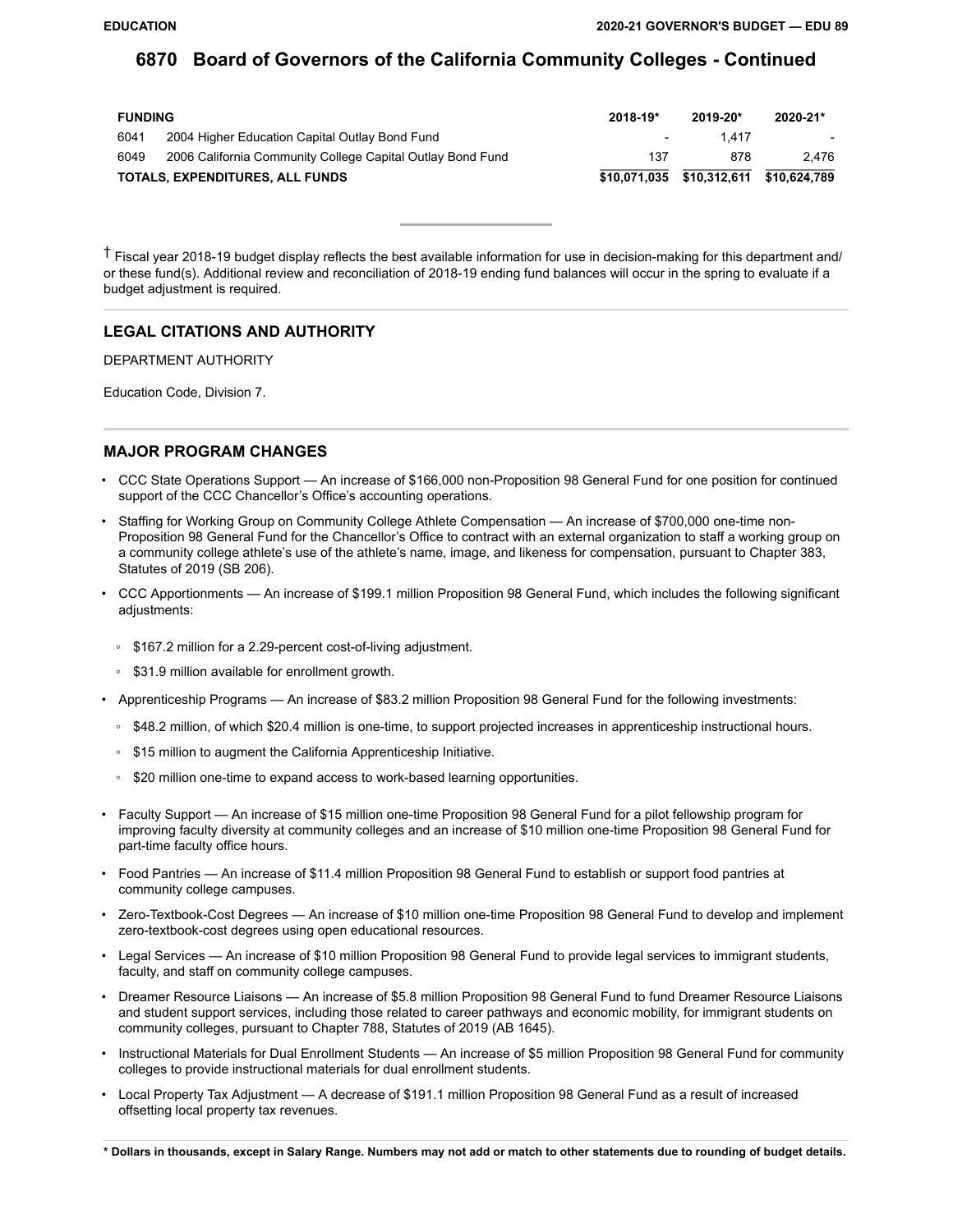## **DETAILED BUDGET ADJUSTMENTS**

|                                                                                                        |                        | 2019-20*              |                  | 2020-21*               |                       |                  |
|--------------------------------------------------------------------------------------------------------|------------------------|-----------------------|------------------|------------------------|-----------------------|------------------|
|                                                                                                        | General<br><b>Fund</b> | Other<br><b>Funds</b> | <b>Positions</b> | General<br><b>Fund</b> | Other<br><b>Funds</b> | <b>Positions</b> |
| <b>Workload Budget Adjustments</b>                                                                     |                        |                       |                  |                        |                       |                  |
| <b>Workload Budget Change Proposals</b>                                                                |                        |                       |                  |                        |                       |                  |
| • Apportionments Cost-of-Living Adjustment                                                             | \$-                    | \$-                   |                  | \$167,157              | \$-                   |                  |
| • Enrollment Growth Adjustment                                                                         |                        |                       |                  | 31,856                 |                       |                  |
| • Support for Existing Apprenticeship Coursework                                                       | 20,432                 |                       |                  | 27,812                 |                       |                  |
| • Expand Access to Work-Based Learning<br>Opportunities                                                |                        |                       |                  | 20,000                 |                       |                  |
| • Augmentation for California Apprenticeship<br>Initiative                                             |                        |                       | $\overline{a}$   | 15,000                 |                       |                  |
| • Support for Diverse Faculty Hiring at Community<br>Colleges                                          |                        |                       |                  | 15,000                 |                       |                  |
| • Provide Resources for Food Pantries at<br><b>Community Colleges</b>                                  |                        |                       |                  | 11,400                 |                       |                  |
| • Hold Harmless Funding for Student-Centered<br><b>Funding Formula</b>                                 |                        |                       |                  | 10,215                 |                       |                  |
| • Legal Services for Undocumented and Immigrant<br>Students, Faculty, and Staff                        |                        |                       |                  | 10,000                 |                       |                  |
| • Provide Funding for Part-Time Faculty Office<br>Hours                                                |                        |                       |                  | 10,000                 |                       |                  |
| • Reflect Funding for Zero-Textbook-Cost Degree<br>Programs                                            |                        |                       | $\overline{a}$   | 10,000                 |                       |                  |
| • Provide Funding for Deferred Maintenance                                                             | 8,124                  |                       |                  | 9,121                  |                       |                  |
| • Provide Funding for Dreamer Resource Liaisons<br>per CH.788/2019 (AB 1645)                           |                        |                       |                  | 5,800                  |                       |                  |
| • Augmentation for Instructional Materials for Dual<br><b>Enrollment Students</b>                      |                        |                       |                  | 5,000                  |                       |                  |
| • Provide Funding for the Fair Pay to Play Act per<br>CH.383/2019 (SB 206)                             |                        |                       |                  | 700                    |                       |                  |
| • Personnel Funding for Chancellor's Office State<br><b>Operations Positions</b>                       |                        |                       |                  | 166                    |                       | 1.0              |
| • Consolidate Funding for Community College<br>System Infrastructure and Systemwide Program<br>Support |                        |                       |                  |                        |                       |                  |
| <b>Totals, Workload Budget Change Proposals</b>                                                        | \$28,556               | \$-                   | ä,               | \$349,227              | \$-                   | 1.0              |
| <b>Other Workload Budget Adjustments</b>                                                               |                        |                       |                  |                        |                       |                  |
| • 2020-21 Net Offsetting EPA Adjustment                                                                |                        |                       |                  | 85,139                 |                       |                  |
| • Adult Education Program Cost-of-Living<br>Adjustment                                                 |                        |                       |                  | 12,333                 |                       |                  |
| • Adjust Apportionments to Reflect Revised<br><b>Estimates of Offsetting Student Fees</b>              | 11,075                 |                       |                  | 8,962                  |                       |                  |
| · Sustain California Community Colleges Strong<br>Workforce Program at Current Service Level           |                        |                       |                  | 6,722                  |                       |                  |
| • Extended Opportunity Programs and Services<br>Cost-of-Living Adjustment                              |                        |                       |                  | 3,039                  |                       |                  |
| • Disabled Student Programs and Services Cost-<br>of-Living Adjustment                                 |                        |                       |                  | 2,846                  |                       |                  |
| • Expenditure by Category Redistribution                                                               | 2,291                  |                       |                  | 1,943                  |                       |                  |
| • Other Base Apportionment Adjustments                                                                 |                        |                       |                  | 1,545                  |                       |                  |
| • Apprenticeship Cost-of-Living Adjustment                                                             |                        |                       |                  | 1,399                  |                       |                  |
| • Student Services for CalWORKs Students<br>Program Cost-of-Living Adjustment                          |                        |                       |                  | 1,075                  |                       |                  |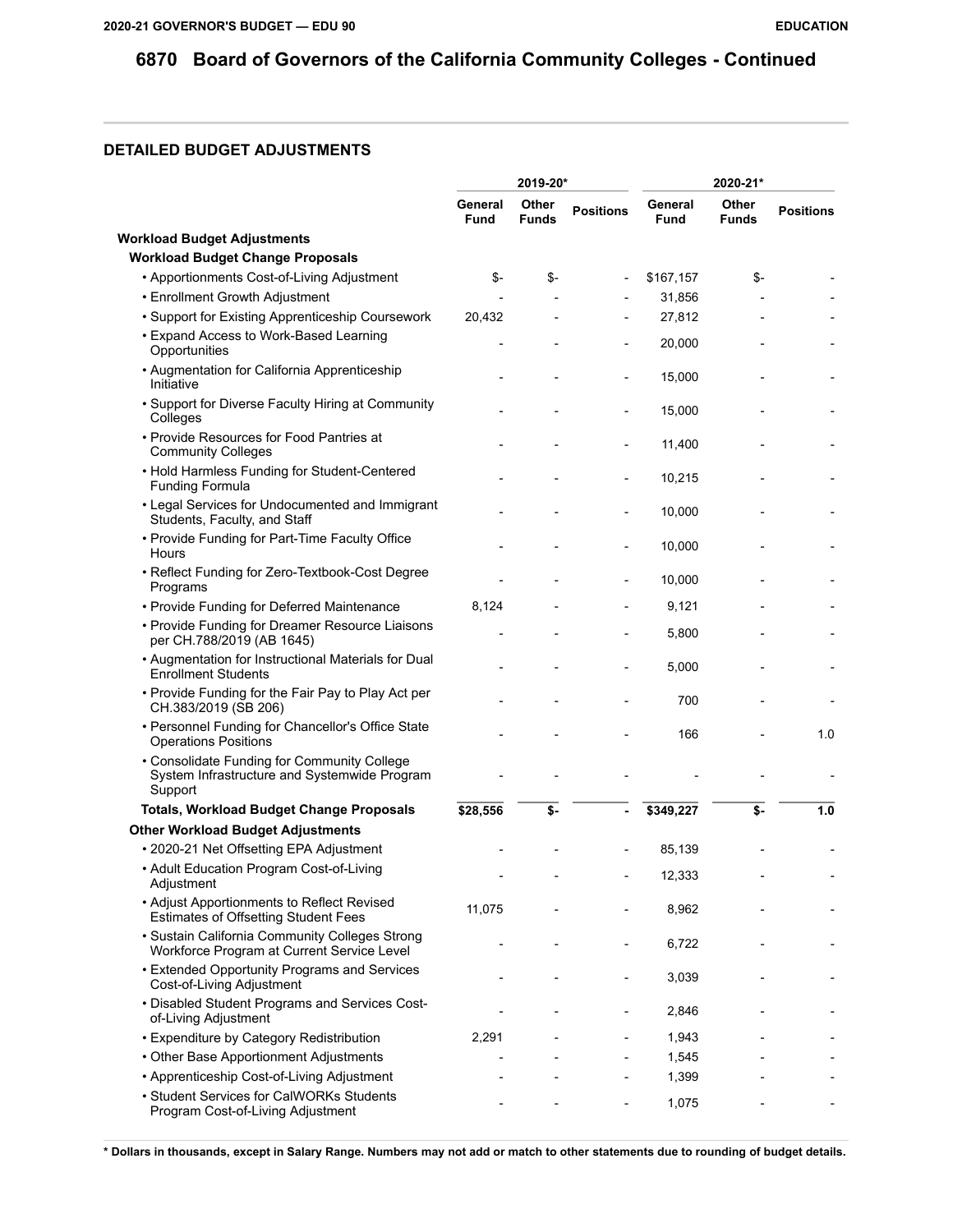|                                                                                                         | 2019-20*                 |                       |                          | 2020-21*               |                              |                  |  |
|---------------------------------------------------------------------------------------------------------|--------------------------|-----------------------|--------------------------|------------------------|------------------------------|------------------|--|
|                                                                                                         | General<br><b>Fund</b>   | Other<br><b>Funds</b> | <b>Positions</b>         | General<br><b>Fund</b> | <b>Other</b><br><b>Funds</b> | <b>Positions</b> |  |
| • Mandate Block Grant Cost-of-Living Adjustment                                                         |                          |                       |                          | 777                    |                              |                  |  |
| • Other Post-Employment Benefit Adjustments                                                             | 119                      | 49                    |                          | 119                    | 49                           |                  |  |
| • Campus Childcare Tax Bailout Program Cost-of-<br>Living Adjustment                                    |                          |                       |                          | 83                     |                              |                  |  |
| • Adjust Mandate Block Grant Funding to Reflect<br><b>Updated Enrollment</b>                            |                          |                       |                          | 11                     |                              |                  |  |
| • Informational Net Offsetting Local Revenue<br>Adjustment                                              |                          | 9,786                 |                          | $\qquad \qquad -$      | 191,066                      |                  |  |
| • Equal Employment Opportunity Program                                                                  |                          | $-881$                |                          |                        | 1,436                        |                  |  |
| • Lottery Revenue Adjustment                                                                            |                          | 1,010                 |                          |                        | 631                          |                  |  |
| • 2019-20 EPA Adjustment                                                                                | -40.781                  |                       |                          |                        |                              |                  |  |
| • 2019-20 Net Offsetting EPA Adjustment                                                                 | 41,192                   |                       |                          |                        |                              |                  |  |
| • Informational State School Fund Pass-Through<br>Adjustment                                            |                          |                       |                          |                        |                              |                  |  |
| • Reappropriations per CH.363/2019 (SB 109)                                                             | 10,621                   |                       |                          |                        |                              |                  |  |
| • Shift Facilities Planning Support Between Bond<br>Funds                                               |                          |                       |                          |                        |                              |                  |  |
| • Informational Offsetting Student Fee Revenue<br>Adjustment                                            |                          | $-11,075$             |                          |                        | $-8,962$                     |                  |  |
| • Financial Aid Administration Per Unit Adjustment                                                      |                          |                       |                          | $-799$                 |                              |                  |  |
| • Financial Aid Administration 2% of Waived Fees<br>Adjustment                                          |                          |                       |                          | $-808$                 |                              |                  |  |
| • Adjustment for California College Promise to<br><b>Reflect Estimated Participation</b>                |                          |                       |                          | $-1,463$               |                              |                  |  |
| • Adjustment for Student Success Completion<br>Grant Funding to Reflect Updated Cal Grant<br>Recipients |                          |                       |                          | $-9,355$               |                              |                  |  |
| • 2020-21 EPA Adjustment                                                                                |                          |                       |                          | -84,687                |                              |                  |  |
| • Adjust Apportionments to Reflect Revised Local<br><b>Revenue Estimate</b>                             | $-9,786$                 |                       |                          | -191,066               |                              |                  |  |
| • Salary Adjustments                                                                                    | 382                      | 153                   |                          | 382                    | 153                          |                  |  |
| • Benefit Adjustments                                                                                   | 179                      | 69                    |                          | 192                    | 76                           |                  |  |
| • Retirement Rate Adjustments                                                                           | 181                      | 72                    |                          | 181                    | 72                           |                  |  |
| • Miscellaneous Baseline Adjustments                                                                    | $\overline{\phantom{a}}$ |                       |                          |                        |                              |                  |  |
| • Budget Position Transparency                                                                          | $-2,291$                 | L,                    | $-9.6$                   | $-1,943$               |                              | $-9.6$           |  |
| • Lease Revenue Debt Service Adjustment                                                                 | -7                       |                       | $\overline{\phantom{a}}$ | $-31,128$              |                              |                  |  |
| <b>Totals, Other Workload Budget Adjustments</b>                                                        | \$13,175                 | \$-817                | -9.6                     | $$-194,501$            | \$184,521                    | $-9.6$           |  |
| <b>Totals, Workload Budget Adjustments</b>                                                              | \$41,731                 | \$-817                | -9.6                     | \$154,726              | \$184,521                    | $-8.6$           |  |
| <b>Totals, Budget Adjustments</b>                                                                       | \$41,731                 | $$-817$               | $-9.6$                   | \$154,726              | \$184,521                    | $-8.6$           |  |
|                                                                                                         |                          |                       |                          |                        |                              |                  |  |

#### **PROGRAM DESCRIPTIONS**

#### 5670 - APPORTIONMENTS

This program supports the general education programs of the community colleges. This program also includes activities related to the preparation of reports and the collection of data from community colleges for certification of the funds provided to each district.

#### 5675 - SPECIAL SERVICES, OPERATIONS AND INFORMATION

This program includes the development, implementation, and coordination of policies and procedures regarding education programs and funding other than apportionments. Such programs include student financial aid, academic counseling, foster care education, and support for disabled students and CalWORKs participants.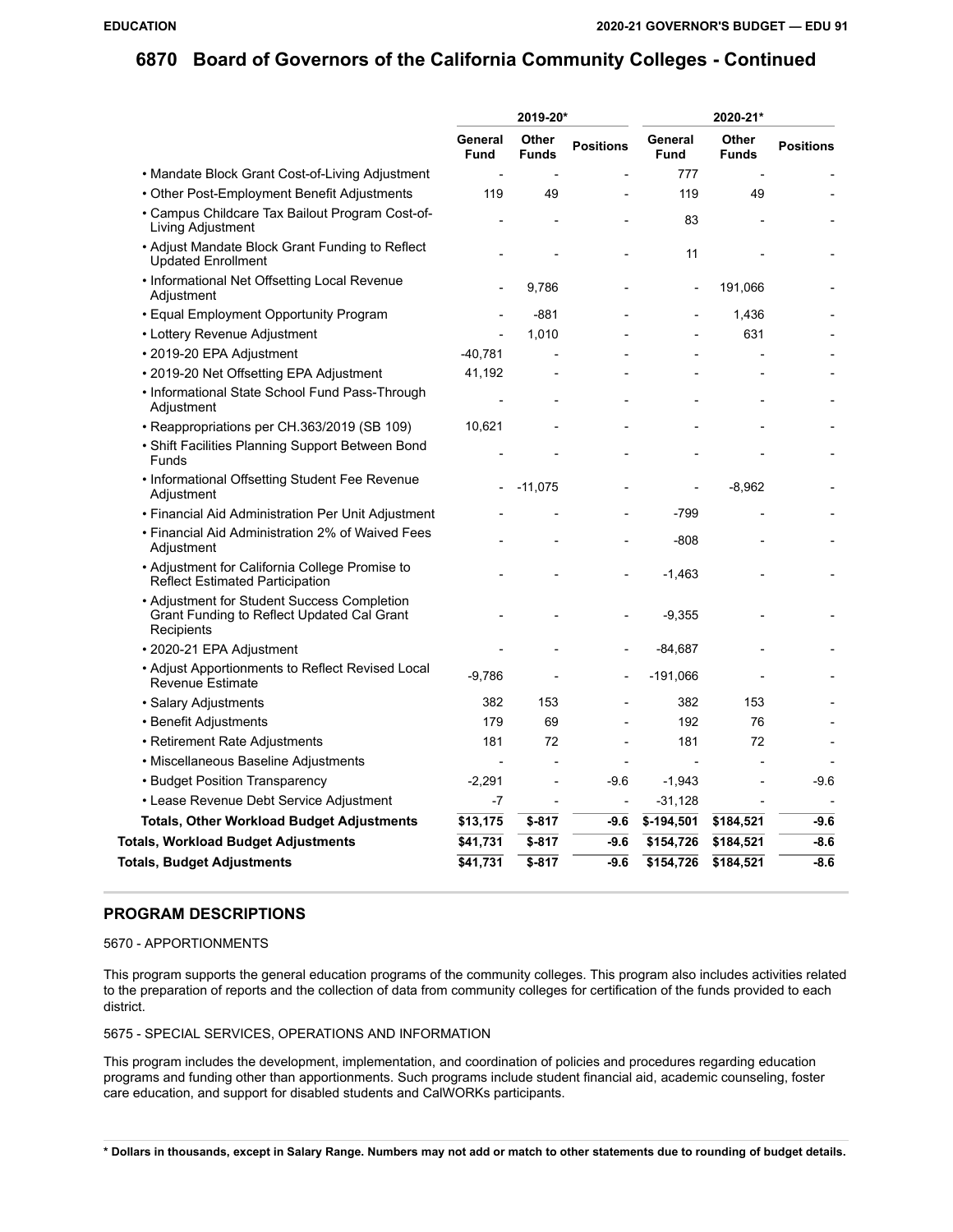5685 - MANDATES

This program provides funds to community college districts to support the costs of performing state mandates.

# **DETAILED EXPENDITURES BY PROGRAM †**

|         |                                                   | 2018-19*    | 2019-20*    | 2020-21*    |
|---------|---------------------------------------------------|-------------|-------------|-------------|
|         | <b>PROGRAM REQUIREMENTS</b>                       |             |             |             |
| 5670    | <b>APPORTIONMENTS</b>                             |             |             |             |
|         | <b>State Operations:</b>                          |             |             |             |
| 0001    | General Fund                                      | \$2,367     | \$3,001     | \$-         |
|         | <b>Totals, State Operations</b>                   | \$2,367     | \$3,001     | \$-         |
|         | <b>Local Assistance:</b>                          |             |             |             |
| 0001    | General Fund                                      | \$4,406,575 | \$4,543,957 | \$4,612,469 |
| 0342    | State School Fund                                 | 4,265       | 4,265       | 4,265       |
| 0814    | California State Lottery Education Fund           | 245,195     | 246,000     | 245,621     |
| 0986    | Local Property Tax Revenues                       | 3,055,943   | 3,254,006   | 3,435,286   |
| 0992    | Higher Education Fees and Income                  | 463,990     | 454,632     | 456,745     |
| 0995    | Reimbursements                                    | 8,000       | 8,000       | 8,000       |
|         | <b>Totals, Local Assistance</b>                   | \$8,183,968 | \$8,510,860 | \$8,762,386 |
|         | <b>SUBPROGRAM REQUIREMENTS</b>                    |             |             |             |
| 5670015 | <b>Apportionments</b>                             |             |             |             |
|         | <b>State Operations:</b>                          |             |             |             |
| 0001    | General Fund                                      | \$2,367     | \$3,001     | \$-         |
|         | <b>Totals, State Operations</b>                   | \$2,367     | \$3,001     | \$-         |
|         | Local Assistance:                                 |             |             |             |
| 0001    | General Fund                                      | \$4,286,031 | \$4,421,083 | \$4,455,816 |
| 0342    | State School Fund                                 | 4,265       | 4,265       | 4,265       |
| 0814    | California State Lottery Education Fund           | 245,195     | 246,000     | 245,621     |
| 0986    | Local Property Tax Revenues                       | 3,055,943   | 3,254,006   | 3,435,286   |
| 0992    | Higher Education Fees and Income                  | 463,990     | 454,632     | 456,745     |
|         | <b>Totals, Local Assistance</b>                   | \$8,055,424 | \$8,379,986 | \$8,597,733 |
|         | <b>SUBPROGRAM REQUIREMENTS</b>                    |             |             |             |
| 5670019 | Apprenticeship                                    |             |             |             |
|         | <b>Local Assistance:</b>                          |             |             |             |
| 0001    | General Fund                                      | \$42,848    | \$53,417    | \$92,391    |
|         | <b>Totals, Local Assistance</b>                   | \$42,848    | \$53,417    | \$92,391    |
|         | <b>SUBPROGRAM REQUIREMENTS</b>                    |             |             |             |
| 5670023 | Apprenticeship Training and Instruction           |             |             |             |
|         | <b>Local Assistance:</b>                          |             |             |             |
| 0001    | General Fund                                      | \$34,696    | \$46,457    | \$51,262    |
|         | <b>Totals, Local Assistance</b>                   | \$34,696    | \$46,457    | \$51,262    |
|         | <b>SUBPROGRAM REQUIREMENTS</b>                    |             |             |             |
| 5670035 | Expand the Delivery of Courses through Technology |             |             |             |
|         | <b>Local Assistance:</b>                          |             |             |             |
| 0001    | General Fund                                      | \$43,000    | \$23,000    | \$13,000    |
|         | <b>Totals, Local Assistance</b>                   | \$43,000    | \$23,000    | \$13,000    |
|         | <b>SUBPROGRAM REQUIREMENTS</b>                    |             |             |             |
| 5670036 | <b>Calworks Services</b>                          |             |             |             |
|         | Local Assistance:                                 |             |             |             |
| 0995    | Reimbursements                                    | 8,000       | 8,000       | 8,000       |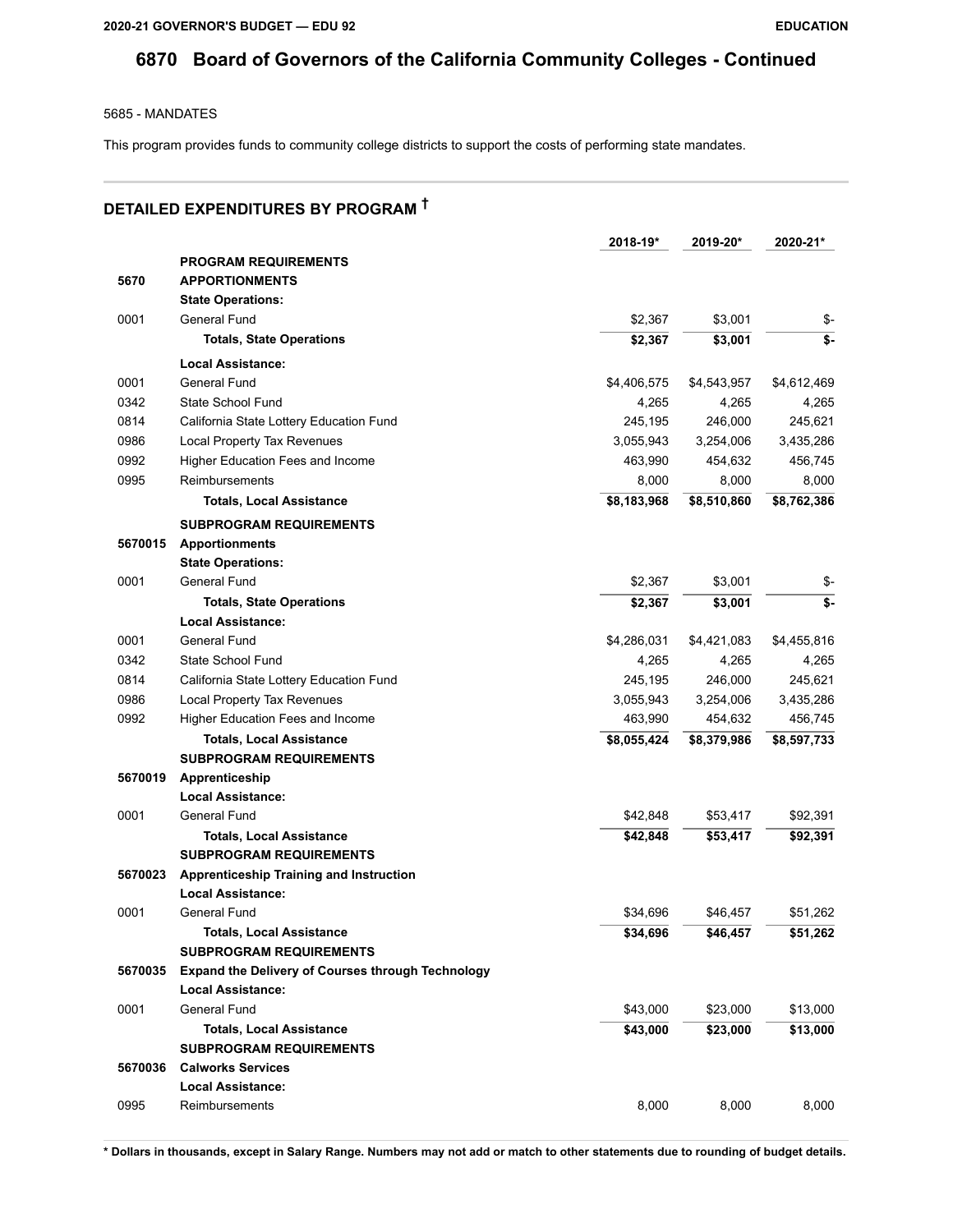|         |                                                                                                        | $2018 - 19*$ | 2019-20*    | 2020-21*    |
|---------|--------------------------------------------------------------------------------------------------------|--------------|-------------|-------------|
|         | <b>Totals, Local Assistance</b>                                                                        | \$8,000      | \$8,000     | \$8,000     |
|         | <b>PROGRAM REQUIREMENTS</b>                                                                            |              |             |             |
| 5675    | <b>SPECIAL SERVICES AND OPERATIONS</b>                                                                 |              |             |             |
|         | <b>State Operations:</b>                                                                               |              |             |             |
| 0001    | General Fund                                                                                           | \$15.992     | \$16,923    | \$20,369    |
| 0574    | 1998 Higher Education Capital Outlay Bond Fund                                                         | 1,904        |             |             |
| 0658    | 1996 Higher Education Capital Outlay Bond Fund                                                         | 361          |             |             |
| 0925    | California Community Colleges Business Resource Assistance and<br><b>Innovation Network Trust Fund</b> | 10           | 10          | 10          |
| 0942    | Special Deposit Fund                                                                                   | 155          | 155         | 155         |
| 0995    | Reimbursements                                                                                         | 8,382        | 8,651       | 8,656       |
| 3085    | <b>Mental Health Services Fund</b>                                                                     | 99           | 104         | 104         |
| 6028    | 2002 Higher Education Capital Outlay Bond Fund                                                         |              | 179         |             |
| 6041    | 2004 Higher Education Capital Outlay Bond Fund                                                         |              | 1,417       |             |
| 6049    | 2006 California Community College Capital Outlay Bond Fund                                             | 137          | 878         | 2,476       |
|         | <b>Totals, State Operations</b>                                                                        | \$27,040     | \$28,317    | \$31,770    |
|         | Local Assistance:                                                                                      |              |             |             |
| 0001    | General Fund                                                                                           | \$1,753,438  | \$1,660,971 | \$1,725,066 |
| 0925    | California Community Colleges Business Resource Assistance and<br><b>Innovation Network Trust Fund</b> | 15           | 15          | 15          |
| 0995    | Reimbursements                                                                                         | 69,434       | 69,434      | 69,434      |
| 3085    | Mental Health Services Fund                                                                            |              | 7,000       |             |
| 3273    | <b>Employment Opportunity Fund</b>                                                                     | 1,905        | -881        | 1,436       |
|         | <b>Totals, Local Assistance</b>                                                                        | \$1,824,792  | \$1,736,539 | \$1,795,951 |
|         | <b>SUBPROGRAM REQUIREMENTS</b>                                                                         |              |             |             |
| 5675015 | <b>Student Success for Basic Skills Students</b>                                                       |              |             |             |
|         | <b>Local Assistance:</b>                                                                               |              |             |             |
| 0001    | General Fund                                                                                           | \$-          | \$600       | \$-         |
|         | <b>Totals, Local Assistance</b>                                                                        | \$-          | \$600       | \$-         |
|         | <b>SUBPROGRAM REQUIREMENTS</b>                                                                         |              |             |             |
| 5675019 | <b>Student Financial Aid Administration</b>                                                            |              |             |             |
|         | <b>Local Assistance:</b>                                                                               |              |             |             |
| 0001    | General Fund                                                                                           | \$78,383     | \$76,007    | \$69,100    |
|         | <b>Totals, Local Assistance</b>                                                                        | \$78,383     | \$76,007    | \$69,100    |
|         | <b>SUBPROGRAM REQUIREMENTS</b>                                                                         |              |             |             |
| 5675022 | <b>Student Success Completion Grant</b>                                                                |              |             |             |
|         | <b>Local Assistance:</b>                                                                               |              |             |             |
| 0001    | General Fund                                                                                           | \$131,844    | \$150,281   | \$140,926   |
|         | <b>Totals, Local Assistance</b>                                                                        | \$131,844    | \$150,281   | \$140,926   |
|         | <b>SUBPROGRAM REQUIREMENTS</b>                                                                         |              |             |             |
| 5675023 | <b>Extended Opportunity Programs and Services</b>                                                      |              |             |             |
|         | <b>Local Assistance:</b>                                                                               |              |             |             |
| 0001    | General Fund                                                                                           | \$128,502    | \$132,691   | \$135,730   |
|         | <b>Totals, Local Assistance</b>                                                                        | \$128,502    | \$132,691   | \$135,730   |
|         | <b>SUBPROGRAM REQUIREMENTS</b>                                                                         |              |             |             |
| 5675027 | <b>Disabled Students</b>                                                                               |              |             |             |
|         | <b>Local Assistance:</b>                                                                               |              |             |             |
| 0001    | General Fund                                                                                           | \$120,364    | \$124,288   | \$127,134   |
|         | <b>Totals, Local Assistance</b>                                                                        | \$120,364    | \$124,288   | \$127,134   |
|         | <b>SUBPROGRAM REQUIREMENTS</b>                                                                         |              |             |             |
| 5675030 | <b>CCCCO State Operations Budget</b>                                                                   |              |             |             |
|         |                                                                                                        |              |             |             |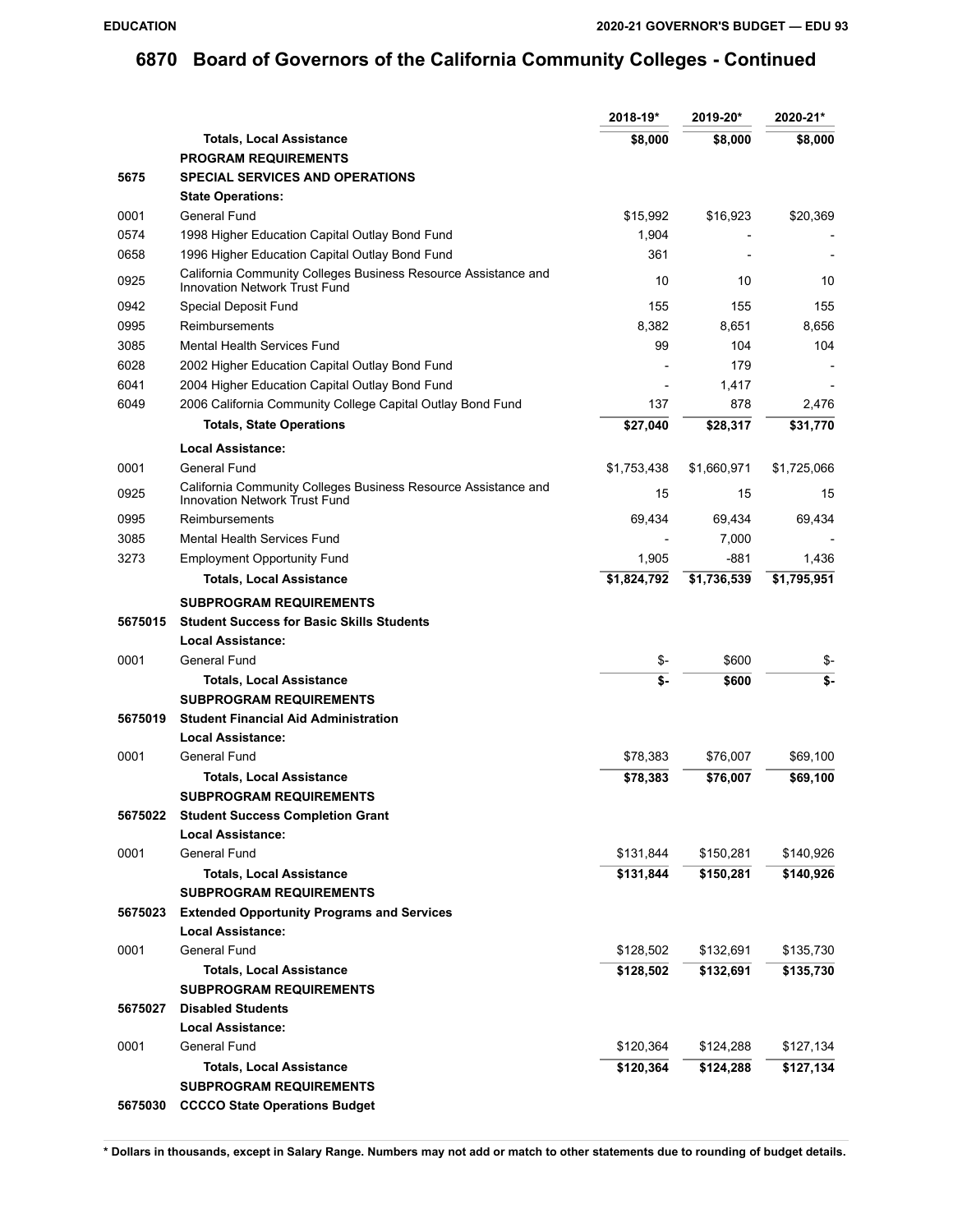|         |                                                                                                        | 2018-19*  | 2019-20*  | 2020-21*  |
|---------|--------------------------------------------------------------------------------------------------------|-----------|-----------|-----------|
|         | <b>State Operations:</b>                                                                               |           |           |           |
| 0001    | General Fund                                                                                           | \$-       | \$181     | \$19,768  |
| 0925    | California Community Colleges Business Resource Assistance and<br><b>Innovation Network Trust Fund</b> |           |           | 10        |
| 0995    | Reimbursements                                                                                         |           | 56        | 8,656     |
| 3085    | Mental Health Services Fund                                                                            |           |           | 104       |
| 6049    | 2006 California Community College Capital Outlay Bond Fund                                             |           |           | 2,476     |
|         | <b>Totals, State Operations</b>                                                                        | \$-       | \$237     | \$31,014  |
|         | <b>SUBPROGRAM REQUIREMENTS</b>                                                                         |           |           |           |
| 5675031 | <b>Student Services for CalWORKs Recipients</b>                                                        |           |           |           |
|         | <b>Local Assistance:</b>                                                                               |           |           |           |
| 0001    | General Fund                                                                                           | \$45,459  | \$46,941  | \$48,016  |
|         | <b>Totals, Local Assistance</b>                                                                        | \$45,459  | \$46,941  | \$48,016  |
|         | <b>SUBPROGRAM REQUIREMENTS</b>                                                                         |           |           |           |
| 5675035 | <b>Foster Care Education Program</b>                                                                   |           |           |           |
|         | <b>State Operations:</b>                                                                               |           |           |           |
| 0995    | Reimbursements                                                                                         | 420       | 420       |           |
|         | <b>Totals, State Operations</b>                                                                        | \$420     | \$420     | \$-       |
|         | <b>Local Assistance:</b>                                                                               |           |           |           |
| 0001    | General Fund                                                                                           | \$5,254   | \$5,654   | \$5,654   |
| 0995    | Reimbursements                                                                                         | 6,112     | 6,112     | 6,112     |
|         | <b>Totals, Local Assistance</b>                                                                        | \$11,366  | \$11,766  | \$11,766  |
|         | <b>SUBPROGRAM REQUIREMENTS</b>                                                                         |           |           |           |
| 5675039 | <b>Student Success and Support Program</b>                                                             |           |           |           |
|         | <b>Local Assistance:</b>                                                                               |           |           |           |
| 0001    | General Fund                                                                                           | \$56,122  | \$8,163   | \$-       |
|         | <b>Totals, Local Assistance</b>                                                                        | \$56,122  | \$8,163   | \$-       |
|         | <b>SUBPROGRAM REQUIREMENTS</b>                                                                         |           |           |           |
| 5675040 | <b>Student Equity and Achievement Program</b>                                                          |           |           |           |
|         | Local Assistance:                                                                                      |           |           |           |
| 0001    | General Fund                                                                                           | \$475,220 | \$475,220 | \$458,586 |
|         | <b>Totals, Local Assistance</b>                                                                        | \$475,220 | \$475,220 | \$458,586 |
|         | <b>SUBPROGRAM REQUIREMENTS</b>                                                                         |           |           |           |
| 5675043 | <b>Student Services Administration</b>                                                                 |           |           |           |
|         | <b>State Operations:</b>                                                                               |           |           |           |
| 0001    | General Fund                                                                                           | \$4,751   | \$5,306   | \$-       |
| 0995    | Reimbursements                                                                                         | 282       | 282       |           |
| 3085    | Mental Health Services Fund                                                                            | 99        | 104       |           |
|         | <b>Totals, State Operations</b>                                                                        | \$5,132   | \$5,692   | \$-       |
|         | <b>Local Assistance:</b>                                                                               |           |           |           |
| 3085    | Mental Health Services Fund                                                                            | \$-       | \$7,000   | \$-       |
|         | <b>Totals, Local Assistance</b>                                                                        | \$-       | \$7,000   | \$-       |
|         | <b>SUBPROGRAM REQUIREMENTS</b>                                                                         |           |           |           |
| 5675045 | <b>Legal Services</b>                                                                                  |           |           |           |
|         | <b>Local Assistance:</b>                                                                               |           |           |           |
| 0001    | General Fund                                                                                           | \$-       | \$-       | \$10,000  |
|         | <b>Totals, Local Assistance</b>                                                                        | \$-       | \$-       | \$10,000  |
|         | <b>SUBPROGRAM REQUIREMENTS</b>                                                                         |           |           |           |
| 5675047 | <b>Special Services</b>                                                                                |           |           |           |
|         | <b>State Operations:</b>                                                                               |           |           |           |
| 0001    | General Fund                                                                                           | \$337     | \$87      | \$-       |
|         |                                                                                                        |           |           |           |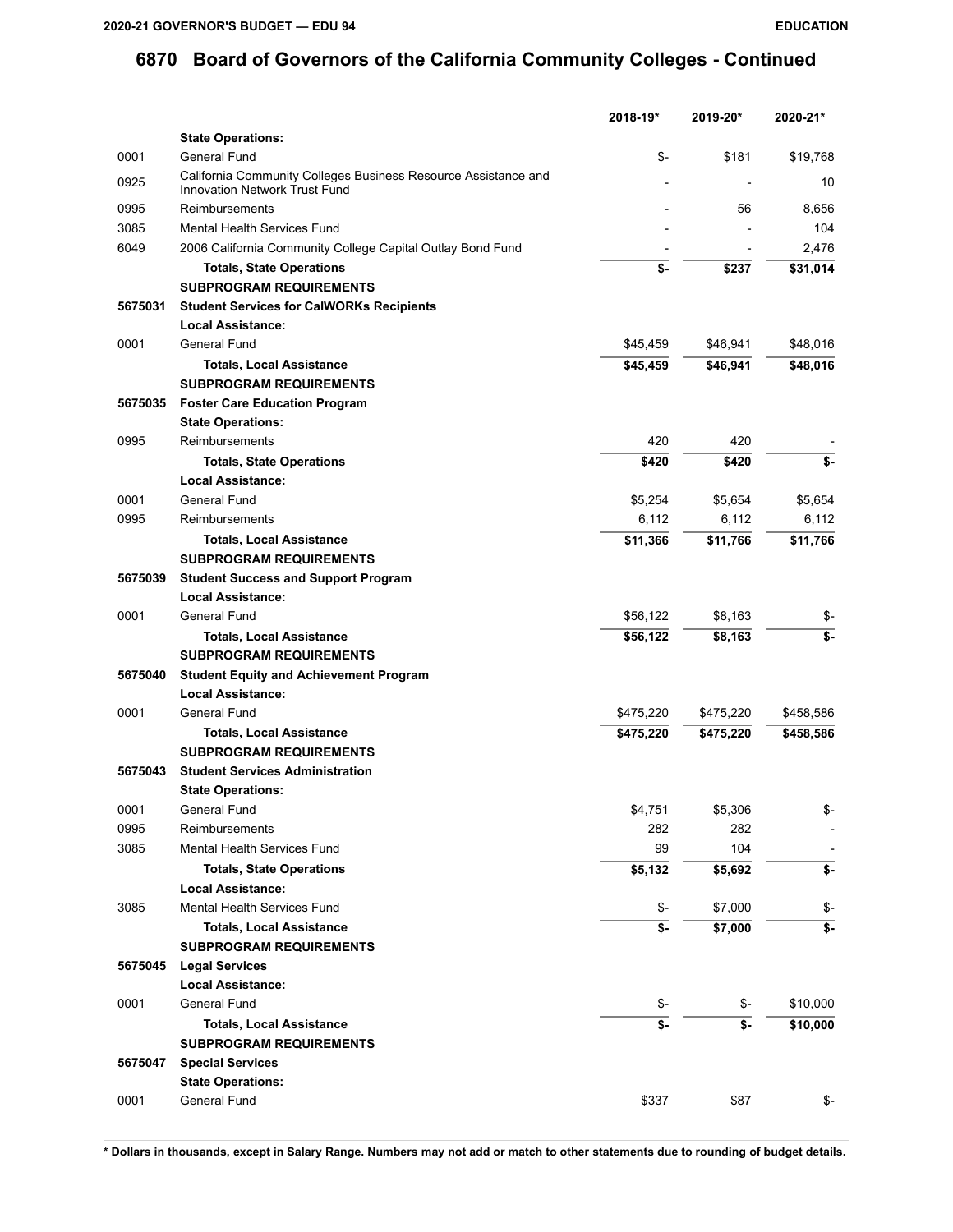|         |                                                   | 2018-19* | 2019-20* | 2020-21* |
|---------|---------------------------------------------------|----------|----------|----------|
| 0995    | Reimbursements                                    | 708      | 731      |          |
|         | <b>Totals, State Operations</b>                   | \$1,045  | \$818    | \$-      |
|         | <b>SUBPROGRAM REQUIREMENTS</b>                    |          |          |          |
| 5675061 | <b>Academic Senate for the Community Colleges</b> |          |          |          |
|         | <b>State Operations:</b>                          |          |          |          |
| 0001    | General Fund                                      | \$20     | \$20     | \$-      |
|         | <b>Totals, State Operations</b>                   | \$20     | \$20     | \$-      |
|         | <b>Local Assistance:</b>                          |          |          |          |
| 0001    | General Fund                                      | \$1,685  | \$1,685  | \$1,685  |
|         | <b>Totals, Local Assistance</b>                   | \$1,685  | \$1,685  | \$1,685  |
|         | <b>SUBPROGRAM REQUIREMENTS</b>                    |          |          |          |
| 5675065 | <b>Student and Faculty Diversity</b>              |          |          |          |
|         | <b>State Operations:</b>                          |          |          |          |
| 0001    | General Fund                                      | \$56     | \$56     | \$-      |
|         | <b>Totals, State Operations</b>                   | \$56     | \$56     | \$-      |
|         | <b>Local Assistance:</b>                          |          |          |          |
| 0001    | General Fund                                      | \$-      | \$-      | \$15,000 |
|         | <b>Totals, Local Assistance</b>                   | \$-      | \$-      | \$15,000 |
|         | <b>SUBPROGRAM REQUIREMENTS</b>                    |          |          |          |
| 5675069 | <b>Equal Employment Opportunity</b>               |          |          |          |
|         | <b>Local Assistance:</b>                          |          |          |          |
| 0001    | General Fund                                      | \$2,767  | \$2,767  | \$2,767  |
| 3273    | <b>Employment Opportunity Fund</b>                | 1,905    | $-881$   | 1,436    |
|         | <b>Totals, Local Assistance</b>                   | \$4,672  | \$1,886  | \$4,203  |
|         | <b>SUBPROGRAM REQUIREMENTS</b>                    |          |          |          |
| 5675073 | Part-Time Faculty Health Insurance                |          |          |          |
|         | <b>Local Assistance:</b>                          |          |          |          |
| 0001    | General Fund                                      | \$490    | \$490    | \$490    |
|         | <b>Totals, Local Assistance</b>                   | \$490    | \$490    | \$490    |
|         | <b>SUBPROGRAM REQUIREMENTS</b>                    |          |          |          |
| 5675077 | <b>Part-Time Faculty Compensation</b>             |          |          |          |
|         | <b>Local Assistance:</b>                          |          |          |          |
| 0001    | General Fund                                      | \$24,907 | \$24,907 | \$24,907 |
|         | <b>Totals, Local Assistance</b>                   | \$24,907 | \$24,907 | \$24,907 |
|         | <b>SUBPROGRAM REQUIREMENTS</b>                    |          |          |          |
| 5675081 | <b>Part-Time Faculty Office Hours</b>             |          |          |          |
|         | <b>Local Assistance:</b>                          |          |          |          |
| 0001    | General Fund                                      | \$32,172 | \$12,172 | \$22,172 |
|         | <b>Totals, Local Assistance</b>                   | \$32,172 | \$12,172 | \$22,172 |
|         | <b>SUBPROGRAM REQUIREMENTS</b>                    |          |          |          |
| 5675098 | <b>Integrated Technology</b>                      |          |          |          |
|         | <b>Local Assistance:</b>                          |          |          |          |
| 0001    | General Fund                                      | \$41,890 | \$41,890 | \$-      |
|         | <b>Totals, Local Assistance</b>                   | \$41,890 | \$41,890 | \$-      |
|         | <b>SUBPROGRAM REQUIREMENTS</b>                    |          |          |          |
| 5675099 | Telecommunications and Technology Infrastructure  |          |          |          |
|         | <b>Local Assistance:</b>                          |          |          |          |
| 0001    | General Fund                                      | \$-      | \$1,302  | \$-      |
|         | <b>Totals, Local Assistance</b>                   | \$-      | \$1,302  | \$-      |
|         | <b>SUBPROGRAM REQUIREMENTS</b>                    |          |          |          |
| 5675100 | <b>California Statewide Community College</b>     |          |          |          |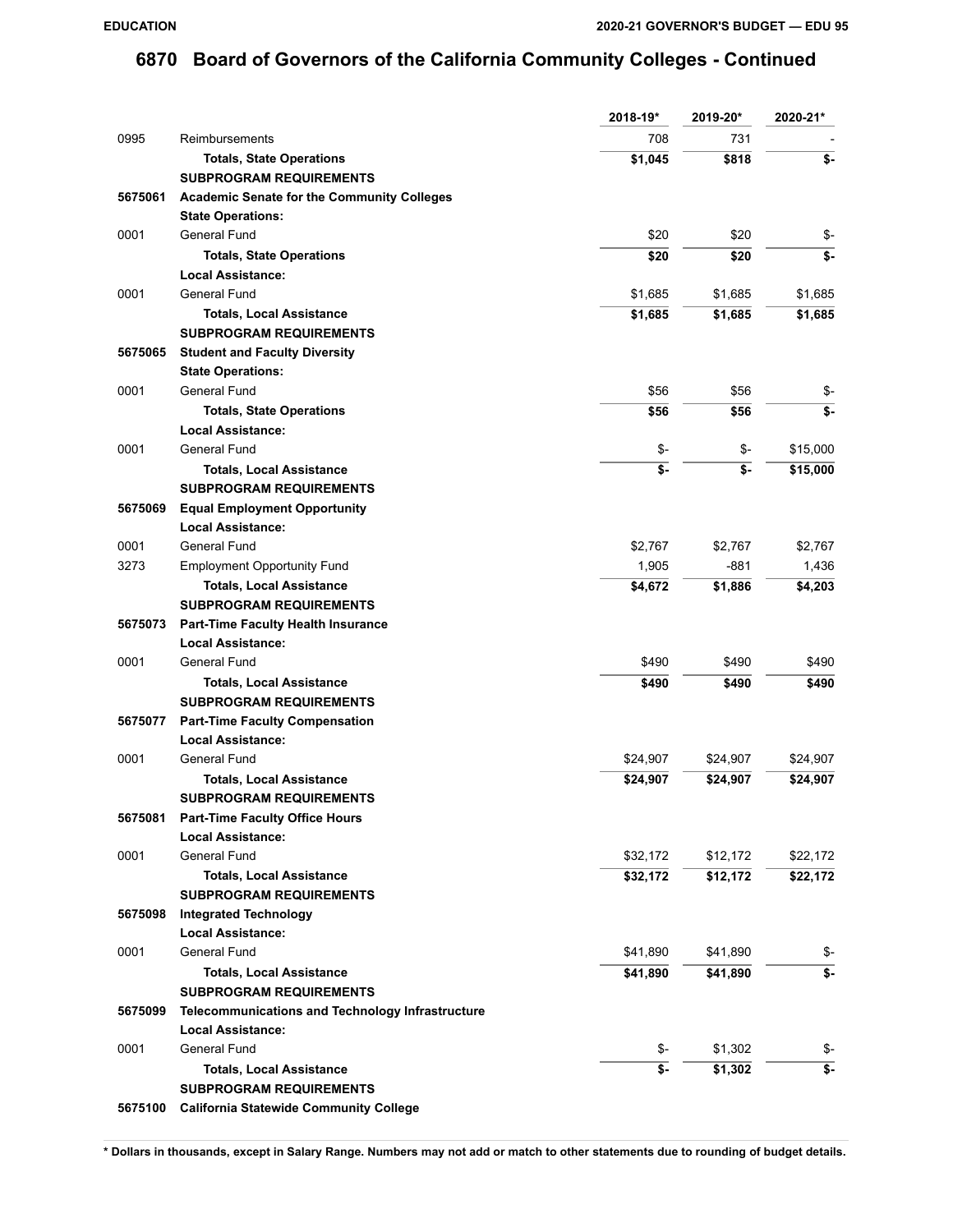|         |                                                                                                        | 2018-19*  | 2019-20*  | 2020-21*  |
|---------|--------------------------------------------------------------------------------------------------------|-----------|-----------|-----------|
|         | <b>Local Assistance:</b>                                                                               |           |           |           |
| 0001    | General Fund                                                                                           | \$120,000 | \$20,000  | \$20,000  |
|         | <b>Totals, Local Assistance</b>                                                                        | \$120,000 | \$20,000  | \$20,000  |
|         | <b>SUBPROGRAM REQUIREMENTS</b>                                                                         |           |           |           |
| 5675107 | <b>Vocational Education</b>                                                                            |           |           |           |
|         | <b>State Operations:</b>                                                                               |           |           |           |
| 0001    | General Fund                                                                                           | \$3,853   | \$3,892   | \$-       |
| 0942    | Special Deposit Fund                                                                                   | 155       | 155       | 155       |
| 0995    | Reimbursements                                                                                         | 4,466     | 4,639     |           |
| 6049    | 2006 California Community College Capital Outlay Bond Fund                                             |           | 1         |           |
|         | <b>Totals, State Operations</b>                                                                        | \$8,474   | \$8,687   | \$155     |
|         | <b>Local Assistance:</b>                                                                               |           |           |           |
| 0995    | Reimbursements                                                                                         | 63,322    | 63,322    | 63,322    |
|         | <b>Totals, Local Assistance</b>                                                                        | \$63,322  | \$63,322  | \$63,322  |
|         | <b>SUBPROGRAM REQUIREMENTS</b>                                                                         |           |           |           |
| 5675109 | <b>Institutional Effectiveness</b>                                                                     |           |           |           |
|         | <b>Local Assistance:</b>                                                                               |           |           |           |
| 0001    | General Fund                                                                                           | \$-       | \$27,500  |           |
|         |                                                                                                        |           |           | \$-       |
|         | <b>Totals, Local Assistance</b>                                                                        | \$-       | \$27,500  | \$-       |
|         | <b>SUBPROGRAM REQUIREMENTS</b>                                                                         |           |           |           |
| 5675110 | <b>California Community Colleges System Support Program</b>                                            |           |           |           |
|         | <b>Local Assistance:</b>                                                                               |           |           |           |
| 0001    | General Fund                                                                                           | \$-       | \$-       | \$125,172 |
|         | <b>Totals, Local Assistance</b>                                                                        | \$-       | \$-       | \$125,172 |
|         | <b>SUBPROGRAM REQUIREMENTS</b>                                                                         |           |           |           |
| 5675115 | <b>Fund for Student Success</b>                                                                        |           |           |           |
|         | <b>Local Assistance:</b>                                                                               |           |           |           |
| 0001    | General Fund                                                                                           | \$9,018   | \$47,976  | \$69,390  |
|         | <b>Totals, Local Assistance</b>                                                                        | \$9,018   | \$47,976  | \$69,390  |
|         | <b>SUBPROGRAM REQUIREMENTS</b>                                                                         |           |           |           |
| 5675119 | <b>Economic Development</b>                                                                            |           |           |           |
|         | <b>State Operations:</b>                                                                               |           |           |           |
| 0925    | California Community Colleges Business Resource Assistance and<br>Innovation Network Trust Fund        | \$10      | \$10      | \$-       |
|         | <b>Totals, State Operations</b>                                                                        | \$10      | \$10      | \$-       |
|         | Local Assistance:                                                                                      |           |           |           |
| 0001    | General Fund                                                                                           | \$280,720 | \$271,011 | \$258,529 |
| 0925    | California Community Colleges Business Resource Assistance and<br><b>Innovation Network Trust Fund</b> | 15        | 15        | 15        |
|         | <b>Totals, Local Assistance</b>                                                                        | \$280,735 | \$271,026 | \$258,544 |
|         | <b>SUBPROGRAM REQUIREMENTS</b>                                                                         |           |           |           |
| 5675120 | K-12 Strong Workforce Program                                                                          |           |           |           |
|         | Local Assistance:                                                                                      |           |           |           |
| 0001    | General Fund                                                                                           | \$163,500 | \$163,500 | \$163,500 |
|         | <b>Totals, Local Assistance</b>                                                                        | \$163,500 | \$163,500 | \$163,500 |
|         | <b>SUBPROGRAM REQUIREMENTS</b>                                                                         |           |           |           |
| 5675123 | <b>Transfer Education and Articulation</b>                                                             |           |           |           |
|         | <b>Local Assistance:</b>                                                                               |           |           |           |
| 0001    | General Fund                                                                                           | \$698     | \$779     | \$81      |
|         | <b>Totals, Local Assistance</b>                                                                        | \$698     | \$779     | \$81      |
|         | <b>SUBPROGRAM REQUIREMENTS</b>                                                                         |           |           |           |
| 5675125 | <b>Curriculum Standards and Instructional Service</b>                                                  |           |           |           |
|         |                                                                                                        |           |           |           |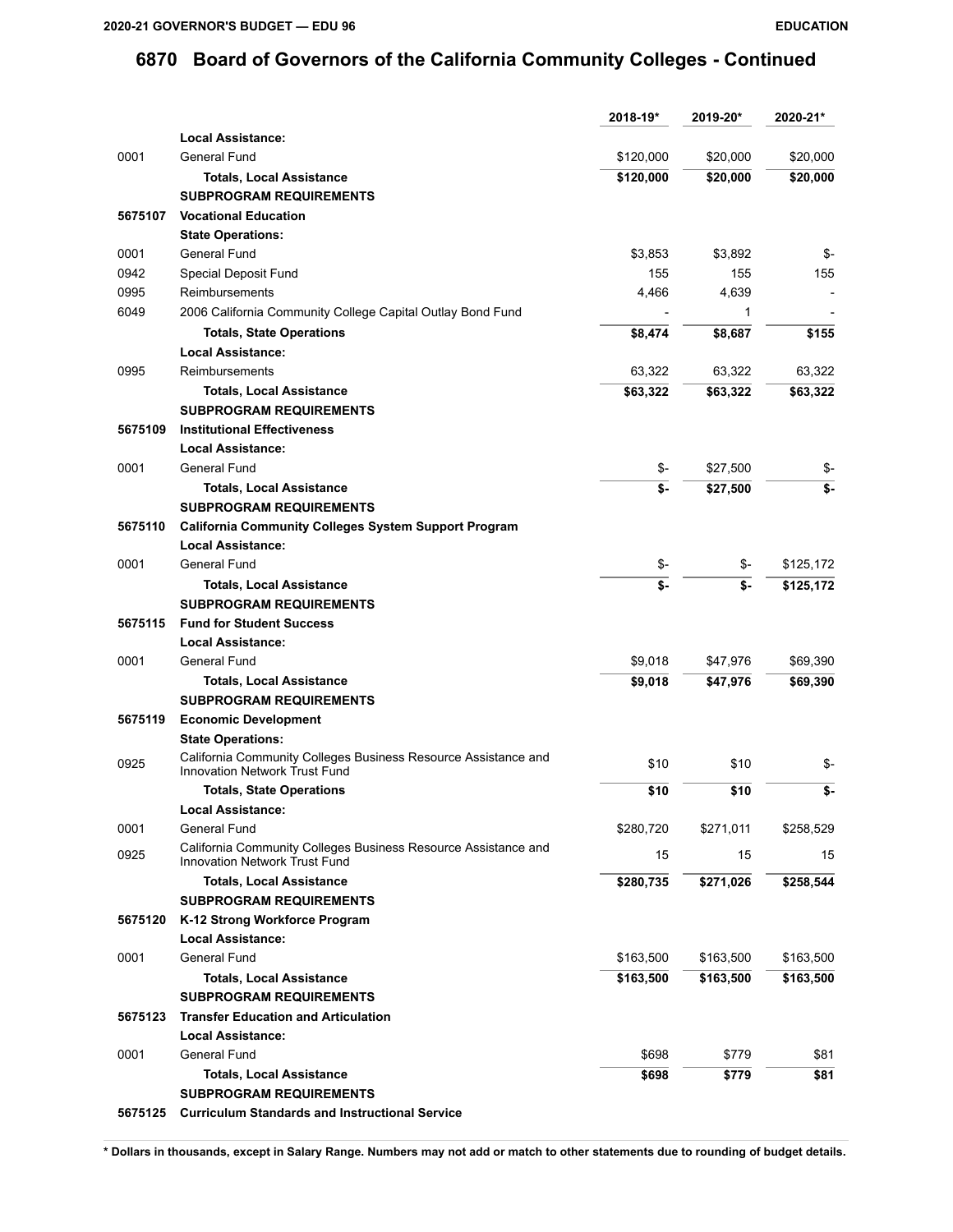|         |                                                            | 2018-19*       | 2019-20*     | 2020-21*     |
|---------|------------------------------------------------------------|----------------|--------------|--------------|
|         | <b>State Operations:</b>                                   |                |              |              |
| 0001    | General Fund                                               | \$3,275        | \$3,385      | \$601        |
|         | <b>Totals, State Operations</b>                            | \$3,275        | \$3,385      | \$601        |
|         | <b>SUBPROGRAM REQUIREMENTS</b>                             |                |              |              |
| 5675131 | <b>Facilities Planning</b>                                 |                |              |              |
|         | <b>State Operations:</b>                                   |                |              |              |
| 0001    | General Fund                                               | \$-            | \$6          | \$-          |
| 0574    | 1998 Higher Education Capital Outlay Bond Fund             | 1,904          |              |              |
| 0658    | 1996 Higher Education Capital Outlay Bond Fund             | 361            |              |              |
| 0995    | Reimbursements                                             | 1,193          | 1,193        |              |
| 6028    | 2002 Higher Education Capital Outlay Bond Fund             |                | 179          |              |
| 6041    | 2004 Higher Education Capital Outlay Bond Fund             | $\overline{a}$ | 1,417        |              |
| 6049    | 2006 California Community College Capital Outlay Bond Fund | 137            | 877          |              |
|         | <b>Totals, State Operations</b>                            | \$3,595        | \$3,672      | \$-          |
|         | <b>SUBPROGRAM REQUIREMENTS</b>                             |                |              |              |
| 5675133 | <b>Physical Plant and Instructional Support</b>            |                |              |              |
|         | <b>Local Assistance:</b>                                   |                |              |              |
| 0001    | General Fund                                               | \$17,535       | \$8,124      | \$9,121      |
|         | <b>Totals, Local Assistance</b>                            | \$17,535       | \$8,124      | \$9,121      |
|         | <b>SUBPROGRAM REQUIREMENTS</b>                             |                |              |              |
| 5675135 | <b>MIS and Operations Unit</b>                             |                |              |              |
|         | <b>State Operations:</b>                                   |                |              |              |
| 0001    | General Fund                                               | \$3,700        | \$3,990      | \$-          |
| 0995    | Reimbursements                                             | 1,313          | 1,330        |              |
|         | <b>Totals, State Operations</b>                            | \$5,013        | \$5,320      | \$-          |
|         | <b>SUBPROGRAM REQUIREMENTS</b>                             |                |              |              |
| 5675150 | <b>Campus Childcare Tax Bailout</b>                        |                |              |              |
|         | Local Assistance:                                          |                |              |              |
| 0001    | General Fund                                               | \$3,530        | \$3,645      | \$3,728      |
|         | <b>Totals, Local Assistance</b>                            | \$3,530        | \$3,645      | \$3,728      |
|         | <b>SUBPROGRAM REQUIREMENTS</b>                             |                |              |              |
| 5675156 | <b>Nursing Program Support</b>                             |                |              |              |
|         | <b>Local Assistance:</b>                                   |                |              |              |
| 0001    | General Fund                                               | \$13,378       | \$13,378     | \$13,378     |
|         | <b>Totals, Local Assistance</b>                            | \$13,378       | \$13,378     | \$13,378     |
|         | <b>PROGRAM REQUIREMENTS</b>                                |                |              |              |
| 5685    | <b>MANDATES</b>                                            |                |              |              |
|         | <b>Local Assistance:</b>                                   |                |              |              |
| 0001    | General Fund                                               | \$32,868       | \$33,894     | \$34,682     |
|         | <b>Totals, Local Assistance</b>                            | \$32,868       | \$33,894     | \$34,682     |
|         | <b>SUBPROGRAM REQUIREMENTS</b>                             |                |              |              |
| 5685010 | <b>Mandates</b>                                            |                |              |              |
|         | <b>Local Assistance:</b>                                   |                |              |              |
| 0001    | General Fund                                               | \$32,868       | \$33,894     | \$34,682     |
|         | <b>Totals, Local Assistance</b>                            | \$32,868       | \$33,894     | \$34,682     |
|         |                                                            |                |              |              |
|         | <b>TOTALS, EXPENDITURES</b>                                |                |              |              |
|         | <b>State Operations</b>                                    | 29,407         | 31,318       | 31,770       |
|         | Local Assistance                                           | 10,041,628     | 10,281,293   | 10,593,019   |
|         | <b>Totals, Expenditures</b>                                | \$10,071,035   | \$10,312,611 | \$10,624,789 |
|         |                                                            |                |              |              |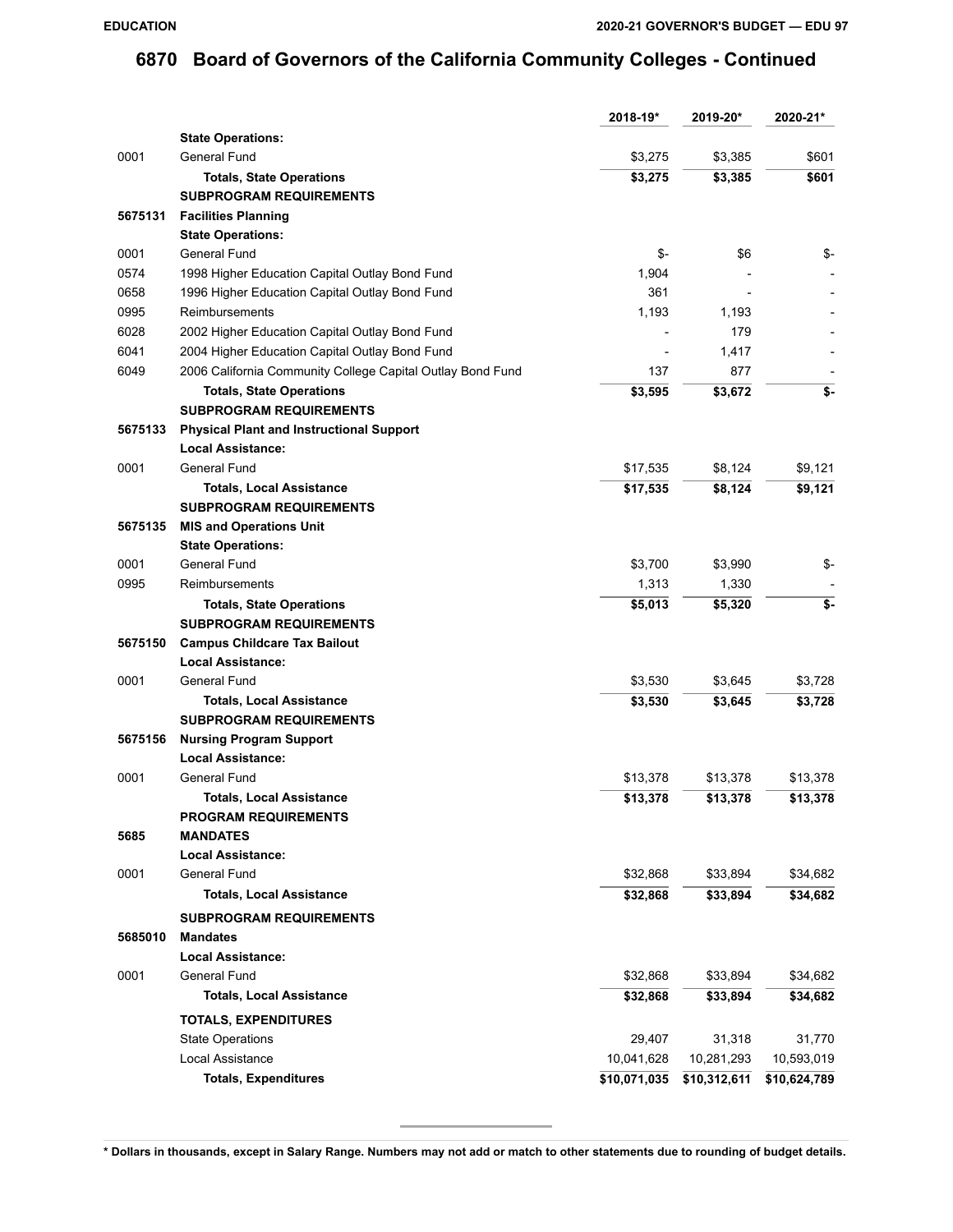† Fiscal year 2018-19 budget display reflects the best available information for use in decision-making for this department and/ or these fund(s). Additional review and reconciliation of 2018-19 ending fund balances will occur in the spring to evaluate if a budget adjustment is required.

## **EXPENDITURES BY CATEGORY †**

| <b>1 State Operations</b>                                           | <b>Positions</b> |                          | <b>Expenditures</b> |              |          |          |
|---------------------------------------------------------------------|------------------|--------------------------|---------------------|--------------|----------|----------|
|                                                                     | 2018-19          | 2019-20                  | 2020-21             | $2018 - 19*$ | 2019-20* | 2020-21* |
| PERSONAL SERVICES                                                   |                  |                          |                     |              |          |          |
| <b>Baseline Positions</b>                                           | 143.5            | 147.5                    | 147.5               | \$14.001     | \$14.231 | \$14,232 |
| <b>Budget Position Transparency</b>                                 |                  | $-9.6$                   | $-9.6$              |              | $-2.291$ | $-1,943$ |
| <b>Other Adjustments</b>                                            | $-4.0$           | $\overline{\phantom{a}}$ | 1.0                 | $-1.104$     | 621      | 787      |
| <b>Net Totals, Salaries and Wages</b>                               | 139.5            | 137.9                    | 138.9               | \$12,897     | \$12,561 | \$13,076 |
| <b>Staff Benefits</b>                                               |                  |                          | -                   | 7.415        | 7.255    | 7,415    |
| <b>Totals, Personal Services</b>                                    | 139.5            | 137.9                    | 138.9               | \$20,312     | \$19,816 | \$20,491 |
| OPERATING EXPENSES AND EQUIPMENT                                    |                  |                          |                     | \$8.940      | \$11,347 | \$11,124 |
| SPECIAL ITEMS OF EXPENSES                                           |                  |                          |                     | 155          | 155      | 155      |
| TOTALS, POSITIONS AND EXPENDITURES, ALL FUNDS<br>(State Operations) |                  |                          |                     | \$29,407     | \$31,318 | \$31,770 |

| 2 Local Assistance                                        | <b>Expenditures</b> |              |              |
|-----------------------------------------------------------|---------------------|--------------|--------------|
|                                                           | 2018-19*            | $2019 - 20*$ | 2020-21*     |
| Grants and Subventions - Governmental                     | \$10,008.997        | \$10.264.919 | \$10.580.180 |
| Rents and Leases                                          | 32.631              | 16.374       | 12.839       |
| <b>TOTALS, EXPENDITURES, ALL FUNDS (Local Assistance)</b> | \$10,041,628        | \$10,281,293 | \$10,593,019 |

† Fiscal year 2018-19 budget display reflects the best available information for use in decision-making for this department and/ or these fund(s). Additional review and reconciliation of 2018-19 ending fund balances will occur in the spring to evaluate if a budget adjustment is required.

## **DETAIL OF APPROPRIATIONS AND ADJUSTMENTS †**

| <b>STATE OPERATIONS</b><br>1                                                                     | 2018-19* | 2019-20* | 2020-21*                 |
|--------------------------------------------------------------------------------------------------|----------|----------|--------------------------|
| <b>General Fund</b><br>0001                                                                      |          |          |                          |
| <b>APPROPRIATIONS</b>                                                                            |          |          |                          |
| 001 Budget Act appropriation                                                                     | \$17,509 | \$18,463 | \$19,768                 |
| Allocation for Employee Compensation                                                             |          | 382      | $\overline{\phantom{a}}$ |
| Allocation for Other Post-Employment Benefits                                                    |          | 119      |                          |
| <b>Allocation for Staff Benefits</b>                                                             |          | 179      |                          |
| <b>Budget Position Transparency</b>                                                              |          | $-2,291$ |                          |
| Expenditure by Category Redistribution                                                           |          | 2,291    |                          |
| Section 3.60 Pension Contribution Adjustment                                                     |          | 181      |                          |
| Prior Year Balances Available:                                                                   |          |          |                          |
| Item 6870-001-0001, Budget Act of 2016                                                           | 600      | 1,201    | 601                      |
| Item 6870-001-0001, Budget Act of 2017 as reappropriated by Item 6870-491, Budget Act of<br>2018 | 250      |          |                          |
| <b>Totals Available</b>                                                                          | \$18,359 | \$20,525 | \$20,369                 |
| Balance available in subsequent years                                                            |          | $-601$   |                          |
| <b>TOTALS, EXPENDITURES</b>                                                                      | \$18,359 | \$19,924 | \$20,369                 |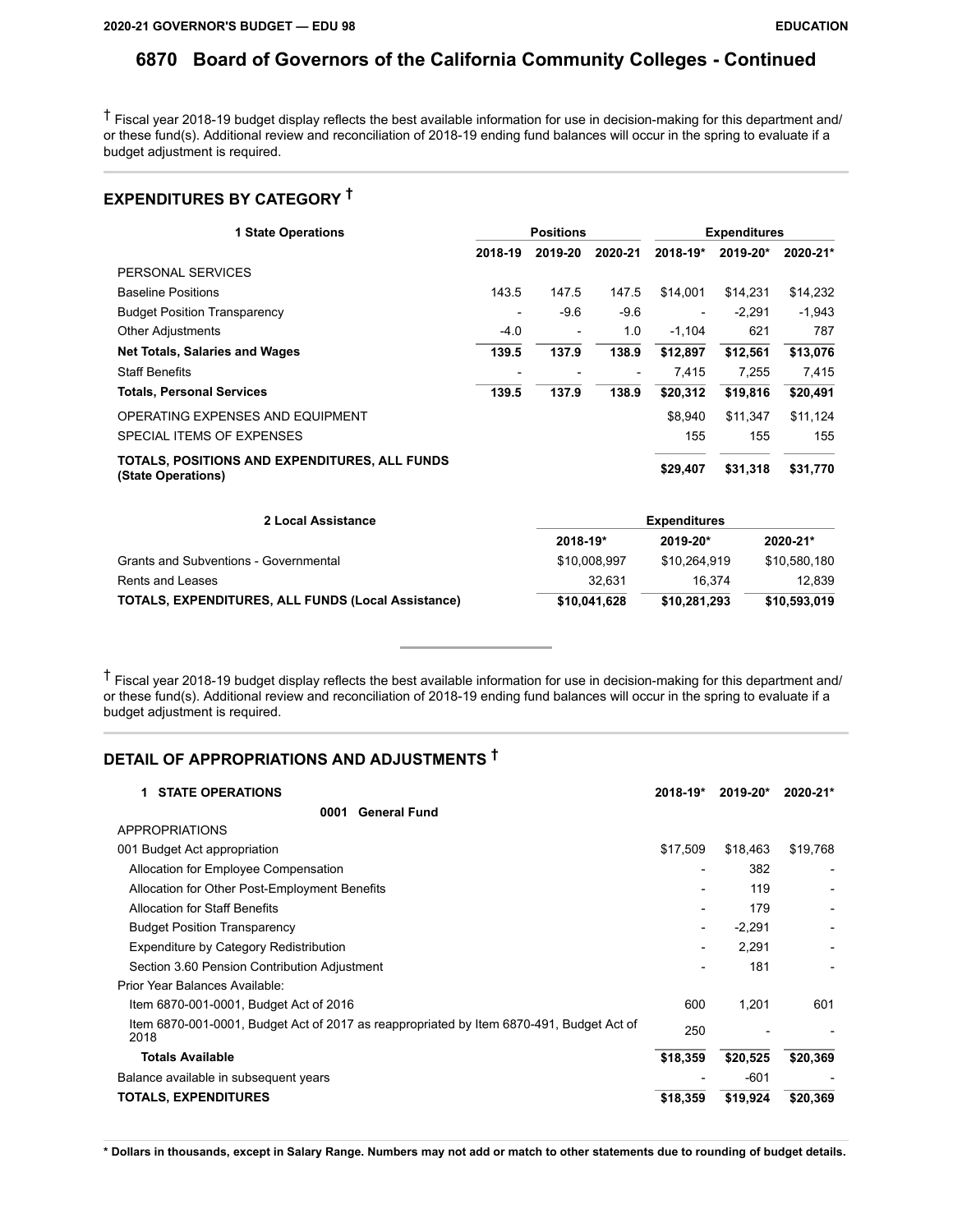| <b>1 STATE OPERATIONS</b>                                                                                   | 2018-19* | 2019-20*                | 2020-21* |
|-------------------------------------------------------------------------------------------------------------|----------|-------------------------|----------|
| 0574 1998 Higher Education Capital Outlay Bond Fund                                                         |          |                         |          |
| <b>APPROPRIATIONS</b>                                                                                       |          |                         |          |
| 001 Budget Act appropriation                                                                                | \$1,904  |                         |          |
| <b>TOTALS, EXPENDITURES</b>                                                                                 | \$1,904  |                         |          |
| 0658 1996 Higher Education Capital Outlay Bond Fund                                                         |          |                         |          |
| <b>APPROPRIATIONS</b>                                                                                       |          |                         |          |
| 001 Budget Act appropriation                                                                                | \$361    |                         |          |
| <b>TOTALS, EXPENDITURES</b>                                                                                 | \$361    |                         |          |
| 0925 California Community Colleges Business Resource Assistance and Innovation<br><b>Network Trust Fund</b> |          |                         |          |
| <b>APPROPRIATIONS</b>                                                                                       |          |                         |          |
| 001 Budget Act appropriation                                                                                | \$10     | \$10                    | \$10     |
| <b>TOTALS, EXPENDITURES</b>                                                                                 | \$10     | \$10                    | \$10     |
| 0942 Special Deposit Fund                                                                                   |          |                         |          |
| <b>APPROPRIATIONS</b>                                                                                       |          |                         |          |
| Government Code section 16370                                                                               | \$155    | \$155                   | \$155    |
| <b>TOTALS, EXPENDITURES</b>                                                                                 | \$155    | \$155                   | \$155    |
| 0995 Reimbursements<br><b>APPROPRIATIONS</b>                                                                |          |                         |          |
| Reimbursements                                                                                              | \$8,382  | \$8,651                 | \$8,656  |
| <b>TOTALS, EXPENDITURES</b>                                                                                 | \$8,382  | \$8,651                 | \$8,656  |
| 3085 Mental Health Services Fund                                                                            |          |                         |          |
| <b>APPROPRIATIONS</b>                                                                                       |          |                         |          |
| 003 Budget Act appropriation                                                                                | \$99     | \$99                    | \$104    |
| Allocation for Employee Compensation                                                                        |          | 2                       |          |
| Allocation for Other Post-Employment Benefits                                                               |          | 1                       |          |
| <b>Allocation for Staff Benefits</b>                                                                        |          | 1                       |          |
| Section 3.60 Pension Contribution Adjustment                                                                |          | 1                       |          |
| <b>TOTALS, EXPENDITURES</b>                                                                                 | \$99     | \$104                   | \$104    |
| 6028 2002 Higher Education Capital Outlay Bond Fund                                                         |          |                         |          |
| <b>APPROPRIATIONS</b>                                                                                       |          |                         |          |
| 001 Budget Act appropriation                                                                                |          | \$174                   |          |
| Allocation for Employee Compensation                                                                        |          | 2                       |          |
| Allocation for Other Post-Employment Benefits                                                               |          | 1                       |          |
| <b>Allocation for Staff Benefits</b>                                                                        |          | 1                       |          |
| Section 3.60 Pension Contribution Adjustment                                                                |          | $\overline{\mathbf{A}}$ |          |
| <b>TOTALS, EXPENDITURES</b>                                                                                 |          | \$179                   |          |
| 6041 2004 Higher Education Capital Outlay Bond Fund                                                         |          |                         |          |
| <b>APPROPRIATIONS</b>                                                                                       |          |                         |          |
| 001 Budget Act appropriation                                                                                |          | \$1,380                 |          |
| Allocation for Employee Compensation                                                                        |          | 17                      |          |
| Allocation for Other Post-Employment Benefits                                                               |          | 5                       |          |
| <b>Allocation for Staff Benefits</b>                                                                        |          | 7                       |          |
| Section 3.60 Pension Contribution Adjustment                                                                |          | 8                       |          |
| <b>TOTALS, EXPENDITURES</b>                                                                                 |          | \$1,417                 |          |
| 6049 2006 California Community College Capital Outlay Bond Fund<br><b>APPROPRIATIONS</b>                    |          |                         |          |
| 001 Budget Act appropriation                                                                                | \$137    | \$849                   | \$2,476  |
| Allocation for Employee Compensation                                                                        |          | 13                      |          |
| Allocation for Other Post-Employment Benefits                                                               |          | 4                       |          |
| <b>Allocation for Staff Benefits</b>                                                                        |          | 6                       |          |
|                                                                                                             |          |                         |          |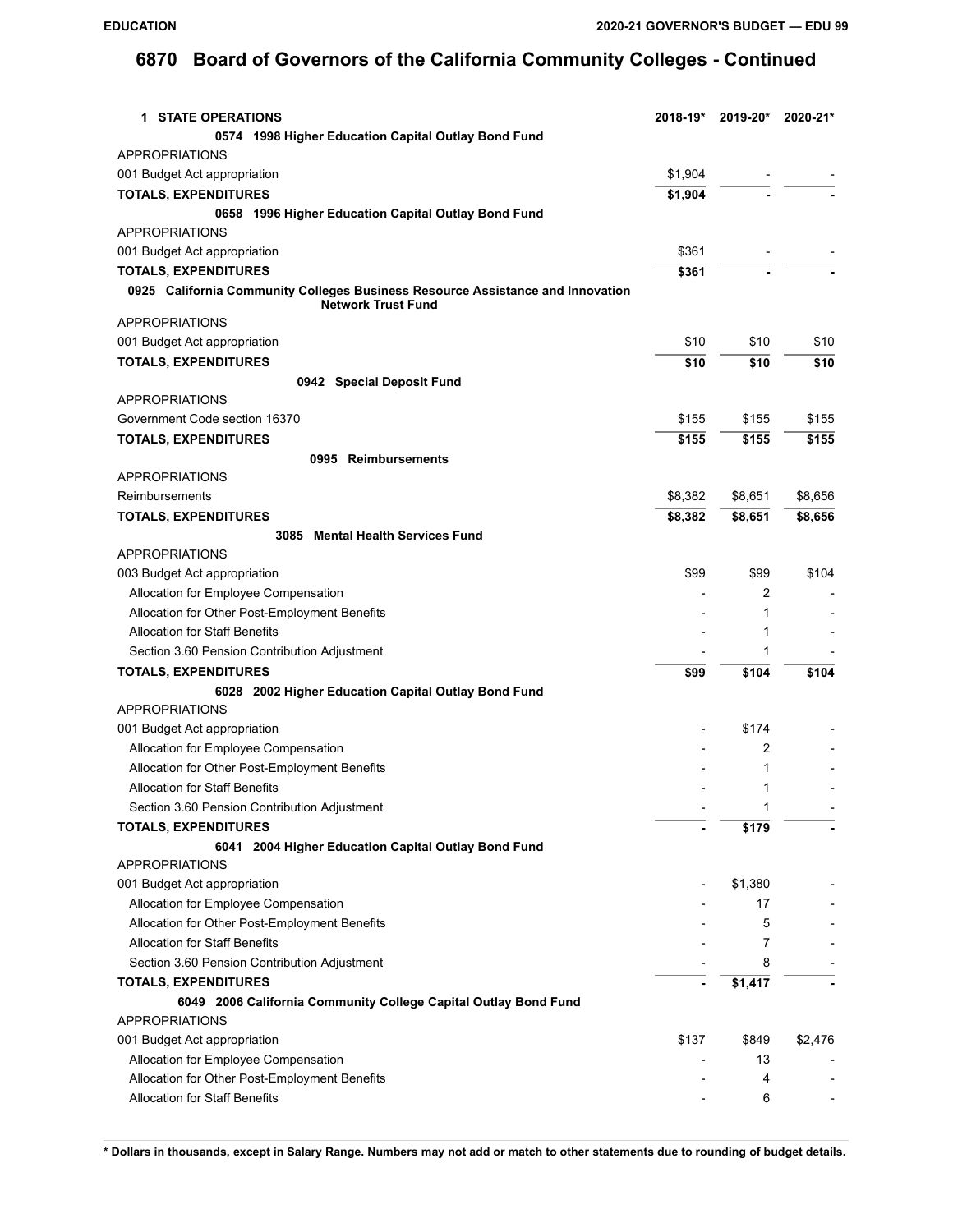| Section 3.60 Pension Contribution Adjustment<br>6<br><b>TOTALS, EXPENDITURES</b><br>\$137<br>\$878<br>\$2,476<br><b>Total Expenditures, All Funds, (State Operations)</b><br>\$29,407<br>\$31,318<br>\$31,770<br>2 LOCAL ASSISTANCE<br>2018-19*<br>2019-20*<br>2020-21*<br>0001 General Fund, Proposition 98<br><b>APPROPRIATIONS</b><br>101 Budget Act appropriation<br>\$4,156,536<br>\$4,409,564<br>\$4,271,222<br>2019-20 Net Offsetting EPA Adjustment<br>41,192<br>Adjust Apportionments to Reflect Revised Estimates of Offsetting Student Fees<br>11,075<br>Adjust Apportionments to Reflect Revised Local Revenue Estimate<br>$-9,786$<br>Provide Funding for Deferred Maintenance<br>8,124<br>20,432<br>Support for Existing Apprenticeship Coursework<br>125,172<br>102 Budget Act appropriation<br>103 Budget Act appropriation<br>32,609<br>16,381<br>12,839<br>Lease Revenue Debt Service Adjustment<br>-7<br>20.000<br>105 Budget Act appropriation<br>120,000<br>20,000<br>107 Budget Act appropriation<br>570<br>570<br>570<br>108 Budget Act appropriation<br>131,844<br>150,281<br>140,926<br>201 Budget Act appropriation<br>526,561<br>543,564<br>555,897<br>203 Budget Act appropriation<br>163,500<br>163,500<br>163,500<br>295 Budget Act appropriation (state mandates)<br>13<br>13<br>296 Budget Act appropriation (state mandates)<br>32,868<br>33,881<br>34,669<br>Article XIII, Section 36 of the California State Constitution (Proposition 30-transfer to<br>951,362<br>993,235<br>908,548<br><b>Education Protection Account)</b><br>2019-20 EPA Adjustment<br>$-40,781$<br><b>Totals Available</b><br>\$6,115,850<br>\$6,222,896<br>\$6,371,698<br><b>TOTALS, EXPENDITURES</b><br>\$6,115,850<br>\$6,222,896<br>\$6,371,698<br>0001 General Fund<br>Prior Year Balances Available:<br>Reappropriation from Proposition 98 per Item 6870-488, Budget Act of 2018<br>75,871<br>16,905<br>1,521<br>Reappropriation from Proposition 98 per Item 6870-488, Budget Act of 2018<br>2,117<br><b>TOTALS, EXPENDITURES</b><br>\$77,988<br>\$16,905<br>\$1,521<br>$-1,002$<br>Loan repayment per Education Code section 41329.52<br>-957<br>-979<br><b>NET TOTALS, EXPENDITURES</b><br>\$519<br>\$77,031<br>\$15,926<br>0342 State School Fund<br><b>APPROPRIATIONS</b><br>\$5,010,608<br>Article XVI, Section 8.5 of the California State Constitution<br>\$5,174,921<br>\$5,535,993<br>Informational State School Fund Pass-Through Adjustment<br>183,748<br>Education Code section 12320 (federal oil and mineral revenue)<br>4,265<br>4,265<br>4,265<br><b>TOTALS, EXPENDITURES</b><br>\$5,014,873<br>\$5,362,934<br>\$5,540,258<br>$-5,010,608$<br>Less funding provided by General Fund<br>$-5,358,669$<br>$-5,535,993$<br>NET TOTALS, EXPENDITURES<br>\$4,265<br>\$4,265<br>\$4,265<br>0814 California State Lottery Education Fund<br>APPROPRIATIONS<br>Government Code section 8880.5<br>\$245,195<br>\$244,990<br>\$245,621<br>Lottery Revenue Adjustment<br>1,010<br><b>TOTALS, EXPENDITURES</b><br>\$246,000<br>\$245,621<br>\$245,195<br>0925 California Community Colleges Business Resource Assistance and<br><b>Innovation Network Trust Fund</b><br><b>APPROPRIATIONS</b> | <b>1 STATE OPERATIONS</b> | $2018 - 19*$ | 2019-20* | 2020-21* |
|-------------------------------------------------------------------------------------------------------------------------------------------------------------------------------------------------------------------------------------------------------------------------------------------------------------------------------------------------------------------------------------------------------------------------------------------------------------------------------------------------------------------------------------------------------------------------------------------------------------------------------------------------------------------------------------------------------------------------------------------------------------------------------------------------------------------------------------------------------------------------------------------------------------------------------------------------------------------------------------------------------------------------------------------------------------------------------------------------------------------------------------------------------------------------------------------------------------------------------------------------------------------------------------------------------------------------------------------------------------------------------------------------------------------------------------------------------------------------------------------------------------------------------------------------------------------------------------------------------------------------------------------------------------------------------------------------------------------------------------------------------------------------------------------------------------------------------------------------------------------------------------------------------------------------------------------------------------------------------------------------------------------------------------------------------------------------------------------------------------------------------------------------------------------------------------------------------------------------------------------------------------------------------------------------------------------------------------------------------------------------------------------------------------------------------------------------------------------------------------------------------------------------------------------------------------------------------------------------------------------------------------------------------------------------------------------------------------------------------------------------------------------------------------------------------------------------------------------------------------------------------------------------------------------------------------------------------------------------------------------------------------------------------------------------------------------------------------------------------------------------------------------------------------------------------------------------------------------|---------------------------|--------------|----------|----------|
|                                                                                                                                                                                                                                                                                                                                                                                                                                                                                                                                                                                                                                                                                                                                                                                                                                                                                                                                                                                                                                                                                                                                                                                                                                                                                                                                                                                                                                                                                                                                                                                                                                                                                                                                                                                                                                                                                                                                                                                                                                                                                                                                                                                                                                                                                                                                                                                                                                                                                                                                                                                                                                                                                                                                                                                                                                                                                                                                                                                                                                                                                                                                                                                                                   |                           |              |          |          |
|                                                                                                                                                                                                                                                                                                                                                                                                                                                                                                                                                                                                                                                                                                                                                                                                                                                                                                                                                                                                                                                                                                                                                                                                                                                                                                                                                                                                                                                                                                                                                                                                                                                                                                                                                                                                                                                                                                                                                                                                                                                                                                                                                                                                                                                                                                                                                                                                                                                                                                                                                                                                                                                                                                                                                                                                                                                                                                                                                                                                                                                                                                                                                                                                                   |                           |              |          |          |
|                                                                                                                                                                                                                                                                                                                                                                                                                                                                                                                                                                                                                                                                                                                                                                                                                                                                                                                                                                                                                                                                                                                                                                                                                                                                                                                                                                                                                                                                                                                                                                                                                                                                                                                                                                                                                                                                                                                                                                                                                                                                                                                                                                                                                                                                                                                                                                                                                                                                                                                                                                                                                                                                                                                                                                                                                                                                                                                                                                                                                                                                                                                                                                                                                   |                           |              |          |          |
|                                                                                                                                                                                                                                                                                                                                                                                                                                                                                                                                                                                                                                                                                                                                                                                                                                                                                                                                                                                                                                                                                                                                                                                                                                                                                                                                                                                                                                                                                                                                                                                                                                                                                                                                                                                                                                                                                                                                                                                                                                                                                                                                                                                                                                                                                                                                                                                                                                                                                                                                                                                                                                                                                                                                                                                                                                                                                                                                                                                                                                                                                                                                                                                                                   |                           |              |          |          |
|                                                                                                                                                                                                                                                                                                                                                                                                                                                                                                                                                                                                                                                                                                                                                                                                                                                                                                                                                                                                                                                                                                                                                                                                                                                                                                                                                                                                                                                                                                                                                                                                                                                                                                                                                                                                                                                                                                                                                                                                                                                                                                                                                                                                                                                                                                                                                                                                                                                                                                                                                                                                                                                                                                                                                                                                                                                                                                                                                                                                                                                                                                                                                                                                                   |                           |              |          |          |
|                                                                                                                                                                                                                                                                                                                                                                                                                                                                                                                                                                                                                                                                                                                                                                                                                                                                                                                                                                                                                                                                                                                                                                                                                                                                                                                                                                                                                                                                                                                                                                                                                                                                                                                                                                                                                                                                                                                                                                                                                                                                                                                                                                                                                                                                                                                                                                                                                                                                                                                                                                                                                                                                                                                                                                                                                                                                                                                                                                                                                                                                                                                                                                                                                   |                           |              |          |          |
|                                                                                                                                                                                                                                                                                                                                                                                                                                                                                                                                                                                                                                                                                                                                                                                                                                                                                                                                                                                                                                                                                                                                                                                                                                                                                                                                                                                                                                                                                                                                                                                                                                                                                                                                                                                                                                                                                                                                                                                                                                                                                                                                                                                                                                                                                                                                                                                                                                                                                                                                                                                                                                                                                                                                                                                                                                                                                                                                                                                                                                                                                                                                                                                                                   |                           |              |          |          |
|                                                                                                                                                                                                                                                                                                                                                                                                                                                                                                                                                                                                                                                                                                                                                                                                                                                                                                                                                                                                                                                                                                                                                                                                                                                                                                                                                                                                                                                                                                                                                                                                                                                                                                                                                                                                                                                                                                                                                                                                                                                                                                                                                                                                                                                                                                                                                                                                                                                                                                                                                                                                                                                                                                                                                                                                                                                                                                                                                                                                                                                                                                                                                                                                                   |                           |              |          |          |
|                                                                                                                                                                                                                                                                                                                                                                                                                                                                                                                                                                                                                                                                                                                                                                                                                                                                                                                                                                                                                                                                                                                                                                                                                                                                                                                                                                                                                                                                                                                                                                                                                                                                                                                                                                                                                                                                                                                                                                                                                                                                                                                                                                                                                                                                                                                                                                                                                                                                                                                                                                                                                                                                                                                                                                                                                                                                                                                                                                                                                                                                                                                                                                                                                   |                           |              |          |          |
|                                                                                                                                                                                                                                                                                                                                                                                                                                                                                                                                                                                                                                                                                                                                                                                                                                                                                                                                                                                                                                                                                                                                                                                                                                                                                                                                                                                                                                                                                                                                                                                                                                                                                                                                                                                                                                                                                                                                                                                                                                                                                                                                                                                                                                                                                                                                                                                                                                                                                                                                                                                                                                                                                                                                                                                                                                                                                                                                                                                                                                                                                                                                                                                                                   |                           |              |          |          |
|                                                                                                                                                                                                                                                                                                                                                                                                                                                                                                                                                                                                                                                                                                                                                                                                                                                                                                                                                                                                                                                                                                                                                                                                                                                                                                                                                                                                                                                                                                                                                                                                                                                                                                                                                                                                                                                                                                                                                                                                                                                                                                                                                                                                                                                                                                                                                                                                                                                                                                                                                                                                                                                                                                                                                                                                                                                                                                                                                                                                                                                                                                                                                                                                                   |                           |              |          |          |
|                                                                                                                                                                                                                                                                                                                                                                                                                                                                                                                                                                                                                                                                                                                                                                                                                                                                                                                                                                                                                                                                                                                                                                                                                                                                                                                                                                                                                                                                                                                                                                                                                                                                                                                                                                                                                                                                                                                                                                                                                                                                                                                                                                                                                                                                                                                                                                                                                                                                                                                                                                                                                                                                                                                                                                                                                                                                                                                                                                                                                                                                                                                                                                                                                   |                           |              |          |          |
|                                                                                                                                                                                                                                                                                                                                                                                                                                                                                                                                                                                                                                                                                                                                                                                                                                                                                                                                                                                                                                                                                                                                                                                                                                                                                                                                                                                                                                                                                                                                                                                                                                                                                                                                                                                                                                                                                                                                                                                                                                                                                                                                                                                                                                                                                                                                                                                                                                                                                                                                                                                                                                                                                                                                                                                                                                                                                                                                                                                                                                                                                                                                                                                                                   |                           |              |          |          |
|                                                                                                                                                                                                                                                                                                                                                                                                                                                                                                                                                                                                                                                                                                                                                                                                                                                                                                                                                                                                                                                                                                                                                                                                                                                                                                                                                                                                                                                                                                                                                                                                                                                                                                                                                                                                                                                                                                                                                                                                                                                                                                                                                                                                                                                                                                                                                                                                                                                                                                                                                                                                                                                                                                                                                                                                                                                                                                                                                                                                                                                                                                                                                                                                                   |                           |              |          |          |
|                                                                                                                                                                                                                                                                                                                                                                                                                                                                                                                                                                                                                                                                                                                                                                                                                                                                                                                                                                                                                                                                                                                                                                                                                                                                                                                                                                                                                                                                                                                                                                                                                                                                                                                                                                                                                                                                                                                                                                                                                                                                                                                                                                                                                                                                                                                                                                                                                                                                                                                                                                                                                                                                                                                                                                                                                                                                                                                                                                                                                                                                                                                                                                                                                   |                           |              |          |          |
|                                                                                                                                                                                                                                                                                                                                                                                                                                                                                                                                                                                                                                                                                                                                                                                                                                                                                                                                                                                                                                                                                                                                                                                                                                                                                                                                                                                                                                                                                                                                                                                                                                                                                                                                                                                                                                                                                                                                                                                                                                                                                                                                                                                                                                                                                                                                                                                                                                                                                                                                                                                                                                                                                                                                                                                                                                                                                                                                                                                                                                                                                                                                                                                                                   |                           |              |          |          |
|                                                                                                                                                                                                                                                                                                                                                                                                                                                                                                                                                                                                                                                                                                                                                                                                                                                                                                                                                                                                                                                                                                                                                                                                                                                                                                                                                                                                                                                                                                                                                                                                                                                                                                                                                                                                                                                                                                                                                                                                                                                                                                                                                                                                                                                                                                                                                                                                                                                                                                                                                                                                                                                                                                                                                                                                                                                                                                                                                                                                                                                                                                                                                                                                                   |                           |              |          |          |
|                                                                                                                                                                                                                                                                                                                                                                                                                                                                                                                                                                                                                                                                                                                                                                                                                                                                                                                                                                                                                                                                                                                                                                                                                                                                                                                                                                                                                                                                                                                                                                                                                                                                                                                                                                                                                                                                                                                                                                                                                                                                                                                                                                                                                                                                                                                                                                                                                                                                                                                                                                                                                                                                                                                                                                                                                                                                                                                                                                                                                                                                                                                                                                                                                   |                           |              |          |          |
|                                                                                                                                                                                                                                                                                                                                                                                                                                                                                                                                                                                                                                                                                                                                                                                                                                                                                                                                                                                                                                                                                                                                                                                                                                                                                                                                                                                                                                                                                                                                                                                                                                                                                                                                                                                                                                                                                                                                                                                                                                                                                                                                                                                                                                                                                                                                                                                                                                                                                                                                                                                                                                                                                                                                                                                                                                                                                                                                                                                                                                                                                                                                                                                                                   |                           |              |          |          |
|                                                                                                                                                                                                                                                                                                                                                                                                                                                                                                                                                                                                                                                                                                                                                                                                                                                                                                                                                                                                                                                                                                                                                                                                                                                                                                                                                                                                                                                                                                                                                                                                                                                                                                                                                                                                                                                                                                                                                                                                                                                                                                                                                                                                                                                                                                                                                                                                                                                                                                                                                                                                                                                                                                                                                                                                                                                                                                                                                                                                                                                                                                                                                                                                                   |                           |              |          |          |
|                                                                                                                                                                                                                                                                                                                                                                                                                                                                                                                                                                                                                                                                                                                                                                                                                                                                                                                                                                                                                                                                                                                                                                                                                                                                                                                                                                                                                                                                                                                                                                                                                                                                                                                                                                                                                                                                                                                                                                                                                                                                                                                                                                                                                                                                                                                                                                                                                                                                                                                                                                                                                                                                                                                                                                                                                                                                                                                                                                                                                                                                                                                                                                                                                   |                           |              |          |          |
|                                                                                                                                                                                                                                                                                                                                                                                                                                                                                                                                                                                                                                                                                                                                                                                                                                                                                                                                                                                                                                                                                                                                                                                                                                                                                                                                                                                                                                                                                                                                                                                                                                                                                                                                                                                                                                                                                                                                                                                                                                                                                                                                                                                                                                                                                                                                                                                                                                                                                                                                                                                                                                                                                                                                                                                                                                                                                                                                                                                                                                                                                                                                                                                                                   |                           |              |          |          |
|                                                                                                                                                                                                                                                                                                                                                                                                                                                                                                                                                                                                                                                                                                                                                                                                                                                                                                                                                                                                                                                                                                                                                                                                                                                                                                                                                                                                                                                                                                                                                                                                                                                                                                                                                                                                                                                                                                                                                                                                                                                                                                                                                                                                                                                                                                                                                                                                                                                                                                                                                                                                                                                                                                                                                                                                                                                                                                                                                                                                                                                                                                                                                                                                                   |                           |              |          |          |
|                                                                                                                                                                                                                                                                                                                                                                                                                                                                                                                                                                                                                                                                                                                                                                                                                                                                                                                                                                                                                                                                                                                                                                                                                                                                                                                                                                                                                                                                                                                                                                                                                                                                                                                                                                                                                                                                                                                                                                                                                                                                                                                                                                                                                                                                                                                                                                                                                                                                                                                                                                                                                                                                                                                                                                                                                                                                                                                                                                                                                                                                                                                                                                                                                   |                           |              |          |          |
|                                                                                                                                                                                                                                                                                                                                                                                                                                                                                                                                                                                                                                                                                                                                                                                                                                                                                                                                                                                                                                                                                                                                                                                                                                                                                                                                                                                                                                                                                                                                                                                                                                                                                                                                                                                                                                                                                                                                                                                                                                                                                                                                                                                                                                                                                                                                                                                                                                                                                                                                                                                                                                                                                                                                                                                                                                                                                                                                                                                                                                                                                                                                                                                                                   |                           |              |          |          |
|                                                                                                                                                                                                                                                                                                                                                                                                                                                                                                                                                                                                                                                                                                                                                                                                                                                                                                                                                                                                                                                                                                                                                                                                                                                                                                                                                                                                                                                                                                                                                                                                                                                                                                                                                                                                                                                                                                                                                                                                                                                                                                                                                                                                                                                                                                                                                                                                                                                                                                                                                                                                                                                                                                                                                                                                                                                                                                                                                                                                                                                                                                                                                                                                                   |                           |              |          |          |
|                                                                                                                                                                                                                                                                                                                                                                                                                                                                                                                                                                                                                                                                                                                                                                                                                                                                                                                                                                                                                                                                                                                                                                                                                                                                                                                                                                                                                                                                                                                                                                                                                                                                                                                                                                                                                                                                                                                                                                                                                                                                                                                                                                                                                                                                                                                                                                                                                                                                                                                                                                                                                                                                                                                                                                                                                                                                                                                                                                                                                                                                                                                                                                                                                   |                           |              |          |          |
|                                                                                                                                                                                                                                                                                                                                                                                                                                                                                                                                                                                                                                                                                                                                                                                                                                                                                                                                                                                                                                                                                                                                                                                                                                                                                                                                                                                                                                                                                                                                                                                                                                                                                                                                                                                                                                                                                                                                                                                                                                                                                                                                                                                                                                                                                                                                                                                                                                                                                                                                                                                                                                                                                                                                                                                                                                                                                                                                                                                                                                                                                                                                                                                                                   |                           |              |          |          |
|                                                                                                                                                                                                                                                                                                                                                                                                                                                                                                                                                                                                                                                                                                                                                                                                                                                                                                                                                                                                                                                                                                                                                                                                                                                                                                                                                                                                                                                                                                                                                                                                                                                                                                                                                                                                                                                                                                                                                                                                                                                                                                                                                                                                                                                                                                                                                                                                                                                                                                                                                                                                                                                                                                                                                                                                                                                                                                                                                                                                                                                                                                                                                                                                                   |                           |              |          |          |
|                                                                                                                                                                                                                                                                                                                                                                                                                                                                                                                                                                                                                                                                                                                                                                                                                                                                                                                                                                                                                                                                                                                                                                                                                                                                                                                                                                                                                                                                                                                                                                                                                                                                                                                                                                                                                                                                                                                                                                                                                                                                                                                                                                                                                                                                                                                                                                                                                                                                                                                                                                                                                                                                                                                                                                                                                                                                                                                                                                                                                                                                                                                                                                                                                   |                           |              |          |          |
|                                                                                                                                                                                                                                                                                                                                                                                                                                                                                                                                                                                                                                                                                                                                                                                                                                                                                                                                                                                                                                                                                                                                                                                                                                                                                                                                                                                                                                                                                                                                                                                                                                                                                                                                                                                                                                                                                                                                                                                                                                                                                                                                                                                                                                                                                                                                                                                                                                                                                                                                                                                                                                                                                                                                                                                                                                                                                                                                                                                                                                                                                                                                                                                                                   |                           |              |          |          |
|                                                                                                                                                                                                                                                                                                                                                                                                                                                                                                                                                                                                                                                                                                                                                                                                                                                                                                                                                                                                                                                                                                                                                                                                                                                                                                                                                                                                                                                                                                                                                                                                                                                                                                                                                                                                                                                                                                                                                                                                                                                                                                                                                                                                                                                                                                                                                                                                                                                                                                                                                                                                                                                                                                                                                                                                                                                                                                                                                                                                                                                                                                                                                                                                                   |                           |              |          |          |
|                                                                                                                                                                                                                                                                                                                                                                                                                                                                                                                                                                                                                                                                                                                                                                                                                                                                                                                                                                                                                                                                                                                                                                                                                                                                                                                                                                                                                                                                                                                                                                                                                                                                                                                                                                                                                                                                                                                                                                                                                                                                                                                                                                                                                                                                                                                                                                                                                                                                                                                                                                                                                                                                                                                                                                                                                                                                                                                                                                                                                                                                                                                                                                                                                   |                           |              |          |          |
|                                                                                                                                                                                                                                                                                                                                                                                                                                                                                                                                                                                                                                                                                                                                                                                                                                                                                                                                                                                                                                                                                                                                                                                                                                                                                                                                                                                                                                                                                                                                                                                                                                                                                                                                                                                                                                                                                                                                                                                                                                                                                                                                                                                                                                                                                                                                                                                                                                                                                                                                                                                                                                                                                                                                                                                                                                                                                                                                                                                                                                                                                                                                                                                                                   |                           |              |          |          |
|                                                                                                                                                                                                                                                                                                                                                                                                                                                                                                                                                                                                                                                                                                                                                                                                                                                                                                                                                                                                                                                                                                                                                                                                                                                                                                                                                                                                                                                                                                                                                                                                                                                                                                                                                                                                                                                                                                                                                                                                                                                                                                                                                                                                                                                                                                                                                                                                                                                                                                                                                                                                                                                                                                                                                                                                                                                                                                                                                                                                                                                                                                                                                                                                                   |                           |              |          |          |
|                                                                                                                                                                                                                                                                                                                                                                                                                                                                                                                                                                                                                                                                                                                                                                                                                                                                                                                                                                                                                                                                                                                                                                                                                                                                                                                                                                                                                                                                                                                                                                                                                                                                                                                                                                                                                                                                                                                                                                                                                                                                                                                                                                                                                                                                                                                                                                                                                                                                                                                                                                                                                                                                                                                                                                                                                                                                                                                                                                                                                                                                                                                                                                                                                   |                           |              |          |          |
|                                                                                                                                                                                                                                                                                                                                                                                                                                                                                                                                                                                                                                                                                                                                                                                                                                                                                                                                                                                                                                                                                                                                                                                                                                                                                                                                                                                                                                                                                                                                                                                                                                                                                                                                                                                                                                                                                                                                                                                                                                                                                                                                                                                                                                                                                                                                                                                                                                                                                                                                                                                                                                                                                                                                                                                                                                                                                                                                                                                                                                                                                                                                                                                                                   |                           |              |          |          |
|                                                                                                                                                                                                                                                                                                                                                                                                                                                                                                                                                                                                                                                                                                                                                                                                                                                                                                                                                                                                                                                                                                                                                                                                                                                                                                                                                                                                                                                                                                                                                                                                                                                                                                                                                                                                                                                                                                                                                                                                                                                                                                                                                                                                                                                                                                                                                                                                                                                                                                                                                                                                                                                                                                                                                                                                                                                                                                                                                                                                                                                                                                                                                                                                                   |                           |              |          |          |
|                                                                                                                                                                                                                                                                                                                                                                                                                                                                                                                                                                                                                                                                                                                                                                                                                                                                                                                                                                                                                                                                                                                                                                                                                                                                                                                                                                                                                                                                                                                                                                                                                                                                                                                                                                                                                                                                                                                                                                                                                                                                                                                                                                                                                                                                                                                                                                                                                                                                                                                                                                                                                                                                                                                                                                                                                                                                                                                                                                                                                                                                                                                                                                                                                   |                           |              |          |          |
|                                                                                                                                                                                                                                                                                                                                                                                                                                                                                                                                                                                                                                                                                                                                                                                                                                                                                                                                                                                                                                                                                                                                                                                                                                                                                                                                                                                                                                                                                                                                                                                                                                                                                                                                                                                                                                                                                                                                                                                                                                                                                                                                                                                                                                                                                                                                                                                                                                                                                                                                                                                                                                                                                                                                                                                                                                                                                                                                                                                                                                                                                                                                                                                                                   |                           |              |          |          |
|                                                                                                                                                                                                                                                                                                                                                                                                                                                                                                                                                                                                                                                                                                                                                                                                                                                                                                                                                                                                                                                                                                                                                                                                                                                                                                                                                                                                                                                                                                                                                                                                                                                                                                                                                                                                                                                                                                                                                                                                                                                                                                                                                                                                                                                                                                                                                                                                                                                                                                                                                                                                                                                                                                                                                                                                                                                                                                                                                                                                                                                                                                                                                                                                                   |                           |              |          |          |
|                                                                                                                                                                                                                                                                                                                                                                                                                                                                                                                                                                                                                                                                                                                                                                                                                                                                                                                                                                                                                                                                                                                                                                                                                                                                                                                                                                                                                                                                                                                                                                                                                                                                                                                                                                                                                                                                                                                                                                                                                                                                                                                                                                                                                                                                                                                                                                                                                                                                                                                                                                                                                                                                                                                                                                                                                                                                                                                                                                                                                                                                                                                                                                                                                   |                           |              |          |          |
|                                                                                                                                                                                                                                                                                                                                                                                                                                                                                                                                                                                                                                                                                                                                                                                                                                                                                                                                                                                                                                                                                                                                                                                                                                                                                                                                                                                                                                                                                                                                                                                                                                                                                                                                                                                                                                                                                                                                                                                                                                                                                                                                                                                                                                                                                                                                                                                                                                                                                                                                                                                                                                                                                                                                                                                                                                                                                                                                                                                                                                                                                                                                                                                                                   |                           |              |          |          |
|                                                                                                                                                                                                                                                                                                                                                                                                                                                                                                                                                                                                                                                                                                                                                                                                                                                                                                                                                                                                                                                                                                                                                                                                                                                                                                                                                                                                                                                                                                                                                                                                                                                                                                                                                                                                                                                                                                                                                                                                                                                                                                                                                                                                                                                                                                                                                                                                                                                                                                                                                                                                                                                                                                                                                                                                                                                                                                                                                                                                                                                                                                                                                                                                                   |                           |              |          |          |
|                                                                                                                                                                                                                                                                                                                                                                                                                                                                                                                                                                                                                                                                                                                                                                                                                                                                                                                                                                                                                                                                                                                                                                                                                                                                                                                                                                                                                                                                                                                                                                                                                                                                                                                                                                                                                                                                                                                                                                                                                                                                                                                                                                                                                                                                                                                                                                                                                                                                                                                                                                                                                                                                                                                                                                                                                                                                                                                                                                                                                                                                                                                                                                                                                   |                           |              |          |          |
|                                                                                                                                                                                                                                                                                                                                                                                                                                                                                                                                                                                                                                                                                                                                                                                                                                                                                                                                                                                                                                                                                                                                                                                                                                                                                                                                                                                                                                                                                                                                                                                                                                                                                                                                                                                                                                                                                                                                                                                                                                                                                                                                                                                                                                                                                                                                                                                                                                                                                                                                                                                                                                                                                                                                                                                                                                                                                                                                                                                                                                                                                                                                                                                                                   |                           |              |          |          |
|                                                                                                                                                                                                                                                                                                                                                                                                                                                                                                                                                                                                                                                                                                                                                                                                                                                                                                                                                                                                                                                                                                                                                                                                                                                                                                                                                                                                                                                                                                                                                                                                                                                                                                                                                                                                                                                                                                                                                                                                                                                                                                                                                                                                                                                                                                                                                                                                                                                                                                                                                                                                                                                                                                                                                                                                                                                                                                                                                                                                                                                                                                                                                                                                                   |                           |              |          |          |
|                                                                                                                                                                                                                                                                                                                                                                                                                                                                                                                                                                                                                                                                                                                                                                                                                                                                                                                                                                                                                                                                                                                                                                                                                                                                                                                                                                                                                                                                                                                                                                                                                                                                                                                                                                                                                                                                                                                                                                                                                                                                                                                                                                                                                                                                                                                                                                                                                                                                                                                                                                                                                                                                                                                                                                                                                                                                                                                                                                                                                                                                                                                                                                                                                   |                           |              |          |          |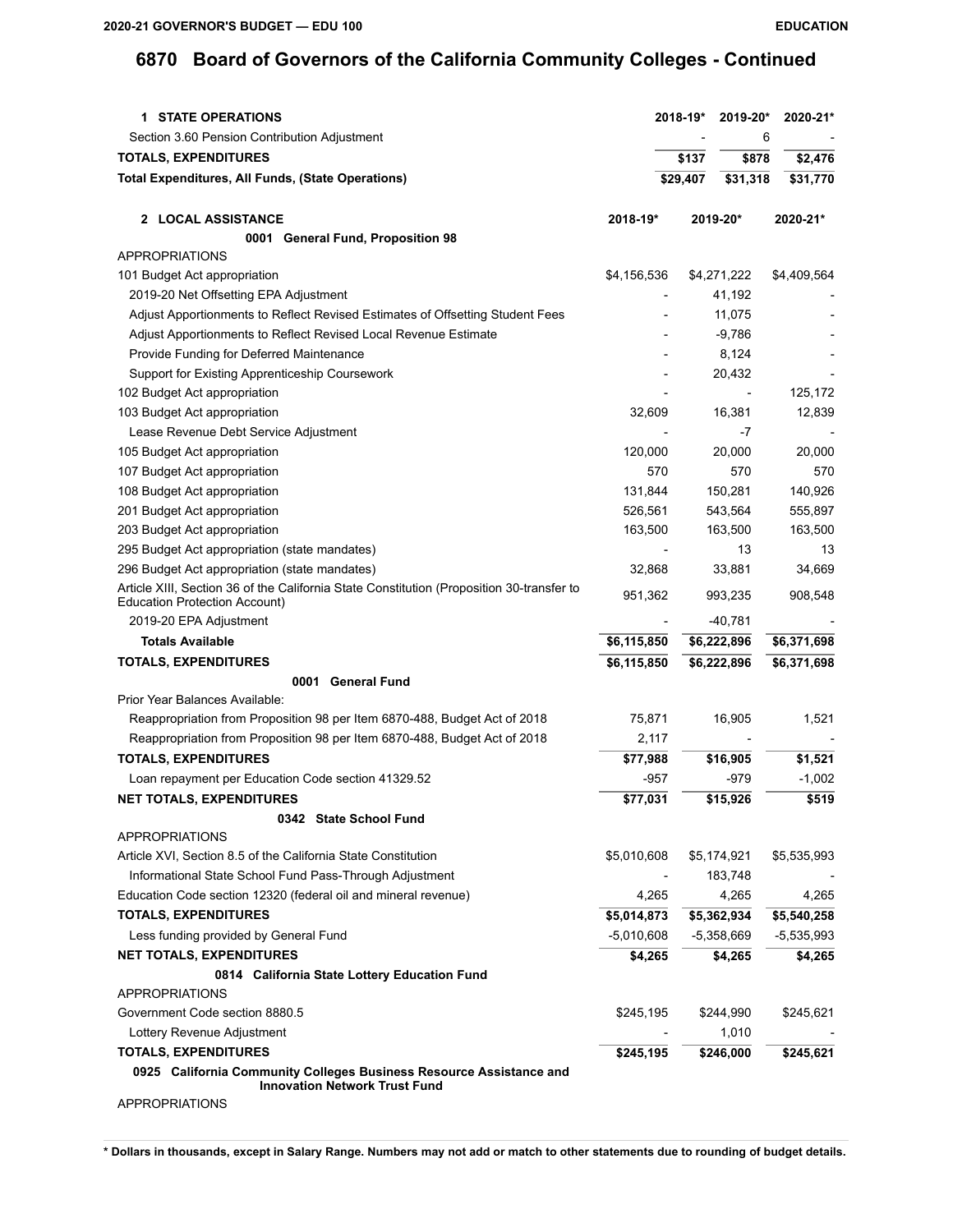| 2 LOCAL ASSISTANCE                                                             | 2018-19*     | 2019-20*     | 2020-21*     |
|--------------------------------------------------------------------------------|--------------|--------------|--------------|
| 101 Budget Act appropriation                                                   | \$15         | \$15         | \$15         |
| <b>TOTALS, EXPENDITURES</b>                                                    | \$15         | \$15         | \$15         |
| 0986 Local Property Tax Revenues                                               |              |              |              |
| <b>APPROPRIATIONS</b>                                                          |              |              |              |
| Local property tax revenue (amount counted toward apportionments)              | \$3,055,943  | \$3,244,220  | \$3,435,286  |
| Informational Net Offsetting Local Revenue Adjustment                          |              | 9,786        |              |
| <b>TOTALS, EXPENDITURES</b>                                                    | \$3,055,943  | \$3,254,006  | \$3,435,286  |
| 0992 Higher Education Fees and Income                                          |              |              |              |
| <b>APPROPRIATIONS</b>                                                          |              |              |              |
| Student fee revenue (amount counted toward apportionments)                     | \$463,990    | \$465,707    | \$456,745    |
| Informational Offsetting Student Fee Revenue Adjustment                        |              | $-11,075$    |              |
| <b>TOTALS, EXPENDITURES</b>                                                    | \$463,990    | \$454,632    | \$456,745    |
| 0995 Reimbursements                                                            |              |              |              |
| <b>APPROPRIATIONS</b>                                                          |              |              |              |
| Reimbursements                                                                 | \$77,434     | \$77,434     | \$77,434     |
| <b>TOTALS, EXPENDITURES</b>                                                    | \$77,434     | \$77,434     | \$77,434     |
| 3085 Mental Health Services Fund                                               |              |              |              |
| <b>APPROPRIATIONS</b>                                                          |              |              |              |
| 101 Budget Act appropriation                                                   |              | \$7,000      |              |
| <b>TOTALS, EXPENDITURES</b>                                                    |              | \$7,000      |              |
| 3207 Education Protection Account                                              |              |              |              |
| <b>APPROPRIATIONS</b>                                                          |              |              |              |
| Article XIII, Section 36 of the California State Constitution (Proposition 30) | \$951,362    | \$993,235    | \$908,548    |
| 2019-20 EPA Adjustment                                                         |              | $-40,781$    |              |
| <b>TOTALS, EXPENDITURES</b>                                                    | \$951,362    | \$952,454    | \$908,548    |
| Less funding provided by General Fund                                          | -951,362     | -952,454     | $-908,548$   |
| <b>NET TOTALS, EXPENDITURES</b>                                                |              |              |              |
| 3273 Employment Opportunity Fund                                               |              |              |              |
| <b>APPROPRIATIONS</b>                                                          |              |              |              |
| 101 Budget Act appropriation                                                   | \$2,121      |              | \$1,436      |
| Equal Employment Opportunity Program                                           |              | 339          |              |
| <b>TOTALS, EXPENDITURES</b>                                                    | \$2,121      | \$339        | \$1,436      |
| Less funding provided by General Fund                                          | $-216$       | $-1,220$     |              |
| <b>NET TOTALS, EXPENDITURES</b>                                                | \$1,905      | -\$881       | \$1,436      |
| Total Expenditures, All Funds, (Local Assistance)                              | \$10,041,628 | \$10,281,293 | \$10,593,019 |
| TOTALS, EXPENDITURES, ALL FUNDS (State Operations and Local<br>Assistance)     | \$10,071,035 | \$10,312,611 | \$10,624,789 |

† Fiscal year 2018-19 budget display reflects the best available information for use in decision-making for this department and/ or these fund(s). Additional review and reconciliation of 2018-19 ending fund balances will occur in the spring to evaluate if a budget adjustment is required.

# **FUND CONDITION STATEMENTS †**

|                                               | $2018 - 19*$ | 2019-20*                 | 2020-21* |
|-----------------------------------------------|--------------|--------------------------|----------|
| 3273 Employment Opportunity Fund <sup>S</sup> |              |                          |          |
| <b>BEGINNING BALANCE</b>                      | \$2.121      | \$555                    | \$1.436  |
| <b>Prior Year Adjustments</b>                 | 339          | $\overline{\phantom{a}}$ |          |
| Adjusted Beginning Balance                    | \$2.460      | \$555                    | \$1.436  |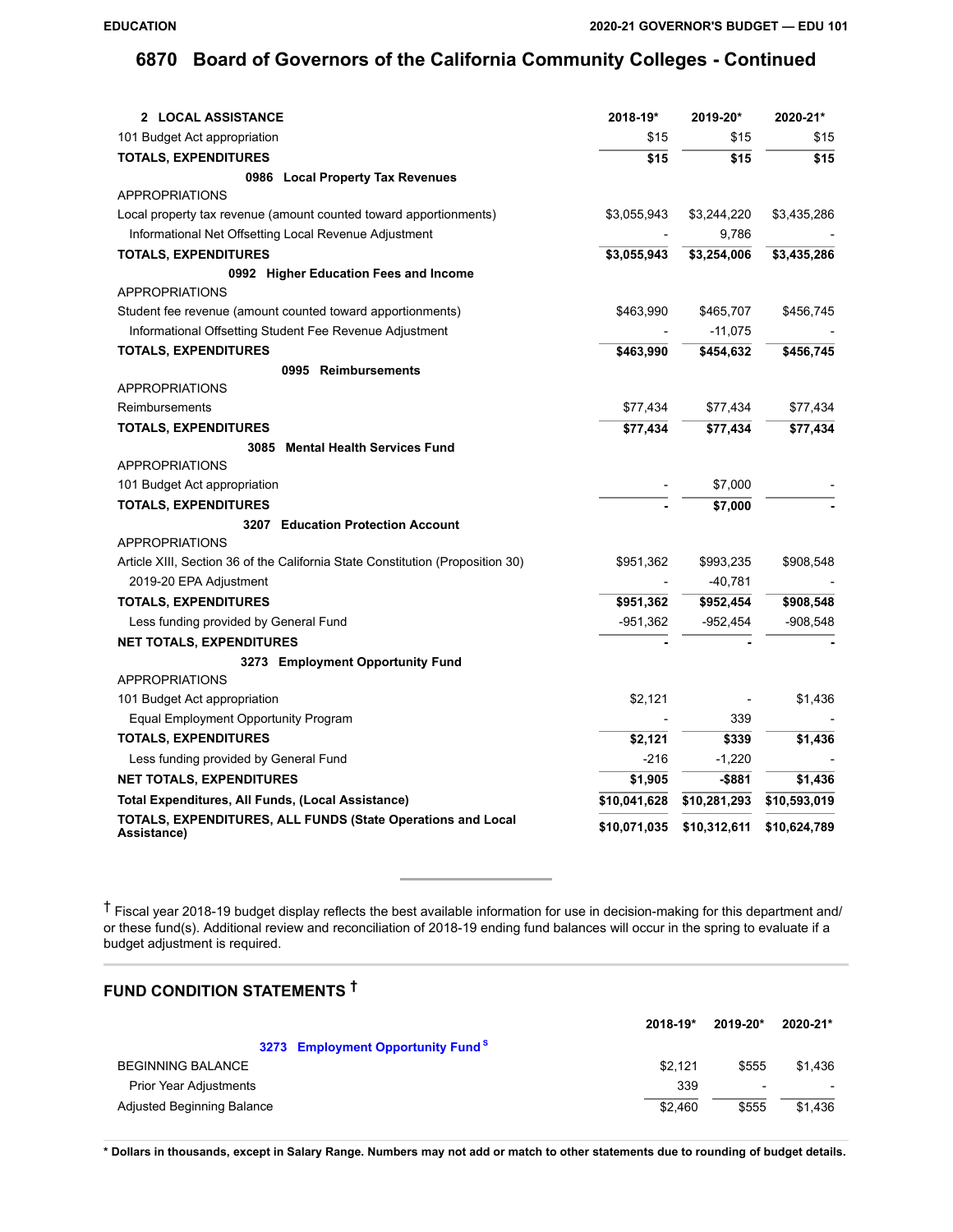|                                                                                 | $2018 - 19*$ | $2019 - 20*$ | 2020-21*                 |
|---------------------------------------------------------------------------------|--------------|--------------|--------------------------|
| <b>Total Resources</b>                                                          | \$2.460      | \$555        | \$1.436                  |
| EXPENDITURE AND EXPENDITURE ADJUSTMENTS                                         |              |              |                          |
| 6870 Board of Governors of the California Community Colleges (Local Assistance) | 2.121        | 339          | 1.436                    |
| Less funding provided by General Fund (Local Assistance)                        | $-216$       | $-1.220$     |                          |
| Total Expenditures and Expenditure Adjustments                                  | \$1.905      | $-$ \$881    | \$1.436                  |
| <b>FUND BALANCE</b>                                                             | \$555        | \$1.436      | $\overline{\phantom{a}}$ |
| Reserve for economic uncertainties                                              | 555          | 1.436        | $\overline{\phantom{0}}$ |

† Fiscal year 2018-19 budget display reflects the best available information for use in decision-making for this department and/ or these fund(s). Additional review and reconciliation of 2018-19 ending fund balances will occur in the spring to evaluate if a budget adjustment is required.

## **CHANGES IN AUTHORIZED POSITIONS †**

|                                                                                |         | <b>Positions</b> |                          | <b>Expenditures</b>      |           |           |
|--------------------------------------------------------------------------------|---------|------------------|--------------------------|--------------------------|-----------|-----------|
|                                                                                | 2018-19 | 2019-20          | 2020-21                  | 2018-19*                 | 2019-20*  | 2020-21*  |
| <b>Baseline Positions</b>                                                      | 143.5   | 147.5            | 147.5                    | \$14.001                 | \$14.231  | \$14,232  |
| <b>Budget Position Transparency</b>                                            |         | $-9.6$           | $-9.6$                   | $\overline{\phantom{0}}$ | $-2.291$  | $-1,943$  |
| <b>Salary and Other Adjustments</b>                                            | $-4.0$  |                  | $\overline{\phantom{a}}$ | $-1.104$                 | 621       | 621       |
| <b>Workload and Administrative Adjustments</b>                                 |         |                  |                          |                          |           |           |
| Personnel Funding for Chancellor's Office State<br><b>Operations Positions</b> |         |                  |                          |                          |           |           |
| Accounting Administrator III                                                   |         | -                | 1.0                      |                          | -         | 166       |
| TOTALS, WORKLOAD AND ADMINISTRATIVE<br><b>ADJUSTMENTS</b>                      |         | ٠                | 1.0                      | \$-                      | \$-       | \$166     |
| <b>Totals, Adjustments</b>                                                     | $-4.0$  | $-9.6$           | $-8.6$                   | $$-1,104$                | $$-1.670$ | $$-1,156$ |
| <b>TOTALS, SALARIES AND WAGES</b>                                              | 139.5   | 137.9            | 138.9                    | \$12.897                 | \$12.561  | \$13,076  |

† Fiscal year 2018-19 budget display reflects the best available information for use in decision-making for this department and/ or these fund(s). Additional review and reconciliation of 2018-19 ending fund balances will occur in the spring to evaluate if a budget adjustment is required.

#### **INFRASTRUCTURE OVERVIEW**

The California Community Colleges (CCC) comprise the largest postsecondary system of education in the nation. The CCC system serves approximately 2.1 million students annually at 73 locally-governed community college districts encompassing 115 community colleges and 78 approved off-campus centers. These assets include 25,000 acres of land, 5,956 buildings, and 87 million gross square feet. The system also holds classes at numerous off-campus outreach centers.

## **SUMMARY OF PROJECTS †**

|         | <b>State Building Program</b><br><b>Expenditures</b>            | $2018 - 19*$             | 2019-20* | 2020-21* |
|---------|-----------------------------------------------------------------|--------------------------|----------|----------|
| 5680    | <b>CAPITAL OUTLAY Projects</b>                                  |                          |          |          |
| 0000530 | Los Angeles CCD, Los Angeles Mission College--Media Arts Center | $\overline{\phantom{a}}$ | 383      |          |
|         | Equipment                                                       | $\overline{\phantom{0}}$ | 383      |          |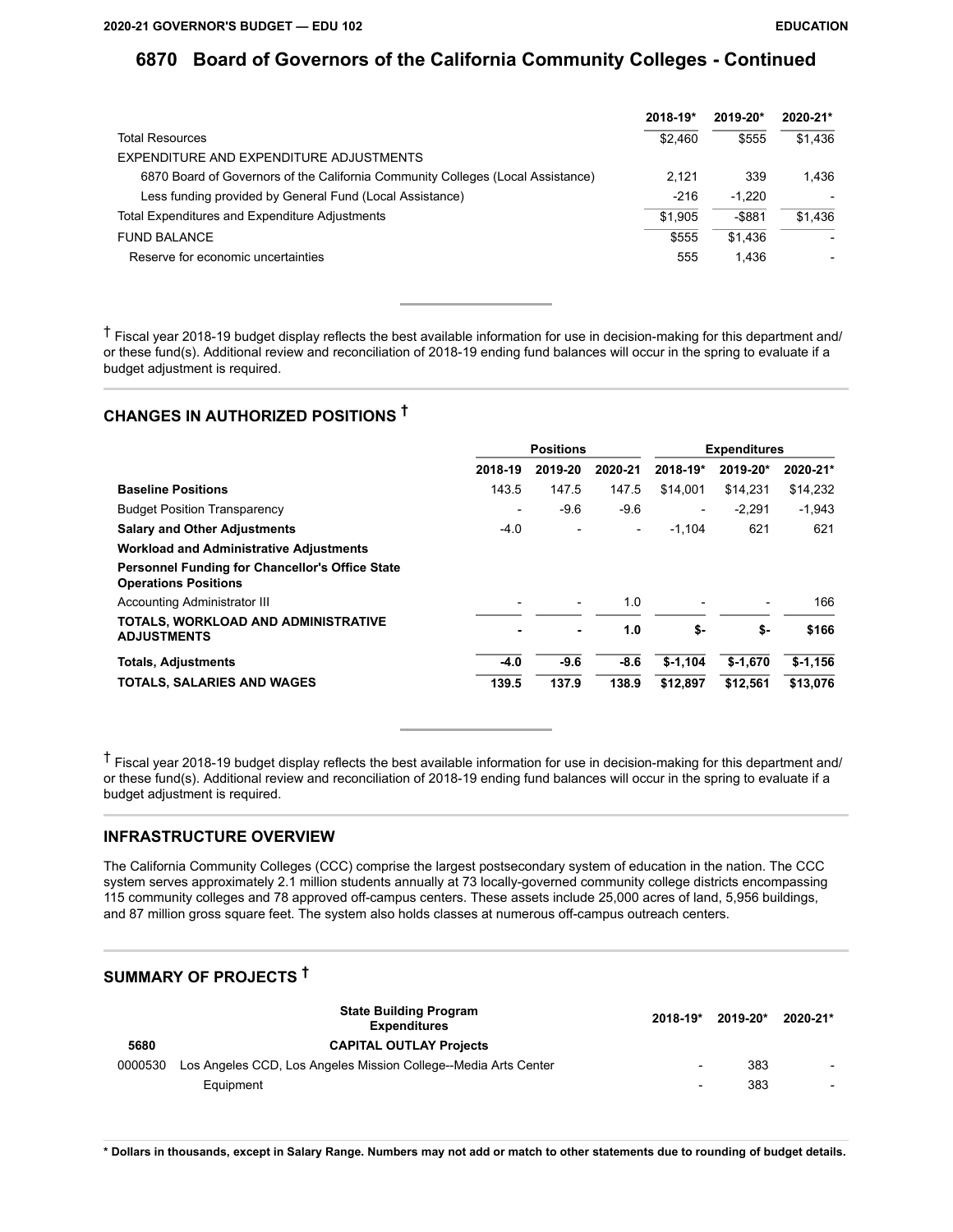|         | <b>State Building Program</b><br><b>Expenditures</b>                                                                         | 2018-19*       | 2019-20*                 | 2020-21* |
|---------|------------------------------------------------------------------------------------------------------------------------------|----------------|--------------------------|----------|
| 5680    | <b>CAPITAL OUTLAY Projects</b>                                                                                               |                |                          |          |
| 0000561 | Redwoods Community College District, College of the Redwoods: Utility<br>Infrastructure Replacement                          | 33,146         |                          |          |
|         | Construction                                                                                                                 | 33,146         |                          |          |
| 0001597 | North Orange Community College District, Fullerton College: Business 300 and<br>Humanities 500 Buildings Modernization       | 602            |                          | 14,056   |
|         | <b>Working Drawings</b>                                                                                                      | 602            |                          |          |
|         | Construction                                                                                                                 |                |                          | 14,056   |
| 0001599 | Compton Community College District, Compton College: Instructional Building 2<br>Replacement                                 | 511            | 14,891                   |          |
|         | <b>Working Drawings</b>                                                                                                      | 511            |                          |          |
|         | Construction                                                                                                                 |                | 14,891                   |          |
| 0001600 | San Francisco Community College District, Ocean Campus: Utility Infrastructure<br>Replacement                                |                | 2,401                    | 58,082   |
|         | <b>Working Drawings</b>                                                                                                      |                | 2,401                    |          |
|         | Construction                                                                                                                 |                |                          | 58,082   |
| 0001601 | San Francisco Community College District, Alemany Center: Seismic and Code<br>Upgrades                                       | 536            |                          | 10,933   |
|         | <b>Working Drawings</b>                                                                                                      | 536            |                          |          |
|         | Construction                                                                                                                 |                |                          | 10,933   |
| 0001602 | Pasadena Community College District, Pasadena City College: Armen Sarafian<br><b>Building Seismic Replacement</b>            | 1,679          | 41,221                   |          |
|         | <b>Working Drawings</b>                                                                                                      | 1,679          | $\overline{\phantom{a}}$ |          |
|         | Construction                                                                                                                 | $\overline{a}$ | 41,221                   |          |
| 0002129 | Allan Hancock Joint Community College District, Allan Hancock College: Fine Arts<br>Complex                                  | 708            | 22,873                   |          |
|         | <b>Working Drawings</b>                                                                                                      | 708            |                          |          |
|         | Construction                                                                                                                 |                | 22,873                   |          |
| 0002130 | Long Beach Community College District, Liberal Arts Campus: Multi-Disciplinary<br><b>Facility Replacement</b>                | 26,806         | 714                      |          |
|         | Design Build                                                                                                                 | 26,806         | 714                      |          |
| 0002131 | Santa Monica Community College District, Santa Monica College: Math/Science<br>Addition                                      | 1,362          | 37,031                   |          |
|         | <b>Working Drawings</b>                                                                                                      | 1,362          |                          |          |
|         | Construction                                                                                                                 |                | 37,031                   |          |
| 0002134 | Coast Community College District, Orange Coast College: Language Arts & Social<br>Sciences Building                          | 865            | 28,305                   |          |
|         | <b>Working Drawings</b>                                                                                                      | 865            |                          |          |
|         | Construction                                                                                                                 |                | 28,305                   |          |
| 0002473 | Yuba Community College District, Woodland College: Performing Arts Facility                                                  |                | 1,427                    |          |
|         | <b>Preliminary Plans</b>                                                                                                     |                | 853                      |          |
|         | <b>Working Drawings</b>                                                                                                      |                | 574                      |          |
| 0002477 | San Mateo County Community College District, Skyline College: Workforce and<br><b>Economic Development Prosperity Center</b> |                | 1,197                    |          |
|         | <b>Preliminary Plans</b>                                                                                                     |                | 1,110                    |          |
|         | <b>Working Drawings</b>                                                                                                      |                | 87                       |          |
| 0002479 | Los Rios Community College District, Natomas Education Center: Natomas Center<br>Phase 2 and 3                               |                | 886                      |          |
|         | <b>Preliminary Plans</b>                                                                                                     |                | 507                      |          |
|         | <b>Working Drawings</b>                                                                                                      |                | 379                      |          |
| 0002481 | Solano County Community College District, Solano College: Library Building 100<br>Replacement                                | 1,209          | 16,939                   |          |
|         | <b>Working Drawings</b>                                                                                                      | 1,209          |                          |          |
|         | Construction                                                                                                                 |                | 16,939                   |          |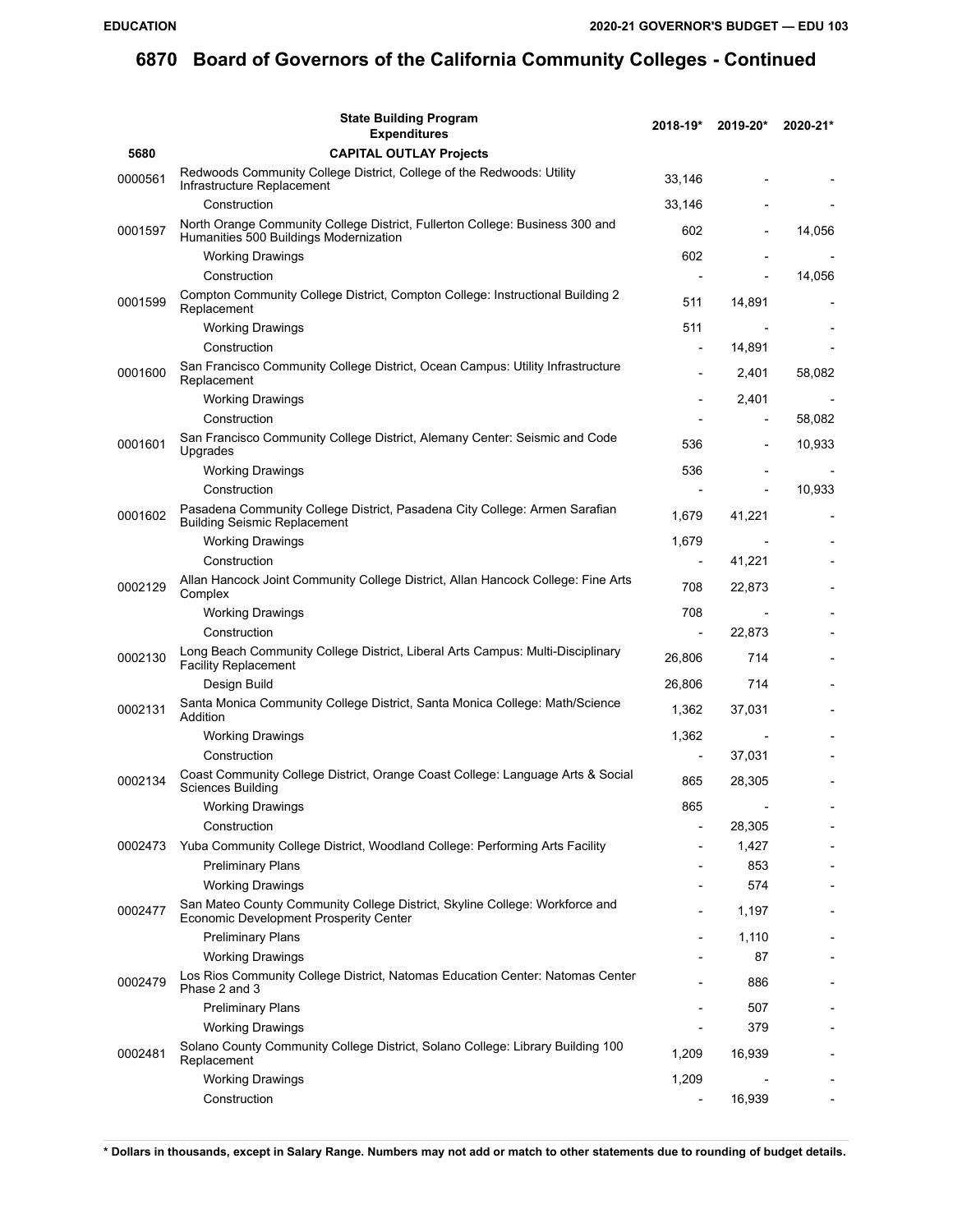|         | <b>State Building Program</b><br><b>Expenditures</b>                                                            | 2018-19*                     | 2019-20*                 | 2020-21*                 |
|---------|-----------------------------------------------------------------------------------------------------------------|------------------------------|--------------------------|--------------------------|
| 5680    | <b>CAPITAL OUTLAY Projects</b>                                                                                  |                              |                          |                          |
| 0002482 | Sonoma County Community College District, Santa Rosa Junior College: Science<br>and Mathematics Replacement     | 1,108                        | 30,882                   |                          |
|         | <b>Working Drawings</b>                                                                                         | 1,108                        |                          |                          |
|         | Construction                                                                                                    |                              | 30,882                   |                          |
| 0002483 | Mt. San Jacinto Community College District, Menifee Valley Center: Math and<br>Sciences Building                |                              | 1,560                    |                          |
|         | <b>Preliminary Plans</b>                                                                                        |                              | 961                      |                          |
|         | <b>Working Drawings</b>                                                                                         |                              | 599                      |                          |
| 0002484 | West Hills Community College District, North District Center: Center Expansion                                  | 1,297                        | 40,275                   |                          |
|         | Working Drawings                                                                                                | 1,297                        |                          |                          |
|         | Construction                                                                                                    |                              | 40,275                   |                          |
| 0002485 | Long Beach Community College District, Pacific Coast Campus: Construction<br>Trades Phase 1                     | 228                          | 6,712                    |                          |
|         | <b>Working Drawings</b>                                                                                         | 228                          |                          |                          |
|         | Construction                                                                                                    |                              | 6,712                    |                          |
| 0002486 | Coast Community College District, Golden West College: Language Arts Complex                                    | 1,615                        | 21,925                   |                          |
|         | <b>Preliminary Plans</b>                                                                                        | 763                          |                          |                          |
|         | <b>Working Drawings</b>                                                                                         | 852                          |                          |                          |
|         | Construction                                                                                                    | $\overline{\phantom{a}}$     | 21,925                   |                          |
| 0002488 | Sequoias Community College District, College of the Sequoias: Basic Skills Center                               |                              | 1,365                    |                          |
|         | <b>Preliminary Plans</b>                                                                                        |                              | 838                      |                          |
|         | <b>Working Drawings</b>                                                                                         |                              | 527                      |                          |
| 0002489 | Monterey Peninsula Community College District, Fort Ord Center: Public Safety<br>Center Phase 2                 |                              | 714                      |                          |
|         | <b>Preliminary Plans</b>                                                                                        |                              | 425                      |                          |
|         | <b>Working Drawings</b>                                                                                         |                              | 289                      |                          |
| 0002490 | Mt. San Antonio Community College District, Mt. San Antonio College: New<br><b>Physical Education Complex</b>   | 3,548                        | 53,993                   |                          |
|         | <b>Preliminary Plans</b>                                                                                        | 1,634                        |                          |                          |
|         | <b>Working Drawings</b>                                                                                         | 1,914                        |                          |                          |
|         | Construction                                                                                                    | $\qquad \qquad \blacksquare$ | 53,993                   |                          |
| 0002491 | Imperial Valley Community College District, Imperial Valley College: Academic<br><b>Buildings Modernization</b> | 396                          | 296                      | 8,351                    |
|         | <b>Preliminary Plans</b>                                                                                        | 396                          |                          |                          |
|         | <b>Working Drawings</b>                                                                                         |                              | 296                      |                          |
|         | Construction                                                                                                    | $\overline{\phantom{a}}$     | $\overline{\phantom{a}}$ | 8,351                    |
| 0002492 | Peralta Community College District, Merritt College: Child Development Center                                   | 209                          | 227                      | 5,692                    |
|         | <b>Preliminary Plans</b>                                                                                        | 209                          |                          |                          |
|         | <b>Working Drawings</b>                                                                                         | $\overline{a}$               | 227                      |                          |
|         | Construction                                                                                                    |                              | $\overline{a}$           | 5,692                    |
| 0002494 | West Valley-Mission Community College District, Mission College: MT Portables<br>Replacement Building           | 329                          | 10,073                   |                          |
|         | <b>Working Drawings</b>                                                                                         | 329                          | $\overline{\phantom{a}}$ | $\overline{\phantom{a}}$ |
|         | Construction                                                                                                    | $\overline{a}$               | 10,073                   |                          |
| 0002495 | Cabrillo Community College District, Cabrillo College: Modernization of Buildings<br>500, 600, and 1600         |                              | 145                      | 107                      |
|         | <b>Preliminary Plans</b>                                                                                        |                              | 145                      |                          |
|         | <b>Working Drawings</b>                                                                                         |                              |                          | 107                      |
| 0002496 | Rancho Santiago Community College District, Santa Ana College: Russell Hall<br>Replacement                      | 551                          | 19,192                   |                          |
|         | <b>Working Drawings</b>                                                                                         | 551                          |                          |                          |
|         | Construction                                                                                                    |                              | 19,192                   |                          |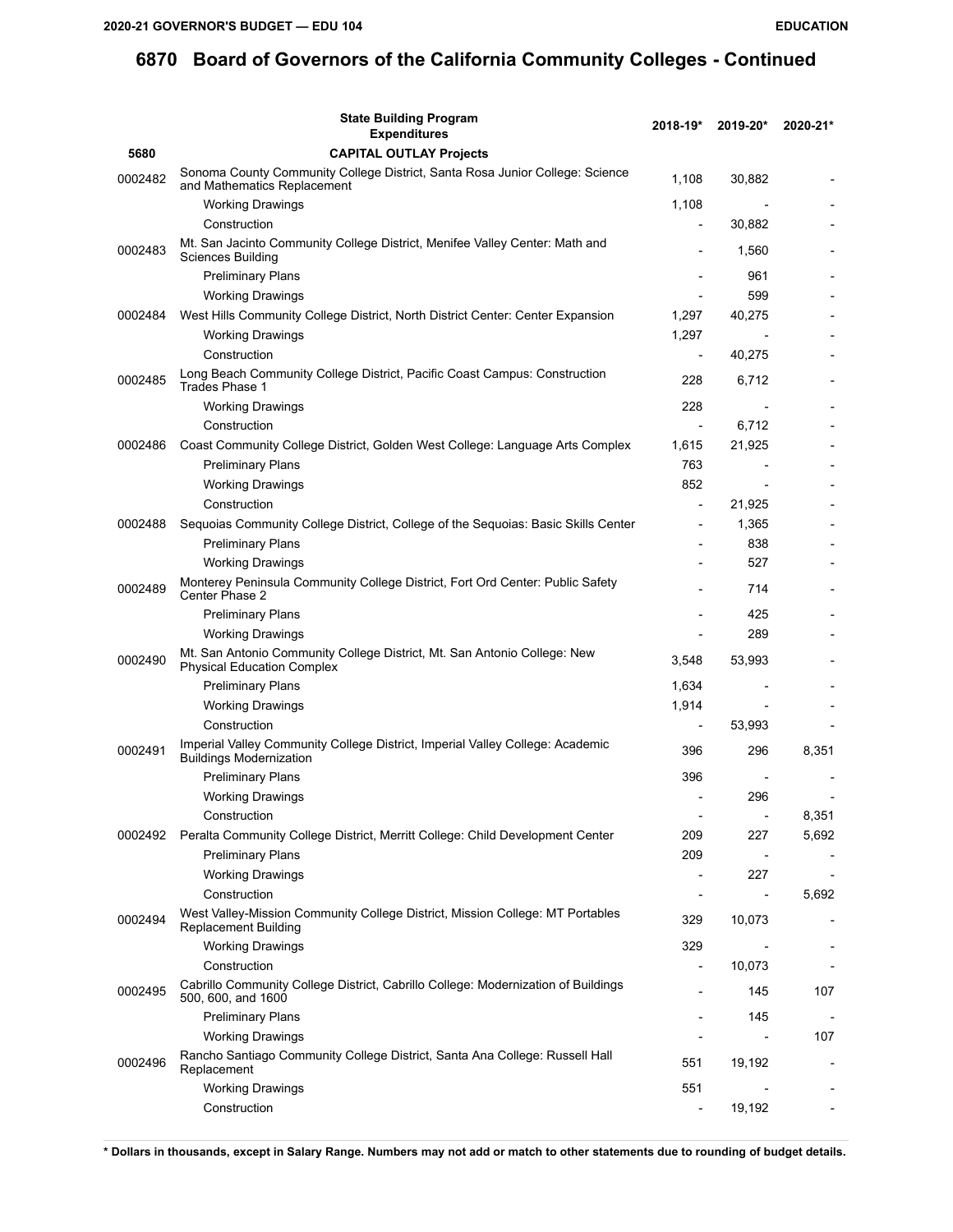|         | <b>State Building Program</b><br><b>Expenditures</b>                                                               | $2018 - 19*$ | 2019-20*                 | 2020-21* |
|---------|--------------------------------------------------------------------------------------------------------------------|--------------|--------------------------|----------|
| 5680    | <b>CAPITAL OUTLAY Projects</b>                                                                                     |              |                          |          |
| 0002497 | Peralta Community College District, Laney College: Learning Resource Center                                        | 761          | 844                      | 22,812   |
|         | <b>Preliminary Plans</b>                                                                                           | 761          | $\overline{\phantom{a}}$ |          |
|         | <b>Working Drawings</b>                                                                                            |              | 844                      |          |
|         | Construction                                                                                                       |              |                          | 22,812   |
| 0003338 | Compton Community College District, Compton College: Instructional Building 1<br>Replacement                       | 14,258       |                          |          |
|         | Construction                                                                                                       | 14,258       |                          |          |
|         | Redwoods Community College District, College of the Redwoods: Arts Building                                        |              |                          |          |
| 0003339 | Replacement                                                                                                        | 2,077        | 22,010                   |          |
|         | <b>Preliminary Plans</b>                                                                                           | 1,319        |                          |          |
|         | <b>Working Drawings</b>                                                                                            | 758          |                          |          |
|         | Construction                                                                                                       |              | 22,010                   |          |
| 0005036 | Redwoods Community College District, College of the Redwoods: Physical<br><b>Education Replacement</b>             |              | 5,379                    |          |
|         | <b>Preliminary Plans</b>                                                                                           |              | 3,256                    |          |
|         | <b>Working Drawings</b>                                                                                            |              | 2,123                    |          |
| 0005037 | Santa Monica Community College District, Santa Monica College: Arts Complex<br>Consolidation                       |              | 793                      |          |
|         | <b>Preliminary Plans</b>                                                                                           |              | 459                      |          |
|         | <b>Working Drawings</b>                                                                                            |              | 334                      |          |
| 0005038 | Los Rios Community College District, American River College: Technical Building<br>Modernization                   |              | 1,258                    |          |
|         | <b>Preliminary Plans</b>                                                                                           |              | 779                      |          |
|         | <b>Working Drawings</b>                                                                                            |              | 479                      |          |
| 0005039 | Los Angeles Community College District, Los Angeles City College: Theater Arts<br>Replacement                      |              | 1,112                    |          |
|         | <b>Preliminary Plans</b>                                                                                           |              | 652                      |          |
|         | <b>Working Drawings</b>                                                                                            |              | 460                      |          |
| 0005040 | Los Rios Community College District, Folsom Lake College: Instructional Buildings<br>Phase 2.1                     |              | 1,280                    |          |
|         | <b>Preliminary Plans</b>                                                                                           |              | 778                      |          |
|         | <b>Working Drawings</b>                                                                                            |              | 502                      |          |
| 0005041 | West Valley-Mission Community College District, West Valley College: Learning<br><b>Resource Center Renovation</b> |              | 1,623                    |          |
|         | <b>Preliminary Plans</b>                                                                                           |              | 916                      |          |
|         | <b>Working Drawings</b>                                                                                            |              | 707                      |          |
| 0005042 | San Mateo County Community College District, College of San Mateo: Water<br>Supply Tank Replacement                |              | 505                      |          |
|         | <b>Preliminary Plans</b>                                                                                           |              | 197                      |          |
|         | <b>Working Drawings</b>                                                                                            |              | 308                      |          |
| 0005043 | Santa Barbara Community College District, Santa Barbara City College: Physical<br><b>Education Replacement</b>     |              | 2,551                    |          |
|         | <b>Preliminary Plans</b>                                                                                           |              | 1,571                    |          |
|         | <b>Working Drawings</b>                                                                                            |              | 980                      |          |
| 0005044 | Cerritos Community College District, Cerritos College: Health Sciences Building<br>#26 Renovation                  |              | 1.054                    |          |
|         | <b>Preliminary Plans</b>                                                                                           |              | 582                      |          |
|         | <b>Working Drawings</b>                                                                                            |              | 472                      |          |
| 0005045 | Rio Hondo Community College District, Rio Hondo College: Music/Wray Theater<br>Renovation                          |              | 979                      |          |
|         | <b>Preliminary Plans</b>                                                                                           |              | 579                      |          |
|         | <b>Working Drawings</b>                                                                                            |              | 400                      |          |
| 0005046 | Kern Community College District, Delano Center: LRC Multi-Purpose Building                                         |              | 1,191                    |          |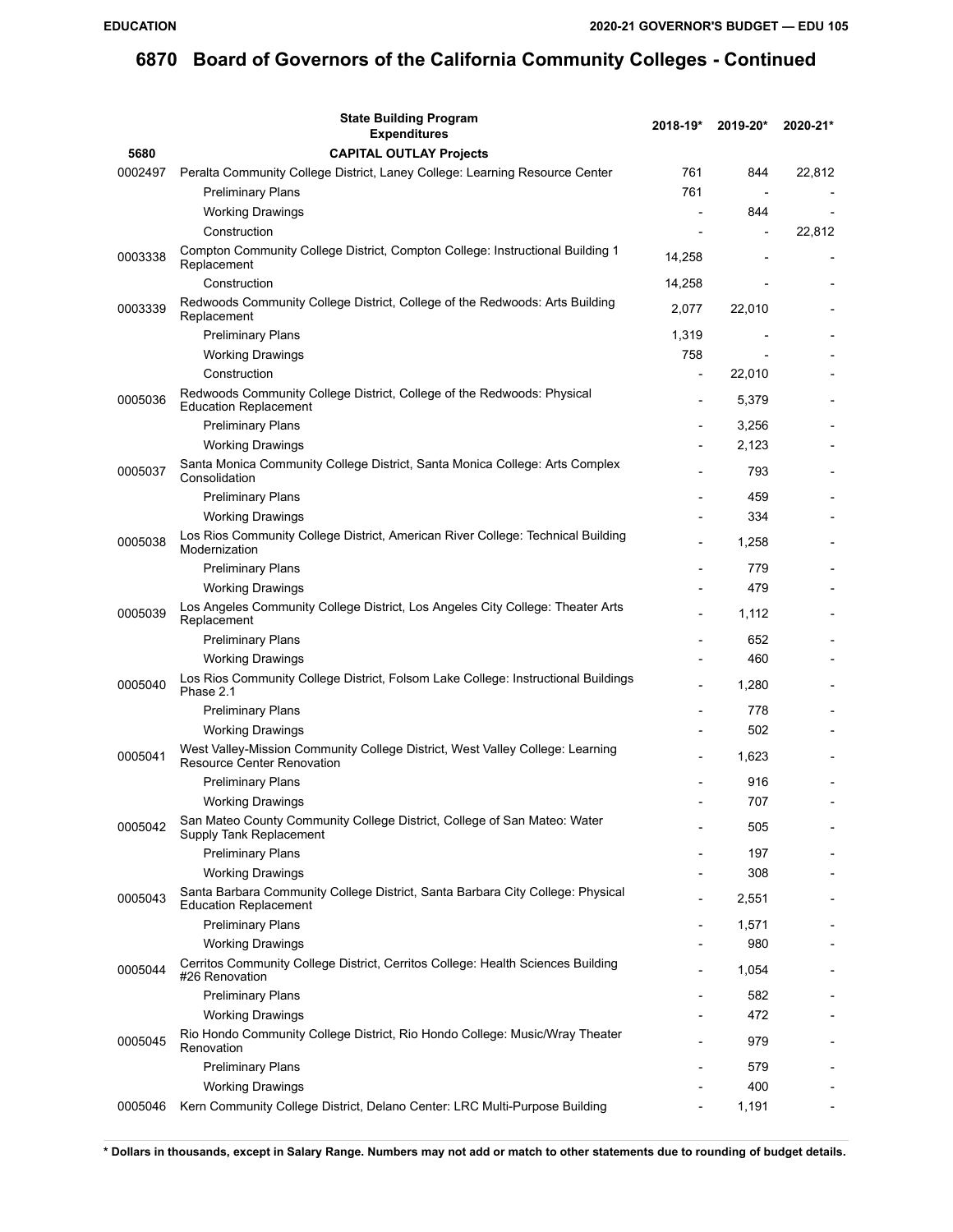|                    | <b>State Building Program</b><br><b>Expenditures</b>                                                                       | 2018-19* | 2019-20* | 2020-21* |
|--------------------|----------------------------------------------------------------------------------------------------------------------------|----------|----------|----------|
| 5680               | <b>CAPITAL OUTLAY Projects</b>                                                                                             |          |          |          |
|                    | <b>Preliminary Plans</b>                                                                                                   |          | 570      |          |
|                    | <b>Working Drawings</b>                                                                                                    |          | 621      |          |
| 0005047            | Chaffey Community College District, Chino Campus: Instructional Building 1                                                 |          | 951      |          |
|                    | <b>Preliminary Plans</b>                                                                                                   |          | 582      |          |
|                    | <b>Working Drawings</b>                                                                                                    |          | 369      |          |
| 0005048            | State Center Community College District, Clovis Community College: Applied<br>Technology Building, Phase 1                 |          | 1,794    |          |
|                    | <b>Preliminary Plans</b>                                                                                                   |          | 843      |          |
|                    | <b>Working Drawings</b>                                                                                                    |          | 951      |          |
| 0005049            | Los Rios Community College District, Elk Grove Center: Elk Grove Center Phase 2                                            |          | 410      |          |
|                    | <b>Preliminary Plans</b>                                                                                                   |          | 283      |          |
|                    | <b>Working Drawings</b>                                                                                                    |          | 127      |          |
| 0005050            | State Center Community College District, Fresno City College: New Child<br>Development Center                              |          | 1,036    |          |
|                    | <b>Preliminary Plans</b>                                                                                                   |          | 499      |          |
|                    | <b>Working Drawings</b>                                                                                                    |          | 537      |          |
| 0005051<br>0005052 | State Center Community College District, Reedley College: New Child<br><b>Development Center</b>                           |          | 818      |          |
|                    | <b>Preliminary Plans</b>                                                                                                   |          | 406      |          |
|                    | <b>Working Drawings</b>                                                                                                    |          | 412      |          |
|                    | Kern Community College District, Porterville College: Allied Health Building                                               |          | 835      |          |
|                    | <b>Preliminary Plans</b>                                                                                                   |          | 404      |          |
|                    | <b>Working Drawings</b>                                                                                                    |          | 431      |          |
| 0005053            | South Orange County Community College District, Irvine Valley College: Fine Arts<br><b>Building</b>                        |          | 1,624    |          |
|                    | <b>Preliminary Plans</b>                                                                                                   |          | 728      |          |
|                    | <b>Working Drawings</b>                                                                                                    |          | 896      |          |
| 0005054<br>0005055 | Long Beach Community College District, Liberal Arts Campus: Music/Theatre<br>Complex (Building G&H)                        |          | 1,681    |          |
|                    | <b>Preliminary Plans</b>                                                                                                   |          | 1,017    |          |
|                    | <b>Working Drawings</b>                                                                                                    |          | 664      |          |
|                    | San Mateo County Community College District, Canada College: Building 13 -<br>Multiple Program Instructional Center        |          | 815      |          |
|                    | <b>Preliminary Plans</b>                                                                                                   |          | 301      |          |
|                    | <b>Working Drawings</b>                                                                                                    |          | 514      |          |
| 0005056            | Peralta Community College District, College of Alameda: Replacement of Buildings<br>B and E (Auto and Diesel Technologies) |          | 442      | 836      |
|                    | <b>Preliminary Plans</b>                                                                                                   |          | 442      |          |
|                    | <b>Working Drawings</b>                                                                                                    |          |          | 836      |
| 0005057            | San Bernardino Community College District, San Bernardino Valley College:<br><b>Technical Building Replacement</b>         |          | 2,313    |          |
|                    | <b>Preliminary Plans</b>                                                                                                   |          | 1,040    |          |
|                    | <b>Working Drawings</b>                                                                                                    |          | 1,273    |          |
| 0005058            | South Orange County Community College District, Saddleback College: Gateway<br><b>Building</b>                             |          | 1,719    |          |
|                    | <b>Preliminary Plans</b>                                                                                                   |          | 771      |          |
| 0005059            | <b>Working Drawings</b>                                                                                                    |          | 948      |          |
|                    | Butte-Glenn Community College District, Butte College: Technology Remodel                                                  |          | 518      |          |
|                    | <b>Preliminary Plans</b>                                                                                                   |          | 351      |          |
|                    | <b>Working Drawings</b>                                                                                                    |          | 167      |          |
| 0005060            | Monterey Peninsula Community College District, Monterey Peninsula College:<br>Music Facility Phase 1                       |          | 189      |          |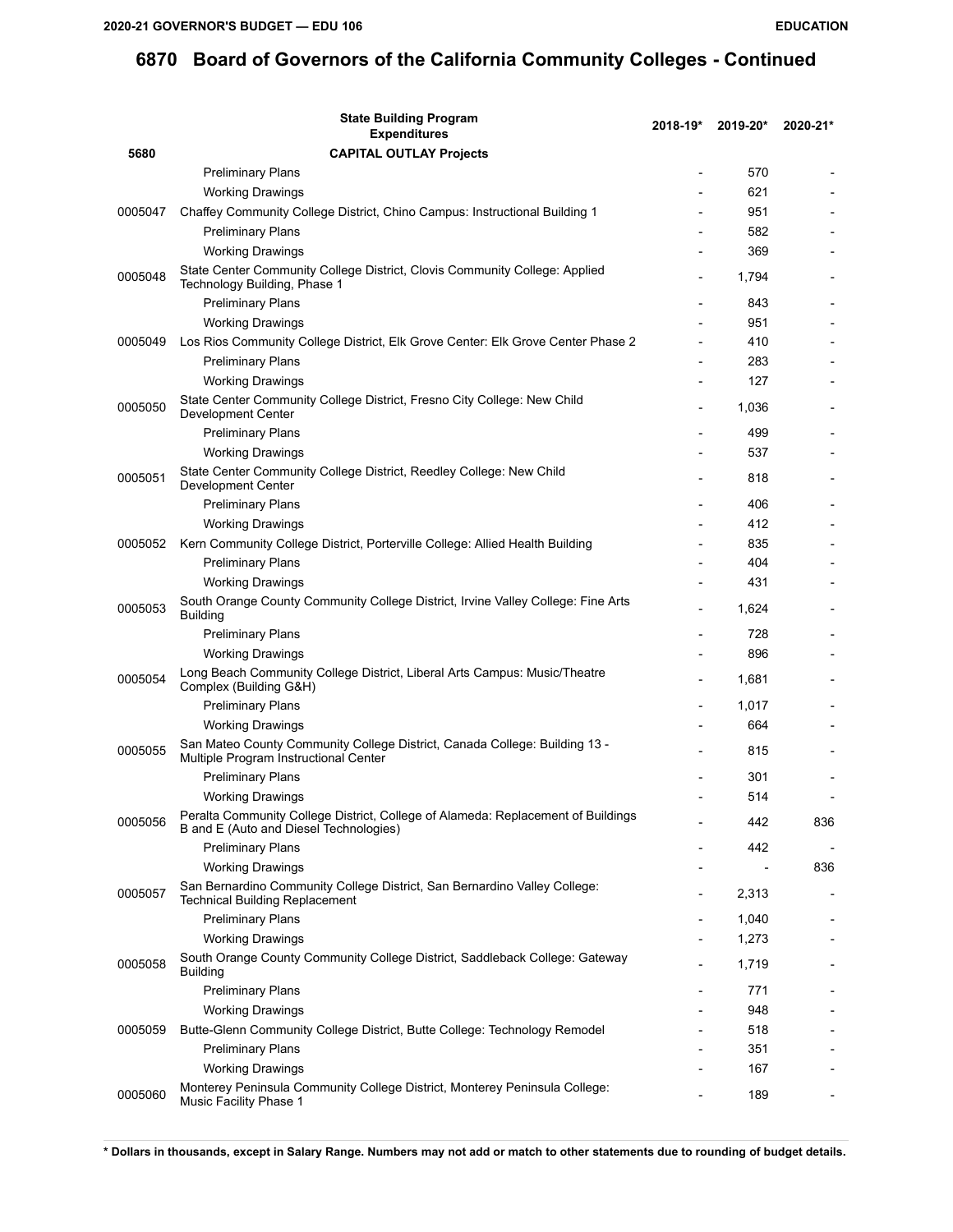|         | <b>State Building Program</b><br><b>Expenditures</b>                                                           | $2018 - 19*$ | 2019-20* | 2020-21* |
|---------|----------------------------------------------------------------------------------------------------------------|--------------|----------|----------|
| 5680    | <b>CAPITAL OUTLAY Projects</b>                                                                                 |              |          |          |
|         | <b>Preliminary Plans</b>                                                                                       |              | 111      |          |
|         | <b>Working Drawings</b>                                                                                        |              | 78       |          |
| 0005061 | Merced Community College District, Merced College: Agricultural Science and<br>Industrial Technologies Complex |              | 431      |          |
|         | <b>Preliminary Plans</b>                                                                                       |              | 249      |          |
|         | <b>Working Drawings</b>                                                                                        |              | 182      |          |
| 0005062 | Santa Clarita Community College District, College of the Canyons: Modernize<br>Academic Building-Boykin Hall   |              | 397      |          |
|         | <b>Preliminary Plans</b>                                                                                       |              | 231      |          |
|         | <b>Working Drawings</b>                                                                                        |              | 166      |          |
| 0005063 | Lake Tahoe Community College District, Lake Tahoe Community College: RFE and<br>Science Modernization Phase 1  |              | 1,447    |          |
|         | <b>Preliminary Plans</b>                                                                                       |              | 609      |          |
|         | <b>Working Drawings</b>                                                                                        |              | 838      |          |
| 0005064 | Peralta Community College District, Laney College: Modernize Theatre Building                                  |              | 290      | 419      |
|         | <b>Preliminary Plans</b>                                                                                       |              | 290      |          |
|         | <b>Working Drawings</b>                                                                                        |              |          | 419      |
| 0005065 | Mt. San Jacinto Community College District, Mt. San Jacinto College: Science and<br><b>Technology Building</b> |              | 1,854    |          |
|         | <b>Preliminary Plans</b>                                                                                       |              | 991      |          |
|         | <b>Working Drawings</b>                                                                                        |              | 863      |          |
| 0005066 | Peralta Community College District, Merritt College: Horticulture Building<br>Replacement                      |              | 253      | 502      |
|         | <b>Preliminary Plans</b>                                                                                       |              | 253      |          |
|         | <b>Working Drawings</b>                                                                                        |              |          | 502      |
| 0005067 | West Hills Community College District, West Hills College Lemoore: Instructional<br>Center Phase 1             |              | 650      | 984      |
|         | <b>Preliminary Plans</b>                                                                                       |              | 650      |          |
|         | <b>Working Drawings</b>                                                                                        |              |          | 984      |
| 0006503 | Sierra Joint Community College District, Sierra College: Gymnasium Modernization                               |              |          | 2,409    |
|         | <b>Preliminary Plans</b>                                                                                       |              |          | 1,268    |
|         | <b>Working Drawings</b>                                                                                        |              |          | 1,141    |
| 0006504 | Barstow Community College District, Barstow College: Hydronic Loop and Water<br>Infrastructure                 |              |          | 741      |
|         | <b>Preliminary Plans</b>                                                                                       |              |          | 459      |
|         | <b>Working Drawings</b>                                                                                        |              |          | 282      |
| 0006545 | Los Rios Community College District, Rancho Cordova Educational Center:<br>Rancho Cordova Phase 2              |              |          | 389      |
|         | <b>Preliminary Plans</b>                                                                                       |              |          | 247      |
|         | <b>Working Drawings</b>                                                                                        |              |          | 142      |
| 0006546 | West Valley-Mission Community College District, Mission College: Performing Arts<br><b>Building</b>            |              |          | 1,024    |
|         | <b>Preliminary Plans</b>                                                                                       |              |          | 574      |
|         | <b>Working Drawings</b>                                                                                        |              |          | 450      |
| 0006547 | Los Angeles Community College District, Los Angeles Valley College: Academic<br>Building 2                     |              |          | 1,637    |
|         | <b>Preliminary Plans</b>                                                                                       |              |          | 931      |
|         | <b>Working Drawings</b>                                                                                        |              |          | 706      |
| 0006548 | North Orange Community College District, Cypress College: Fine Arts Renovation                                 |              |          | 1,512    |
|         | <b>Preliminary Plans</b>                                                                                       |              |          | 734      |
|         | <b>Working Drawings</b>                                                                                        |              |          | 778      |
| 0006549 | Compton Community College District, Compton College: Physical Education<br><b>Complex Replacement</b>          |              |          | 1,548    |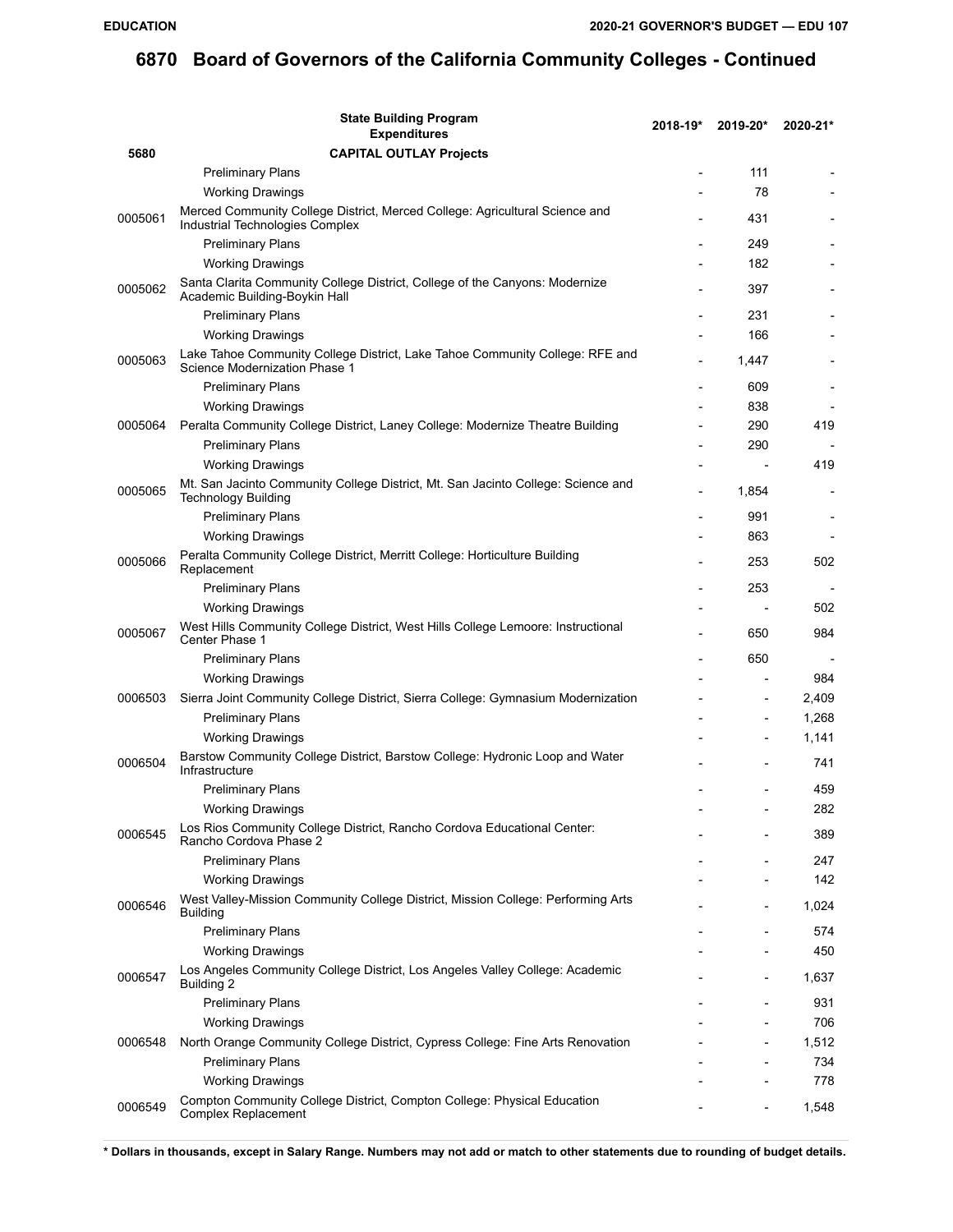|         | <b>State Building Program</b><br><b>Expenditures</b>                                                                            | 2018-19* | 2019-20*                 | 2020-21*     |
|---------|---------------------------------------------------------------------------------------------------------------------------------|----------|--------------------------|--------------|
| 5680    | <b>CAPITAL OUTLAY Projects</b>                                                                                                  |          |                          |              |
|         | <b>Preliminary Plans</b>                                                                                                        |          |                          | 757          |
|         | <b>Working Drawings</b>                                                                                                         |          |                          | 791          |
| 0006550 | El Camino Community College District, El Camino College: Music Building<br>Replacement                                          |          |                          | 1,969        |
|         | <b>Preliminary Plans</b>                                                                                                        |          | $\overline{a}$           | 986          |
|         | <b>Working Drawings</b>                                                                                                         |          |                          | 983          |
| 0006551 | Los Angeles Community College District, East Los Angeles College: Facilities<br>Maintenance & Operations Replacement            |          |                          | 829          |
|         | <b>Preliminary Plans</b>                                                                                                        |          |                          | 471          |
|         | <b>Working Drawings</b>                                                                                                         |          |                          | 358          |
| 0006552 | Sonoma County Junior Community College District, Santa Rosa Junior College:<br>Tauzer Gym Renovation                            |          |                          | 887          |
|         | <b>Preliminary Plans</b>                                                                                                        |          |                          | 459          |
|         | <b>Working Drawings</b>                                                                                                         |          |                          | 428          |
| 0006553 | Los Angeles Community College District, Los Angeles Trade-Tech College: Design<br>and Media Arts                                |          | $\overline{\phantom{a}}$ | 2,410        |
|         | <b>Preliminary Plans</b>                                                                                                        |          |                          | 1,370        |
|         | <b>Working Drawings</b>                                                                                                         |          |                          | 1,040        |
| 0006554 | Long Beach Community College District, Pacific Coast College: Construction<br>Trades II                                         |          |                          | 1,268        |
|         | <b>Preliminary Plans</b>                                                                                                        |          |                          | 778          |
|         | <b>Working Drawings</b>                                                                                                         |          |                          | 490          |
| 0006560 | Grossmont-Cuyamaca Community College District, Cuyamaca College:<br>Instructional Building Phase 1                              |          |                          | 1,005        |
|         | <b>Preliminary Plans</b>                                                                                                        |          | $\overline{\phantom{a}}$ | 590          |
|         | <b>Working Drawings</b>                                                                                                         |          |                          | 415          |
| 0006561 | Grossmont-Cuyamaca Community College District, Grossmont College: Liberal<br>Arts/Business/Computer Science Information Systems |          |                          | 941          |
|         | <b>Preliminary Plans</b>                                                                                                        |          |                          | 543          |
|         | <b>Working Drawings</b>                                                                                                         |          |                          | 398          |
| 0006562 | Los Angeles Community College District, West Los Angeles College: Plant<br>Facilities/Shops Replacement                         |          |                          | 445          |
|         | <b>Preliminary Plans</b>                                                                                                        |          |                          | 252          |
|         | <b>Working Drawings</b>                                                                                                         |          |                          | 193          |
| 0006563 | Sonoma County Junior Community College District, Public Safety Training Center:<br>Public Safety Training Center Expansion      |          |                          | 398          |
|         | <b>Preliminary Plans</b>                                                                                                        |          |                          | 229          |
|         | <b>Working Drawings</b>                                                                                                         |          |                          | 169          |
| 0006564 | Riverside Community College District, Riverside City College: Life Science/<br><b>Physical Science Reconstruction</b>           |          |                          | 1,623        |
|         | <b>Preliminary Plans</b>                                                                                                        |          |                          | 926          |
|         | <b>Working Drawings</b>                                                                                                         |          |                          | 697          |
| 0006565 | Antelope Valley Community College District, Antelope Valley College: Gymnasium<br>Renovation                                    |          |                          | 870          |
|         | <b>Preliminary Plans</b>                                                                                                        |          |                          | 503          |
| 0006566 | <b>Working Drawings</b><br>San Bernardino Community College District, Crafton Hills College: Performing Arts                    |          | $\overline{\phantom{a}}$ | 367<br>600   |
|         | <b>Center Renovation</b>                                                                                                        |          |                          |              |
|         | <b>Preliminary Plans</b><br><b>Working Drawings</b>                                                                             |          |                          | 279<br>321   |
|         | Los Angeles Community College District, Los Angeles Pierce College: Industrial                                                  |          |                          |              |
| 0006567 | Technology Replacement<br><b>Preliminary Plans</b>                                                                              |          |                          | 1,182<br>673 |
|         |                                                                                                                                 |          |                          |              |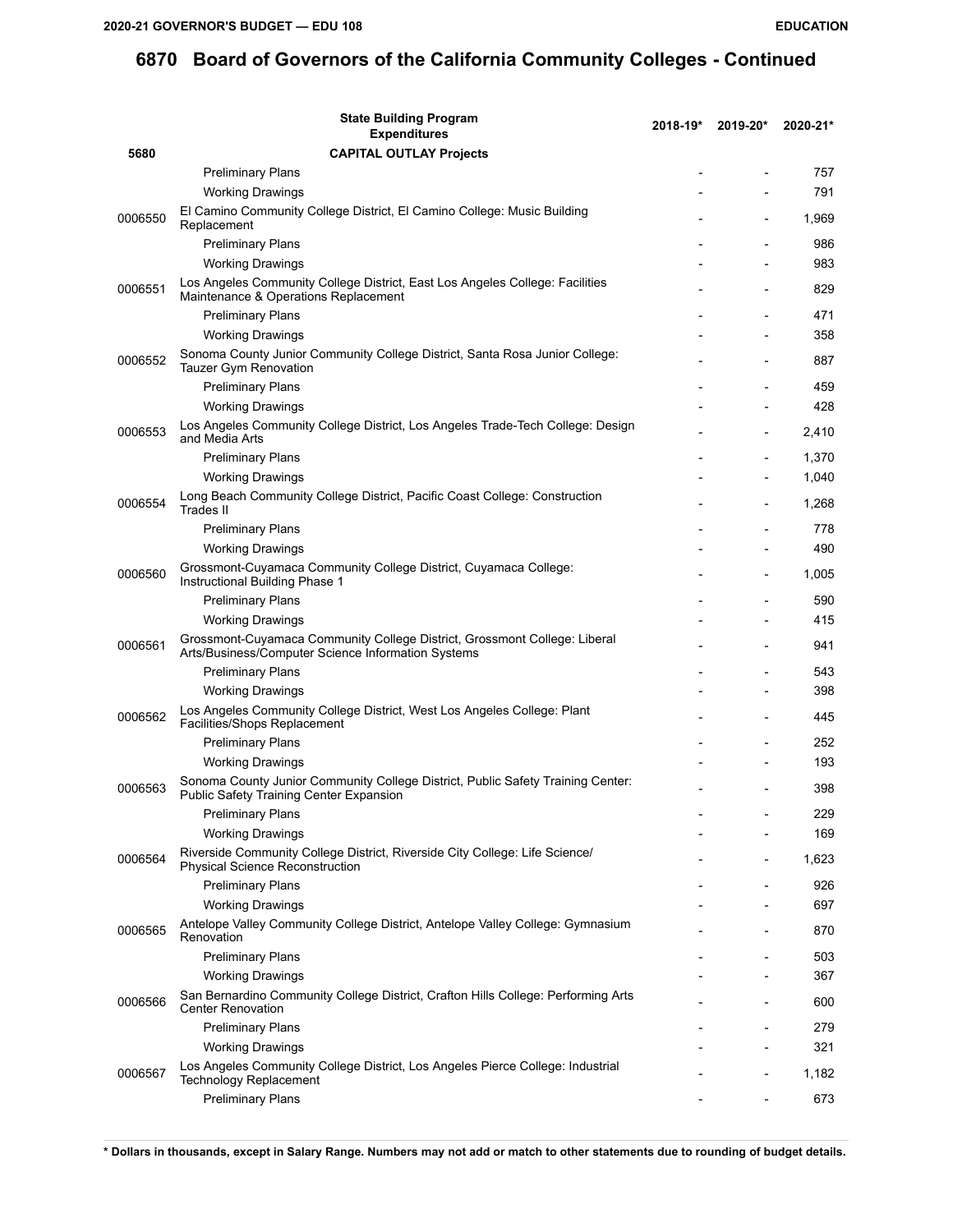| <b>State Building Program</b><br><b>Expenditures</b>                                                                                 | 2018-19* | 2019-20*  | 2020-21*  |
|--------------------------------------------------------------------------------------------------------------------------------------|----------|-----------|-----------|
| 5680<br><b>CAPITAL OUTLAY Projects</b>                                                                                               |          |           |           |
| <b>Working Drawings</b>                                                                                                              |          |           | 509       |
| Napa Valley Community College District, Napa Valley College: Modernize Industrial<br>0006568<br>Technology Building 3100             |          |           | 245       |
| <b>Preliminary Plans</b>                                                                                                             |          |           | 131       |
| <b>Working Drawings</b>                                                                                                              |          |           | 114       |
| Coast Community College District, Orange Coast College: Chemistry Building<br>0006569<br>Project                                     |          |           | 1,400     |
| <b>Preliminary Plans</b>                                                                                                             |          |           | 673       |
| <b>Working Drawings</b>                                                                                                              |          |           | 727       |
| Chabot-Las Positas Community College District, Chabot College: Building 3000<br>0006570<br>Maintenance Operations Warehouse & Garage |          |           | 674       |
| <b>Preliminary Plans</b>                                                                                                             |          |           | 425       |
| <b>Working Drawings</b>                                                                                                              |          |           | 249       |
| Siskiyou Joint Community College District, College of the Siskiyous: Theatre Arts<br>0006571<br><b>Building Remodel/Addition</b>     |          |           | 1,633     |
| <b>Preliminary Plans</b>                                                                                                             |          |           | 772       |
| <b>Working Drawings</b>                                                                                                              |          |           | 861       |
| TOTALS, EXPENDITURES, ALL PROJECTS                                                                                                   | \$93,801 | \$416,673 | \$150,413 |
| <b>FUNDING</b>                                                                                                                       | 2018-19* | 2019-20*  | 2020-21*  |
| 6049<br>2006 California Community College Capital Outlay Bond Fund                                                                   | \$47,404 | \$383     | \$-       |
| 6087<br>2016 California Community College Capital Outlay Bond Fund                                                                   | 46,397   | 416,290   | 150,413   |
| TOTALS, EXPENDITURES, ALL FUNDS                                                                                                      | \$93,801 | \$416,673 | \$150,413 |

 $\dagger$  Fiscal year 2018-19 budget display reflects the best available information for use in decision-making for this department and/ or these fund(s). Additional review and reconciliation of 2018-19 ending fund balances will occur in the spring to evaluate if a budget adjustment is required.

# **DETAIL OF APPROPRIATIONS AND ADJUSTMENTS †**

| 3 CAPITAL OUTLAY                                                                                                                                                                                                           | $2018 - 19*$ | 2019-20*  | 2020-21*  |
|----------------------------------------------------------------------------------------------------------------------------------------------------------------------------------------------------------------------------|--------------|-----------|-----------|
| 6049 2006 California Community College Capital Outlay Bond Fund                                                                                                                                                            |              |           |           |
| APPROPRIATIONS                                                                                                                                                                                                             |              |           |           |
| 301 Budget Act appropriation                                                                                                                                                                                               | \$14,258     |           |           |
| Prior Year Balances Available:                                                                                                                                                                                             |              |           |           |
| Item 6870-301-6049, Budget Act of 2015 as reappropriated by Item 6870-490, Budget Act of<br>2016 and Item 6870-493, Budget Act of 2017                                                                                     | 33,146       |           |           |
| Item 6870-303-6049, Budget Act of 2007 as reappropriated by Item 6870-490, Budget Act of<br>2009 and 2013, as reverted by Item 6870-497, Budget Act of 2012, and as reappropriated<br>by Item 6870-492, Budget Act of 2015 |              | 383       |           |
| <b>TOTALS, EXPENDITURES</b>                                                                                                                                                                                                | \$47,404     | \$383     |           |
| 6087 2016 California Community College Capital Outlay Bond Fund                                                                                                                                                            |              |           |           |
| <b>APPROPRIATIONS</b>                                                                                                                                                                                                      |              |           |           |
| 301 Budget Act appropriation                                                                                                                                                                                               | \$46,397     | \$534,818 | \$27,639  |
| 302 Budget Act appropriations as added by Chapter 363, Statutes of 2019                                                                                                                                                    |              | 517       |           |
| Prior Year Balances Available:                                                                                                                                                                                             |              |           |           |
| Item 6870-301-6087, Budget Act of 2018                                                                                                                                                                                     |              | 4,186     |           |
| Item 6870-301-6087, Budget Act of 2019                                                                                                                                                                                     |              |           | 122,774   |
| <b>Totals Available</b>                                                                                                                                                                                                    | \$46,397     | \$539,521 | \$150,413 |
| Unexpended balance, estimated savings                                                                                                                                                                                      |              | -457      |           |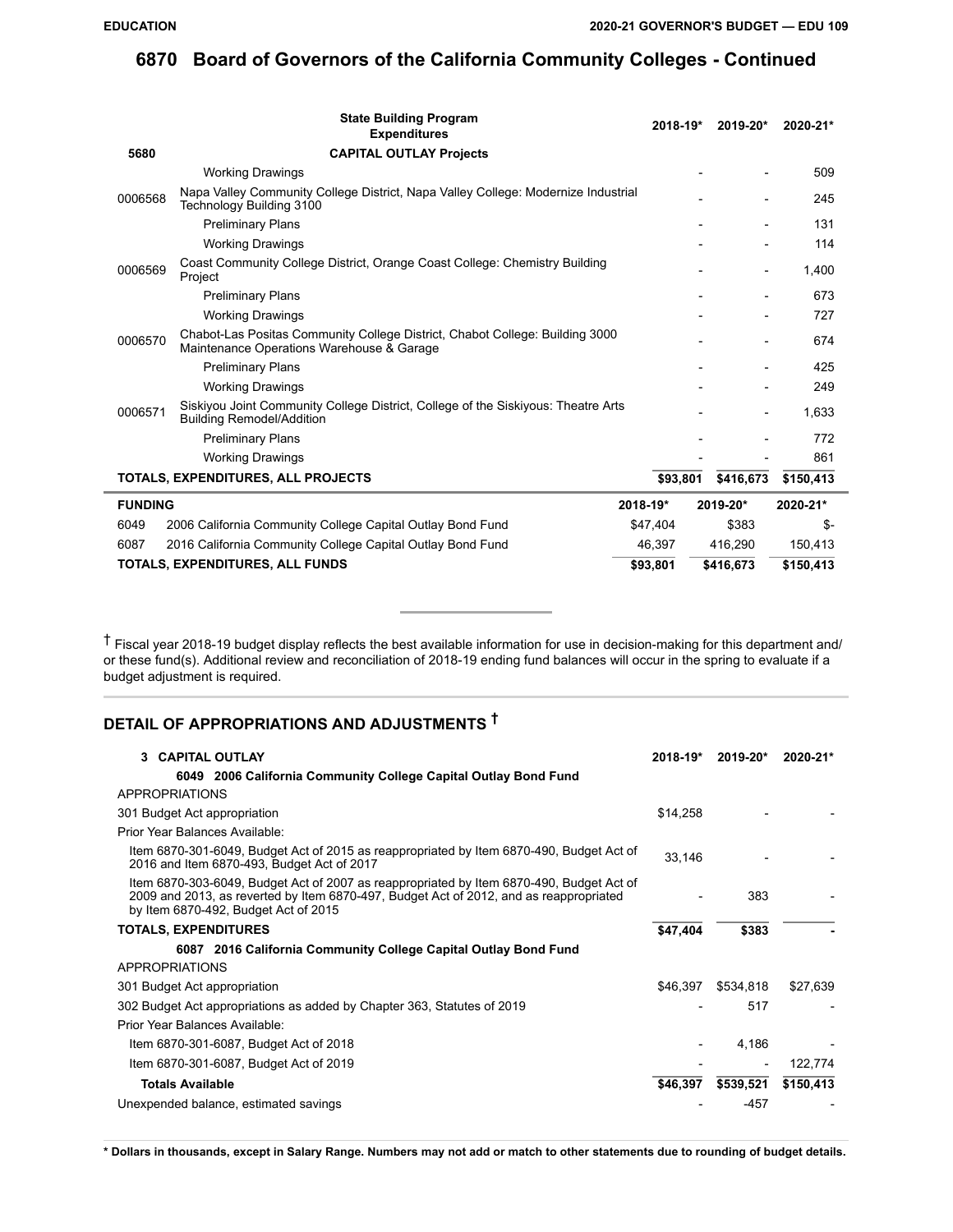| 3 CAPITAL OUTLAY                                | $2018 - 19*$ | 2019-20*                     | 2020-21*                |
|-------------------------------------------------|--------------|------------------------------|-------------------------|
| Balance available in subsequent years           |              | - -122.774                   | $\sim 100$ km s $^{-1}$ |
| <b>TOTALS, EXPENDITURES</b>                     |              | \$46,397 \$416,290 \$150,413 |                         |
| Total Expenditures, All Funds, (Capital Outlay) | \$93.801     | \$416.673 \$150.413          |                         |

† Fiscal year 2018-19 budget display reflects the best available information for use in decision-making for this department and/ or these fund(s). Additional review and reconciliation of 2018-19 ending fund balances will occur in the spring to evaluate if a budget adjustment is required.

### **6980 California Student Aid Commission**

The mission of the California Student Aid Commission (Commission) is to make education beyond high school accessible to all Californians by administering financial aid and outreach programs.

The Commission consists of 15 members; 11 members are appointed by the Governor and confirmed by the Senate, 2 members are appointed by the Senate Rules Committee, and 2 members are appointed by the Speaker of the Assembly. In general, members serve four-year terms; the two student members, appointed by the Governor, serve two-year terms.

### **3-YEAR EXPENDITURES AND POSITIONS**

|                |                                                   | <b>Positions</b> |          |                          |              | <b>Expenditures</b> |              |
|----------------|---------------------------------------------------|------------------|----------|--------------------------|--------------|---------------------|--------------|
|                |                                                   | 2018-19          | 2019-20  | 2020-21                  | $2018 - 19*$ | 2019-20*            | 2020-21*     |
| 5755           | Financial Aid Grants Program                      | 104.1            | 109.3    | 124.3                    | \$2.276.587  | \$2,680,328         | \$2,682,086  |
| 5770           | Every Kid Counts (EKC) College Savings<br>Program |                  |          | $\overline{\phantom{a}}$ | 2.947        |                     |              |
| 5775           | <b>Child Savings Accounts</b>                     |                  |          |                          |              | 25.000              |              |
| Programs)      | <b>TOTALS, POSITIONS AND EXPENDITURES (AII</b>    | 104.1            | 109.3    | 124.3                    | \$2,279,534  | \$2,705,328         | \$2,682,086  |
| <b>FUNDING</b> |                                                   |                  | 2018-19* |                          | 2019-20*     |                     | $2020 - 21*$ |
| 0001           | General Fund                                      |                  |          | \$1,189,364              | \$1,618,884  |                     | \$1,656,387  |
| 0995           | Reimbursements                                    |                  |          | 1,085,301                |              | 1,080,813           | 1,020,723    |
| 3263           | College Access Tax Credit Fund                    |                  |          | 4.869                    |              | 5,631               | 4.976        |
|                | TOTALS, EXPENDITURES, ALL FUNDS                   |                  |          | \$2,279,534              | \$2,705,328  |                     | \$2,682,086  |

### **LEGAL CITATIONS AND AUTHORITY**

#### DEPARTMENT AUTHORITY

Education Code Sections 66010(b), 66021.2, 69430 to 69460, 69465, 69506 to 69509.5, 69510 to 69519.3, 69550 to 69551, 69560 to 69566, 69612 to 69615.8, 69618 to 69619, 69620 to 69628, 69999.10 to 69999.30, 70020 to 70023, 70100 to 70115.2, and 70030 to 70039, and Labor Code Section 4709.

#### **MAJOR PROGRAM CHANGES**

- Cal Grant Access Awards for Student Parents—An increase of \$21.6 million General Fund to reflect an increase in the estimated number of recipients in 2020-21 and an increase of \$21.6 million General Fund to reflect an increase in the estimated number of recipients in 2019-20.
- Grant Delivery System—An increase of \$5.3 million General Fund to fund the third year of project costs for the Grant Delivery System Modernization Project.
- Student Loan Debt Service Workgroup and Outreach—An increase of \$5 million one-time General Fund to develop an outreach initiative to educate student loan borrowers about their loans, lending practices, and available repayment options.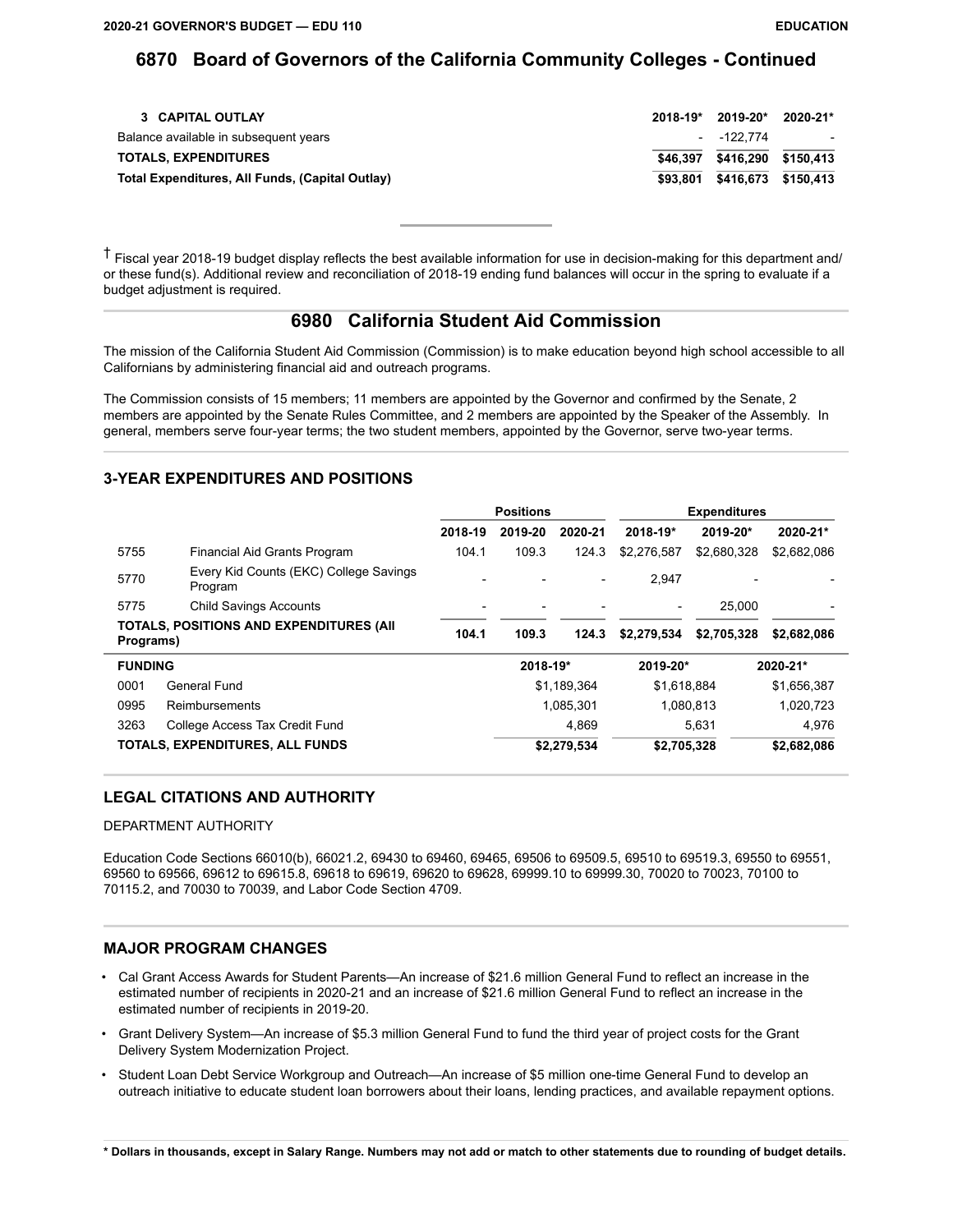## **DETAILED BUDGET ADJUSTMENTS**

|                                                                | 2019-20*               |                       | 2020-21*         |                        |                       |                  |
|----------------------------------------------------------------|------------------------|-----------------------|------------------|------------------------|-----------------------|------------------|
|                                                                | General<br><b>Fund</b> | Other<br><b>Funds</b> | <b>Positions</b> | General<br><b>Fund</b> | Other<br><b>Funds</b> | <b>Positions</b> |
| <b>Workload Budget Adjustments</b>                             |                        |                       |                  |                        |                       |                  |
| <b>Workload Budget Change Proposals</b>                        |                        |                       |                  |                        |                       |                  |
| • Cal Grant Supplement for Students with<br>Dependent Children | \$21,618               | \$-                   |                  | \$21,618               | \$-                   |                  |
| • Grant Delivery System Modernization                          |                        |                       |                  | 5,282                  |                       |                  |
| • Student Loan Debt Service Workgroup and<br>Outreach          |                        |                       |                  | 5,000                  |                       |                  |
| • Leased Space for CSAC Headquarters                           |                        |                       |                  | 1,846                  |                       |                  |
| • National Voter Registration Act Mandates                     |                        |                       |                  | 479                    |                       | 6.0              |
| • Child Savings Account Grant Program<br>Administration        |                        |                       |                  |                        |                       | 2.0              |
| • Golden State Teacher Grant Program<br>Administration         |                        |                       |                  |                        |                       | 4.0              |
| • Dreamer Service Incentive Grant Program                      |                        |                       |                  | $-1,206$               |                       | 3.0              |
| <b>Totals, Workload Budget Change Proposals</b>                | \$21,618               | \$-                   |                  | \$33,019               | \$-                   | 15.0             |
| <b>Other Workload Budget Adjustments</b>                       |                        |                       |                  |                        |                       |                  |
| • Expenditure by Category Redistribution                       | 468                    |                       |                  | 234                    |                       |                  |
| • Other Post-Employment Benefit Adjustments                    | 105                    |                       |                  | 105                    |                       |                  |
| • Adjustment for JRJG Costs                                    |                        | -14                   |                  |                        | $-14$                 |                  |
| • Adjustment for CA Military Department GI Bill<br>Award       |                        | -118                  |                  | $\overline{a}$         | $-118$                |                  |
| • Adjustment for Revised Chafee Costs                          |                        | $-149$                |                  | $\overline{a}$         | $-149$                |                  |
| • Revise Available College Access Tax Credit<br>Funding        |                        |                       |                  |                        | $-655$                |                  |
| • Adjustment for Revised SNAPLE Costs                          | $-20$                  |                       |                  | -9                     |                       |                  |
| • Adjustment for Revised LEPD Costs                            | -35                    |                       |                  | -57                    |                       |                  |
| • Adjustment for Revised APLE Costs                            | $-78$                  |                       |                  | $-594$                 |                       |                  |
| • Adjustment for Middle Class Scholarship Costs                | $\overline{a}$         |                       |                  | $-6,752$               |                       |                  |
| • Adjustment for Revised Cal Grant Costs                       | $-160,835$             |                       |                  | $-62,990$              |                       |                  |
| • Miscellaneous Baseline Adjustments                           |                        |                       |                  | 60,090                 | $-60,090$             |                  |
| · Salary Adjustments                                           | 328                    |                       |                  | 325                    |                       |                  |
| • Benefit Adjustments                                          | 148                    |                       |                  | 164                    |                       |                  |
| • Retirement Rate Adjustments                                  | 157                    |                       |                  | 157                    |                       |                  |
| • Budget Position Transparency                                 | $-468$                 |                       | $-4.6$           | $-234$                 |                       | $-4.6$           |
| <b>Totals, Other Workload Budget Adjustments</b>               | \$-160,230             | $$ -281$              | $-4.6$           | $$ -9,561$             | $$-61,026$            | $-4.6$           |
| <b>Totals, Workload Budget Adjustments</b>                     | $$-138,612$            | $$-281$               | $-4.6$           | \$23,458               | $$-61,026$            | 10.4             |
| <b>Totals, Budget Adjustments</b>                              | $$-138,612$            | $$-281$               | $-4.6$           | \$23,458               | $$-61,026$            | 10.4             |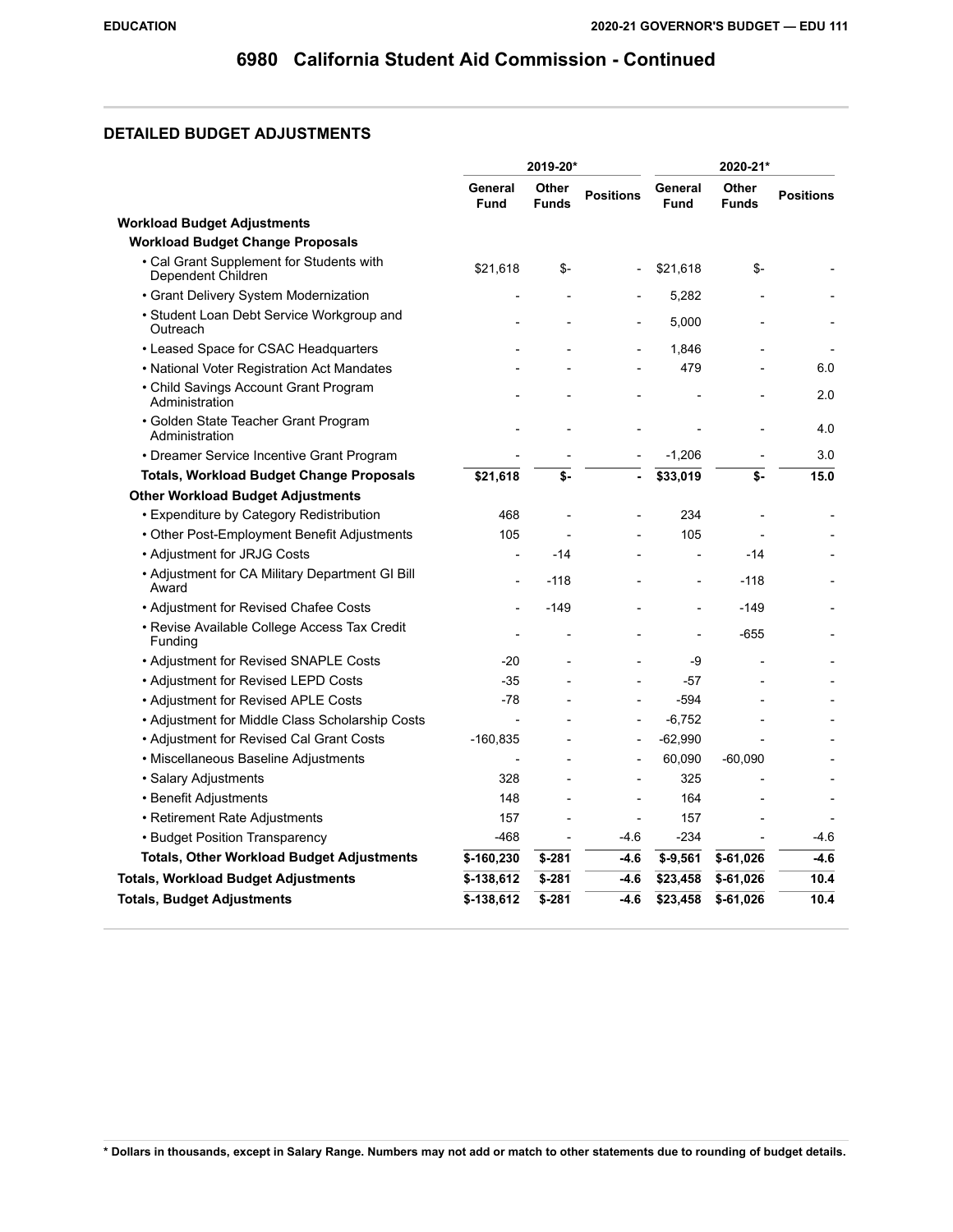### **Detail of Financial Aid and Outreach Programs**

|                                                                              | 2018-19        | 2019-20        | 2020-21        |
|------------------------------------------------------------------------------|----------------|----------------|----------------|
|                                                                              |                |                |                |
| <b>Grant and Scholarship Programs:</b>                                       |                |                |                |
| Cal Grant Program:                                                           |                |                |                |
| Cal Grant A and B Entitlement Awards <sup>1/</sup> :                         |                |                |                |
| Participants                                                                 | 312.914        | 320.455        | 329.184        |
| Amount                                                                       | \$1,954,140    | \$2,082,082    | \$2,160,670    |
| Cal Grant A and B Competitive Awards <sup>1/</sup> :                         |                |                |                |
| Participants                                                                 | 48,881         | 64,476         | 72.473         |
| Amount                                                                       | \$153,082      | \$194,800      | \$214,901      |
| Cal Grant C Awards <sup>1/</sup> :                                           |                |                |                |
| Participants                                                                 | 9,346          | 6,658          | 5,485          |
| Amount                                                                       | \$10,402       | \$7,644        | \$6,800        |
| Cal Grant B Service Incentive Grant Program                                  |                |                |                |
| Participants                                                                 | ÷              | 2,500          | 2,500          |
| Amount $2/$                                                                  |                | \$7,500        | \$7,500        |
| Middle Class Scholarship Program Awards:                                     |                |                |                |
| Participants                                                                 | 52,890         | 57,136         | 57,807         |
| Amount                                                                       | \$104,345      | \$110,248      | \$110,248      |
| Golden State Teacher Grant Program                                           |                |                |                |
| Participants                                                                 |                | 4,420          |                |
| Amount <sup>2/</sup>                                                         |                | \$88,404       |                |
| Chafee Foster Youth Program Awards:                                          |                |                |                |
| Participants                                                                 | 4,152          | 4,231          | 4,231          |
| Amount                                                                       | \$17,225       | \$17,624       | \$17,624       |
| California Military Department GI Bill Awards:                               |                |                |                |
| Participants                                                                 | 299            | 336            | 336            |
| Amount                                                                       | \$2,446        | \$2,446        | \$2,446        |
| Law Enforcement Personnel Dependents Scholarships:                           |                |                |                |
| Participants                                                                 | 18             | 15             | 14             |
| Amount                                                                       | \$132          | \$129          | \$107          |
| <b>Total Participants</b>                                                    | 428,500        | 460,227        | 472,030        |
| <b>Total Amount</b>                                                          | \$2,241,772    | \$2,510,877    | \$2,520,296    |
| <b>Loan Assumption Programs:</b>                                             |                |                |                |
| Assumption Program of Loans for Education:                                   |                |                |                |
| Participants                                                                 | 664            | 311            | 131            |
| Amount                                                                       | \$2,235        | \$924          | \$408          |
| State Nursing Assumption Program of Loans for Education for Nursing Faculty: |                |                |                |
| Participants                                                                 | 12             | 8              | $\overline{7}$ |
| Amount                                                                       | \$100          | \$42           | \$53           |
| John R. Justice Grants:                                                      |                |                |                |
| Participants                                                                 | 109            | 104            | 104            |
| Amount                                                                       | \$105          | \$100          | \$100          |
| <b>Total Participants</b>                                                    | 785            | 423            | 242            |
| <b>Total Amount</b>                                                          | \$2,440        | \$1,066        | \$561          |
| <b>Outreach Programs:</b>                                                    |                |                |                |
| Student Opportunity and Access Program:                                      |                |                |                |
| Consortia                                                                    | 14             | 15             | 15             |
| Amount                                                                       | \$7,898        | \$17,898       | \$7,898        |
| Cash for College Program:                                                    |                |                |                |
| <b>Regional Coordinating Offices</b>                                         | $\overline{7}$ | $\overline{7}$ | 7              |
| Amount                                                                       | \$328          | \$328          | \$328          |
| <b>Total Number</b>                                                          | 21             | 22             | 22             |
| <b>Total Amount</b>                                                          | \$8,226        | \$18,226       | \$8,226        |
| <b>Grand Total, Number</b>                                                   | 429,306        | 460,672        | 472,294        |
| <b>Grand Total, Amount</b>                                                   | 2,252,438      | 2,530,169      | 2,529,083      |
|                                                                              |                |                |                |

 $1/1$  Does not reflect increase in award amounts for Students with Dependent Children Access Award Supplements.

 $2^{7}$  Excludes program implementation and administration costs.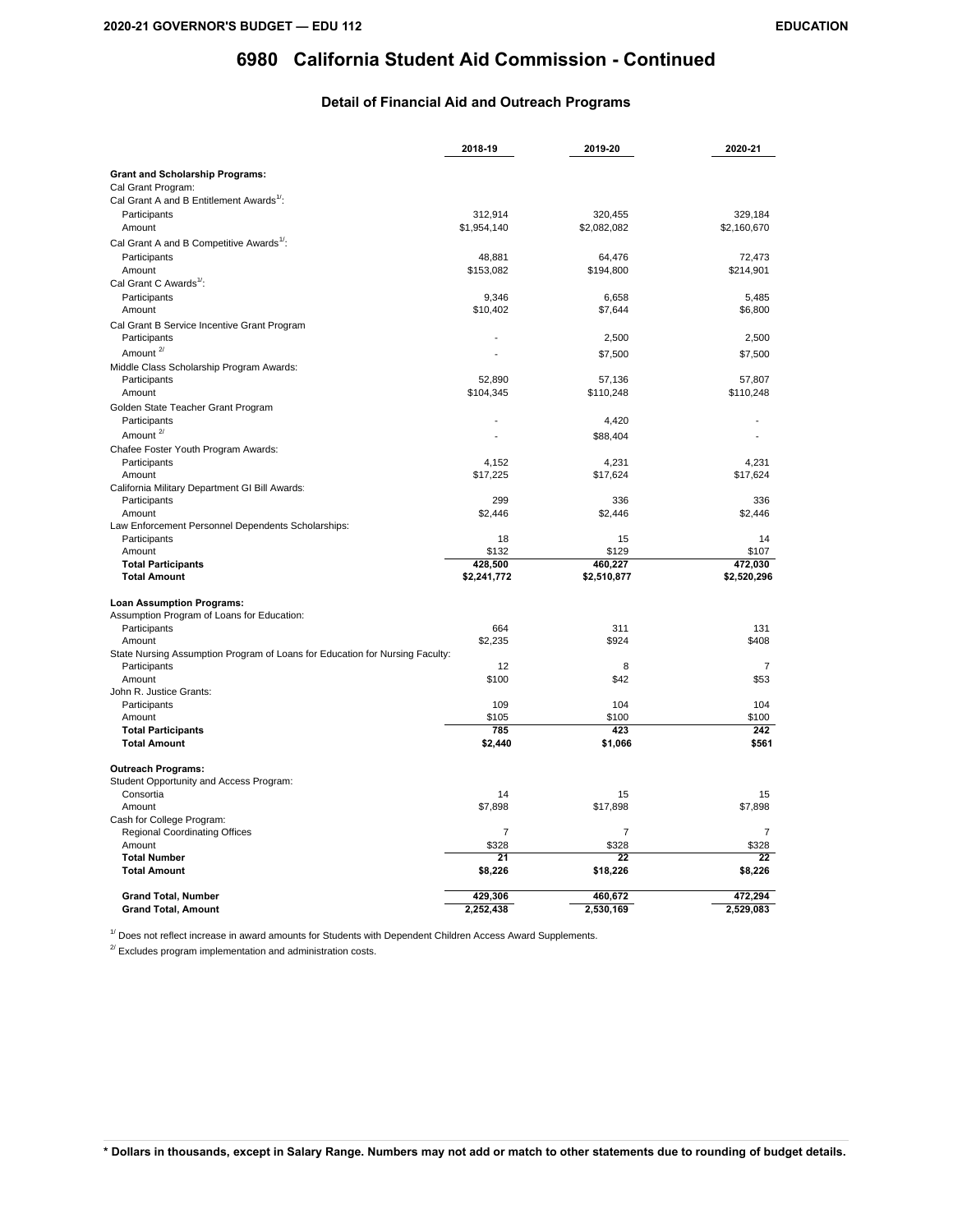#### **PROGRAM DESCRIPTIONS**

#### 5755 - FINANCIAL AID GRANTS PROGRAM

This program provides grants and other kinds of financial aid to help undergraduate and graduate students enrolled at eligible institutions pay for educational expenses. The financial aid programs are described below.

#### CAL GRANT PROGRAM

Cal Grant entitlement awards are guaranteed to students who graduate from high school and meet financial, academic, and other general program eligibility requirements. The California Community College transfer entitlement awards are guaranteed to certain community college students who have a community college grade point average (GPA) of at least 2.4 on a four-point scale.

Cal Grant competitive awards are available to applicants who meet financial, academic, and general program eligibility requirements. Half of these awards are offered to those applicants who did not receive an entitlement award and meet a March 2 deadline. The remaining awards are offered to students who are enrolled at a California community college and meet a September 2 deadline.

Cal Grant A provides funding for tuition and fees to eligible low-income high school graduates who have at least a 3.0 GPA on a four-point scale.

Cal Grant B provides funding to eligible low-income high school graduates who have at least a 2.0 GPA on a four-point scale. The award is for books and living expenses for the first year. Beginning with the second year, the award also provides funds for tuition and fees.

The maximum tuition award for Cal Grant A and B recipients is equal to the mandatory systemwide tuition and fees at the University of California (UC) and the California State University (CSU). The annual Budget Act sets the award amount for recipients attending private nonprofit or private, for-profit institutions that are accredited by the Western Association of Schools and Colleges (WASC), and the award for recipients attending private, for-profit institutions that are not WASCaccredited.

The Cal Grant C Program provides funding for eligible low-income students in occupational or technical training.

The Cal Grant Students with Dependent Children Access Award Supplement provides or increases access awards for students with dependent children attending the UC, CSU, or a California Community College.

The Cal Grant B Service Incentive Grant Program provides grants to undocumented Cal Grant B recipients who are exempt from paying nonresident tuition and complete community or volunteer service at a qualifying organization.

#### MIDDLE CLASS SCHOLARSHIP PROGRAM

The Middle Class Scholarship Program provides a scholarship to certain UC and CSU students of no more than 40 percent of the UC or CSU mandatory systemwide tuition and fees.

#### OTHER GRANT PROGRAMS

The California Chafee Grant Program provides grants of up to \$5,000 to eligible foster youth who are enrolled in college or vocational school at least half-time. New and renewal awards are made based on available funding.

The California Military Department GI Bill Award Program provides funding for active members of the California National Guard, the State Military Reserve, or the Naval Militia who seek a certificate, degree, or diploma. Recipients attending the UC, CSU or a private institution may receive up to the amount of a Cal Grant A award. Recipients attending a community college may receive up to the amount of a Cal Grant B award. An award used for graduate studies may not exceed the maximum amount of a Cal Grant A award plus \$500 for books and supplies.

The Law Enforcement Personnel Dependents (LEPD) Scholarship Program provides college grants equivalent to Cal Grant amounts to dependents of California law enforcement officers, officers and employees of the Department of Corrections and Rehabilitation, and firefighters killed or permanently disabled in the line of duty.

The Golden State Teacher Grant Program provides one-time grants of \$20,000 to students enrolled in a teacher preparation program who commit to teaching in high-need fields at a qualifying school.

#### LOAN ASSUMPTION PROGRAMS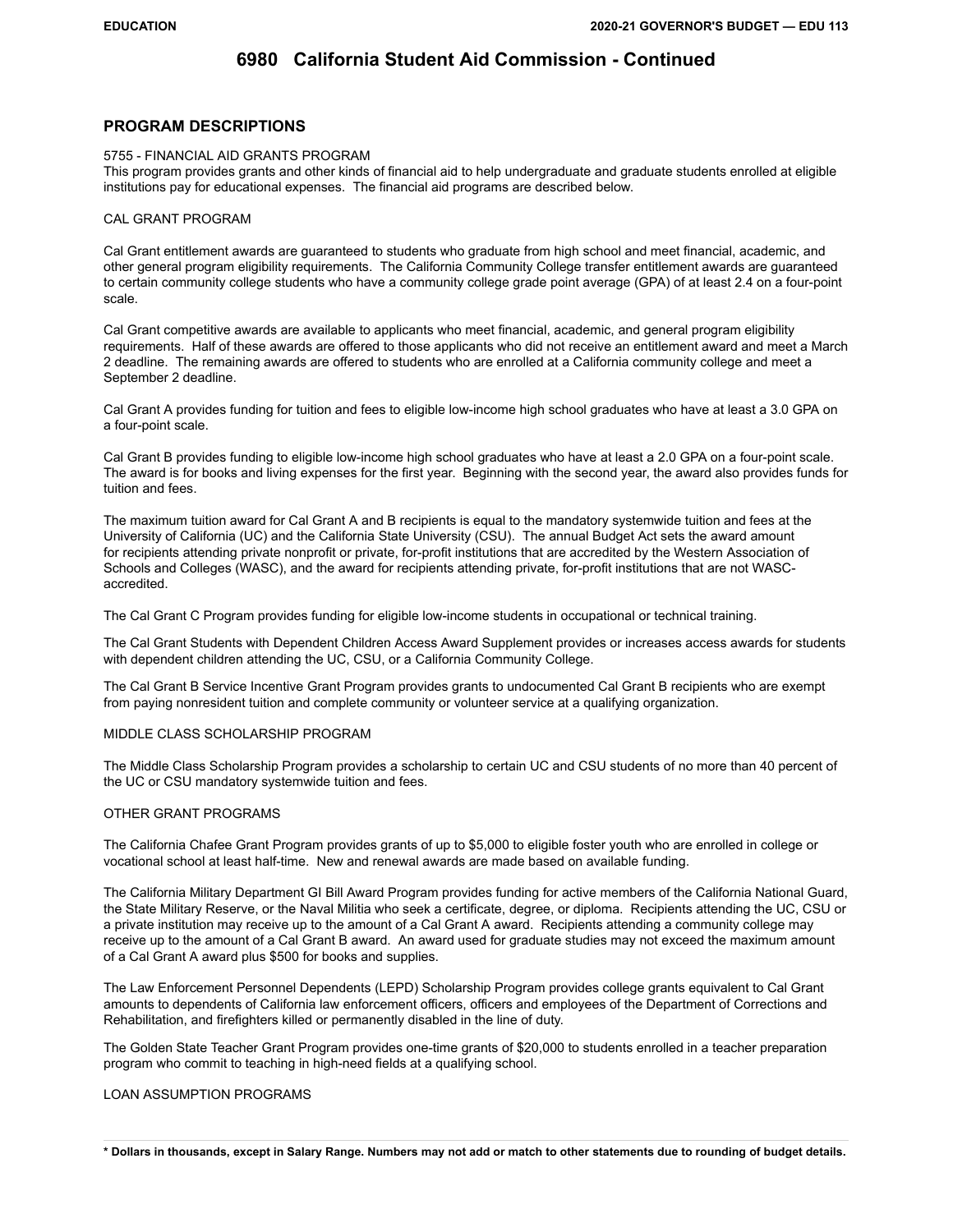The Assumption Program of Loans for Education (APLE) issues agreements for loan assumptions to students and district interns who are pursuing careers in teaching and credentialed teachers teaching at certain schools. A participant who teaches a total of four years can receive up to \$11,000 for outstanding student loans. APLE participants who teach in the areas of math, science, or education specialist instruction in a school ranked in the lowest 60 percentile of the API may receive an additional \$1,000 per year in loan assumption benefits. Participants meeting this requirement who provide teaching service in a public school ranked in the lowest 20 percentile of the API may receive an additional \$1,000 per year. The total possible loan assumption benefit is \$19,000.

The State Nursing Assumption Program of Loans for Education for Nursing Faculty (SNAPLE NF) allows the state to issue agreements for loan assumption to persons who have completed at least a baccalaureate degree in nursing or a field related to nursing and agreed to teach at one or more regionally-accredited, eligible California colleges or universities. A participant can receive up to \$8,333 annually for three years toward outstanding student loans for a total loan assumption of up to \$25,000.

The John R. Justice Program provides loan repayments to eligible recipients currently employed as California prosecutors or public defenders who commit to continued employment in that capacity for at least three years. Recipients may receive up to \$5,000 of loan repayment disbursed annually to their lending institutions.

#### OUTREACH PROGRAMS

The California Student Opportunity and Access Program (Cal-SOAP), through intersegmental consortia, provides financial aid outreach and tutoring services to disadvantaged K-12 students, increases their access to postsecondary education, and informs students about opportunities for career technical education. Cal-SOAP also assists the matriculation of community college students to four-year institutions.

Cash for College provides financial aid workshops to assist low-income students with completing the Free Application for Federal Student Aid and the Cal Grant GPA Verification Form and understanding financial aid.

#### 5770 - EVERY KID COUNTS ACT

The Every Kid Counts Act Program provides local and regional organizations with funds to match investment in or incentives for individual family college savings accounts and establishes outreach efforts to educate families about local college savings accounts.

5775 - CHILD SAVINGS ACCOUNT GRANT PROGRAM

The Child Savings Account Grant Program provides grants to support local governments and nonprofit organizations that sponsor or create local or regional child savings account programs.

#### **DETAILED EXPENDITURES BY PROGRAM**

|      |                                                       | 2018-19*    | 2019-20*    | 2020-21*    |
|------|-------------------------------------------------------|-------------|-------------|-------------|
|      | <b>PROGRAM REQUIREMENTS</b>                           |             |             |             |
| 5755 | <b>FINANCIAL AID GRANTS PROGRAM</b>                   |             |             |             |
|      | <b>State Operations:</b>                              |             |             |             |
| 0001 | General Fund                                          | \$19,766    | \$25.730    | \$29,229    |
| 0995 | Reimbursements                                        | 391         | 633         | 633         |
|      | <b>Totals, State Operations</b>                       | \$20,157    | \$26,363    | \$29,862    |
|      | Local Assistance:                                     |             |             |             |
| 0001 | <b>General Fund</b>                                   | \$1,166,651 | \$1,568,154 | \$1,627,158 |
| 0995 | Reimbursements                                        | 1,084,910   | 1,080,180   | 1,020,090   |
| 3263 | College Access Tax Credit Fund                        | 4,869       | 5,631       | 4,976       |
|      | <b>Totals, Local Assistance</b>                       | \$2,256,430 | \$2,653,965 | \$2,652,224 |
|      | <b>PROGRAM REQUIREMENTS</b>                           |             |             |             |
| 5770 | <b>EVERY KID COUNTS (EKC) COLLEGE SAVINGS PROGRAM</b> |             |             |             |
|      | <b>State Operations:</b>                              |             |             |             |
| 0001 | General Fund                                          | \$37        | \$-         | \$-         |
|      | <b>Totals, State Operations</b>                       | \$37        | \$-         | \$-         |
|      | Local Assistance:                                     |             |             |             |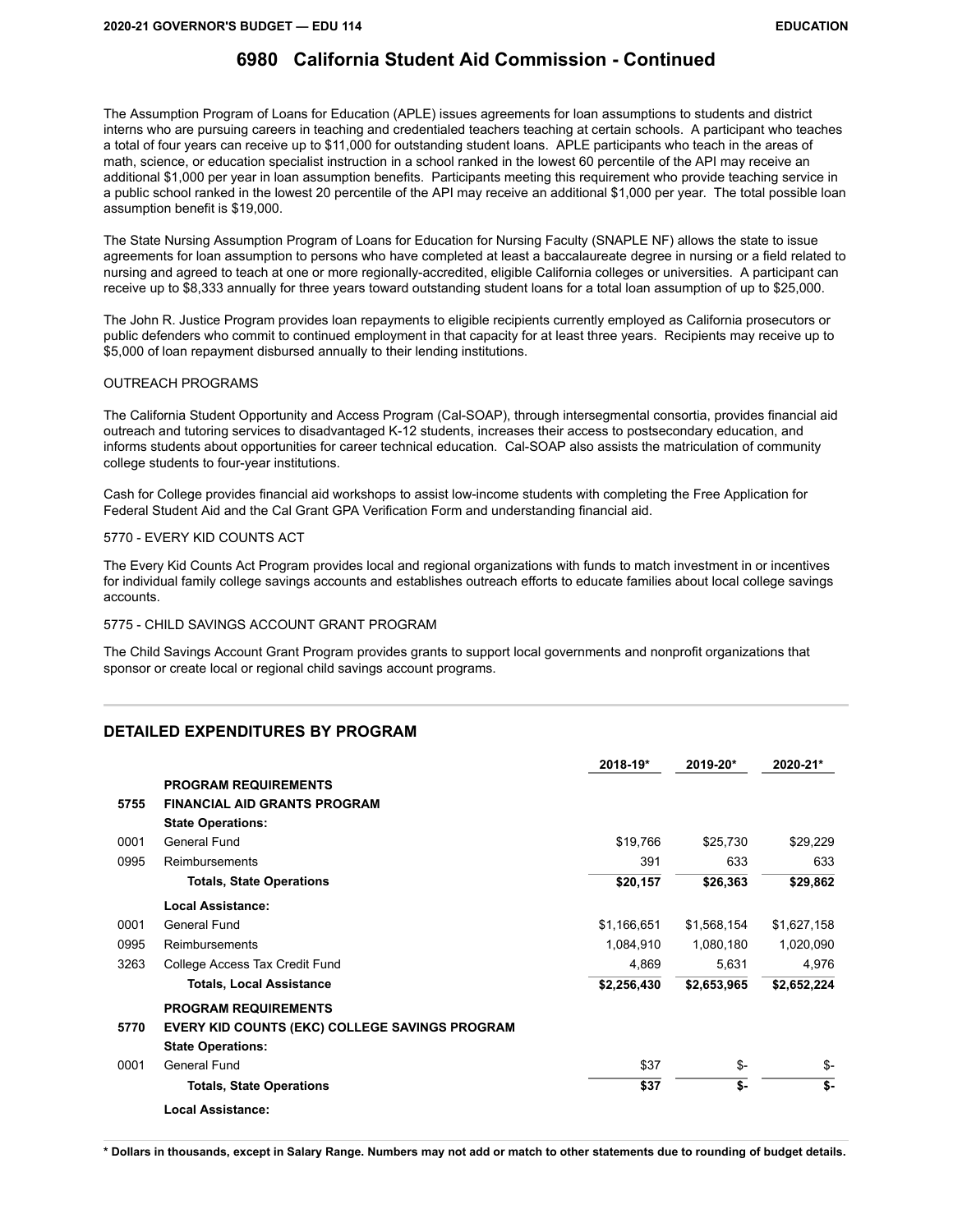|      |                                 | 2018-19*    | 2019-20*    | 2020-21*    |
|------|---------------------------------|-------------|-------------|-------------|
| 0001 | General Fund                    | \$2,910     | \$-         | \$-         |
|      | <b>Totals, Local Assistance</b> | \$2,910     | \$-         | \$-         |
|      | <b>PROGRAM REQUIREMENTS</b>     |             |             |             |
| 5775 | <b>CHILD SAVINGS ACCOUNTS</b>   |             |             |             |
|      | <b>State Operations:</b>        |             |             |             |
| 0001 | General Fund                    | \$-         | \$500       | \$-         |
|      | <b>Totals, State Operations</b> | \$-         | \$500       | \$-         |
|      | <b>Local Assistance:</b>        |             |             |             |
| 0001 | General Fund                    | \$-         | \$24,500    | \$-         |
|      | <b>Totals, Local Assistance</b> | \$-         | \$24,500    | \$-         |
|      | <b>TOTALS, EXPENDITURES</b>     |             |             |             |
|      | <b>State Operations</b>         | 20,194      | 26.863      | 29,862      |
|      | Local Assistance                | 2,259,340   | 2,678,465   | 2,652,224   |
|      | <b>Totals, Expenditures</b>     | \$2,279,534 | \$2,705,328 | \$2,682,086 |

### **EXPENDITURES BY CATEGORY**

| <b>1 State Operations</b>                                           | <b>Positions</b> |                          | <b>Expenditures</b>      |          |          |          |
|---------------------------------------------------------------------|------------------|--------------------------|--------------------------|----------|----------|----------|
|                                                                     | 2018-19          | 2019-20                  | 2020-21                  | 2018-19* | 2019-20* | 2020-21* |
| PERSONAL SERVICES                                                   |                  |                          |                          |          |          |          |
| <b>Baseline Positions</b>                                           | 109.9            | 113.9                    | 113.9                    | \$8.319  | \$8.569  | \$8,569  |
| <b>Budget Position Transparency</b>                                 |                  | $-4.6$                   | $-4.6$                   |          | $-468$   | $-234$   |
| <b>Other Adjustments</b>                                            | $-5.8$           | $\overline{\phantom{a}}$ | 15.0                     | $-389$   | 328      | 800      |
| <b>Net Totals, Salaries and Wages</b>                               | 104.1            | 109.3                    | 124.3                    | \$7,930  | \$8,429  | \$9,135  |
| <b>Staff Benefits</b>                                               |                  |                          | $\overline{\phantom{a}}$ | 4,101    | 5.339    | 5.608    |
| <b>Totals, Personal Services</b>                                    | 104.1            | 109.3                    | 124.3                    | \$12.031 | \$13.768 | \$14,743 |
| OPERATING EXPENSES AND EQUIPMENT                                    |                  |                          |                          | \$8.163  | \$13.095 | \$15,119 |
| TOTALS, POSITIONS AND EXPENDITURES, ALL FUNDS<br>(State Operations) |                  |                          |                          | \$20,194 | \$26,863 | \$29,862 |

| 2 Local Assistance                                        | <b>Expenditures</b> |              |               |  |  |
|-----------------------------------------------------------|---------------------|--------------|---------------|--|--|
|                                                           | 2018-19*            | $2019 - 20*$ | $2020 - 21$ * |  |  |
| Grants and Subventions - Governmental                     | \$2,259,340         | \$2.678.465  | \$2,652,224   |  |  |
| <b>TOTALS, EXPENDITURES, ALL FUNDS (Local Assistance)</b> | \$2.259.340         | \$2.678.465  | \$2,652,224   |  |  |

### **DETAIL OF APPROPRIATIONS AND ADJUSTMENTS**

| <b>1 STATE OPERATIONS</b>                                                                                      | $2018 - 19*$             | $2019 - 20*$ | 2020-21* |
|----------------------------------------------------------------------------------------------------------------|--------------------------|--------------|----------|
| <b>General Fund</b><br>0001                                                                                    |                          |              |          |
| <b>APPROPRIATIONS</b>                                                                                          |                          |              |          |
| 001 Budget Act appropriation                                                                                   | \$19.766                 | \$22,146     | \$29,229 |
| Allocation for Employee Compensation                                                                           |                          | 328          |          |
| Allocation for Other Post-Employment Benefits                                                                  | $\overline{\phantom{0}}$ | 105          |          |
| <b>Allocation for Staff Benefits</b>                                                                           | $\overline{\phantom{0}}$ | 148          |          |
| <b>Budget Position Transparency</b>                                                                            | $\overline{\phantom{a}}$ | $-468$       |          |
| Expenditure by Category Redistribution                                                                         |                          | 468          |          |
| Funding for Administration of Cal Grant B Dreamer Incentive Grant, pursuant to Chapter 53,<br>Statutes of 2019 |                          | 1.500        |          |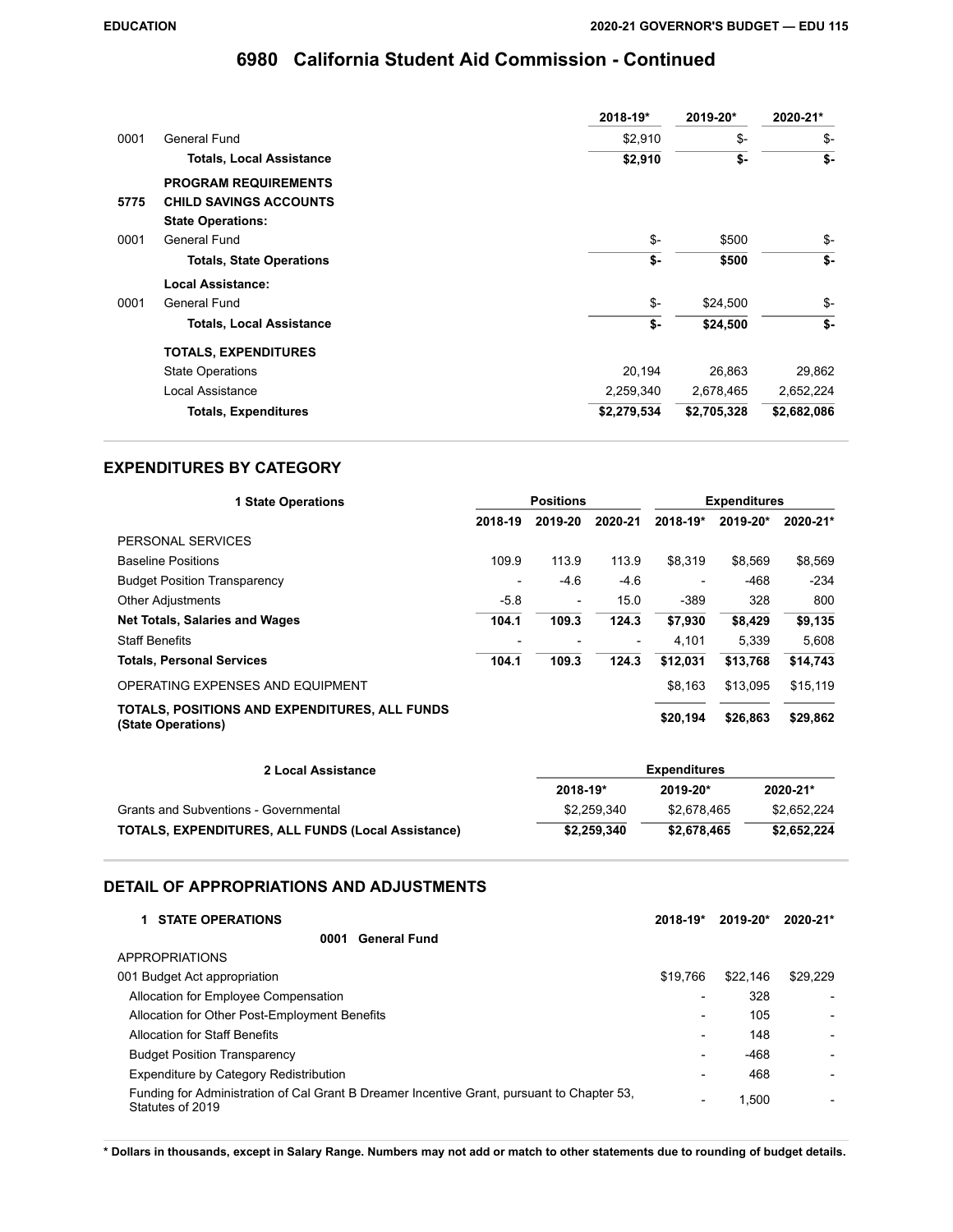| <b>1 STATE OPERATIONS</b>                                                                                      | 2018-19*     | 2019-20*       | 2020-21*    |
|----------------------------------------------------------------------------------------------------------------|--------------|----------------|-------------|
| Funding for Administration of Child Savings Account Grant Program, pursuant to Chapter 53,<br>Statues of 2019  |              | 500            |             |
| Funding for Administration of Golden State Teacher Grant Program, Pursuant to Chapter 53,<br>Statutes of 2019  |              | 1,346          |             |
| Section 3.60 Pension Contribution Adjustment                                                                   |              | 157            |             |
| Prior Year Balances Available:                                                                                 |              |                |             |
| Item 6980-001-0001, Budget Act of 2017                                                                         |              | 37             |             |
| <b>Totals Available</b>                                                                                        | \$19,803     | \$26,230       | \$29,229    |
| <b>TOTALS, EXPENDITURES</b>                                                                                    | \$19,803     | \$26,230       | \$29,229    |
| 0995 Reimbursements                                                                                            |              |                |             |
| <b>APPROPRIATIONS</b>                                                                                          |              |                |             |
| Reimbursements                                                                                                 |              | \$391<br>\$633 | \$633       |
| <b>TOTALS, EXPENDITURES</b>                                                                                    |              | \$391<br>\$633 | \$633       |
| <b>Total Expenditures, All Funds, (State Operations)</b>                                                       | \$20,194     | \$26,863       | \$29,862    |
| 2 LOCAL ASSISTANCE                                                                                             | $2018 - 19*$ | $2019 - 20*$   | 2020-21*    |
| 0001 General Fund                                                                                              |              |                |             |
| <b>APPROPRIATIONS</b>                                                                                          |              |                |             |
| 101 Budget Act appropriation                                                                                   | \$1,166,651  | \$1,710,350    | \$1,633,910 |
| Adjustment for Revised APLE Costs                                                                              |              | -78            |             |
| Adjustment for Revised Cal Grant Costs                                                                         |              | $-160,835$     |             |
| Adjustment for Revised GSTG Costs                                                                              |              | $-1,346$       |             |
| <b>Adjustment for Revised LEPD Costs</b>                                                                       |              | -35            |             |
| Adjustment for Revised SNAPLE Costs                                                                            |              | $-20$          |             |
| Cal Grant Supplement for Students with Dependent Children                                                      |              | 21,618         |             |
| Funding for Administration of Cal Grant B Dreamer Incentive Grant, pursuant to<br>Chapter 53, Statutes of 2019 |              | $-1,500$       |             |
| 103 Budget Act appropriation                                                                                   |              | 25,000         |             |
| Funding for Administration of Child Savings Account Grant Program, pursuant to<br>Chapter 53, Statues of 2019  |              | $-500$         |             |
| Prior Year Balances Available:                                                                                 |              |                |             |
| Item 6980-102-0001, Budget Act of 2017 as added by Chapter 7, Statutes of 2018                                 | 2,910        |                |             |
| <b>Totals Available</b>                                                                                        | \$1,169,561  | \$1,592,654    | \$1,633,910 |
| Unexpended balance, estimated savings                                                                          |              |                | -6,752      |
| <b>TOTALS, EXPENDITURES</b>                                                                                    | \$1,169,561  | \$1,592,654    | \$1,627,158 |
| 0995 Reimbursements                                                                                            |              |                |             |
| <b>APPROPRIATIONS</b>                                                                                          |              |                |             |
| Reimbursements                                                                                                 | \$1,084,910  | \$1,080,180    | \$1,020,090 |
| <b>TOTALS, EXPENDITURES</b>                                                                                    | \$1,084,910  | \$1,080,180    | \$1,020,090 |
| 3263 College Access Tax Credit Fund<br><b>APPROPRIATIONS</b>                                                   |              |                |             |
|                                                                                                                |              |                |             |
| 101 Budget Act appropriation                                                                                   | \$4,869      | \$5,631        | \$4,976     |
| <b>Totals Available</b>                                                                                        | \$4,869      | \$5,631        | \$4,976     |
| <b>TOTALS, EXPENDITURES</b>                                                                                    | \$4,869      | \$5,631        | \$4,976     |
| Total Expenditures, All Funds, (Local Assistance)                                                              | \$2,259,340  | \$2,678,465    | \$2,652,224 |
| <b>TOTALS, EXPENDITURES, ALL FUNDS (State Operations and Local Assistance)</b>                                 | \$2,279,534  | \$2,705,328    | \$2,682,086 |